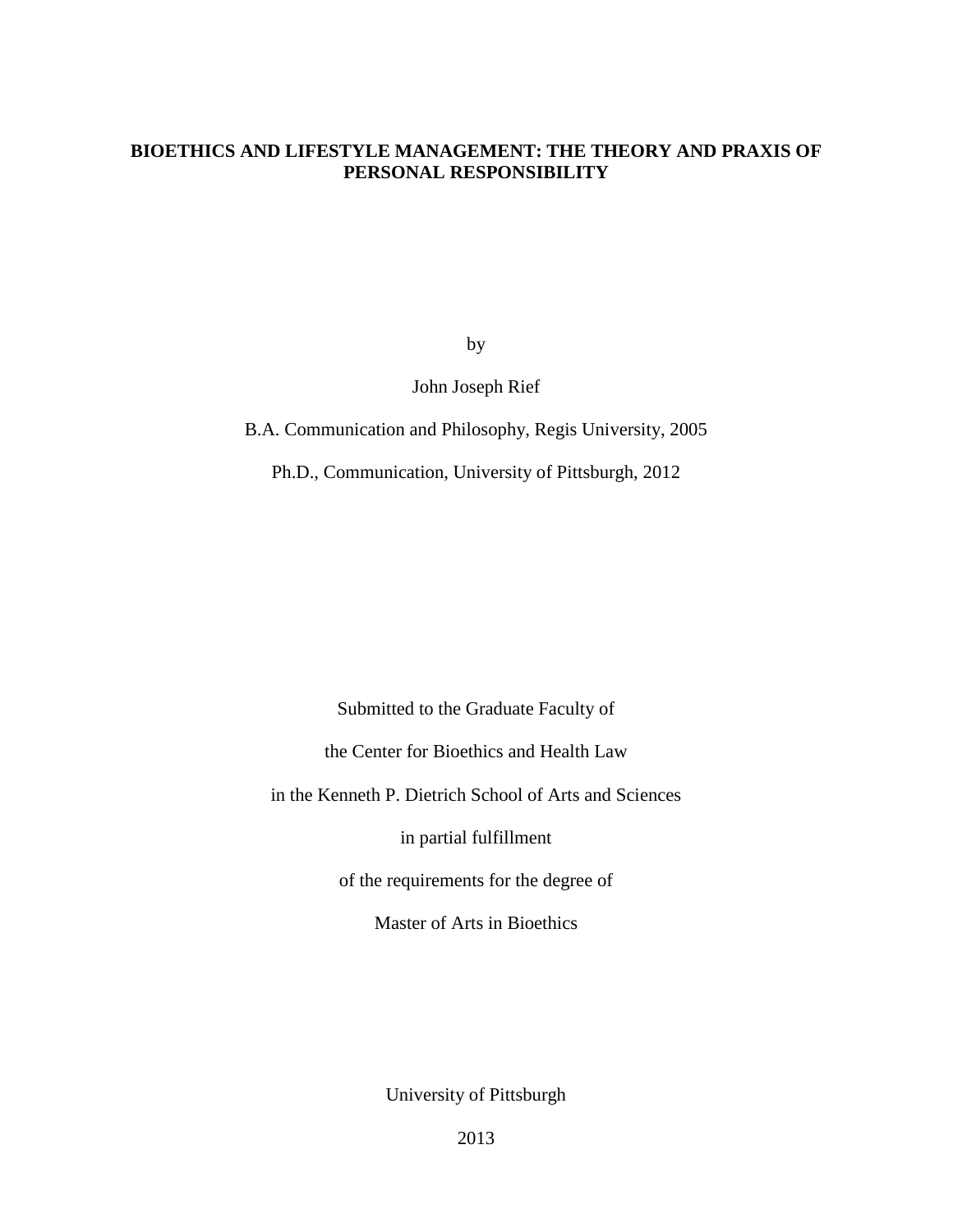### UNIVERSITY OF PITTSBURGH

Kenneth P. Dietrich School of Arts and Sciences

This thesis was presented

by

John J. Rief

It was defended on

April  $8<sup>th</sup>$ , 2013

and approved by

Mark Wicclair, Adjunct Professor of Medicine, Center for Bioethics and Health Law;

Professor of Philosophy, West Virginia University

John Lyne, Professor, Department of Communication

Thesis Director: Lisa S. Parker, Associate Professor, Department of Human Genetics,

Director of the MA Program in Bioethics at the Center for Bioethics and Health Law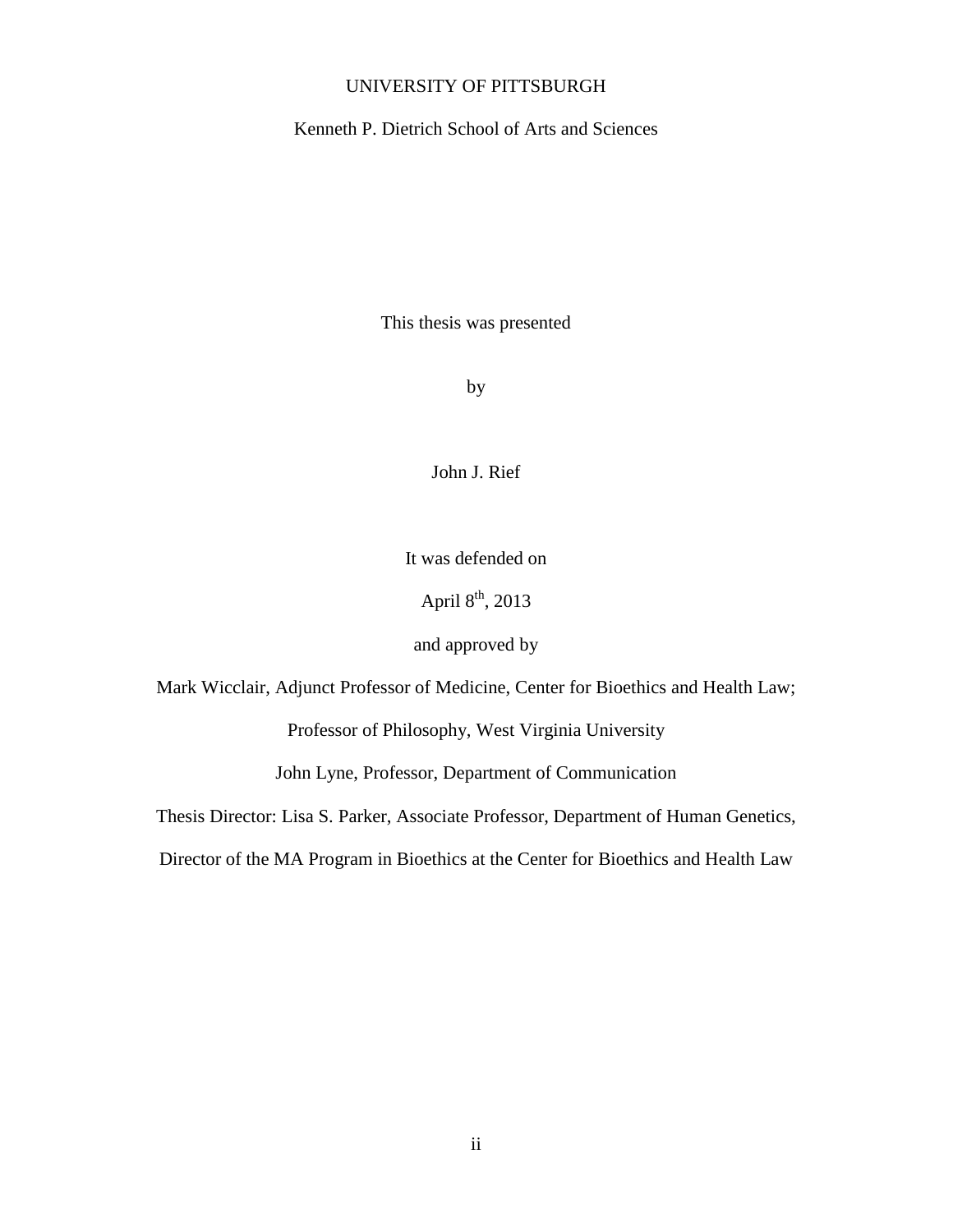## **BIOETHICS AND LIFESTYLE MANAGEMENT: THE THEORY AND PRAXIS OF PERSONAL RESPONSIBILITY**

John J. Rief, M.A., Ph.D.

University of Pittsburgh, 2013

Copyright © by John J. Rief

2013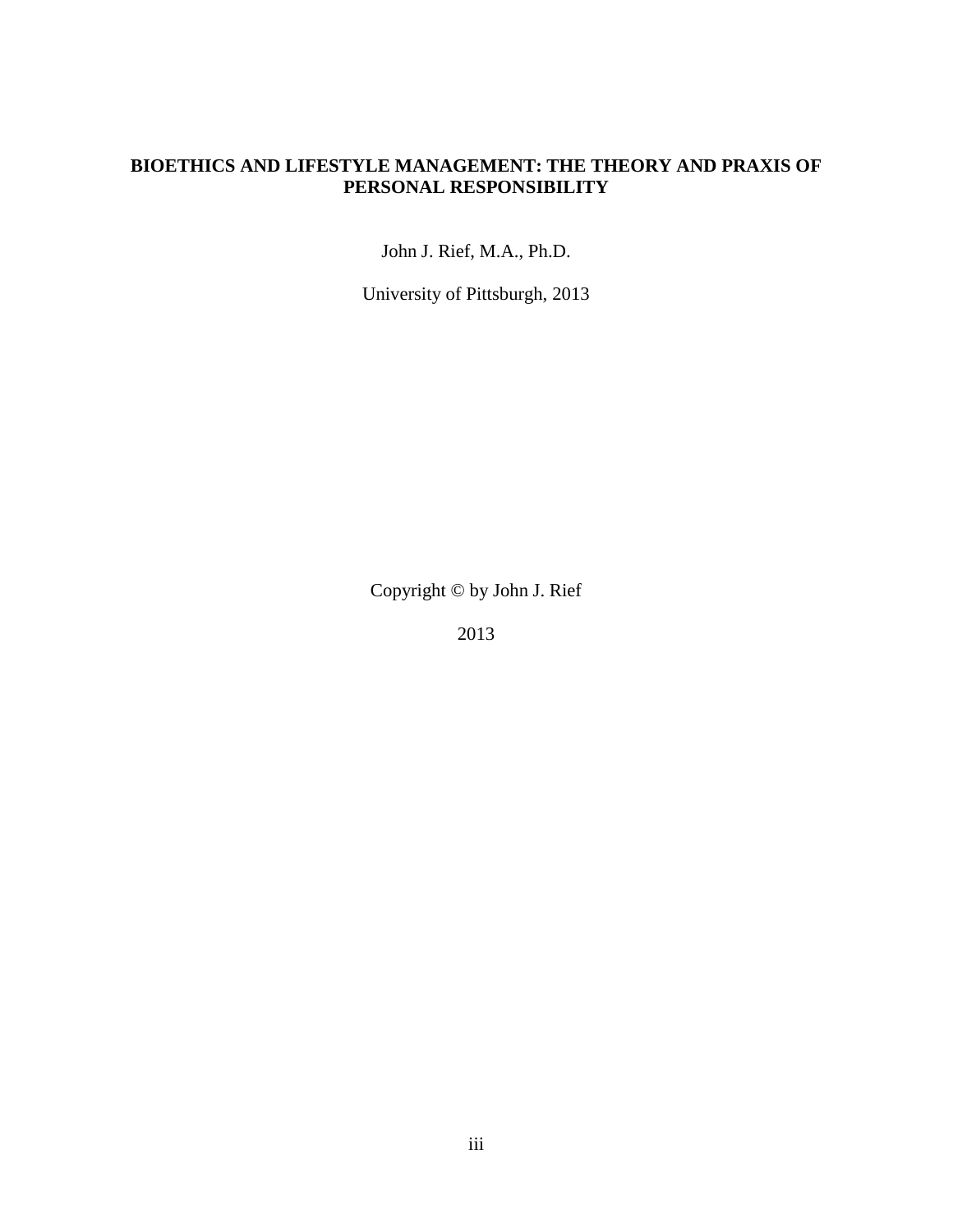### **BIOETHICS AND LIFESTYLE MANAGEMENT: THE THEORY AND PRAXIS OF PERSONAL RESPONSIBILITY**

John Joseph Rief, M.A., Ph.D.

University of Pittsburgh, 2013

As noted in previous scholarship, disagreements exist between various stakeholders in the effort to address obesity, especially in terms of its health consequences and its treatment. This thesis argues that bioethics and rhetoric may play a significant role in re-articulating and overcoming these disagreements. Bioethics, with its focus on the provider-patient relationship, has often been ignored as a potential site for the cultivation of ethical and effective therapeutic modalities for obesity given the overwhelming surge of work in public health and public policy. Rhetoric, with its focus on how communication and public discourse influence social, political, and even professional decisions, offers a robust methodological approach to dealing with the interplay between the larger public discourses that circulate around obesity and those that inhere in the moment of provider-patient communication. Thus, combining the two approaches of bioethics and rhetoric, this thesis argues that by going back to the provider-patient relationship and its communicative possibilities, many of the problems associated with population-wide management of the obesity problem may be addressed.

Accordingly, this thesis engages in this bioethical and rhetorical work in three phases. First, by engaging in an analytical review of the literature concerning the public conceptions of obesity and how these conceptions influence the chosen approaches to its management, this thesis draws on previous work to highlight the critical role that bioethics may play in cultivating a more effective and ethical approach to the obesity problem. Second, by directly challenging efforts to articulate responsibility as a matter of personal guilt, blame, or obligation, this thesis

iv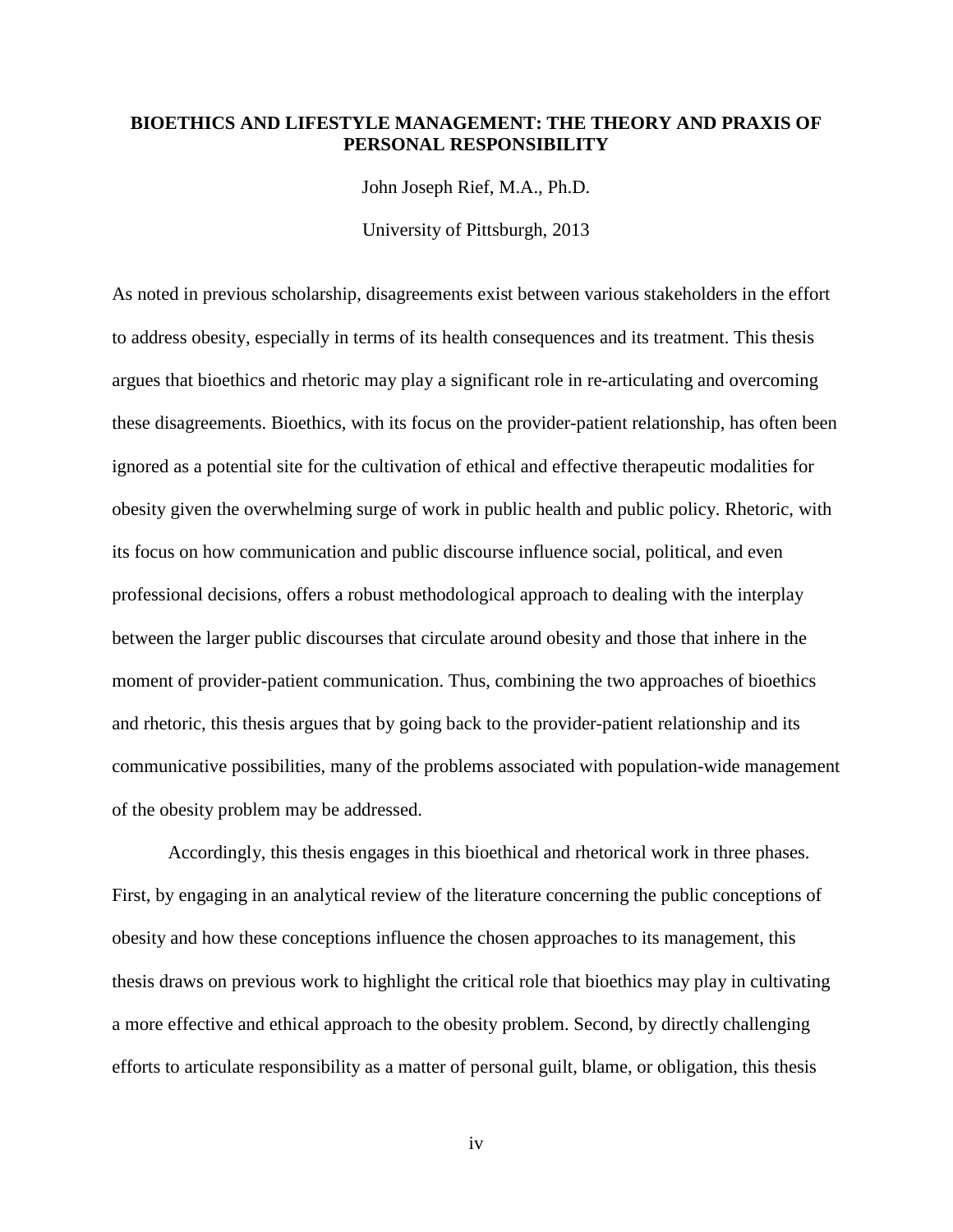confronts a major problem residing at the heart of the public campaign to address the obesity problem: stigmatization. However, unlike most previous efforts, this thesis relies on a turn to bioethics for the needed corrective. Third and finally, this thesis articulates lifestyle change therapy as an ethical clinical praxis rooted in the effort to enhance the responsibility of providers and patients for the cultivation of health while side-stepping coercion, thus maintaining the roles of patient autonomy and physician beneficence needed to make our approach to the obesity problem ethical and effective simultaneously.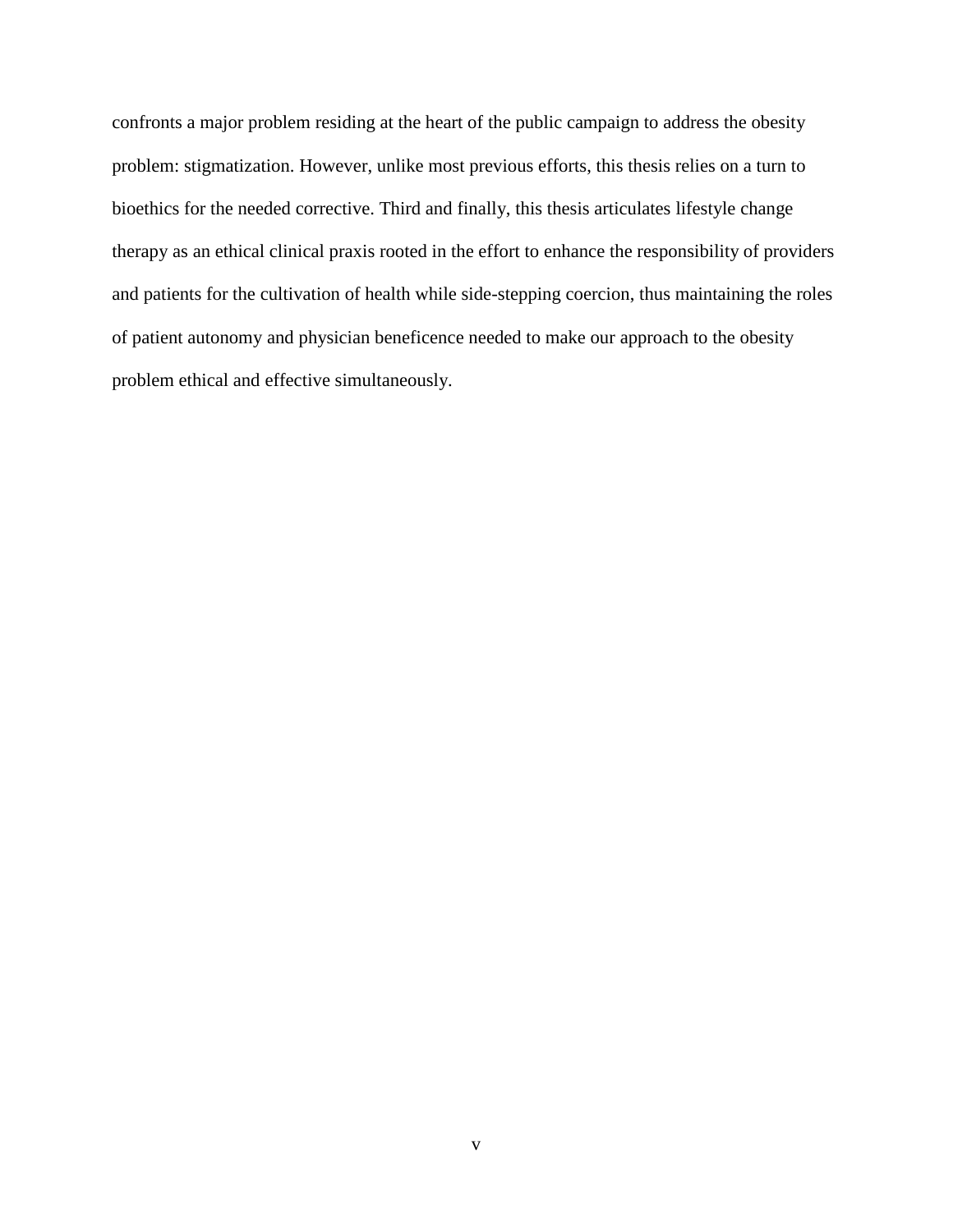# **TABLE OF CONTENTS**

| 1.0 |     | RHETORIC, BIOETHICS, AND THE "OBESITY PROBLEM"  1                    |  |  |
|-----|-----|----------------------------------------------------------------------|--|--|
|     | 1.1 |                                                                      |  |  |
|     | 1.2 | RHETORICALLY ENGAGING THE OBESITY PROBLEM 11                         |  |  |
|     | 1.3 |                                                                      |  |  |
|     | 1.4 |                                                                      |  |  |
| 2.0 |     | <b>DEFINING AND FRAMING OBESITY: AN ANALYTICAL REVIEW  27</b>        |  |  |
|     | 2.1 |                                                                      |  |  |
|     | 2.2 | UNPACKING A TROUBLED TERMINOLOGICAL DOMAIN 30                        |  |  |
|     |     | 2.2.1                                                                |  |  |
|     |     | 2.2.2 Beyond Realism and Nominalism: Medical and Political Frames of |  |  |
|     |     |                                                                      |  |  |
|     | 2.3 | PUBLIC CONCEPTIONS OF OBESITY: THE PROSPECTS FOR                     |  |  |
|     |     |                                                                      |  |  |
|     | 2.4 | FROM PUBLIC TO CLINICAL UNDERSTANDINGS OF ILLNESS:                   |  |  |
|     |     |                                                                      |  |  |
|     | 2.5 |                                                                      |  |  |
| 3.0 |     | RE-ARTICULATING RESPONSIBILITY: PUBLIC HEALTH AND                    |  |  |
|     |     |                                                                      |  |  |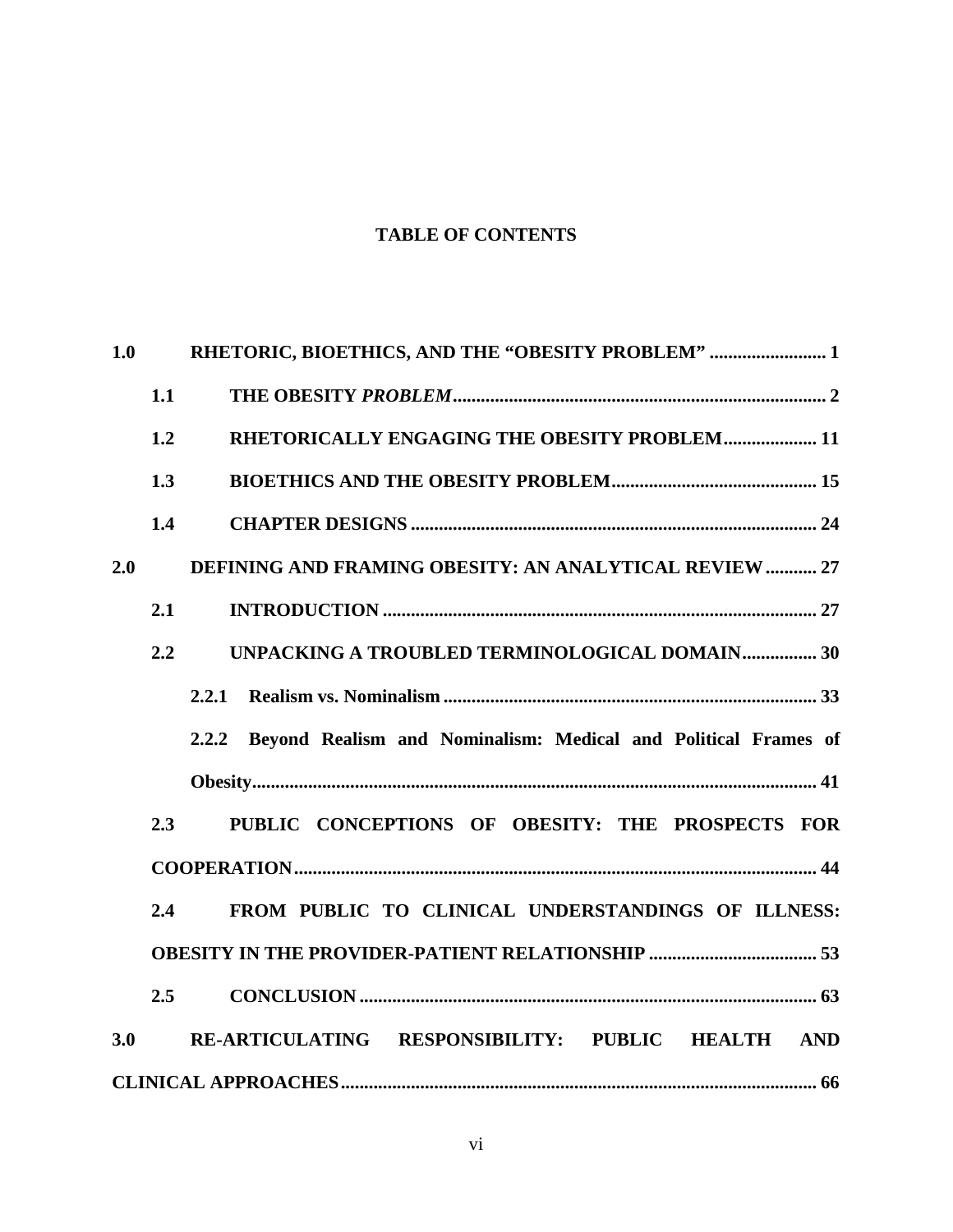| 3.1                                                                             |  |  |  |
|---------------------------------------------------------------------------------|--|--|--|
| THE ROLE OF BIOETHICAL PRINCIPLES IN THE CONSTRUCTION<br>3.2                    |  |  |  |
| OF A CONCEPT OF RESPNSIBILITY: AUTONOMY AND BENEFICENCE 72                      |  |  |  |
| 3.3                                                                             |  |  |  |
| Philosophical Approaches to Responsibility: Causation, Accountability,<br>3.2.1 |  |  |  |
|                                                                                 |  |  |  |
|                                                                                 |  |  |  |
| 3.4                                                                             |  |  |  |
| 4.0<br>LIFESTYLE CHANGE AS ETHICAL CLINICAL PRACTICE  107                       |  |  |  |
| 4.1                                                                             |  |  |  |
| EUDAIMONIA, PAIDEIA AND PHRONESIS: THREE FOCAL POINTS<br>4.2                    |  |  |  |
|                                                                                 |  |  |  |
| THE ONLINE LIFESTYLE SUPPORT SYSTEM (OLSS) 118<br>4.3                           |  |  |  |
| 4.4                                                                             |  |  |  |
|                                                                                 |  |  |  |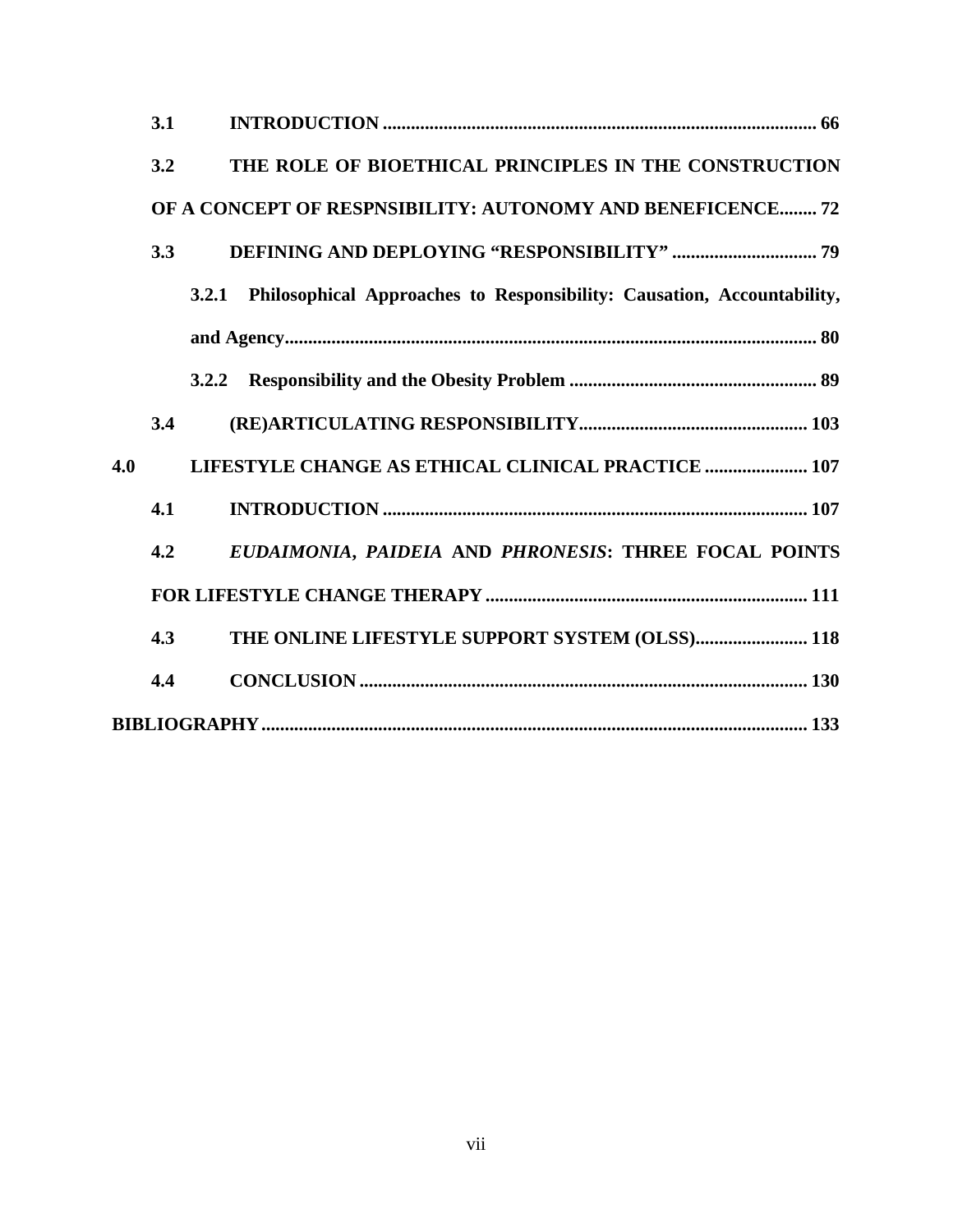# **LIST OF TABLES**

|--|--|--|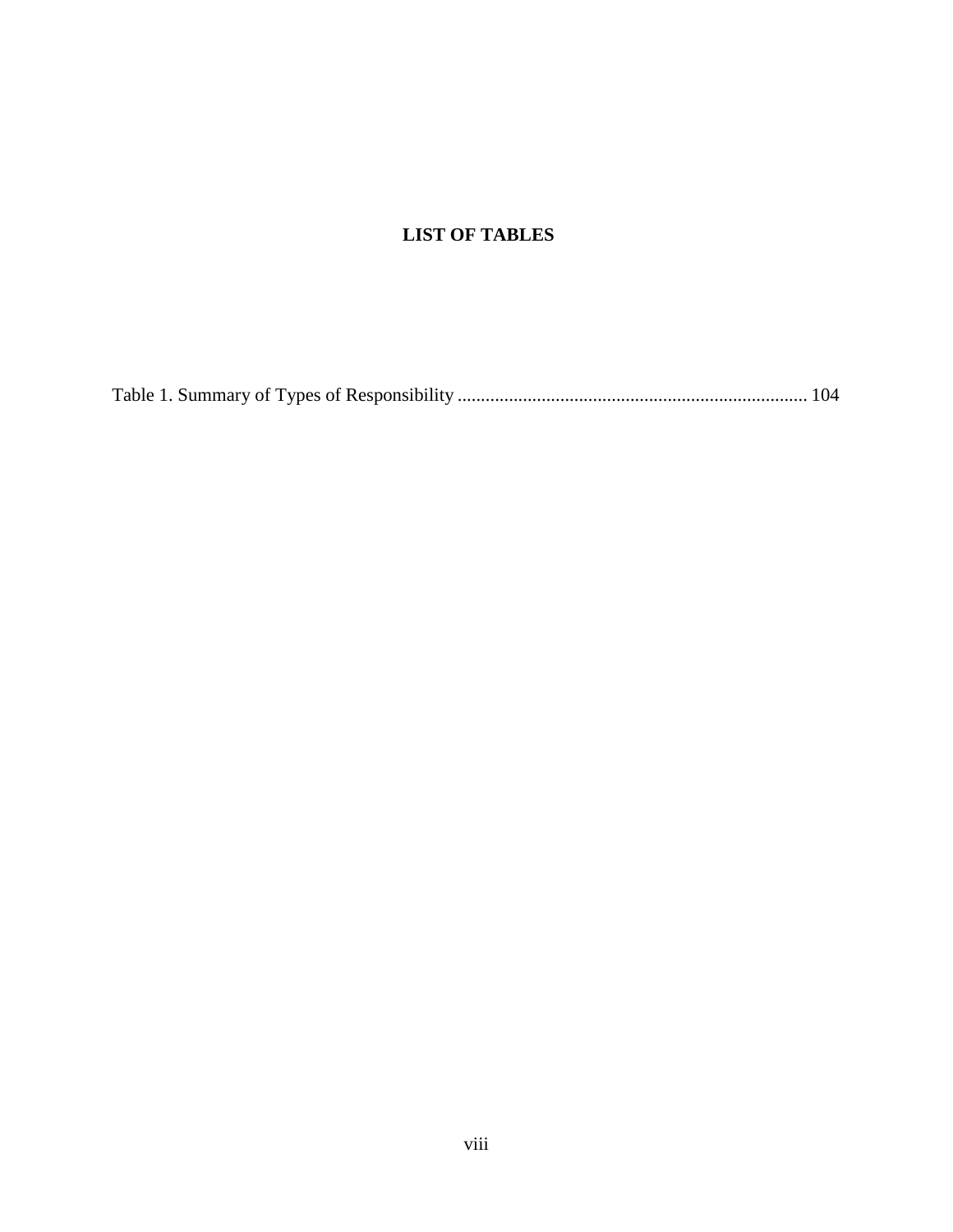#### **PREFACE**

When I started my PhD program in the Department of Communication at the University of Pittsburgh, the thought that I might pursue an MA in bioethics had never occurred to me. During my first few years at Pitt, I began to develop an interest in the relationship between medicine and rhetoric as overlapping arts in the ancient Greek world and how recovering this relationship might augment contemporary efforts to improve the communicative aspects of caring for patients. Unfortunately, I found that my lack of knowledge regarding medical practice would stand in the way of making substantial contributions not only to my home discipline but also to medical professionals. I began looking for various connections between rhetoric and the diverse health disciplines represented at the University of Pittsburgh to see if I might add some grounded knowledge of medicine to my training. In my third year, on the advice of one of my most trusted and respected mentors, John Lyne, I took the short trip down 5<sup>th</sup> Avenue to the Medical Arts building to begin my MA program in bioethics not really knowing what might happen.

Looking back on these events, I can now say without a doubt, that my time at the Center for Bioethics and Health Law (CBHL) has been well spent and has given me many opportunities for advancing my career and expanding my scholarly horizons. The faculty and students at the CBHL have been faithful and committed interlocutors, providing insightful commentary on my ideas and projects. I can only hope that my contributions to their scholarly work have been even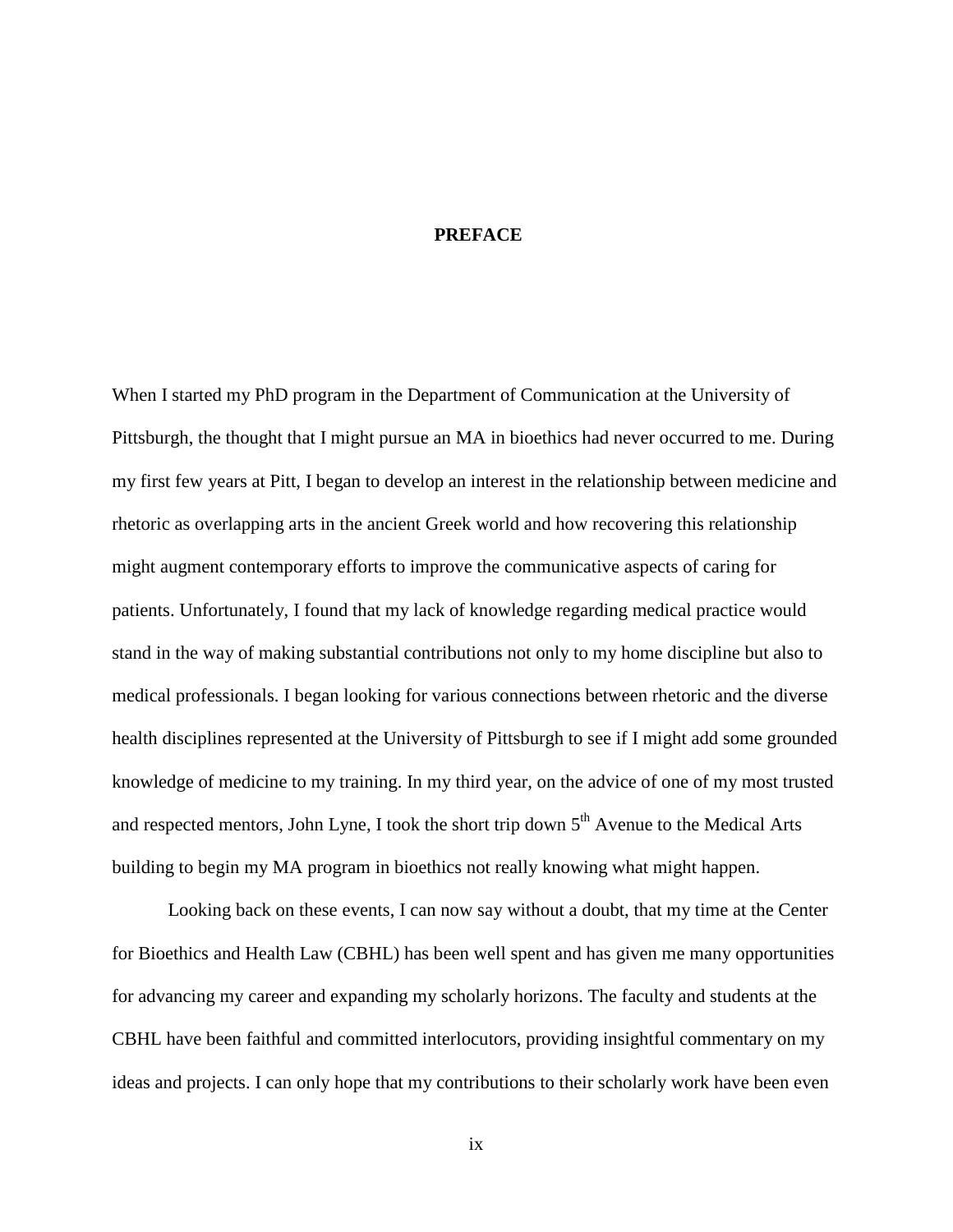half as substantial. In particular, the opportunities to engage in observations of clinical practice, to follow ethics and palliative care professionals during their daily rounds, and to sit in on seminars and lectures regarding a vast number of topics related to the ethics and effectiveness of medical care in the  $21<sup>st</sup>$  century made possible at the center opened up new relationships and career paths I might never have discovered on my own.

Several individuals who joined me on this journey merit direct and specific thanks. My thesis advisor, Lisa Parker, has been a constant advocate and supporter, patiently waiting for me to find my voice and complete this thesis. Her impressive seminars, constant efforts to provide me with opportunities to present my work at national conferences, and career guidance have been very much appreciated. I can never fully repay her kindnesses in this regard. I wish her all the best as she continues to impact the development of new generations of bioethics scholars and teachers. My long-time mentor and thesis committee member, John Lyne, is nearly without equal in terms of his support for my scholarly development and the many ways he has impacted my intellectual development and orientation. I cannot thank him enough. The third member of my committee, Mark Wicclair, is one of the most astute and careful readers I have ever encountered. His feedback during my time in his graduate seminar at the CBHL greatly improved my writing and thinking in ways that will remain with me as I start the initial years of my postgraduate career. These three individuals, more than any others, were centrally involved in my completion of this degree. I owe them all more than I can repay.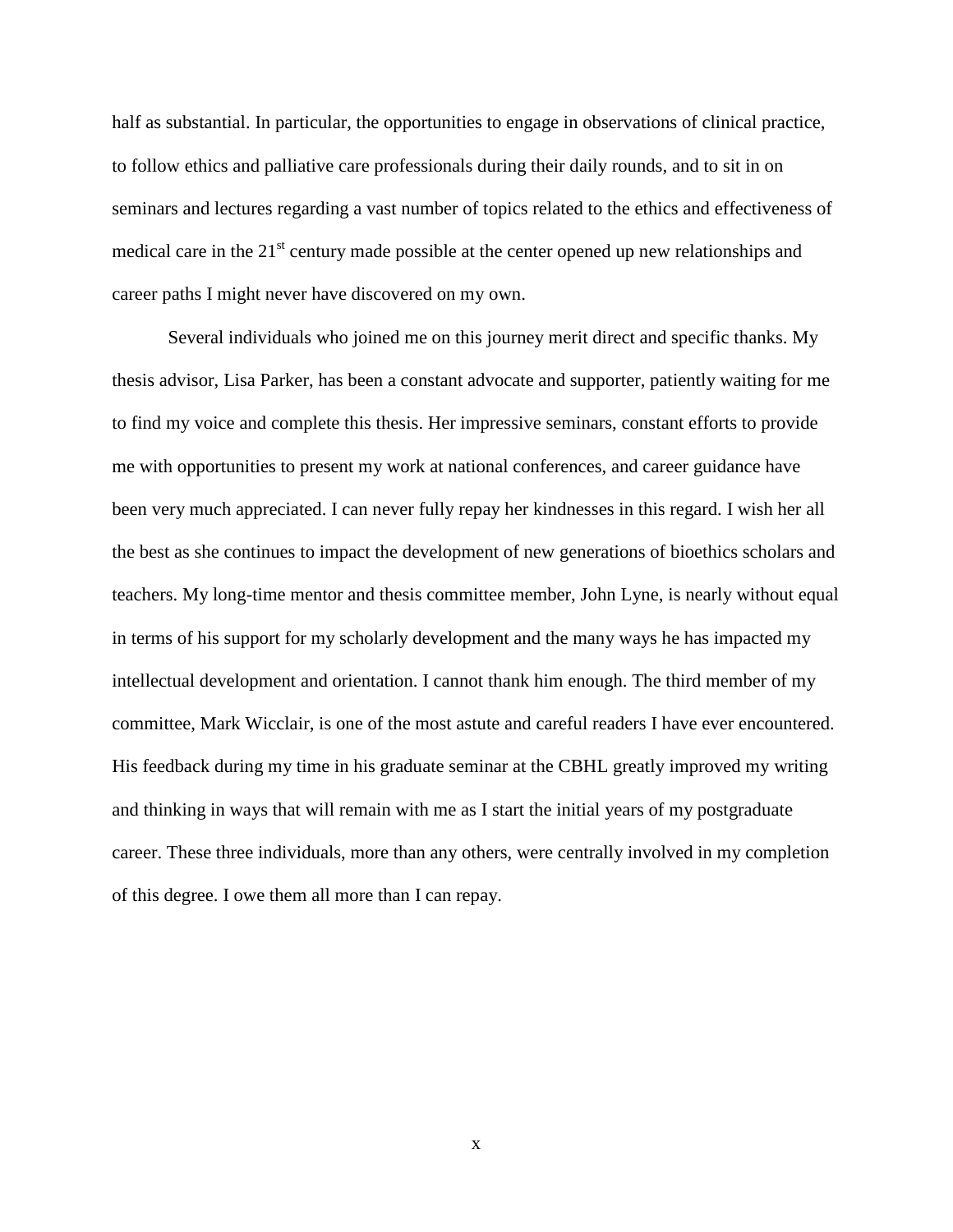# <span id="page-10-0"></span>**1.0 RHETORIC, BIOETHICS, AND THE "OBESITY PROBLEM"[1](#page-10-1)**

The study of rhetoric, like the study of bioethics, attends to matters often shaped at the intersection of science with practical reasoning, where the constraints of time and circumstance put pressure on the possibilities for principled action. To think rhetorically is to reflect constructively on the habits of representation that position people for making judgments. Rhetoric is concerned with the invention of language that enables action, but also with the capacities of language to address and persuade.<sup>[2](#page-10-2)</sup>

<span id="page-10-1"></span> $<sup>1</sup>$  I use the term "obesity problem" to point out that obesity remains a troubled terrain of analysis. While</sup> some wish to point to its epidemic proportions and others see it as a threat to the healthcare economy and to the possibilities for actualizing global health, others view such discourses as potentially problematic (see chapter 2). As such, and as a problem, obesity should not be reduced to mere numbers. We do better to remember the contested spaces of health and medicine and the individuals involved in the controversy over appropriate socio-political, economic, and health related policy-making surrounding obesity. I also use this term to point out that obesity needs to be critically interrogated from within the horizon of ethics if we are to avoid increasing forms of stigmatization that will undermine the autonomy of individuals marked as obese or overweight. A few excellent sources outline the issues discussed here. For a rhetorical defense of treating obesity as an epidemic, see Gordon R. Mitchell and Kathleen M. McTigue, "The U.S. Obesity 'Epidemic': Metaphor, Method, or Madness," *Social Epistemology* 21, no. 4 (2007): 391-423. For a counter-argument concerning epidemic rhetoric and the cultivation of "moral panic," see Emma Rich and John Evans, "'Fat Ethics' – The Obesity Discourse and Body Politics," *Social Theory and Health* 3 (2005): 341-358 . For an excellent description of the "variety of liabilities [that] attend the rhetorical power of the label of epidemic," see Lisa S. Parker, "Breast Cancer Genetic Screening and Critical Bioethics' Gaze," *Journal of Medicine and Philosophy* 20 (1995): 313-337, 323. For an account of the various layers of meaning attached to the term "epidemic" in the context of obesity as well as a version of the critical skepticism that has been produced around the clinical and epidemiological evidence of the rising rates and health risks of obesity, see Michael Gard and Jan Wright, *The Obesity Epidemic: Science, Morality, and Ideology* (London/New York: Routledge, 2005); Paul Campos, Abigail Saguy, Paul Ernsberger, Eric Oliver, and Glenn Gaesser, "The Epidemiology of Overweight and Obesity: Public Health Crisis or Moral Panic," *International Journal of* 

<span id="page-10-2"></span><sup>&</sup>lt;sup>2</sup> John Lyne, "Contours of Intervention: How Rhetoric Matters to Biomedicine," *Journal of Medical Humanities* 22, no. 1 (2001): 13. I begin this chapter with this quotation primarily because I am a rhetorician entering the fray of bioethical work. Thus, my starting point is rhetoric but my primary contribution in this thesis is to the bioethics of obesity treatment. Lyne's work is in keeping with a substantial amount of scholarship that develops the importance of rhetorical work to the cultivation of effective and ethical clinical practices. See e.g., Judy Z. Segal, *Health and the Rhetoric of Medicine* (Carbondale, IL: Southern Illinois Press, 2008); Joan Leach and Deborah Dysart-Gale, eds., *Rhetorical Questions of Health and Medicine* (Lanham: Lexington Books, 2011).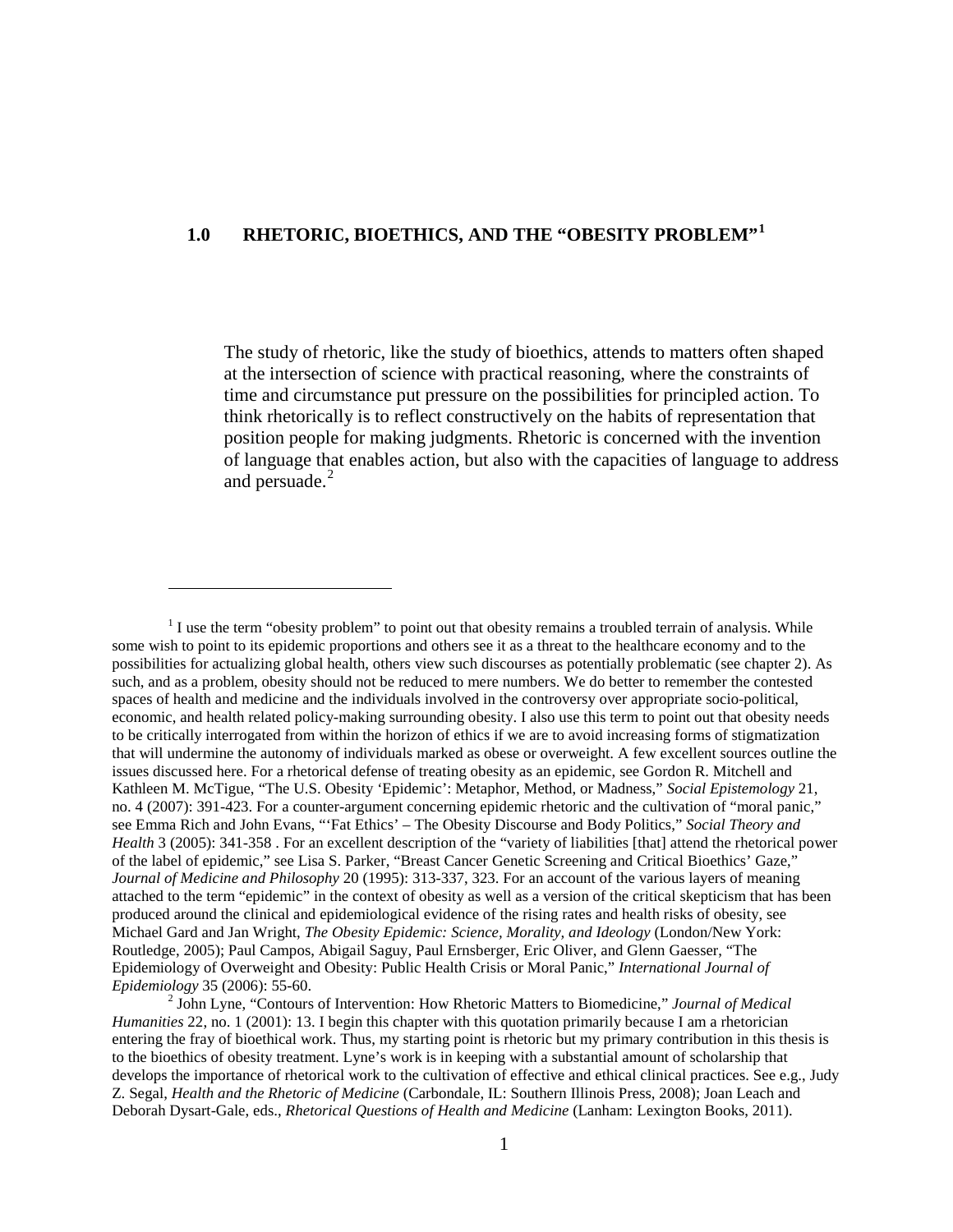#### **1.1 THE OBESITY** *PROBLEM*

<span id="page-11-0"></span>According to medical experts, obesity is one of the most pressing issues facing healthcare practitioners in the  $21<sup>st</sup>$  century.<sup>[3](#page-11-1)</sup> Given its correlation with multiple co-morbidities and its relationship to early mortality across multiple populations (even more severe in traditionally marginalized groups) it has attained a central place in contemporary efforts to improve global health.<sup>[4](#page-11-2)</sup> Unfortunately, obesity has so many causal factors that tracing its origins and understanding its epidemiological and etiological characteristics are highly complicated tasks.<sup>[5](#page-11-3)</sup> Furthermore, the ongoing search for effective therapeutic approaches to the consequences associated with being overweight or obese has led to conflicting evidence regarding the possibilities for actually losing weight in a sustainable way and whether such weight loss is connected with improved health outcomes.<sup>[6](#page-11-4)</sup> All of this has created a context of confusion for healthcare practitioners and the broader public regarding what works, what does not, and how to

<span id="page-11-1"></span><sup>&</sup>lt;sup>3</sup> Kathleen M. McTigue, Russell Harris, Brian Hemphill, Linda Lux, Sonya Sutton, Audrina J. Bunton, and Kathleen N. Lohr, "Screening and Interventions for Obesity in Adults: Summary of the Evidence for the U.S. Preventive Services Task Force," *Annals of Internal Medicine* 139, no. 11 (2003): 933-949; Cora E. Lewis, Kathleen M. McTigue, Lora E. Burke, Paul Poirier, Robert H. Eckel, Barbara V. Howard, David B. Allison, Shiriki Kumanyika, and F. Xavier Pi-Sunyer, "Mortality, Health Outcomes, and Body Mass Index in the Overweight Range: A Science Advisory from the American Heart Association," *Circulation* 119 (June 8, 2009): 3263-3271. For the counterargument that suggests obesity and being overweight may not correlate with significant health consequences, see Campos, Saguy, Ernsberger, Oliver, and Gaesser, "The Epidemiology of Overweight and Obesity," 55-60; Gard and Wright, *The Obesity Epidemic*. I will discuss this argument and additional authors who

<span id="page-11-2"></span><sup>&</sup>lt;sup>4</sup> L. Pan, D.A. Galuska, B. Sherry, A.S. Hunter, G.E. Rutledge, W.H. Dietz, and L.S. Balluz, "Differences in Prevalence of Obesity Among Black, White, and Hispanic Adults – United States, 2006 – 2008," *Centers for Disease Control Morbidity and Mortality Weekly Report* 58, no. 27 (July 17, 2009): 740-744. For more on the global effort to fight disease and improve health and the role of obesity prevention in these efforts, see the World Health Organization's, "Global Strategy on Diet, Physical Activity and Health," 2004, p. http://www.who.

<span id="page-11-3"></span><sup>&</sup>lt;sup>5</sup> For an innovative account of how epidemiological methods might be used to approach the "obesity" epidemic," see Mitchell and McTigue, "The U.S. Obesity 'Epidemic'"391-423.<br><sup>6</sup> Campos, Saguy, Ernsberger, Oliver, and Gaesser, "The Epidemiology of Overweight and Obesity," 55-

<span id="page-11-4"></span><sup>60.</sup>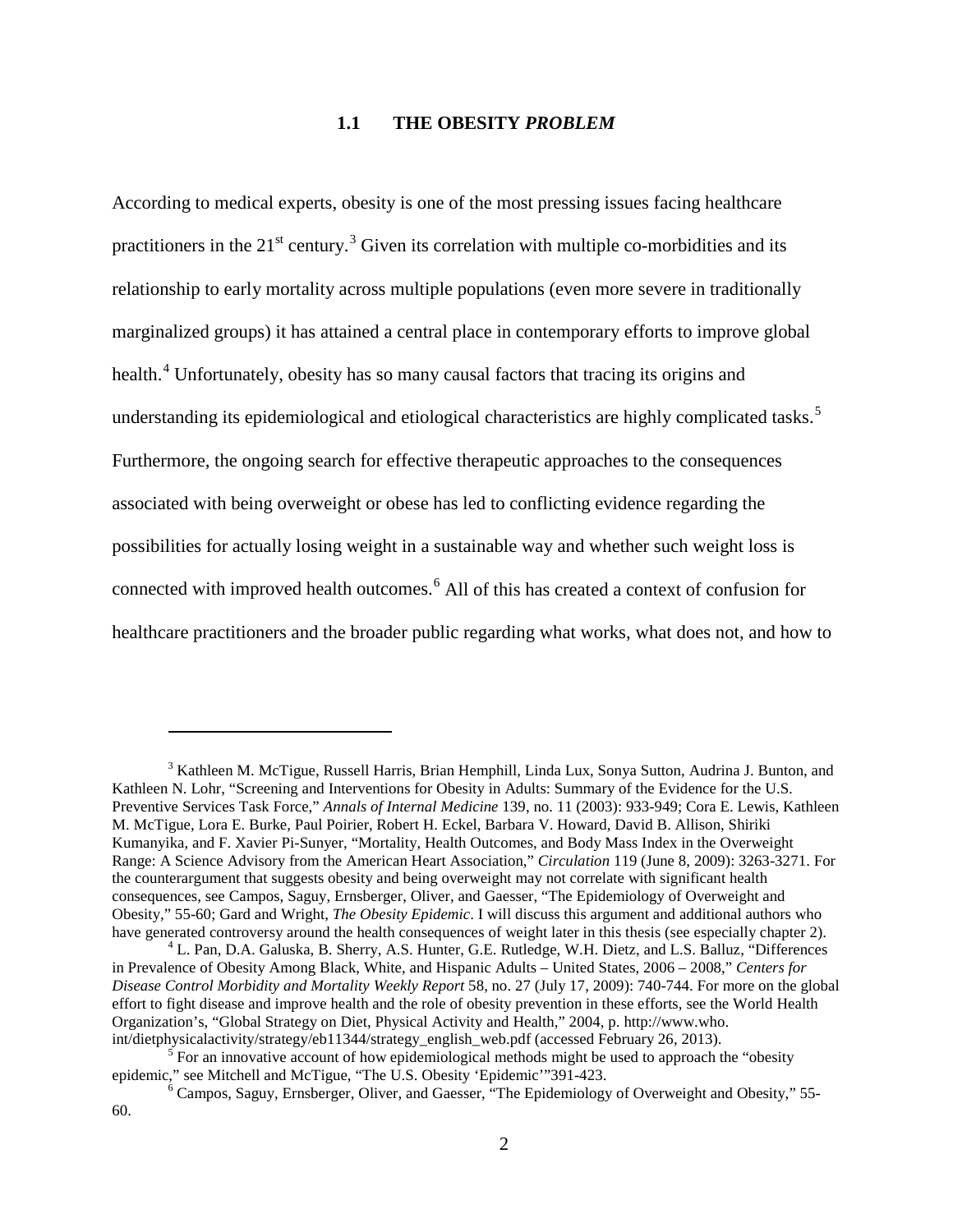proceed with addressing the obesity problem.<sup>[7](#page-12-0)</sup> As Abigail C. Saguy and Kevin Riley point out, "There is currently disagreement in the United States over many questions related to weight and health, including if or why higher weights have adverse health consequences, what an ideal weight is or whether a universal ideal weight even exists, why people gain weight, why some weigh more than others, and whether weight loss improves health."<sup>[8](#page-12-1)</sup> Of course, as they point out, addressing these problems is further complicated when combining the evidence generated in medical research and practice with ethical considerations that challenge the appropriateness of medical and public reactions to the emergence of obesity as a major concern.

The scope of the overweight and obesity problem seems to cut across every conceivable group in stratified analysis. Children, marginalized populations (in terms of race, ethnicity, gender, and socioeconomic status), and those who live in unhealthy environments (e.g., places without adequate access to healthy food or an overabundance of unhealthy options, places that are unfriendly to physical activity due to problems with design or violence, and the like) seem to be at most risk.<sup>[9](#page-12-2)</sup> Moreover, being overweight or obese carries health burdens from the merely

<span id="page-12-0"></span><sup>7</sup> Krista Casazza, Kevin Fontaine, Arne Astrup, Leann L. Birch, Andres W. Brown, Michelle M. Bohan Borwn, Negertiti Durant, Gareth Dutton, E. Michael Foster, Steven B. Heymsfield, Kerry McIver, Tapan Mehta, Nir Menachemi, P. K. Newby, Russell Pate, Barbara J. Rolls, Bisakha Sen, Daniel L. Smith, Jr., Diana M. Thomas, and David B. Allison, "Myths, Presumptions, and Facts about Obesity," *New England Journal of Medicine* 268, no. 5 (January 31, 2013): 446-454; Emma Rich and John Evans, "'Fat Ethics' – The Obesity Discourse and Body

Politics," *Social Theory and Health* 3 (2005): 341-358.<br><sup>8</sup> Abigail C. Saguy and Kevin W. Riley, "Weighing Both Sides: Morality, Mortality, and Framing Contests

<span id="page-12-2"></span><span id="page-12-1"></span>Over Obesity," *Journal of Health Politics, Policy, and Law* 30, no. 5 (2005): 874.<br><sup>9</sup> For a summary of these issues and many others related to the widespread and often differential effects of obesity and its correlated causes and potential therapeutic modalities, see Sydne Newberry, "Preventing Obesity and Its Consequences: Highlights of RAND Health Research," Research Highlights, RAND® Corporation, 2011, p. [http://www.rand.org/pubs/research\\_briefs/RB9508.html](http://www.rand.org/pubs/research_briefs/RB9508.html) (accessed February 26, 2013). In terms of the risks facing children, see Sameera Karnik and Amar Kanekar, "Childhood Obesity: A Global Public Health Crisis," *International Journal of Preventive Medicine* 3, no. 1 (January 2012): 1-7; Elizabeth R. Pulgaron, "Childhood Obesity: A Review of Increased Risk for Physical and Psychological Comorbidities," *Clinical Therapeutics* 35, no. 1 (January, 2013): A18-32; Joan C. Han, Debbie A. Lawlor, and Sue Y.S. Kim, "Childhood Obesity – 2010: Progress and Challenges," *The Lancet* 375, no. 9727 (May 15, 2010): 1737-1748. For recent research on the higher prevalence of obesity in traditionally marginalized groups, see Pan, Galuska, Sherry, Hunter, Rutledge, and Balluz, "Differences in Prevalence of Obesity Among Black, White, and Hispanic Adults," 740-744. For excellent studies on the role of environment and food availability on obesity prevalence, see Kimberly Morland, Steve Wing, Ana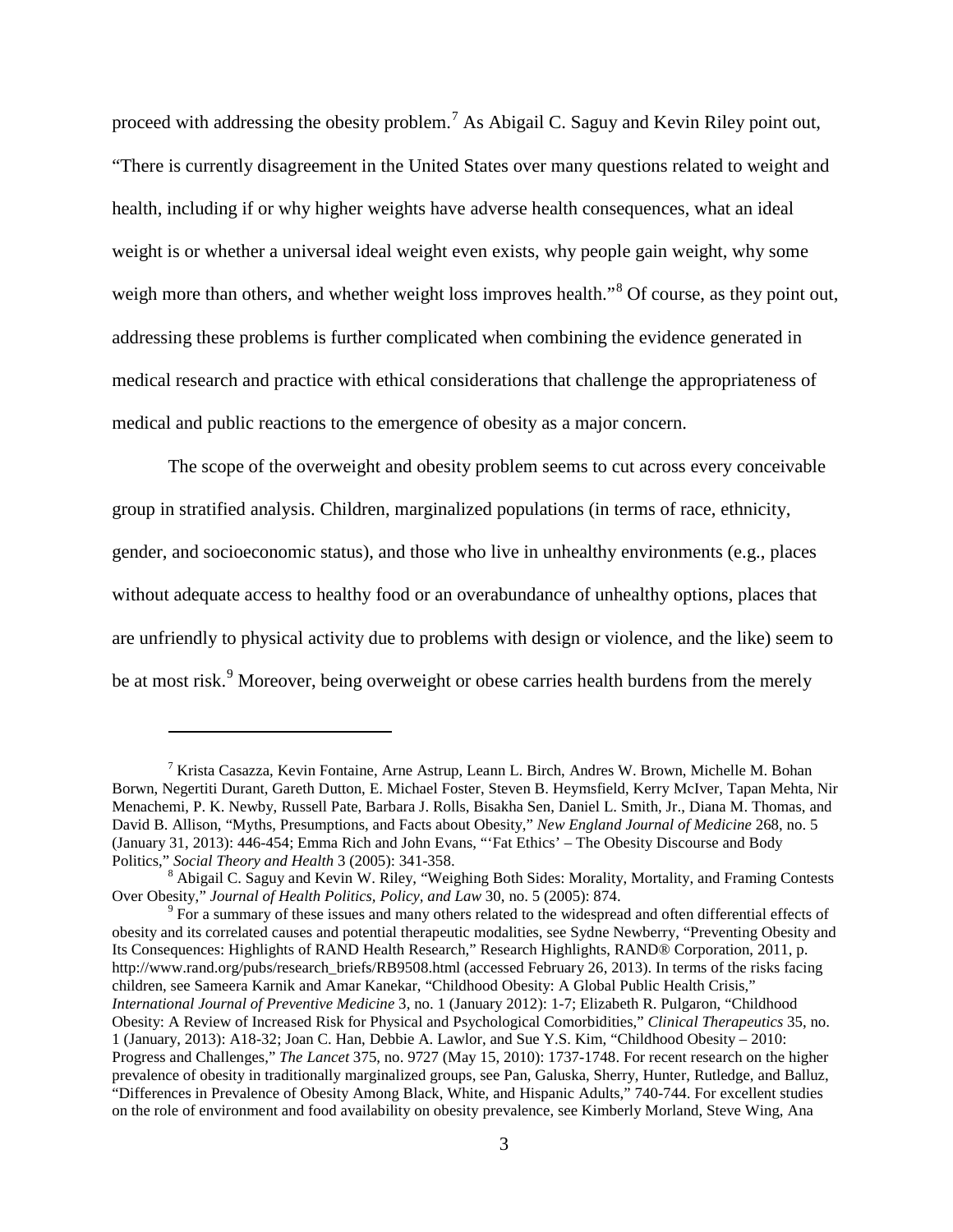inconvenient to the deadly. Recent research demonstrates the extent to which overweight and obese individuals are at risk for early death, type II diabetes, and a variety of heart and breathing conditions.<sup>[10](#page-13-0)</sup> Furthermore, a variety of causal pathways have been traced to obesity. Everything from the built environment to poor nutrition, sedentary lifestyle, systematic oppression, and capitalist production and consumerism run amok have been linked to the emergence of obesity as a major health problem, especially in the United States.<sup>[11](#page-13-1)</sup>

Moving beyond the scope and potential causal pathways of obesity, a substantial amount of research has been conducted to catalogue and assess various therapeutic modalities for its treatment. In a 2003 report, the United States Preventive Services Task Force (USPSTF) engaged in a thoroughgoing analysis of these modalities in an effort to chart a set of guidelines for

Diez Roux, Charles Poole, "Neighborhood Characteristics Associated with the Location of Food Stores and Food Services Places," in *Race, Ethnicity, and Health: A Public Health Reader*, ed. Thomas A LaVeist (San Francisco: Jossey-Bass: A Wiley Imprint, 2002), 448-462; Deborah A. Cohen, Roland Sturm, Molly Scott, Thomas A. Farley, and Ricky Blumenthal, "Not Enough Fruit and Vegetables or Too Many Cookies, Candies, Salty Snacks, and Soft Drinks," *Public Health Reports* 125 (January-February, 2010): 88-95; Tamara Dubowitz, Melonie Heron, Chloe E. Bird, Nicole Lurie, Brian K. Finch, Ricardo Basurto-Davila, Lauren Hale, and Jose J. Escarce, "Neighborhood Socioeconomic Status and Fruit and Vegetable Intake Among Whites, Blacks, and Mexican Americans in the United States," *American Journal of Clinical Nutrition* 87 (2008): 1883-1891; Deborah A. Cohen, "Obesity and the Built Environment: Changes in Environmental Cues Cause Energy Imbalances," *International Journal of Obesity* 32, supplement 7 (2008): S137-142. Violence has also been shown to augment obesity prevalence, particularly domestic violence. On this issue, see A. J. Midei and K. A. Matthews, "Interpersonal Violence in Childhood As a Risk Factor for Obesity: A Systematic Review of the Literature and Proposed Pathways," *Obesity Reviews* 12 (2011): e159 e172. Obesity has also been linked to violence in a recent report – see Etienne G. Krug, James A. Mercy, Linda L. Dahlberg, and Anthony B. Zwi, "The World Report on Violence and Health," *The Lancet* 360 (October, 2002): 1083-1088. <sup>10</sup> Lewis, McTigue, Burke, Poirer, Eckel, Howard, Allison, Kumanyika, and Pi-Sunyer, "Morality, Health

<span id="page-13-0"></span>Outcomes, and Body Mass Index in the Overweight Range," 3265-3268; U.S. Department of Health and Human Services, "Understanding Adult Obesity" (Fact Sheet), National Institutes of Health, National Institute of Diabetes and Digestive and Kidney Diseases (November, 2008): [http://win.niddk.nih.gov/publications/PDFs/](http://win.niddk.nih.gov/publications/PDFs/%20understandingobesityrev.pdf)  [understandingobesityrev.pdf.](http://win.niddk.nih.gov/publications/PDFs/%20understandingobesityrev.pdf) (Accessed March 4, 2013).<br><sup>11</sup> For an excellent account of the many causes of and potential modes of prevention/treatment for obesity,

<span id="page-13-1"></span>see Elliot M. Blass, ed., *Obesity: Mechanisms, Prevention, Treatment* (Sunderland, MA: Sinauer Associates, Inc., 2008); McTigue, Harris, Hemphill, Lux, Sutton, Bunton, and Lohr, "Screening and Interventions for Obesity in Adults," 933-949. For a nice summary of the various factors that contribute to the increasing incidence and prevalence of obesity, see U.S. Department of Health and Human Services, "Understanding Adult Obesity," <http://win.niddk.nih.gov/publications/PDFs/understanding> obesityrev.pdf.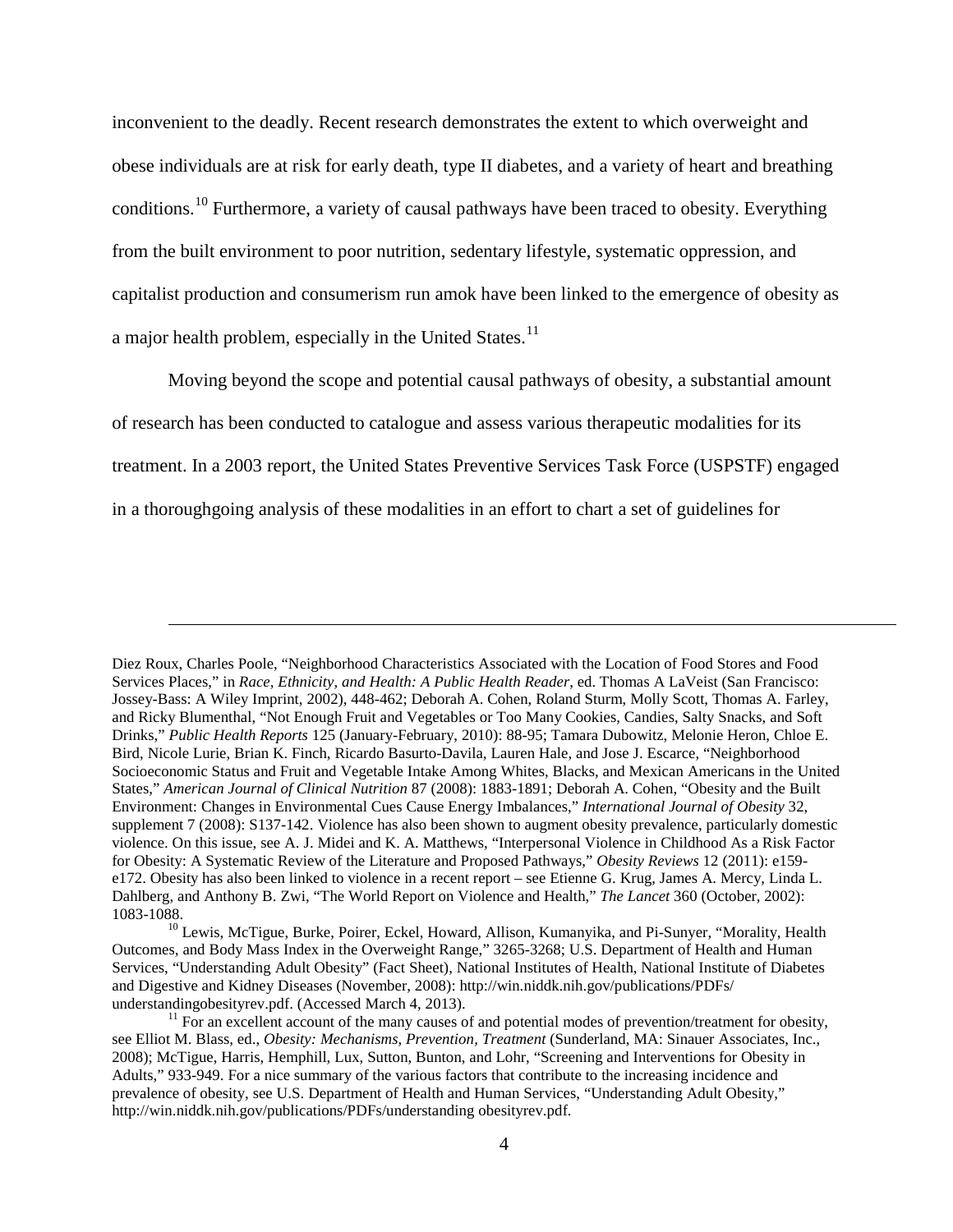healthcare practitioners.<sup>[12](#page-14-0)</sup> In this systematic review, members of the task force analyze the use of pharmaceuticals, lifestyle counseling (including diet and physical activity and at "moderate" and "intense" levels), and bariatric surgery.<sup>[13](#page-14-1)</sup> They find that pharmaceuticals can be somewhat effective but carry a variety of health risks.<sup>[14](#page-14-2)</sup> In addition, they report that "intense counseling" with behavioral therapy" seems to offer the best hope for "moderate" weight loss.<sup>[15](#page-14-3)</sup> The report also indicates that bariatric surgery may potentially bring about "dramatic improvements" in terms of weight loss and improved health.<sup>[16](#page-14-4)</sup> However, they also point out that surgery carries, "a low risk for severe complications and [is] expensive."<sup>[17](#page-14-5)</sup> The report concludes that "body size, health status, and weight loss history may all influence obesity treatment."<sup>[18](#page-14-6)</sup> Thus, this systematic review provides some evidence in favor of lifestyle change therapy but points out that other options with variable risk may also offer some hope for weight loss and improved health. This report has become a critical starting point for all those researchers and practitioners dedicated to the development of lifestyle change therapy as a primary therapeutic modality for obesity and diabetes. Furthermore, an earlier randomized controlled trial indicates that lifestyle change therapy may decrease the risk of diabetes in patients with known risk factors more effectively than pharmaceutical approaches.<sup>[19](#page-14-7)</sup> Additional research has addressed the positive

<span id="page-14-0"></span><sup>&</sup>lt;sup>12</sup> McTigue, Harris, Hemphill, Lux, Sutton, Bunton, and Lohr, "Screening and Interventions for Obesity in Adults," 933-949.

<span id="page-14-1"></span><sup>&</sup>lt;sup>13</sup> McTigue, Harris, Hemphill, Lux, Sutton, Bunton, and Lohr, "Screening and Interventions for Obesity in Adults," 934-936, 942.

<span id="page-14-2"></span> $14$  McTigue, Harris, Hemphill, Lux, Sutton, Bunton, and Lohr, "Screening and Interventions for Obesity in Adults," 936-942.<br><sup>15</sup> McTigue, Harris, Hemphill, Lux, Sutton, Bunton, and Lohr, "Screening and Interventions for Obesity in

<span id="page-14-3"></span>Adults," 945.

<span id="page-14-4"></span><sup>&</sup>lt;sup>16</sup> McTigue, Harris, Hemphill, Lux, Sutton, Bunton, and Lohr, "Screening and Interventions for Obesity in

<span id="page-14-5"></span>Adults," 943-944.<br><sup>17</sup> McTigue, Harris, Hemphill, Lux, Sutton, Bunton, and Lohr, "Screening and Interventions for Obesity in Adults," 942, 944-945.

<span id="page-14-7"></span><span id="page-14-6"></span> $^{18}$  McTigue, Harris, Hemphill, Lux, Sutton, Bunton, and Lohr, "Screening and Interventions for Obesity in Adults," 945.

<sup>&</sup>lt;sup>19</sup> William C. Knowler, Elizabeth Barrett-Connor, Sarah E. Fowler, Richard F. Hamman, John M. Lachin,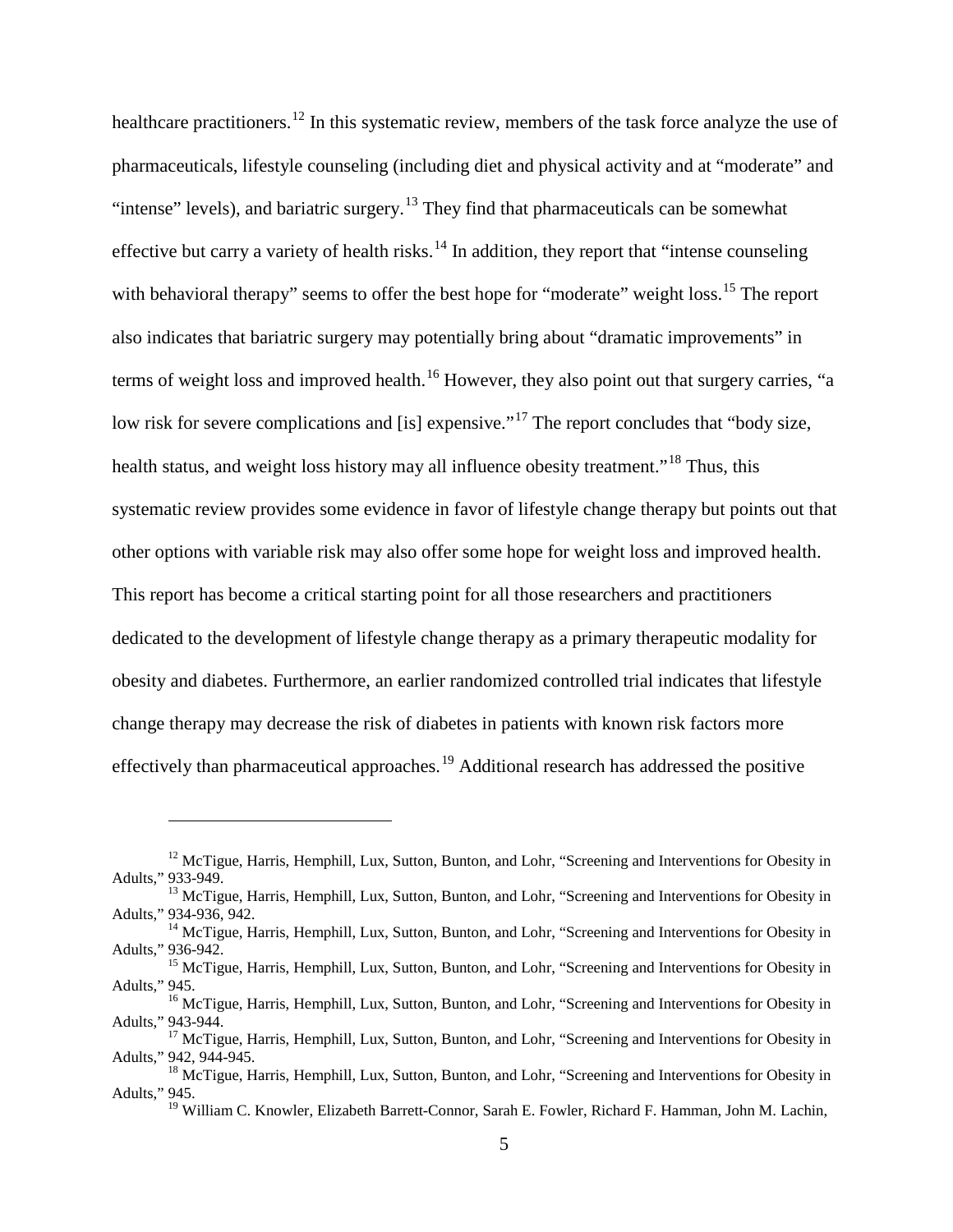benefits of lifestyle change therapy in reducing the incidence, managing, and potentially contributing to the remission of diabetes.<sup>[20](#page-15-0)</sup>

In terms of the surgical options mentioned above, an additional systematic review has shown that bariatric surgery is a highly effective tool in promoting substantial weight loss as well as reversing diabetes, hyperlipidemia, and other associated co-morbidities.<sup>[21](#page-15-1)</sup> However, a recent cross-sectional survey has indicated that 5 years after Roux-en-Y (gastric bypass) surgery, there is some risk of regaining some weight.<sup>[22](#page-15-2)</sup> The study concludes that "major factors that influenced" this failure to maintain weight loss, besides poor diet quality (characterized by excessive intake of calorie in the form of snacks, sweets, and fatty foods), were sedentary lifestyle and lack of follow-up nutritional counseling."[23](#page-15-3) The authors recommend that "attention to these factors soon after the RYGB procedure is necessary to prevent the reacquisition of body weight."<sup>[24](#page-15-4)</sup> Thus. despite the high level of effectiveness of surgical interventions for achieving initial weight loss and control of co-morbid conditions, evidence suggests that lifestyle change therapy may be needed to make its benefits long-lasting.

Elizabeth A. Walker, and David M. Nathan, "Reduction in the Incidence of Type 2 Diabetes with Lifestyle Intervention or Metformin," New England Journal of Medicine 346, no. 6 (2002): 393-403.

<span id="page-15-0"></span><sup>&</sup>lt;sup>20</sup> Edward W. Gregg, Haiying Chen, Lynne E. Wagenknecht, Jeanne M. Clark, Linda M. Delahanty, John Bantle, Henry J. Pownall, Karen C. Johnson, Monika M. Safford, Abbas E. Kitabchi, F. Xavier Pi-Sunyer, Rena R. Wing, and Alain G. Bertouni (for the Look AHEAD Research Group), "Association of an Intensive Lifestyle Intervention with Remission of Type 2 Diabetes," *Journal of the American Medical Association* 308, no. 23 (2012): 2489-2496; Meropi D. Kontaogianni, Stavros Liatis, Sofia Grammatikou, Desponia Perrea, Nikolas Katsilambros, and Konstantinos Makrilakis, "Changes in Dieting Habits and their Association with Metabolic Markers After a Non-Intensive, Community-Based Lifestyle Intervention to Prevent Type 2 Diabetes, in Greece (the DEPLAN Study)," Diabetes Research and Clinical Practice 95 (2012): 207-214.

<span id="page-15-1"></span><sup>&</sup>lt;sup>21</sup> Henry Buchwald, Yoav Avidor, Eugene Braunwald, Michael D. Jensen, Walter Pories, Kyle Farhbach, and Karen Schoelles, "Bariatric Surgery: A Systematic Review and Meta-analysis," *Journal of the American* 

<span id="page-15-2"></span><sup>&</sup>lt;sup>22</sup> Rachel Horta Freire, Mariane Curado Borges, Jacqueline Isaura Alvarez-Leite, and Maria Isabel Toulson Davisson Correia, "Food Quality, Physical Activity, and Nutritional Follow-Up as Determinant of Weight Regain after Roux-en-Y Gastric Bypass," Nutrition 28 (2012): 53-58.

<sup>&</sup>lt;sup>23</sup> Freire, Borges, Alvarez-Leite, and Correia, "Food Quality, Physical Activity, and Nutritional Follow-

<span id="page-15-4"></span><span id="page-15-3"></span>Up," 57. <sup>24</sup> Freire, Borges, Alvarez-Leite, and Correia, "Food Quality, Physical Activity, and Nutritional Follow-Up," 57.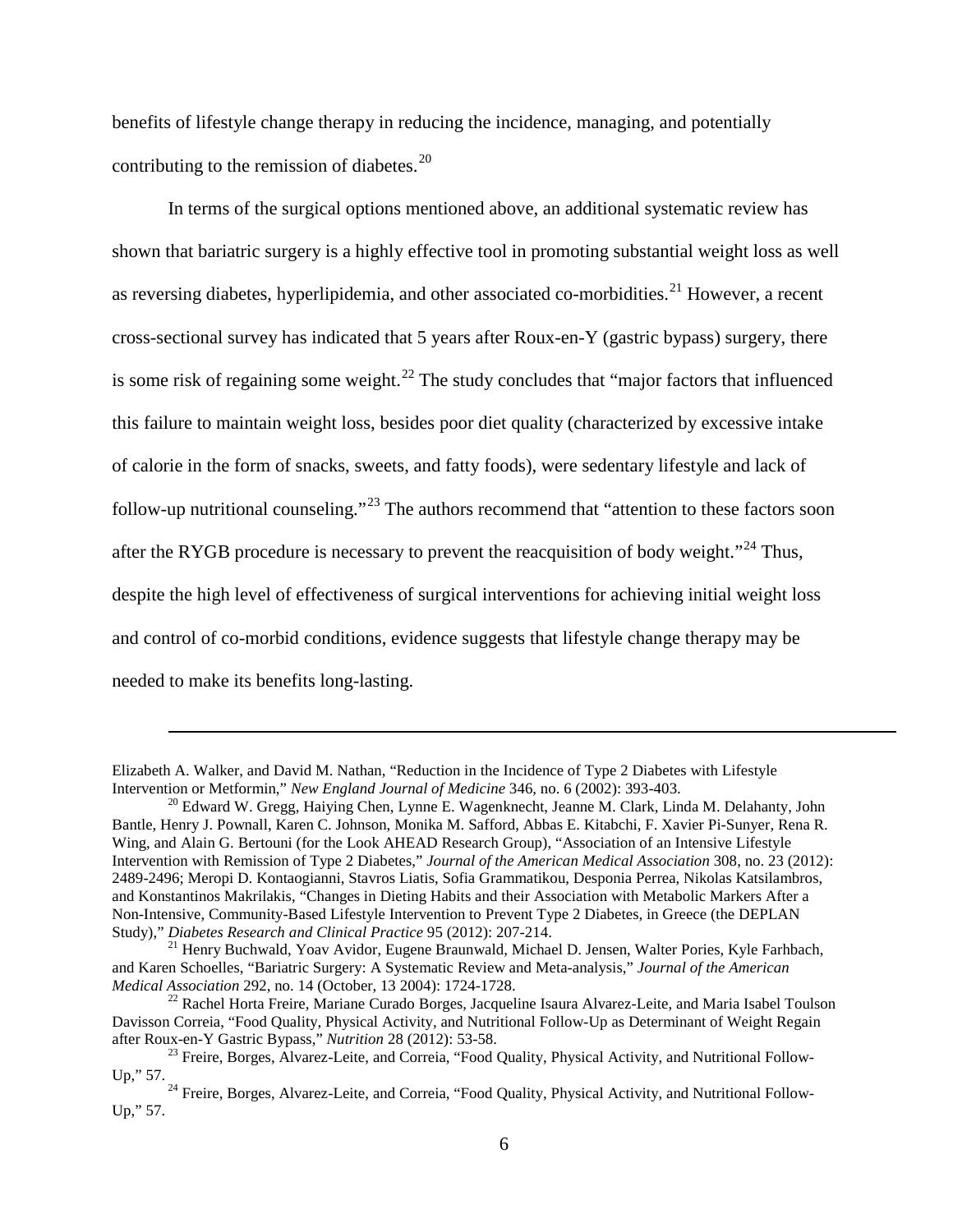As the previous paragraphs indicate, one common denominator in all the therapeutic approaches to managing obesity and its co-morbidities reviewed here is the need for some form of lifestyle change therapy; some effort to change the practices that are, at least in part, linked with being overweight and obese in the first place.<sup>[25](#page-16-0)</sup> Unfortunately, the USPSTF reports that many doctors do not engage their overweight and obese patients in discussions about their weight, thus making the implementation of lifestyle change therapy difficult.<sup>[26](#page-16-1)</sup> Thus, the physicians who stand at the front lines of primary and preventive care are unaware of cutting edge lifestyle change therapies, have undervalued their role as a means to lose weight, or are simply unwilling to address weight-related problems with their patients. Whether most physicians will ever be convinced to utilize lifestyle change therapies is an open question; however, there are efforts underway to create interventions that are not dependent on the actions of physicians but are rather co-clinical and delivered by specially trained lifestyle counselors, sometimes through electronic media. $27$ 

Furthermore, there is disagreement in the literature as to whether weight loss itself or the healthy activities that can (but do not always) promote it are related to improved health outcomes. That is, some argue that actual weight loss is not in itself healthy or therapeutic; rather, improving diet and physical activity can improve health whereas sustained weight loss is

<span id="page-16-0"></span> $25$  McTigue, Harris, Hemphill, Lux, Sutton, Bunton, and Lohr, "Screening and Interventions for Obesity in Adults," 933-949; Campos, Saguy, Ernsberger, Oliver, and Gaesser, "The Epidemiology of Overweight and Obesity," 55-60; Lewis, McTigue, Burke, Poirer, Eckel, Howard, Allison, Kumanyika, and Pi-Sunyer, "Morality, Health Outcomes, and Body Mass Index in the Overweight Range," 3263-3271.

<span id="page-16-1"></span><sup>&</sup>lt;sup>26</sup> McTigue, Harris, Hemphill, Lux, Sutton, Bunton, and Lohr, "Screening and Interventions for Obesity in Adults," 933; Deborah A. Galuska, Julie C. Will, Mary K. Serdula, and Earl S. Ford, "Are Healthcare Professionals Advising Obese Patients to Lose Weight," *Journal of the American Medical Association* 282, no. 16 (1999): 1576- 1578. <sup>27</sup> Kathleen M. McTigue, Molly B. Conroy, Rachel Hess, Cindy L. Bryce, Anthony B. Fiorillo, Gary S.

<span id="page-16-2"></span>Fischer, N. Carole Milas, and Laurey R. Simkin-Silverman, "Using the Internet to translate an evidence-based lifestyle intervention into practice," *Telemedicine & eHealth*, 15, no. 9 (2009): 851-858; Kathleen M. McTigue, Tina Bhargava, Cindy L. Bryce, Molly Conroy, Gary S. Fischer, Rachel Hess, Laurey R. Simkin-Silverman, and Susan Zickmund, "Patient Perspectives on the Integration of an Intensive Online Behavioral Weight Loss Intervention into Primary Care," *Patient Education and Counseling* 83 (2011): 261-264.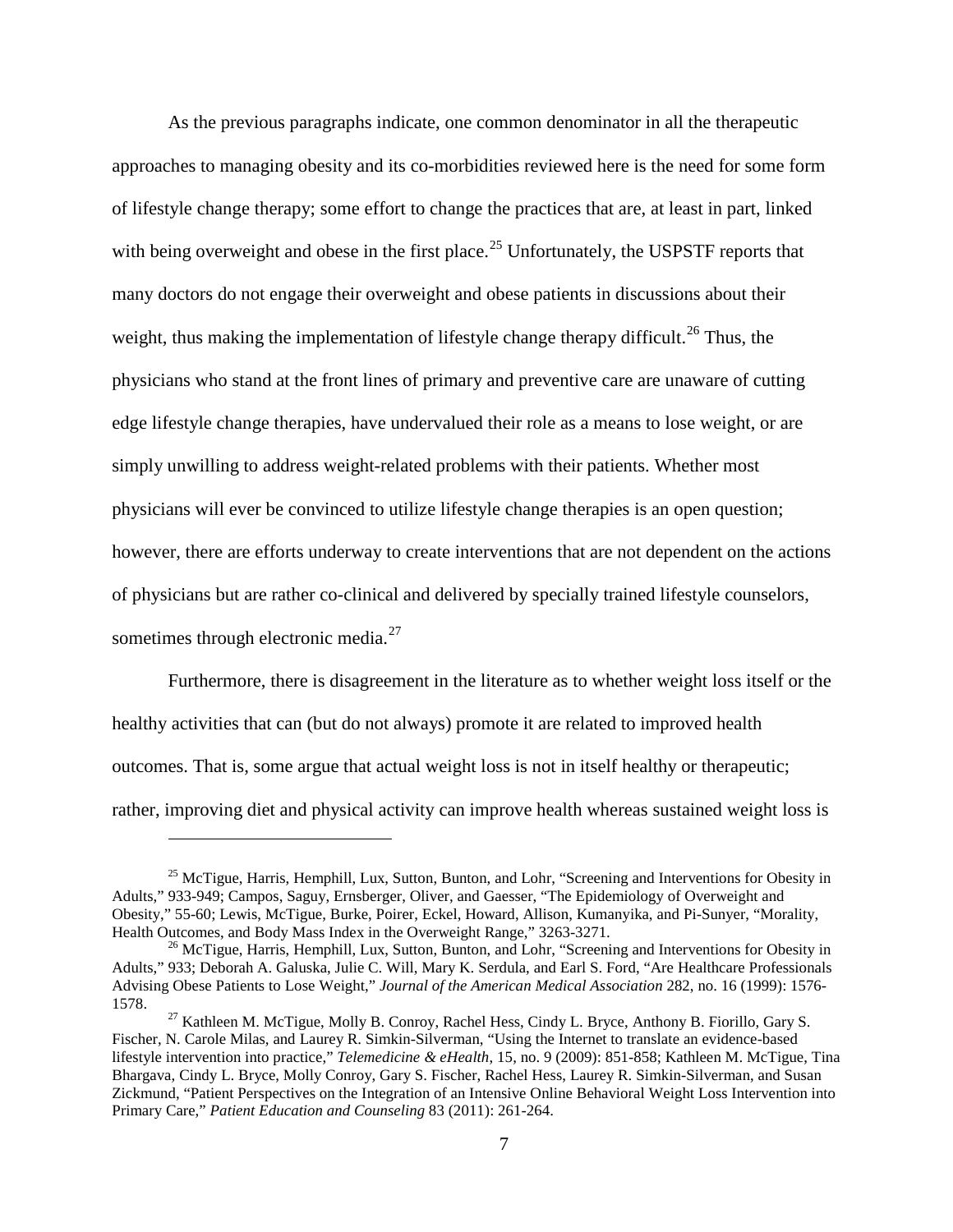highly unlikely (and maybe not even a pathway to better health).<sup>[28](#page-17-0)</sup> This controversy has created skepticism about weight loss interventions, especially among groups that challenge the medicalized view of obesity as a risky health state.<sup>[29](#page-17-1)</sup> However, at least some of the oppositional groups and scholars that challenge the medicalized view of obesity have not rejected the healthy eating and physical activity promotion efforts that form the heart of lifestyle change therapy.<sup>[30](#page-17-2)</sup> This seems to leave a door open for potential collaboration between medical researchers and "antiobesity" advocates on a solution to the health consequences that are either associated with obesity or that are its cause, depending on what evidence you tend to accept, a topic I address in chapters 2 and  $3^{31}$  $3^{31}$  $3^{31}$ 

Moving beyond the clinical domain, public health advocates and policy-makers have attempted to address the obesity problem by focusing on larger structural issues. The U.S. Department of Health and Human Services *Healthy People 2020* campaign, Michele Obama's efforts to promote physical activity in youth across the nation as part of the "Let's Move" program, and New York Mayor Michael Bloomberg's effort to tax sugary drinks (known as the "soda tax") fit into this larger category of public health efforts to promote weight loss (or at least influence individuals' choices that are associated with weight gain).<sup>[32](#page-17-4)</sup> In addition, some

<span id="page-17-0"></span><sup>&</sup>lt;sup>28</sup> Campos, Saguy, Ernsberger, Oliver, and Gaesser, "The Epidemiology of Overweight and Obesity," 55-60; Lewis, McTigue, Burke, Poirer, Eckel, Howard, Allison, Kumanyika, and Pi-Sunyer, "Morality, Health Outcomes, and Body Mass Index in the Overweight Range," 3263-3271.

<span id="page-17-1"></span><sup>&</sup>lt;sup>29</sup> Campos, Saguy, Ernsberger, Oliver, and Gaesser, "The Epidemiology of Overweight and Obesity," 55-60; Saguy and Riley, "Weighing Both Sides," 869-921.

<span id="page-17-2"></span><sup>&</sup>lt;sup>30</sup> Campos, Saguy, Ernsberger, Oliver, and Gaesser, "The Epidemiology of Overweight and Obesity," 55-60. <sup>31</sup> Saguy and Riley, "Weighing Both Sides," 872. <sup>32</sup> *Healthy People 2020* is the federal government's "framework" for addressing new and emerging diseases

<span id="page-17-4"></span><span id="page-17-3"></span>as well as long-term chronic health problems through improving the use of technology and synergizing various levels of care. For the general features of this "framework," see U.S. Department of Health and Human Services (Office of Disease Prevention and Health Promotion), "*Healthy People 2020* Framework: The Vision, Mission, and Goals of *Healthy People 2020*," no date, p. [http://www.healthypeople.gov/2020/Consortium/HP2020](http://www.healthypeople.gov/2020/Consortium/HP2020%20Framework.pdf)  [Framework.pdf.](http://www.healthypeople.gov/2020/Consortium/HP2020%20Framework.pdf) (Accessed March 5, 2013). For the specific "nutrition and weight status" goals of *Healthy People 2020*, see U.S. Department of Health and Human Services, "Nutrition and Weight Status," September 6, 2012, p.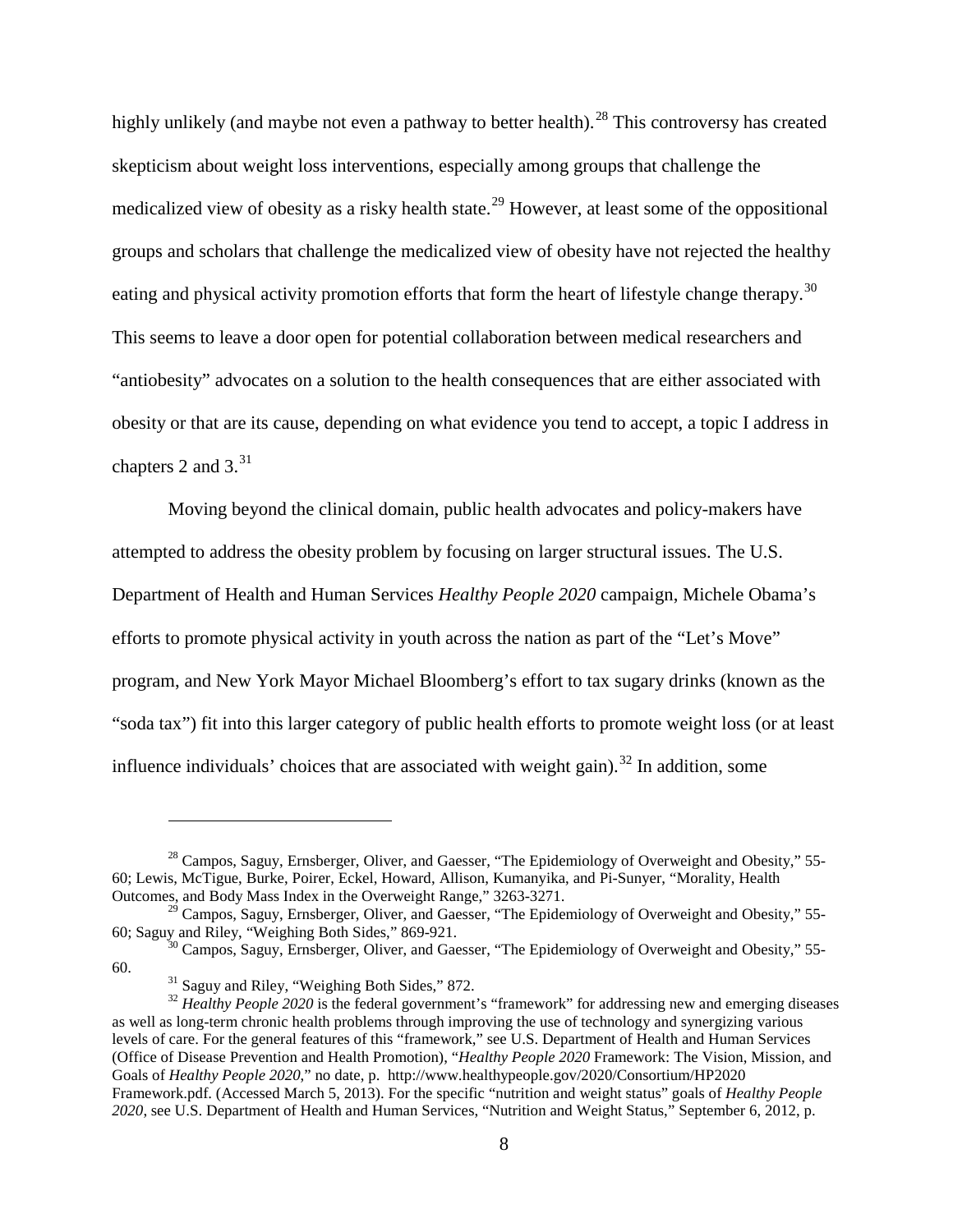researchers have approached the obesity problem and other health conditions related to nutrition by increasing access to healthier foods. For example, RAND investigators have recently initiated an effort to address the "food desert" conditions in the Hill District in Pittsburgh, PA.<sup>[33](#page-18-0)</sup> Whether these efforts aim to curtail or enhance food choices, improve the opportunities for physical activity, constrain certain kinds of consumption, or engage in widespread public education, they are primarily public and population-focused, thus occurring in a separate sphere of human activity from the more clinically oriented efforts detailed in the previous paragraphs. However, we shall shortly see how these two spheres interact in potentially productive and, in some cases, problematic ways. Crucially, these efforts seem to be at the forefront of public conversation about obesity, at times marginalizing or ignoring approaches that are oriented around the provider-patient relationship in the clinical domain.<sup>[34](#page-18-1)</sup>

Given the acceleration of research findings and therapeutic approaches in the area of obesity, finding the correct starting point for thinking about what one might call the obesity

[http://www.healthypeople.gov/2020/topicsobjectives2020/overview.aspx?topicid=29.](http://www.healthypeople.gov/2020/topicsobjectives2020/overview.aspx?topicid=29) (Accessed March 5, 2013). On the "Let's Move" program, see the main website at [www.letsmove.gov](http://www.letsmove.gov/) (Accessed March 5, 2013). Michael Bloomberg's quest to establish a soda tax in New York has been in the national news for some time. For an early account of the emergence of Bloomberg's advocacy in this area, see A. G. Sulzberger, "Bloomberg Says a Soda Tax 'Makes Sense,'" *The New York Times*, March 8, 2010, p. A18. This article is also available at http://www.nytimes.com/2010/03/08/nyregion/08soda.html? r=0 (Accessed March 5, 2013). On the overall effectiveness of such the "tax" model on reducing consumption, see Eric A. Finkelstein, Chen Zhen, James Nonnemaker, and Jessica E. Todd, "Impact of Targeted Beverage Taxes on Higher- and Lower-Income Households," *Archives of Internal Medicine* 170, no. 22 (2010): 2028-2034. In addition, a recent editorial section of the *New England Journal of Medicine* details the various arguments (legal, ethical, and medical) related to the use of a tax to address unhealthy consumptions. See Thomas Farley, David R. Just, and Brian Wasink, "Regulation of Sugar-Sweetened Beverages," New England Journal of Medicine 367, no. 15 (2012): 1464-1466.

<span id="page-18-0"></span><sup>&</sup>lt;sup>33</sup> Jeremy Boren, "Researchers to Study Impact of New Grocery on Pittsburgh's Hill District Residents," *TribLive:News*, November 21, 2012, p. [http://triblive.com/news/allegheny/2963727-74/hill-grocery-homewood](http://triblive.com/news/allegheny/2963727-74/hill-grocery-homewood-health-residents-shop-store-district-eating-shopping%23axzz2D6rpEoak)[health-residents-shop-store-district-eating-shopping#axzz2D6rpEoak.](http://triblive.com/news/allegheny/2963727-74/hill-grocery-homewood-health-residents-shop-store-district-eating-shopping%23axzz2D6rpEoak) (Accessed March 5, 2013). This effort is known as "Pittsburgh Hill/Homewood Research on Eating, Shopping & Health (PHRESH)" and is being facilitated by a senior RAND researchers and epidemiologist, Tamara Dubowitz. See the PHRESH website for more details at http://www.rand.org/health/projects/phresh.html.

<span id="page-18-1"></span> $34$  Edmund D. Pellegrino, "The Internal Morality of Clinical Medicine: A Paradigm for the Ethics of the Helping and Healing Professions," *Journal of Medicine and Philosophy* 26, no. 6 (2001): 559-579; F. Daniel Davis, "*Phronesis*, Clincial Reasoning, and Pellegrino's Philosophy of Medicine," *Theoretical Medicine* 18 (1997): 173- 195.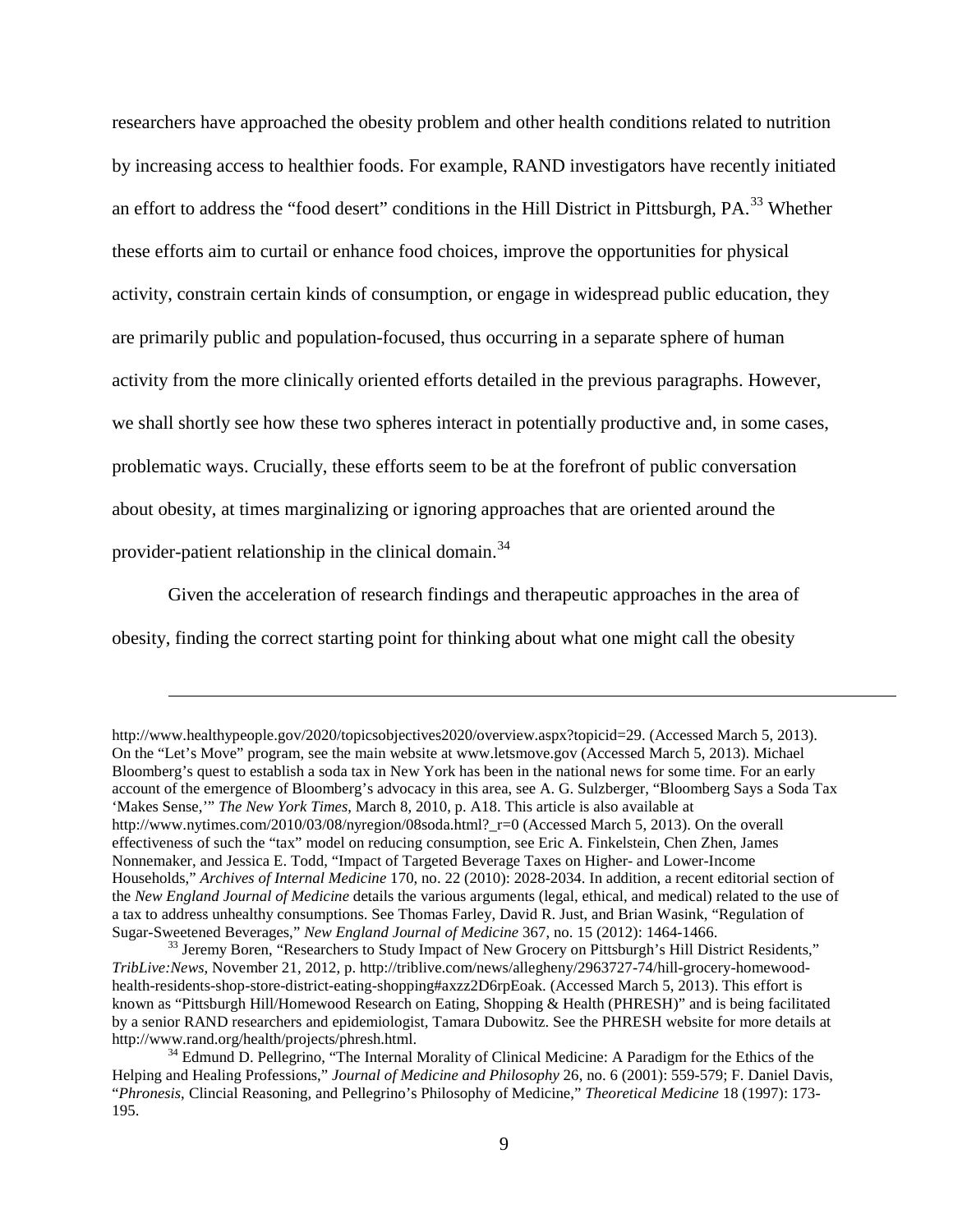"epidemic," but what I have chosen to call for the purposes of this thesis "the obesity problem," is a necessary first step if public health advocates, physicians, institutions, and most importantly, individuals who are overweight or obese are to find an ethically sound path to a healthier future.<sup>[35](#page-19-0)</sup> While there is more research on the obesity problem than can possibly be read and fully understood by any one person, this evidence does not provide a clear answer to the question, "What is the most effective and most ethical approach to the treatment of obesity?" That is, new research findings about the causes and therapeutic modalities for obesity are initial elements of an overall decision-making process. It provides the ground upon which to make sense of a problem and begin the necessary work to address it. However, as I will show throughout this thesis, the data that have been cultivated to address the obesity problem do not provide clear or objective answers in the realm of policy-making or clinical care. That is, the "data" do not always directly support the "warrants" provided for various actions.<sup>[36](#page-19-1)</sup> Disagreements abound regarding the definition of the term "obesity," whether or not it is a health problem, whether there are effective and/or ethical approaches that might be used in its treatment, and whether it should be a concern for the public or for the individual. None of these disagreements is fully resolvable; however, a better understanding of how language functions within and around the obesity problem (as a method for interpreting and putting research findings into practice or deliberating about adequate public policy approaches) may begin the process of coming to some

<sup>&</sup>lt;sup>35</sup> Mitchell and McTigue, "The U.S. Obesity 'Epidemic,'" 391-423. See FN 1 for more on this.<br><sup>36</sup> These are Stephen Toulmin's words and the heart of his project to energize argumentation theory in the

<span id="page-19-1"></span><span id="page-19-0"></span>middle of the 20<sup>th</sup> century. See Stephen E. Toulmin, *The Uses of Argument*, up. ed. (Cambridge: Cambridge University Press, 2003); Wayne Brockriede and Douglas Ehninger, "Toulmin on Argument: An Interpretation and Application," *Quarterly Journal of Speech* 48, no. 1 (1960): 44-54.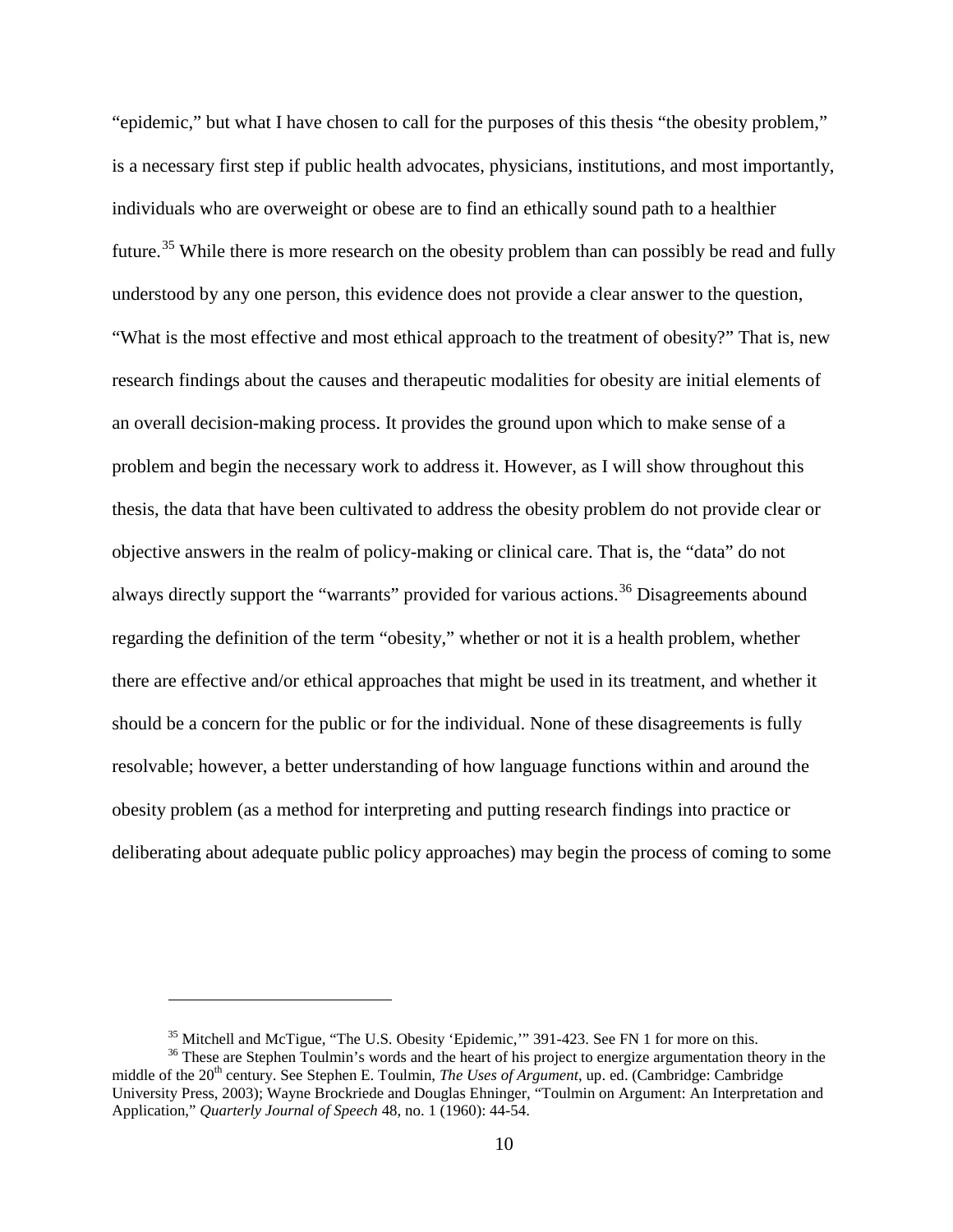<span id="page-20-0"></span>clarity regarding how bioethicists should proceed in dealing with it as an ethical concern within the domain of clinical care.<sup>[37](#page-20-1)</sup>

#### **1.2 RHETORICALLY ENGAGING THE OBESITY PROBLEM**

One of my primary claims in this thesis that in coming to understand the obesity problem, it is critical to come to grips with the power of language surrounding obesity, particularly its obscuring and clarifying aspects (chapter 2).<sup>[38](#page-20-2)</sup> Excellent scholarship has shown that the meaning making and interpretive processes surrounding disease and illness have played a central role in constructing public health policies and the practices of clinical care throughout the history of medicine.<sup>[39](#page-20-3)</sup> Following the quotation at the beginning of this chapter, I view the art of rhetoric as an appropriate method for addressing such processes of meaning making and interpretation.<sup>[40](#page-20-4)</sup> The art of rhetoric focuses on the use of language to persuade and the ability to determine the most effective persuasive approaches for specific audiences.<sup>[41](#page-20-5)</sup> In this sense, rhetoric may be said to play an "architectonic" role in the construction of scientific and public orientations to disease

<span id="page-20-2"></span><span id="page-20-1"></span> $\frac{37}{38}$  Lyne, "Contours of Intervention," 3-13.<br> $\frac{38}{1}$  am certainly not the first to engage the discourses circulating around the obesity problem as the following pages indicate (especially chapter 2); however, the ways in which these discourses are framed and circulated as a matter of public policy tends to occlude consideration of how they influence the clinical environment, a claim I develop in this chapter and throughout the rest of this thesis.

<span id="page-20-3"></span> $39$  Extended historical studies indicating the connection between language choices and the understanding of illness are almost too numerous to cite. For several excellent exemplars, see Chris Feudtner, *Bittersweet: Diabetes, Insulin, and the Transformation of Illness* (Chapel Hill: University of North Carolina Press, 2003); Scott L. Montgomery, *The Scientific Voice* (New York: The Guilford Press, 1996); Keith Wailoo, *Drawing Blood: Technology and Disease Identity in Twentieth-Century America* (Baltimore: The Johns Hopkins University Press,

<span id="page-20-5"></span><span id="page-20-4"></span><sup>&</sup>lt;sup>40</sup> Lyne, "Contours of Intervention," 3-13.<br><sup>41</sup> Aristotle, *Art of Rhetoric*, Loeb Classical Library 193, trans. John H. Freese (Cambridge: Harvard) University Press, 1926/2000), I.i.14.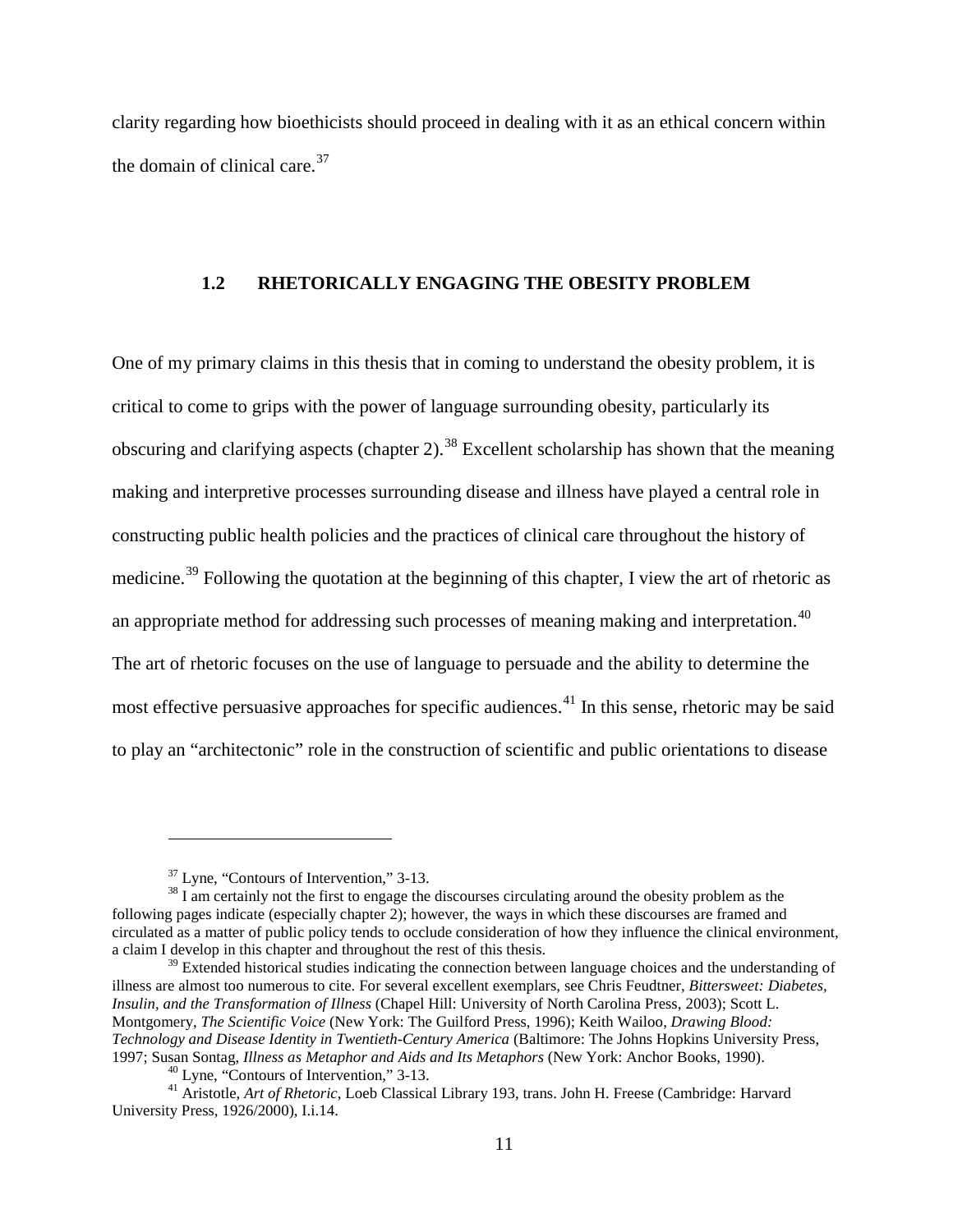and illness.<sup>[42](#page-21-0)</sup> It builds sites for meaning, conflict, and resolution that frame the development and overall progress of medical knowledge and praxis.<sup>[43](#page-21-1)</sup> Scientific and technological development have played a role as well; however, we should not ignore the ways that the manner in which we talk about an illness, disease or bodily state affect our responses to it from clinical and public health perspectives.<sup>[44](#page-21-2)</sup> Moreover, certain linguistic choices may lead to misconceptions and unreflective practices while others may prove useful and productive both for practitioners and for the patients they are charged with helping.<sup>[45](#page-21-3)</sup> For this reason, I concentrate throughout this thesis not only on the ethical and policy-based concerns surrounding obesity (including the effectiveness of various approaches to caring for obese individuals) but also on the rhetorical concerns that help to "frame" ongoing social, political, and cultural approaches to the obesity problem that are relevant to bioethical analysis.[46](#page-21-4) By engaging the use of rhetoric in the construction of the obesity problem, I mean to focus on the processes of "persuasion" and "identification," of gaining the "adherence" of an audience to a particular point of view, and of creating spaces of shared understanding and action.<sup>[47](#page-21-5)</sup>

<span id="page-21-0"></span> $42$  Richard McKeon is best known for defining rhetoric as an architectonic art that "structur[es] all principles and products of knowing, doing, and making" (45). For his complete argument, see Richard McKeon, "The Uses of Rhetoric in a Technological Age: Architectonic Productive Arts," in *The Prospect of Rhetoric: Report of the National Developmental Project*, ed. Lloyd F. Bitzer and Edwin Black (Englewood Cliffs, NJ: Prentice-Hall, Inc., 1971), 44-63. I have more fully addressed this claim in my dissertation. See John J. Rief, "Searching for the Good Life: Rhetoric, Medicine, and the Shaping of Lifestyle" (PhD diss, University of Pittsburgh, 2012).

<span id="page-21-1"></span><sup>&</sup>lt;sup>43</sup> Lyne, "Contours of Invention," 3-13; Richard McKeon, "Creativity and the Commonplace," *Philosophy and Rhetoric* 6, no. 4 (1973): 199-210.

<span id="page-21-2"></span><sup>&</sup>lt;sup>44</sup> Stanley Joel Reiser, *Medicine and the Reign of Technology* (Cambridge: Cambridge University Press, 1978).

<span id="page-21-3"></span><sup>&</sup>lt;sup>45</sup> In the context of breast cancer research and treatment, Lisa Keränen argues that rhetoric plays such a role, in this case in terms of either increasing or undermining public participation. Lisa Keränen, *Scientific Characters: Rhetoric, Politics, and Trust in Breast Cancer Research* (Tuscaloosa: The University of Alabama Press, 2010), 159.<br><sup>46</sup> This is in keeping with previous work. See Saguy and Riley, "Weighing Both Sides," 869-921.<br><sup>47</sup> I have drawn this definition from several sources. On the notion of rhetoric as a way to promote

<span id="page-21-5"></span><span id="page-21-4"></span><sup>&</sup>quot;adherence" (1) to a particular idea, belief, or chosen path of action, see Chaïm Perelman and Lucie Olbrechts-Tyteca, T*he New Rhetoric: A Treatise on Argumentation* (Notre Dame: The University of Notre Dame Press, 2003). On the notion of rhetoric as a means to produce shared action through "identification," see Kenneth Burke, *A Rhetoric of Motives* (Berkeley: The University of California Press, 1969). For the best treatment of rhetoric in terms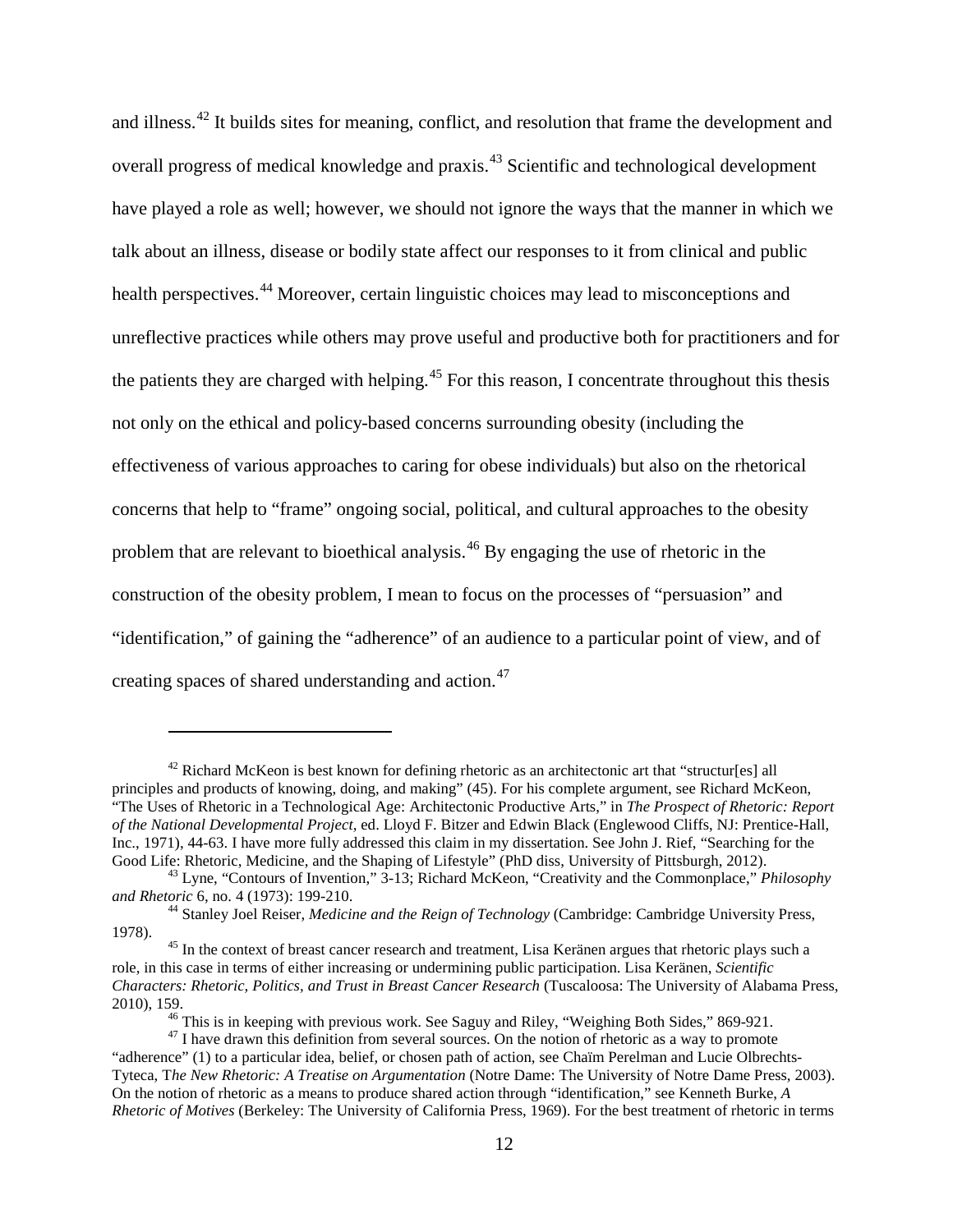Throughout this thesis, my rhetorical approach overlaps directly with bioethical concerns, primarily those having to do with the clinical and extra-clinical attempts to define obesity as a medical problem and craft responses to it including the cultivation of practices among patients that assist in the "care of the self."[48](#page-22-0) This phrase has come into vogue among scholars committed to Michel Foucault's historical analysis of power but my focus is on the "care of the self" as a central and animating concern of contemporary medicine. While we may take issue with attempts to promote or enforce "the care of the self" as a mode of exerting control over the practices of individual lives, this does not, in my mind, get us any closer to helping individuals currently dealing with chronic disease for whom lifestyle change is a necessary ingredient in any effective approach to addressing their health concerns.<sup>[49](#page-22-1)</sup> In order to keep at least some of the critical edge of this scholarship alive but simultaneously address the problems facing contemporary healthcare in an accessible and practical way, I argue throughout this thesis that we should avoid the extrication of bioethics from its rhetorical situatedness in the communicative encounter of the clinic. That is, as we develop therapeutic approaches to obesity, we should keep the linguistic choices being made about how obesity is defined and described in professional and public understandings in mind.<sup>[50](#page-22-2)</sup> In addition, the rhetorical elements of the obesity problem have implications for the various norms and concepts that form the foundation of not only bioethical

of audience, persuasion, and proof, see Aristotle's *Rhetoric*, a text upon which all of these authors draw in their

<span id="page-22-0"></span> $48$  Foucault made this term famous based on his work on Greek and Hellenistic understandings of bodily practices surrounding sexuality and intellectual development. For the development of his philosophical insights regarding the "care of the self," see Michel Foucault, *The Hermeneutics of the Subject: Lectures at the College de France 1981-1982*, ed. Frederic Gros, trans. Graham Burchell (New York: Picador, 2005); Michel Foucault, *The Care of the Self: Volume 3 of the History of Sexuality* (New York: Vintage Books, 1988).

<span id="page-22-1"></span><sup>&</sup>lt;sup>49</sup> For an account of self-care and personal responsibility as highly problematic ways to deflect societal responsibility for health and other human problems, see Dana L. Cloud, *Control and Consolation in American Culture and Politics: Rhetorics of Therapy* (Thousand Oaks: Sage Publications, 1998).<br><sup>50</sup> The notion that language is used to "frame" obesity in a variety of ways has been extensively developed

<span id="page-22-2"></span>by Abigail C. Saguy and Kevin W. Riley in their "Weighing Both Sides: Morality, Mortality, and Framing Contests Over Obesity," *Journal of Health Politics, Policy and Law* 30, no. 5 (2005): 869-921.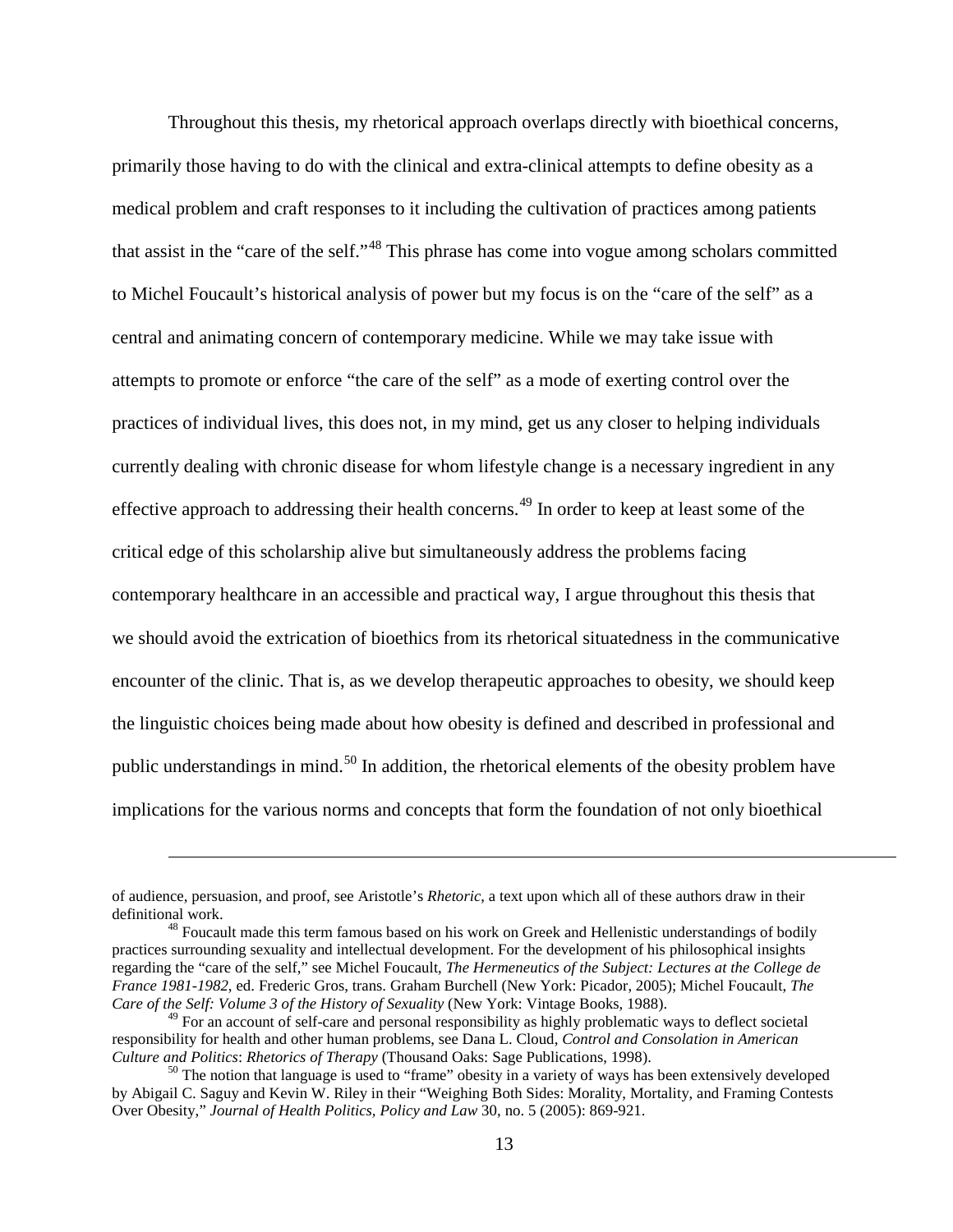theory and praxis but also the rights and obligations central to democratic, communal life.<sup>[51](#page-23-0)</sup> Such issues as autonomy, personal responsibility, and the fiduciary relationship between providers and their patients are all affected by the rhetorical work done by individuals and collectivities attempting to address any health concern, including the obesity problem. As such, these primary elements of bioethical analysis frame the analytical work of this thesis and provide context for promoting a specific and, it is argued, ethical orientation to obesity care.

For all of these reasons, the proceeding chapters engage in an analysis of the rhetorical, epistemological, and ethical choices that currently "frame" obesity in particular ways and to promote potential alternatives that I feel are needed in coming to a truly bioethical account of the treatment of obesity in the clinical setting.<sup>[52](#page-23-1)</sup> Thus, while I spend ample time on the public discourses that surround the effective and ethical treatment of obesity, I do so to show that they are often in tension (sometimes productive, sometimes not) with the promotion of ethically sound clinical approaches. In so doing, I carve out a space for bioethics in the ongoing public discussion about obesity, a space that has long been occluded by an over-emphasis on attempting to address obesity at the systemic level. Systems are the traditional concern of public health ethics, health economics, and public policy (as discussed above) and, as I will show throughout this thesis, these arenas provide important insights in the effort to address the obesity problem but fall short as guides to the appropriate care and concern clinicians, family members, and friends should exercise in their interactions with overweight and obese individuals.<sup>[53](#page-23-2)</sup> Before moving into my chapter designs, I briefly introduce my theoretical commitments in carving out a

<sup>&</sup>lt;sup>51</sup> Thomas B. Farrell, *Norms of Rhetorical Culture* (New Haven: Yale University Press, 1995).<br><sup>52</sup> Mitchell and McTigue, "The U.S. Obesity 'Epidemic'"391-423; Saguy and Riley, "Weighing Both

<span id="page-23-1"></span><span id="page-23-0"></span>Sides," 869-921.<br><sup>53</sup> Joan C. Tronto, "An Ethic of Care," in *Ethics in Community-Based Elder Care*, ed. Martha B. Holstein

<span id="page-23-2"></span>and Phyllis B. Mitzen (New York: Springer Publishing, 2001), 60-68.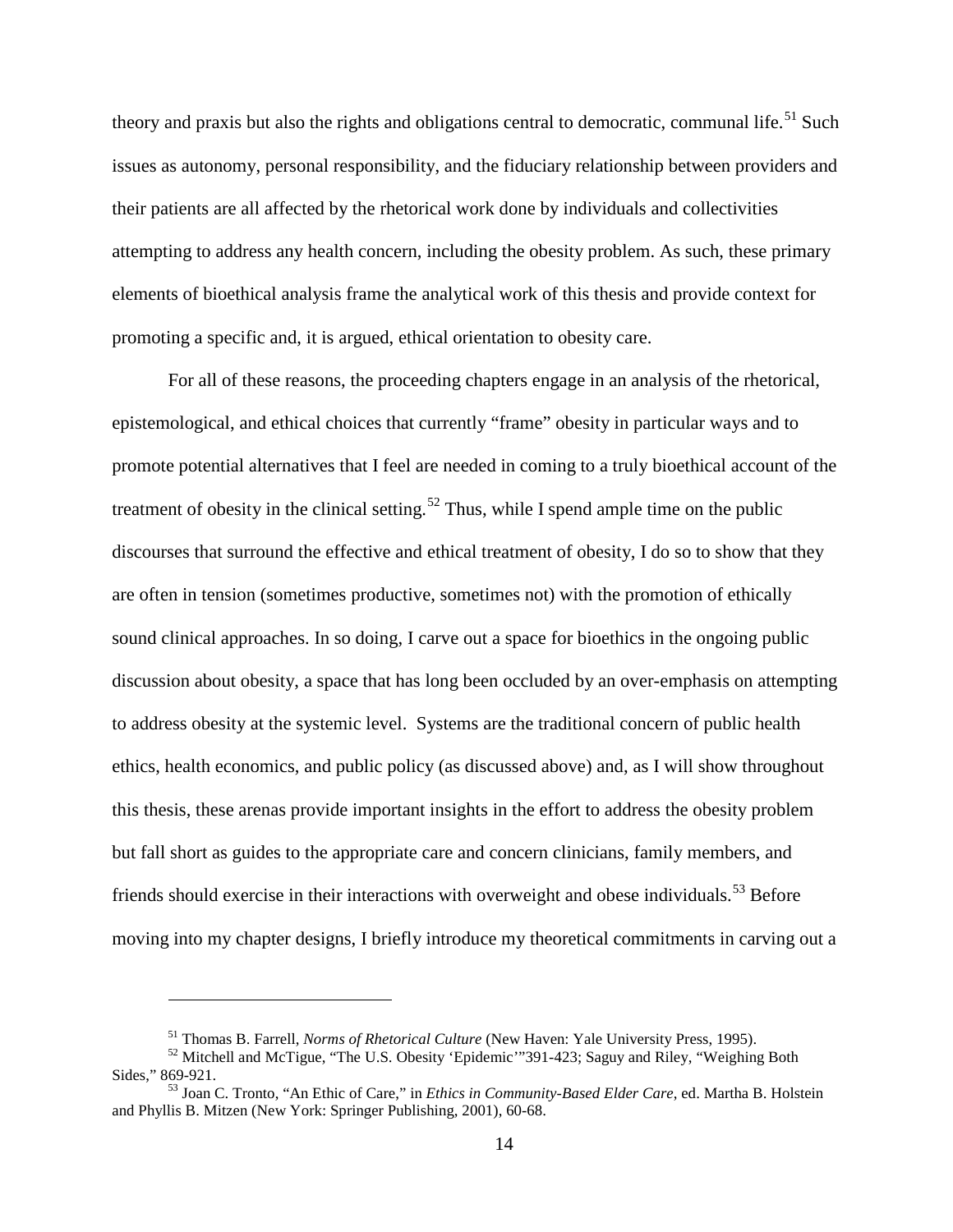<span id="page-24-0"></span>new bioethical approach to obesity, one informed by the methods of rhetorical analysis described in this section but simultaneously grounded in traditional bioethical principles and concepts.<sup>[54](#page-24-1)</sup>

#### **1.3 BIOETHICS AND THE OBESITY PROBLEM**

As briefly discussed in the previous section, the role that bioethics might play in understanding obesity and its contemporary "framings" both in the clinic and beyond, has not received enough attention.<sup>[55](#page-24-2)</sup> In fact, most of the research on the ethics of managing obesity tends to focus on the public health domain.[56](#page-24-3) One might at first glance believe that bioethics has little to say in response to the obesity problem. Its concern is in the clinical domain and the obesity problem seems to be one dominated by the larger structures of society and patterns of consumption and lifestyle. In addition, the application of already well-established normative principles (e.g., respect for autonomy) will seem to suffice if the goal is to understand the ways in which physicians should interact with and treat obese and overweight patients.<sup>[57](#page-24-4)</sup> However, obesity shares the stage with a host of controversial and ethically complex transformations in human existence, most notably the increasing incidence of multiple chronic conditions, which are

<span id="page-24-1"></span><sup>&</sup>lt;sup>54</sup> Primarily, I draw on the following foundational works: Tom L. Beauchamp and James F. Childress, *Principles of Biomedical Ethics*, 6<sup>th</sup> ed. (Oxford: Oxford University Press, 2009); Ruth R. Faden and Tom L. Beauchamp, A *History and Theory of Informed Consent* (Oxford: Oxford University Press, 1986).

<span id="page-24-2"></span><sup>&</sup>lt;sup>55</sup> One notable exception is Joanna Zylinska's work which takes up obesity as one element in the overall contemporary concern with lifestyle management. Joanna Zylinska, *Bioethics in the Age of New Media* (Cambridge/London: The MIT Press, 2009*)*. In terms of the literature regarding the various "frames" used to discuss and understand obesity in contemporary American culture, see in particular Saguy and Riley, "Weighing Both Sides," 869-921. Unfortunately, the "frames" literature does not have much to say about how bioethics itself might intervene or otherwise engage the question of meaning in the controversies surrounding the obesity problem. Hence, the following arguments.<br><sup>56</sup> See chapter 2 for more on this argument.<br><sup>57</sup> Such a method might be cultivated from the principlist approach to bioethics. See Beauchamp and

<span id="page-24-4"></span><span id="page-24-3"></span>Childress, *Principles of Biomedical Ethics.*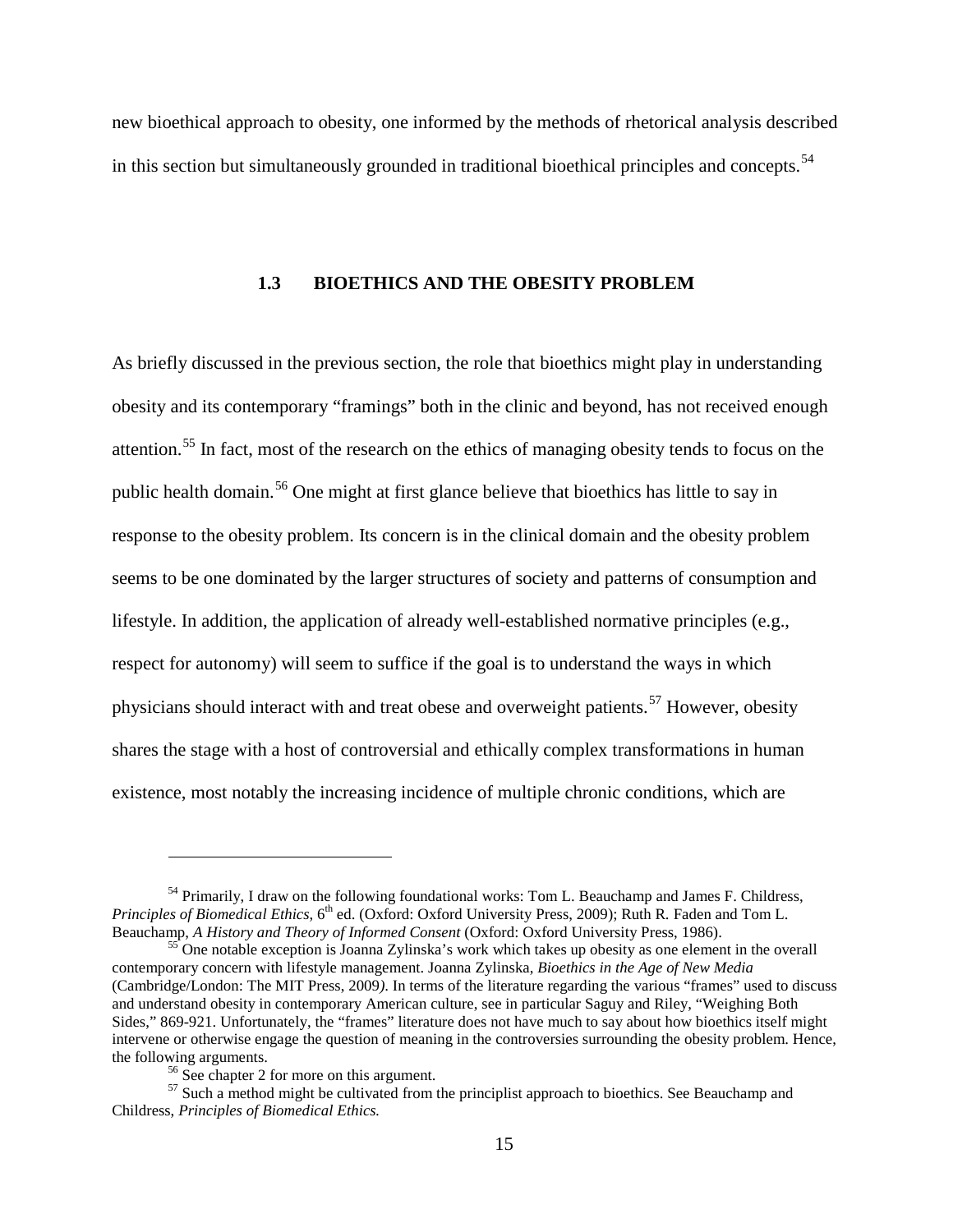putting the acute model of care to the test.<sup>[58](#page-25-0)</sup> In addition, due to this emergence of chronic disease as one of the primary concerns of contemporary medicine, additional work to make the principles central to bioethics relevant to the problem of "lifestyle" and its relation to health may be needed; indeed, working with someone to change his lifestyle stretches to the limit bioethical principles such as the respect for patient autonomy.<sup>[59](#page-25-1)</sup> This is the case because lifestyle change therapy requires providers to actively engage in the renegotiation of the values, aspirations, and ways of life of the patient. All of these require persuasion and ongoing deliberation, both of which test the provider-patient relationship and put pressure on providers to challenge the autonomy of patients who might be seen as *in the wrong* or *wrongheaded* when it comes to their daily life activities.<sup>[60](#page-25-2)</sup> In addition, the various therapeutic options that are now available for obese patients, including the increasing ubiquity of various approaches to lifestyle change and bariatric

<span id="page-25-0"></span><sup>58</sup> On the problem of chronic disease and the failures of the acute model, see, e.g., David B. Morris, *Illness and Culture in The Postmodern Age* (Berkeley: University of California Press, 1998); David B. Morris, *The Culture of Pain* (Berkeley: University of California Press, 1991); Arthur Kleinman, *The Illness Narratives: Suffering, Healing, & The Human Condition* (Basic Books, 1988). On the contemporary effort to understand the role of the patient in their own care, especially when considering chronic conditions, see Thomas Bodenheimer, Kate Lorig, Halsted Holman, and Kevin Grumbach, "Patient self-management of chronic disease in primary care," *Journal of the American Medical Association*, 288 no. 19 (2002): 2469-2475; Edward H. Wagner, "Chronic disease management: What will it take to improve care for chronic illness?" *Effective Clinical Practice*, 1, no. 1 (1998): 2-4; Edward H. Wagner, Brian T. Austin, Connie Davis, Mike Hindmarsh, Judith Schaefer, and Amy Bonomi, "Improving chronic illness care: Translating evidence into action," *Health Affairs (Millwood)*, 20, no. 6 (2001): 64- 78; Debra L. Roter, Ruth Stashefsky-Margalit, and Rima Rudd, "Current Perspectives on Patient Education in the U.S.," *Patient Education and Counseling* 44 (2001): 79-86.

<span id="page-25-1"></span><sup>59</sup> On the principles of biomedical ethics, see Beauchamp and Childress, *Principles of Biomedical Ethics.*  Furthermore, the issue of whether the "specification" of principles to particular cases is useful or achieves any real substantive outcomes has been debated. In particular, casuistry is seen by some scholars as more productive given its focus on the unique case. I do not intend to address these debates directly here. Suffice it to say that I believe principles are good for focusing attention on particular elements of moral actions but that specific problems require specific solutions that cannot rely solely on background principles and theories. On the debate about "specification" and "casuistry" in bioethics, see e.g., Carson Strong, "Specified Principlism: What it is, and Does it Really Resolve Cases Better than Casuistry," *Journal of Medicine and Philosophy* 25, no. 3 (2000): 323-341; Carson Strong, "Justification in Ethics," in *Moral Theory and Moral Judgments in Medical Ethics*, ed. Baruch A. Brody (Kluwer Academic Publishers, 1988), 193-211; Carson Strong, "Critiques of Casuistry and Why They Are Mistaken," *Theoretical Medicine and Bioethics* 20 (1999): 395-411; Albert R. Jonsen, "Casuistry and Clinical Ethics," *Theoretical Medicine and Bioethics* 7, no. 1 (1986): 65-74; Albert R. Jonsen and Stephen Toulmin, *The Abuse of* 

<span id="page-25-2"></span><sup>&</sup>lt;sup>60</sup> Faden and Beauchamp, *A History and Theory of Informed Consent*; David H. Smith and Loyd S. Pettegrew, "Mutual Persuasion as a Mode for Doctor-Patient Communication," *Theoretical Medicine and Bioethics* 7 (1986): 127-146.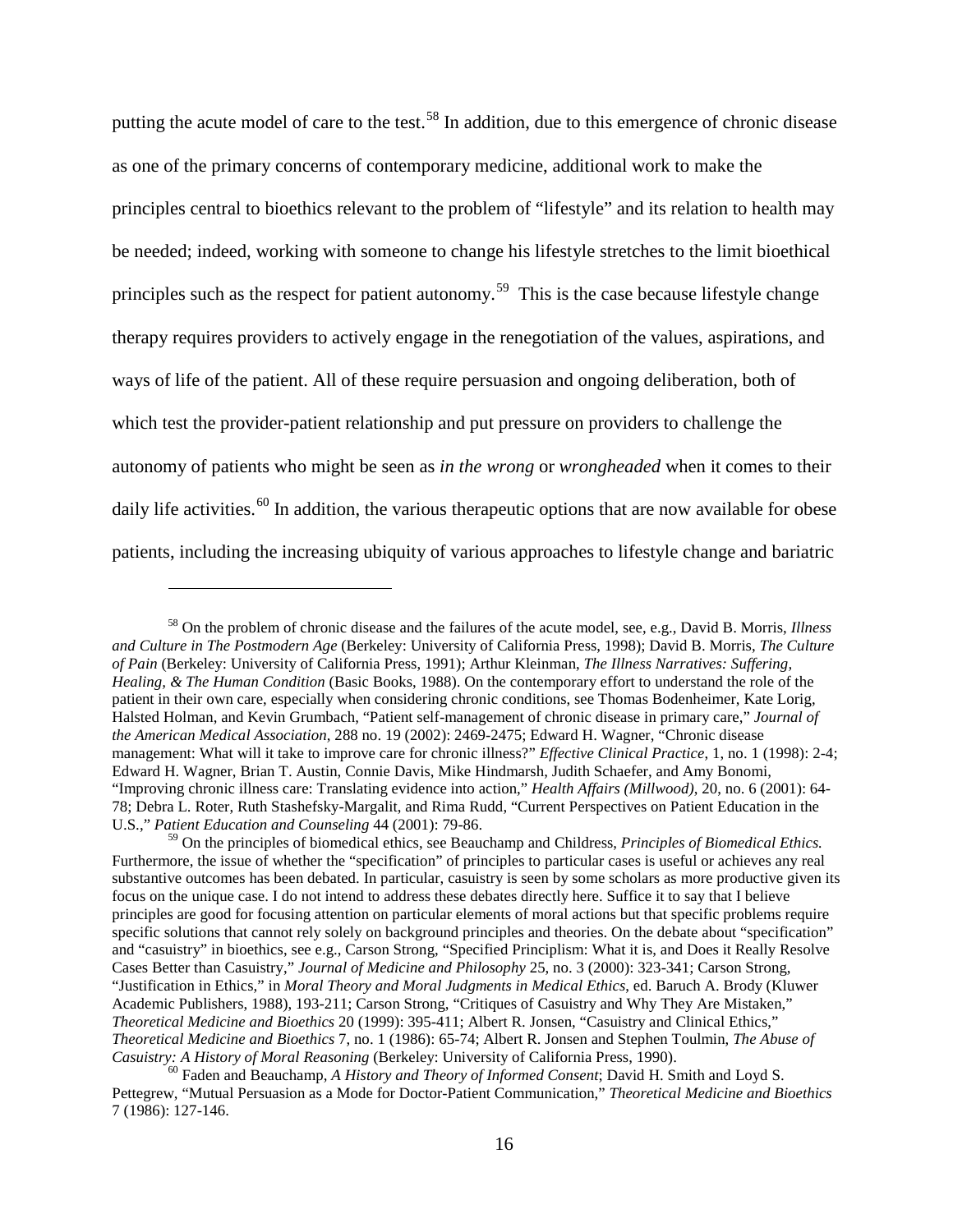surgery, indicate the need for new bioethical approaches that go beyond the provider-patient dyad into the broader sphere of ethical responsibility, individual autonomy (limited by relational consequences) and lifestyle decision making at both the personal and social levels.<sup>[61](#page-26-0)</sup> Moreover, because obesity resides in a contested domain that resides somewhere between public health and clinical care, it requires a sort of "casuistic stretching" of the tools of bioethics to figure out how it might work in the new matrix of the obesity problem. $62$ 

For these reasons, my approach in this thesis adopts and extends the excellent work done by Donald Cameron Ainslie to uncover the paternalism and, what he calls "managerialism," implied in the treatment of the ethics of HIV/AIDS and bioethics more generally.<sup>[63](#page-26-2)</sup> I view the obesity problem as sharing in the same kinds of judgments about collective safety, personal responsibility, and overwhelming acceptance of a medicalized point of view that Ainslie catalogues in the context of HIV/AIDS.<sup>[64](#page-26-3)</sup> Thus, in the context of obesity, bioethicists may discover an approach that does not unwittingly subscribe to paternalistic assumptions about the scope of medicine, the rights of the patient, the capability of individuals to act as caregivers for themselves, and the methods through which health is to be defined and achieved.<sup>[65](#page-26-4)</sup> In short, bioethicists must take note of competing definitions and "frames conflicts" circulating around obesity (detailed in the previous section) and construct ethical approaches that do not unwittingly

<span id="page-26-0"></span><sup>&</sup>lt;sup>61</sup> Zylinska makes this a primary concern of her discussion of bioethics and lifestyle management. Zylinska, *Bioethics in the Age of New Media*. For contemporary efforts to develop lifestyle management technologies, see McTigue, Conroy, Hess, Bryce, Fiorillo, Fischer, Milas, and Simkin-Silverman, "Using the internet to translate an evidence-based lifestyle intervention into practice," 851-858.

<span id="page-26-1"></span><sup>&</sup>lt;sup>62</sup> Kenneth Burke, *Attitudes Toward History*, 3<sup>rd</sup> ed. (Berkeley: University of California Press, 1937/1984), 229-232.

<span id="page-26-2"></span><sup>&</sup>lt;sup>63</sup> Donald Cameron Ainslie, "Redefining Bioethics in the Age of AIDS," (Masters Thesis, Center for Bioethics and Health Law," University of Pittsburgh, 1996. Ainslie uses the term "managerialism" throughout this text. 64 Saguy and Riley also make note of this connection in their work "Weighing Both Sides," see especially

<span id="page-26-4"></span><span id="page-26-3"></span><sup>870-871.65</sup> Chris Feudtner, *Bittersweet*.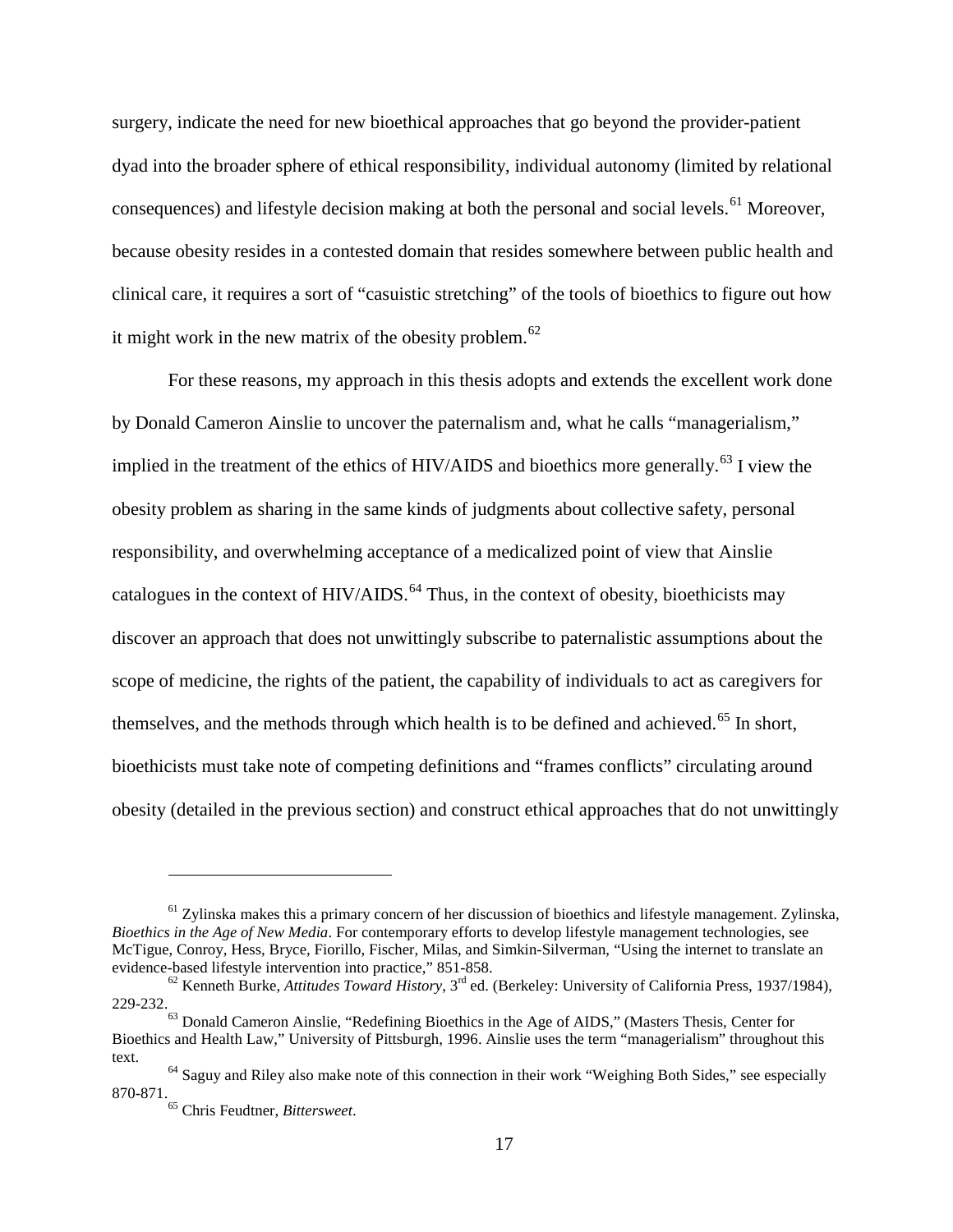inscribe stigmatization and oppression.<sup>[66](#page-27-0)</sup> This may seem obvious, and yet, in a recent article, the bioethicist, Daniel Callahan, argues that the use of "social pressure" as a public health tactic may be justified by the increasing incidence and prevalence of obesity.<sup>[67](#page-27-1)</sup> This underscores the importance of my previous discussion regarding the tensions between the ethics of clinical care and public health ethics and suggests that we need to think clearly and consistently about how these two may be at odds and how to bring them into alignment in the provision of better care for the millions currently affected by lifestyle-related illness, especially obesity and its comorbidities. Callahan's arguments will take center stage in my analysis in chapter 3.

In addition (and related to the issues already mapped above), Joanna Zylinska notes several risks to the traditional model of the provider-patient relationship currently lurking beneath the surface of widespread efforts to engage in the practice of securing public health, an issue that is increasingly salient for healthcare practitioners attempting to deal with the obesity problem.<sup>[68](#page-27-2)</sup> She notes that in the same way governments manage citizen and non-citizen bodies (e.g. terrorists, enemy combatants, non-enemy combatants, and the like) due to the risk they represent to state security, so too can medicine manage the diseased, unhealthy bodies of citizenpatients, especially if these patients are constructed as a threat to the health of the body politic: "Medicine becomes one of the techniques through which power is exercised not just over individual bodies but also over bodies en masse, with increased focus on public hygiene,

<span id="page-27-0"></span><sup>66</sup> Saguy and Riley, "Weighing Both Sides"; Mitchell and McTigue, "The U.S. Obesity 'Epidemic'"; Donald A. Schön, "Generative metaphor: A perspective on problem-setting in social policy" in *Metaphor and* 

<span id="page-27-2"></span><span id="page-27-1"></span><sup>&</sup>lt;sup>67</sup> Daniel Callahan, "Obesity: Chasing an Elusive Epidemic," *Hastings Center Report* 43, no. 1 (2013): 34-40. <sup>68</sup> Zylinska, *Bioethics in the Age of New Media*.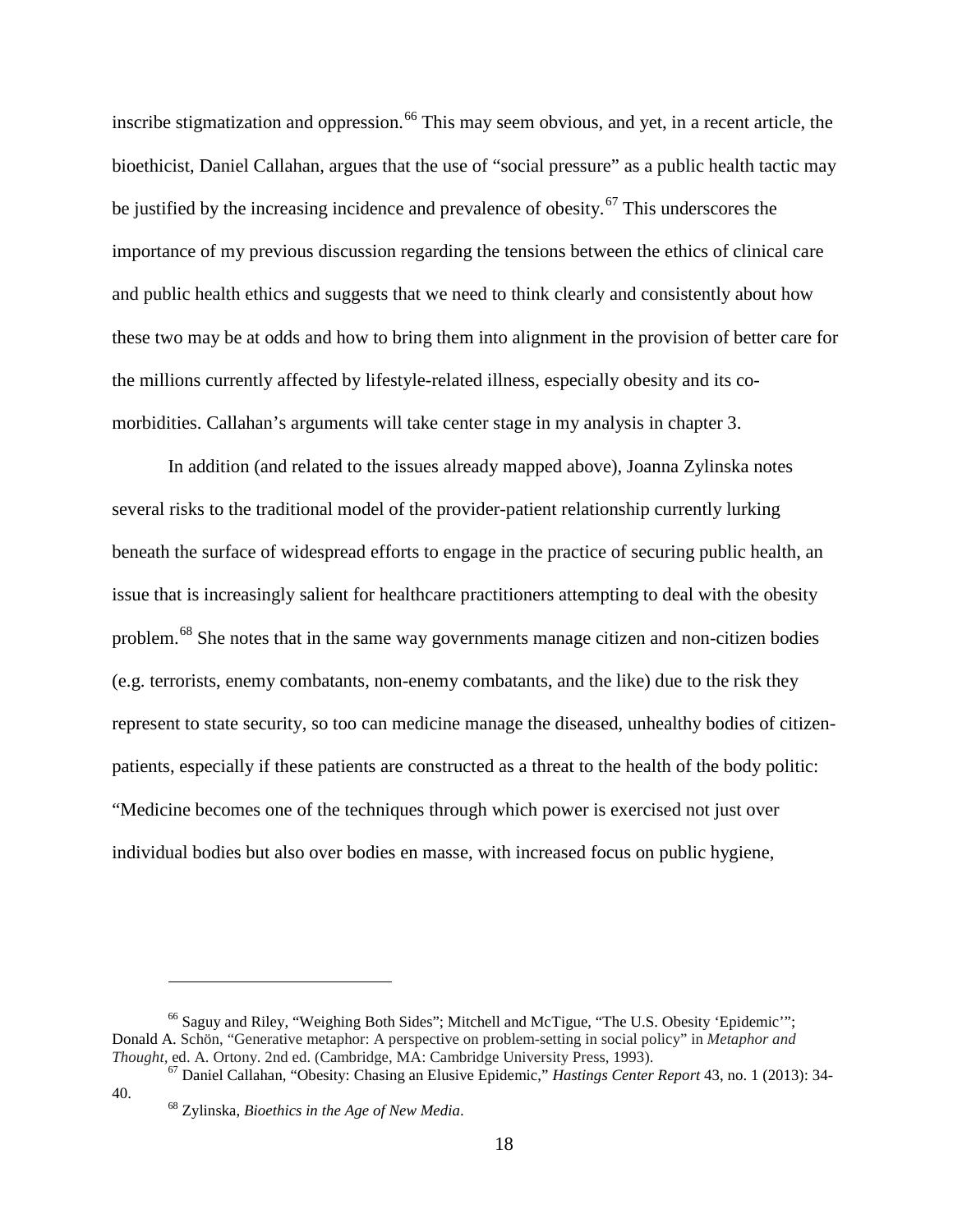accidents, infirmities, and various anomalies, as well as issues connected with reproduction."[69](#page-28-0) Susan Bordo makes a similar argument in the context of "self-management in consumer culture": "Ultimately, the body (besides being evaluated for its success or failure at getting itself in order) is seen as demonstrating correct or incorrect attitudes toward the demands of normalization itself."<sup>[70](#page-28-1)</sup> According to Zylinska, in order to push back against a mode of biomedical control run amok, it is necessary that bioethics (as the critical counterpart to medical praxis) take on a much broader perspective that goes beyond the provider-patient dyad and the principles of clinical ethics. To achieve this perspective, Zylinska argues that bioethics should go "beyond its traditional homes of analytical philosophy and disciplines related to medicine and into those fields where questions of the human and human life have been addressed from a different angle."<sup>[71](#page-28-2)</sup> Such a move is viewed by Zylinska as a necessary precondition for understanding the wider frames that inform bioethics, medicine, philosophy, and strategies for managing bodies (especially in the context of lifestyle change). In other words, while the problems of paternalism and overly "managerialist" models of obesity treatment should be part of any analysis of the efforts to achieve public health through interventions into the lifestyles of citizens, the wider discussions of responsibility, bodily states, and social control surrounding obesity should be accounted for, critiqued, and deconstructed as part of this process lest they reemerge in the clinical domain. $^{72}$  $^{72}$  $^{72}$ 

<span id="page-28-0"></span><sup>69</sup> Zylinska, *Bioethics in the Age of New Media*, 69. Also, it is important to recognize that there is a contemporary pushback against the broadest conceptions of patient autonomy. See David H. Smith, "Ethics in the<br>Doctor-Patient Relationship," Critical Care Clinics 12, i. 2 (January, 1996): 179-197.

<span id="page-28-1"></span><sup>&</sup>lt;sup>70</sup> Susan Bordo, *Unbearable Weight: Feminism, Western Culture, and the Body* (Berkeley: University of California Press, 1993).

<span id="page-28-3"></span><span id="page-28-2"></span><sup>&</sup>lt;sup>71</sup> Zylinska, *Bioethics in the Age of New Media*, 175.<br><sup>72</sup> See Saguy and Riley's discussion of personal responsibility in their "Weighing Both Sides," 887 and throughout; Ainslie, "Redefining Bioethics in the Age of AIDS."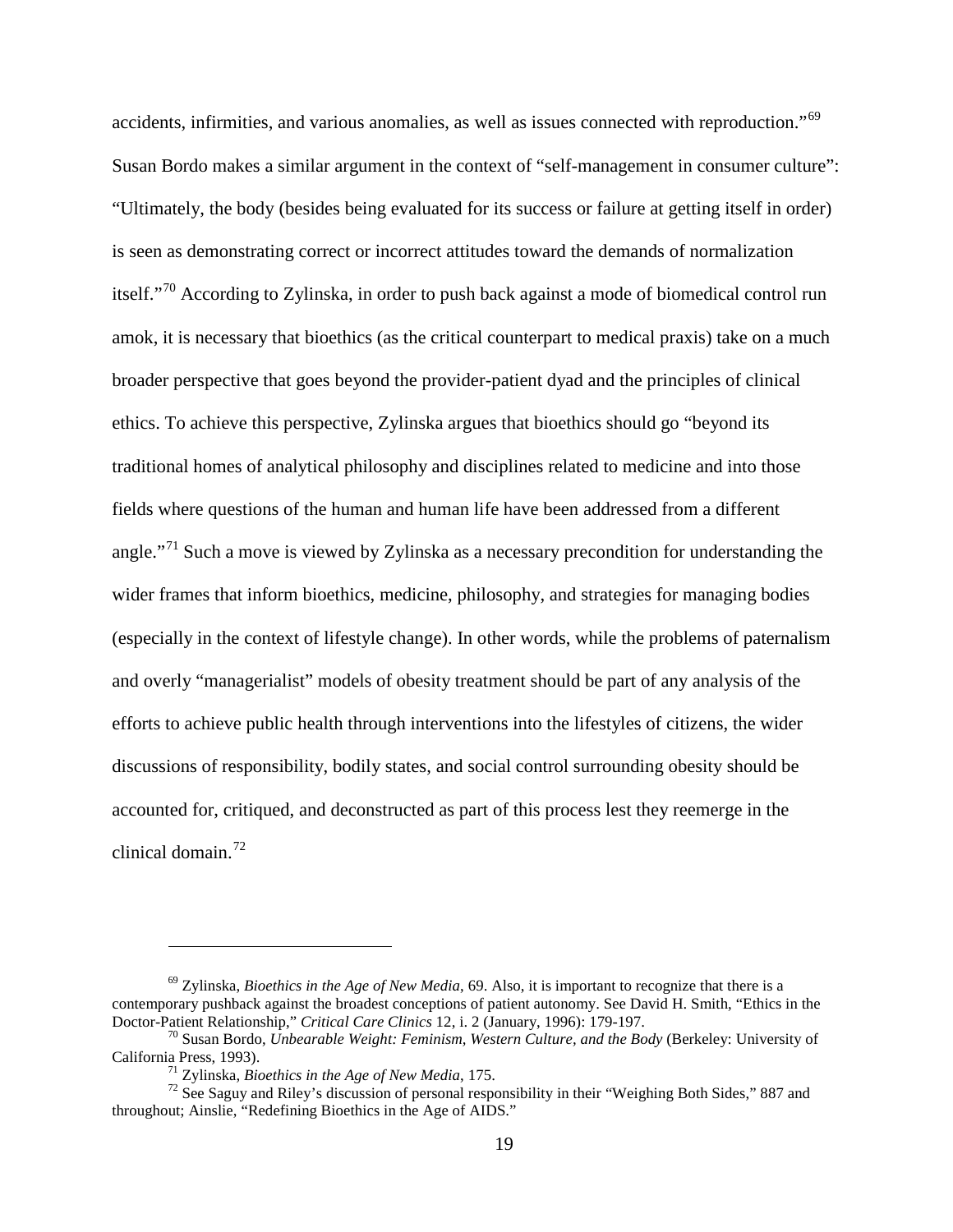Put another way, bioethics has emerged as the primary arbiter of the ethics of clinical praxis. Its humanistic and social scientific approaches have revealed the gaps in patient protections in the clinic and research settings over the past century.[73](#page-29-0) However, its intellectual home involves an appreciation for the philosophical construction of principled moral and ethical action within the clinic, a site that only sometimes has relevance for the obese person.<sup>[74](#page-29-1)</sup> In fact, many patients who fit the medically configured definitional contours of obesity do not seek care for this condition at all, at least not within the confines of the clinic. This may be due to the fact that they do not see their weight as a health problem, because they are unaware of the health problems associated with obesity, because they are uncomfortable approaching the problem with healthcare providers, or because of lack of resources and time.<sup>[75](#page-29-2)</sup> Furthermore, given that obesity is a chronic condition, it is something that does not admit of immediate care in the clinic.<sup>[76](#page-29-3)</sup> As noted previously, clinicians at times fail to even discuss the issue of weight and its management with patients, leaving this job to other healthcare practitioners (further down the implied hierarchy) or to non-clinical solutions, resources, and approaches such as the diets and exercise programs available online and at the local book store.<sup>[77](#page-29-4)</sup> Given that its causes as well as its implications and treatment mechanisms reside in the unruly site between clinical care and the

<span id="page-29-0"></span><sup>&</sup>lt;sup>73</sup> On the birth and growing relevance of bioethics in this regard, see Stephen Toulmin, "Preface, 1986," in his *The Place of Reason in Ethics* (Chicago: The University of Chicago Press, 1986), xvi.

<span id="page-29-2"></span><span id="page-29-1"></span><sup>&</sup>lt;sup>74</sup> Beauchamp and Childress, *Principles of Biomedical Ethics*.<br><sup>75</sup> A. C. Ciao, J. D. Latner, L. E. Durso, "Treatment Seeking and Barriers to Weight Loss Treatments of Different Intensity Levels Among Obese and Overweight Individuals," *Eating and Weight Disorders* 17, no. 1

<span id="page-29-3"></span><sup>(2012):</sup> e9-16. <sup>76</sup> This is the defining feature of chronic disease. See Wagner, "Chronic Disease Management"; Wagner, Austin, Davis, Hindmarsh, Schaefer, Bonomic, "Improving Chronic Illness Care."

<span id="page-29-4"></span><sup>&</sup>lt;sup>77</sup> McTigue, Harris, Hemphill, Lux, Sutton, Bunton, and Lohr, "Screening and Interventions for Obesity in Adults," 933; Deborah A. Galuska, Julie C. Will, Mary K. Serdula, and Earl S. Ford, "Are Healthcare Professionals Advising Obese Patients to Lose Weight," *Journal of the American Medical Association* 282, no. 16 (1999): 1576- 1578.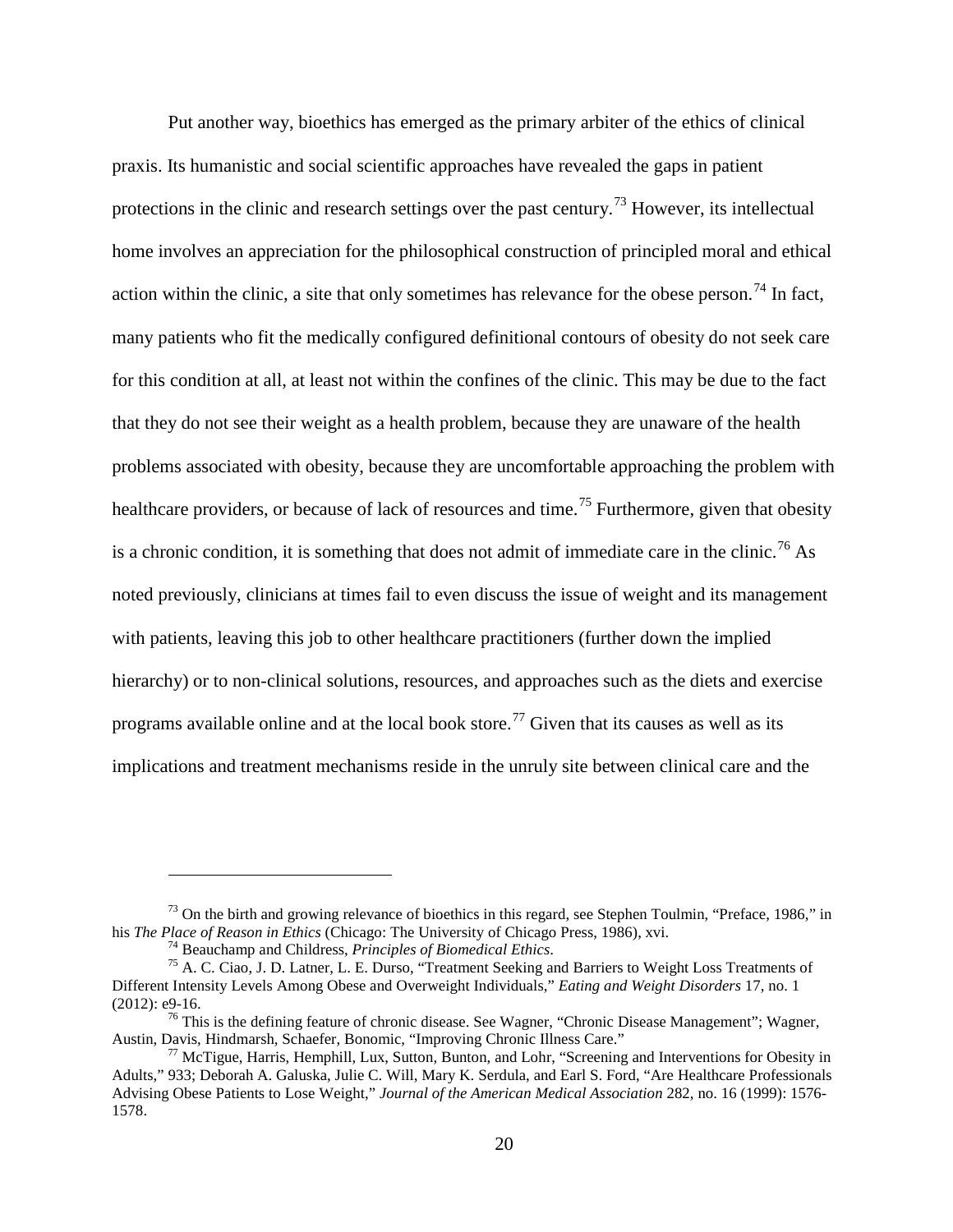world external to it, obesity will need to be treated and understood differently from other bodily states and diseases.<sup>[78](#page-30-0)</sup>

It is for this reason that obesity requires what Chris Feudtner has called a "metabiotic" perspective that shows appreciation for not only the physical aspects of disease, but also its cultural, social, economic, personal, and, I would add rhetorical, characteristics.<sup>[79](#page-30-1)</sup> While Feudtner is writing about diabetes as he develops this "metabiotic" perspective, his point is relevant in the context of obesity as well, given that diabetes is related to obesity as a co-morbid condition and is similarly treated as a matter of lifestyle change and patient self-care. As such, unpacking the problem of obesity will require attention to details beyond the clinical relationship. However, when engaging in such analysis, one may unwittingly provide the linguistic materials and material justifications for "expanding clinical concern," "control," "management" and "personal responsibility" beyond the clinical setting and into our communities and homes, something that Feudtner warns against (in a way similar to that undertaken by Zylinska as detailed above).<sup>[80](#page-30-2)</sup> By questioning the previously unquestioned growth of "clinical concern," Feudtner's study tends to provide at least some support for the arguments advanced by the "fat acceptance movement," that obesity is inappropriately "medicalized" or subjected to the "gaze" and control of medical providers, especially when lifestyle change is seen as a necessary activity and one that individuals must take on both in and outside the clinic on a daily basis.<sup>[81](#page-30-3)</sup> While I do not have a simple way around the problem of medicalization, it informs

<span id="page-30-3"></span><span id="page-30-2"></span><span id="page-30-1"></span><span id="page-30-0"></span><sup>&</sup>lt;sup>78</sup> Saguy and Riley, "Weighing Both Sides," 915.<br><sup>79</sup> Feudtner, *Bittersweet*, 40.<br><sup>80</sup> Feudtner, *Bittersweet*, 65.<br><sup>81</sup> Feudtner, Bittersweet, 65. On the medicalization of bodily states and conditions, especially obesi diabetes, see Jeffrey Sobal, "The Medicalization and Demedicalization of Obesity," in *Eating Agendas: Food and Nutrition as Social Problems*, ed. Donna Maurer and Jeffrey Sobal (New York: Aldine De Gruyter, 1995): 67-90; Saguy and Riley, "Weighing Both Sides," 870. On the process of medicalization and its implications for bioethics, see John Z. Sadler and Simon Craddock Lee, "Can Medicalization be Good? Situating Medicalization within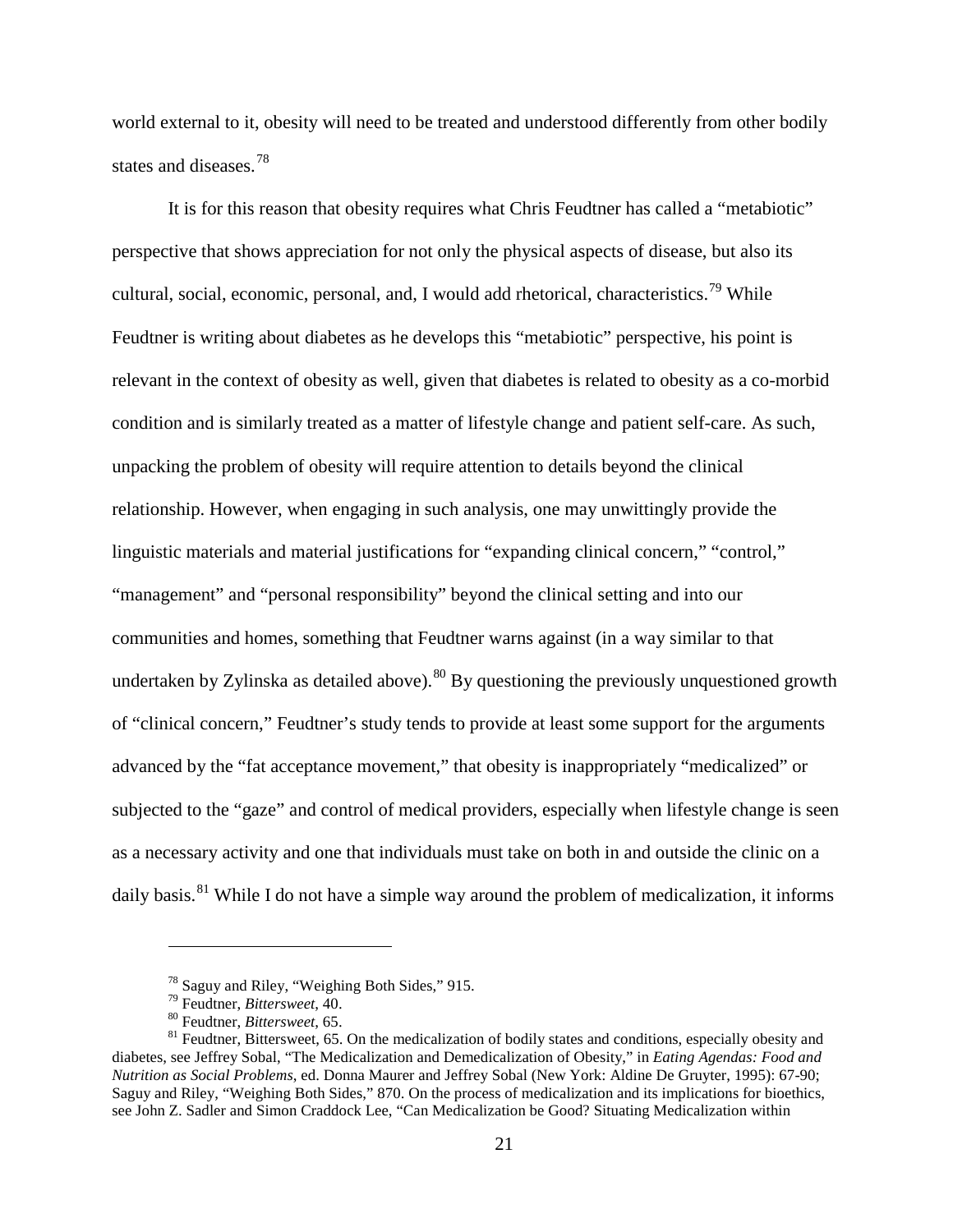my skepticism (especially of public health ethics and policy) throughout this thesis and indicates the degree to which the public health and clinical approaches to the obesity problem need additional attention as interpenetrating domains.

As Zylinska, Bordo, and Feudtner point out, there are potentially problematic applications of the cultural and scientific *technologies* that have been and might be deployed in the effort to eradicate obesity (or *discipline* the obese body) there is hope that a bioethics which moves beyond the patient/provider dyad and into the aspirational ethics of daily life can achieve an approach that values the role of the individual in (re)creating her own life.<sup>[82](#page-31-0)</sup> I use "(re)creating" here to leave the question open about whether lifestyle change is a necessary outcome. We are all creating lives for ourselves. Recreating our lives implies there is a problem that must be addressed and I leave that question to the individual and their network of friends, family members, doctors, and other close relations.<sup>[83](#page-31-1)</sup> Here, I am pushing back against a claim made by many scholars but put most succinctly by Saguy and Riley in their critically important essay on the various discourses surrounding the obesity problem: "Popular lifestyle theories –

Bioethics," *Theoretical Medicine and Bioethics* 30 (2009): 411-425. I have borrowed the somewhat ambiguous and critical term "gaze" from Lisa Parker's excellent work on breast cancer. See Parker, "Breast Cancer Genetic

<span id="page-31-0"></span> $\mathcal{S}^2$  Here, I am drawing on two conceptions that are central to the works of Michel Foucault. First, the notion of discipline (or the creation of contexts for disciplining the body as a practice of the self) is fully developed and historically situated in Foucualt's work on the changing dynamics of imprisonment and corporeal punishment. See Michel Foucault, *Discipline and Punish: The Birth of the Prison*, trans. Alan Sheridan (New York: Vintage Books, 1995). Second, the notion of "techniques" or technologies of the self which can be deployed as a form of discipline or, alternatively, transformation is a concept that inheres throughout Foucault's later works. For me, the concept receives one of its best and most sustained treatments in Foucault's lectures at the *College de France.* See Foucault, *The Hermeneutics of the Subject*. In his analysis of the concept of technology from a Foucauldian perspective, Nikolas Rose offers a short definition that will be of some service here: "Technology, here, refers to any assembly structured by a practical rationality governed by a more or less conscious goal . . . hybrid assemblages of knowledges, instruments, persons, systems of judgment, buildings and spaces, underpinned at the programmatic level by certain presuppositions and assumptions about human beings." Nikolas Rose, *Inventing Our Selves: Psychology, Power, and Personhood* (New York: Cambridge University Press, 1996), 26. Finally, the communication scholars, Darrin Hicks and Ronald Walter Greene have argued that communication itself is a technology, one that crafts our interactions and lives in particular ways. See Ronald Walter Greene and Darrin Hicks, "Lost Convictions: Debating Both Sides and the Ethical Self-Fashioning of Liberal Citizens," *Cultural* 

<span id="page-31-1"></span>*Studies* 19, issue 1 (2005): 100-126. <sup>83</sup> Rose, *Inventing Our Selves*.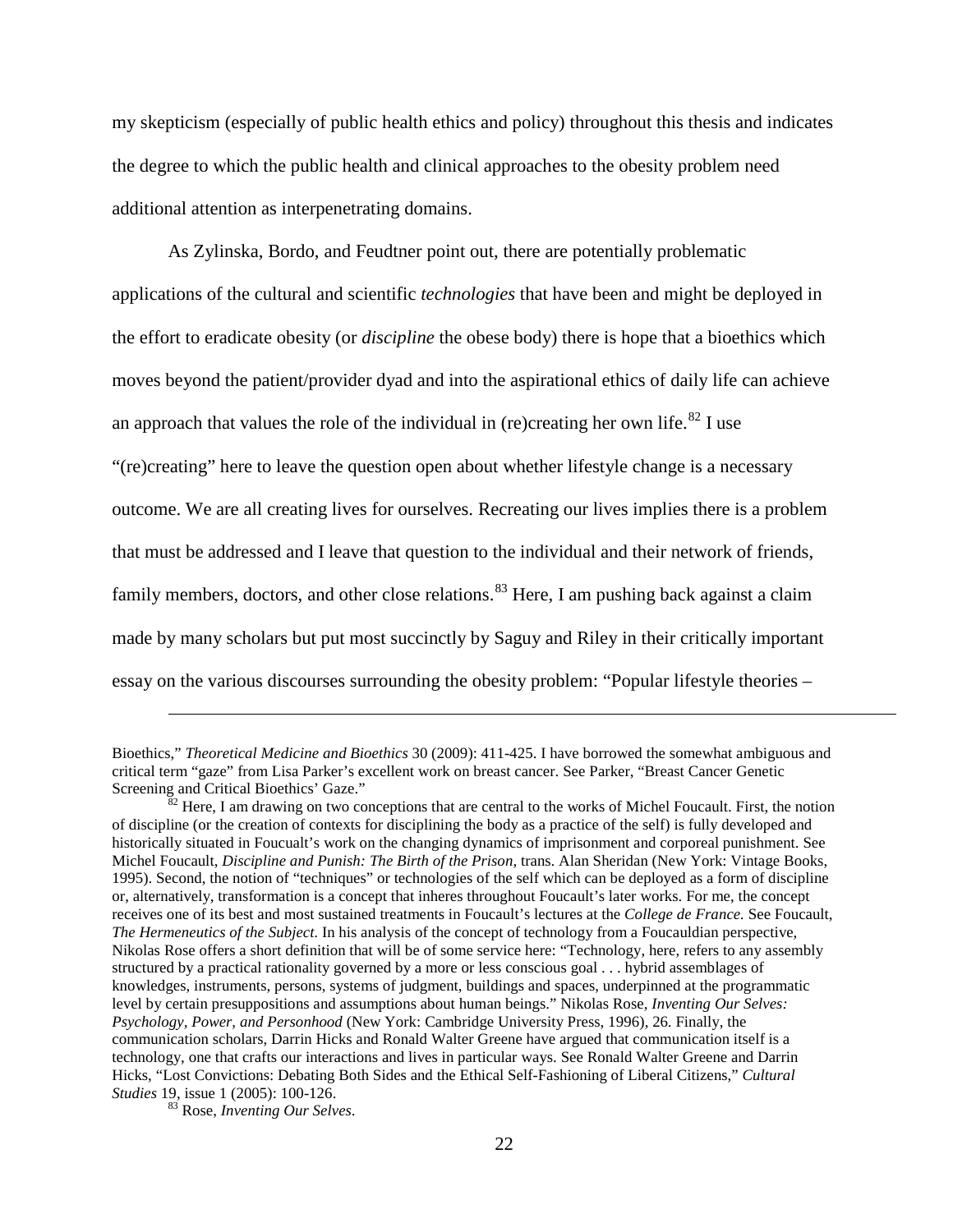which attribute illness to personal lifestyle – may be more likely to imply blame for illness, for instance, than, say, germ theories."[84](#page-32-0) I agree with Saguy and Riley (as well as Feudtner and Zylinska) that blame and stigmatization are risks of lifestyle change therapy; however, they are not entailed by it. One primary claim of this thesis is that lifestyle change can ultimately enhance the empowerment of patients seeking to lose weight or manage co-morbid conditions related to their diet, physical activity, and/or other health-related activities.<sup>[85](#page-32-1)</sup> This view does not necessarily end with individuals exerting complete control over all aspects of their lives. This is an impossibility given the highly interconnected relationship individuals have with their socio-cultural and political milieus.<sup>[86](#page-32-2)</sup> Furthermore, such a perspective on patient empowerment will need to address the institutional and socio-political arrangements that energize or enervate the individual fulfillment we all seek. $87$  However, the move to revalue the individual agent's role in crafting her own way of life in response to potential or real health problems is in keeping with the historical emergence of bioethics in response to human rights abuses and the use of research *subjects* as a means to an end.<sup>[88](#page-32-4)</sup> Thus, I plan to add substance and value to the notion that selfcare and agency are central elements of a bioethical approach to lifestyle management and the obesity problem. Combining this view with rhetorical work and constant skepticism provides a methodological approach that will yield pragmatic answers to the pressing ethical questions that face contemporary medicine and the society that it serves.

<span id="page-32-2"></span><span id="page-32-1"></span><span id="page-32-0"></span><sup>&</sup>lt;sup>84</sup> Saguy and Riley, "Weighing Both Sides," 871.<br><sup>85</sup> Roter, Stashefsky-Margalit, and Rudd, "Current Perspectives on Patient Education in the U.S."<br><sup>86</sup> Hannah Arendt, *The Human Condition* (Chicago: The University of Chi

<span id="page-32-4"></span><span id="page-32-3"></span><sup>&</sup>lt;sup>88</sup> Immanuel Kant, *Grounding for the Metaphysics of Morals*, 3<sup>rd</sup> ed., trans. James W. Ellington (Indianapolis/Cambridge: Hackett Publishing Company, Inc., 1993).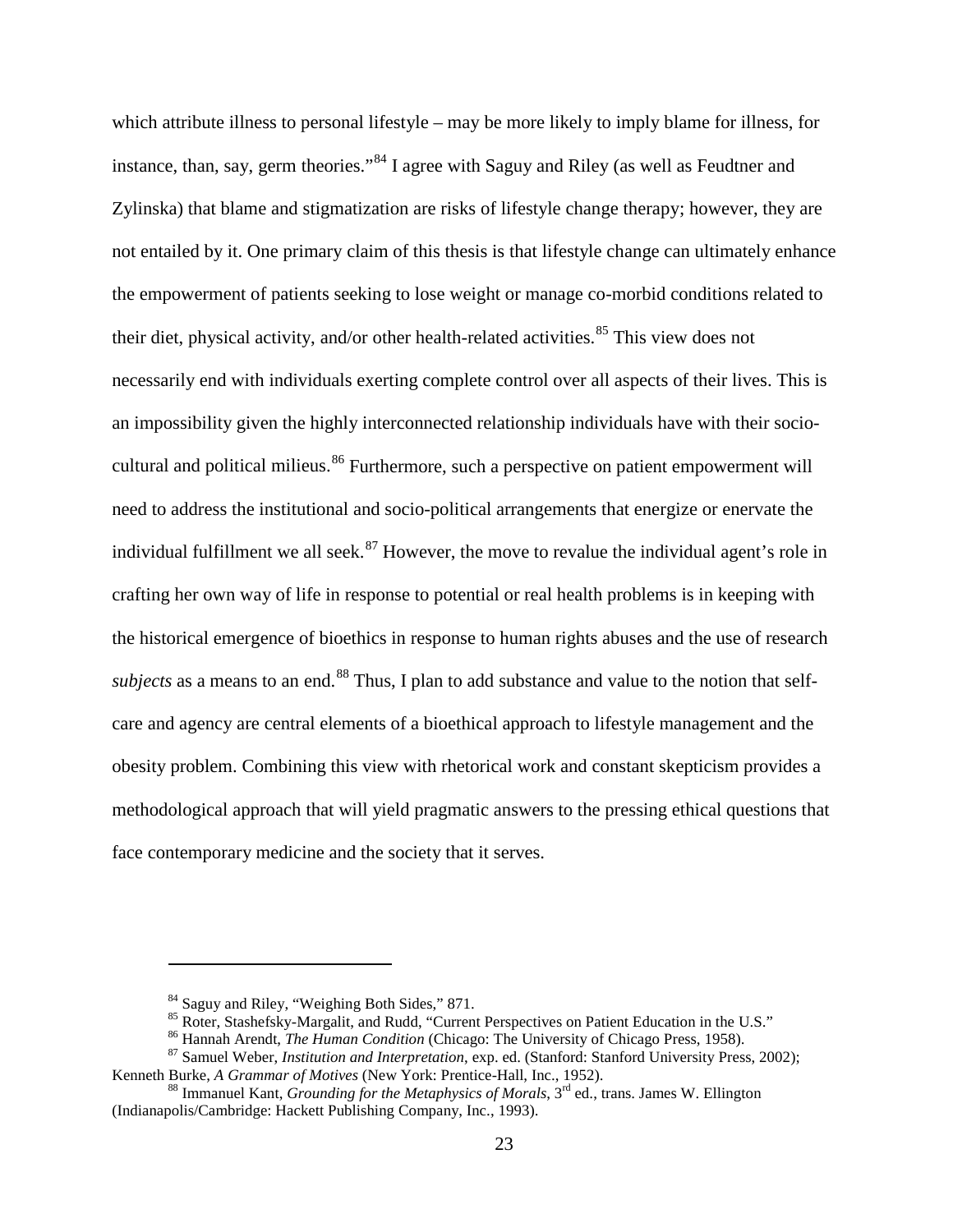#### **1.4 CHAPTER DESIGNS**

<span id="page-33-0"></span>The following chapters spin out various elements of this introduction in order to promote a particular conception of bioethics in the realm of obesity, a conception built through the use of rhetorical analysis and the application of important bioethical principles and concepts. In doing this work, I extend upon the excellent work of others, showing key points of stasis and articulating potential solutions that might address widespread disagreements between different stakeholders invested in resolving the obesity problem and form the basis for potential consensus. However, as I (and others) view it, this consensus must be distributed among medical researchers and practitioners, bioethicists, cultural critics, and, most importantly, the individuals who are currently marked as overweight and obese and who may be experiencing the negative health consequences of this status (both physiological and psychic in nature).<sup>[89](#page-33-1)</sup>

The second chapter of this thesis ("2.0 – Defining and Framing Obesity: An Analytical Review") discusses the ongoing public arguments regarding the definitions of such terms as BMI, obesity, and health. These terms are deeply contested, primarily by those committed to the public health effort to address obesity and those who feel that this effort is a sort of "moral panic" that should be rejected.<sup>[90](#page-33-2)</sup> Building on the work of Saguy and Riley, among others, I suggest that one way to address such disagreements is to grant the point that obesity is to a certain extent socially constructed while simultaneously taking the health risks associated with

<sup>89</sup> Saguy and Riley, "Weighing Both Sides," 869-921.

<span id="page-33-2"></span><span id="page-33-1"></span><sup>90</sup> Campos, Saguy, Ernsberger, Oliver, Gaesser, "The Epidemiology of Overweight and Obesity," 55-60; Rich and Evans, "'Fat Ethics'" 341-358. On the original development of the concept of "moral panic," see Erich Goode and Nachman Ben-Yehuda, *Moral Panics: The Social Construction of Deviance* (Malden, MA: Blackwell Publishers, 1994), also cited by Campos et al.; Stanley Cohen, *Folk Devils and Moral Panics* (New York: Routledge, 1972).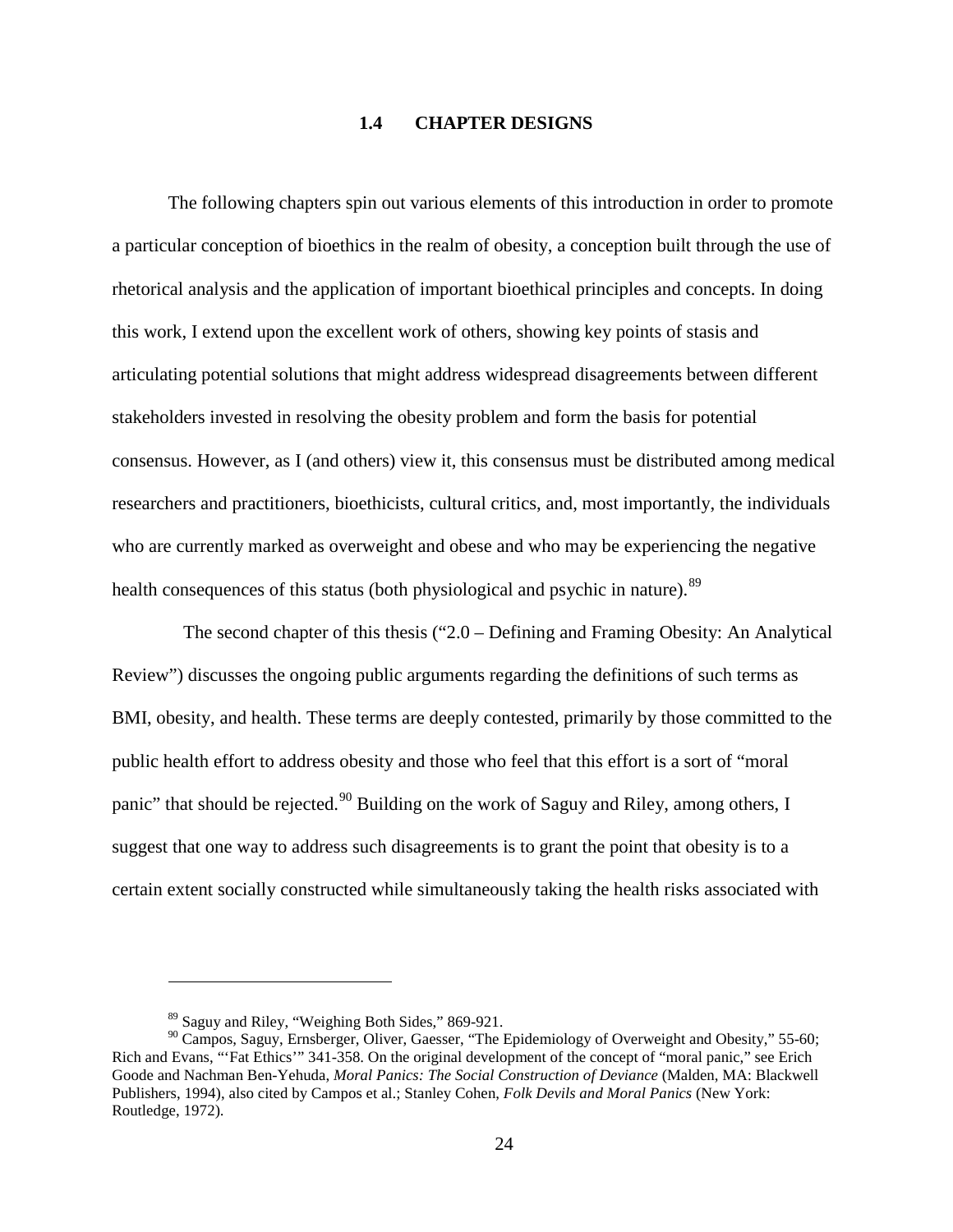obesity (or with activities associated with obesity) seriously.<sup>[91](#page-34-0)</sup> Furthermore, I argue that whether or not we can reach consensus about the health benefits of weight loss, there seems to be very little disagreement about the health benefits of exercise and a healthy diet.<sup>[92](#page-34-1)</sup> Thus, changing the focus from BMI and overall weight to the practices that might enhance health, something that the National Association for the Advancement of Fat Acceptance and other fat advocacy groups already seem to accept, might assist in crafting a more humane and acceptable public health message and may also frame clinical care in more inviting and productive ways for those who might seek care for obesity-related illness.<sup>[93](#page-34-2)</sup> It is this last point that requires more development as clinical care is often given short shrift in discussions about how obesity is framed. Likewise, bioethics has not been adequately utilized as a perspective from which to counter the problems with larger public conversations and beliefs about obesity, a point to which I turn in the second part of the chapter.

The third chapter of this thesis ("3.0 - Re-Articulating Responsibility: Autonomy and Capability") responds to perhaps the most difficult question in the overall effort to frame the obesity problem and care for overweight and obese individuals: responsibility. As Saguy and Riley and a host of others have argued, "responsibility" is a troubled term, especially when used to coerce or shame individuals into changing their behaviors as Callahan has suggested we do in the context of obesity.<sup>[94](#page-34-3)</sup> Importantly, responsibility tends to be a primary feature of public discourses about obesity; however, this does not mean it lacks relevance in the clinical domain. I

<sup>&</sup>lt;sup>91</sup> Saugy and Riley, Weighing Both Sides," 869-921.

<span id="page-34-1"></span><span id="page-34-0"></span><sup>&</sup>lt;sup>92</sup> See e.g., Campos, Saguy, Ernsberger, Oliver, Gaesser, "The Epidemiology of Overweight and Obesity," 55-60; Lewis, McTigue, Burke, Poirer, Eckel, Howard, Allison, Kumanyika, and Pi-Sunyer, "Morality, Health Outcomes, and Body Mass Index in the Overweight Range," 3265-3268

<span id="page-34-2"></span> $93$  National Association for the Advancement of Fat Acceptance, "Health At Every Size," (2011): <http://www.naafaonline.com/dev2/education/haes.html> (Accessed March 7, 2013).

<span id="page-34-3"></span><sup>&</sup>lt;sup>94</sup> Saguy and Riley, "Weighing Both Sides," 870-871, 875, 887, 889-891; Rich and Evans, "'Fat Ethics,"" 345, 350-354; Fabrizio Turoldo, "Responsibility as an Ethical Framework for Public Health Interventions," *American Journal of Public Health* 99, no. 7 (2009): 1197-1202.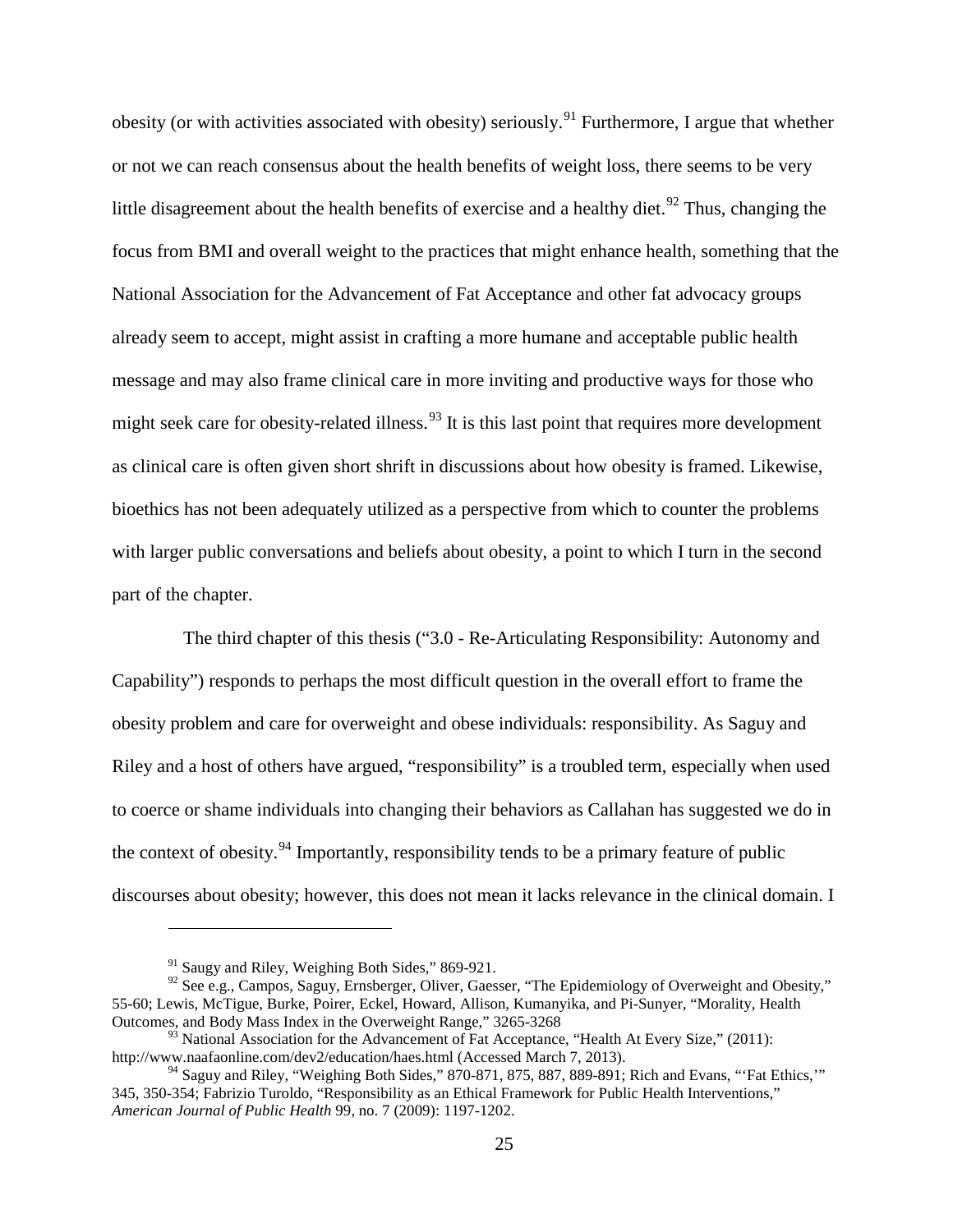show that there is tension between the use of responsibility in public health policy on one hand, and the principle of respect for patient autonomy and the caring that should define the clinical environment on the other. I argue that this tension must be analyzed and resolved, especially because public conceptions leak into the domain of the clinic causing negative and potentially damaging experiences for patients.<sup>[95](#page-35-0)</sup>

The final chapter ("4.0 – Conclusion: Lifestyle Change as Ethical Clinical Practice") provides an example of the sort of capability enhancing pedagogical practice I defend at the end of chapter 3. It utilizes as an example an ongoing lifestyle intervention study at the University of Pittsburgh. Thus, this last chapter has the most direct clinical relevance and provides a clear map of how to achieve an ethical pedagogical strategy aimed at the renegotiation of a patient's everyday practices and the cultivation of her conception of a healthy and overall good life.<sup>[96](#page-35-1)</sup> This work is achieved by returning to the ethical, philosophical, and rhetorical theories of the ancient Greeks in an effort to find critical terms that may focus lifestyle management toward the development of patients who can actively change their lives to meet the goals they have set in terms of weight loss or general health and wellbeing (or both when they coincide). In this way, I conclude this thesis by tying its various critical and practical layers together in a brief prescription for the ongoing development of lifestyle management strategies. The hope is that this final statement will contribute to the cultivation of better practices for ethically applying lifestyle change therapies as a means to address the obesity problem.

<span id="page-35-0"></span><sup>&</sup>lt;sup>95</sup> While I will defend a view that supports acceptance of both medical and public values in the cultivation of a bioethics for obesity, I feel that in the status quo, the implications of public discourse about obesity entering the clinical domain have a negative bent. See chapter 2 for more details about this. For the view of medicine as influenced by external values and public beliefs, see Franklin G. Miller and Howard Brody, "The Internal Morality of Medicine: An Evolutionary Perspective," Journal of Philosophy and Medicine 26, no. 6 (2001): 581-599.

<span id="page-35-1"></span><sup>&</sup>lt;sup>96</sup> Norman Daniels, "Health-Care Needs and Distributive Justice," *Philosophy & Public Affairs*, 10, no. 2 (1981): 146-179.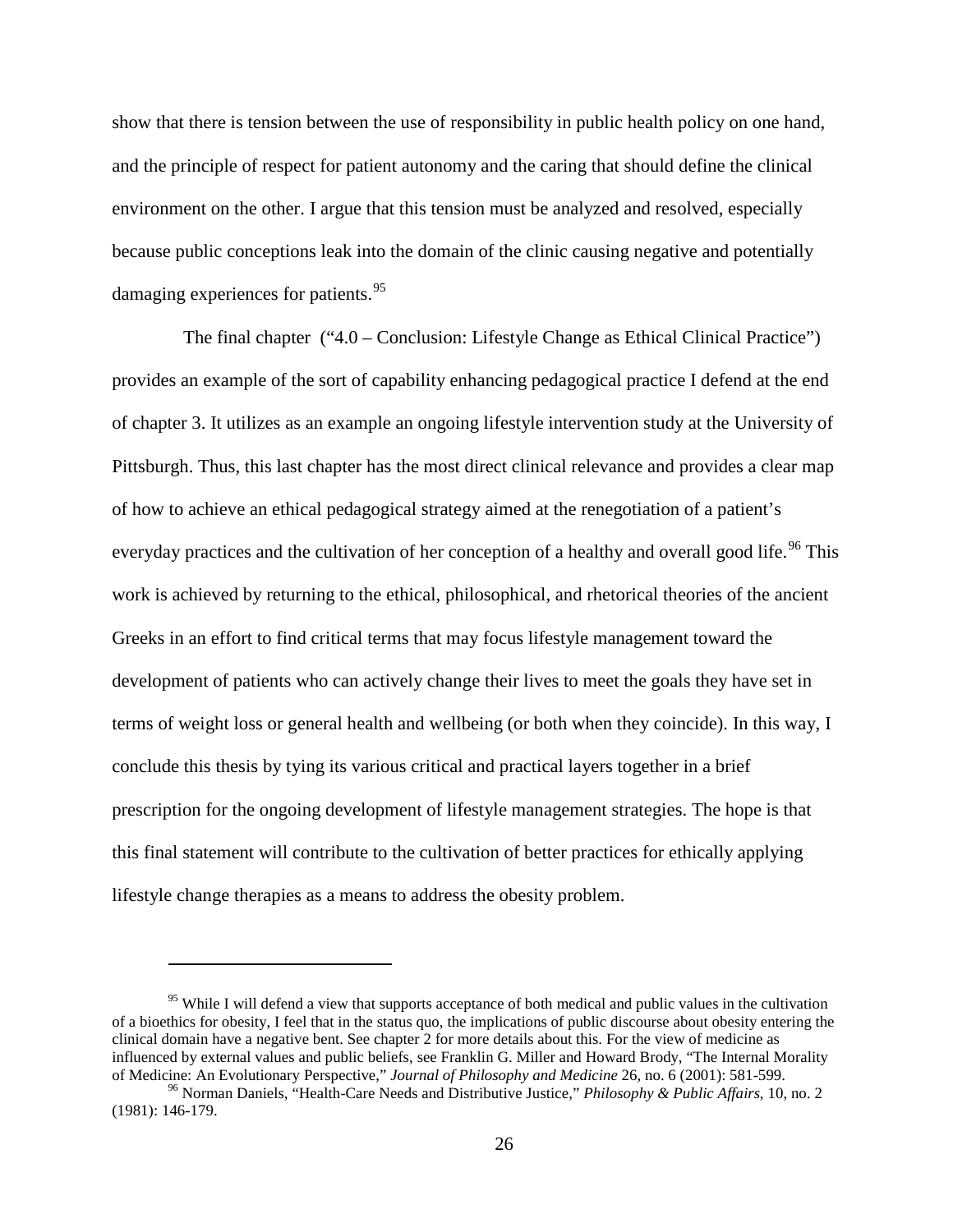# **2.0 DEFINING AND FRAMING OBESITY: AN ANALYTICAL REVIEW**

We cannot afford to wait for this [new] research to begin addressing the problem of overweight in our patients and in our society. Both healthy eating patterns and physical activity have roles in managing weight and CVD risk and should be encouraged by all. Because physical inactivity and excess weight have been independently associated with mortality in several studies, there are additional advantages to overweight and obese persons adopting an active lifestyle, as well as healthy eating habits. In the long term, because weight gain is progressive and weight loss is difficult to maintain, it is vitally important that effective weight maintenance and obesity-prevention approaches be developed and implemented for all individuals above normal weight. $<sup>1</sup>$  $<sup>1</sup>$  $<sup>1</sup>$ </sup>

Given the limited scientific evidence for any of these claims, we suggest that the current rhetoric about an obesity-driven health crisis is being driven more by cultural and political factors than by any threat increasing body weight may pose to public health. $<sup>2</sup>$  $<sup>2</sup>$  $<sup>2</sup>$ </sup>

# **2.1 INTRODUCTION**

In this chapter, I argue (following substantial work by others) that disagreement about the meaning of the term "obesity," as well as the various approaches to managing it implied by the chosen meaning, has serious implications for the ethical approaches deemed relevant (and potentially necessary) to its treatment as a medical problem and to the treatment of obese

<span id="page-36-0"></span><sup>1</sup> Cora E. Lewis, Kathleen M. McTigue, Lora E. Burke, Paul Poirier, Robert H. Eckel, Barbara V. Howard, David B. Allison, Shiriki Kumanyika, and F. Xavier Pi-Sunyer, "Mortality, Health Outcomes, and Body Mass Index in the Overweight Range: A Science Advisory from the American Heart Association," *Circulation* 119 (June 8, 2009): 3268.<br><sup>2</sup> Paul Campos, Abigail Saguy, Paul Ernsberger, Eric Oliver, and Glenn Gaesser, "The Epidemiology of

<span id="page-36-1"></span>Overweight and Obesity: Public Health Crisis or Moral Panic," *International Journal of Epidemiology* 35 (2006): 55.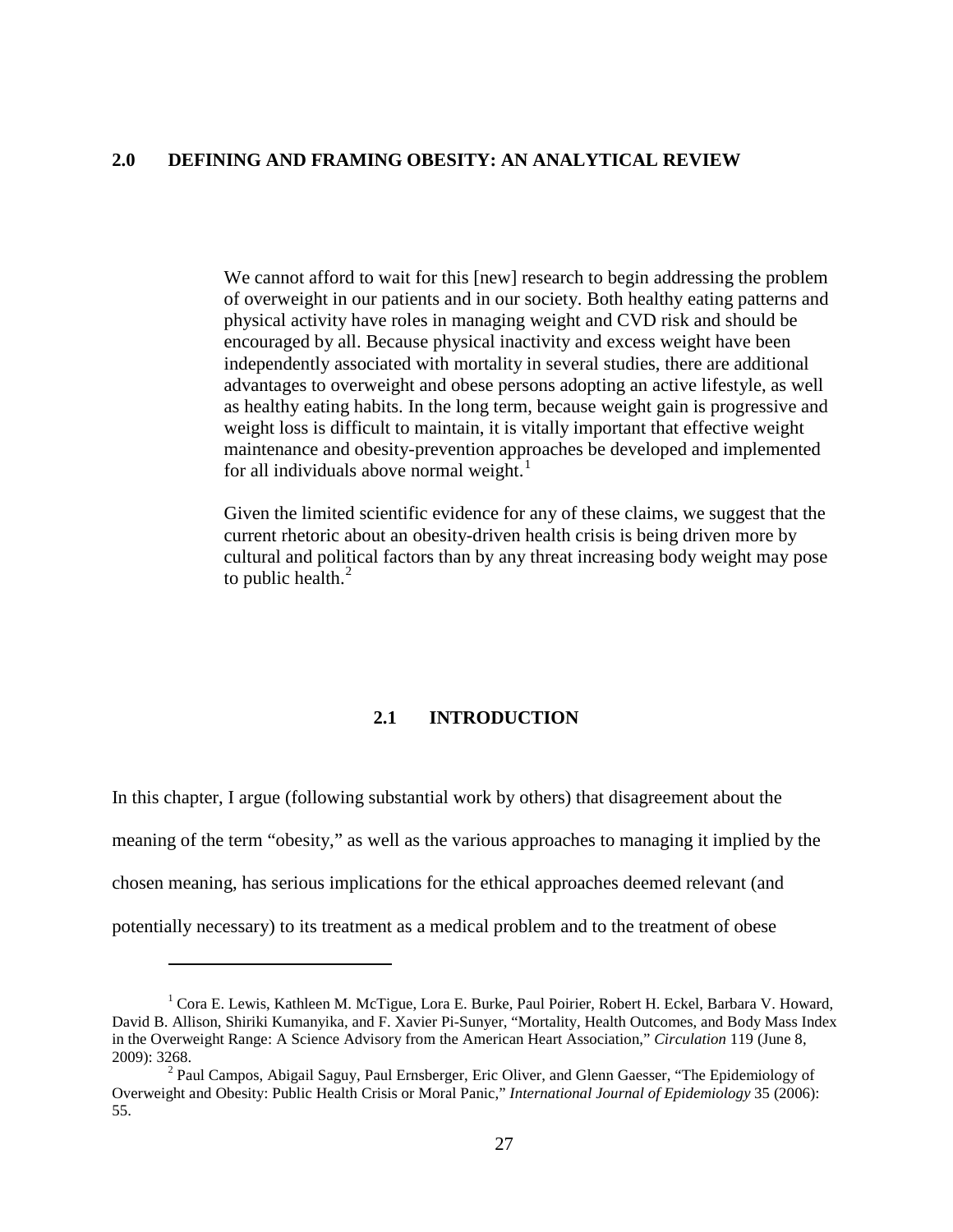individuals as members of larger institutional, cultural, social, political, and economic communities. As such, "obesity" is a critical terminological starting point for the cultivation of a bioethical approach to the obesity problem. How we choose to define and deploy the term (and several related terms) has consequences for clinical and public approaches to its definition, diagnosis, and treatment. That is, different conceptions of the term obesity point the way to webs of interconnected meanings and modes of understanding that prompt action for both healthcare practitioners and their patients.<sup>[3](#page-37-0)</sup> Thus, while the discourses under investigation in this chapter are found largely outside the clinic in the public domain, there is a risk that they may inform clinical decision making and practice thus having negative consequences for patients and undermining some of the root principles of bioethics, primarily the principles of respect for patient autonomy and beneficence.<sup>[4](#page-37-1)</sup>

The first section details several of the definitional problems surrounding obesity that influence responses by public health officials, healthcare practitioners and researchers, and obese individuals regarding rising rates of obesity. I view these definitional issues as rhetorical. By this, I mean that a definition for obesity (and related terms such as "overweight") with it a variety of assumptions rooted in the epistemological and ethical foundations from which the definition is drawn.<sup>[5](#page-37-2)</sup> To provide evidence for this, I detail the various arguments in the literature that suggest the definitions of obesity and body mass index (BMI), one measure used to determine the clinical existence of obesity, are fundamentally rhetorical and open to contestation and critique. I do this

<span id="page-37-0"></span><sup>&</sup>lt;sup>3</sup> My strategy here should be familiar to anyone who has engaged in the analysis of public discourse through the lens of rhetorical criticism. According to Kenneth Burke, rhetorical criticism is primarily motivated by the tracking of terms and "terminological clusters." See Kenneth Burke, "The Philosophy of Literary Form," in his *The Philosophy of Literary Form: Studies in Symbolic Action,* third ed. (Berkeley: University of California Press, 1973), 1-137. I conform to this basic idea in the pages ahead.

<span id="page-37-1"></span><sup>&</sup>lt;sup>4</sup> Tom L. Beauchamp and James F. Childress, *Principles of Biomedical Ethics*, 6<sup>th</sup> ed. (Oxford: Oxford University Press, 2009).

<span id="page-37-2"></span> $\frac{1}{5}$  John Lynch, *What Are Stem Cells? Definitions at the Intersection of Science and Politics* (Tuscaloosa: The University of Alabama Press, 2011).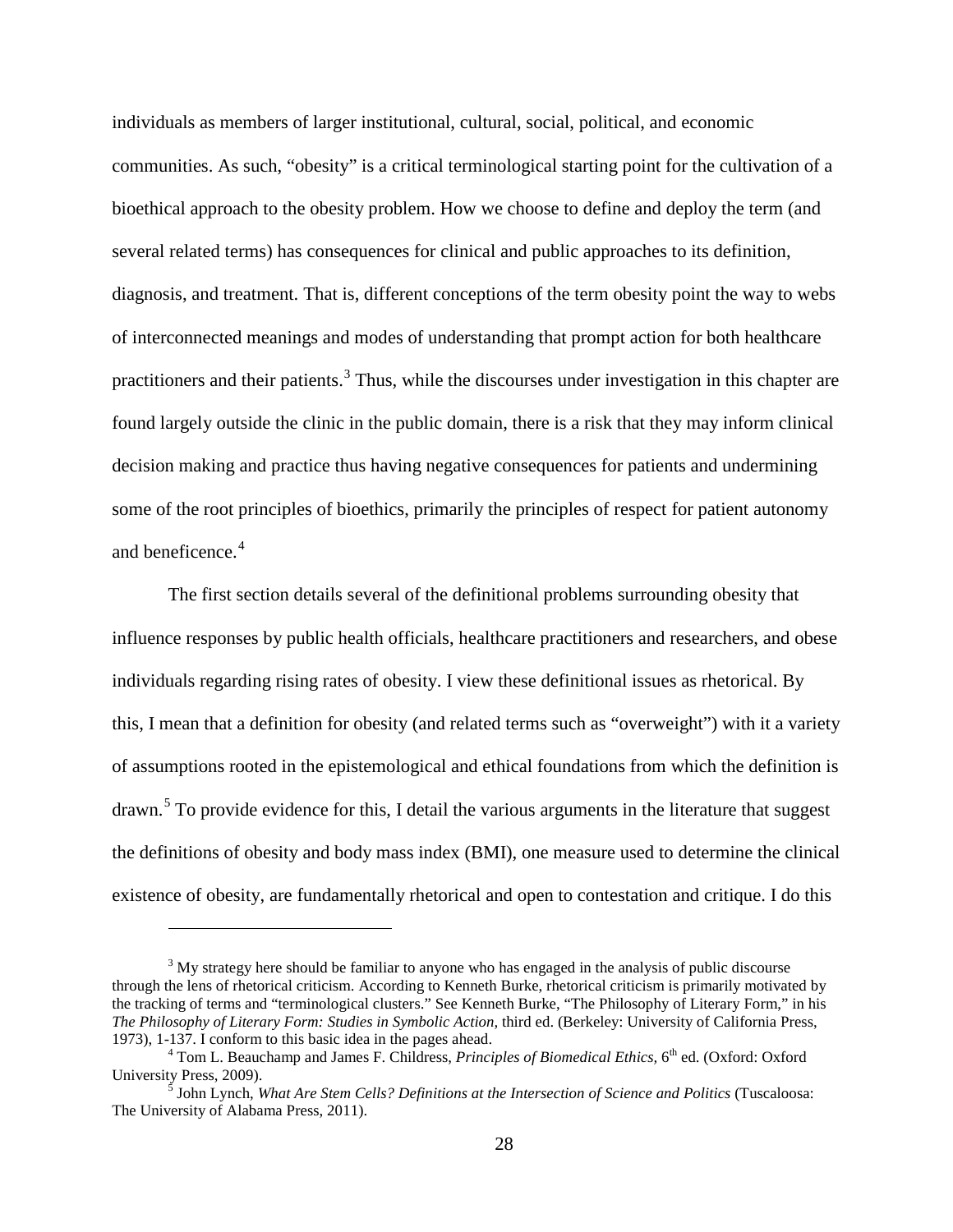by organizing these various arguments into two primary definitional strategies that I refer to as *realist* (i.e., the belief in the objective and irrefutable existence of obesity as a health problem that needs to be addressed medically) and *nominalist* (i.e., the belief that obesity is a constructed). [6](#page-38-0)

In the next section, I move beyond the problem of definition into the vast literature that now details the various "frame conflicts" that circulate around the obesity problem, most notably those that erupt between the medical establishment and social movements such as the National Association for the Advancement of Fat Acceptance  $(NAAFA)$ .<sup>[7](#page-38-1)</sup> While ample literature has covered this ground before, I review it here it order to begin the process of disentangling the discourses of public health and policy from those of the clinical environment, thus paving the way for understanding how bioethics might address the obesity problem differently than public health advocates, ethicists, and policy makers. Furthermore, I show how the strategies of social movements that reject the medicalization and health risks of obesity may create a perilous situation of ongoing disagreement that leaves us without a way of speaking about and addressing the obesity problem upon which all of the stakeholders can agree. I say this is perilous because it undermines potential avenues for agreement that might enhance the ability of healthcare practitioners to work with their patients in cultivating ethical and effective responses either to their weight or to the health consequences so often correlated with weight. In other words, ongoing disagreement undermines our ability to address the obesity problem in a way that

<span id="page-38-0"></span><sup>&</sup>lt;sup>6</sup> These organizing terms are used to aid the reader in distinguishing different definitional and rhetorical strategies. Others use different terms to divide the various stakeholders in the controversy that largely fit into the categories I have crafted here, most notably Abigail C. Saguy and Kevin Riley. I shall discuss their work in the pages ahead. Abigail C. Saguy and Kevin W. Riley, "Weighing Both Sides: Morality, Mortality, and Framing Contests over Obesity," Journal of Health Politics, Policy and Law 30, no. 5 (2005): 869-921.

<span id="page-38-1"></span><sup>&</sup>lt;sup>7</sup> Saguy and Riley, "Weighing Both Sides"; Mitchell, Gordon R., and Kathleen M. McTigue, "The U.S. Obesity 'Epidemic': Metaphor, Method, or Madness," *Social Epistemology* 21, no. 4 (2007): 391-423; Donald A. Schön, "Generative metaphor: A perspective on problem-setting in social policy" in *Metaphor and Thought,* ed. A. Ortony. 2nd ed. (Cambridge, MA: Cambridge University Press, 1993).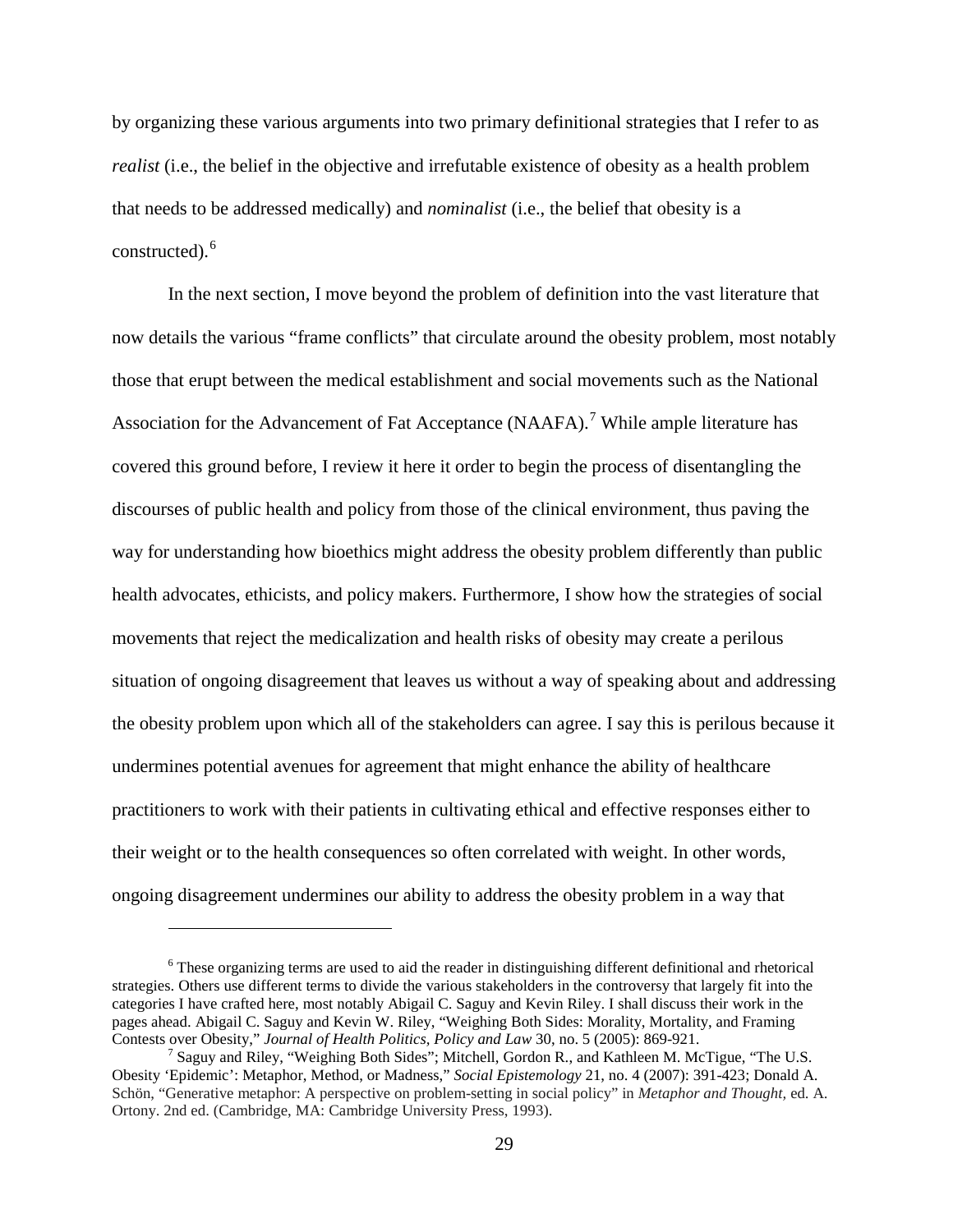protects individuals from problematic interventions into their daily lives. Such ongoing disagreement also undermines efforts to understand why obesity seems to be on the rise and whether it can be legitimately linked to health consequences.

I conclude this chapter with a shift to the clinical environment, the primary focus of bioethics, and the problems facing healthcare practitioners related to both the broader public discourses detailed in previous sections and the gap between their understanding of illness and that of their patients. [8](#page-39-0) These elements stand in the way of crafting an ethical and effective approach to the clinical treatment of obesity.

# **2.2 UNPACKING A TROUBLED TERMINOLOGICAL DOMAIN**

In his book *What Are Stem Cells?* John Lynch argues that definitions play a central role in the controversy over the use of embryonic stem (ES) cells for medical research. He shows how various stakeholders utilize a litany of definitions of ES cells in order to support or reject their ongoing use in medical research.<sup>[9](#page-39-1)</sup> While his book focuses on ES cells, his case study supports a much larger point about the rhetorical role of definitions in framing and managing disagreement in public controversies about science. He argues that major public controversies invite the use of "'real definitions,' [that represent] argumentative strategies establishing quasi-stable points from which individuals can make sense of the world and argue for various courses of action."<sup>[10](#page-39-2)</sup> His use of the term "real definitions" is meant to indicate that definitional work, especially when it is

<span id="page-39-2"></span><span id="page-39-1"></span><span id="page-39-0"></span><sup>8</sup> Edmund D. Pellegrino, "The Internal Morality of Clinical Medicine: A Paradigm for the Ethics of Helping and Healing Professions," *Journal of Medicine and Philosophy*, 26, no. 6 (2001): 559-579.<br><sup>9</sup> Lynch, *What Are Stem Cells?*, 4-6 and throughout. <sup>10</sup> Lynch, *What Are Stem Cells?*, 4.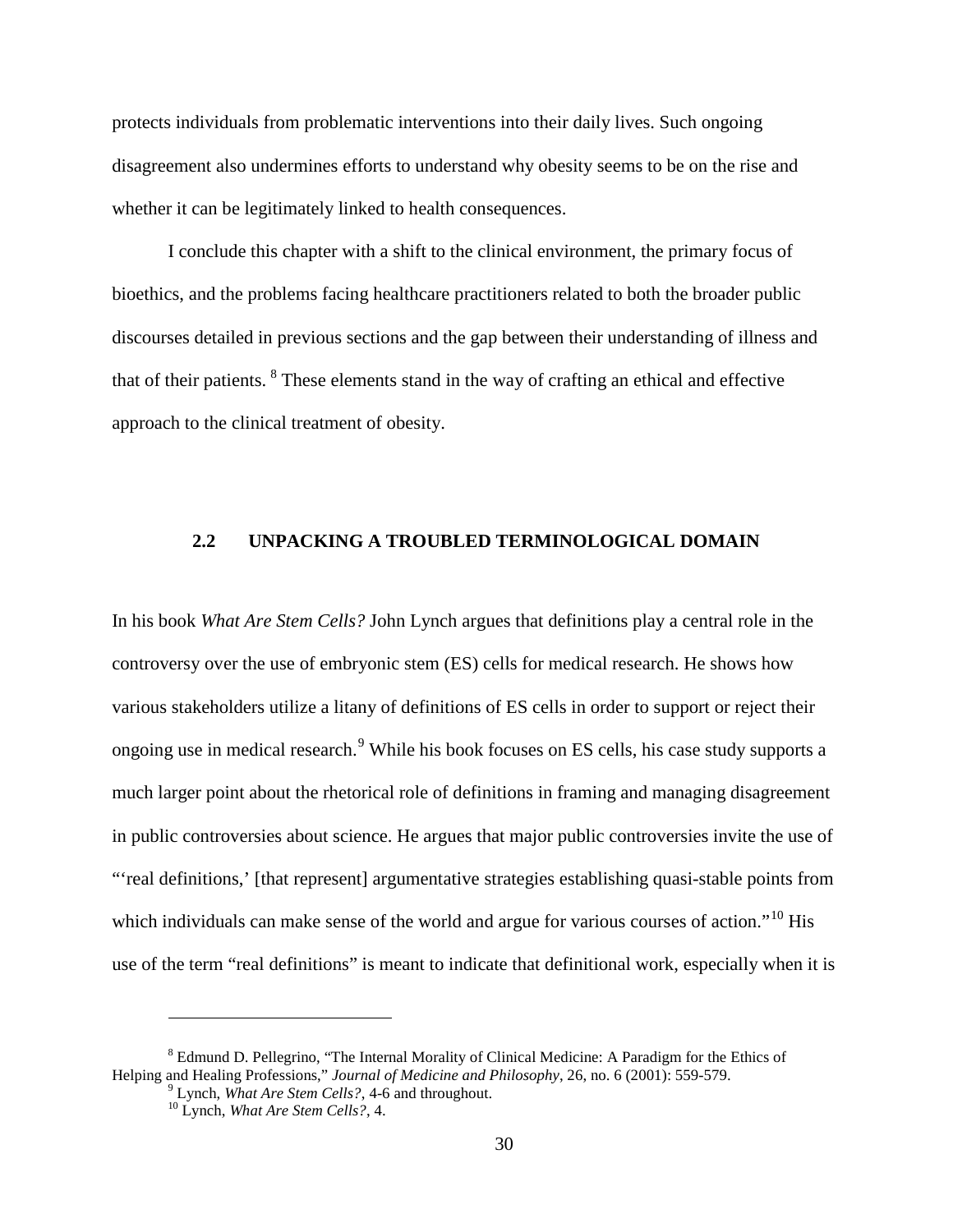aimed at large public audiences, is fundamentally a process of crafting reality, of making sense of what the world is and how we should respond to it. In this way, such definitions act "as the precondition for collective social action."<sup>[11](#page-40-0)</sup> They affect the way we think and therefore act in response to a variety of problems facing contemporary culture. Saguy and Riley make a similar point when they point out that "different frames [a term that corresponds with definitions here but has a wider circumference as I show below] imply not only different ways to understand social problems but also different courses of action."<sup>[12](#page-40-1)</sup> As such, understanding them is critical to unlocking answers in the ongoing effort to address the obesity problem.

The definitional work surrounding obesity inhabits a highly contested terrain, one fraught with questions about personal choice, the complexity of causation, and the ethics of public health interventions.<sup>[13](#page-40-2)</sup> Much like "embryonic stem cell," "obesity" is a controversial term, one that remains unstable and open to alternative meanings and responses.<sup>[14](#page-40-3)</sup> Obesity is defined rather straightforwardly by medical science based on calculations of BMI and co-morbid conditions; however, the term is murkier when considered from the perspective of socio-cultural and political beliefs.<sup>[15](#page-40-4)</sup> Moreover, the obese body has gone through many different historical manifestations and attributions of medical and moral status over the course of centuries. While obesity has, since the emergence of the medical arts, been considered a concern for medical

<span id="page-40-2"></span><span id="page-40-1"></span><span id="page-40-0"></span><sup>&</sup>lt;sup>11</sup> Lynch, *What Are Stem Cells?*, 5.<br><sup>12</sup> Saguy and Riley, "Weighing Both Sides," 873.<br><sup>13</sup> Saguy and Riley, "Weighing Both Sides," 869-921; Campos, Saguy, Ernsberger, Oliver, and Gaesser, "The Epidemiology of Overweight and Obesity," 55-60; Emma Rich and John Evans, "'Fat Ethics' – The Obesity Discourse and Body Politics," *Social Theory and Health* 3 (2005): 341-358; Michael Gard and Jan Wright, *The Obesity Epidemic: Science Morality and Ideology* (London/New York: Routledge, 2005); Gordon R. Mitchell and Kathleen M. McTigue, "The U.S. Obesity 'Epidemic': Metaphor, Method, or Madness," *Social Epistemology* 21, no. 4 (2007): 391-423.<br><sup>14</sup> Saguy and Riley, "Weighing Both Sides," 869-921.<br><sup>15</sup> For a discussion of defining obesity and calculating body mass index (BMI), see Centers for Disease

<span id="page-40-4"></span><span id="page-40-3"></span>Control (CDC), "Defining Overweight and Obese," April 27, 2012[, http://www.cdc.gov/obesity/defining.html](http://www.cdc.gov/obesity/defining.html) (Accessed March 8, 2013); Centers for Disease Control (CDC), "BMI Definition," September 13, 2011, [http://www.cdc.gov/ healthyweight/assessing/ bmi/index.html](http://www.cdc.gov/%20healthyweight/assessing/%20bmi/index.html) (Accessed March 8, 2013); Saguy and Riley, "Weighing Both Sides," 869-921.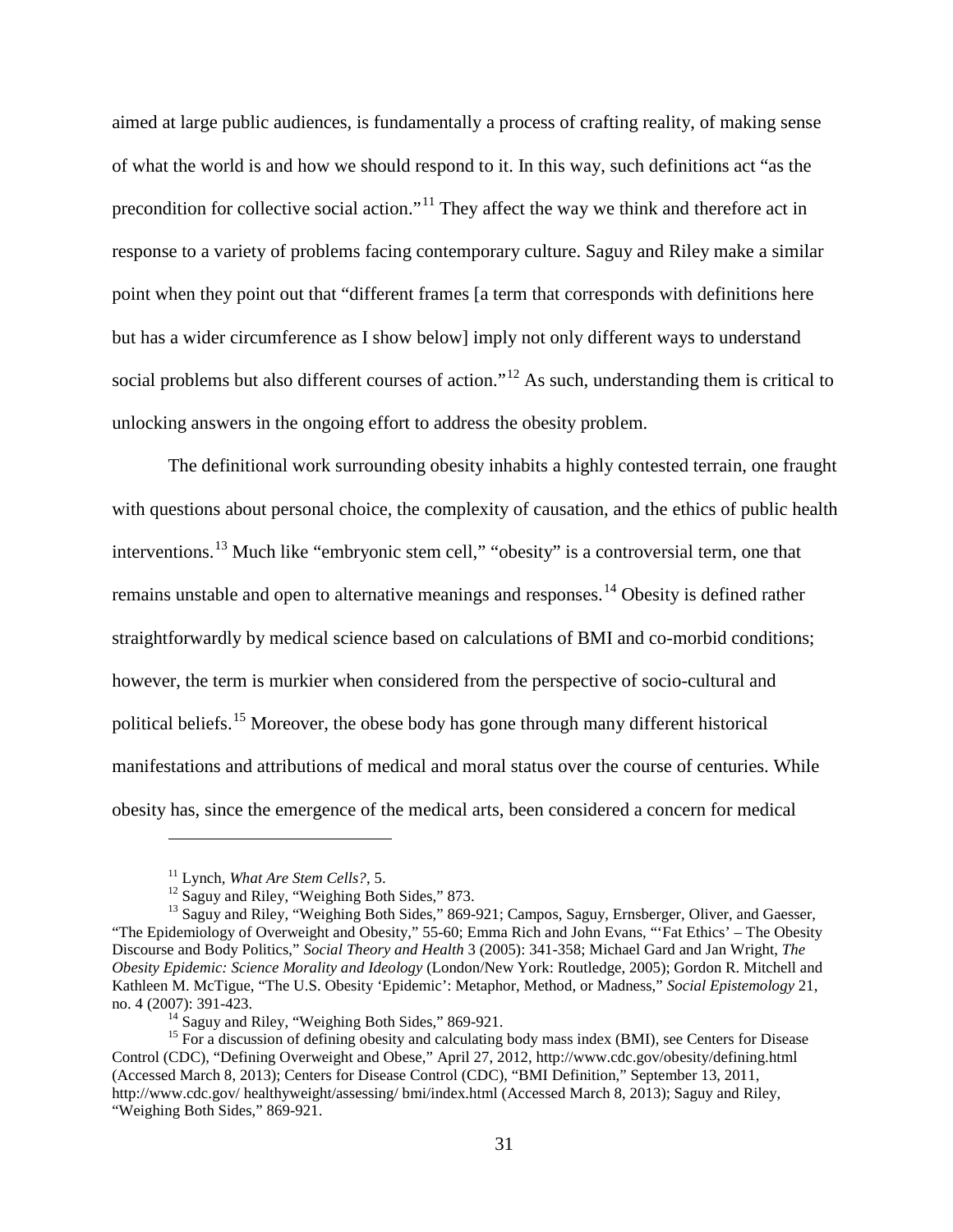practitioners, it has not always been viewed as a medicalized bodily state.<sup>[16](#page-41-0)</sup> In fact, depending on the historical moment and the specific community understandings at play in a given era, obesity has been considered a sign of great wealth, a sign of moral decay, and a sign of possible disease and early death to name only a few interpretive possibilities.<sup>[17](#page-41-1)</sup> In particular, "fatness has been considered both evidence of medical pathology and moral turpitude in the United States since the turn of the twentieth century."[18](#page-41-2) It has also been rhetorically deployed in various terrains of human action including medicine, religion, and politics, and public health.<sup>[19](#page-41-3)</sup> Those who see obesity as a real and dangerous bodily state view it as a problem in need of moral, medical, or socio-political management. Those who see obesity as a social construction tend to view it as one way of life among many options that may not be connected to health concerns.<sup>[20](#page-41-4)</sup> The next section unravels these viewpoints and their various analyses articulated in the literature using different terms.

<span id="page-41-0"></span><sup>&</sup>lt;sup>16</sup> For discussion of historical views of obesity as a threat to health, see R.E. Abdel-Halim, "Obesity: 1000 Years Ago," *Lancet* 366, no. 9481 (2005): 366-204. For an excellent discussion of the history of obesity as a medicalized bodily state, see Jeffrey Sobal, "The Medicalization and Demedicalization of Obesity," in *Eating Agendas: Food and Nutrition as Social Problems*, eds. Donna Maurer and Jeffrey Sobal (New York: Aldine De Gruyter, 1995), 67-90. On the potential value and pitfalls of medicalization as a general tactic, see John Z. Sadler and Simon Craddock Lee, "Can Medicalization be Good? Situating Medicalization within Bioethics," *Theoretical* 

<span id="page-41-1"></span>*Medicine and Bioethics* 30 (2009): 411-425.<br><sup>17</sup> The literature on this subject is vast. For a critical interrogation of obesity and body image in general as social constructs from a feminist perspective, see Susan Bordo, *Unbearable Weight: Feminism, Western Culture, and the Body* (Berkeley: University of California Press, 1993). For an illuminating study of the unfolding of obesity as a social and political phenomenon in the United States including its institutional, historical, and gendered components, see Jeffrey Sobal and Donna Maurer, eds., *Weighty Issues: Fatness and Thinness as Social Problems* (New York: Aldine De Gruyter, 1999); Peter N. Stearns, *Fat History: Bodies and Beauty in the Modern West* (New York: New York University Press, 1997). In terms of the contemporary critique of obesity in light of bio-power and bio-citizenship, see Jan Wright and Valerie Harwood, eds., *Biopolitics and the 'Obesity Epidemic': Governing Bodies* (New York: Routledge, 2009). For an analysis of contemporary cultural and political efforts to "redefine" fatness, see Kathleen LeBesco, *Revolting Bodies? The Struggle to Redefine Fat Identity* (Amherst/Boston: The University of Massachusetts Press, 2004). <sup>18</sup> Saguy and Riley, "Weighing Both Sides," 871. See also (cited by Saguy and Riley) Stearns, *Fat History.*

<span id="page-41-4"></span><span id="page-41-3"></span><span id="page-41-2"></span>

<sup>&</sup>lt;sup>19</sup> This topic is discussed in more detail in chapter 3.<br><sup>20</sup> These two trajectories are detailed in Saguy and Riley, "Weighing Both Sides," 869-921.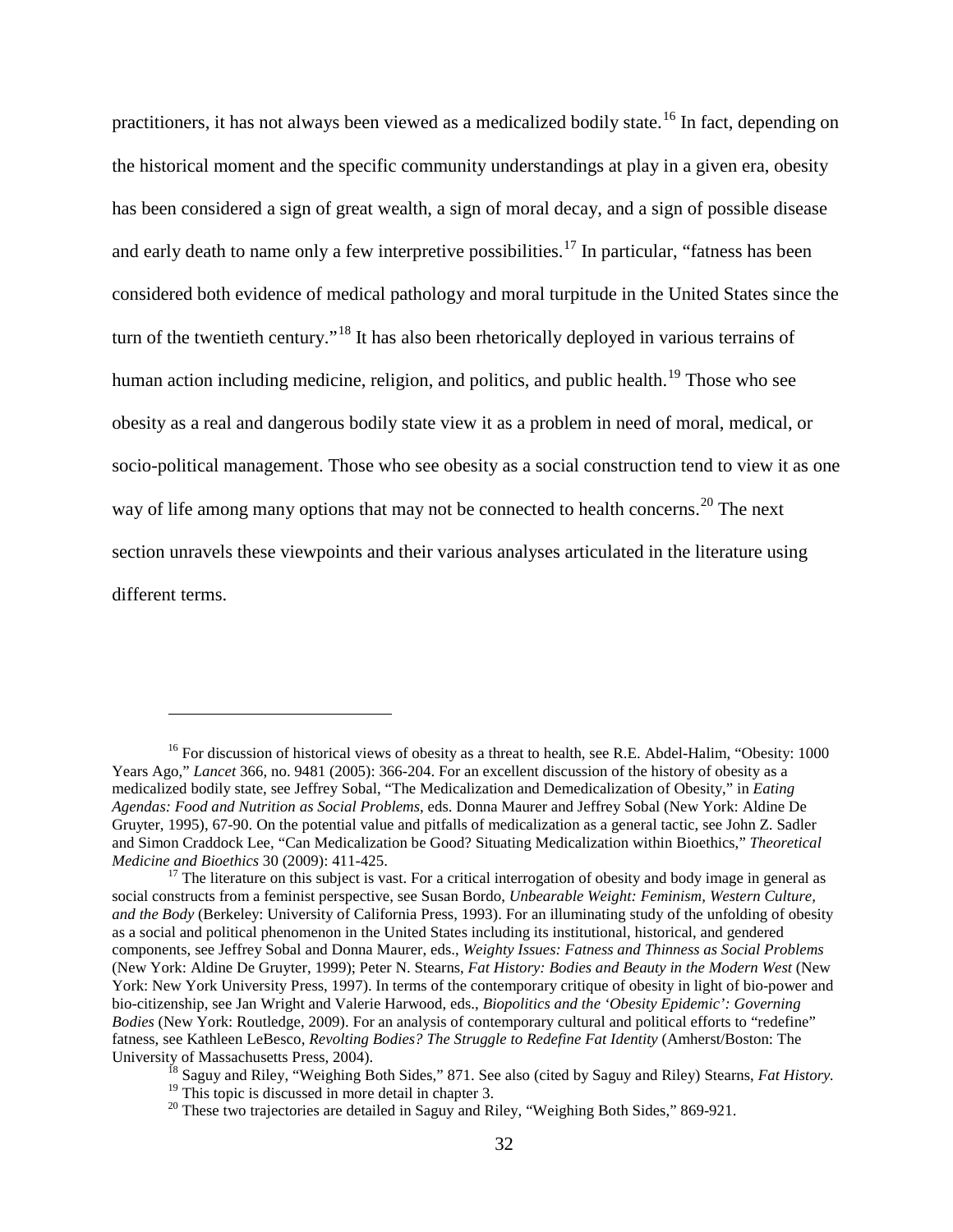#### **2.2.1 Realism vs. Nominalism**

 $\overline{a}$ 

There are those who understand obesity from a realist perspective and believe that it is a description of a fundamentally real bodily state (i.e., beyond contestation and confirmed scientifically). When someone has a high enough BMI, she has entered into that state and is therefore obese. One can find realist definitions of obesity circulating at the very highest levels of the healthcare establishment. For example, the World Health Organization (WHO) defines obesity in the following way:

> Overweight and obesity are defined as abnormal or excessive fat accumulation that presents a risk to health. A crude population measure of obesity is the body mass index (BMI), a person's weight (in kilograms) divided by the square of his or her height (in metres). A person with a BMI of 30 or more is generally considered obese. A person with a BMI equal to or more than 25 is considered overweight.

> Overweight and obesity are major risk factors for a number of chronic diseases, including diabetes, cardiovascular diseases and cancer. Once considered a problem only in high income countries, overweight and obesity are now dramatically on the rise in low- and middle-income countries, particularly in urban settings. [21](#page-42-0)

This definition accomplishes several rhetorical tasks. It begins with a tendentious claim that obesity involves "abnormal or excessive fat accumulation" and that this "presents a risk to health." To say that "fat accumulation" is "abnormal or excessive" is to suggest that it is beyond the norm, that it is pathological. This is, as many have argued (see below), a contentious claim that is often ignored in policy-based definitions such as those cited in this section.<sup>[22](#page-42-1)</sup> The WHO definition goes on to invoke BMI as one of the primary tools for determining whether a person is

<span id="page-42-0"></span><sup>&</sup>lt;sup>21</sup> World Health Organization, "Health Topics: Obesity," 2013,<http://www.who.int/topics/obesity/en/><br>(Accessed March 8, 2013).

<span id="page-42-1"></span> $^{22}$  Saguy and Riley, "Weighing Both Sides," 869-921; Campos, Saguy, Ernsberger, Oliver, and Gaesser, "The Epidemiology of Overweight and Obesity," 55-60; Emma Rich and John Evans, "'Fat Ethics' – The Obesity Discourse and Body Politics," *Social Theory and Health* 3 (2005): 341-358; Michael Gard and Jan Wright, *The Obesity Epidemic: Science Morality and Ideology* (London/New York: Routledge, 2005).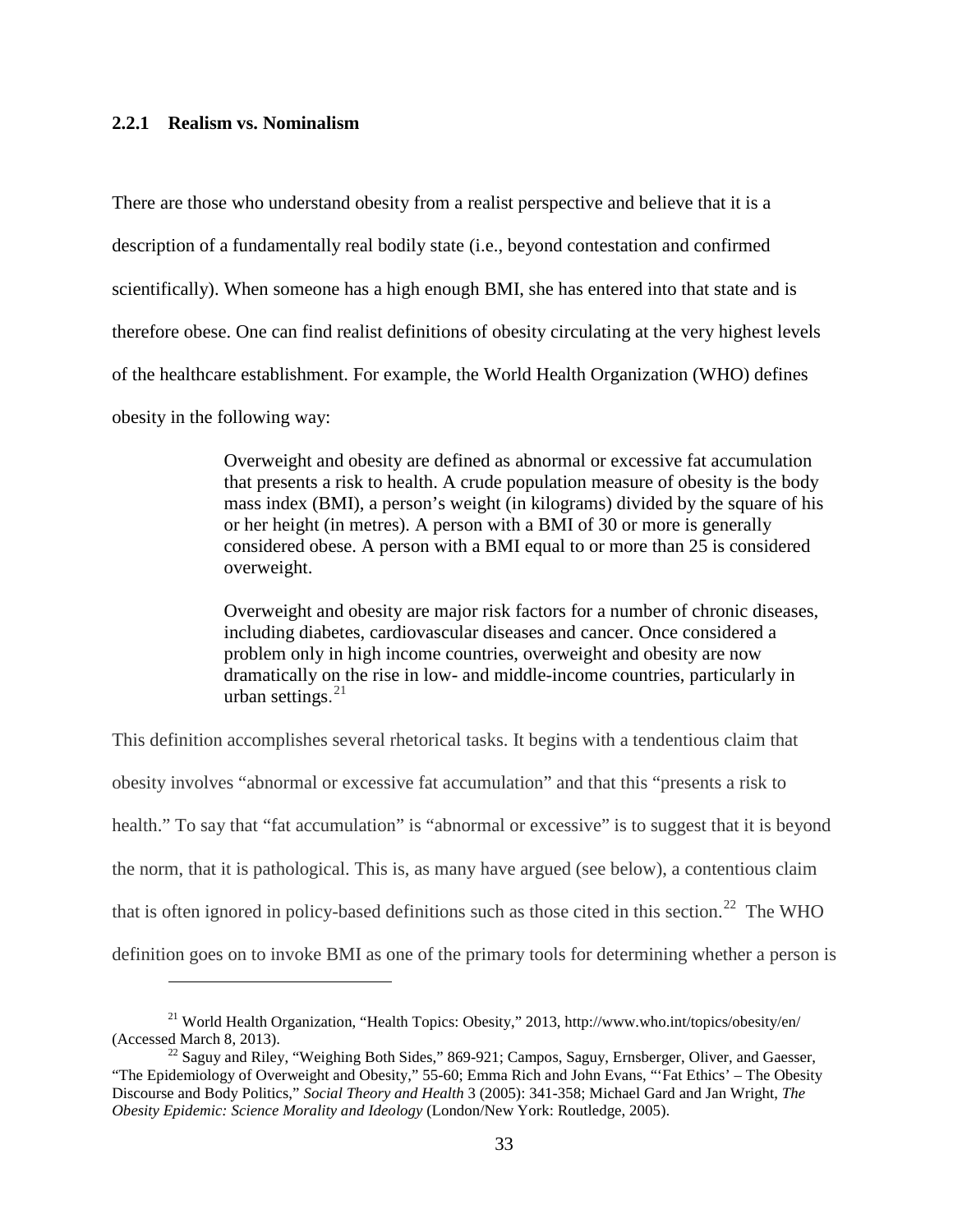obese. In other words, it sets basic measures of BMI that constitute the distinction between "obese" and "overweight" individuals. It then concludes with the claim that "overweight and obesity are major risk factors for a number of chronic diseases" and that "overweight and obesity" are now a problem that impacts individuals from multiple nations and classes.

From a realist perspective, this definition would go without much comment. It is not exclusively rhetorical but is rather a basic summary of the very best information that has been accumulated about obesity by medical and public health researchers. However, this definition accomplishes a great deal more. It advances the view that obesity is a medical problem that can be measured and correlated with other diseases, and that obesity is in some real way a kind of disease (or a state preceding disease) requiring management. Most clinical researchers tend toward realist definitions of obesity and thus would find the arguments of this thesis unfamiliar and perhaps unacceptable. When I say that claims such as those made in the WHO definition are tendentious and controversial, I am suggesting that they are not objectively valid but are made up of an intermeshing of scientific findings and normative beliefs about the importance of health and the need to act to resolve problems that might influence health, as well as the belief that science can answer such questions well.<sup>[23](#page-43-0)</sup> None of these are unacceptable arguments; my point here is that they are indeed *arguments* and, as such, are not without potential counter-points. Furthermore, as my goal is to work out a bioethical approach to the treatment of obesity, remaining tied to the science as such is not sufficient. Some work will need to be done to link public conceptions of obesity with the best science has to offer in order to develop an ethically and socially acceptable platform for the development of obesity treatments. This is, in short, my view of the task of bioethics in the context of the obesity problem.

<span id="page-43-0"></span> $2<sup>23</sup>$  A point rigorously analyzed in Saguy and Riley, "Weighing Both Sides," 869-921.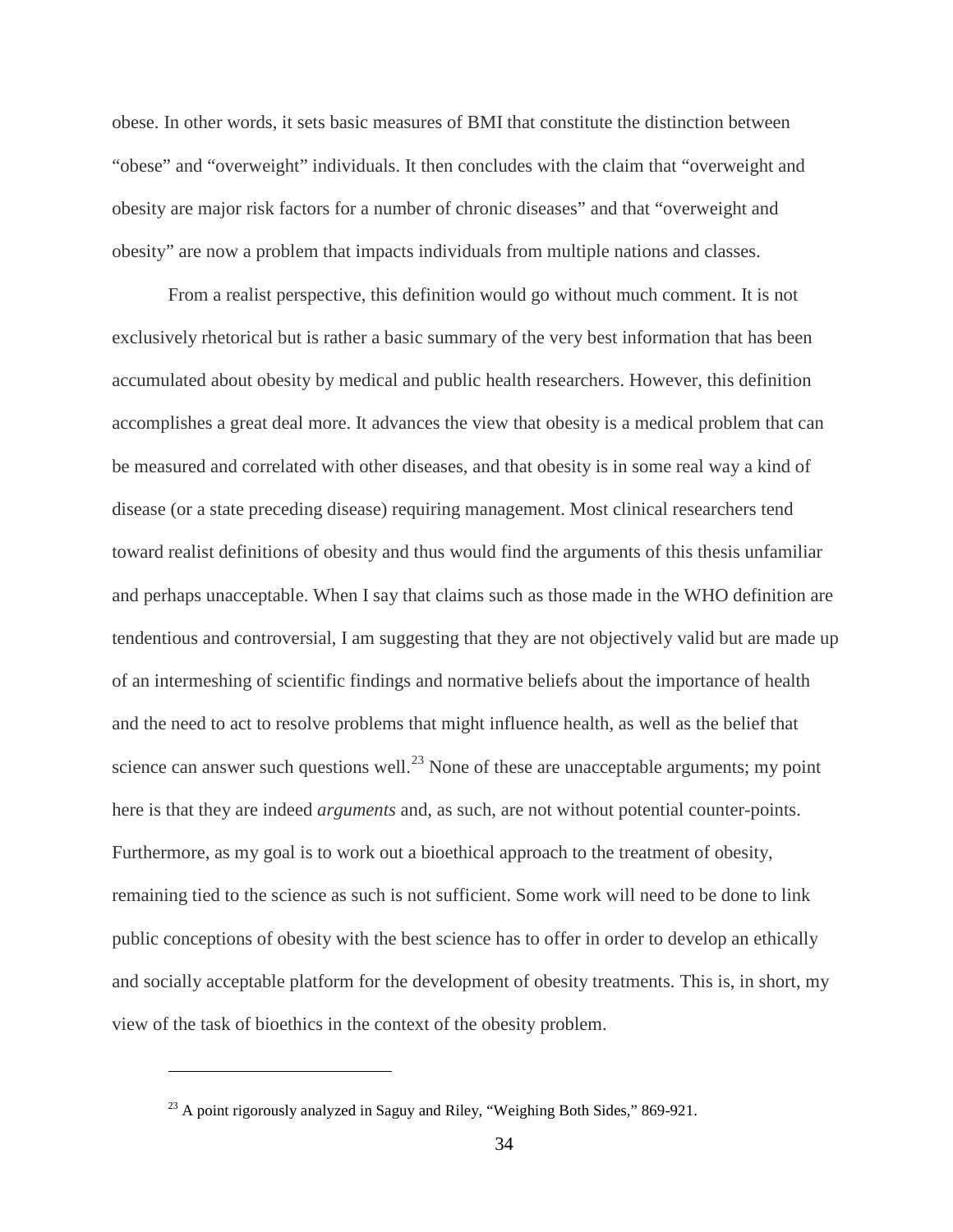The WHO's definition is not unique. Many other major healthcare research and delivery institutions have defined obesity in similar ways. The Centers for Disease Control (CDC), for example, define "overweight" and "obesity" as "labels for ranges of weight that are greater than what is generally considered healthy for a given height."<sup>[24](#page-44-0)</sup> The CDC definition then articulates the same health risks found in the WHO language: "The terms [overweight and obesity] also identify ranges of weight that have been shown to increase the likelihood of certain diseases and other health problems."[25](#page-44-1) It goes on to discuss the use of BMI in the same fashion as the WHO. Similarly, the National Institutes of Health (NIH) have used the rhetorical equation between obesity and health risk to justify public action to address the obesity problem. In a recent fact sheet produced by the U.S. Department of Health and Human Services (DHHS), the NIH, and the National Institute of Diabetes and Digestive and Kidney Diseases (NIDDK), obesity is defined as: "an excessive amount of body fat."<sup>[26](#page-44-2)</sup> The fact sheet goes on to suggest: "Obesity is more than a cosmetic problem. Many serious medical conditions have been linked to obesity, including type 2 diabetes, heart disease, high blood pressure, and stroke. Obesity is also linked to higher rates of certain types of cancer."<sup>[27](#page-44-3)</sup> The WHO, CDC, and NIH definitions offered here present obesity as a medical problem. While these definitions do not go into the causes of obesity, they do present it as a relatively stable bodily category with fairly predictable co-morbid conditions. In so doing, they take a bodily state and connect it to health problems in such a way as to demand the attention of medical research and practice into the domain of public health

<sup>&</sup>lt;sup>24</sup> CDC, "Defining Overweight and Obese," [http://www.cdc.gov/obesity/defining.html.](http://www.cdc.gov/obesity/defining.html)<br><sup>25</sup> CDC, "Defining Overweight and Obese," http://www.cdc.gov/obesity/defining.html.<br><sup>26</sup> U.S. Department of Health and Human Services,

<span id="page-44-2"></span><span id="page-44-1"></span><span id="page-44-0"></span>Institutes of Health, National Institute of Diabetes and Digestive and Kidney Diseases (November, 2008): http://win.niddk.nih.gov/publications/PDFs/ understandingobesityrev.pdf. (Accessed March 4, 2013).

<span id="page-44-3"></span> $^{27}$  U.S. Department of Health and Human Services, "Understanding Adult Obesity," http://win.niddk.nih.gov/publications/PDFs/understandingobesityrev.pdf.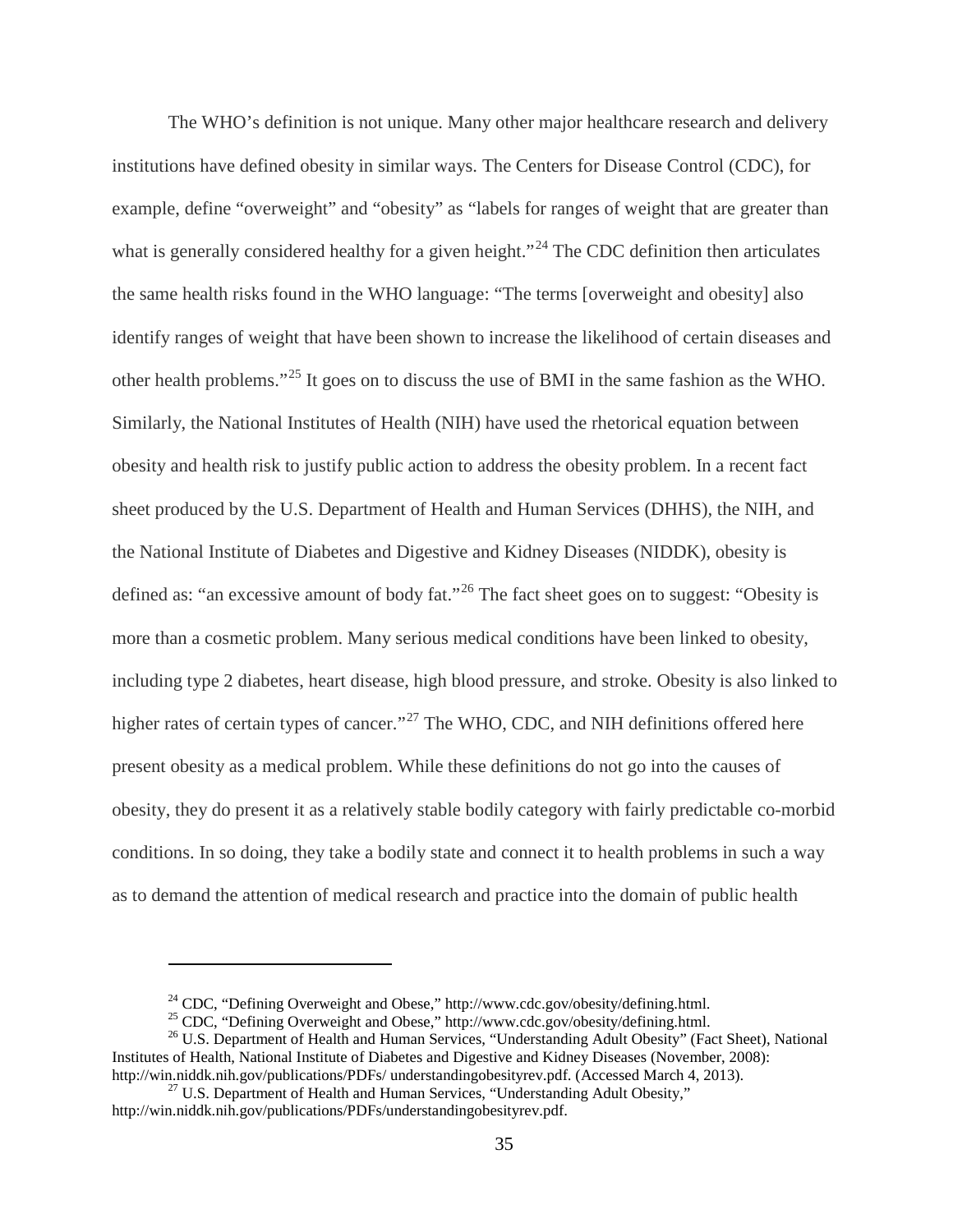advocacy.[28](#page-45-0) These definitions have not simply sprung out of the ether and are not used lightly by any of the institutions previously mentioned. They are based on years of medical research indicating that obesity is connected to a variety of health problems.<sup>[29](#page-45-1)</sup> In addition, these health problems are not simply felt by individuals but by society as a whole, thus justifying the public interest in addressing obesity. [30](#page-45-2) However, it is crucial to understand that these definitions are offered from a particular point of view, one not shared by all of the stakeholders in the growing controversy over defining and treating obesity.<sup>[31](#page-45-3)</sup>

In contention with the realists are those who take a nominalist stance and believe that obesity is a culturally and historically constructed notion. Whatever visual cues or weighing mechanisms we rely on at this particular time to tell us whether someone is obese or not, these are as variable as the creative and interpretive powers of human thought and language. On this view, in the sheer act of naming, we have constructed this bodily state as something that is, if nothing else, quite real to us within our linguistic and social practices. Kenneth Burke, a 20<sup>th</sup> century literary and rhetorical critic, following the basic trajectory of this viewpoint, opines:

<span id="page-45-0"></span> $28$  This augmentation of medical concern has been observed during other moments in the history of medicine. For example, Chris Feudtner details this problem and its consequences in the context of diabetes care in the early 20th century. Chris Feudtner, *Bittersweet: Diabetes, Insulin, and the Transformation of Illness* (Chapel Hill: University of North Carolina Press, 2003). See also, footnote 30 in this chapter.

<span id="page-45-1"></span><sup>&</sup>lt;sup>29</sup> Lewis, McTigue, Burke, Poirer, Eckel, Howard, Allison, Kumanyika, and Pi-Sunyer, "Morality, Health Outcomes, and Body Mass Index in the Overweight Range," 3265-3268; McTigue, Kathleen M., Russell Harris, Brian Hemphill, Linda Lux, Sonya Sutton, Audrina J.Bunton, and Kathleen N. Lohr, "Screening and Interventions for Obesity in Adults: Summary of the Evidence for the U.S. Preventive Services Task Force," *Annals of Internal* 

<span id="page-45-2"></span><sup>&</sup>lt;sup>30</sup> Multiple studies confirm the degree to which the public interest in obesity is on the rise in legal and political venues. See e.g., Rogan Kersh and James A. Morone, "Obesity, Courts, and the New Politics of Public Health," *Journal of Health Politics, Policy and Law* 30. No. 5 (2005): 839-868; J. Eric Oliver and Taeku Lee, "Public Opinion and the Politics of Obesity in America," *Journal of Health Politics, Policy and Law* 30. No. 5 (2005): 923-954; Kelly D. Brownell, "The Chronicling of Obesity: Growing Awareness of Its Social, Economic, and Political Contexts," *Journal of Health Politics, Policy and Law* 30. No. 5 (2005): 955-964. Beyond the scope of obesity, other researchers have commented on the growing importance of health as a social value and the implications this has for individuals and the public at large. See Jonathon M. Metzl and Anna Kirkland, eds., *Against Health: How Health Became the New Morality* (New York: New York University Press, 2010).<br><sup>31</sup> Saguy and Riley, "Weighing Both Sides," 869-921.

<span id="page-45-3"></span>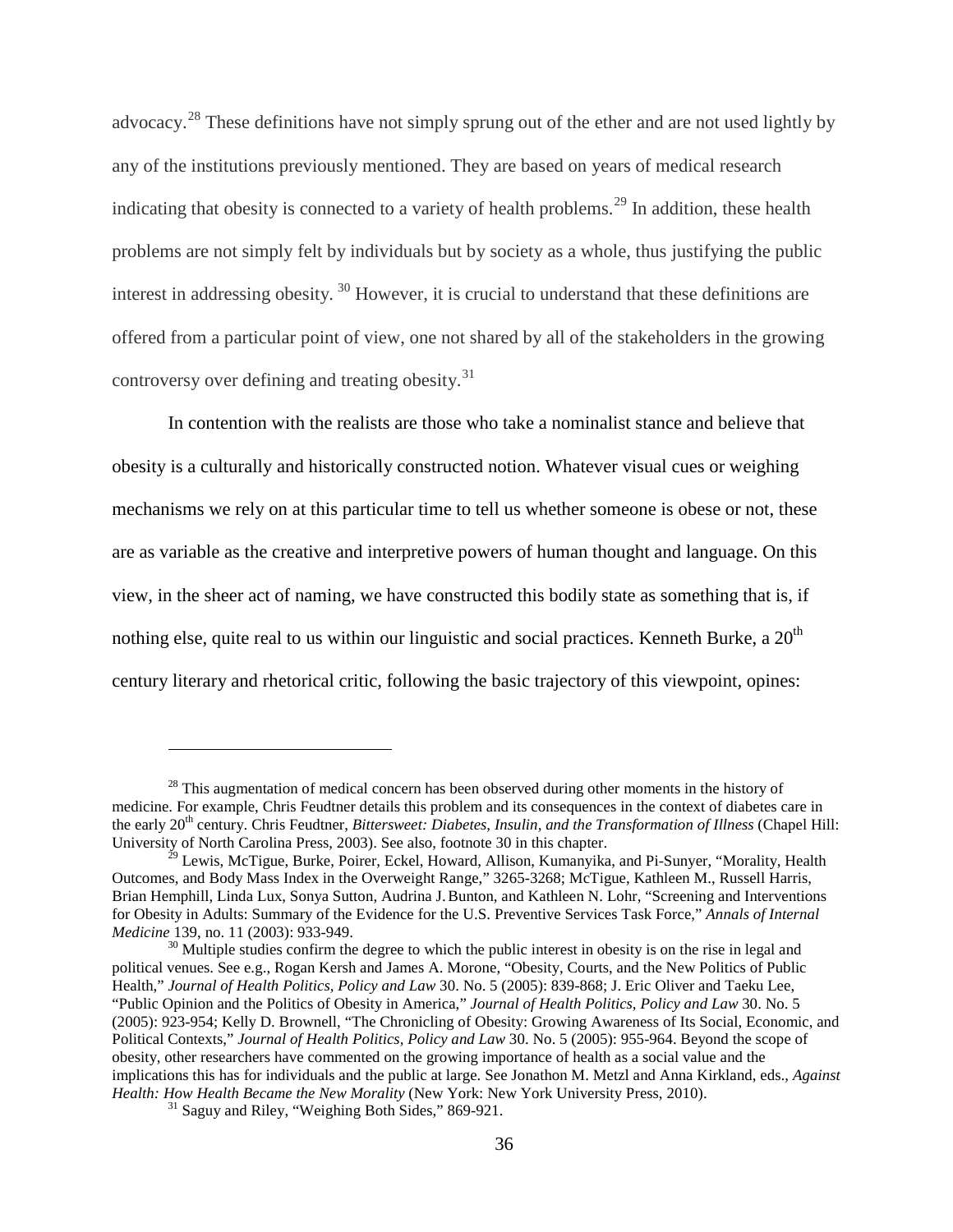"eliminate the medical terminology and you eliminate the disease."[32](#page-46-0) That is, without the term "obesity" we would have no obesity epidemic, no conception of BMI, and no need to address this health concern. In this way, the nominalist position reveals that which the realist obscures. While there may be particular physiological and clinical markers for obesity, these are linguistic choices that are made real through our discourse, experiences, decisions, and technologies.

Following this basic trajectory, Christine Halse points out that BMI "is premised on the assumption that there is an identifiable 'normal' weight that is 'true' across genders and across different cultural, socio-economic, and geographical groups."<sup>[33](#page-46-1)</sup> While Halse may be obscuring the fact that differential weighing standards exist across at least some of the identity markers she mentions, her point about the realist position is important.<sup>[34](#page-46-2)</sup> From the viewpoint of medical science, obesity has a specific clinical definition and various "normal" weights have been established that appear real. In other words, the realist perspective purports to give a scientifically grounded definition of overweight and obese bodies. However, Halse suggests that "even scientific experts who advocate the use of BMI as an epidemiological tool concede that it is an 'arbitrary' measure."<sup>[35](#page-46-3)</sup> This arbitrariness is precisely the opening that nominalists use to make their arguments regarding the underlying ideological or moral judgments that realist arguments tend to mask.[36](#page-46-4)

<span id="page-46-0"></span><sup>32</sup> Kenneth Burke, *Counter-Statement* (Berkeley/Los Angeles/London: University of California Press, 1968), 74.33 Christine Halse, "Bio-Citizenship: Virtue Discourses and the Birth of the Bio-Citizen," in *Biopolitics and* 

<span id="page-46-1"></span>*the 'Obesity Epidemic*,' ed. Jan Wright and Valerie Harwood (New York: Routledge, 2009), 45-59, 47.<br><sup>34</sup> The idea that BMI calculations may differ between different groups has been understood for some time.

<span id="page-46-2"></span>See e.g., P. Deurenberg, M. Yap, and W. A. Staveren, "Body Mass Index and Percent Body Fat: A Meta-analysis Among Different Ethnic Groups," International Journal of Obesity 22 (1998): 1164-1171.

<span id="page-46-4"></span><span id="page-46-3"></span><sup>&</sup>lt;sup>35</sup> Halse, "Bio-Citizenship," 47. Here, Halse describes the scientific problems with the definition (e.g. that it does not account for different kinds of bodies and proportions); however, one can also defend the notion that it does not account for different cultural values and socio-political norms.

 $36$  Saguy and Riley, "Weighing Both Sides," 869-921.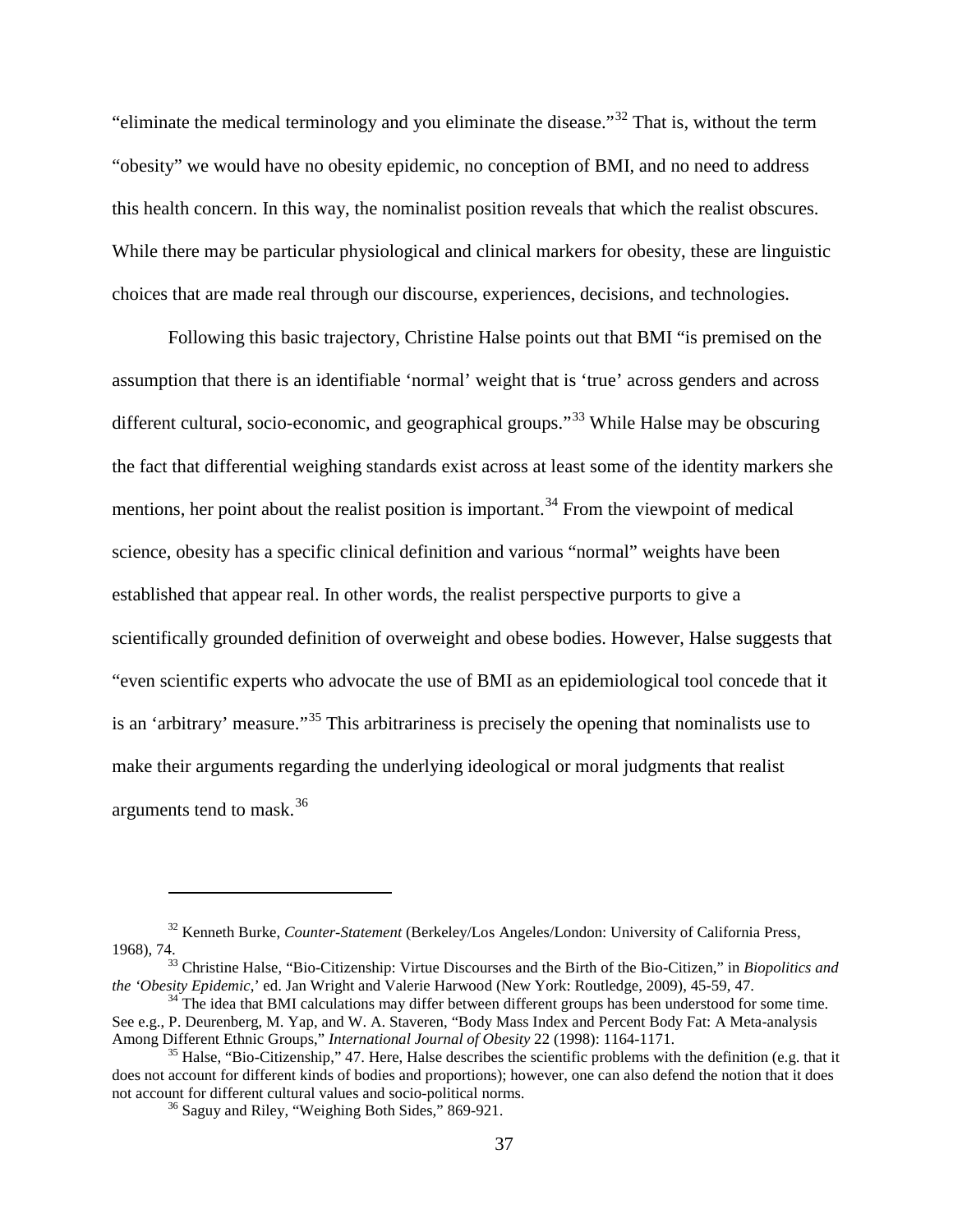Moreover, those who fall within the nominalist camp have pointed out that the easy association made by medical providers and researchers between obesity and morbidity and mortality should be questioned.<sup>[37](#page-47-0)</sup> Halse opines that the relationship between BMI and ill health is not straightforward:

> Genetics and activity levels are important mediating factors for good health, and British researchers warn that a normative BMI can disguise the nature of weight because many slim people can store dangerous levels of fat in their bodies that can trigger heart conditions and diabetes.<sup>[38](#page-47-1)</sup>

Paul Campos, Abigail Saguy, Paul Ernsberger, Eric Oliver, and Glenn Gaesser, some of the primary critics of the public health establishment's move to craft obesity as an epidemic in need of public and medical management, articulate a similar view: "the available scientific data neither support alarmist claims about obesity nor justify diverting scarce resources away from far more pressing public health issues."<sup>[39](#page-47-2)</sup> Furthermore, in their analysis of the moralizing discourses surround the obesity problem, Emma Rich and John Evans contend that "the relationships between obesity and health are far more tenuous, complex, and contradictory than the 'obesity epidemic' discourse would have us believe."<sup>[40](#page-47-3)</sup> All of these scholars view obesity as at least in part a constructed problem, one that is not fully established by science and that may have more to do with the ideological views of those mobilizing the healthcare industry and government to take action than with anything else.<sup>[41](#page-47-4)</sup> On the nominalist view, while there are certainly correlations between obesity and increased health risk, these correlations should not be taken as evidence that

<span id="page-47-0"></span><sup>&</sup>lt;sup>37</sup> Saguy and Riley, "Weighing Both Sides," 869-921; Campos, Saguy, Ernsberger, Oliver, and Gaesser, "The Epidemiology of Overweight and Obesity," 55-60; Emma Rich and John Evans, "'Fat Ethics' – The Obesity Discourse and Body Politics," *Social Theory and Health* 3 (2005): 341-358; Michael Gard and Jan Wright, *The Obesity Epidemic: Science Morality and Ideology (London/New York: Routledge, 2005).*<br><sup>38</sup> Halse, "Bio-Citizenship," 47.<br><sup>39</sup> Campos, Saguy, Ernsberger, Oliver, Gaesser, "The Epidemiology of Overweight and Obesity," 55.

<span id="page-47-4"></span><span id="page-47-3"></span><span id="page-47-2"></span><span id="page-47-1"></span> $^{40}$  Rich and Evans, 342-343; Gard and Wright, *The Obesity Epidemic*.<br> $^{41}$  Gard and Wright, *The Obesity Epidemic*; Sylvia N. Tesh, *Hidden Arguments: Political Ideology and Disease Prevention Policy* (New Brunswick, NJ: Rutgers University Press, 1988).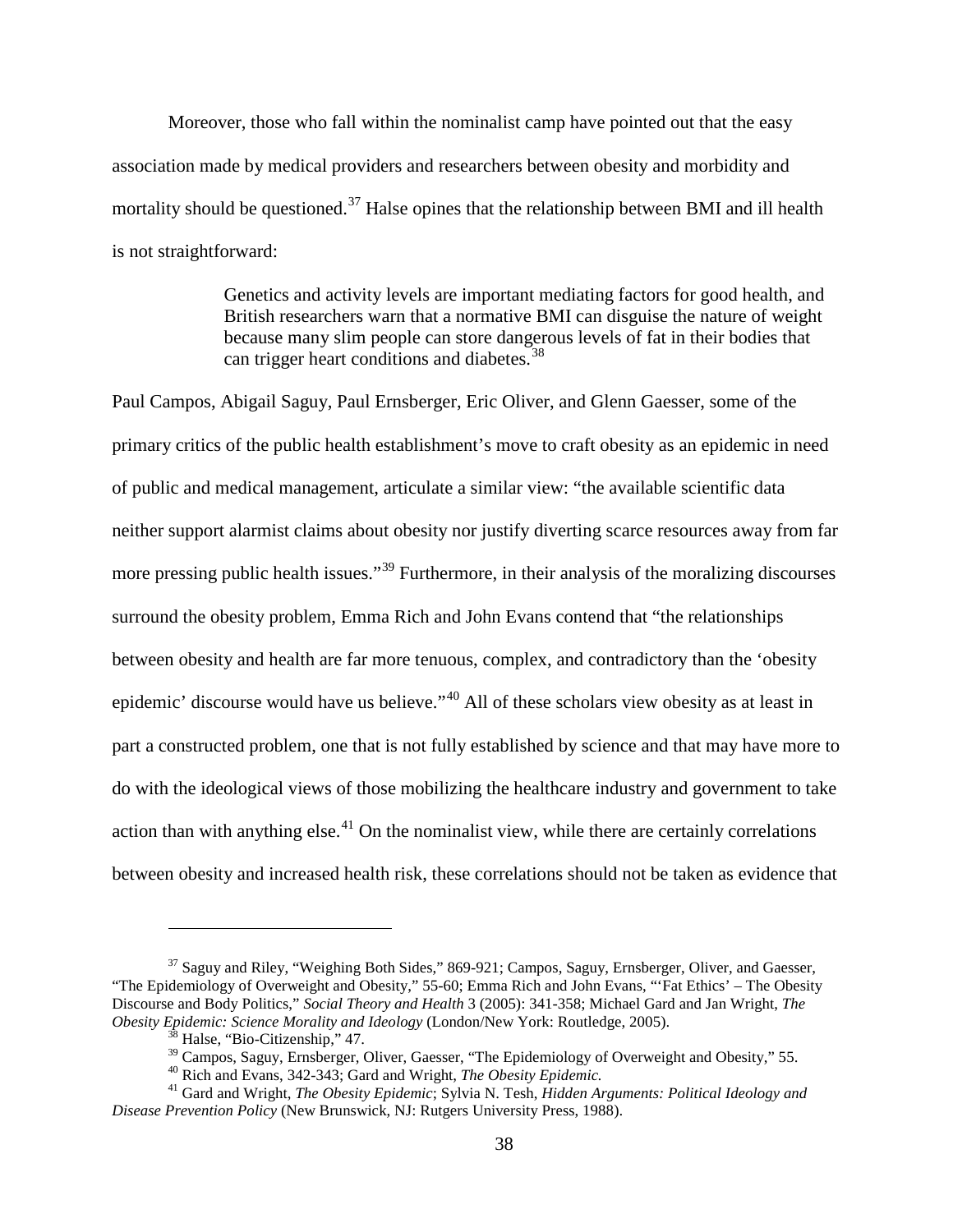obesity is something that has been and shall forever be a concern for medical science. As Michael Gard and Jan Wright point out, "rather than a global health crisis or an 'objective' scientific fact, the 'obesity epidemic' can be seen as a complex pot-pourri of science, morality, and ideological assumptions about people and their lives which has ethically questionable effects."[42](#page-48-0) Interestingly, the fact sheet produced by DHHS, NIH, and NIDDK described above openly admits to a lack of evidence directly linking weight with disease: "There are few studies in humans that link direct measurements of total body fat to morbidity and mortality."[43](#page-48-1) Thus, even those we would expect to fall directly and soundly within the realist camp show some deference to the nominalist position, especially in terms of the evidence linking weight to health. Moreover, according to the nominalist view, the realist stance may be employed to justify everincreasing intervention by scientists into the domain of public health with no sound evidence to do so. [44](#page-48-2) Some nominalists view the realist definition (and associated management) of obese bodies as an effort to exert power over individuals because they do not conform to the socio-cultural norms of the day.<sup>[45](#page-48-3)</sup> The threat of stigmatization is a primary means of exerting such power and has been problem for obese individuals since the middle of the last century.<sup>[46](#page-48-4)</sup> I will return to the question of stigmatization in a later section as well as in chapter 3.

<span id="page-48-1"></span><span id="page-48-0"></span><sup>&</sup>lt;sup>42</sup> Gard and Wright, *The Obesity Epidemic*, 3.<br><sup>43</sup> U.S. Department of Health and Human Services, "Understanding Adult Obesity,"<br>http://win.niddk.nih.gov/publications/PDFs/understandingobesityrev.pdf.

<span id="page-48-2"></span><sup>&</sup>lt;sup>44</sup> Campos, Saguy, Ernsberger, Oliver, Gaesser, "The Epidemiology of Overweight and Obesity," 55-60; Rich and Evans, 341-358; Gard and Wright, The Obesity Epidemic; Feudtner, Bittersweet.

<span id="page-48-3"></span><sup>&</sup>lt;sup>45</sup> This is one of the primary concerns raised by Joanna Zylinska in her *Bioethics in the Age of New Media* (Cambridge/London: The MIT Press, 2009)*.* See chapter 1 for more discussion of her work and its relationship to the arguments I am advancing in this thesis. In addition, Bordo's work raises a similar set of concerns about the management of bodies. Bordo, *Unbearable Weight*, 202-204.

<span id="page-48-4"></span><sup>&</sup>lt;sup>46</sup> For an excellent early paper on the problem of stigmatization in the context of obesity, see Werner J. Cahnman, "The Stigma of Obesity," *The Sociological Quarterly* 9, no. 3 (1968): 283-299. For contemporary accounts that show the degree to which stigma is a problem in public health efforts to address obesity, see Rebecca M. Puhl and Chelsea A. Heuer, "Obesity Stigma: Important Considerations for Public Health," *American Journal of Public Health* 100, no. 6 (2010): 1019-1028; Rebecca M. Puhl and Chelsea A. Heuer, "The Stigma of Obesity: A Review and update," *Obesity* 17 (2009): 941-964. On the original development of "stigmatization" in sociological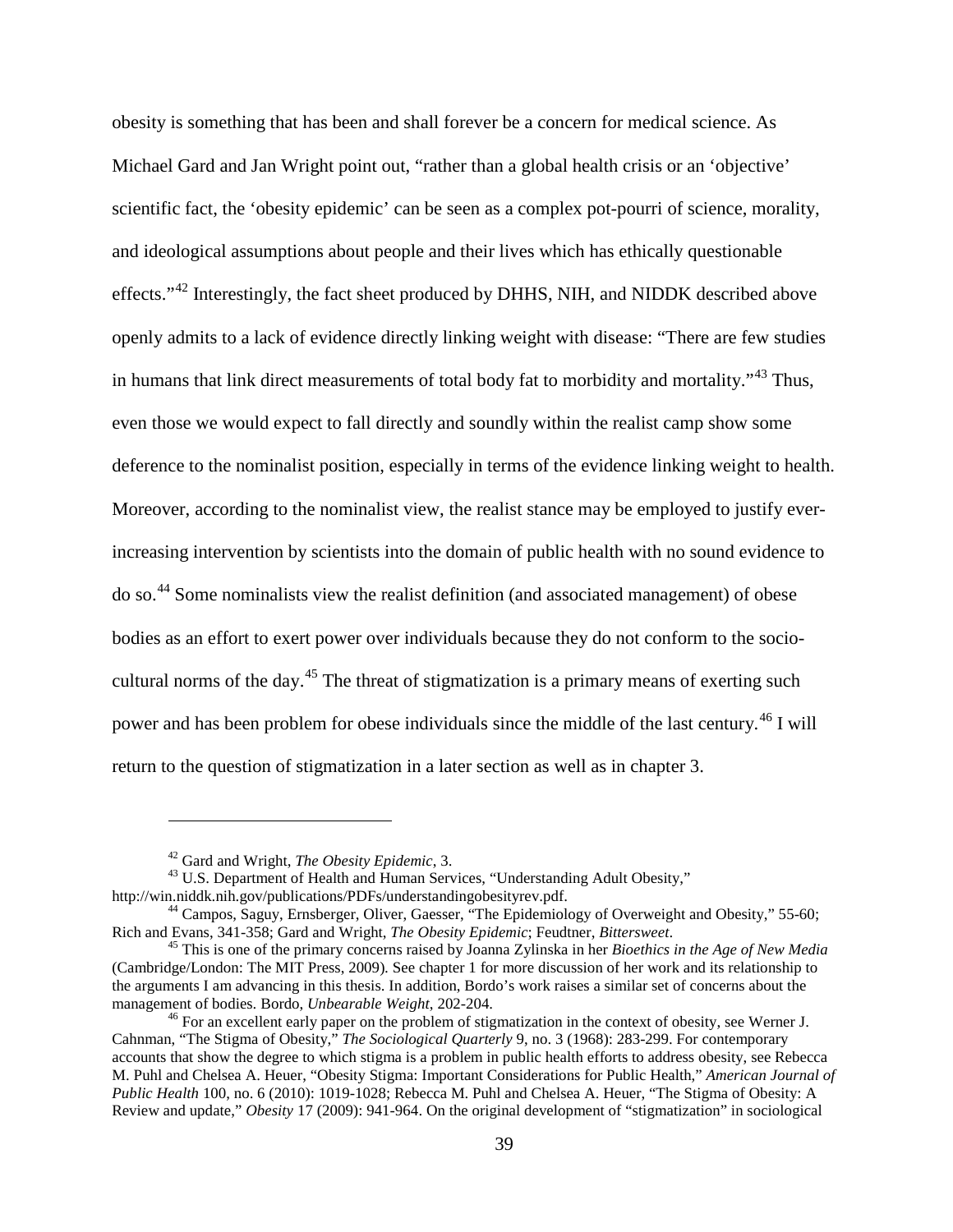In sum, the obscuring and clarifying elements of the definitional work done by the realist and nominalist positions on obesity point to broader problems that healthcare practitioners and policy makers must face: primarily, how to approach the obesity problem and potentially solve it. Those who fall within the realist camp see very little reason to engage in cultural and ethical critique regarding the nature of obesity. For them, obesity is not a rhetorically constructed term but is instead an objectively valid and scientifically supported clinical definition. Realists point to the risks of obesity to individual and public health. They argue that the correlations (and in some cases proven causality) between obesity and other health conditions show that action by medical institutions and government is necessary and justified to promote individuals' health and to sustain the solvency and longevity of our healthcare economy and society as a whole.<sup>[47](#page-49-0)</sup> For the realists, the nominalist position is a kind of *reductio ad absurdum* of broader discussions about the social construction of illness and disease.<sup>[48](#page-49-1)</sup> To question obvious somatic differences and medical science is to deny reality itself, making nominalists appear misguided and potentially dangerous to public health and wellness. As Cora E. Lewis, Kathleen M. McTigue, Lora E. Burke, Paul Poirier, Robert H. Eckel, Barbara V. Howard, David B. Allison, Shiriki Kumanyika, and F. Xavier Pi-Sunyer argue, "we cannot afford to wait for this [new] research to

theory, see Erving Goffman, *Stigma: Notes on the Managements of Spoiled Identity* (New York: Simon and Schuster, First Touchstone Edition, 1986).

<span id="page-49-0"></span> $47$  On this point, see Michelle M. Mello, David H. Studdert, and Troyen A. Brennan, "Obesity – The New Frontier of Public Health Law," *The New England Journal of Medicine* 354, no. 24 (June 15, 2006): 2601-2609; Lawrence O. Gostin, "Law as a Tool to Facilitate Healthier Lifestyles and Prevent Obesity," *Journal of the* 

<span id="page-49-1"></span><sup>&</sup>lt;sup>48</sup> The most robust critique of "social constructionism" I have found is offered by Ian Hacking who points out that merely saying something is a "construction" does not do very much analytical work. This is definitely the case, and I hope to point out how the framing of obesity operates to create certain conditions that otherwise might not obtain. This seems to indicate, at least to a certain extent, that the socially constructed nature of obesity has meaning for healthcare workers and patients. On this issue, see Ian Hacking, *The Social Construction of What?* (Cambridge: The Harvard University Press, 2001).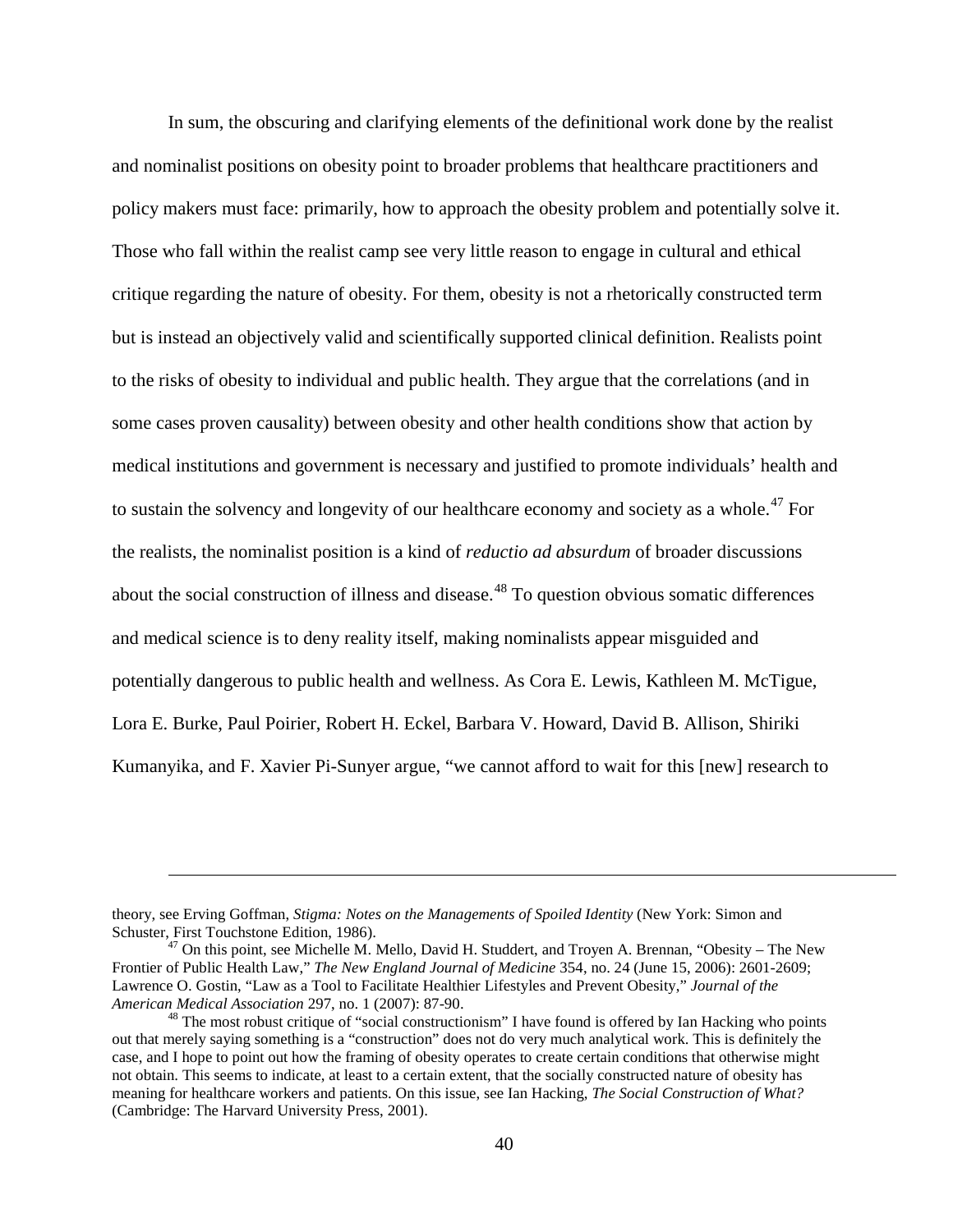begin addressing the problem of overweight in our patients and in our society."<sup>[49](#page-50-0)</sup> This statement stands at the heart of the realist approach to the obesity problem. While, for nominalists, the definitional work done by the realists obscures the fact that medicine has yet to provide a stable and fully-fledged account of what obesity is and how it can be treated. In addition, they point to larger social, cultural, and political issues involved in the expansion of medicine that are masked by the realist rhetoric of BMI, co-morbidity, and the like. This debate points to a larger disagreement about the intermeshing of medicine and politics to which I turn in the next section.

# **2.2.2 Beyond Realism and Nominalism: Medical and Political Frames of Obesity**

Working beyond the coordinates of realism and nominalism, though engaging some of the same issues, Abigail C. Saguy and Kevin W. Riley offer an extensive account of the various "obesity frames" used by different groups to manage the terms and policies surrounding obesity.<sup>[50](#page-50-1)</sup> Saguy and Riley suggest that the arguments regarding obesity in contemporary U.S. culture largely revolve around the distinction between medical arguments about "health risks" and political arguments regarding the "rights" of individuals:

> We suggest that in the case of obesity, debates over the nature of the condition have largely hinged upon underlying moral assumptions about fat individuals and their behaviors. To date, *medical* arguments about the health risks of obesity have been effectively used to stymie *political* arguments about rights for fat  $individuals<sup>51</sup>$  $individuals<sup>51</sup>$  $individuals<sup>51</sup>$

Instead of focusing primarily on the definition of obesity, as I have done in the previous section, Saguy and Riley offer a wider net of frames that extend into the politics and ideological

<span id="page-50-2"></span><span id="page-50-1"></span><span id="page-50-0"></span><sup>&</sup>lt;sup>49</sup> Lewis, McTigue, Burke, Poirer, Eckel, Howard, Allison, Kumanyika, and Pi-Sunyer, "Morality, Health Outcomes, and Body Mass Index in the Overweight Range," 3268.

 $\frac{50}{50}$  Saguy and Riley, "Weighing Both Sides," 869-921.<br><sup>51</sup> Saguy and Riley, "Weighing Both Sides," 871.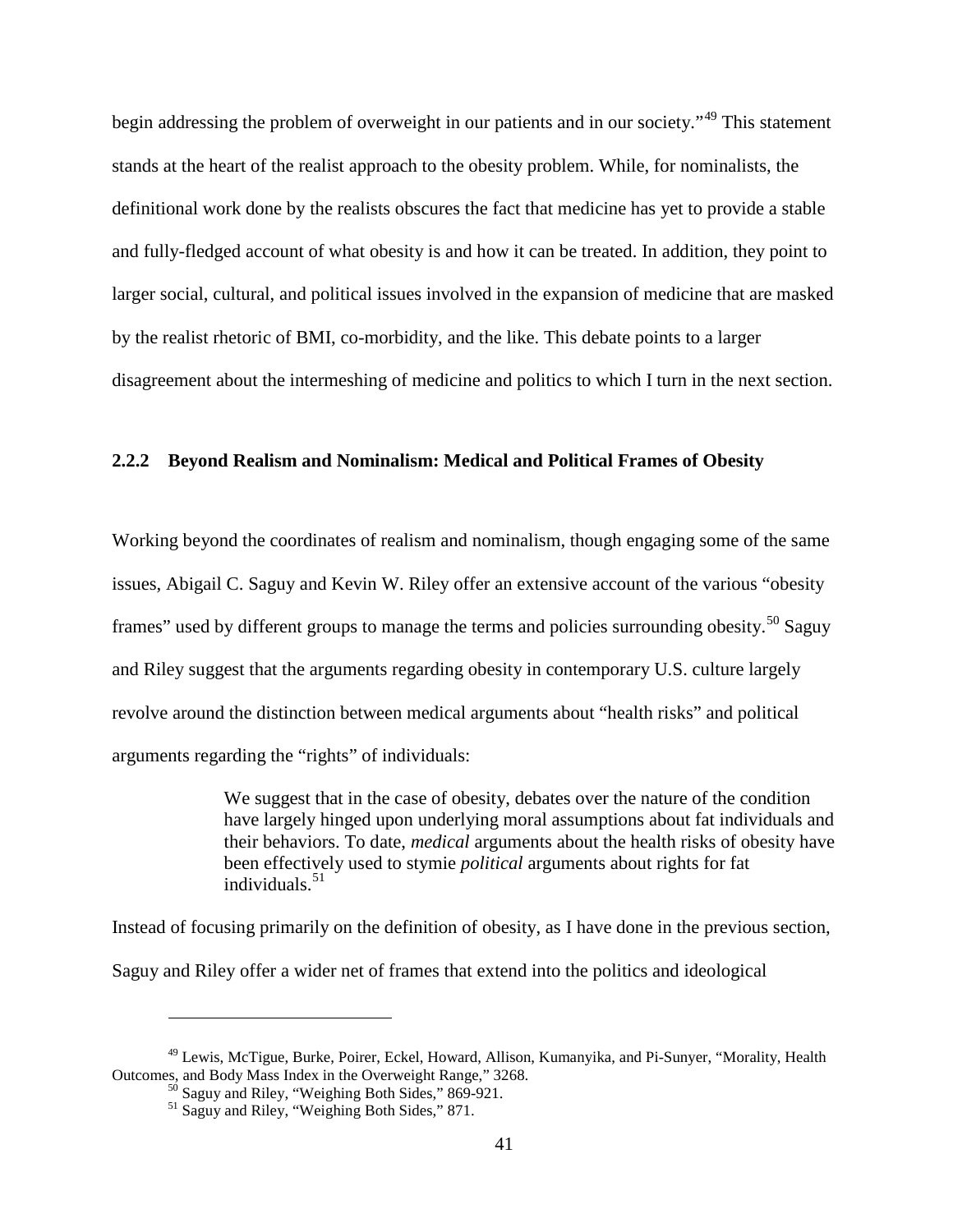commitments surrounding obesity, thus cashing out many of the claims made by realists and nominalists of various stripes. They argue that there are two primary approaches to the obesity problem that are summed up in the labels "*anti-obesity*" and "*fat acceptance.*"[52](#page-51-0) While charting the distinctions between these approaches, Saguy and Riley detail three primary frames: "fatness as body diversity, obesity as risky behavior, and obesity as disease."[53](#page-51-1) To these, they add another that is a more specific form of the "obesity as disease" frame: "obesity as epidemic."<sup>[54](#page-51-2)</sup> They argue that these various frames are deployed across the medical and political divide, thereby indicating the extent to which obesity tests this boundary and calls for wider perspectives that do not follow the narrow coordinates of one sphere of human activity and understanding. Finally, they point out that these various frames influence another important concept – responsibility.<sup>[55](#page-51-3)</sup> Whether one views obesity as a "risky behavior" or as a form of "body diversity" has consequences for whether or not one views obese individuals as responsible for their health, for changing their ways in order to avoid disease, and for the added healthcare and other costs associated with their choices. As Saguy and Riley point out,

> A personal behavior theory of illness, which the risky behavior frame of obesity exemplifies, sees people as responsible for their own ill health. In that the poor or minority groups are more likely to be ill, this allows one to blame them for their misfortune. Moreover, in that an unhealthy lifestyle is taken as evidence of personal and civic (because of public health costs) responsibility, this perspective suggests that the poor are to blame for their disadvantaged social position.<sup>[56](#page-51-4)</sup>

In this passage, Saguy and Riley view the "personal behavior theory of illness" as immediately suspect given its potential to shift all responsibility to individual people, especially the least powerful. I return to this point and offer a different take on it in chapter 3.

<span id="page-51-1"></span>

<span id="page-51-3"></span><span id="page-51-2"></span>

<span id="page-51-0"></span><sup>&</sup>lt;sup>52</sup> Saguy and Riley, "Weighing Both Sides," 874.<br>
<sup>53</sup> Saguy and Riley, "Weighing Both Sides," 881-882.<br>
<sup>54</sup> Saguy and Riley, "Weighing Both Sides," 882.<br>
<sup>55</sup> Saguy and Riley, "Weighing Both Sides," 870-871, 875, 887,

<span id="page-51-4"></span>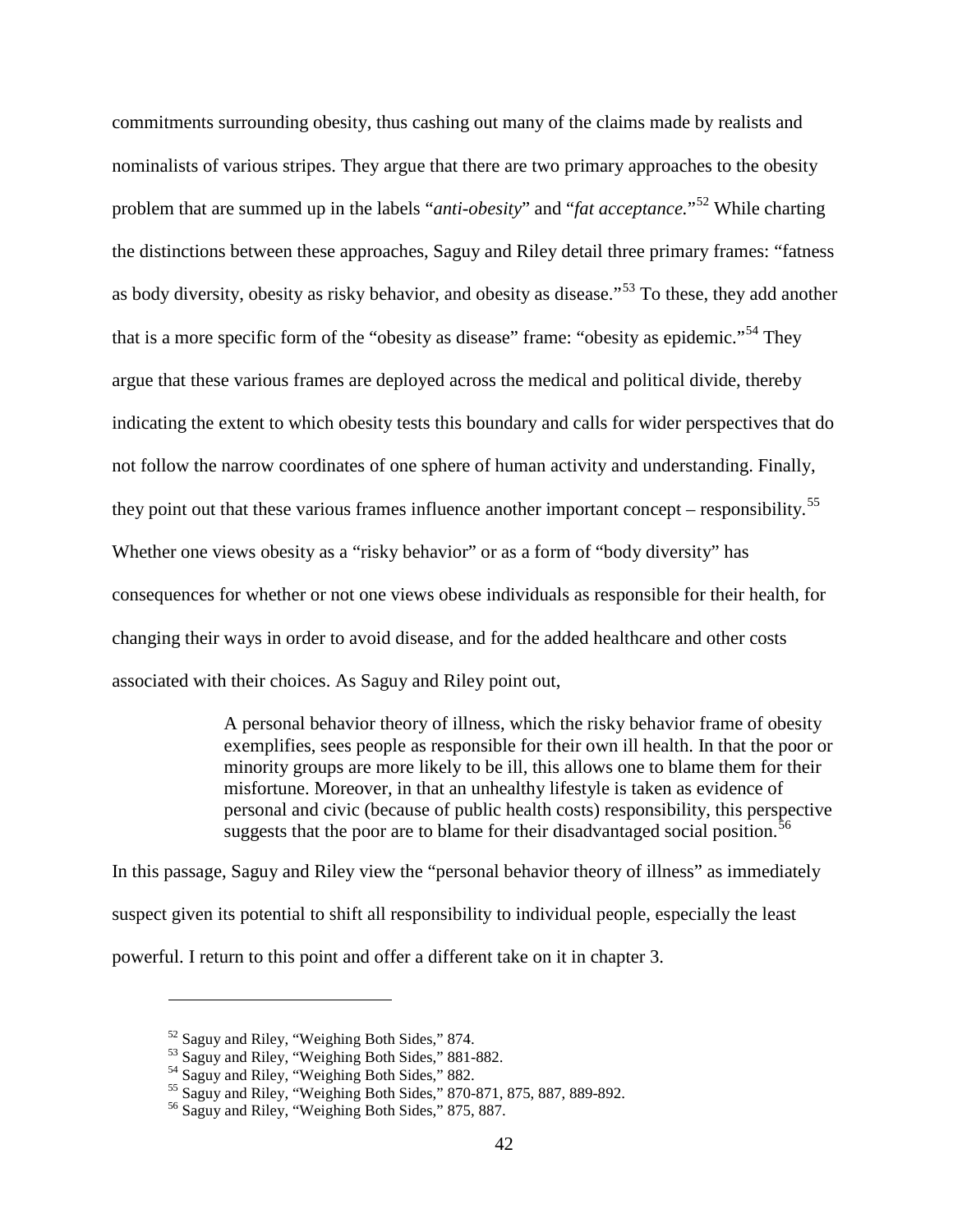Saguy and Riley detail a variety of groups that agree with the nominalist rejection of obesity as a major health concern.<sup>[57](#page-52-0)</sup> For example, Fat Studies as well as public movements such as the National Association for the Advancement of Fat Acceptance (NAAFA)–two groups detailed in Saguy and Riley's analysis–attack efforts to define obesity as a disease to be managed primarily by science and politics.<sup>[58](#page-52-1)</sup> Simply put, against the realist medical paradigm, "the fat acceptance movement has countered . . . by saying that one can be healthy at any size and that claims about obesity being a health risk are simply overblown."[59](#page-52-2) The movement disputes the notion that health should be the "ultimate" or "god" term for valuing and understanding the practices of human life and contends that adopting health as primary value or goal devalues other aspects of human living that might work in tandem with or against the grain of attaining perfect health.<sup>[60](#page-52-3)</sup> In this same vein, some scholars have pointed to the risks of allowing health to become the new "norm" or mechanism through which the morality, worth, rationality, and goodness of life is *weighed* (absent other factors).<sup>[61](#page-52-4)</sup>

Saguy and Riley's work provides additional context for the troubled term "obesity." First, they show that the realist vs. nominalist debate is only one trajectory of the contestation over the meaning of obesity. Stakeholders do not simply disagree about whether obesity is real or constructed. They also disagree about how the various constructions of obesity should be judged

<span id="page-52-0"></span> $57$  On this, also see Emma Rich and John Evans. "'Fat Ethics' – The Obesity Discourse and Body Politics."<br>Social Theory and Health 3 (2005): 341-358.

<span id="page-52-1"></span><sup>&</sup>lt;sup>58</sup> For the primary web home of the National Association for the Advancement of Fat Acceptance (NAAFA), see [www.naafa.org.](http://www.naafa.org/) For a nice survey of the ground in Fat Studies, see Esther Rothblum and Sondra Solovay, eds., *The Fat Studies Reader* (New York/London: New York University Press, 2009). NAAFA and its "Health at Every Size" viewpoint is described in detail in Saguy and Riley, "Weighing Both Sides," 879-880, 897, 903, 911.<br> $^{59}$  Saguy and Riley, "Weighing Both Sides," 871.

<span id="page-52-3"></span><span id="page-52-2"></span> $60$  On the idea that terms can have an "ultimate" or even "god-like" impact on the ways in which people think and act, see Kenneth Burke, *A Rhetoric of Motives* (Berkeley: The University of California Press, 1969), 183- 189; Richard M. Weaver, "Ultimate Terms in Contemporary Rhetoric," in his *The Ethics of Rhetoric* (Davis, CA:

<span id="page-52-4"></span><sup>&</sup>lt;sup>61</sup> Jonathan M. Metzl and Anna Kirkland, eds., *Against Health: How Health Became the New Morality*, (New York: New York University Press, 2010).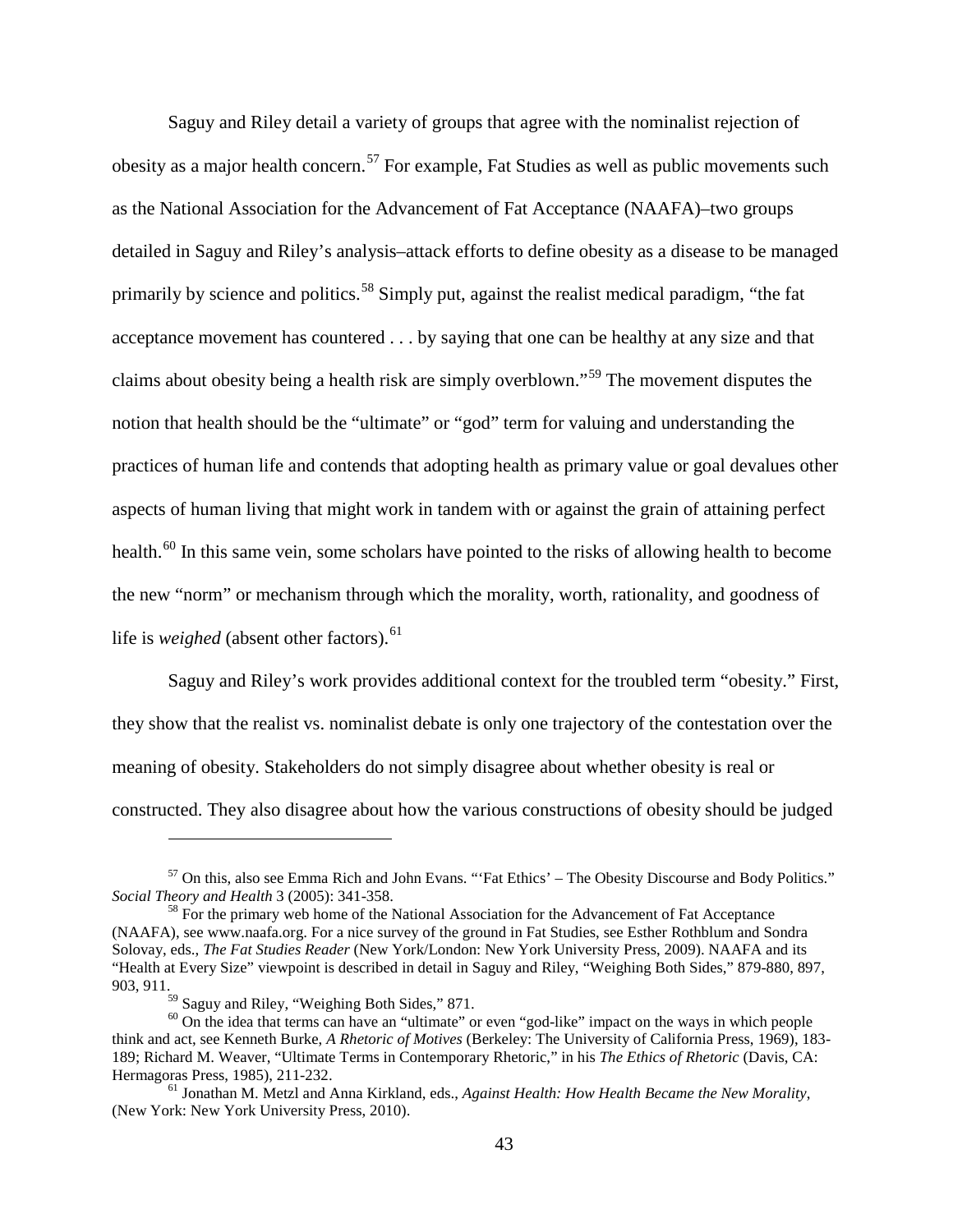and whether they should be used to make policy decisions in terms of medical care and public health. Second, in their analysis of the various frames used to make sense of obesity, Saguy and Riley show that some stakeholders actually reject the use of the term "obesity": "fat acceptance activism has long rejected the term obese because its participants claim that this term pathologizes heavier weights and that weight should be a political rather than medical issue."<sup>[62](#page-53-0)</sup> Finally, Saguy and Riley's findings confirm that more needs to be done to chart how language choices impact policy: "Further work on this topic is critical, not only for advancing sociological understanding of framing contests, but also for evaluating the social impact of current approaches to the obesity epidemic."[63](#page-53-1) I would add that scholars should focus on how frames influence the ethical evaluation of treatment modalities offered in the clinical setting to individuals who are overweight. I address this topic later in this chapter. Saguy and Riley's analysis, like that of so many nominalists, brings us back to the problem of moral judgment and the question of how healthcare researchers, providers, and policy-makers may either augment or alleviate the stereotyping and stigmatization that affect obese individuals.

# **2.3 PUBLIC CONCEPTIONS OF OBESITY: THE PROSPECTS FOR COOPERATION**

There is no complete resolution for the debates between realists and nominalists or "anti-obesity" and "fat acceptance" advocates described in the literature and reviewed in this thesis.<sup>[64](#page-53-2)</sup> It is the case that caloric imbalance, lack of exercise, genetic disposition, and disease can all create the

<span id="page-53-2"></span>

<span id="page-53-1"></span><span id="page-53-0"></span> $^{62}$  Saguy and Riley, "Weighing Both Sides," 877.<br> $^{63}$  Saguy and Riley, "Weighing Both Sides," 915.<br> $^{64}$  Saugy and Riley, "Weighing Both Sides," 869-921.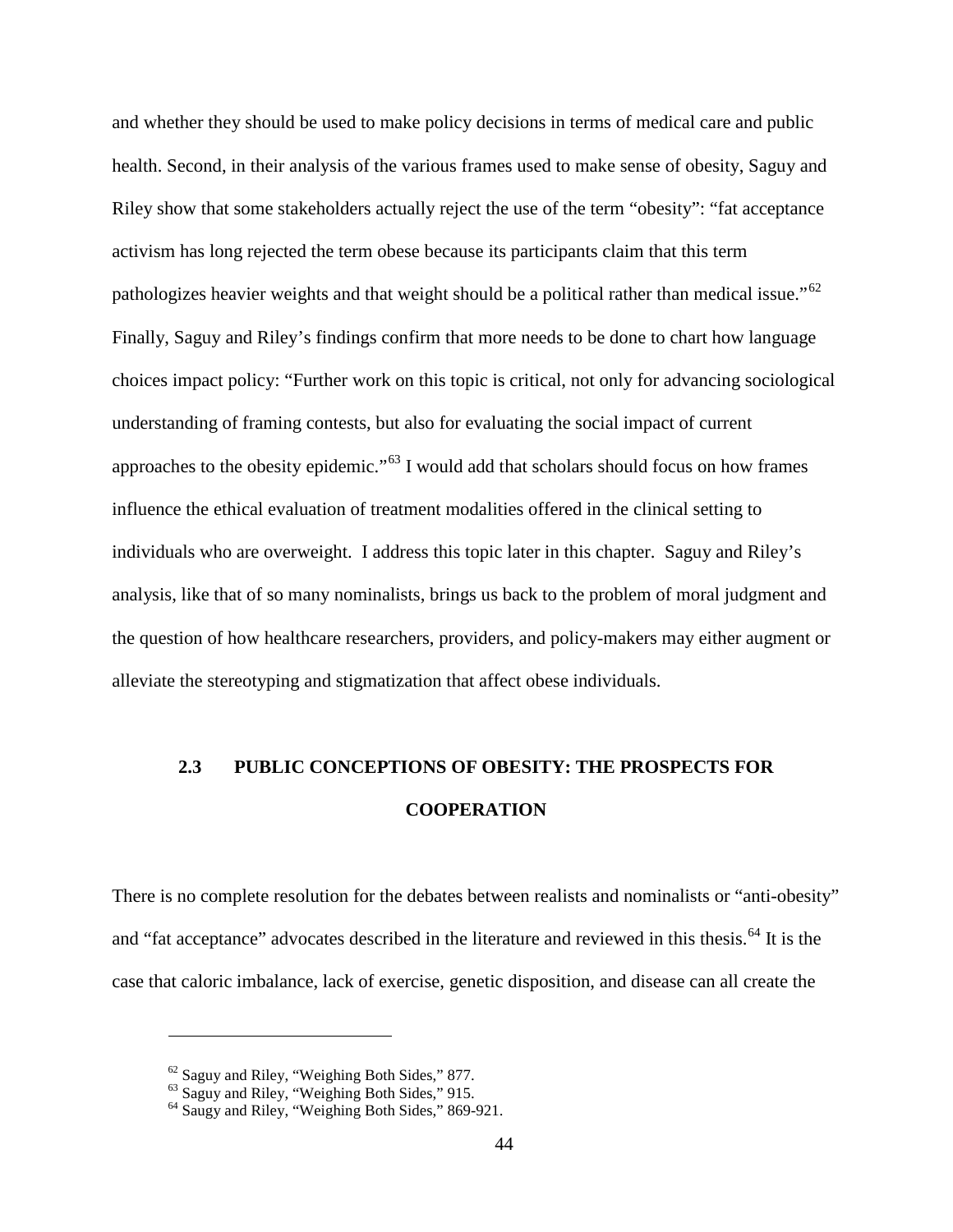conditions for the emergence of the bodily state that is generally called obesity.<sup>[65](#page-54-0)</sup> It is also the case that what we call obesity, how we frame it and what it means for us as a society, shifts and changes over time and influences how we respond to it.<sup>[66](#page-54-1)</sup> Medical, social, cultural, and political efforts to define obesity all draw on different resources and have difference consequences. We should acknowledge this and work to craft ethical responses that are attuned to such pluralism.<sup>[67](#page-54-2)</sup> As Saguy and Riley note, "If the truth lies in the middle, the policy challenge will require finding a more integrative perspective."[68](#page-54-3) However, what this perspective looks like is not well developed in their work. Their penultimate paragraph suggests that there is still a great deal of uncertainty regarding the health risks associated with obesity as well as the appropriate treatments that might be deployed in response to it:

> Currently, there is no magic cure for obesity so there are few perceived benefits for fat people in framing obesity as a disease. Weight-loss surgery can result in dramatic weight loss but is only recommended for people who are at least one hundred pounds over the current weight guidelines. Moreover, its long-term efficacy is not known and it has major associated health risks including a relatively high rate of death. Despite its limitations, the perceived benefits of weight-loss surgery do seem to be leading some individuals to assert that obesity is a disease to advocate reimbursing weight-loss surgery by health insurance. If a pill were discovered that produced major weight loss, we would expect to see more groups organized around the assertion that obesity is a disease. There are many diseases for which available medical treatments are ineffective, but, unlike, say, cancer, people categorized as obese can live long lives without medical treatment for their weight. If being diagnosed as obese implied a quick and certain death, we would expect people so diagnosed to embrace the disease category and clamor for any available treatment no matter how ineffective.<sup>[69](#page-54-4)</sup>

<span id="page-54-0"></span><sup>&</sup>lt;sup>65</sup> Elliot M. Blass, ed., *Obesity: Mechanisms, Prevention, Treatment* (Sunderland, MA: Sinauer Associates, Inc., 2008).

<span id="page-54-1"></span><sup>&</sup>lt;sup>66</sup> Sobal and Maurer, eds., *Weighty Issues*; Stearns, *Fat* History; Wright and Harwood, eds., *Biopolitics and the 'Obesity Epidemic'*; LeBesco, *Revolting Bodies*?

<span id="page-54-4"></span><span id="page-54-3"></span><span id="page-54-2"></span><sup>&</sup>lt;sup>67</sup> The "philosophy of pluralism" on which this claim rests is excellently developed in Chaïm Perelman work. His primary contribution is to suggest that even mutually exclusive viewpoints may be correct simultaneously, that they may harbor some truth and thus have value in the ongoing effort to craft an ethical and productive society. See Chaïm Perelman, "The Philosophy of Pluralism and the New Rhetoric," in *The New Rhetoric and the Humanities* (Dordrecht, Holland: D. Reidel Publishing Company, 1979), 62-72.

<sup>&</sup>lt;sup>68</sup> Saguy and Riley, "Weighing Both Sides," 874.<br><sup>69</sup> Saguy and Riley, "Weighing Both Sides," 915.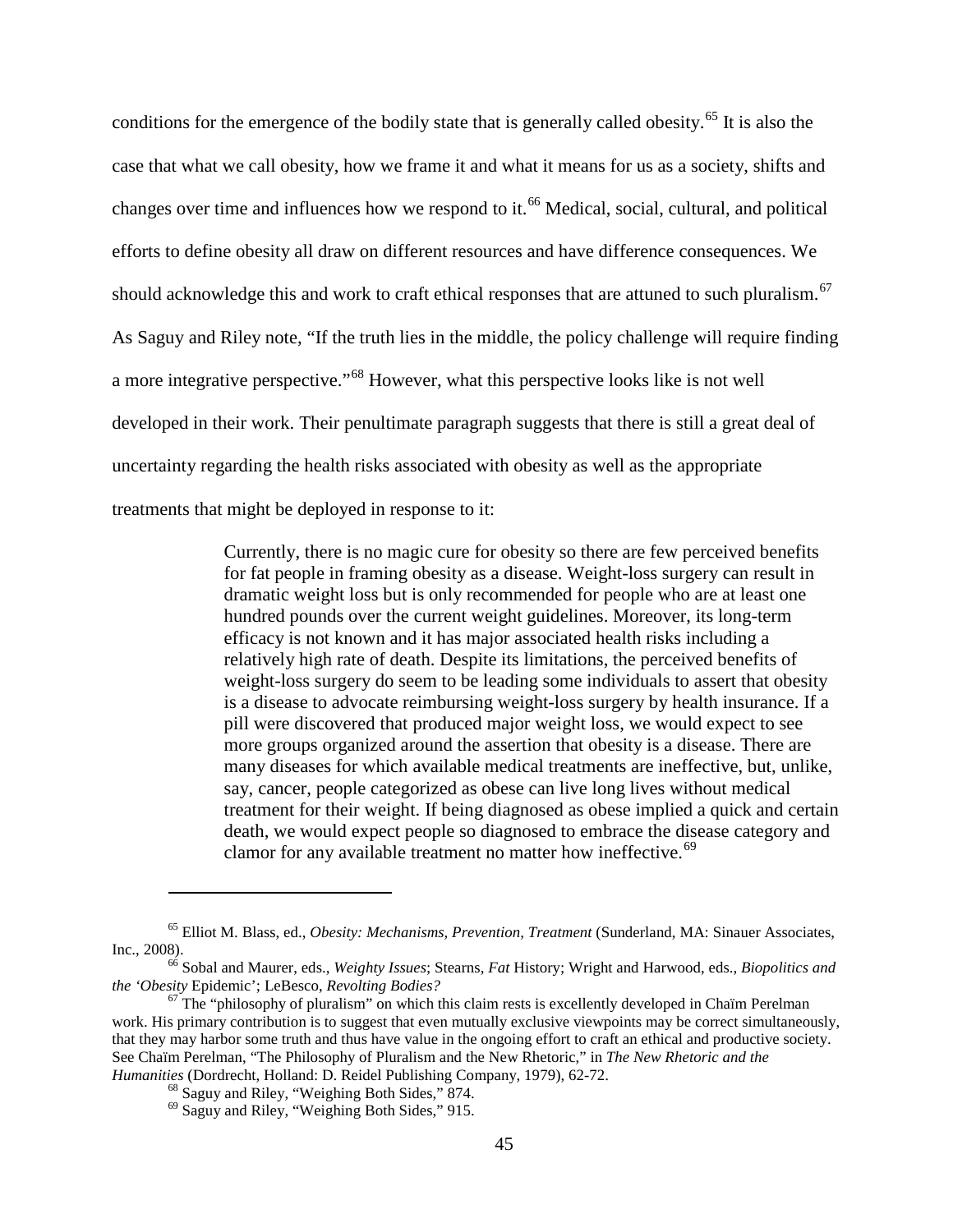They then end their paper with a call for more research and discussion of the role of frames in the ongoing effort to craft policy-based solutions for the obesity problem. While they catalogue many of the same questions and points of uncertainty I detail in chapter 1, they leave us with very little in terms of how to approach the obesity problem aside from ongoing contestation, negotiation, and study. In fact, the arguments advanced by Saguy and Riley may simply generate additional contestation and uncertainty regarding how to approach the obesity problem. Marcus Paroske calls this sort of argumentative strategy an "epistemological filibuster" that he defines as a situation in which, "one side in a policy controversy exploits uncertainty over how thoroughly to deliberate as a means to preclude the resolution of that issue in government action."[70](#page-55-0) The problem with postponing judgment or engaging in ongoing research before making policy decisions is that we "may indefinitely delay action by forcing a search for the kind of indubitable evidence that may never materialize."<sup>[71](#page-55-1)</sup> Thus, we should move beyond Saguy and Riley's claim that "in such cases [as the obesity problem], it may be prudent to counsel patience in policy making until a more balanced perspective emerges," because it leaves us with little chance for action in the short-term, especially when it comes to individuals seeking care for obesity and its related co-morbidities.[72](#page-55-2)

Accordingly, ending on a note of uncertainty and a call for cooperation may not bring us any closer to an ethically sound and effective path toward addressing the obesity problem, one for which there appears to be sufficient evidence for some level of action (see chapter 1). In my view, Saguy and Riley do not adequately engage the clinical question of how providers should

<span id="page-55-2"></span><span id="page-55-1"></span><span id="page-55-0"></span><sup>&</sup>lt;sup>70</sup> Marcus Paroske, "Deliberating International Science Policy Controversies: Uncertainty and AIDS in South Africa," *Quarterly Journal of Speech* 95, no. 2 (May, 2009): 151.

<sup>&</sup>lt;sup>71</sup> Paroske, "Deliberating International Science Policy Controversies," 151-152.<br><sup>72</sup> Saguy and Riley, "Weighing Both Sides," 874.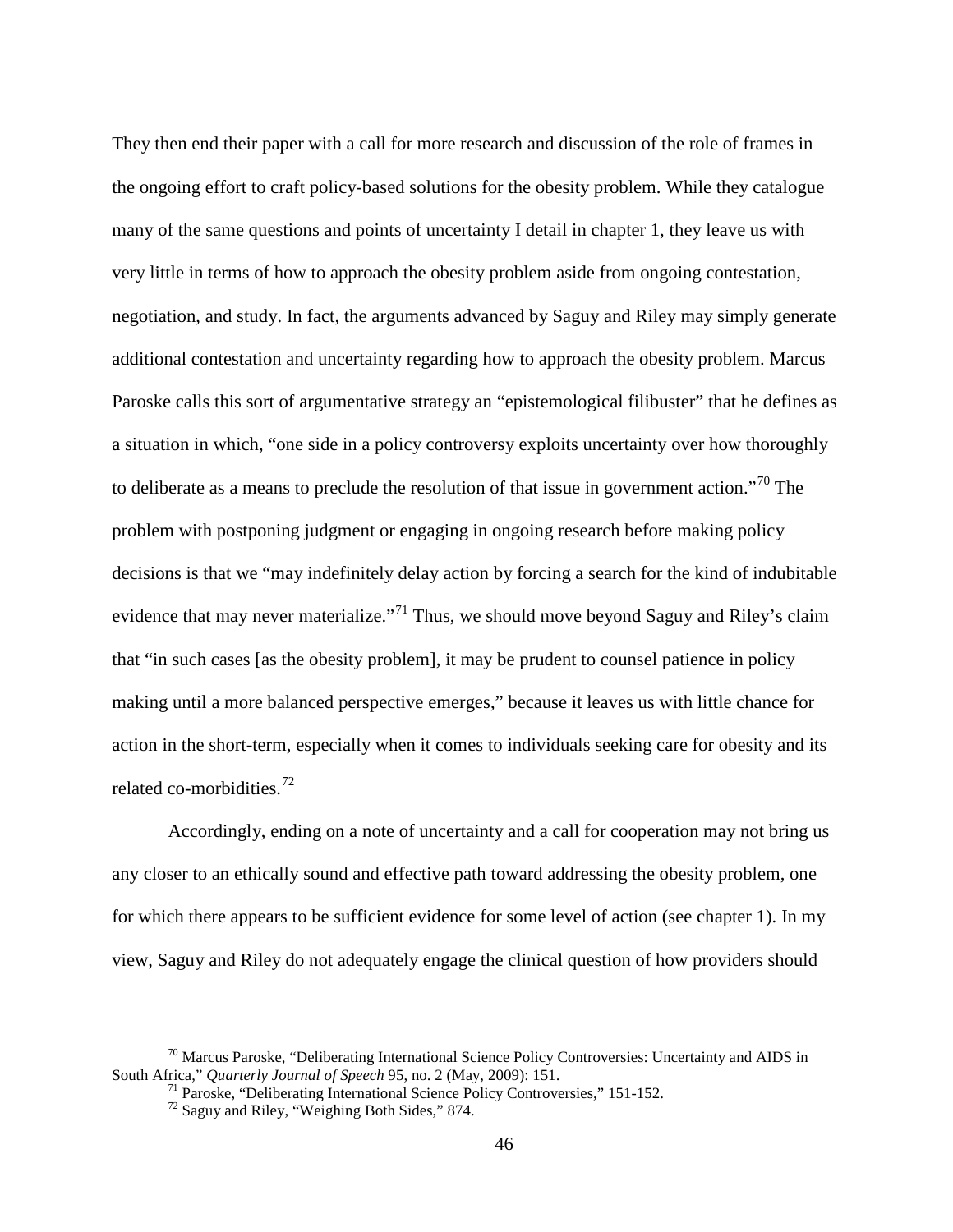approach their patients. Their focus, like that of so many nominalists, is on the public contestation over the meaning of obesity as opposed to working out ethical approaches to dealing with it in the interpersonal dimension of the clinic, although they do describe some promising trends in making clinical sites and professionals slightly more accepting and respectful of obese and overweight patients.<sup>[73](#page-56-0)</sup> This gap points to the need to more fully develop bioethical approaches to obesity that might work between the public and policy-making domain and the clinical domain.

Furthermore, in terms of the views espoused by those I have termed nominalists in this chapter, it is critical to recognize that the meaning making process has its limitations. As Kenneth Burke points out, the "anti-essentialist" and symbolic view of human life "does not imply that the universe is merely the product of our interpretations. For the interpretations themselves must be altered as the universe displays various orders of recalcitrance to them."<sup>[74](#page-56-1)</sup> Thus, in my view, the various advocates in this controversy should admit the weaknesses inherent in the most polarized versions of their arguments given that obesity is neither a fully medicalized bodily state nor simply another way of life that is not qualitatively different from any other.<sup>[75](#page-56-2)</sup> In short, what may be needed is not simply an "integrative perspective" but also an honest attempt to investigate how and to what extent the various perspectives described in the

<span id="page-56-1"></span><span id="page-56-0"></span><sup>&</sup>lt;sup>73</sup> Saguy and Riley, "Weighing Both Sides," 907-912.<br><sup>74</sup> "Anti-essentialist" is Kathleen Lebesco's term and is used to indicate the ongoing contestation over the meaning of obesity in her work. She juxtaposes it with "essentialist" strategies. See Lebesco, *Revolting Bodies*?,14. I should also note that her distinction between "essentialist" and "anti-essentialist" views on obesity largely corresponds with my own "realist" and "nominalist" distinction as well as the variety of frames that Saguy and Riley describe. Saguy and Riley, "Weighing Both Sides," 869-921. Kenneth Burke, *Permanence and Change: An Anatomy of Purpose*, 3<sup>rd</sup> ed. (Berkeley/Los Angeles: University of California Press, 1984), 256.

<span id="page-56-2"></span><sup>&</sup>lt;sup>75</sup> For work on the need to proportionalize the symbolic and material elements of meaning making, see J.E. McGuire and Trevor Melia, "How to Tell the Dancer from the Dance," in *Science, Reason, and Rhetoric*, eds. Henry Krips, J.E. McGuire, and Trevor Melia (Pittsburgh: The University of Pittsburgh Press, 1995), 73-93.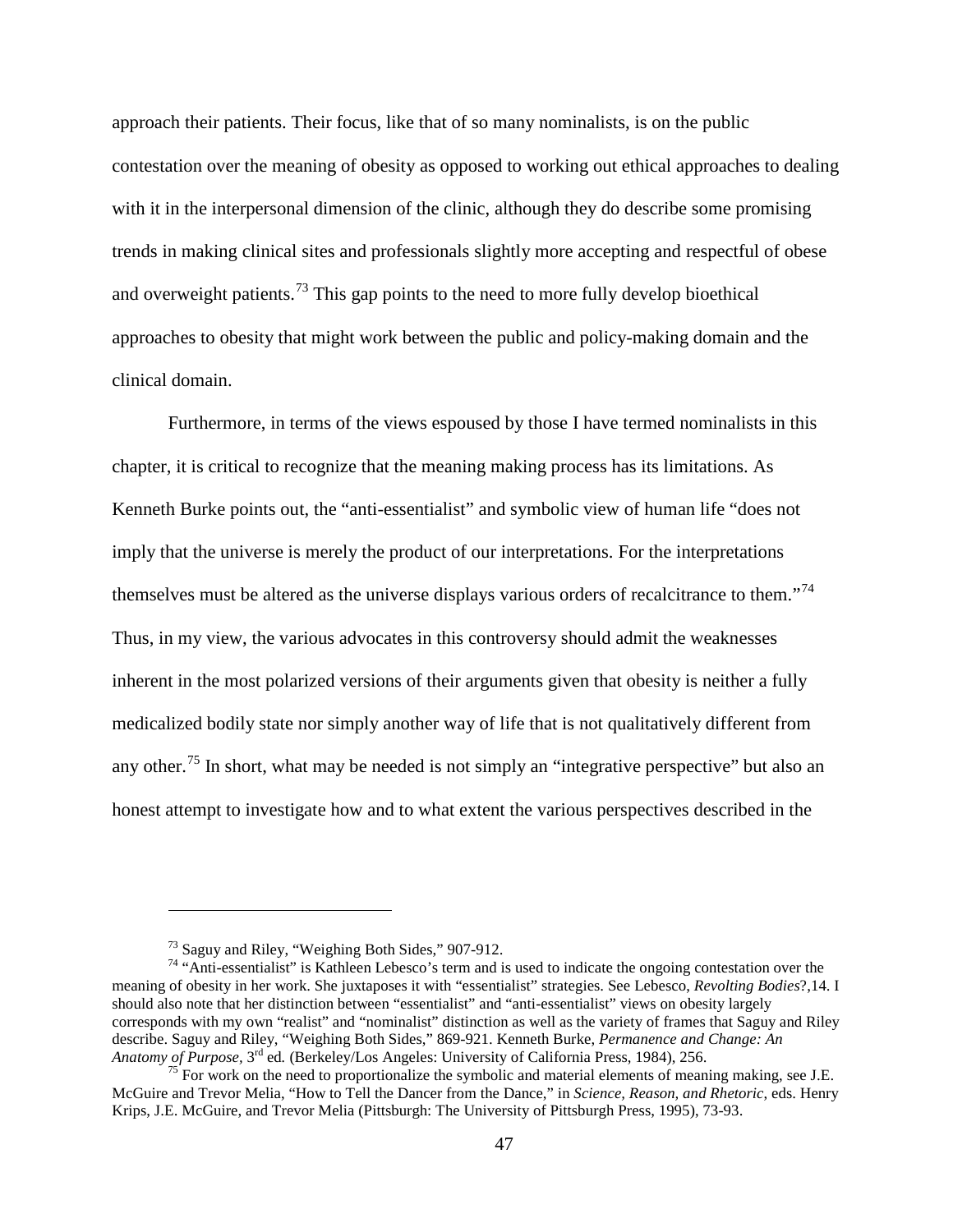previous section yield better or worse approaches to the obesity problem, especially from the perspective of providers and patients who are looking for some way to achieve better health.<sup>[76](#page-57-0)</sup>

Put another way, human knowledge and praxis are bound up in a cycle of "permanence and change."<sup>[77](#page-57-1)</sup> Humans often want to think of norms, conventions, practices, habits, and modes of interpretation as timeless and fundamentally real and unchanging; however, as Kurt Baier notes,

> We should distinguish between on the one hand, the conventionally established practices and institutions that make up a society's custom and law, each characterized by its peculiar ways of generating and enforcing the society's requirements, and on the other hand a moral point of view from which these actually existing, conventionally established practices and institutions can be critically examined and improved.[78](#page-57-2)

Following Baier, we should understand human knowledge and praxis as a series of norms, propped up by our collective efforts to craft a moral way of life. These norms; however, are not timeless and beyond the fray of critique.<sup>[79](#page-57-3)</sup> In other words, as the literature I review above suggests, the constructive efforts of the realist camp to identify a problem and resolve it (using relatively stable and unquestioned modes of justification rooted in the Western scientific project) should be tempered with deconstruction, critique, and a wider conception of what obesity is and how it should be understood and managed in both scientific and non-scientific domains. However, this does not mean constant uncertainty. Action will happen, including in the context of obesity policy and treatment. Such action will not always be perfectly ethical; however,

<span id="page-57-1"></span><span id="page-57-0"></span><sup>&</sup>lt;sup>76</sup> Saguy and Riley, "Weighing Both Sides," 874.<br><sup>77</sup> I have taken the language of "permanence and change" from the title of one of Kenneth Burke's early works. What it is meant to point to is the idea that socio-cultural moirés, norms, and practices have a kind of permanence to them (various stabilities sustained over time) but that they also shift and change to fit new circumstances. See Burke, *Permanence and Change.* <sup>78</sup> Kurt Baier, "Moral and Legal Responsibility," in *Medical Innovation and Bad Outcomes: Legal, Social* 

<span id="page-57-2"></span>*and Ethical Responses*, ed. Mark Siegler, Stephen Toulmin, Frank E. Zimring, and Kenneth F. Schaffner (Ann

<span id="page-57-3"></span><sup>&</sup>lt;sup>79</sup> On this, see e.g. Jürgen Habermas, *The Structural Transformation of the Public Sphere: An Enquiry into a Category of Bourgeois Society*, trans. Thomas Burger (Cambridge: MIT Press, 1991).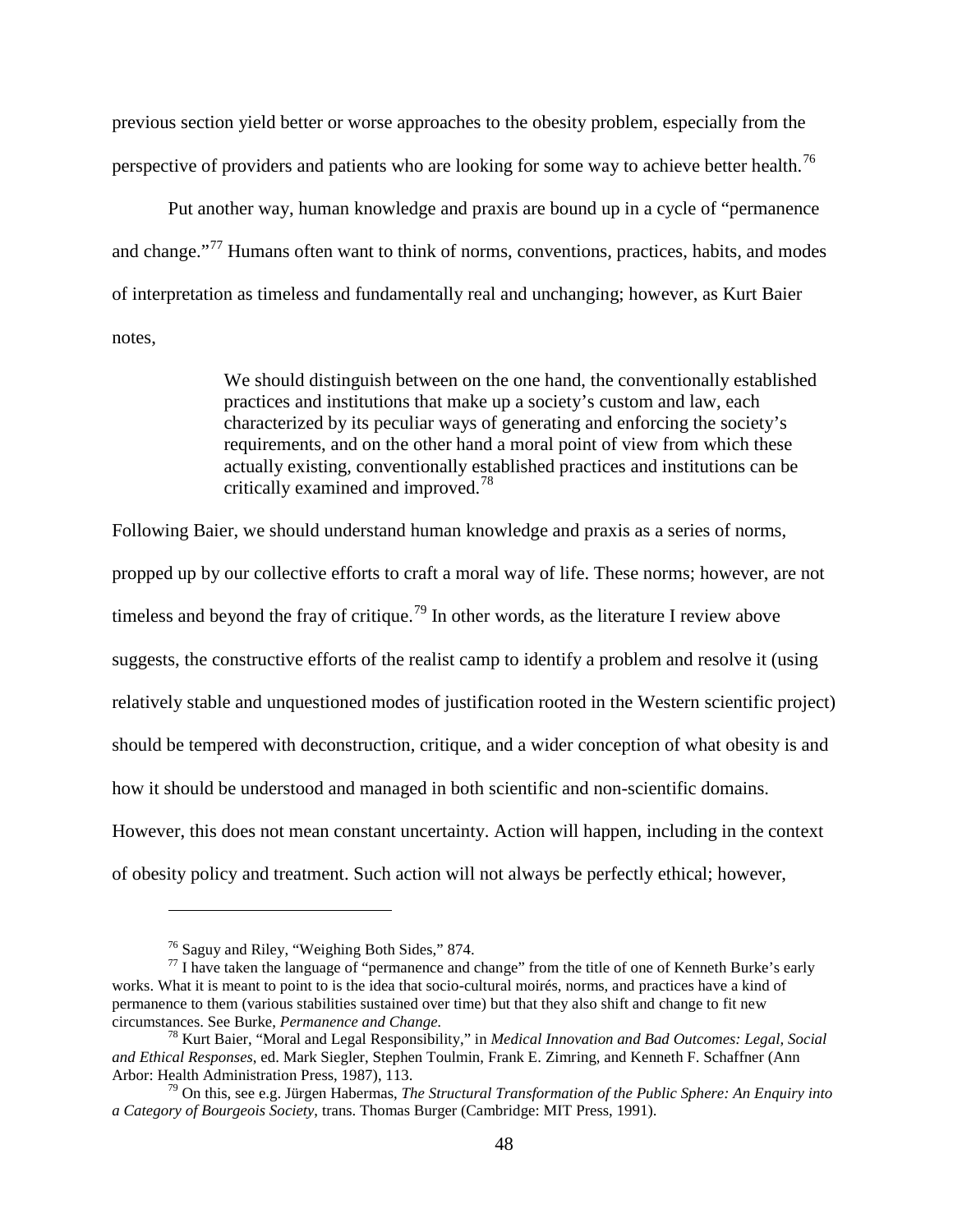delaying action seems untenable given the prevalence of obesity and its associated co-morbid conditions.

Furthermore, multiple modalities of understanding and rhetorical framing will be needed in any effort to solve the social, political, or medical dilemmas surrounding obesity. $80$  As rhetorical theorist Michael J. Hyde argues, the most moral approach to social and political critique will involve both "deconstructive" and "reconstructive" efforts.<sup>[81](#page-58-1)</sup> There will be "punctuated equilibria" in our conventions and ways of life, and these are good if we are to ever have political, social, and medical "homes" from which to engage in our everyday tasks; however, we also need to break down these conventions from time to time in order to both understand their constructed nature and provide room for the cultivation of new and better sites for action.[82](#page-58-2) For these reasons, I do not presume to once and for all define obesity, medicalize or de-medicalize obesity, or find a new path on which all parties are likely to fully agree. Instead, my role as a rhetorical theorist and bioethicist is to understand how, when an individual has entered the clinical setting, she is to be treated, understood, and made capable of participation in her own healthcare without assuming that all of these questions are always already answered by the current conventions and scientific understandings of the clinic or the larger socio-cultural understandings of health.<sup>[83](#page-58-3)</sup> This does not necessitate adoption of a final stance on the question of

<span id="page-58-0"></span><sup>80</sup> This view is largely in agreement with Saguy and Riley. Saguy and Riley, "Weighing Both Sides," 869-921. <sup>81</sup> Michael J. Hyde, *The Life-Giving Gift of Acknowledgment* (West Lafayette, IN: Purdue University Press,

<span id="page-58-1"></span><sup>2006), 86.&</sup>lt;br><sup>82</sup> On the notion of finding a "home" either medical or otherwise, see Hyde, *The Life-Giving Gift of* 

<span id="page-58-2"></span>*Acknowledgment*, 98-116. I have borrowed the term "punctuated equilibria" from the history of evolutionary theory. On this term and its role in that history, see Michael Ruse, "The Theory of Punctuated Equilibria: Taking Apart a Scientific Controversy," in *Scientific Controversies: Philosophical and Historical Perspectives*, ed. Peter Machamer, Marcello Pera, and Aristides Baltas (New York: Oxford University Press, 2000): 230-240; John Lyne and Henry F. Howe, " 'Punctuated Equilibria': Rhetorical Dynamics of a Scientific Controversy," *Quarterly Journal of Speech* 72 (1986): 132-147.<br><sup>83</sup> In this sense, I think of bioethics as starting at the event of the clinical encounter and then moving

<span id="page-58-3"></span>outward. For an argument in favor of the dyadic encounter as the primary cite for medical ethics (a view with which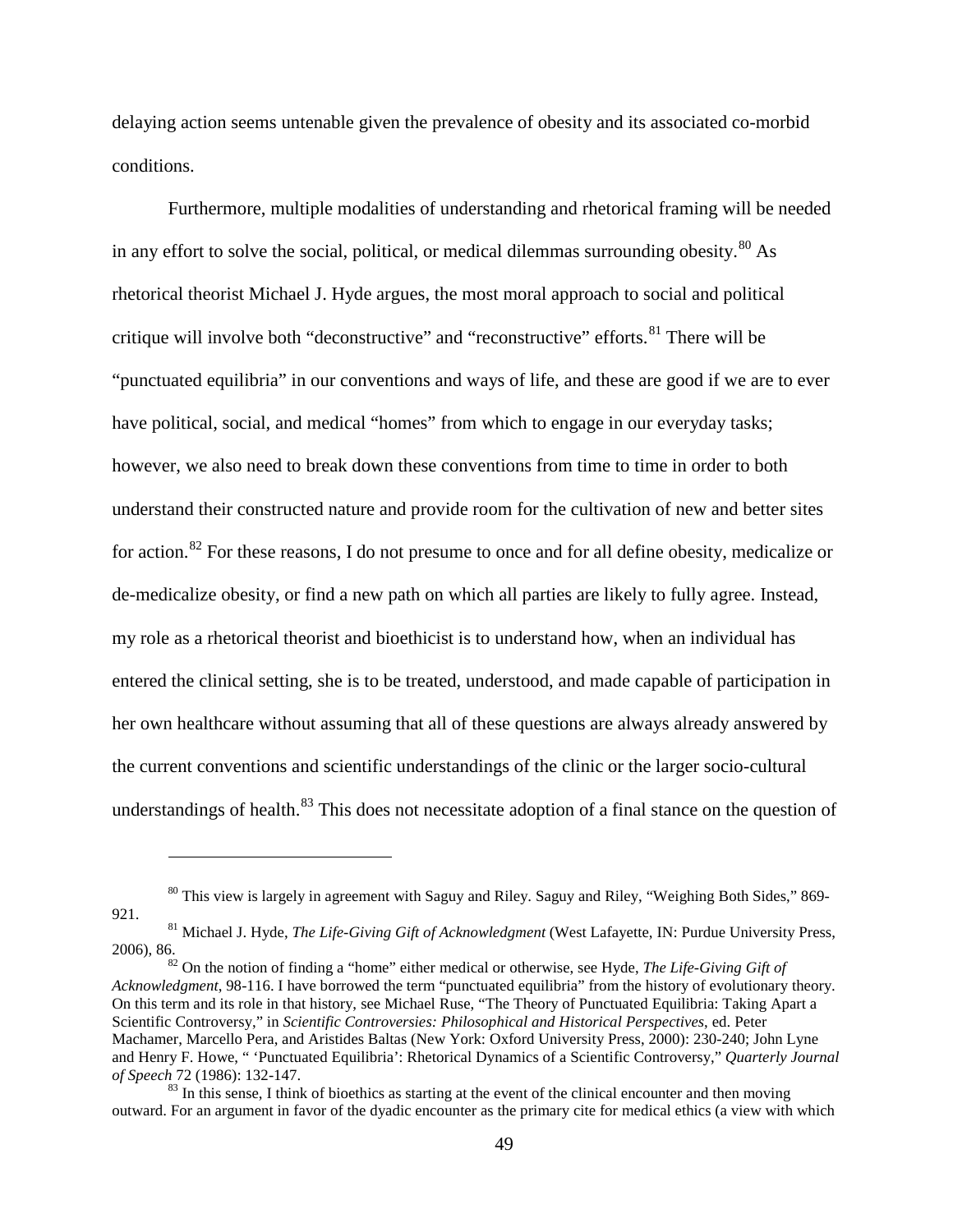what obesity *really is* as opposed to what it can be or should be when viewed not simply from the standpoint of medicine but also the individuals for whom medicine is not the primary lens through which life choices should be made. This is something that will be constantly renegotiated as we find more effective and ethical approaches.

More directly, once patients have determined that their bodily state is unwanted, that it does not conform with their goals in life or their vision what life should be like, they have begun to open themselves to transforming their own practices, habits, and dispositions in order to realize their own goals of care and overall health. This is, at its most rudimentary level, the autonomous action that is the ideal of clinical care.<sup>[84](#page-59-0)</sup> When patients choose to engage in an intervention, to take a particular drug, or to seek counseling, they exercise their right to make choices about what is best for them and their health (of course, with the help of trusted healthcare providers). What is left is a deliberative encounter with their most trusted healthcare practitioners in order to make decisions and plans for treatment.<sup>[85](#page-59-1)</sup> This deliberative encounter should proceed along a variety of axes, some involving the clinical possibilities and modes of understanding held by the physician, some involving the goals and understandings of the individual (and their friends and family), and still others involving the policy-based and precedential concerns involved in selecting certain kinds of treatment goals and modalities. In this case, we can say that obesity represents something that is medically defined, socially constructed, and individually understood (akin to many other chronic conditions).<sup>[86](#page-59-2)</sup> Sustaining this unstable ground seems

I agree to the extent that it is a starting point, but not the only starting point or site, for medical ethics), see<br>Pellegrino, "The Internal Morality of Clinical Medicine," 559-579.

<span id="page-59-1"></span><span id="page-59-0"></span><sup>&</sup>lt;sup>84</sup> On this, see Beauchamp and Childress, *Principles of Biomedical Ethics*, 99-148.<br><sup>85</sup> David H. Smith and Loyd S. Pettegrew, "Mutual Persuasion as a Mode for Doctor-Patient Communication," *Theoretical Medicine and Bi* 

<span id="page-59-2"></span><sup>&</sup>lt;sup>86</sup> I hope to show that the arguments I am currently making about obesity may also have applicability to some other chronic conditions. I believe that diabetes, chronic pain, and even some terminal diseases such as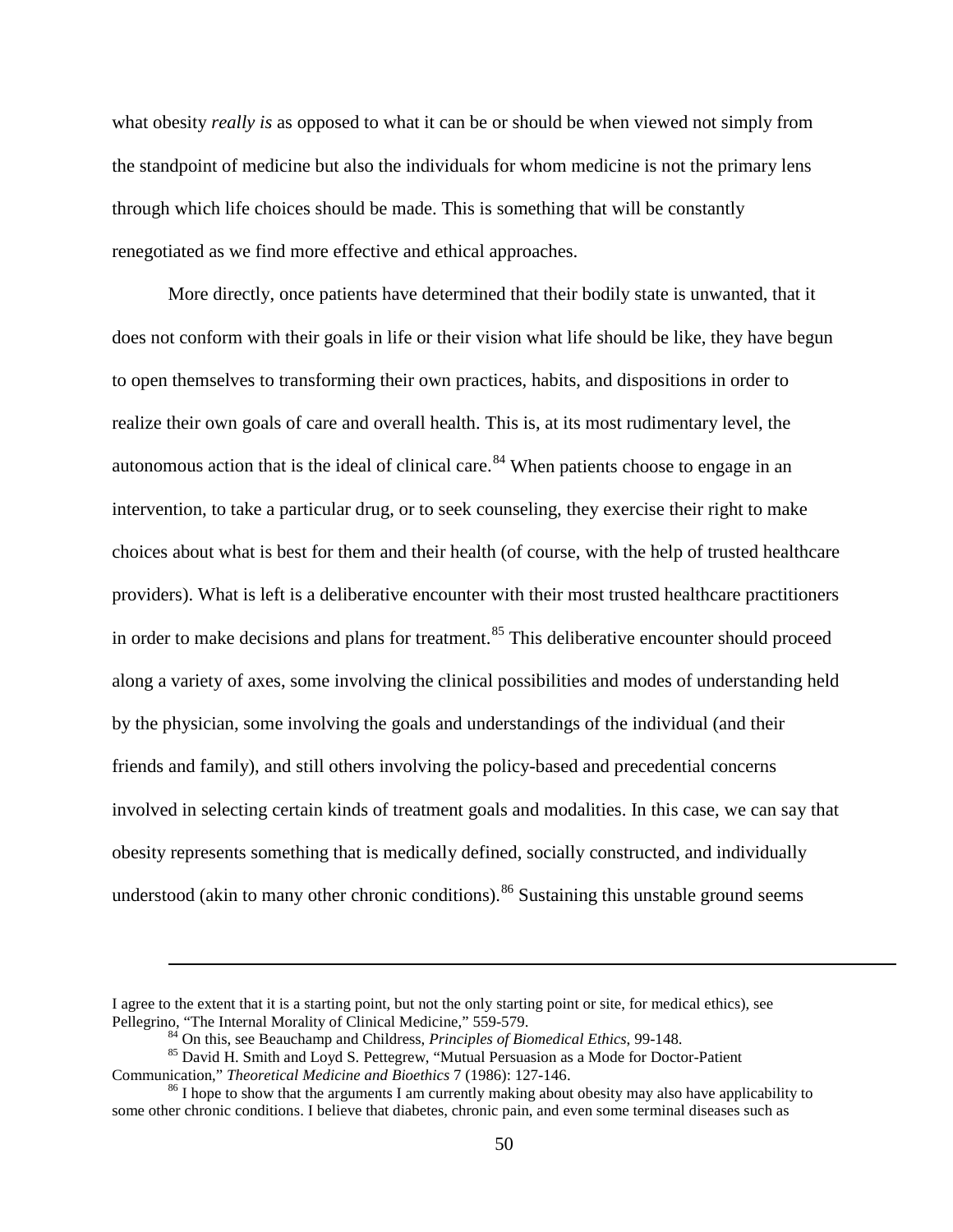advisable, especially when it comes to preserving the autonomy and humanity of individual patients.<sup>[87](#page-60-0)</sup> Thus, for the purposes of this thesis, I understand obesity as a kind of bodily state that is socially, culturally, scientifically, and individually experienced and managed (again, as is the case with many chronic conditions). Understanding obesity as a problem to be discussed, interrogated, and renegotiated across time and for specific purposes is, then, the skeptical and open-ended method of this thesis. It informs the ethical work in chapters 3 and 4 as I continue to unpack the tensions that reside, in particular, between the public health responses to obesity (discussed above) and the ways in which particular providers should approach the care of their patients. However, such skepticism does not stand in the way of developing therapeutic options that work in the moment, a point with which at least some nominalists disagree.

Fortunately, there appears to be some agreement between nominalists and realists that lifestyle therapy promotes health whether it actually reduces weight or not. Campos, Saguy, Ernsberger, Oliver, and Gaesser argue that, "it seems probable that body weight, like height and baldness, is for the most part a proxy for many unmeasured variables. From a public health perspective, the most significant aspect of these unmeasured variables, especially the lifestyle factors, are more readily modifiable than body mass."<sup>[88](#page-60-1)</sup> Thus, for at least some nominalists, elements of lifestyle therapy are acceptable so long as they are not connected solely or primarily

HIV/AIDS and cancer involve some level of self-care and some element that is not reducible to medical, social,

<span id="page-60-0"></span> $87$  When I use the term "autonomy," I do not necessarily mean "patient autonomy" as understood in traditional bioethics literature. Instead, I mean to suggest the reflective, informed, and self-conscious attributes of the individual agent.<br><sup>88</sup> Campos, Saguy, Ernsberger, Oliver, and Gaesser, "The Epidemiology of Overweight and Obesity," 56;

<span id="page-60-1"></span>Saguy and Riley discuss this argument as well, citing Glen Gaesser's work that appears to offer the most sustained defense of exercise and nutrition (not weight loss) as the best approaches for achieving improved health. Saguy and Riley, "Weighing Both Sides," 895-896. See Glen A. Gaesser, *Big Fat Lies: The Truth About Your Weight and Your Health* (New York: Fawcett Columbine, 2002).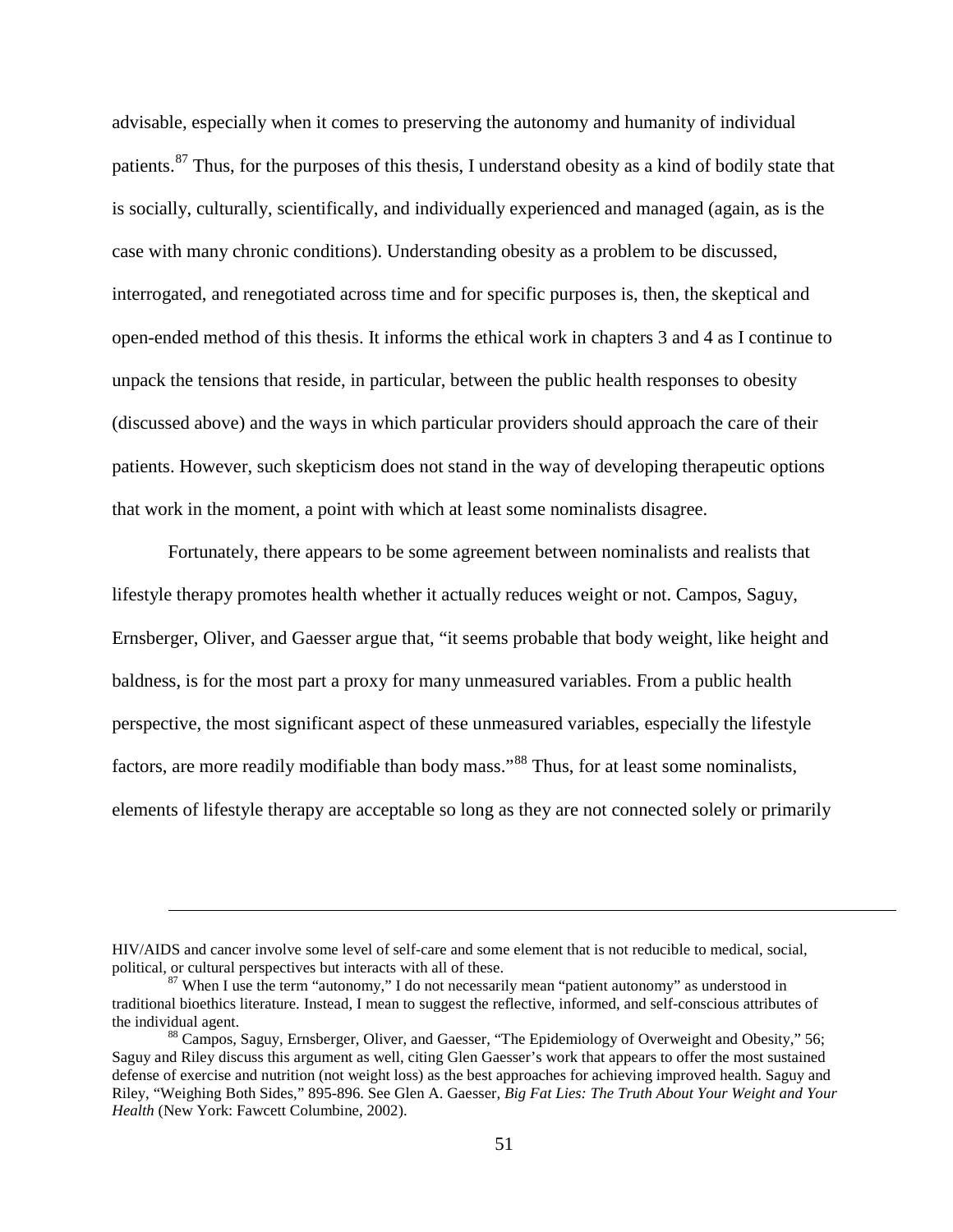to weight. Compare this sentiment with that expressed by those in the realist camp, for example, by Lewis, McTigue, Burke, Poirer, Eckel, Howard, Allison, Kumanyika, and Pi-Sunyer:

> Both healthy eating patterns and physical activity have roles in managing weight and CVD risk and should be encouraged in all. Because physical inactivity and excess weight have been independently associated with mortality in several studies, there are additional advantages to overweight and obese persons adopting an active lifestyle, as well as healthy eating habits. In the long term, because weight gain is progressive and weight loss is difficult to maintain, it is vitally important that effective weight maintenance and obesity-prevention approaches be developed and implemented for all individuals above normal weight.<sup>[89](#page-61-0)</sup>

Removing the issue of weight from this statement regarding the need for treatment for lifestylerelated illness would resolve most of the tensions between the nominalist and realist camps with regard to lifestyle-related health issues. This view is gaining ground. As Saguy and Riley point out, "surprisingly, considering their small numbers, we found that fat acceptance arguments are actually having some influence on authoritative approaches to weight."[90](#page-61-1) They also detail several changes in public health campaigns, government documents, and clinical strategies that seem to be moving in the direction of shifting the focus away from weight and weight-loss.<sup>[91](#page-61-2)</sup>

Regardless of whether the shift away from weight as the focal point for public health or clinical care is ever fully achieved, providers and researchers may adopt a less judgmental attitude of their overweight and obese patients if they recognize the ways in which larger public discourses impact their approaches to the treatment of specific patients. Thus, while this section has addressed the larger public health arguments circulating around the obesity problem, an additional issue that needs some investigation in this chapter is whether or not the negative consequences of the various definitional and framing contests above have crept into the

<span id="page-61-2"></span><span id="page-61-1"></span><span id="page-61-0"></span><sup>&</sup>lt;sup>89</sup> Lewis, McTigue, Burke, Poirer, Eckel, Howard, Allison, Kumanyika, and Pi-Sunyer, "Morality, Health Outcomes, and Body Mass Index in the Overweight Range," 3268.

<sup>&</sup>lt;sup>90</sup> Saguy and Riley, "Weighing Both Sides," 872. <sup>91</sup> Saguy and Riley, "Weighing Both Sides," 907-912.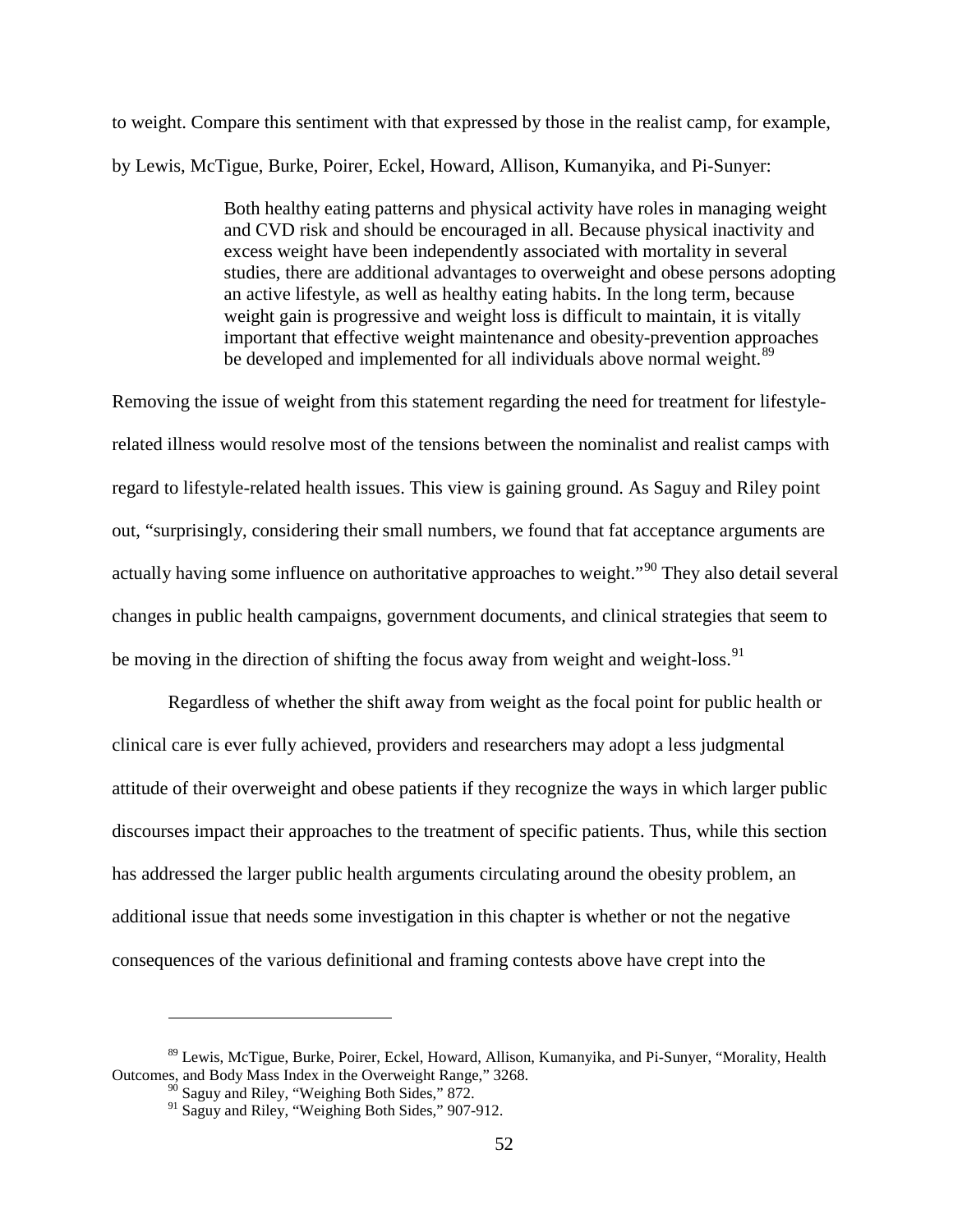assumptions of physicians and providers who are charged with implementing treatment modalities (including lifestyle change). Thus, the next section departs from my review of the literature and public discourse surrounding obesity and into the realm of the clinic and the provider-patient relationship.

# **2.4 FROM PUBLIC TO CLINICAL UNDERSTANDINGS OF ILLNESS: OBESITY IN THE PROVIDER-PATIENT RELATIONSHIP[92](#page-62-0)**

Research suggests that physicians largely embrace the realist view but are often unwilling or unable to help their patients in their efforts to lead healthier lives.<sup>[93](#page-62-1)</sup> In addition, physicians may actually embrace or unwittingly subscribe to the most problematic elements of the public understandings of obesity described in the nominalist literature (see previous sections). One study, for example, found that "physicians view obesity largely as a behavioral problem, with physical inactivity as the most important cause . . . These beliefs about the etiology of obesity likely influence physician's beliefs about the personal characteristics of obese patients."<sup>[94](#page-62-2)</sup> According to their research, these beliefs tend to produce "negative attitudes [that are] likely to

<span id="page-62-0"></span> $92$  Elements of this section have previously appeared in my dissertation project. John J. Rief, "Searching for the Good Life: Rhetoric, Medicine, and the Shaping of Lifestyle," (PhD diss., University of Pittsburgh, 2012).

<span id="page-62-1"></span><sup>93</sup> J. L. Kristeller and R. A. Hoerr, "Physician Attitudes Toward Managing Obesity: Differences Among Six Specialty Groups," *Preventive Medicine* 26, no. 4 (1997): 542-549; McTigue, Harris, Hemphill, Lux, Sutton, Bunton, and Lohr, "Screening and Interventions for Obesity in Adults," 933; Deborah A. Galuska, Julie C. Will, Mary K. Serdula, and Earl S. Ford, "Are Healthcare Professionals Advising Obese Patients to Lose Weight," *Journal of the American Medical Association* 282, no. 16 (1999): 1576-1578.

<span id="page-62-2"></span><sup>94</sup> Gary D. Foster, Thomas A. Wadden, Angela P. Makris, Duncan Davidson, Rebecca Swain Sanderson, David B. Allison, and Amy Kessler, "Primary Care Physicians' Attitudes About Obesity and Its Treatment," *Obesity Research* 11 (2003): 1168-1177, 1174.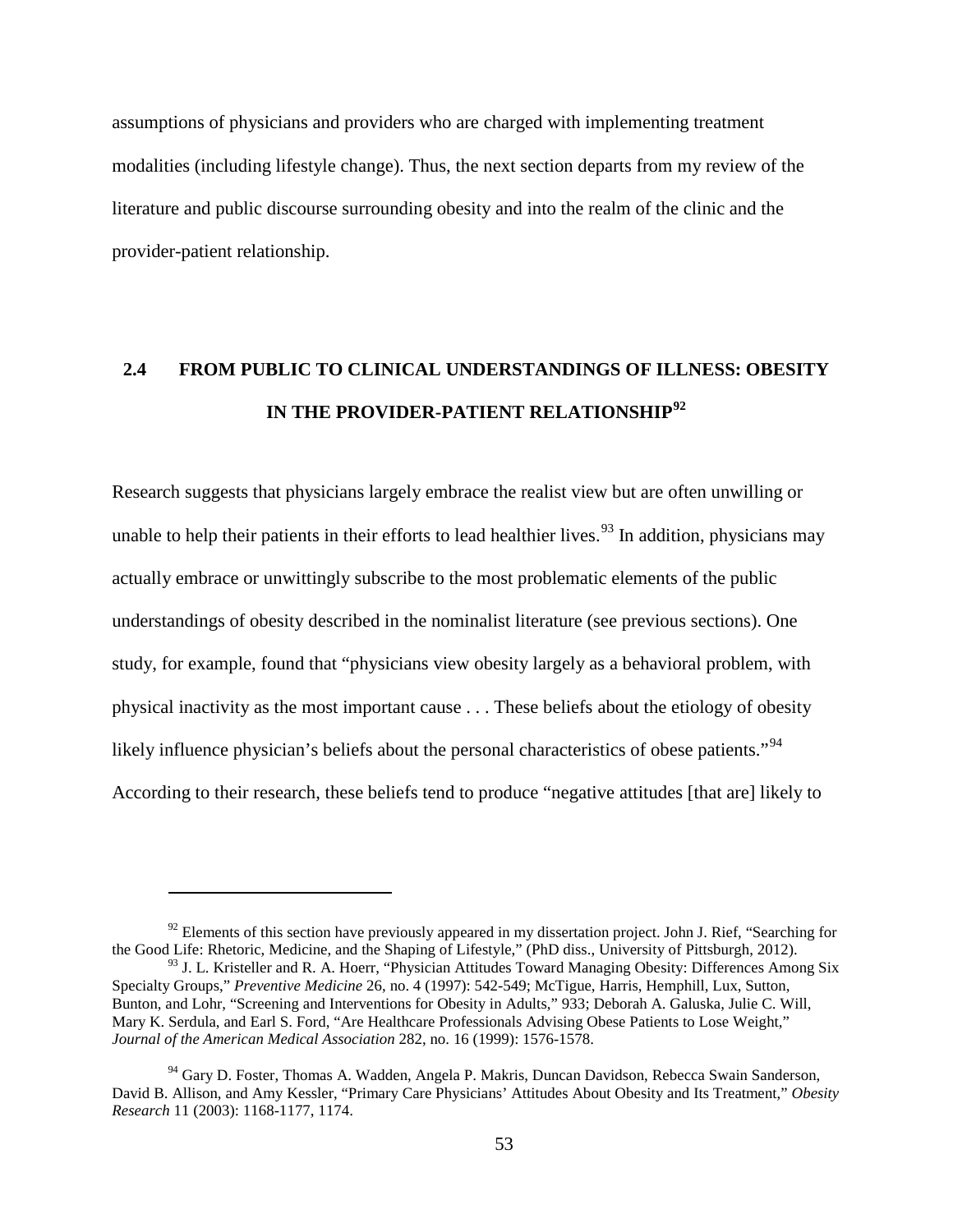adversely affect physicians' interest in treating obesity."[95](#page-63-0) Unfortunately, other research confirms that physicians often embrace the negative ideological elements of public obesity discourse. For example, one study indicates that physicians do not show appropriate respect for their obese patients, a definite cause for concern as this may undermine the provider-patient relationship.<sup>[96](#page-63-1)</sup> Moreover, substantial research indicates the degree to which physician attitudes toward obese patients and ability to treat them appropriately is directly related to their level of expertise. Thus, training seems to be one corrective for the interaction between physician attitudes and beliefs and their treatment of actual patients in the clinical setting.<sup>[97](#page-63-2)</sup> However, whether such training is undertaken and with what effect is unclear.

These findings are concerning for a variety of reasons; however, the one that is most distressing to me is the risk that, due to physician attitudes, patients may not seek care in the first place. As Saguy and Riley note, "fat acceptance activists . . . say that fears about being harangued about their weight contribute to the reluctance of many fat people, especially women, to seek preventive medical care."<sup>[98](#page-63-3)</sup> This provides even more evidence that work should be done to establish ethical and effective clinical practices that might better address patient needs by counteracting the coercive and judgmental attitudes of at least some physicians. Furthermore, there is some evidence that physicians provide poor care for their chronic patients due to their

<span id="page-63-0"></span><sup>&</sup>lt;sup>95</sup> Foster, Wadden, Makris, Davidson, Sanderson, Allison, and Kessler, "Primary Care Physicians' Attitudes About Obesity and Its Treatment," 1174.<br><sup>96</sup> Mary Margaret Huizinga, Lisa A. Cooper, Sara N. Bleich, Jeanne M. Clark, Mary Catherine Beach,

<span id="page-63-1"></span><sup>&</sup>quot;Physician Respect for Patients with Obesity," *Journal of General Internal Medicine* 24, no. 11 (November, 2009):

<span id="page-63-2"></span><sup>&</sup>lt;sup>97</sup> Elissa Jelelian, "Survey of Physician Attitudes and Practices Related to Pediatric Obesity," *Clinical Pediatrics* 42, no. 3 (April, 2003): 235-245; Gregory D. Salinas, Terry A. Glauser, James C. Williamson, Goutham Rao, Maziar Abdolrasulnia, "Primary Care Physicians Attitudes and Practice Patterns in the Management of Obese Adults," *Postgraduate Medicine* 123, no. 5 (20011): 10.3810/pgm.2011.09.2477; Melanie Jay, Adina Kalet, Tavinder Ark, Michelle McMacken, Mary Jo Messito, Regina Richter, Sheira Schlair, Scott Sherman, Sondra Zabar, Colleen Gillespie, "Physician Attitudes About Obesity and Their Associations with Competency and Specialty: A Cross-Sectional Survey," *BMC Health Services Research* 9, no. 106 (2009): 10.1186/1472-6963-9-106.

<span id="page-63-3"></span><sup>&</sup>lt;sup>98</sup> Saguy and Riley, "Weighing Both Sides," 901.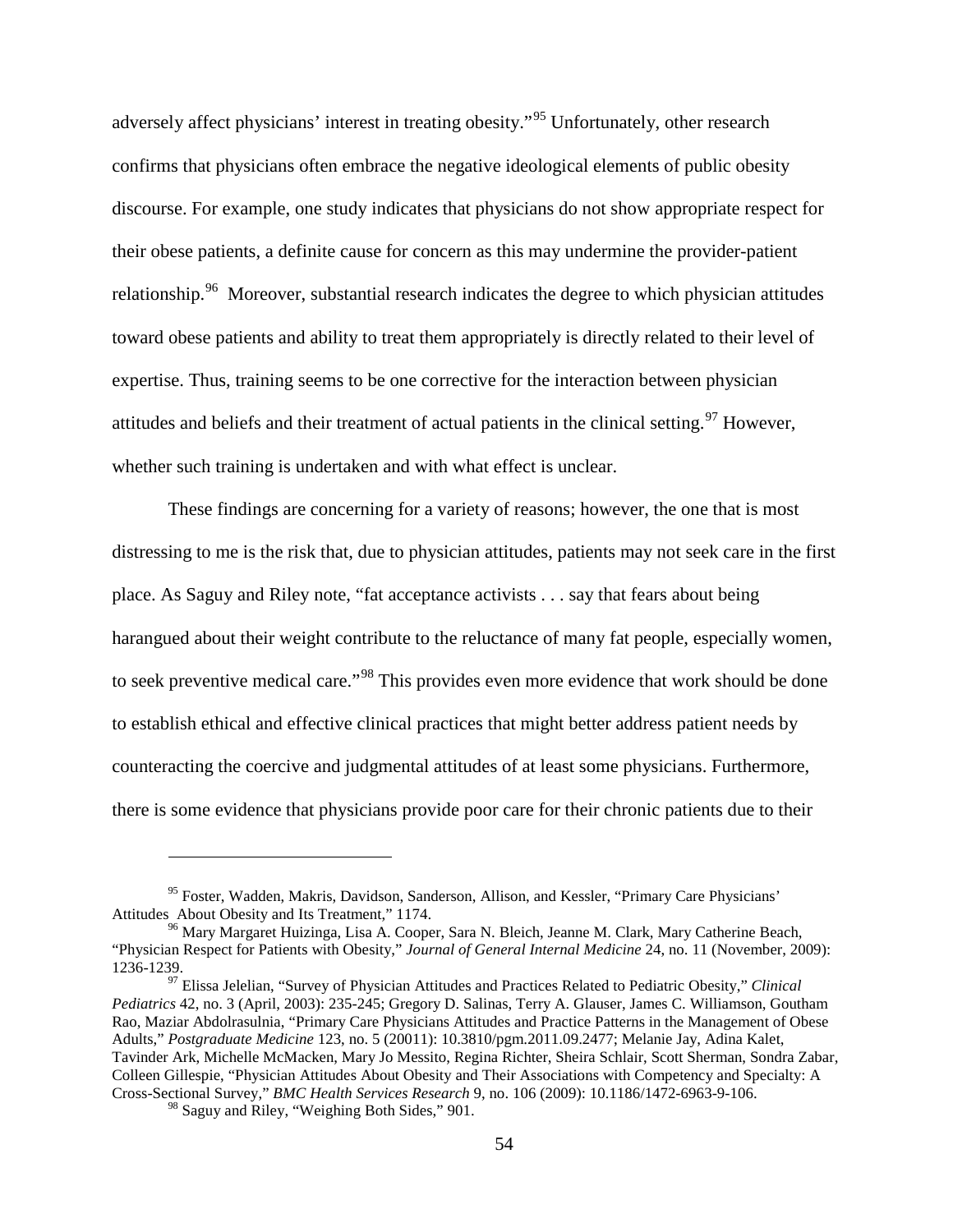lack of understanding about patients' lived experience of both chronic disease and lifestyle change to address chronic illness. Recent research about physicians and their understanding of lifestyle change indicates the degree to which many of them do not understand the difficulties their patients face or the need for more than adequate information delivery in the maintenance of lifestyle change. $99$ 

Moreover, while patient-provider communication is now an important element in the healthcare practitioner's armamentarium, it is unclear whether communication skills are effectively taught (in medical schools or through clinical and experiential learning) and whether providers truly can communicate with patients when they cannot adequately empathize with them.<sup>[100](#page-64-1)</sup> In addition, even if certain communication techniques are shown to be effective and in use, the issue of whether adequate communication between provider and patient actually produces improved chances of productive and effective lifestyle changes is in need of additional research.<sup>[101](#page-64-2)</sup> Ultimately, the problem of providers failing to augment and reinforce the health

<span id="page-64-0"></span><sup>&</sup>lt;sup>99</sup> Edward H. Wagner, "Chronic Disease Management: What Will It Take To Improve Care for Chronic [Illness?"](http://www.ncbi.nlm.nih.gov/entrez/query.fcgi?orig_db=PubMed&db=PubMed&cmd=Search&defaultField=Title+Word&term=Chronic+disease+management+what+will+it+) *Effective Clinical Practice* 1 (1998): 2-4; Edward H. Wagner, Brian T. Austin, Connie Davis, Mike Hindmarsh, Judith Schaefer, and Amy Bonomi, "Improving Chronic Illness Care: Translating Evidence into Action," *Health Affairs* 20, no. 6 (2001): 64-78. Other scholars have noted the degree to which information-only approaches are lacking. See Sara Rubinelli, Peter J. Schulz, and Kent Nakamoto, "Health Literacy Beyond Knowledge and Behaviour: Letting the Patient Be a Patient," *International Journal of Public Health* 54 (2009): 307- 311; Thomas Bodenheimer, Kate Lorig, Halsted Holman, and Kevin Grumbach. "Patient Self-management of Chronic Disease in Primary Care." *Journal of the American Medical Association* 288 (2002): 2469-2475.<br><sup>100</sup> For an excellent survey of work concerning the problems with provider-patient communication, see

<span id="page-64-1"></span>Timothy Edgar, Seth M. Noar, and Vicki S. Freimuth, eds., *Communication Perspectives on HIV/AIDS for the 21st Century* (New York: Lawrence Erlbaum Associates, 2008); Stephen Rollnick, William R. Miller, and Christopher C. Butler, *Motivational Interviewing in Health Care: Helping Patients Change Behavior* (New York: The Guilford Press, 2008); Debra L. Roter and Judith A. Hall, *Doctors Talking with Patients/Patients Talking with Doctors: Improving Communication in Medical Visits,* 2nd ed. (Westport, CT: Praeger, 2006); Stephen Rollnick, Pip Mason, and Chris Butler, *Health Behavior Change: A Guide for Practitioners* (New York: Churchill Livingstone, 1999); Thomas Gordon and W. Sterling Edwards, *Making the Patient Your Partner: Communication Skills for Doctors and* 

<span id="page-64-2"></span><sup>&</sup>lt;sup>101</sup> For example, Robert Klitzman notes that the concept of "dignity" has not yet received enough attention. While this chapter does not focus on dignity, I believe that the overall argument will tend toward a more dignified role for patients in the clinical setting. See his *When Doctors Become Patients* (Oxford: Oxford University Press, 2008), 306-308. In addition, I view this chapter as adding to the call for more research noted above by developing the contributions of rhetorical theory to the issue of provider/patient interaction in the clinical setting and beyond.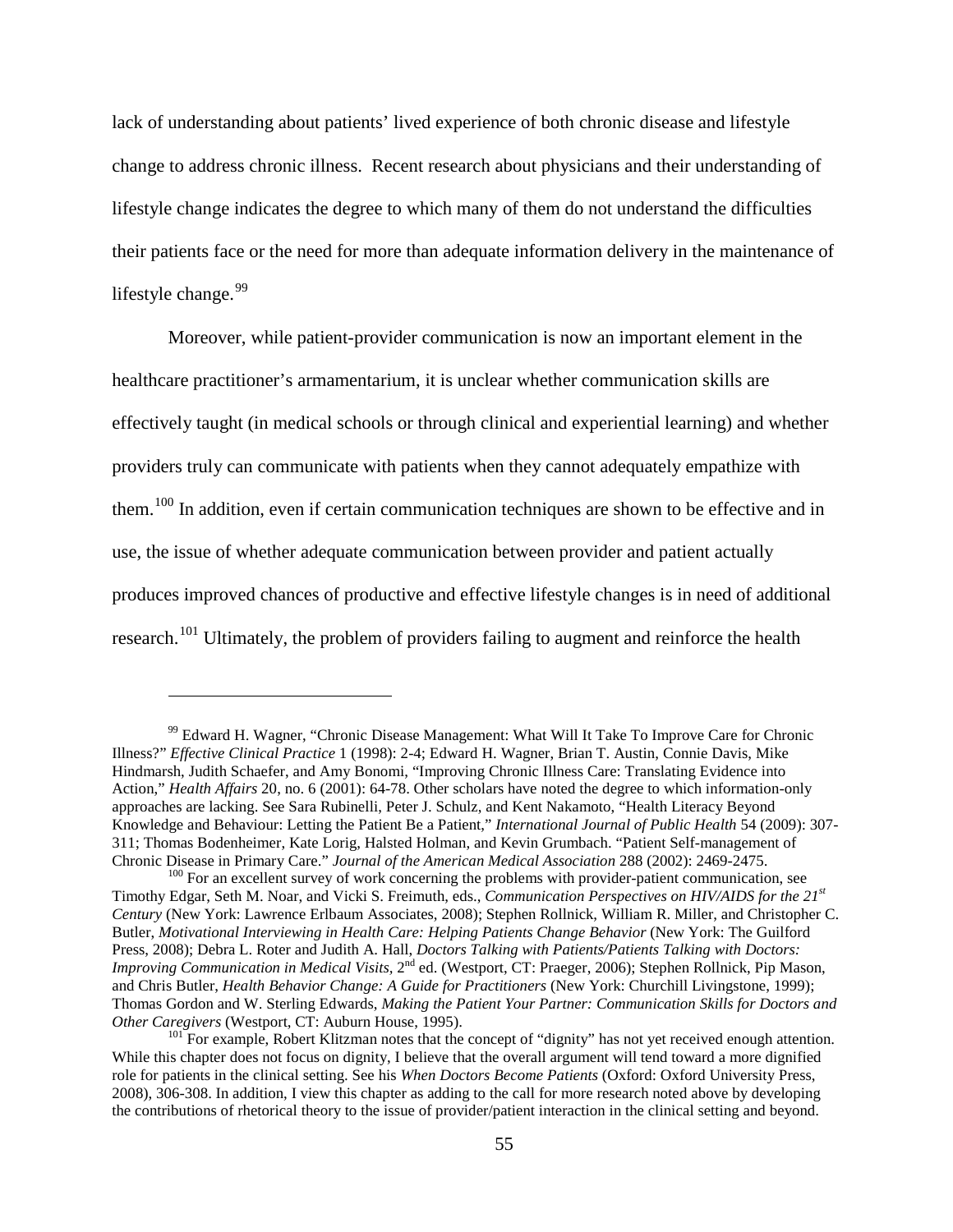activities of their obese (and other chronic) patients revolves around knowledge and communicative competence. Having the right sort of knowledge "ready to hand" is one aspect of clinical care for chronic diseases; however, the capacity to speak about this knowledge and share it with other practitioners and patients is also important, especially in the context of chronic disease.<sup>[102](#page-65-0)</sup> Knowledge of the terrain of chronic disease and a capacity to speak about it are critical for promoting a praxis capable of addressing the needs of patients in the effort to discover a more fulfilling life. $103$ 

One way to address the complex problems facing physicians is to discover how physicians themselves think about disease, how they experience it, and how they might think about managing their own lifestyles. If physicians, for whom knowledge about the consequences of unhealthy activities has been ingrained through years of training and experience with ill patients, cannot effectively engage in healthy behaviors on their own, patients face an even more Sisyphean task. Additionally, if physicians must deal with the same sorts of problems facing their patients when making health-related decisions in daily life, then it becomes clear that knowledge alone is inadequate when it comes to the daily treatment of chronic disease.

In his extensive and groundbreaking study of physician experiences with illness, Robert Klitzman opines that in the effort to, "improv[e] doctor-patient relationships and communication, and the healthcare system as a whole, knowledge alone is not enough. Attitudes of physicians

<span id="page-65-0"></span> $102$  Michel Foucault makes much of this notion of having certain ideas or techniques of life "ready" to hand," a translation of the Greek term *prokheiron ekhien.* See Michel Foucault, *The Hermeneutics of the Subject: Lectures at the Collège De France 1981-1982*, ed. Frédéric Gros, trans. Graham Burchell (New York: Picador,

<span id="page-65-1"></span><sup>&</sup>lt;sup>103</sup> I have made this claim elsewhere. See John J. Rief, Gordon R. Mitchell, Susan L. Zickmund, Tina D. Bhargava, Cindy L. Bryce, Gary S. Fischer, Rachel Hess, N. Randall Kolb, Laurey R. Simin-Silverman, and Kathleen M. McTigue, "Promoting Patient *Phronesis*: Communication Patterns in an Online Lifestyle Program Coordinated with Primary Care," *Health Education & Behavior*, forthcoming.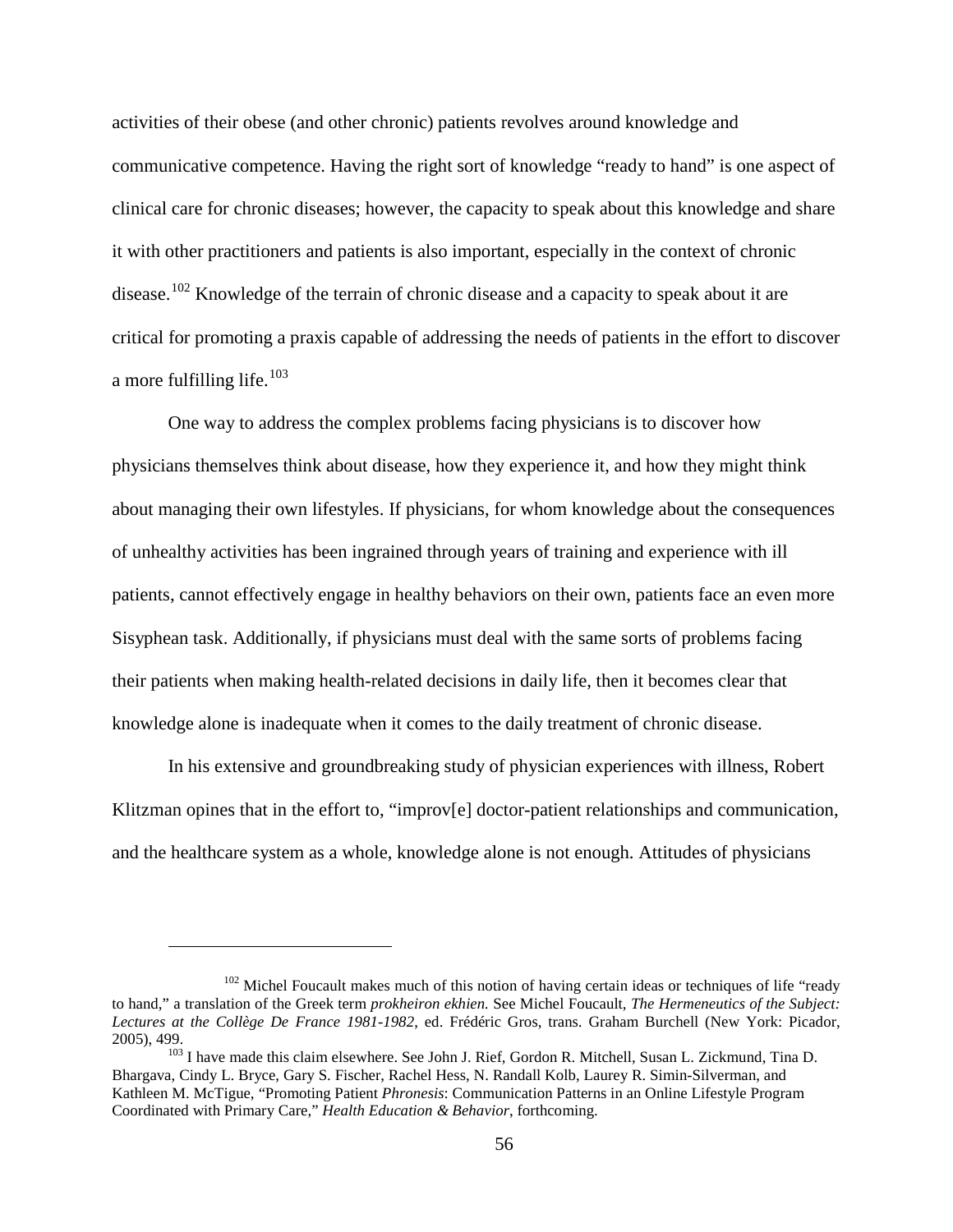need to shift as well."<sup>[104](#page-66-0)</sup> As he analyzed the many narratives about illness shared with him by physicians, Klitzman began to realize that this insight eluded individual physicians until they actually experienced disease, in many cases terminal illness.<sup>[105](#page-66-1)</sup> Addressing this problem, Klitzman suggests that "*Physicians should at least be made more aware of the limitations they confront – from patients' perspectives*. Healers need to realize the impact of their constrained time and resources – how patients at the other end of the stethoscope see their treatments and providers."[106](#page-66-2) Physicians are often not provided, through traditional curricular means, with the tools needed to understand how their diagnoses, prognostications, and treatments actually impact their patients' lives. Such perceptions, Klitzman suggests, play an important role in the overall context of care, the extent to which patients feel their needs are being met, and the degree to which patients believe they can deal with their disease conditions.

Klitzman's study suggests that healthcare providers are frequently not thinking about how they use their medical knowledge (or fail to do so) in their own everyday lives. He argues, "many doctors did not practice what they preached, particularly regarding diet, treatment adherence, and preventive care. Changing unhealthy behavior proved hard. These physicians tended to feel invulnerable, and the demands of medical training facilitated poor health behavior."[107](#page-66-3) It was not until the physicians he interviewed experienced illness that they began to understand these issues. For instance, Klitzman recounts the story of one physician he interviewed who transformed his approach to patient adherence by acknowledging every good

<span id="page-66-1"></span><span id="page-66-0"></span><sup>&</sup>lt;sup>104</sup> Klitzman, *When Doctors Become Patients*, 307-308.<br><sup>105</sup> Klitzman, *When Doctors Become Patients*, 294-296.<br><sup>106</sup> Klitzman, *When Doctors Become Patients*, 296.<br><sup>107</sup> Klitzman, *When Doctors Become Patients*, 82.

<span id="page-66-2"></span>

<span id="page-66-3"></span>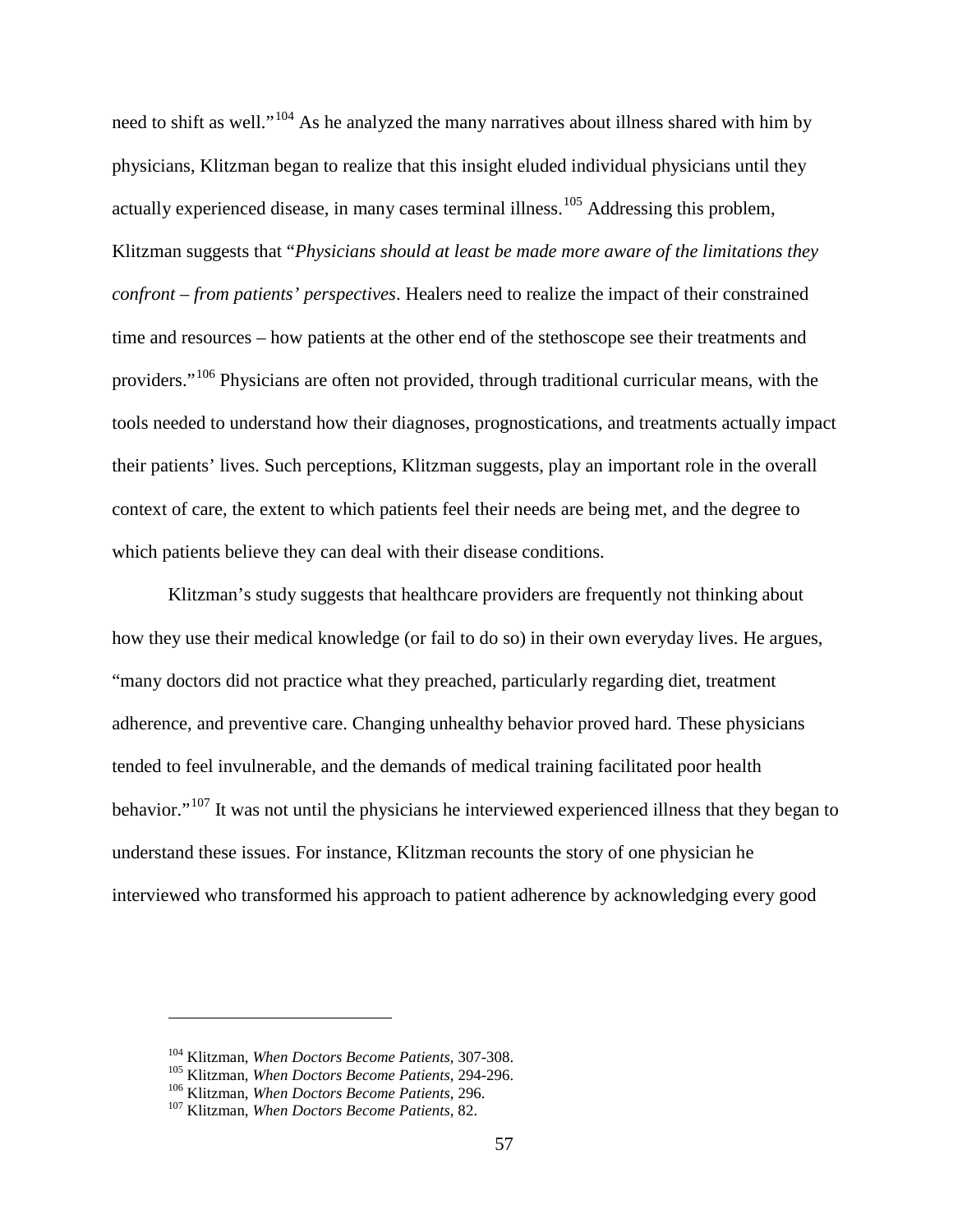action that his patients took, instead of seeking "100%" success.<sup>[108](#page-67-0)</sup> This new approach emerged from his experience actually trying to change his own lifestyle, his own daily behaviors.<sup>[109](#page-67-1)</sup>

Klitzman is not the first to note such a divide between patients and physicians.<sup>[110](#page-67-2)</sup> However, he is one of the first to study this problem through direct interviews with sick physicians and with a pedagogical focus in hand. Klitzman's work is important because he turns to the perspective of the "wounded healer," one developed by Carl Jung to describe the ways in which healers draw on their own wounds, their own pain, and their own diseases in the construction of their healing practices. His work to uncover the ways that "wounds" can improve the healer's perspective indicates the powerful role of *experience* in shaping understanding, even for physicians.  $111$  To treat patients effectively—particularly those with chronic conditions that require lifestyle change—physicians require a deeper sense of empathy with patients and a better understanding of what it is they go through. Such knowledge is not something easily distributed or learned; in the case of Klitzman's research participants, it took grave illness to initiate the learning process. Thus, providing such understanding or knowledge, and encouraging empathy, are a major problem for medical education. For practical and ethical reasons, medical schools cannot provide personal illness experiences to trainees. Nevertheless, Klitzman's work provides not only a realistic appraisal of medical education, but also an alternative way of viewing the issue of adequate medical pedagogy that does not rely on physicians or other practitioners actually becoming ill. Klitzman suggests,

<sup>&</sup>lt;sup>108</sup> Klitzman, *When Doctors Become Patients*, 285-286.<br><sup>109</sup> Klitzman. *When Doctors Become Patients*, 285-286.

<span id="page-67-2"></span><span id="page-67-1"></span><span id="page-67-0"></span><sup>&</sup>lt;sup>110</sup> See e.g., Arthur W. Frank, *The Wounded Storyteller: Body, Illness, and Ethics* (Chicago: The University of Chicago Press, 1995); Arthur Kleinman, *The Illness Narratives: Suffering, Healing, & The Human Condition*  (Basic Books, 1988).<br><sup>111</sup> Klitzman, *When Doctors Become Patients*, 4-5. Klitzman uses Jung to introduce the concept. For more

<span id="page-67-3"></span>on the "wounded healer," see Carl Jung, *The Practice of Psychotherapy: Essays on the Psychology of the Transference and Other Subjects*, 2<sup>nd</sup> ed., trans. Gerhard Adler and R. F. C. Hull (Princeton: Princeton University Press, 1985).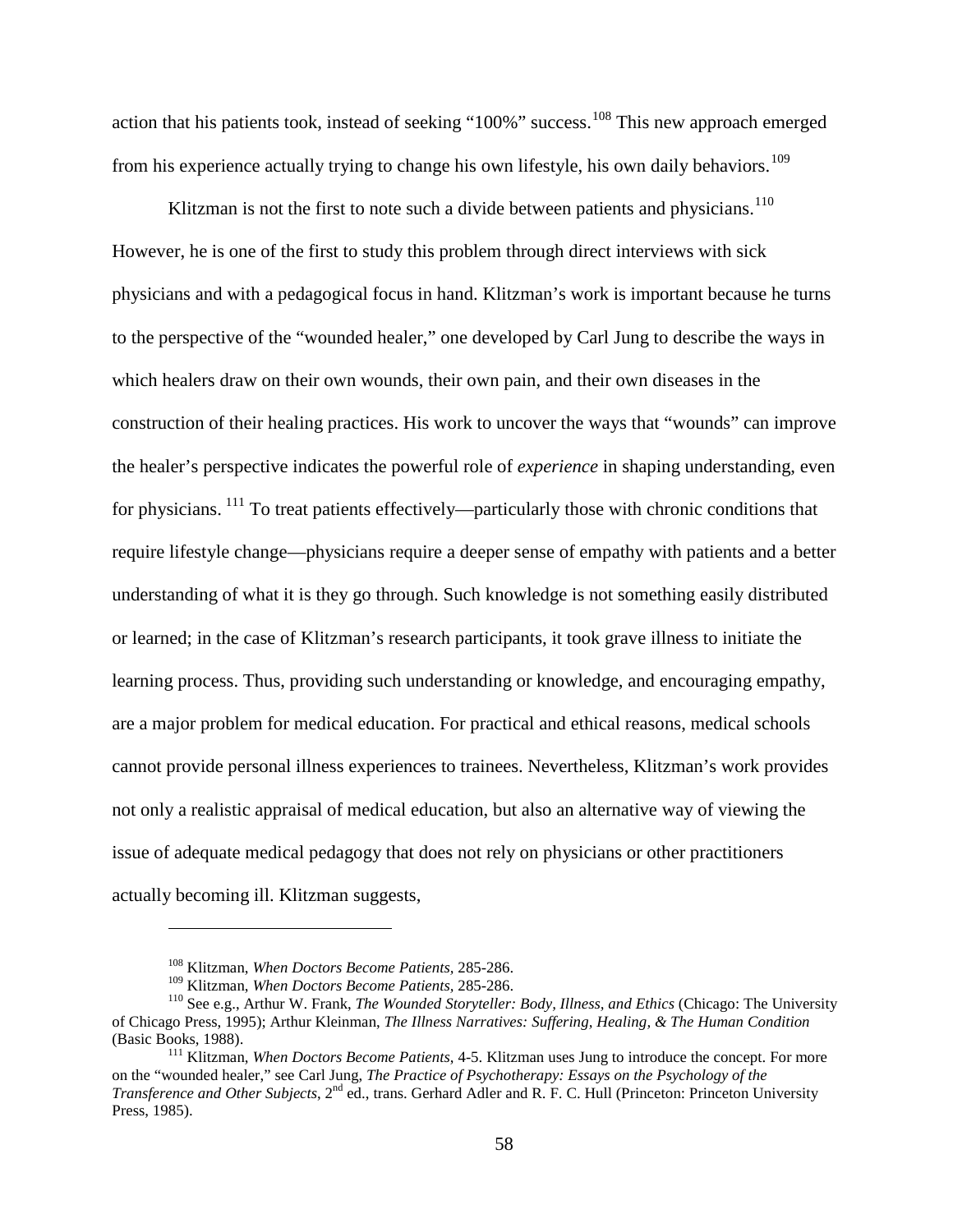These doctors [his interviewees] illuminate, too, how and why book and experiential learning differ. As patients, these doctors learned much that they had not fully realized before. Not until now did they truly see and learn what it was like to be in the opposite role. *Illness taught them what books failed to*. Thus, these doctors limned the divide between intellectual and experiential knowledge, and the extent to which experience involves emotions and deeper layers of self. The discrepancies can be vast. Yet awareness of this gap can help bridge it.<sup>[112](#page-68-0)</sup>

One of the primary elements of the divide between physicians and their patients has to do with the distinction between "book learning" and "experience" as ways of forming professional and patient roles. Recognizing that distinction and seeking to provide both forms of education to physicians, may help to bridge the physician-patient divide. What many call the "partnership" between chronic patients and their providers cannot be produced through a more refined explanation of chronic care in a textbook or more time spent simply talking about these issues during rounds.<sup>[113](#page-68-1)</sup> Lifestyle change is also not something that chronic patients can come to on their own through the use of manuals and paying close attention to the instructions of their many providers.

Indeed, as Socrates suggests in Plato's dialogue, the *Phaedrus*, we are not in a position to learn, especially about practical matters such as how to live one's life, from a text or from the dissemination of information as text. The most effective learning, Plato suggests, comes from the give and take experience of conversation, from the shared effort at coming to knowledge, from the dialectical exchange of teachers and students. While Plato's corpus never defends experience as the ultimate guide for learning and wisdom, the character Socrates places a high degree of value in an educational platform that valorizes the agonistic relationship between mutually

<span id="page-68-1"></span><span id="page-68-0"></span><sup>&</sup>lt;sup>112</sup> Klitzman, *When Doctors Become Patients*, 274.<br><sup>113</sup> See e.g., Bodenheimer, Lorig, Holman, and Grumbach, "Patient Self-management of Chronic Disease in Primary Care," 2469.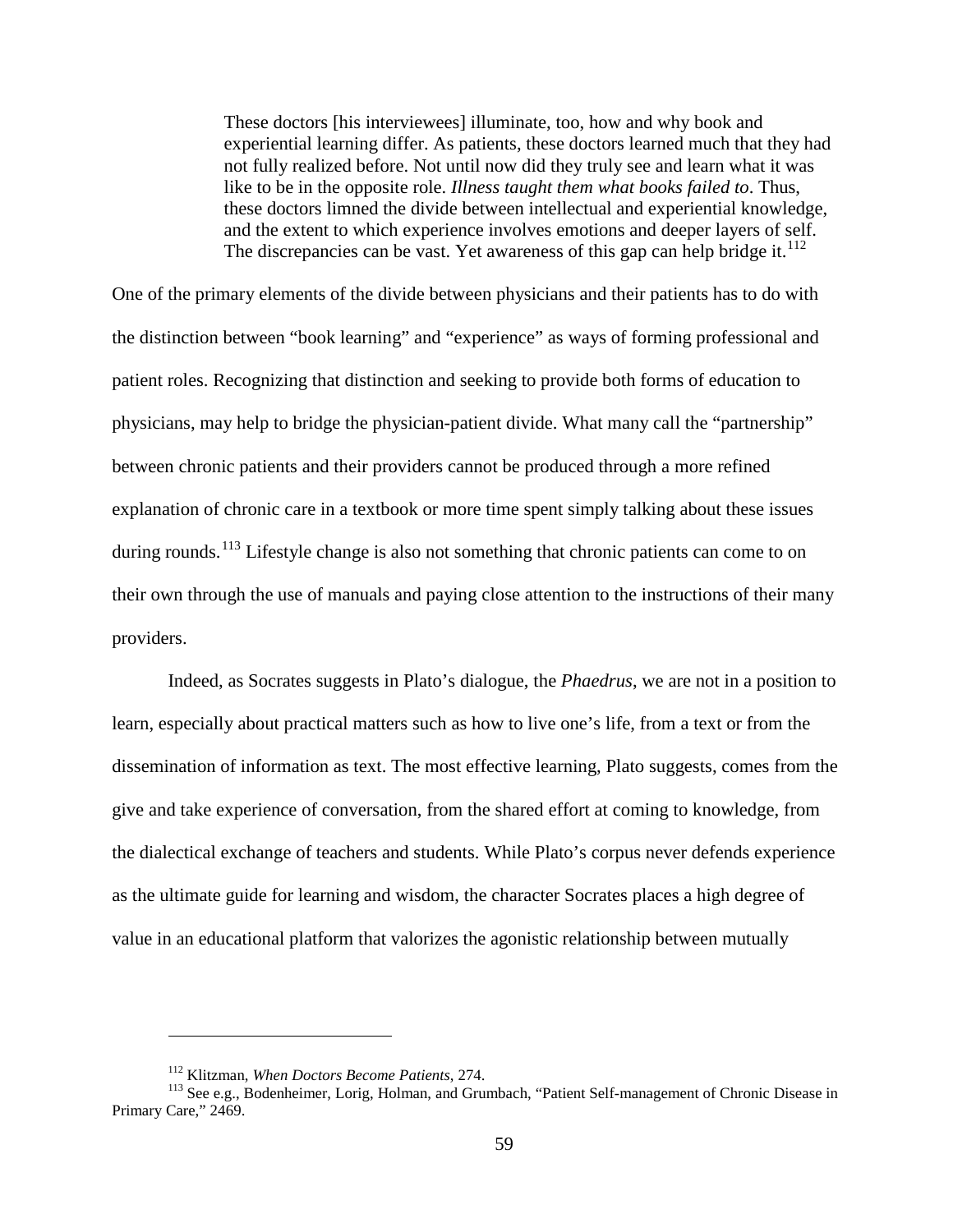engaged agents committed to their collective moral and intellectual development.<sup>[114](#page-69-0)</sup> As such, Socrates provides part of the argument that I wish to make in the next two chapters, that is, we may not learn as much from texts and from calcified principles as we do from people, from our shared worlds. In the *Phaedrus*, Socrates initiates his critique of "book-learning" early when he cajoles Phaedrus for enticing him away from the people and into the country, away from those with whom he might learn through conversation (dialectic):

> Forgive me, my good man. You see, I'm a lover of learning, and country places and trees won't teach me anything, which the good people of the city will. But you seem to have found the prescription to get me to go out. Just like people who lead hungry animals on by waving a branch or some kind of vegetable in front of them, so you seem to me to be going to lead me round all of Attica and wherever else you please by doing as you are now and proffering me speeches in books. In any case, now that I've got here, I think I'm going to lie down for the present, and you chose whatever pose you think easiest for reading, and read.<sup>[115](#page-69-1)</sup>

Of course, any reader of this dialogue knows that Socrates does not really want to listen to Phaedrus read from a book. He actually wants to engage him in conversation, in an experientially rich process of give-and-take argument. Self-care and the emotional and experiential elements that inform this care are a central but often elided element of training practitioners. Perhaps more importantly, patients fail to receive such training. Furthermore, the emotional and experiential elements of such training cannot be conveyed in a single counseling session, in a single manual, or on the page of any text or pamphlet.

Klitzman's ill physicians learned Socrates' lesson well.<sup>[116](#page-69-2)</sup> Yet physicians need not experience illness in order to gain the attitudes and experiences they need to assist with chronic patient care. What some physicians lack in terms of experience of illness, they may find in the

<span id="page-69-2"></span><span id="page-69-1"></span><span id="page-69-0"></span><sup>&</sup>lt;sup>114</sup> Rubinelli, Schulz, and Nakomoto mention the importance of seeking counsel from expert providers but not of the mutual negotiation of meaning and collaborative learning that may accrue from the provider – patient relationship. Rubinelli, Schulz, and Nakomoto, "Health Literacy," 310-311.

<sup>&</sup>lt;sup>115</sup> Plato *Phaedrus* 230d4-e4.<br><sup>116</sup> Klitzman, *When Doctors Become Patients*, 294-296.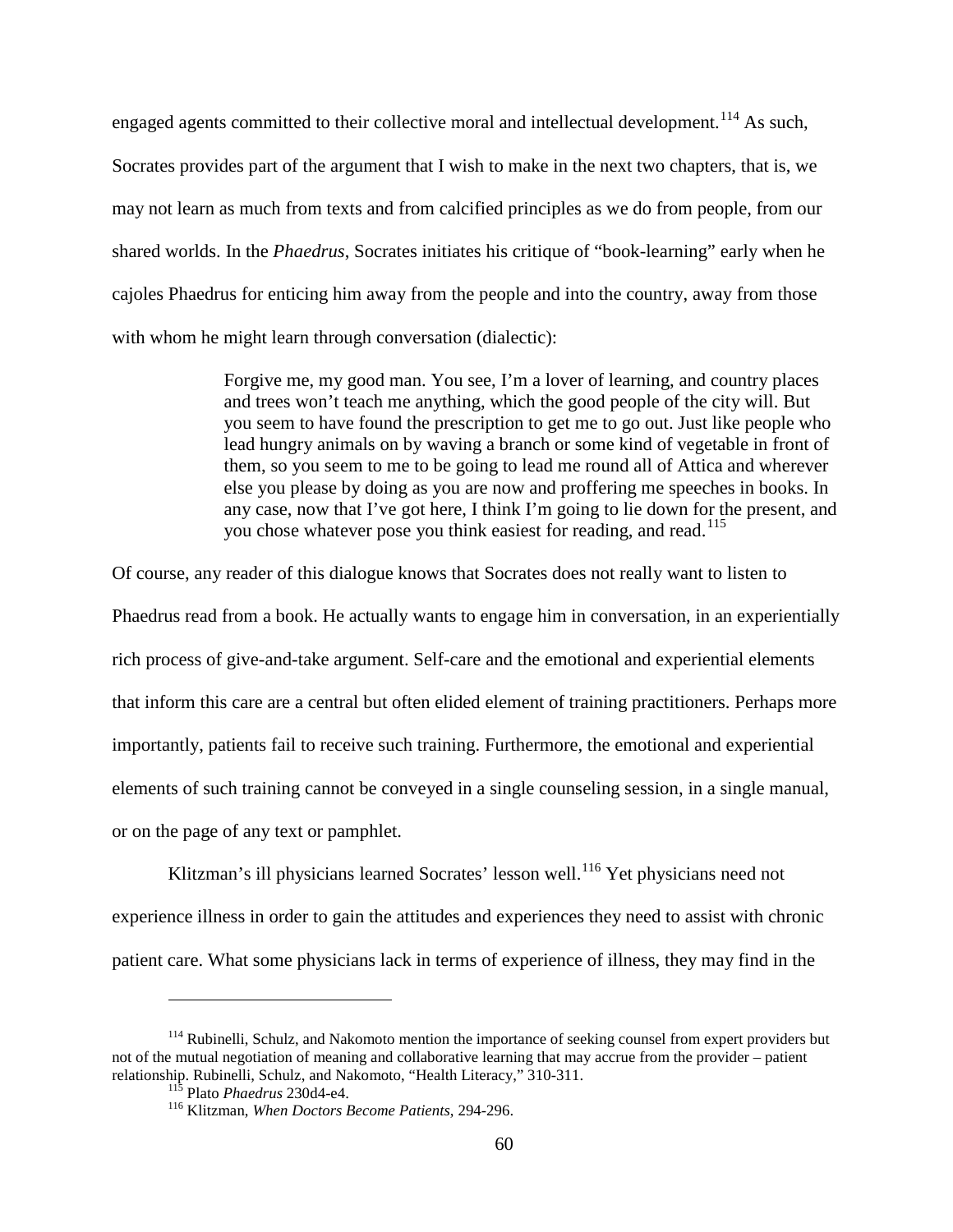experiences of their patients. It is literally the dialectical exchange between physicians and patients that makes possible the experiential learning needed for adequate chronic care. Revaluation of the kind of knowledge patients have of their own conditions should form the basis of any strategy to reform the roles, modes of learning, and overall orientation of efforts to achieve lifestyle change.<sup>[117](#page-70-0)</sup> Physicians, especially healthy ones, need something like Arthur Frank's vision of the patient as "wounded storyteller" who is capable of providing experiential wisdom about her disease and life plan in the formation of adequate treatment.<sup>[118](#page-70-1)</sup> Patients should be given space to tell their stories and to have these stories impact both their own conception of their illness and the kinds of therapeutic interventions they and their physicians use throughout the course of an illness. As Frank suggests, "Because stories can heal, the wounded healer and the wounded storyteller are not separate, but are different aspects of the same figure."<sup>[119](#page-70-2)</sup> Patients certainly can provide critical health-related information and contextual details that may improve the diagnostic and prognostic activities of their physicians.<sup>[120](#page-70-3)</sup> In this sense, they act as "data" point[s]" in the construction of individualized care.<sup>[121](#page-70-4)</sup> But, they can and should to do more. Telling stories is important but so is action. Patients may find themselves in the situation of not just providing narrative resources to physicians, but also becoming caregivers for and of

<span id="page-70-1"></span><span id="page-70-0"></span><sup>&</sup>lt;sup>117</sup> A normative view that I share with Rubinelli, Schulz, and Nakomoto, "Health Literacy," 308.<br><sup>118</sup> Frank, *The Wounded Storyteller*. A similar view is developed by Rita Charon in her *Narrative Medicine: honoring the Stories of Illness* (Oxford: Oxford University Press, 2006).

<span id="page-70-3"></span><span id="page-70-2"></span><sup>&</sup>lt;sup>120</sup> On this point, see Jerome Groopman, *How Doctor's Think*. In particular, see the story of "Anne Dodge" that begins on the first page and continues throughout the book. Her experience confirms the need for extensive and accurate storytelling by patients and attention to these stories by physicians in order to produce workable diagnoses and treatment plans. Jerome Groopman. How Doctors Think (Boston: Houghton Mifflin Company, 2007).

<span id="page-70-4"></span><sup>&</sup>lt;sup>121</sup> Kathryn Montgomery uses this language to describe the role of patients in the cultivation of physician *phronesis*. Kathryn Montgomery, "Thinking about Thinking: Implications for Patient Safety," *Healthcare Quarterly* 12, special issue (2009): e194. She develops her argument regarding the importance of patient narratives in the construction of clinical knowledge and judgment in her *Doctor's Stories: The Narrative Structure of Medical Knowledge* (Princeton: Princeton University Press, 1991).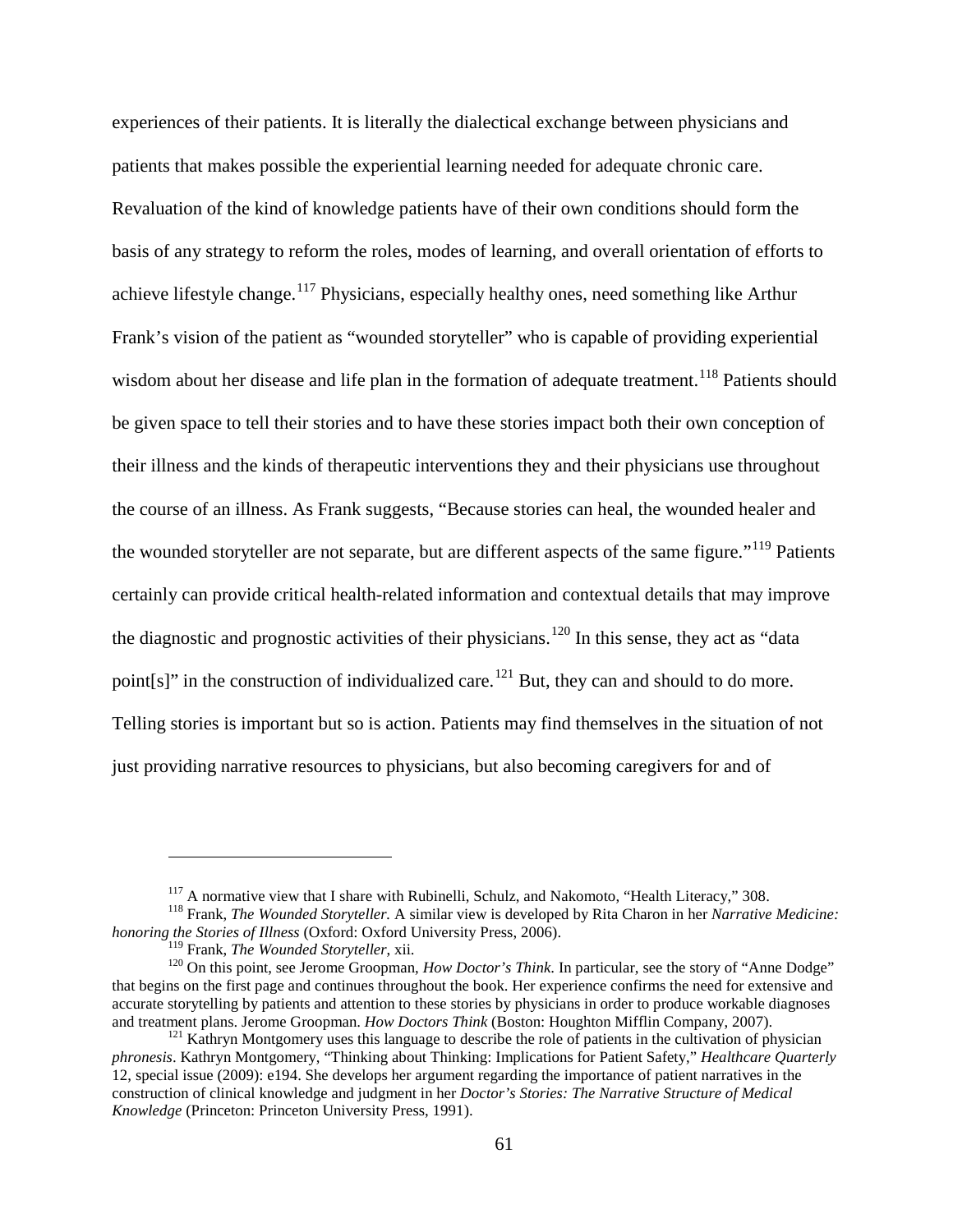themselves.<sup>[122](#page-71-0)</sup> Thus, self-care emerges from the combined knowledge of providers and their patients. In addition, self-care requires the cultivation of responsible patients who are able to make decisions on a daily basis to improve their health (a subject of chapters 3 and 4).

Klitzman's insights, as well as the research summarized at the beginning of this section, provide a critical starting point for re-engaging the question of defining and framing obesity, this time at the level of the clinical partnership between providers and patients. What is needed is productive interaction between providers who are not unreflectively engaging in the judgments and beliefs about obesity readily available in the public controversy surrounding obesity. In addition, providers will do well to embrace the experiences of patients, to understand their specific definitions and interpretive framings of their own conditions. This will yield not only more effective interactions but also more ethical application of the therapeutic modalities available for the treatment of obesity. We must guard against unreflective replication of the various definitions and frames of obesity described in previous sections. More thorough training and development of more empathetic physician-patient relationships may help to avoid such unreflective replication in clinical encounters. Finally, lifestyle change enhances the role of the patient in their own care, a process that implies both the responsibility and capability to act (a topic that takes center stage in the next chapter). Ultimately, what we have seen is that clinician's adoption of public framings of obesity, and lack of understanding of the experiences of obesity and lifestyle change, can impede effective and ethical treatment of patients by decreasing the likelihood of that clinicians will engage with their patients in the first place or by undermining the goals, aspirations, and needs of specific patients. Indeed, the only productive option left in

<span id="page-71-0"></span><sup>&</sup>lt;sup>122</sup> Michel Foucault's work charts the broader issue of self-care under the rubric of "the care of the self" providing a critical and historical account of ancient Greek and Roman texts regarding human sexuality and philosophical education. On this, see especially, Foucault, *The Hermeneutics of the Subject*; Michel Foucault, *The Care of the Self*, vol. 3 of *The History of Sexuality*, trans. Robert Hurley (New York: Vintage Books, 1988).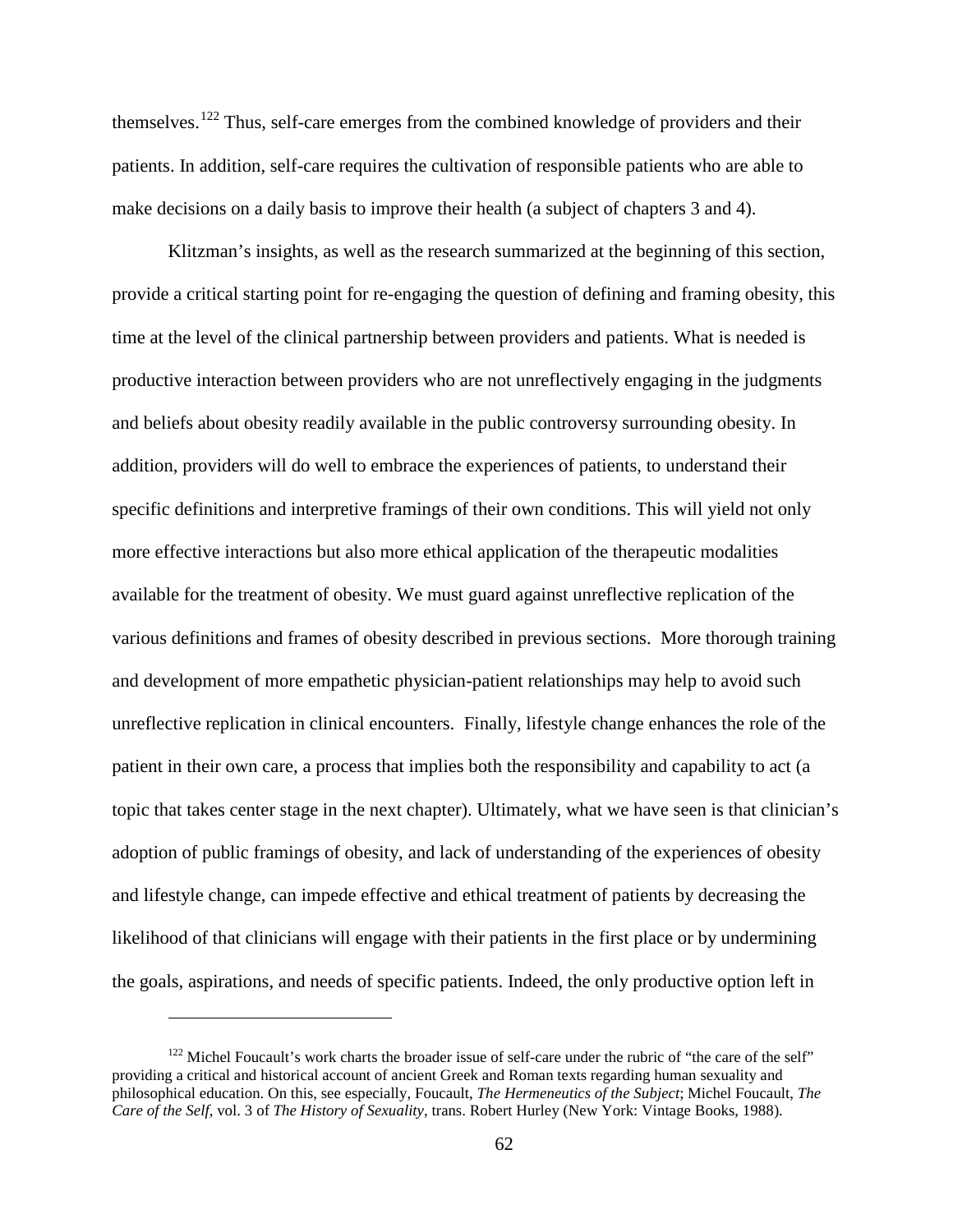response to the obesity problem may be to embrace the idea that lifestyle change is an ethically acceptable and effective form of treatment (as suggested in section 2.3), that it must accompany other interventions if they are to be successful, and that patients deserve respectful assistance in the promotion of their own care goals.

### **2.5 CONCLUSION**

This chapter has elucidated empirical and conceptual uncertainties that reside at the heart of the obesity problem. Is obesity truly a health risk? Are there effective treatments for obesity? Does the mere use of the term obesity and the suggestion that it is a health risk simply extend a net of political and medical control into a domain that should be left alone? To what extent do public discourses about obesity influence the provider-patient relationship? What other problems face medical practitioners in attempting to address the obesity problem (and chronic disease in general)? Can providers actually understand what it is like to undergo lifestyle change therapy and provide needed support to their patients without having experienced such therapeutic intervention themselves? Whether the realists or nominalists are finally correct and whether obesity is primarily a medical or political problem are issues that cannot be resolved here. What is clear is that the medical effort to address obesity will not go away, nor will the growing evidence that obesity is at least correlated with disease and early death.

Therefore, I have argued, a conceptual and practical path must be charted that capitalizes upon both the areas of overlap in the realist and nominalist positions detailed throughout the first half of this chapter and the as yet latent prospects for a bioethical treatment of the obesity problem. Building upon this conceptual common ground is a practical path to address the obesity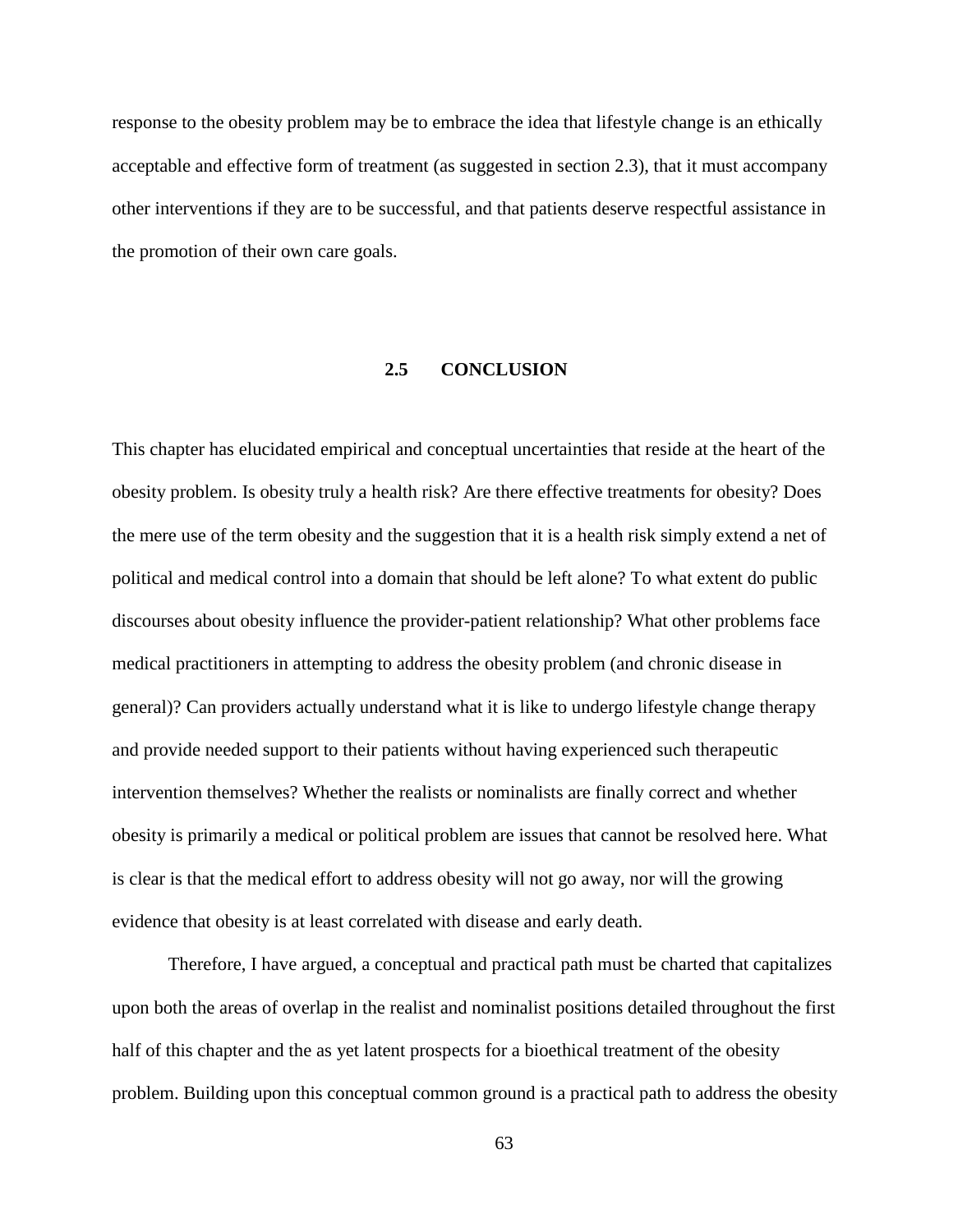problem that focuses on lifestyle (e.g., diet and exercise). Charting this path may provide one resolution to the ethical quandaries surrounding obesity. Instead of focusing on weight in public discourse or the clinical setting, elements of both the nominalist and realist positions seem open to the possibility of focusing on how to lead a healthy life regardless of whether weight loss is truly possible and sustainable. This common ground opens up a possibility for potential collaboration between realist and nominalist stakeholders and provides a map for an ethically sound route toward health and wellbeing.<sup>[123](#page-73-0)</sup> To this argument already circulating in the literature, I add that focusing on the needs and aspirations of autonomous patients may provide a corrective for the larger ideological forces detailed by the nominalists.<sup>[124](#page-73-1)</sup> That is, whether or not Saguy and Riley (among others) are ultimately right about the need to shift away from weight in our larger discussions about obesity, we may benefit from a turn to bioethics due to its ability to shape the conversation about obesity differently.<sup>[125](#page-73-2)</sup> That is, instead of wondering about larger policies or public health interventions, bioethics may reorient us to the primary task of medicine: caring for patients based on their goals and aspirations. This, in turn, may make the question of how obesity is defined and understood a matter for providers and their patients to negotiate as they seek better health outcomes and wellbeing together (chapters 3 and 4).

In the next chapter, I spin out this viewpoint in the context of one term: responsibility. As numerous scholars have already noted, responsibility is one of the key terms in the ongoing contestation over the obesity problem.<sup>[126](#page-73-3)</sup> Some argue that obese individuals must take responsibility for the ways in which their personal choices influence their weight and health.

<span id="page-73-1"></span><span id="page-73-0"></span><sup>&</sup>lt;sup>123</sup> Saguy and Riley, "Weighing Both Sides," 874.<br><sup>124</sup> This is one element of the "paradigm shift" described and defended by Saguy and Riley. Saguy and<br>Riley, "Weighing Both Sides," 907-912.

<span id="page-73-3"></span><span id="page-73-2"></span> $\frac{125}{125}$  Saguy and Riley, "Weighing Both Sides," 907-911; Campos, Saguy, Ernsberger, Oliver, Gaesser, "The Epidemiology of Overweight and Obesity," 55-60; Glen A. Gaesser, *Big Fat Lies: The Truth About Your Weight* 

<sup>&</sup>lt;sup>126</sup> Saguy and Riley, "Weighing Both Sides," 875 and throughout.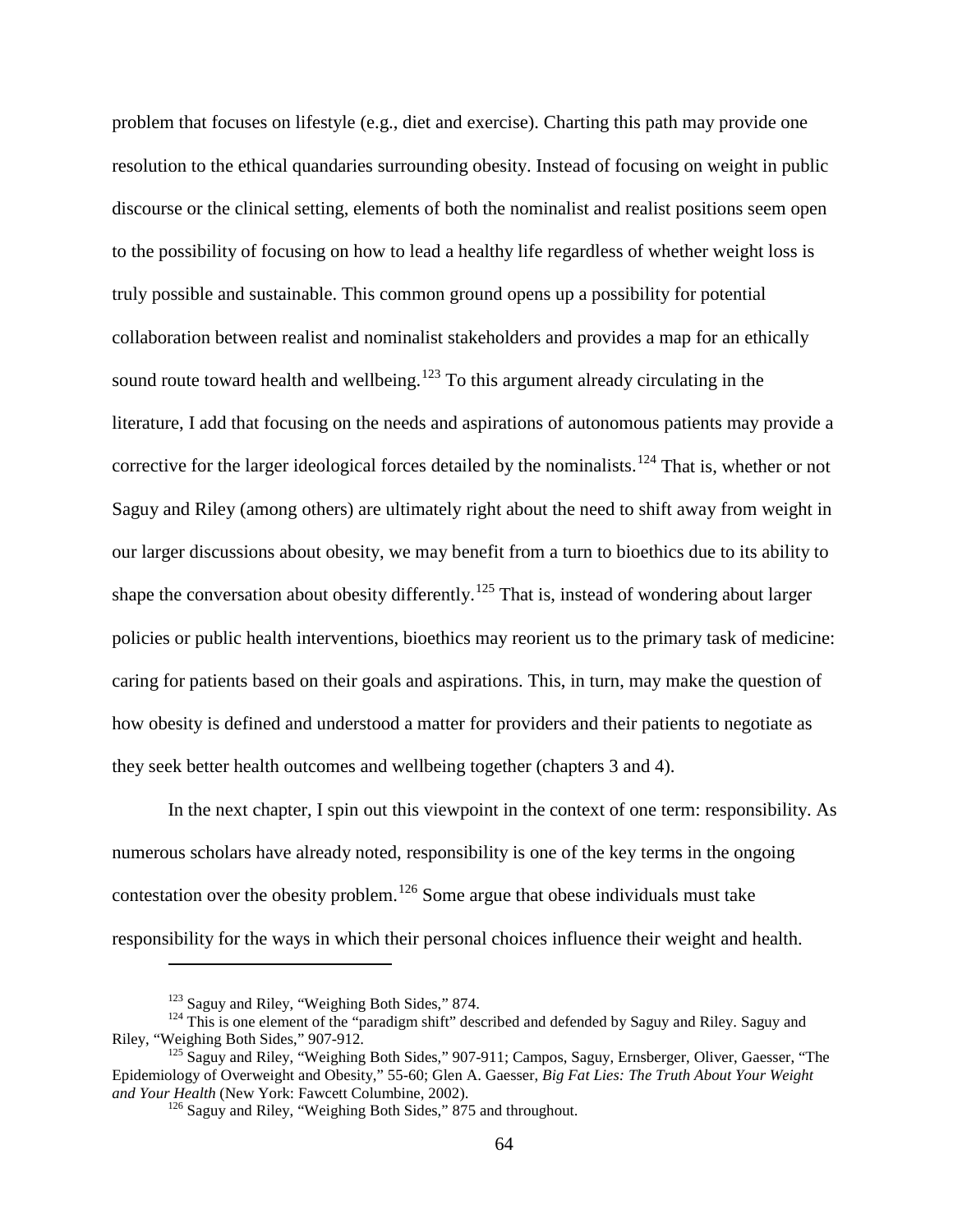Others argue that the rhetoric of responsibility is itself the problem because it tends to place blame and undermine the sorts of cooperative efforts that will be needed, in the end, to address the obesity problem.<sup>[127](#page-74-0)</sup> I take a slightly different stance that acknowledges the centrality of responsibility to the obesity problem but that attempts a redefinition of the term that enhances the patient's role in her own care and leaves the question open as to whether obese individuals must seek treatment to address their weight problem (or related health concerns). I also argue that a reworking of the current understanding of responsibility may help to tease out who can and who should take action to address the obesity problem.

<span id="page-74-0"></span><sup>&</sup>lt;sup>127</sup> Saguy and Riley, "Weighing Both Sides."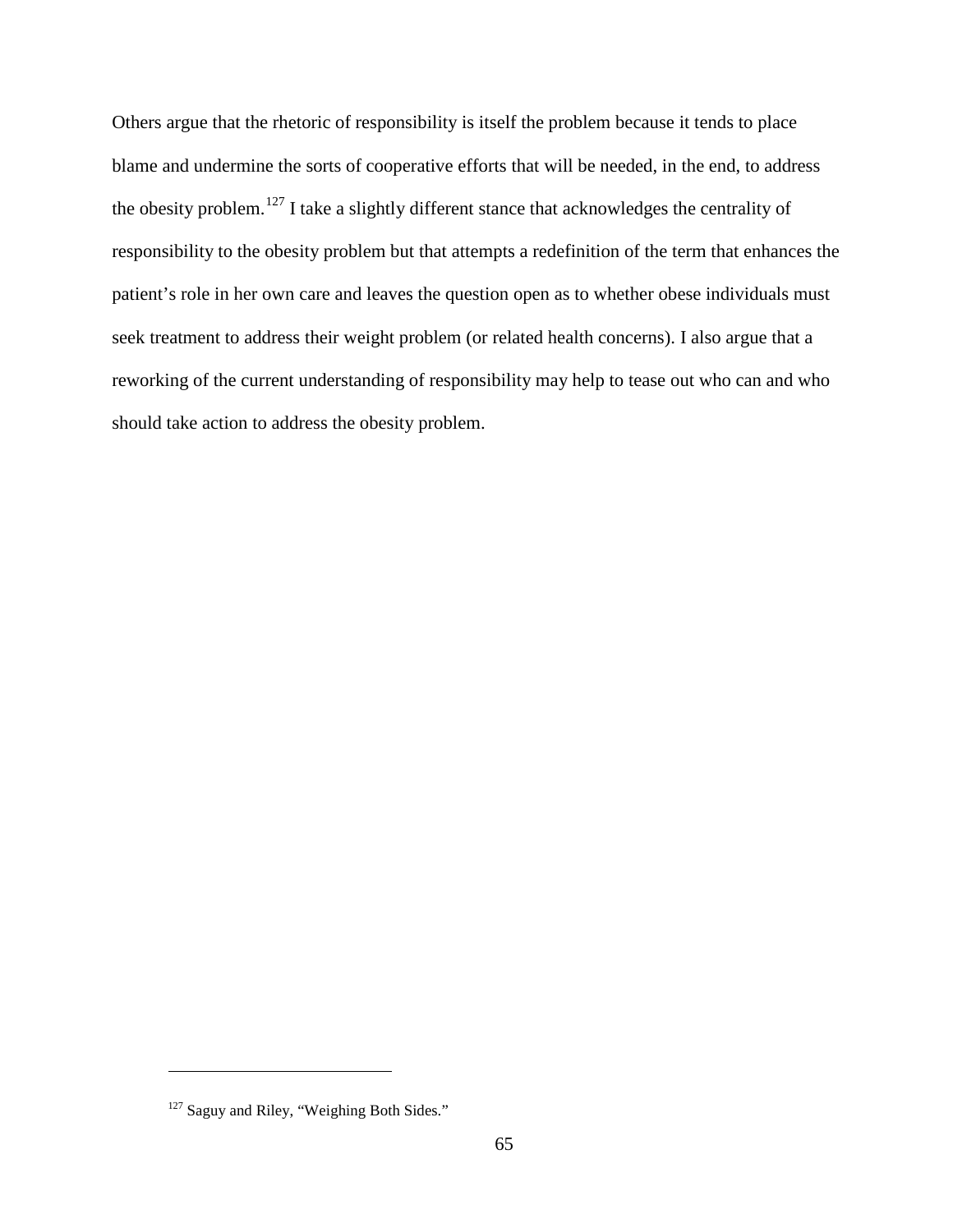## **3.0 RE-ARTICULATING RESPONSIBILITY: PUBLIC HEALTH AND CLINICAL APPROACHES**

The most promising directions [to address the problem of obesity], I believe, fall into three categories. Strong and most likely somewhat coercive public health measures, mainly by government but also by the business community; childhood prevention programs; and social pressure on the obese.<sup>[1](#page-75-0)</sup>

The language of risk not only suggests that intervention may be needed to regulate the body, but it also imparts notions of what is right and wrong, good or bad, normal or abnormal. It serves to pathologize those whose bodies fall outside of the norm by reducing bodily difference to a matter of personal responsibility and choice about lifestyle.<sup>[2](#page-75-1)</sup>

### **3.1 INTRODUCTION**

As the previous chapters argue, the complicated therapeutic problems and causal factors circulating around obesity and weight loss have produced large-scale debates over the definition of obesity and about the appropriateness of various therapeutic options that might adequately address it at the individual, community, and socio-political levels.<sup>[3](#page-75-2)</sup> Thus far, I only briefly note the role that responsibility might play in these debates. The definition of responsibility and its

<sup>1</sup> Daniel Callahan, "Obesity: Chasing and Elusive Epidemic," *The Hastings Center Report* 43, no. 1 (2013):

<span id="page-75-1"></span><span id="page-75-0"></span><sup>36.</sup> <sup>2</sup> Emma Rich and John Evans, "'Fat Ethics' – The Obesity Discourse and Body Politics," *Social Theory &* 

<span id="page-75-2"></span><sup>&</sup>lt;sup>3</sup> Abigail C. Saguy and Kevin W. Riley, "Weighing Both Sides: Morality, Mortality, and Framing Contests Over Obesity," *Journal of Health Politics, Policy and Law* 30, no. 5 (2005): 869-921.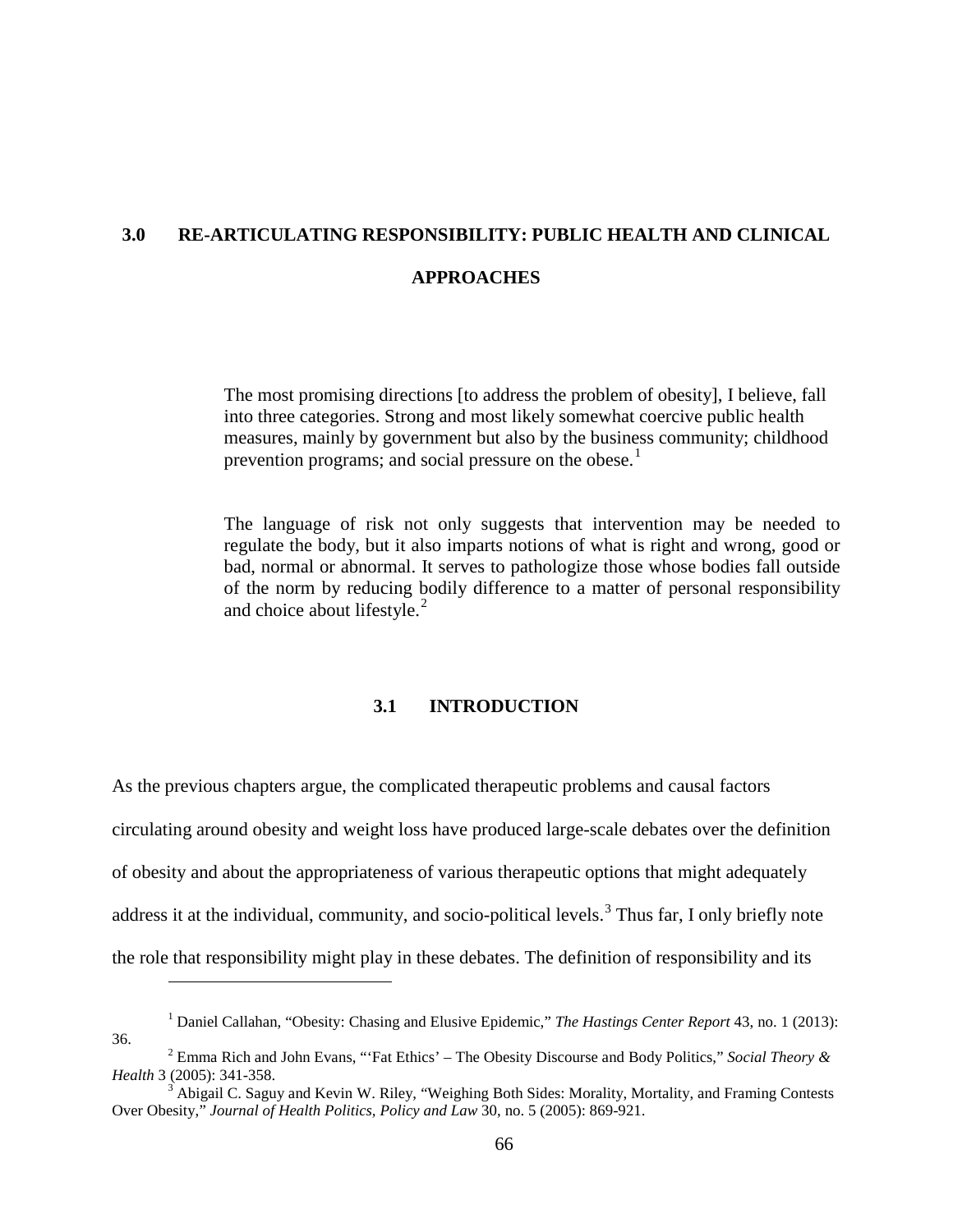application to the obesity problem form the subject of this chapter and, in part, the next. Responsibility deserves such extensive treatment because I see it as central to explaining how lifestyle change therapies might be ethically and effectively designed. At the same time, the assignment of responsibility in the context of obese and overweight persons in particular involves risks because certain deployments of responsibility and the material consequences that flow from it may lead us down the path of stigmatization and therapeutic failure, while others may buttress the efforts of autonomous agents to take action to improve their own health and wellbeing.<sup>[4](#page-76-0)</sup> Furthermore, the locus of responsibility, where it is placed and with what scope, may influence the degree to which a variety of health interventions are deemed ethical, effective, and appropriate, as well as indicate whether a bioethical or public health framework should be applied.<sup>[5](#page-76-1)</sup>

<span id="page-76-0"></span><sup>&</sup>lt;sup>4</sup> On the risks of responsibility rhetoric and lifestyle change approaches to obesity treatment, see Saguy and Riley, "Weight Both Sides," 869-921; Rich and Evans, "'Fat Ethics,'" 341-358; Werner J. Cahnman, "The Stigma of Obesity," *The Sociological Quarterly* 9, no. 3 (1968): 283-299; William DeJong, "The Stigma of Obesity: The Consequences of Naïve Assumptions Concerning the Causes of Physical Deviance," *Journal of Health and Social Behavior* 21 (1980): 75-87; Rebecca M. Puhl and Chelsea A. Heuer, "Obesity Stigma: Important Considerations for Public Health," *American Journal of Public Health* 100, no. 6 (2010): 1019-1028; Rebecca M. Puhl and Chelsea A. Heuer, "The Stigma of Obesity: A Review and update," *Obesity* 17 (2009): 941-964. On the issue of foisting responsibility for health problems (among others) onto individuals and its deleterious political and social consequences, see Dana L. Cloud, *Control and Consolation in American Culture and Politics*: *Rhetorics of Therapy*  (Thousand Oaks: Sage Publications, 1998); Joanna Zylinska, *Bioethics in the Age of New Media* (Cambridge/London: The MIT Press, 2009)*;* Chris Feudtner, *Bittersweet: Diabetes, Insulin, and the Transformation of Illness* (Chapel Hill: University of North Carolina Press, 2003).<br><sup>5</sup> On the relationship between bioethics and responsibility and the degree to which the "public interest"

<span id="page-76-1"></span>should play a role in determining ethical and effective approaches to public health, see e.g., Fabrizio Turoldo, "Responsibility as an Ethical Framework for Public Health Interventions," *American Journal of Public Health* 99, no. 7 (2009): 1197-1202; Daniel Callahan and Bruce Jennings, "Ethics and Public Health: Forging a Strong Relationship," *American Journal of Public Health* 92, no. 2 (2002): 169-176; Betty Wolder Levin and Alan R. Fleischman, "Public Health and Bioethics: The Benefits of Collaboration," *American Journal of Public Health* 92, no. 2 (2002): 165-167; James F. Childress, Ruth R. Faden, Ruth D. Gaare, Lawrence O. Gostin, Jeffrey Kahn, Richard J. Bonnie, Nancy E. Kass, Anna C. Mastroianni, Jonathon D. Moreno, and Phillip Nieburg, "Public Health Ethics: Mapping the Terrain," *Journal of Law, Medicine & Ethics* 30, no. 2 (2002): 170-178; Onora O'Neill, "Public Health or Clinical Ethics: Thinking Beyond Borders," *Ethics & International Affairs* 16, no. 2 (2002): 35-45; R.E.G. Upshur, "Principles for the Justification of Public Health Intervention," *Canadian Journal of Public Health* (March/April, 2002): 101-103.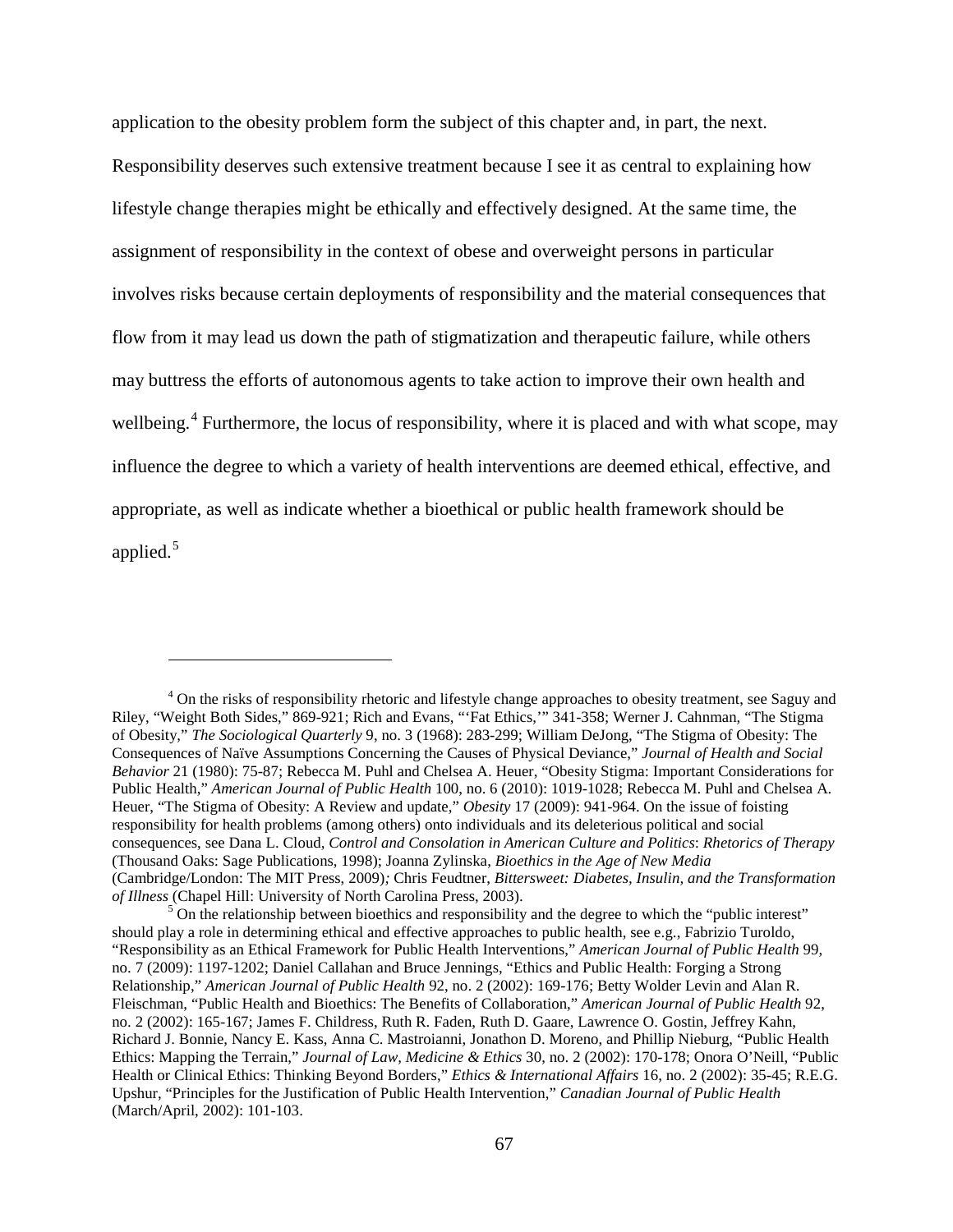While I will mention various public health approaches to the obesity problem throughout this chapter, my primary interest is to shift the discussion about obesity back to the clinical setting. I am invested in this shift because I view it as a productive trajectory for the development of an ethics of obesity care rooted in the caring relationship between providers and patients (a topic for further development in chapter 3).<sup>[6](#page-77-0)</sup> Furthermore, given the high volume of research done to address obesity in the public health domain, shifting attention back to bioethics and how its tools might be adapted to the obesity problem in the clinical context fills an important gap in the current literature (especially when adding in the questions of responsibility and lifestyle change therapy).

The way the issue of responsibility is generally presented in the context of the obesity problem depends on the assumed causal linkages between obesity, health, and the therapeutic modalities that might be used to achieve weight loss or promote a healthier lifestyle.<sup>[7](#page-77-1)</sup> If policymakers and healthcare professionals locate the problem on an individual level, then they tend to locate the solution on an individual level. In this case, the individual would be viewed as the primary caregiver of and for the self who should take action to lose weight on her own (of course, with the help of a trusted medical professional) or seek specific kinds of intervention such as weight loss surgery. If communities or even larger institutions are implicated in the production of obesity, then they should take action.<sup>[8](#page-77-2)</sup> If a kind of shared responsibility is identified, in which multiple groups and individuals play a role in addressing the problem, then a

<span id="page-77-0"></span><sup>&</sup>lt;sup>6</sup> Joan C. Tronto, "An Ethics of Care," in *Ethics in Community-Based Elder Care*, ed. Martha B. Holstein and Phyllis B. Mitzen (New York: Springer Publishing Company, Inc., 2001), 60-68.

<span id="page-77-1"></span><sup>&</sup>lt;sup>7</sup> Paul Campos, Abigail Saguy, Paul Ernsberger, Eric Oliver, and Glenn Gaesser, "The Epidemiology of Overweight and Obesity: Public Health Crisis or Moral Panic," *International Journal of Epidemiology* 35 (2006):

<span id="page-77-2"></span> $8$ This is a central element of public health ethics and the interventions it develops in response to population level disease risks. See FN 5. See also Abigail C. Saguy and Kevin W. Riley, "Weighing Both Sides: Morality, Mortality, and Framing Contests Over Obesity," *Journal of Health Politics, Policy, and Law* 30, no. 5 (2005): 888.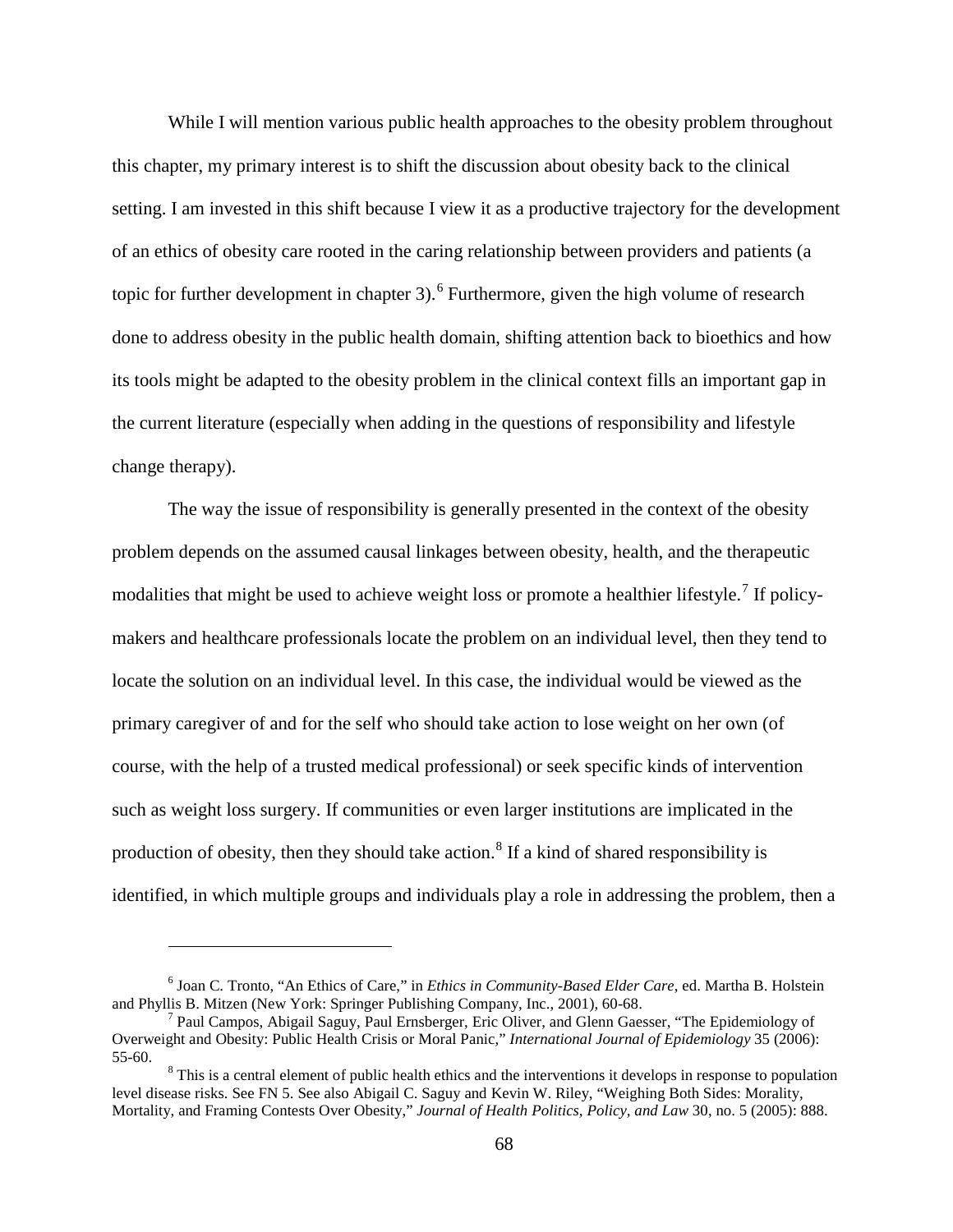primary concern is to develop a method or some set of criteria for establishing who should be responsible and for what element(s) of the problem. $9$ 

In each case, locating the problem and the individuals or groups that are responsible for it is primarily an ethical endeavor, one that involves determining the extent to which an individual or group of individuals has some obligation to resolve or otherwise manage a problem or its contributing elements.<sup>[10](#page-78-1)</sup> So, in each of the locutions above, I have used the term "should" to indicate that assignment of responsibility almost always involves some element of judgment either regarding someone's causal or contributory role in creating a problem, or someone's breach of a social norm that then results in the problem. In either case, identifying that causal or norm-breaching party suggests that the party play a role in the problem's potential solution.<sup>[11](#page-78-2)</sup> Put another way, responsibility is often established through rhetorical work that engages in practices of other-oriented blaming, self-blame, other-oriented correcting, and self-correction.[12](#page-78-3) In some cases, responsibility can carry with it a kind of moral judgment about the individual or group of individuals found to be blameworthy.<sup>[13](#page-78-4)</sup> Such judgments, regardless of the individual or group found responsible, indicate the need for the individual or larger network of individuals to take some kind of action to address the harms caused or to face some form of punishment or

<span id="page-78-1"></span><span id="page-78-0"></span><sup>9</sup> Turoldo, "Responsibility as an Ethical Framework for Public Health Interventions," 1197-1202. <sup>10</sup> Cloud, *Control and Consolation in American Culture and Politics*; Zylinska, *Bioethics in the Age of New* 

<span id="page-78-2"></span><sup>&</sup>lt;sup>11</sup> Marina A.L. Oshana, "Ascriptions of Responsibility," *American Philosophical Quarterly* 34, no. 1 (1997): 71-83; Kurt Baier, "Moral and Legal Responsibility," in *Medical Innovation and Bad Outcomes: Legal, Social and Ethical Responses*, ed. Mark Siegler, Stephen Toulmin, Frank E. Zimring, and Kenneth F. Schaffner,

<span id="page-78-3"></span> $^{12}$  On the "ascription" view of responsibility, see Oshana, "Ascriptions of Responsibility," 71-83; Baier, "Moral and Legal Responsibility," 101-130.

<span id="page-78-4"></span><sup>&</sup>lt;sup>13</sup> Saguy and Riley, "Weighing Both Sides," 869-921; Rich and Evans, "'Fat Ethics," 341-358; Campos, Saguy, Ernsberger, Oliver, Gaesser, "The Epidemiology of Overweight and Obesity," 55-60; Oshana, "Ascriptions of Responsibility," 71-83; Baier, "Moral and Legal Responsibility," 101-130.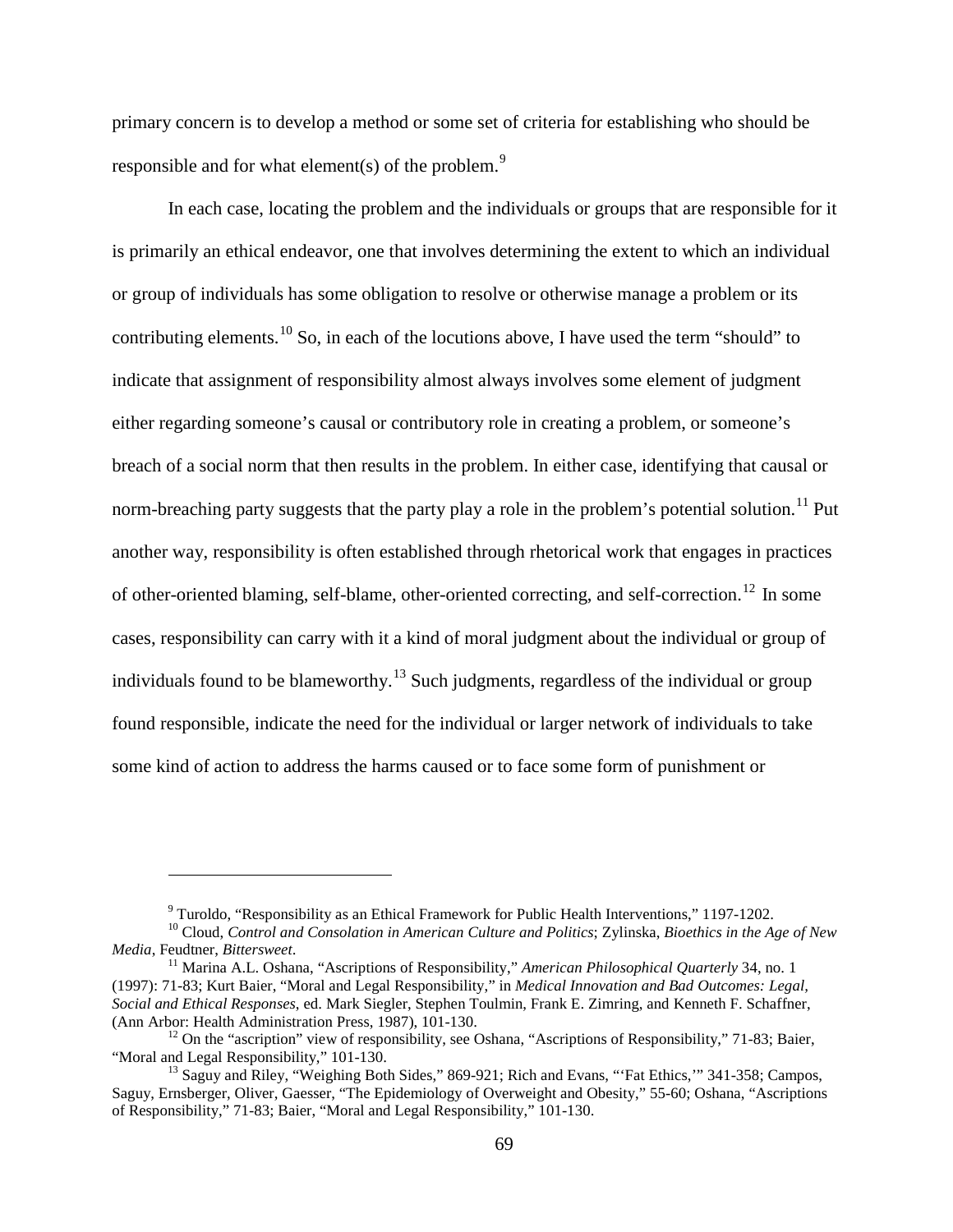consequence, whether coercive or implied.<sup>[14](#page-79-0)</sup> This common view of responsibility as an "ascription" of a causal role in or obligation to address a problem is useful in certain domains, especially when one is attempting to determine guilt or liability in a court of law.<sup>[15](#page-79-1)</sup> However, in this chapter, I seek to move beyond these simplistic coordinates and suggest that in the context of the obesity problem, responsibility may have a much more nuanced and productive role to play not in terms of assigning guilt but rather in terms of cultivating individual empowerment.

Thus, I begin this chapter with a question: what possibilities exist for a bioethical conception of responsibility that addresses the obesity problem? Based on the common view of responsibility briefly sketched above, one can imagine a situation in which individuals are held responsible, are saddled with guilt, and are then scapegoated all in the name of the greater good.[16](#page-79-2) Alternatively, it is possible to imagine collectivities or larger institutions being found responsible for the obesity problem; however, this may lead, ultimately, to the displacement of responsibility onto larger social mechanisms or institutions whose role in the production of obese bodies is partial and whose action may be insufficient in terms of ameliorating the health effects

<span id="page-79-0"></span><sup>&</sup>lt;sup>14</sup> Oshana, "Ascriptions of Responsibility," 71-83; Baier, "Moral and Legal Responsibility," 101-130. In addition, such modes of management are of course situated and have more to do with normalization and selfdiscipline than anything else. Foucault argues that power does its work "at its extremities, in its ultimate destinations, with those points where it becomes capillary, that is, in its more regional and local forms and institutions." Michel Foucault, "Two Lectures," in *Power/Knowledge: Selected Interviews & Other Writings 1972-*

<sup>&</sup>lt;sup>15</sup> Oshana, "Ascriptions of Responsibility," 71-83; Baier, "Moral and Legal Responsibility," 101-130.<br><sup>16</sup> This is a view largely defended by Daniel Callahan, aside from the admission that it leads to

<span id="page-79-2"></span><span id="page-79-1"></span>scapegoating. See Daniel Callahan, "Obesity," 34-40; Daniel Callahan, "Private Choice and Common Good," *The Hastings Center Report* 24, no. 3 (1994): 28-31. On the risks of viewing individuals as somehow beholden to the needs of the broader community, see Teresa Iglesias, "Bedrock truths and the dignity of the individual," *Logos* 4, no. 1 (2001): 114-134. For an excellent discussion of the "scapegoat function" in public discourse, see Kenneth Burke, "The Rhetoric of Hitler's Battle," in his *The Philosophy of Literary Form: Studies in Symbolic Action, 3rd Edition* (Berkeley: University of California Press, 1973), 191-220. Also see Kara Shultz, "Every Implanted Child a Star (and Some Other Failures): Guilt and Shame in the Cochlear Implant Debate," *Quarterly Journal of Speech* 86, no. 3 (2000): 251-275.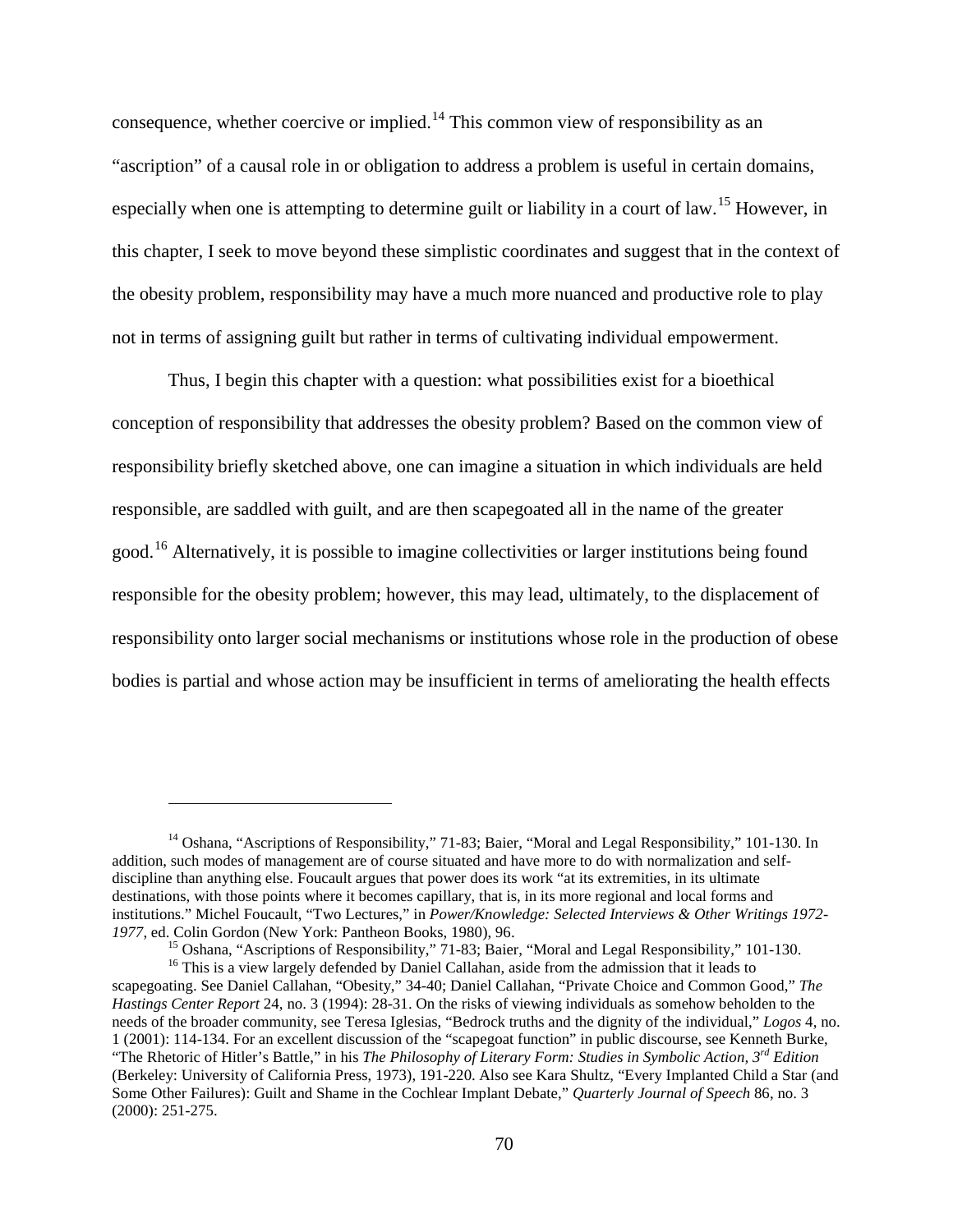and social degradation wrought by ill health.<sup>[17](#page-80-0)</sup> Making a decision between these two extremes is dangerous because it may tend to push society (and the individual members that make it up) in directions that are more or less therapeutically effective and more or less ethical. Thus, this chapter does not imagine finding a single solution to the question of responsibility. Instead, it opens up a dialogue with the bioethics and public health literatures in order to investigate the various approaches to determining or otherwise assigning responsibility in the context of the obesity problem.

In the sections that follow, I first discuss two principles of bioethics that play a determinative role in my unfolding of the concept of responsibility.<sup>[18](#page-80-1)</sup> I then describe the basic understanding of responsibility as a determination of "cause" and "accountability" currently available in the literature.<sup>[19](#page-80-2)</sup> Using the definitions of responsibility and the principles of bioethics previously described, I then move directly into a discussion of the distinction between public health and bioethical approaches to responsibility in addressing the obesity problem. Here, I add an option not yet fully developed but quite important for the development of a bioethical approach to the concept (i.e., "capability"-building).<sup>[20](#page-80-3)</sup> In the final section, I argue that responsibility can be rearticulated in order to promote an agency-centered approach to health and wellbeing in the context of obesity.

<span id="page-80-0"></span> $17$  As Callahan rightly points out, many of the efforts to address the obesity problem have produced few if any reductions in its prevalence. See Callahan, "Obesity," 34-40.

<span id="page-80-1"></span> $18$  Turoldo mentions these principles as critical to the development of a conception of responsibility that combines public health and bioethical concerns. I utilize them here as well, but the trajectory of my argument works in the opposite direction (continue reading). Turoldo, "Responsibility as an Ethical Framework for Public Health Interventions," 1197-1198.<br><sup>19</sup> Oshana, "Ascriptions of Responsibility," 71-83; Baier, "Moral and Legal Responsibility," 101-130.

<span id="page-80-3"></span><span id="page-80-2"></span><sup>&</sup>lt;sup>20</sup> I am using the term "capability" following Martha Nussbaum in her discussion of the "capability theory." On this, see Martha Nussbaum, *Upheavals of Thought: The Intelligence of Emotions* (Cambridge: Cambridge University Press, 2001), 418. This view is also developed in her book *Women and Human Development: The Capabilities Approach* (Cambridge: Cambridge University Press, 2000). The only literature directly addressing the notion of "responsibility as capability" that I have found in the literature has to do with corporate responsibility. See Leeora D. Black, "Corporate Social Responsibility as Capability: The Case of BHP Billiton," *Journal of Corporate Citizenship* (Autumn, 2006): 25-38.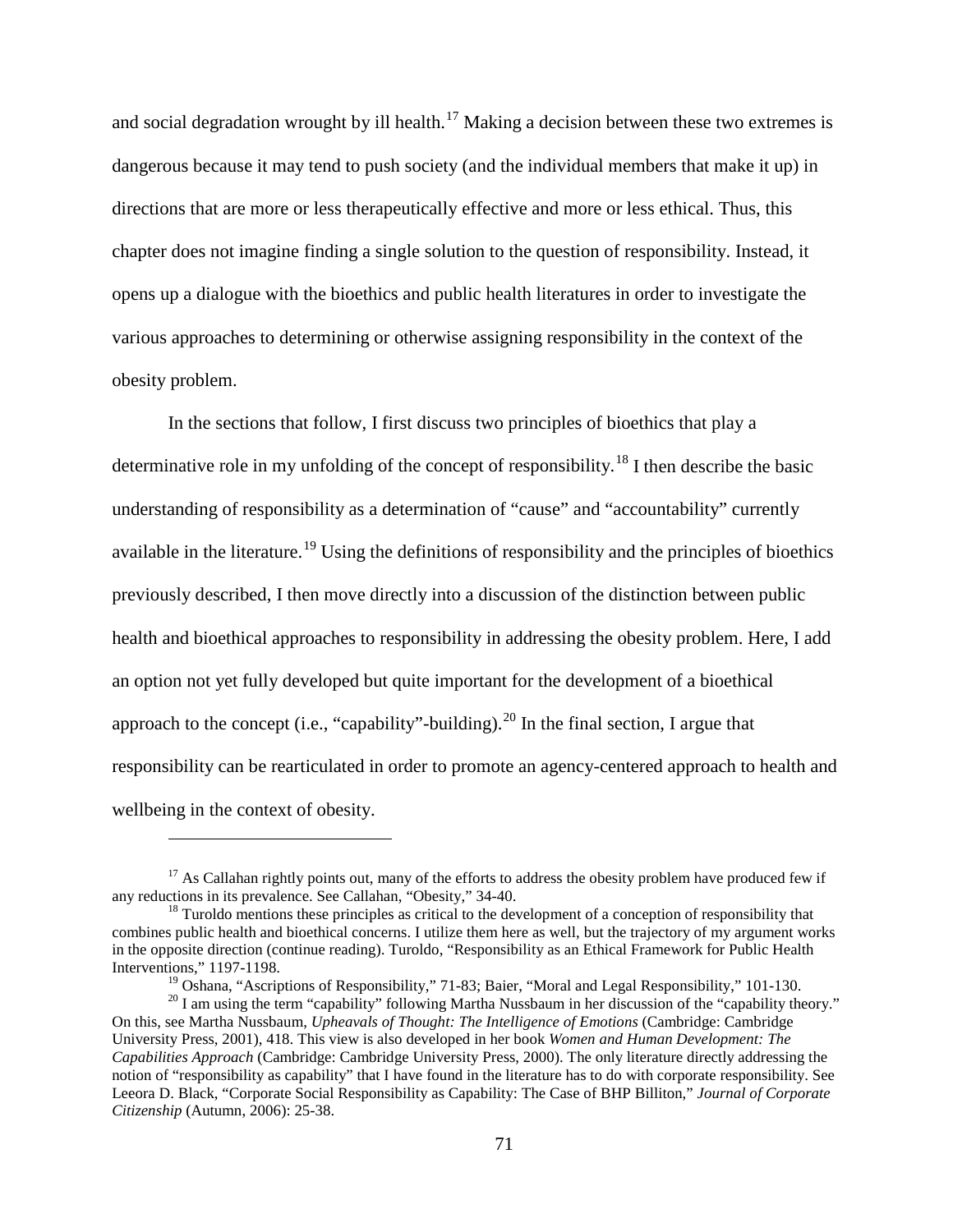Finally, and to clarify the primary trajectory of this chapter, the view of responsibility I tend toward throughout is not necessarily exclusive of other options and does not render them entirely moot. My point is to argue for a conception of responsibility that is useful and workable in the context of bioethics and, in particular, the therapeutic relationship between providers and patients who seek care for their health problems. I move in this direction because, as I have said before, it is an underdeveloped area in the overall discussion about obesity. Furthermore, given the increasing importance of public health and population-based strategies in addressing the obesity problem, it is time to carve out space for a more clinically oriented approach to the ethics of obesity care.

# **3.2 THE ROLE OF BIOETHICAL PRINCIPLES IN THE CONSTRUCTION OF A CONCEPT OF RESPNSIBILITY: AUTONOMY AND BENEFICENCE**

While my method in this chapter, as in past chapters, remains skeptical and open-ended, I do begin with a basic assumption about the role that responsibility should play in a bioethical account of the obesity problem. My view is that bioethicists must take care that the activities of healthcare professionals lead to agency-enabling and healthy action and that they do not erode the autonomous decision-making powers of reasoning agents.<sup>[21](#page-81-0)</sup> This is a central element of bioethics and one that should remain, in my opinion, sacrosanct. As Tom L. Beauchamp and James F. Childress write,

<span id="page-81-0"></span><sup>&</sup>lt;sup>21</sup> Tom L. Beauchamp and James F. Childress, *Principles of Biomedical Ethics*, 6<sup>th</sup> ed. (Oxford: Oxford University Press, 2009), 103; Faden, Ruth R. and Tom L. Beauchamp. *A History and Theory of Informed Consent*. Oxford: Oxford University Press, 1986; Allen E. Buchanan and Dan W. Brock, *Deciding for Others: The Ethics of Surrogate Decision Making* (New York: Cambridge University Press, 1990).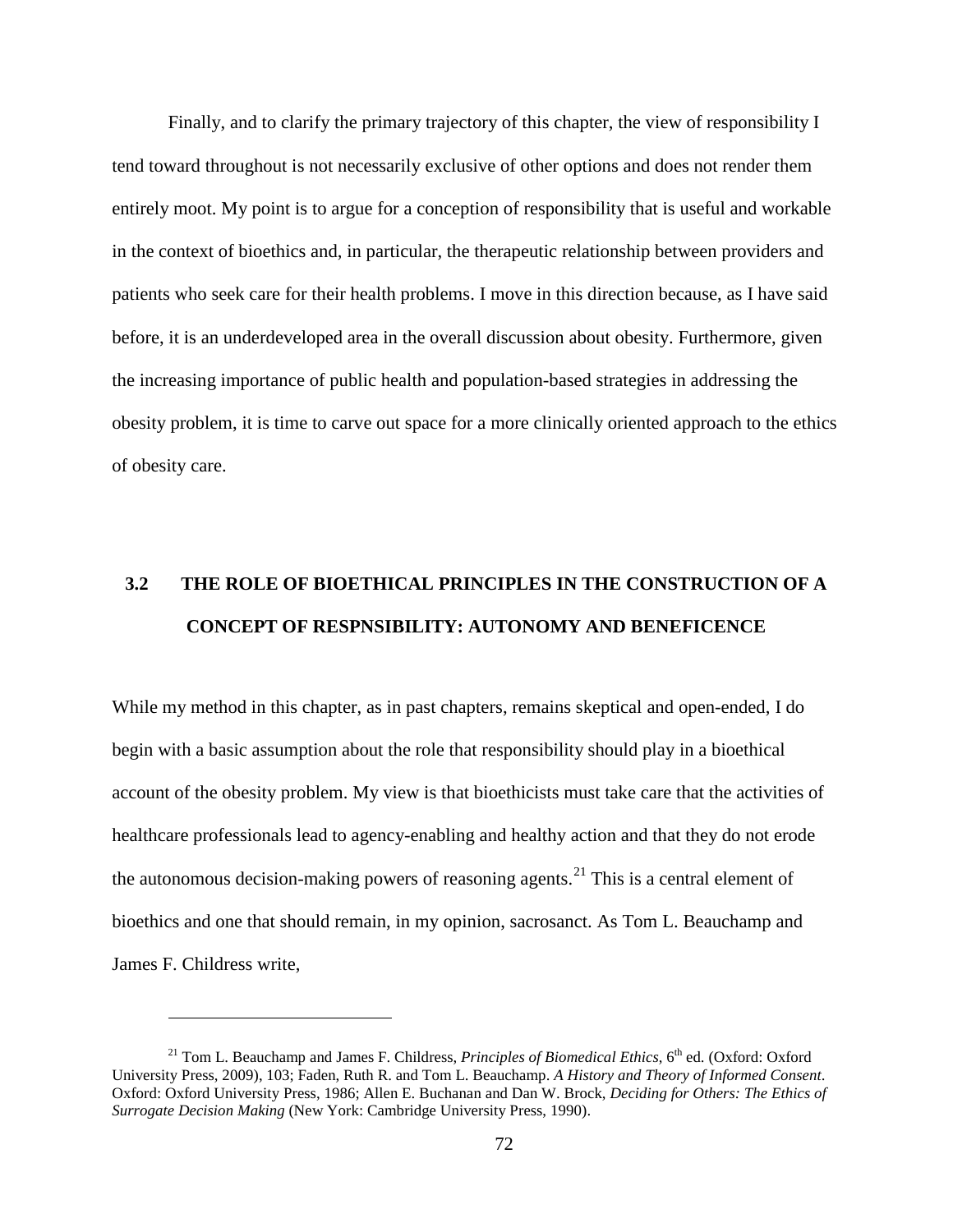To respect autonomous agents is to acknowledge their right to hold views, to make choices, and to take actions based on their personal values and beliefs. Such respect involves respectful *action*, not merely a respectful *attitude*. It requires more than noninterference in others' personal affairs. It includes, in some contexts, building up or maintaining others' capacities for autonomous choice while helping to allay fears and other conditions that destroy or disrupt autonomous action. Respect, in this account, involves acknowledging the value and decision-making rights of persons and enabling them to act autonomously, whereas disrespect for autonomy involves attitudes and actions that ignore, insult, demean, or are inattentive to others' rights of autonomous action.<sup>[22](#page-82-0)</sup>

In this passage, respect for autonomy is described as both an "action" and an "attitude." This is critically important in the context of the obesity problem. When considering how to apply the concept of responsibility and whom we should hold responsible, the action must be tempered with the right attitude. As Kenneth Burke points out, "attitude" is something that we portray not simply in actions but in words and the wider world of symbolic creation.<sup>[23](#page-82-1)</sup> This brings back the importance of the art of rhetoric in my overall project. As I unfold my account of responsibility, certain actions will be deemed appropriate and acceptable but so too will the attitudes with which these actions are undertaken both in terms of intention and in terms of rhetorical framing.<sup>[24](#page-82-2)</sup> The attitude with which providers approach their obese patients is an essential element in my account, particularly given the need to carefully avoid any action that would tend in the direction of stigmatization. Avoiding stigmatizing attitudes seems to be at the heart of the nominalist position on obesity and indicates the degree to which attitude is an important ingredient for at least some obese individuals in the adequate provision of care (chapter 2).

<span id="page-82-1"></span><span id="page-82-0"></span><sup>&</sup>lt;sup>22</sup> Beauchamp and Childress, *Principles of Biomedical Ethics*, 103.<br><sup>23</sup> Kenneth Burke, *Attitudes Toward History*, 3<sup>rd</sup> ed. (Berkeley: University of California Press, 1937/1984); Kenneth Burke, *The Philosophy of Literary Form: Studies in Symbolic Action.* 3<sup>rd</sup> ed. (Berkeley: University of California Press, 1973).<br><sup>24</sup> This point builds on the work previously done in chapters 1 and 2 to suggest just how important

<span id="page-82-2"></span>rhetorical action is in the cultivation of bioethics. John Lyne, "Contours of Intervention: How Rhetoric Matters to Biomedicine," *Journal of Medical Humanities* 22, no. 1 (2001): 3-13.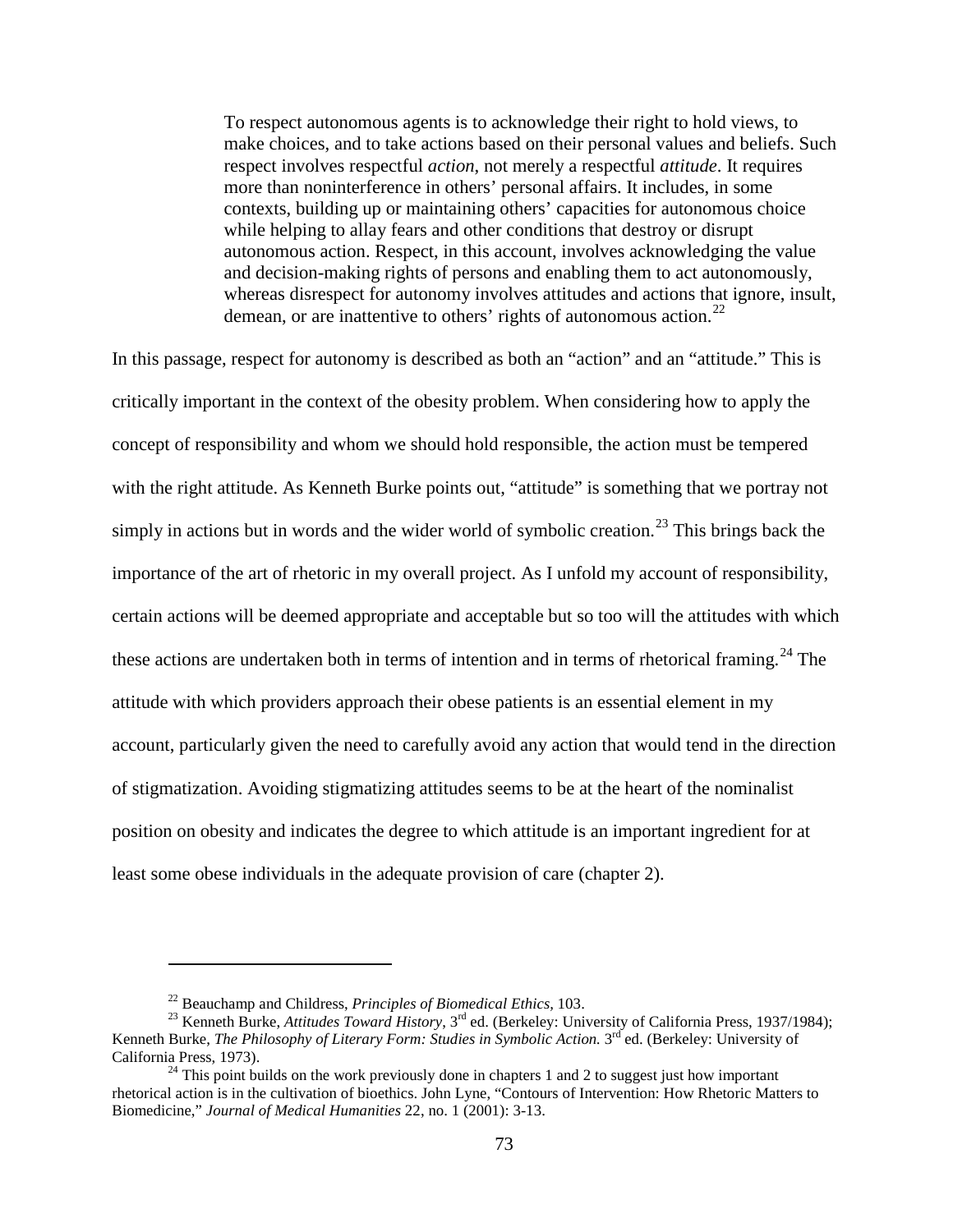Furthermore, Beauchamp and Childress go on to underscore the degree to which the principle of respect for autonomy is bidirectional. That is, it includes a "*negative* obligation" to avoid "controlling constraints by others" and a "*positive* obligation" to "foster autonomous decision making."[25](#page-83-0) Thus, the principle requires both an effort to protect individual patients from inappropriate uses of authority or impediments to their choice-making and also an effort to help individual patients where possible to exercise this autonomy by requiring "professionals in healthcare and research involving human subjects to disclose information, to probe for and ensure understanding and voluntariness, and to foster adequate decision making."<sup>[26](#page-83-1)</sup> Take note especially of the term "voluntariness" in this passage. It will also be my argument that we should do all we can to maintain such voluntariness as opposed to the simpler tactic of taking choices away, a point made in a recent editorial in the *New England Journal of Medicine* by David R. Just and Brian Wansink.<sup>[27](#page-83-2)</sup>

Especially given the increasing public interest in managing obesity, I should note here that the principle of respect for autonomy "will incorporate valid exceptions." [28](#page-83-3) For example, Beauchamp and Childress argue that "if our choices endanger the public health, potentially harm innocent others, or require a scarce resource for which no funds are available, others can justifiably restrict our exercises of autonomy."<sup>[29](#page-83-4)</sup> My view is that these exceptions should be few and far between. They must also be based not simply on one viewpoint but rather on an intermingling of social, individual, and medical views.<sup>[30](#page-83-5)</sup> As Franklin G. Miller and Howard

<span id="page-83-2"></span><span id="page-83-1"></span><span id="page-83-0"></span><sup>&</sup>lt;sup>25</sup> Beauchamp and Childress, *Principles of Biomedical Ethics*, 104.<br><sup>26</sup> Beauchamp and Childress, *Principles of Biomedical Ethics*, 104.<br><sup>27</sup> David R. Just and Brian Wansink, "Do Not Support Regulation of Sugar-Sweeten

<sup>&</sup>lt;sup>28</sup> Beauchamp and Childress, *Principles of Biomedical Ethics*, 104.<br><sup>29</sup> Beauchamp and Childress, *Principles of Biomedical Ethics*, 105.

<span id="page-83-5"></span><span id="page-83-4"></span><span id="page-83-3"></span><sup>&</sup>lt;sup>30</sup> The "integrative perspective" defended by Saguy and Riley. See Saguy and Riley, "Weighing Both" Sides," 874.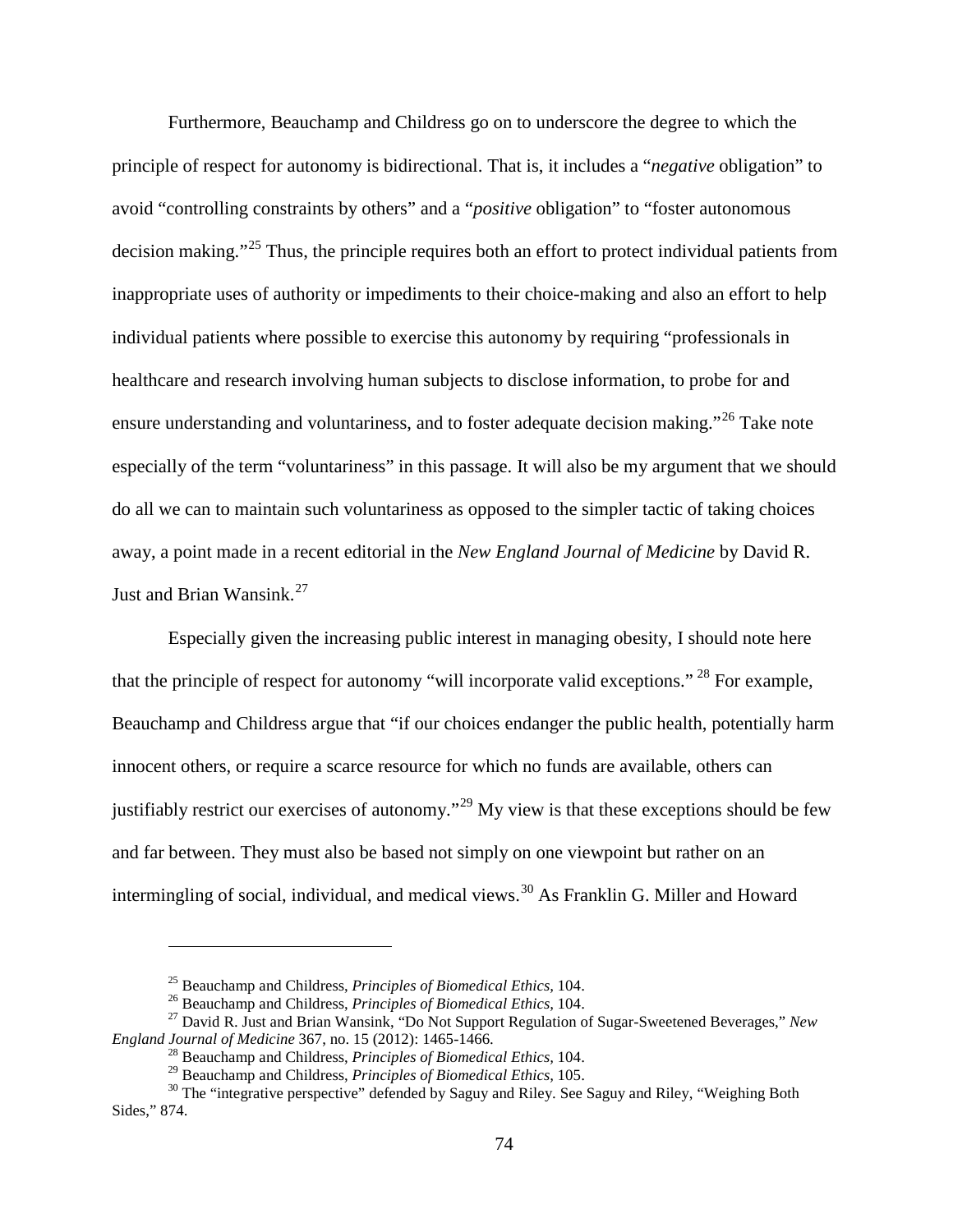Brody contend, our goal should be "accommodating and balancing values and norms proper to medicine with the common morality external to medicine in light of changing conditions of social life. As in the case of any evolving tradition, the debate over medical morality calls for continuity and adaptation."[31](#page-84-0) However, in accepting Miller and Brody's view, I do not recommend playing fast and loose with this artful "balancing." Instead, the process of balancing and the final decision about how it is to be achieved in any particular case should be carefully scrutinized and open to revision, a point with which I think they would probably agree.

Furthermore, in balancing such views, we should not imagine that because we are working from one point of view, it should hold sway over others. That is, even if healthcare practitioners and policy-makers think individuals are wrong about their preferences, we should not, as George Sher, Lisa Parker, and Susan Wolf have variously argued, give up on the idea that such individuals are autonomous agents capable of making their own decisions. Likewise, following these authors, we should not imagine that simply because there are many social pressures in the world, that it is impossible to hold a view or preference outside of or in spite of these pressures.<sup>[32](#page-84-1)</sup> Thus, the concept of responsibility developed here must follow through on the important project of finding a way to ethically treat obese patients but must also remain true to their autonomy. Doing so will require traversing and managing the fraught terrain between public health and clinical approaches to obesity (as detailed in chapter 2 and below).<sup>[33](#page-84-2)</sup>

Moreover, this task will also require a reworking of the roles of bioethicists and clinicians in the promotion of health when responding to the obesity problem. This brings me to the second

<span id="page-84-0"></span><sup>&</sup>lt;sup>31</sup> Franklin G. Miller and Howard Brody, "The Internal Morality of Medicine: An Evolutionary Perspective," Journal of Philosophy and Medicine 26, no. 6 (2001): 598.

<span id="page-84-1"></span><sup>&</sup>lt;sup>32</sup> Parker, Lisa S. "Breast Cancer Genetic Screening and Critical Bioethics' Gaze." *Journal ofMedicine and Philosophy* 20 (1995): 313-337; George Sher, "Our Preferences, Ourselves," *Philosophy and Public Affairs* 12, no. 1

<span id="page-84-2"></span><sup>&</sup>lt;sup>33</sup> Turoldo attempts to manage this terrain by moving in the direction of public health. I move in the opposite direction. Turoldo, "Responsibility as an Ethical Framework for Public Health Interventions," 1197-1202.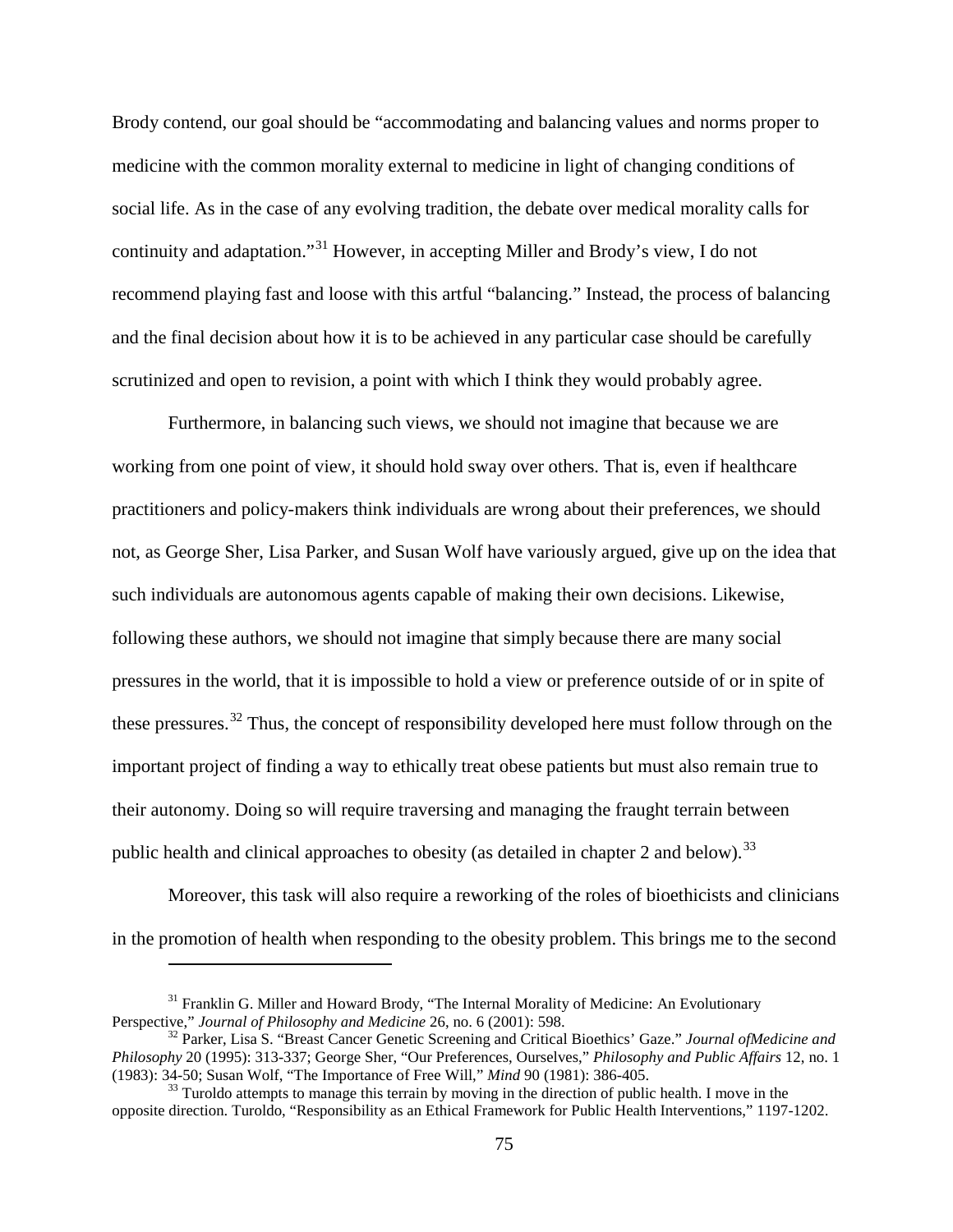of the principles of bioethics that must be addressed in this analysis: beneficence.<sup>[34](#page-85-0)</sup> As Beauchamp and Childress point out, "morality requires not only that we treat persons autonomously and refrain from harming them, but also that we contribute to their welfare."[35](#page-85-1) In other words, based on the principle of beneficence, "agents must take positive steps to help others, not merely refrain from harmful acts."[36](#page-85-2) Of course, this means that "agents" or, in this case, providers, are bound to do more than simply follow through on the wishes of their patients. They must also take positive steps to promote their wellbeing. In fact, as Beauchamp and Childress argue, the principle of beneficence potentially allows for provider paternalism in the provision of patient welfare given certain conditions:

> Accordingly, the most plausible justification of paternalistic actions places benefit on a scale with autonomy interests and balances both: As a person's interests in autonomy increase and the benefits for that person decrease, the justification of paternalistic action becomes less plausible; conversely, as the benefits for a person increase and that person's autonomy interests decrease, the justification of paternalistic action becomes more plausible.<sup>[37](#page-85-3)</sup>

Using this basic reasoning, many have argued that the health risks associated with obesity justify some level of paternalism, some amount of pressure to change the activities of others.<sup>[38](#page-85-4)</sup> What's more, as Fabrizio Turoldo suggests, autonomy and beneficence provide grounding for patient and provider interests respectively, thus requiring an act of balancing:

> The physician acts for the good of the patient, and his or her ethical point of view is prevalently oriented toward the principle of beneficence. By contrast, autonomy is a value claimed by patients who want to be able to establish what is in their interests and not simply undergo that which the physician considers best.<sup>[39](#page-85-5)</sup>

<span id="page-85-5"></span><span id="page-85-4"></span><span id="page-85-3"></span><span id="page-85-2"></span><span id="page-85-1"></span><span id="page-85-0"></span>105.

<sup>&</sup>lt;sup>34</sup> Beauchamp and Childress, *Principles of Biomedical Ethics*, 197-239.<br><sup>35</sup> Beauchamp and Childress, *Principles of Biomedical Ethics*, 197.<br><sup>36</sup> Beauchamp and Childress, *Principles of Biomedical Ethics*, 197.<br><sup>37</sup> Be

 $39$  Turoldo, "Responsibility as an Ethical Framework for Public Health Interventions," 1197.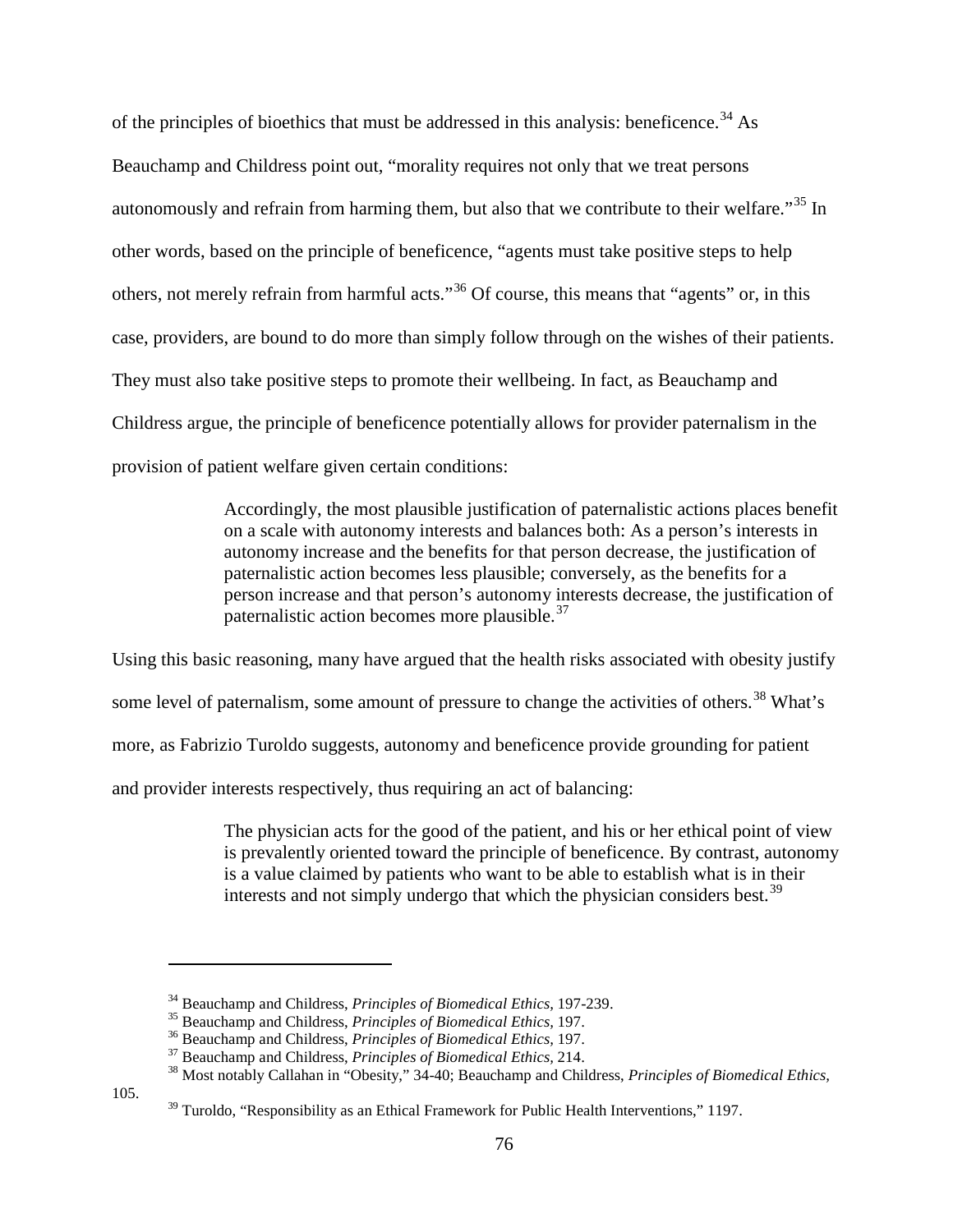This tension between autonomy and beneficence, as Turoldo notes, is a critical starting point for understanding the distinction between public health and bioethics.<sup>[40](#page-86-0)</sup> The degree to which medical providers and public health advocates are required to intervene into the choices of their patients increases the more that one takes a population-based view. For this reason, it will be of concern throughout the rest of this chapter. Despite the need to find balance, I also depend on the claim that promoting autonomy is itself a beneficent act, one that we should praise and support wherever possible. Thus, we again return to my skeptical attitude toward efforts to expand medical authority. $41$ 

Taking into account these two principles (although I am sure others would be of interest here as well), I argue that any concept of responsibility used in the clinical domain and sanctioned by bioethics must attend to the tension between autonomy and beneficence and must do so in a way that is distinct from the kinds of arguments made in the domain of public health.<sup>[42](#page-86-2)</sup> This is so because, as I have said before, in bioethics our concern is with the patient and his or her adequate care.<sup>[43](#page-86-3)</sup> For these reasons, I argue that instead of scapegoating and displacement, both negative implementations of responsibility, responsibility should be a positive (as opposed to punitive or consequential) and productive (as opposed to socially disabling) concept.<sup>[44](#page-86-4)</sup> I further argue, in agreement with previous scholarship addressing the meaning and use of the concept of responsibility, that taking responsibility for those things one can control and that fit into one's overall life goals and plan can be an important socio-cultural convention that helps to

<sup>&</sup>lt;sup>40</sup> Turoldo, "Responsibility as an Ethical Framework for Public Health Interventions," 1197-1198.<br><sup>41</sup> Feudtner, *Bittersweet*; Zylinska, *Bioethics in the Age of New Media*; Jonathon M. Metzl and Anna

<span id="page-86-1"></span><span id="page-86-0"></span>Kirkland, eds. *Against Health: How Health Became the New Morality* (New York: New York University Press,

<span id="page-86-3"></span><span id="page-86-2"></span><sup>&</sup>lt;sup>42</sup> Turoldo, "Responsibility as an Ethical Framework for Public Health Interventions," 1197-1202.<br><sup>43</sup> Edmund D. Pellegrino, "The Internal Morality of Clinical Medicine: A Paradigm for the Ethics of<br>Helping and Healing Pr

<span id="page-86-4"></span><sup>&</sup>lt;sup>44</sup> Saguy and Riley, "Weighing Both Sides," 869-921; Kenneth Burke, "The Rhetoric of Hitler's Battle," 191-220.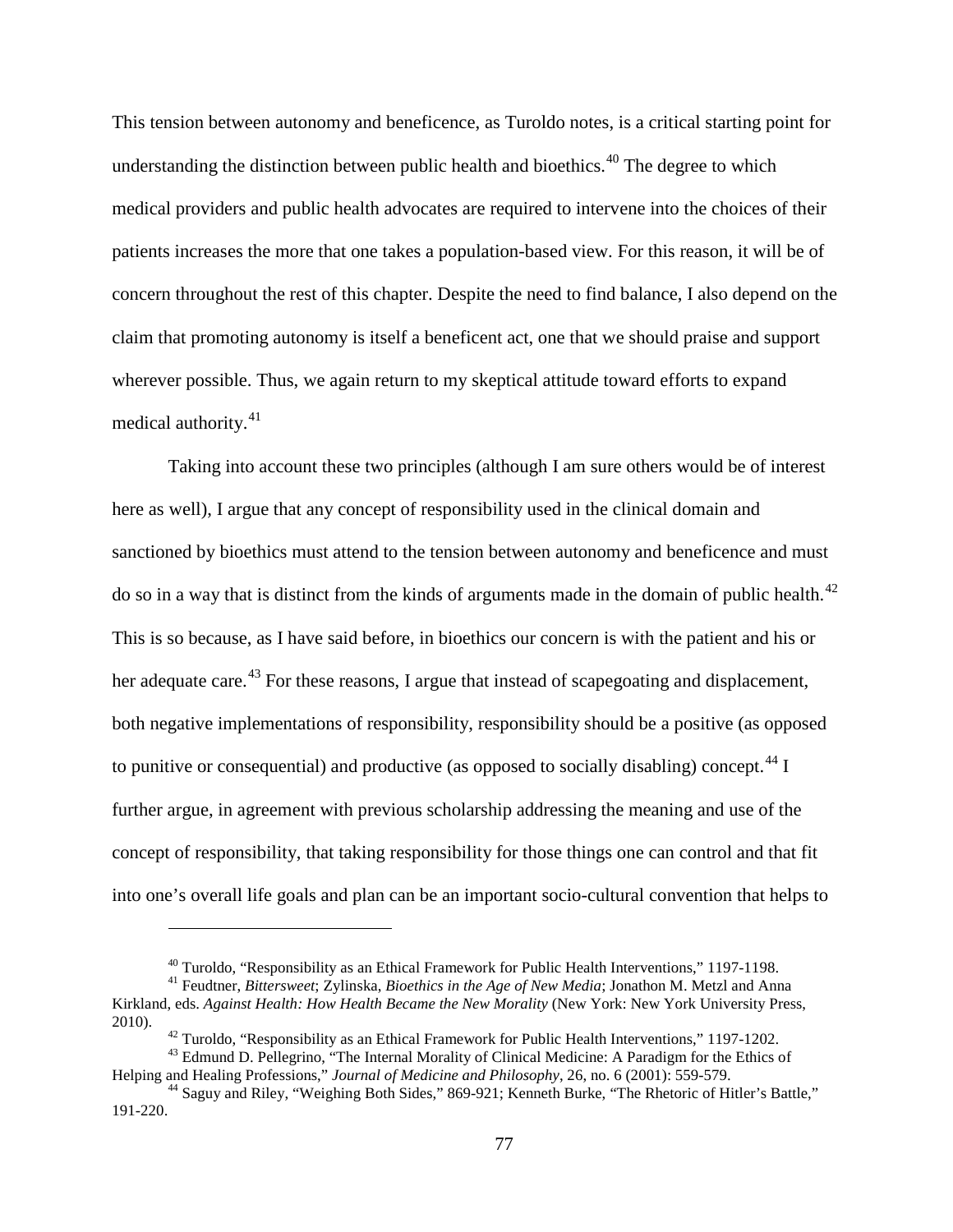focus our efforts to address harm, health, and wellbeing in cooperative and agency-enabling ways.<sup>[45](#page-87-0)</sup>

What is of great import here is how responsibility ends up being defined and employed in any given situation. If understood as a negative judgment that is coercively engaged to change the actions of individual obese or overweight persons, it may play a negative social role and extend what Donald Cameron Ainslie has called a sort of "managerialism" that seeks to control and even dominate the decision making of individuals. [46](#page-87-1) Alternatively, if responsibility is understood as the individual's variable power over her own decisions and environment, it provides a way to think about the role of the individual as an autonomous, voluntary, choicemaking agent who, based on her own wishes and her sense of the good life, can take action to resolve or otherwise manage her weight and other health-related problems. This could promote a positive conception of responsibility that transcends common discussions of the term. It is this final version of responsibility that I end up defending over the course of this chapter and the next. It is the version that appears most consistent with the bioethical commitment to autonomy and the ethics of the provider-patient relationship. As such, it offers the best hope for overcoming the negative consequences and epistemological lacunae that exist within and among the various definitional disputes, "frame conflicts," and negative physician attitudes that currently plague efforts to craft an ethically sound, clinically effective, and publically acceptable response to obesity.<sup>[47](#page-87-2)</sup> Thus, the rest of this chapter investigates the question of responsibility

<span id="page-87-1"></span><span id="page-87-0"></span><sup>&</sup>lt;sup>45</sup> In this, I stand largely in agreement with Baier. Baier, "Moral and Legal Responsibility," 101.<br><sup>46</sup> Donald Cameron Ainslie, "Redefining Bioethics in the Age of AIDS" (MA thesis, Center for Bioethics and Health Law,

<span id="page-87-2"></span><sup>&</sup>lt;sup>47</sup> Saguy and Riley, "Weighing Both Sides," 869-921; Rich and Evans, "'Fat Ethics,'" 341-358; Gordon R. Mitchell and Kathleen M. McTigue, "The U.S. Obesity 'Epidemic': Metaphor, Method, or Madness," *Social Epistemology* 21, no. 4 (2007): 391-423; Donald A. Schön, "Generative metaphor: A perspective on problem-setting in social policy," in *Metaphor and Thought*, ed. A. Ortony. 2nd ed. (Cambridge, MA: Cambridge University Press, 1993), 137-163.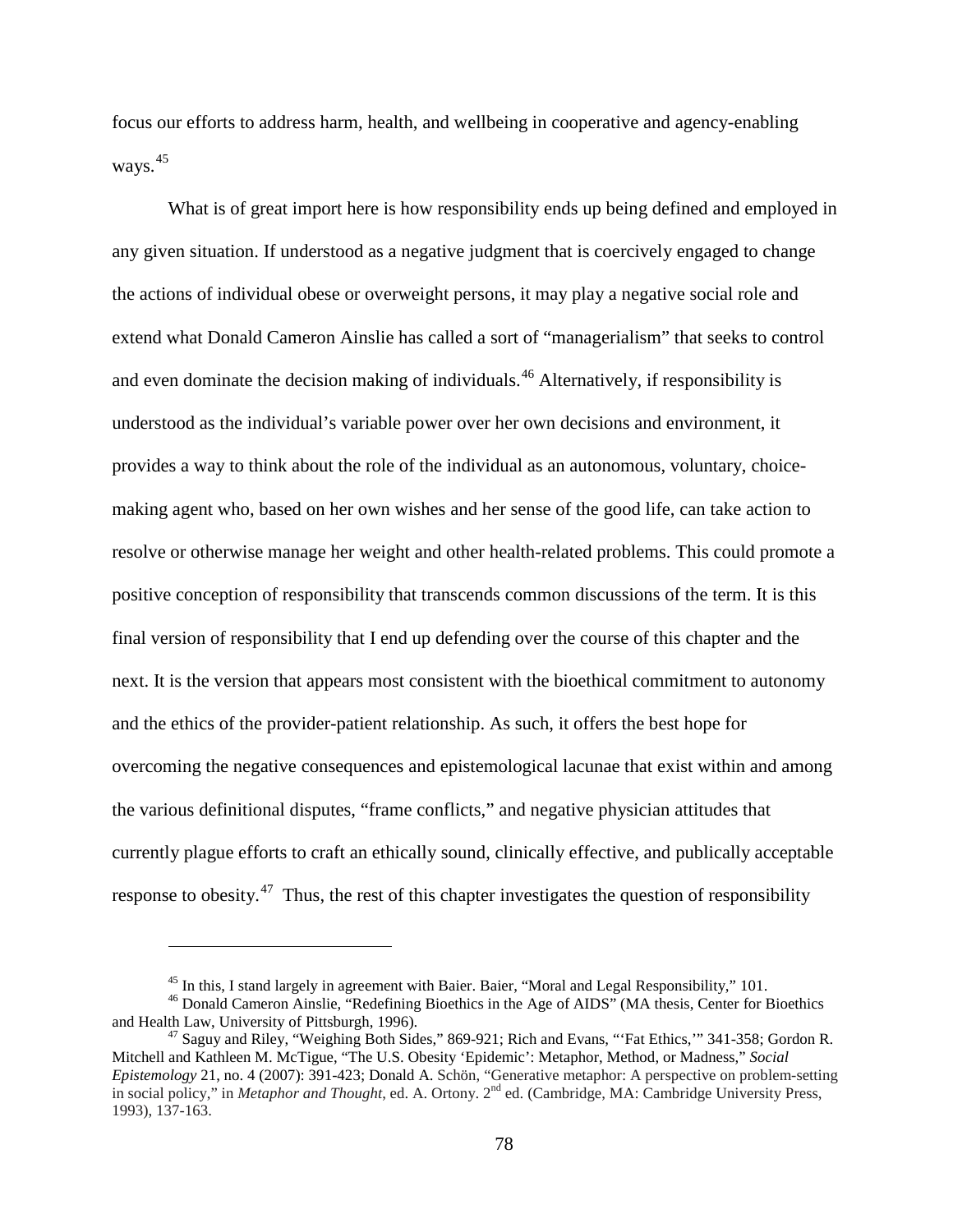with regard to obesity as a bodily state in the context of the clinical relationship between provider and patient (or, healthcare team and patient), as well as in the wider context of obesity management involving both individuals who are obese and the relational networks and social and legal institutions that surround them.<sup>[48](#page-88-0)</sup>

### **3.3 DEFINING AND DEPLOYING "RESPONSIBILITY"**

Ascribing responsibility is part of a much broader social practice whose overall aim is to minimize the mutual infliction of harm, loss, or damage, to maximize desirable mutual help in attaining personal ends, and, when necessary, to provide adequate redress. Achieving these aims depends on causal knowledge. We must know what sorts of events bring about or prevent what sorts of harm; we must know how to intervene suitably in the natural course of events so as to prevent such harm or avoid brining it about; and we must know how suitably to allocate this task of intervening. $49$ 

In this section, I unpack several layers of the meaning of responsibility including the basic notions of "causation" and "accountability," public health accounts of the meaning of responsibility, and, finally, a different path that accords with the bioethical principles I have outlined in the previous section.<sup>[50](#page-88-2)</sup> As Baier points out in the quotation above, responsibility is a "social practice" that allows us to determine how to address harm by locating the individuals that

<span id="page-88-0"></span><sup>&</sup>lt;sup>48</sup> On the relational network of the chronic patient (certainly applicable to the situation faced by obese and overweight individuals), see Thomas Bodenheimer, Kate Lorig, Halsted Holman, and Kevin Grumbach, "Patient self-management of chronic disease in primary care," *Journal of the American Medical Association*, 288 no. 19 (2002): 2469-2475; Edward H. Wagner, "Chronic disease management: What will it take to improve care for chronic illness?" *Effective Clinical Practice*, 1, no. 1 (1998): 2-4; Edward H. Wagner, Brian T. Austin, Connie Davis, Mike Hindmarsh, Judith Schaefer, and Amy Bonomi, "Improving chronic illness care: Translating evidence into action," *Health Affairs (Millwood)*, 20, no. 6 (2001): 64-78. Here, I am also drawing on Hannah Arendt's understanding of the relational bonds between humans in the cultivation of "action." Hannah Arendt, *The Human Condition* (Chicago: The University of Chicago Press, 1958).

<span id="page-88-2"></span><span id="page-88-1"></span> $^{49}$  Baier, "Moral and Legal Responsibility," 101.<br><sup>50</sup> Oshana, "Ascriptions of Responsibility," 71-83.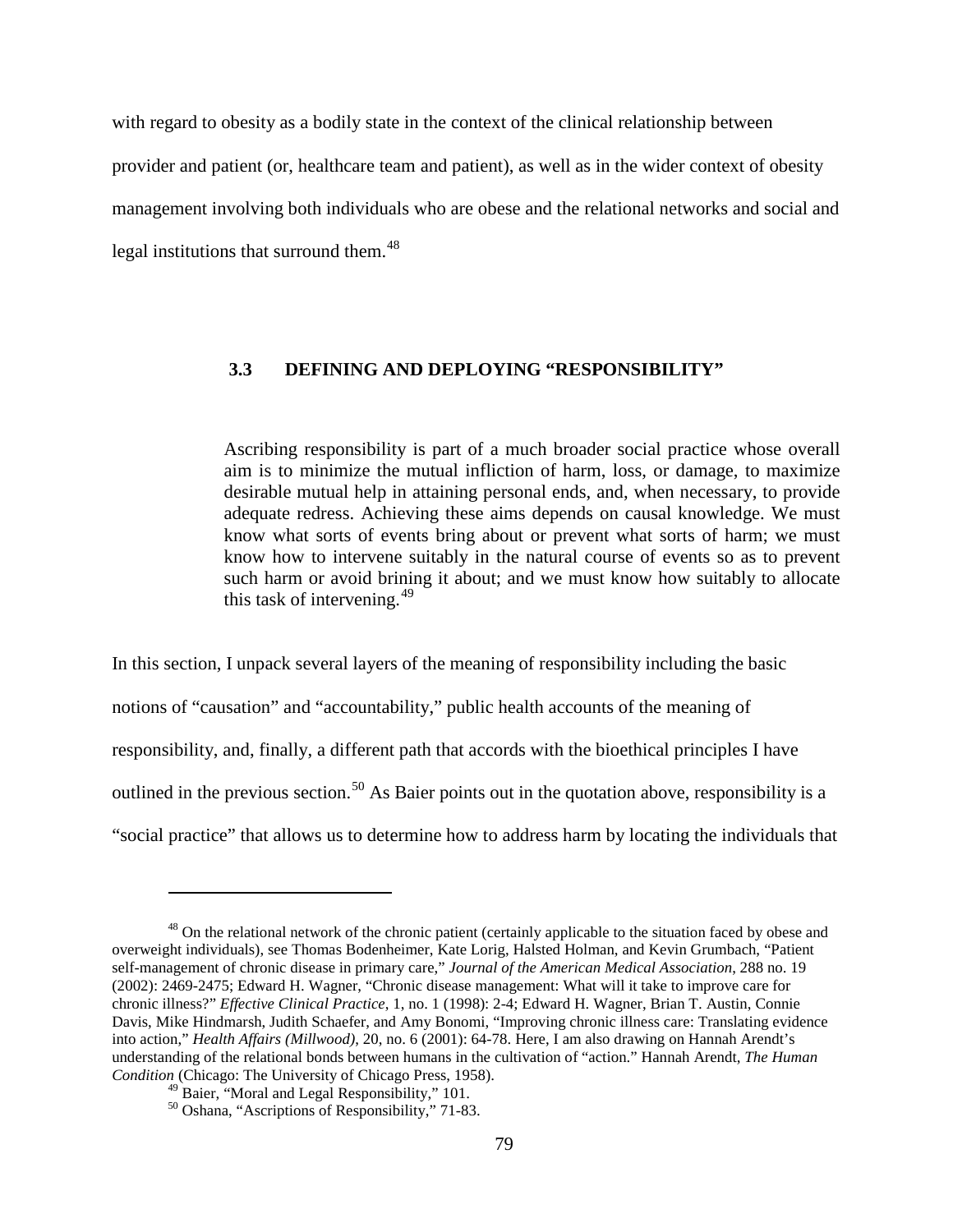can take action to resolve, ameliorate, or avoid it.<sup>[51](#page-89-0)</sup> While this seems to be the singular focus of all accounts of responsibility in the philosophical and public health literature, I rearticulate it in the context of autonomy and beneficence, the two bioethical principles that most substantially inform the provider-patient relationship. Thus, I will put pressure on the notion of responsibility as "social practice" and instead move into the realm of responsibility as a form of self-cultivation and the development of "capability" to achieve one's goals.<sup>[52](#page-89-1)</sup>

Before I proceed, I should note that the development of the concept of responsibility in the history of philosophy is beyond the reach of these sections. Instead, I work through various contemporary approaches to understanding what we mean when applying the term responsibility to agents. I then offer what I view as a new way to understand the concept of responsibility that avoids the potential pitfalls noted by the nominalists discussed in chapter 2, especially stigmatization and the ongoing contestation over the meaning of obesity and its appropriate treatment. I do this by imagining a role for responsibility that comes into play only after an individual has made the choice to engage in some form of lifestyle change therapy because it accords with their goals. This will set up the arguments I make in chapter 4 about the ethics of lifestyle change therapy and its relationship to responsibility.

### **3.2.1 Philosophical Approaches to Responsibility: Causation, Accountability, and Agency**

Understanding the role of responsibility in the context of the obesity problem requires unpacking both its common understanding in the philosophical literature and its application in the context of

<span id="page-89-1"></span><span id="page-89-0"></span><sup>&</sup>lt;sup>51</sup> Baier, "Moral and Legal Responsibility," 101.<br><sup>52</sup> Nussbaum, *Upheavals of Thought*; Nussbaum, *Women and Human Development*; Martha Nussbaum, *Cultivating Humanity: A Classical Defense of Reform in Liberal Education* (Cambridge: Harvard University Press, 2003).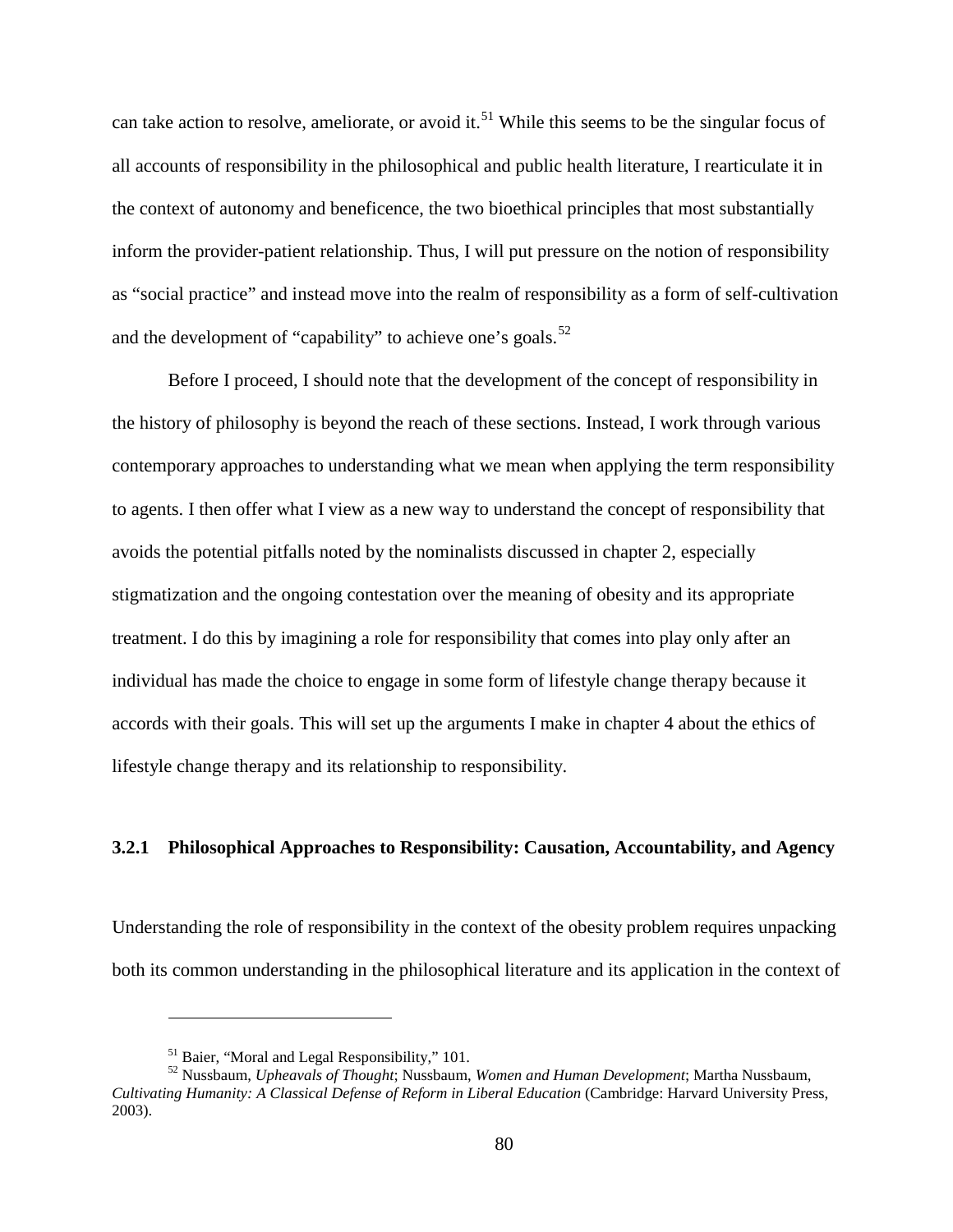public health and clinical care. Thus, this sub-section outlines the elements of two contemporary philosophical approaches to defining and applying responsibility as developed by Marina A. L. Oshana and Kurt Baier.<sup>[53](#page-90-0)</sup> Both provide accounts of responsibility that flesh out three critical components of the meaning of the term: causation, "accountability" (Oshana's term), and agency. In addition, Baier articulates a taxonomy of various approaches to defining and applying the term responsibility to which I will refer throughout the rest of this chapter. I proceed by unpacking the contributions of each theorist in turn. In the next section, I connect these philosophical conceptions of responsibility to those that are currently being applied in the public health approach to the obesity problem and suggest an alternative that lines up with a bioethical approach rooted in the principles discussed in the previous section of this chapter.

In its most basic application, when we say that someone or something is responsible for some outcome, what we mean by this is that he, she, or it is the proximate cause of this outcome and that this outcome is harmful in some way to others.<sup>[54](#page-90-1)</sup> Of course, it is possible to say that someone is responsible for some good outcome in the world, but the general tendency of the term is toward judgment, social sanction, and obligation.<sup>[55](#page-90-2)</sup> This understanding of responsibility is based on a common understanding of causality, primarily that agents and objects can be said to *cause* certain outcomes.<sup>[56](#page-90-3)</sup> However, as we shall see, the notion of causation cannot stand on its own in meting out determinations of responsibility. This is so because causation does not in itself imply the quality of the outcome or the thing that is its cause.

<span id="page-90-0"></span>Oshana's view of responsibility, what she terms an "accountability approach" relies on causation but moves beyond its determination in order to deal with the problem described in the

<span id="page-90-1"></span><sup>&</sup>lt;sup>53</sup> Baier, "Moral and Legal Responsibility," 101-130; Oshana, "Ascriptions of Responsibility," 71-83.<br><sup>54</sup> Baier, "Moral and Legal Responsibility," 101-130; Oshana, "Ascriptions of Responsibility," 71-83.<br><sup>55</sup> Baier, "Mo

<span id="page-90-3"></span><span id="page-90-2"></span>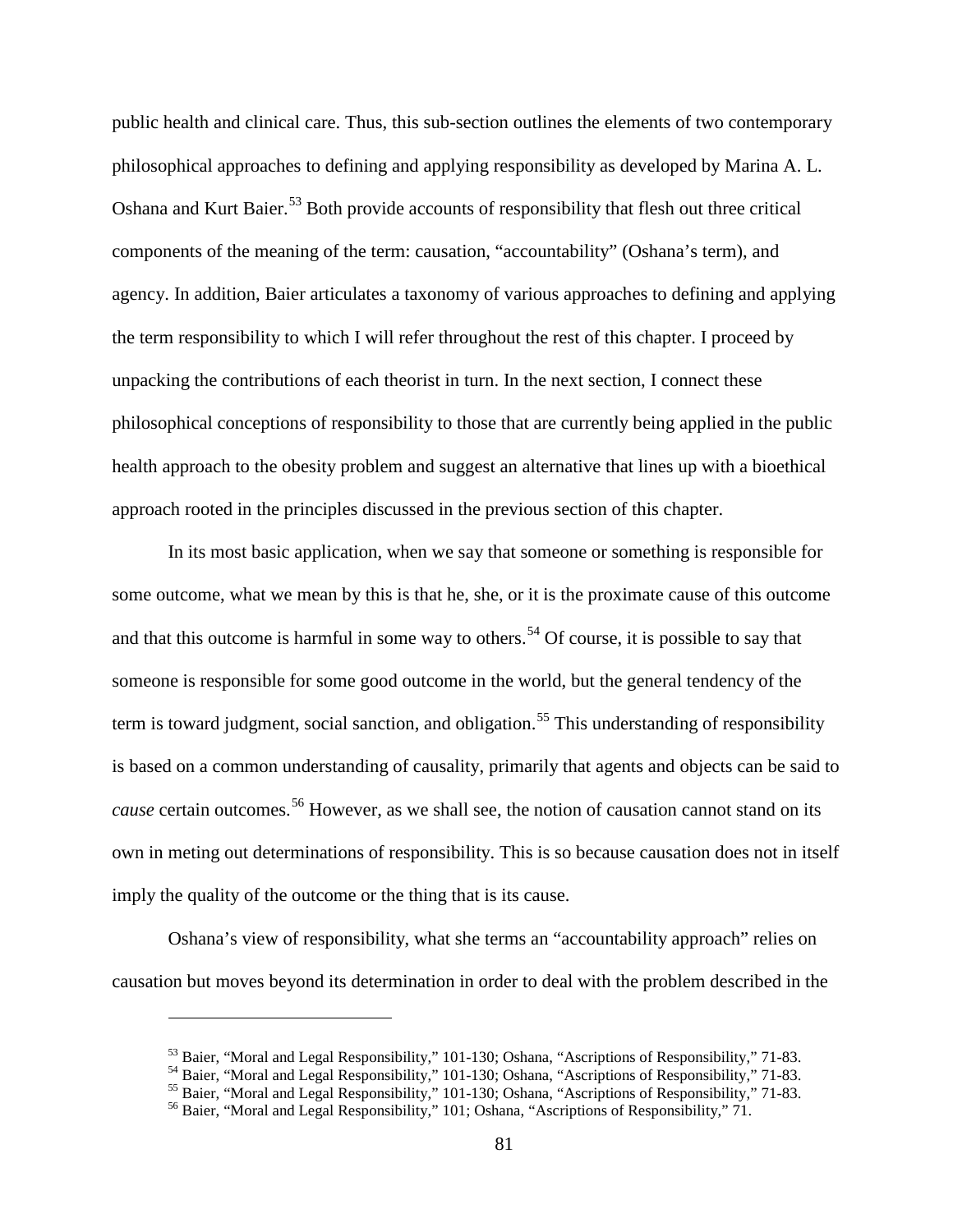previous paragraph.<sup>[57](#page-91-0)</sup> Regarding causation, Oshana notes, "According to causal agency analysis, responsibility ascriptions credit a person (or a thing) with a role in bringing about an event or state of affairs, and nothing more. Ascribing causal responsibility consists in identifying the factor that must actually operate in order for an event to transpire."<sup>[58](#page-91-1)</sup> That is, the basic starting point for understanding the meaning of responsibility is rooted in some determination of cause whether by a thing or a person.<sup>[59](#page-91-2)</sup> However, Oshana rightly argues that such a causal approach is limited in fully conceptualizing responsibility. She proffers three arguments. First, she argues that a determination of cause is not in itself sufficient to "say that the agent can be *held* morally responsible, or can be responsible to someone."<sup>[60](#page-91-3)</sup> As she points out, there are things and agents in the world whom we cannot rightly hold responsible either because they are not human and thus do not meet the basic parameters of moral agency or because they are not competent to be held responsible.<sup>[61](#page-91-4)</sup> She further contends that causation does not "allow for moral evaluation."<sup>[62](#page-91-5)</sup> That is, we cannot necessarily judge someone as "good or bad, praiseworthy or blameworthy" simply based on our belief that they have caused an outcome.<sup> $63$ </sup> Finally, she contends that determining causation "does not single out a class of things that might properly be described as moral agents, or members of a moral community."<sup>[64](#page-91-7)</sup> That is, simply following through on an adequate analysis of causation does not provide us with any information that might allow us to determine who has moral agency or how the community involved should mete out its judgments,

 $57$  Oshana, "Ascriptions of Responsibility," 71-83.<br> $58$  Oshana, "Ascriptions of Responsibility," 72.

<span id="page-91-5"></span><span id="page-91-4"></span><span id="page-91-3"></span><span id="page-91-2"></span><span id="page-91-1"></span><span id="page-91-0"></span><sup>&</sup>lt;sup>59</sup> Baier, "Moral and Legal Responsibility," 101-130; Oshana, "Ascriptions of Responsibility," 71-83.<br><sup>60</sup> Oshana, "Ascriptions of Responsibility," 72.<br><sup>61</sup> Oshana, "Ascriptions of Responsibility," 72. Her examples are c terms of bioethics would be those deemed incompetent to make their own decisions; however, in this case, we would not be speaking of causation but rather of responsibility as ability to make choices on one's own behalf. See Buchanan cite.<br>
<sup>62</sup> Oshana, "Ascriptions of Responsibility," 72.<br>
<sup>63</sup> Oshana, "Ascriptions of Responsibility," 72.<br>
<sup>64</sup> Oshana, "Ascriptions of Responsibility," 73.

<span id="page-91-6"></span>

<span id="page-91-7"></span>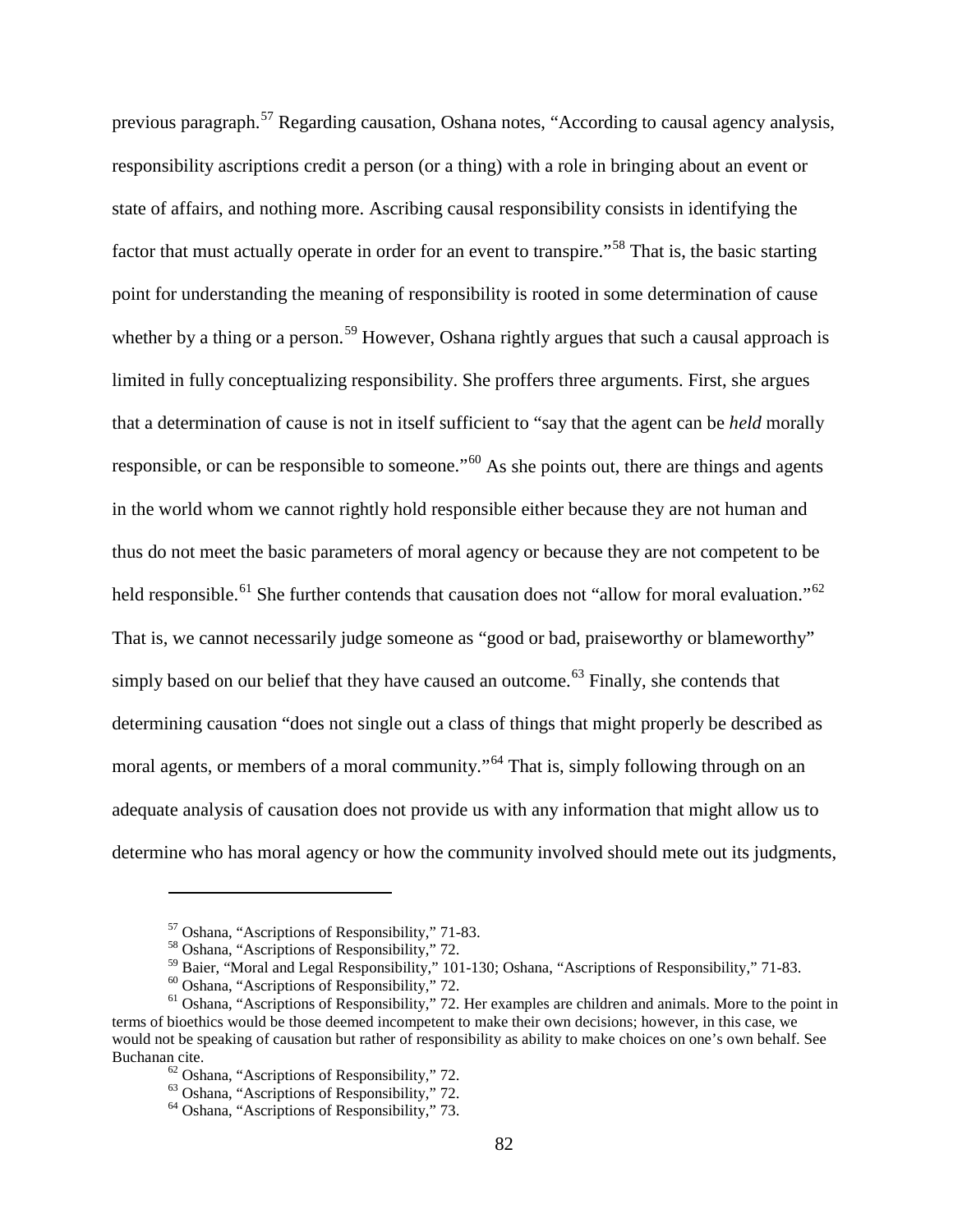punishments, or other corrective activities. Thus, following Oshana, some notion of moral agency and the existence of a moral community must be posited in order to fully define and apply responsibility in any given context.

Recognizing some of the problems with causal accounts of responsibility, Oshana articulates a notion of "accountability" that she feels is a more accurate representation of "what is meant by ascriptions of responsibility."<sup>[65](#page-92-0)</sup> For Oshana, "when we say a person is morally responsible for something, we are essentially saying that the person did or caused some act (or exhibits some trait of character) for which it is *fitting that she give an account*."<sup>[66](#page-92-1)</sup> She goes on to suggest that, "a person is responsible for an act if and only if it ought to be the case that the person account for her behavior, where doing so involves giving some statement of the person's beliefs or intentions regarding the act."<sup> $67$ </sup> Thus, according to Oshana, responsibility involves more than the cultivation of some causal story. Of course, individuals must be seen as somehow involved in bringing about the state of affairs for which they are being held accountable. However, there must be some added element in the determination of responsibility that includes attention to whether or not the state of affairs or outcome that has occurred is *worthy* of an "account."<sup>[68](#page-92-3)</sup>

Oshana's perspective is developed with a background assumption that stands at the heart of moral and ethical analysis in general. As briefly noted above, in order to determine whether "it is fitting that [the agent] give an account" (or, be held responsible), there must be some

<span id="page-92-3"></span><span id="page-92-2"></span><span id="page-92-1"></span><span id="page-92-0"></span><sup>&</sup>lt;sup>65</sup> Oshana, "Ascriptions of Responsibility," 80.<br>
<sup>66</sup> Oshana, "Ascriptions of Responsibility," 77. Emphasis added.<br>
<sup>67</sup> Oshana, "Ascriptions of Responsibility," 77.<br>
<sup>68</sup> Oshana, "Ascriptions of Responsibility," 71-83. individuals should simply provide an "account" for what they have done (this seems to be the case in passages quoted above) or whether "account" might mean something more as in make amends (that is, to make payment or accept punishment). This seems to be the logical extension of her argument and is one that Baier develops as well. Baier, "Moral and Legal Responsibility," 101-130.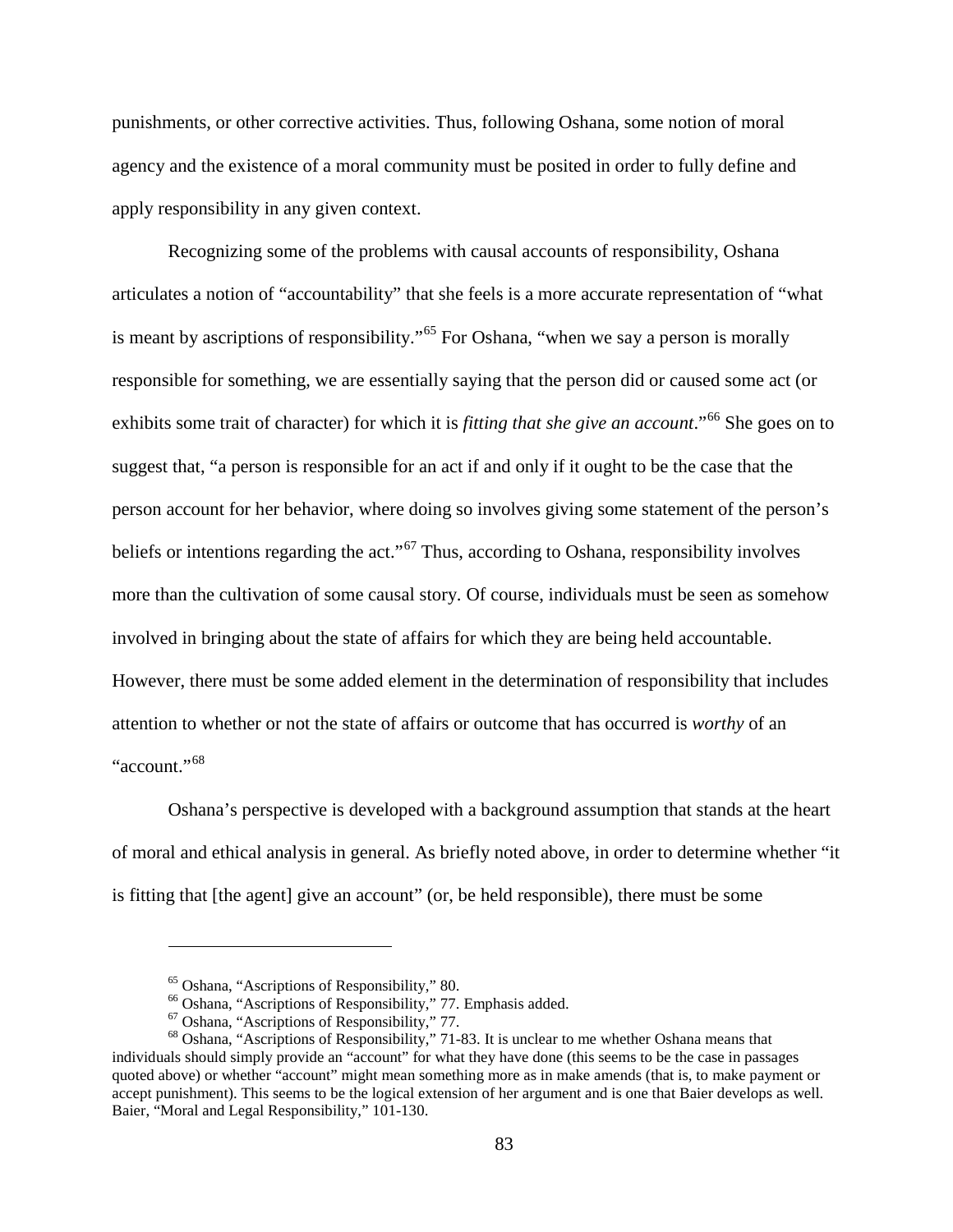framework in place to define and apply moral agency to the individual and place her within a larger community from whose perspective her actions may be evaluated.<sup>[69](#page-93-0)</sup> Oshana describes such a framework in three parts:

> In judging that an account ought to be given, we presume that the individual from whom an account is expected has (a) antecedently met the requirements of responsible agency, and (b) has performed some act (or has exhibited some characteristic) of the sort subject to certain accepted standards of morality and, (c) typically has fallen short of these standards.<sup>[70](#page-93-1)</sup>

That is, we cannot adequately determine whether someone is responsible or "accountable" if there is no background moral community of which an individual is a member and to which one owes an explanation or some other "account" of her actions given a perceived violation. Oshana does not directly deal with the issue of how one can account for this background moral community; however, it is a highly relevant and complicated problem in the literature. For example, various conceptions of morality are often posited or implicitly accepted by those who make arguments grounded in responsibility.<sup>[71](#page-93-2)</sup> The degree to which such conceptions are implicit and not necessarily established either as fact or as a necessary good may tend to undermine or otherwise render questionable some notions of responsibility. We will see this at play in the next section when I unpack various public health approaches that rely on notions of responsibility for their justification.

Kurt Baier offers an account of responsibility that is largely in keeping with Oshana's.<sup>[72](#page-93-3)</sup> I detail Baier's arguments here because, in addition to developing similar arguments to those presented by Oshana, he also provides a nice taxonomy of different forms of responsibility from

<span id="page-93-3"></span><span id="page-93-2"></span><span id="page-93-1"></span><span id="page-93-0"></span><sup>&</sup>lt;sup>69</sup> Oshana, "Ascriptions of Responsibility," 77.<br><sup>70</sup> Oshana, "Ascriptions of Responsibility," 77.<br><sup>71</sup> See e.g., Turoldo, "Responsibility as an Ethical Framework for Public Health Interventions," 1197-1202; Callahan, "Obesity," 34-40.  $\frac{72 \text{ Baire}}{72 \text{ Baire}}$ , "Moral and Legal Responsibility," 101-130.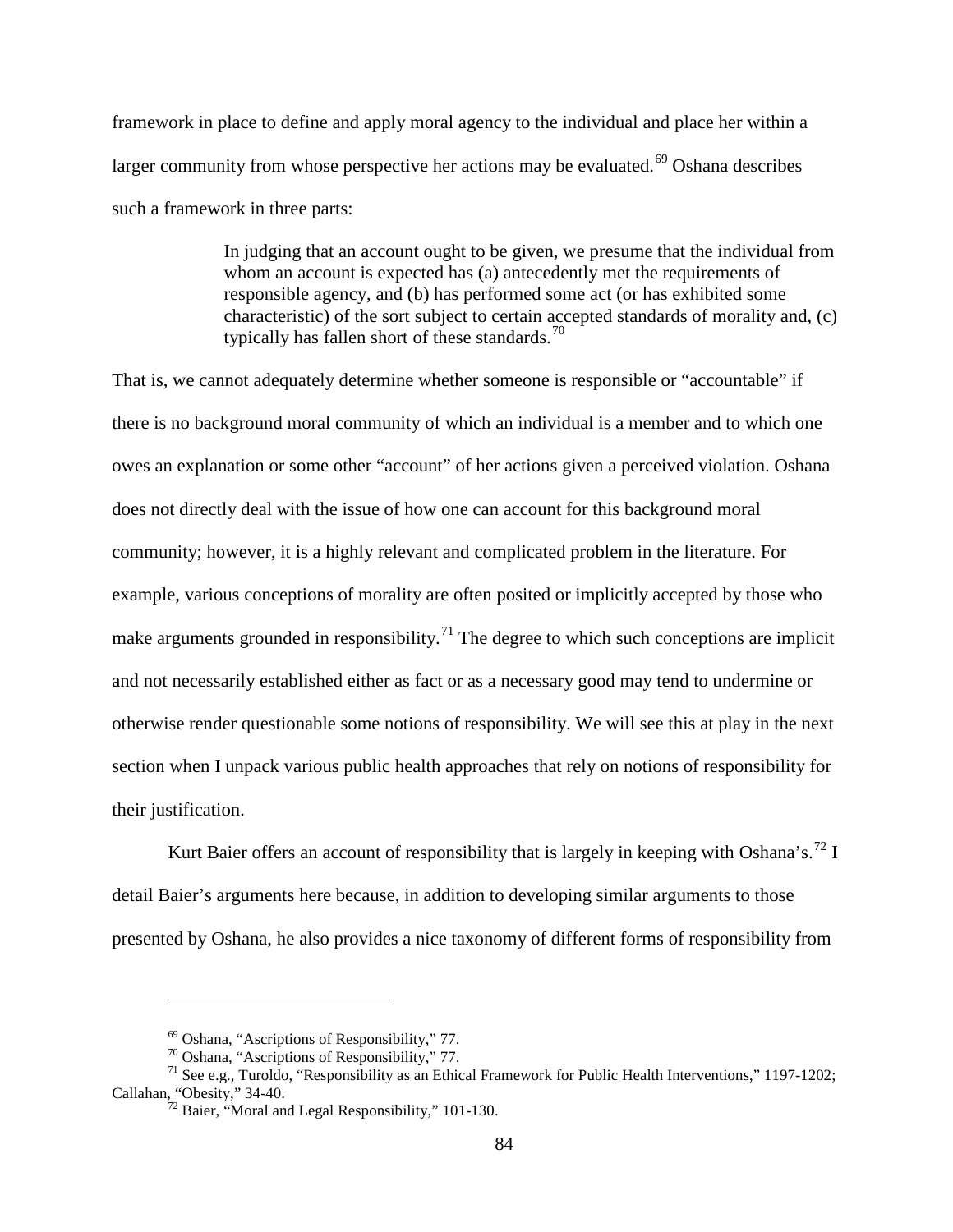which I will draw extensively throughout the rest of this chapter. Baier begins with what he calls "thing-responsibility" which is, in large part, the name for the specific causal element, the thing that has caused an outcome in itself, or the "culprit."[73](#page-94-0) He suggests that, "the general purpose of identifying such a culprit is to prevent future damage" and is "similar to identifying cause."<sup>[74](#page-94-1)</sup> That is, according to Baier, one way to think about responsibility is to attach it to a notion of causation and to find the "thing" that is the cause of the state of affairs or outcome we are most interested in addressing.<sup>[75](#page-94-2)</sup> This method for determining responsibility is rooted in what Baier terms a "backward-looking" orientation.<sup>[76](#page-94-3)</sup> He applies this orientation not only to "things" but also to "agents" and suggests that "agent-responsibility" accepts the basic assumption that "human beings cannot only be blamed, they can be found *blameworthy*; not only have faults, but be at *fault*; and not only be due for repair but be *culpable* and deserving of *condemnation* or *punishment* or liable to payment of damages."<sup>[77](#page-94-4)</sup> That is, while things can cause a particular outcome and can thus be blamed for it, they cannot "be found *blameworthy*." This is the special domain of human agents who are capable of making choices and being corrected for choices they have made. Where one might simply change a thing, for example, improve the functioning of safety belts that are causing injury to car passengers, finding a person blameworthy might entail a variety of moral and legal actions that would in various ways hold them, as Oshana suggests, accountable.[78](#page-94-5) Baier calls this element of human agency "answerability."[79](#page-94-6)

<span id="page-94-1"></span><span id="page-94-0"></span><sup>&</sup>lt;sup>73</sup> Baier, "Moral and Legal Responsibility," 103.<br>
<sup>74</sup> Baier, "Moral and Legal Responsibility," 103.<br>
<sup>75</sup> Baier, "Moral and Legal Responsibility," 103.<br>
<sup>76</sup> Baier, "Moral and Legal Responsibility," 103.<br>
<sup>77</sup> Baier, "

<span id="page-94-2"></span>

<span id="page-94-3"></span>

<span id="page-94-5"></span><span id="page-94-4"></span>

<span id="page-94-6"></span>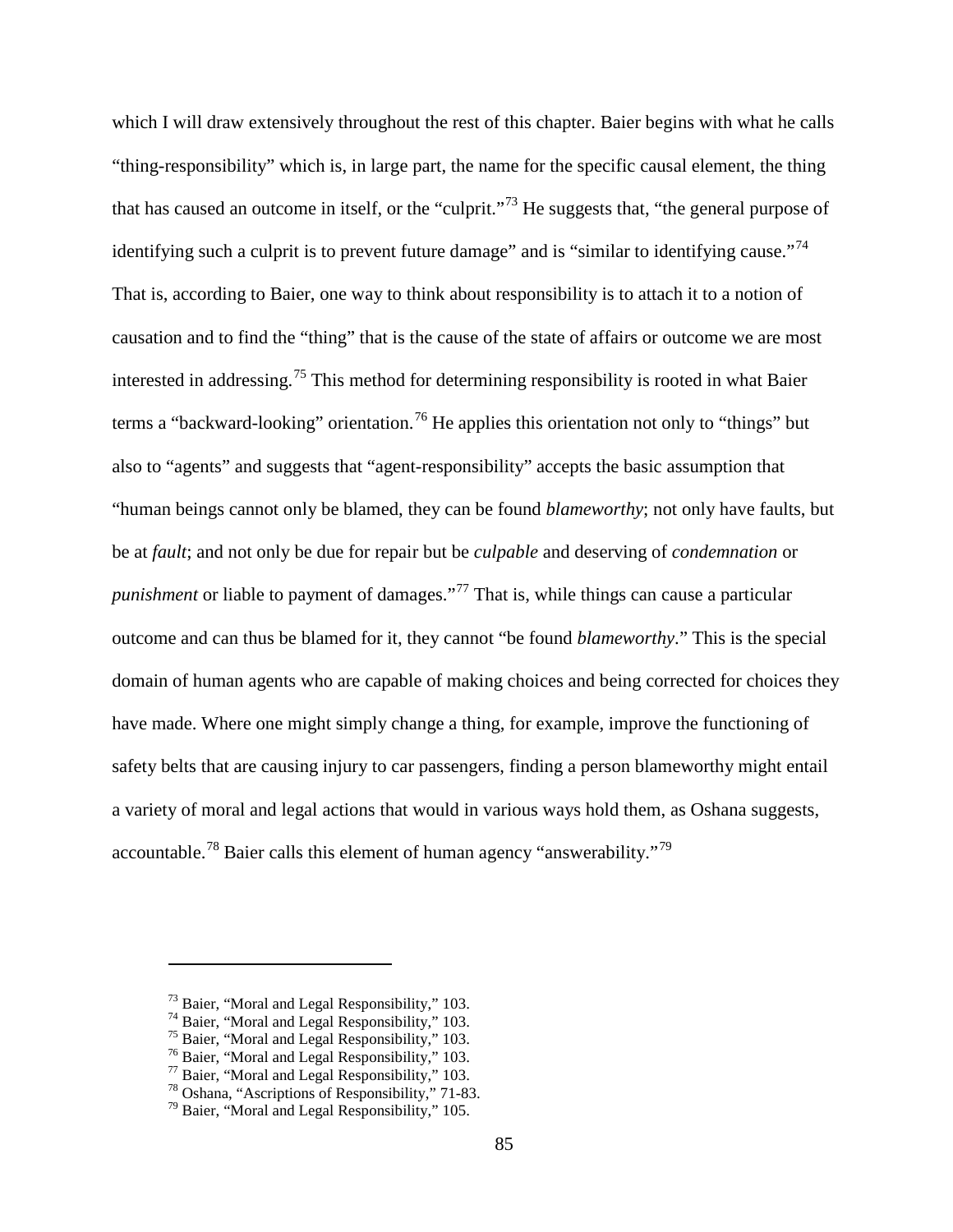Baier describes a special form of "agent-responsibility" that he calls "task-responsibility" which "may be a duty, an obligation, or a responsibility in the forward-looking sense."<sup>[80](#page-95-0)</sup> In doing so, he articulates a view of responsibility grounded in the duties we have to both one another and ourselves. However, as Baier points out, "task-responsibility" is not simply a general duty to the community, such as "one must not lie" but instead implies that the duty must "be performed for a particular end or purpose . . . without requiring that it be attained by particular means."<sup>[81](#page-95-1)</sup> He then describes various professional duties one may have that could be called "task-responsibilities," including the duty of a "ship's captain . . . for the safety of passengers, a ship's doctor for their health."<sup>[82](#page-95-2)</sup> Whether we accept Baier's narrow definition of the term "task-responsibility" we can see in it the rudiments of a slightly different conception of responsibility than that proffered by Oshana.[83](#page-95-3) This "forward-looking" version of responsibility is grounded in the notion that individuals are not simply responsible for actions they have undertaken in the past. They may also be responsible for either avoiding future actions that are problematic or fulfilling future obligations.

Baier articulates this view by broadening his perspective beyond "task-responsibility." He contends that, "agent-responsibility gives rise to a new quasi-causal relationship, namely, a duty-breaching failure to use one's power to prevent."<sup>[84](#page-95-4)</sup> This notion of responsibility is rooted in the distinction,

> [b]etween *having* causal power over an event and *exercising* that power. We may think of some parts of the universe as systems which in the normal course are

<span id="page-95-3"></span><span id="page-95-2"></span><span id="page-95-1"></span><span id="page-95-0"></span> $80$  Baier, "Moral and Legal Responsibility," 104. That "task-responsibility" is one element of "agentresponsibility" should be relatively obvious given that things cannot perform tasks, only human agents can: "Moral agents must also be capable of understanding guidelines for action, of being able to act on them, and of understanding that they ought to do so." Baier, "Moral and Legal Responsibility," 104.<br><sup>81</sup> Baier, "Moral and Legal Responsibility," 104-105.

<sup>&</sup>lt;sup>82</sup> Baier, "Moral and Legal Responsibility," 105.<br><sup>83</sup> Baier, "Moral and Legal Responsibility," 104. 84 Baier, "Moral and Legal Responsibility," 108.

<span id="page-95-4"></span>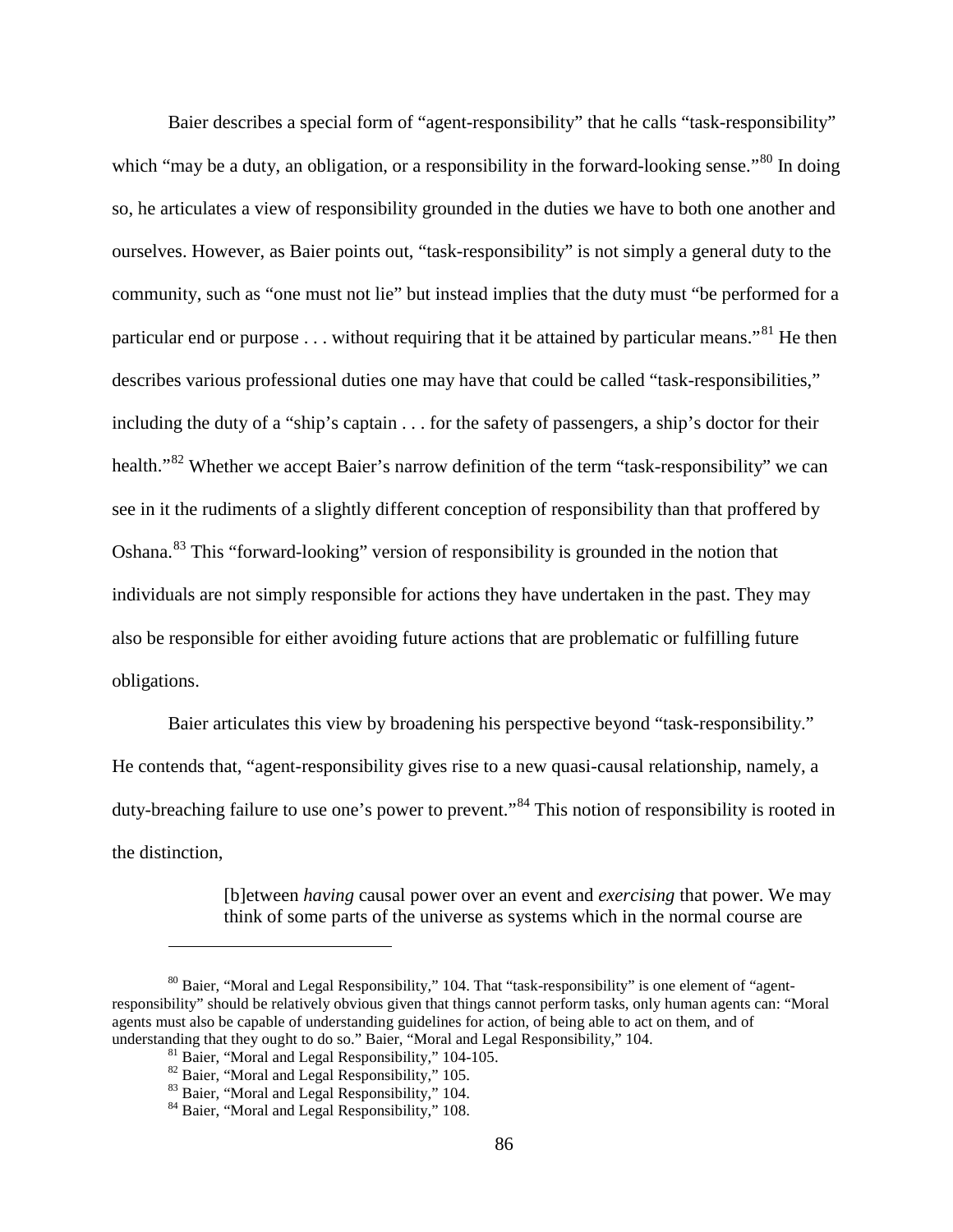headed for some predictable event . . . or as systems that in the normal course maintain themselves in a certain state . . . In such cases, some people may have and either exercise or fail to exercise causal power over some events in the system.<sup>[85](#page-96-0)</sup>

At another point in the text, Baier suggests that such a view might be referred to as "capacityresponsibility" which he defines, following H. L. A. Hart, as "ascribing responsibility not for a particular past event or state of affairs but for a certain basic ability presupposed by all such particular ascriptions."<sup>[86](#page-96-1)</sup> Thus, part of the "forward-looking" notion of "agent-responsibility" is the belief that the agent has the "capacity" to take action in response to the perceived harm. In this way, Baier engages the discussion of moral agency: to be able to act is just as important as one's potential obligation to do so. One can immediately grasp the potential connection between this view of responsibility as somehow preventing future harms and the problems facing an obese person (or, to employ a nominalist frame, the person with problematic eating and physical activity behaviors as seen from a healthcare perspective). Without action, she may end up suffering from a variety of co-morbidities that not only undermine her health but also consume resources within the healthcare economy. Thus, we might say, she has a form of "agentresponsibility" that is "forward-looking" and rooted in her "capacity" to resolve the potential harm of ill health and consumption of resources. This is, at its heart, the primary use of the term responsibility in the public health literature; however, it also provides the rudiments for a quite different perspective that I develop in the next section.

In short, these philosophical discussions of the term responsibility highlight three main components of the concept: causation, accountability, and agency. Both Oshana and Baier root responsibility in the notion that someone has somehow brought some state of affairs into

<span id="page-96-1"></span><span id="page-96-0"></span><sup>85</sup> Baier, "Moral and Legal Responsibility," 108-109. <sup>86</sup> Baier, "Moral and Legal Responsibility," 104; H. L. A. Hart, *Punishment and Responsibility* (Oxford: Oxford University Press, 1968): 227-230 (as cited by Baier).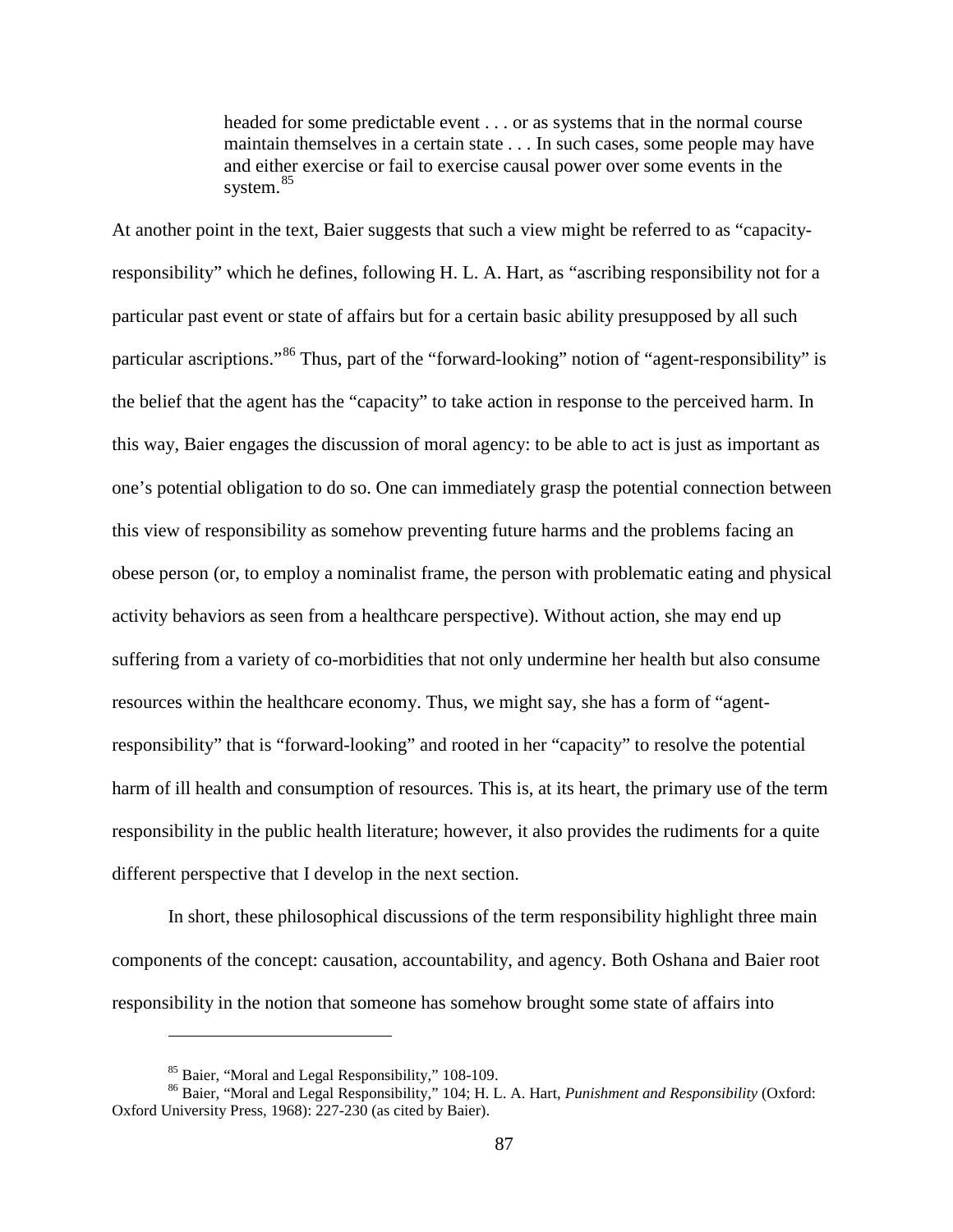existence or has failed to take action that would avoid it (causation). They also articulate a view of responsibility that has the primary purpose of determining who should be held accountable for taking action ("accountability" or "answerability"). Finally, they both provide a basic understanding of the moral agency involved in being a responsible agent, that is, both being a member of community to which one is morally obligated and having the capacity to act in response to one's perceived obligations.

Were we to apply this schematic understanding of responsibility in the context of the obesity problem, we would need to deal with four problems (each of which will be developed in the next section). First, we would need to consider who or what is the cause of the bodily state of obesity. Second, we would also have to consider whether this bodily state has brought about any negative consequences. As I discuss in chapters 1 and 2, these are highly confounding questions that are not conducive to simple answers. Third, we would need to work out whether it is appropriate in this case to ask the causal actor to "account" for his actions, that is, to justify, explain, or provide an excuse for the actions he has taken leading to the bodily state of obesity.<sup>[87](#page-97-0)</sup> The problem is that we may never reach this level, at least not in a clear and distinct way, with obesity. We would face the problem of either distributing responsibility across a wide array of things and actors in the world, or we might just continue to endlessly debate regarding the nature of causation in general or the evidence in favor of one causal narrative of obesity over another. Finally, we would need to determine the moral agency of obese individuals. Do they have the power to act in response to their condition and are they beholden to a moral community for whom they are obligated to exercise this agency? I will investigate these issues more fully in the next section.

<span id="page-97-0"></span> $87$  Oshana, "Ascriptions of Responsibility," 76-80.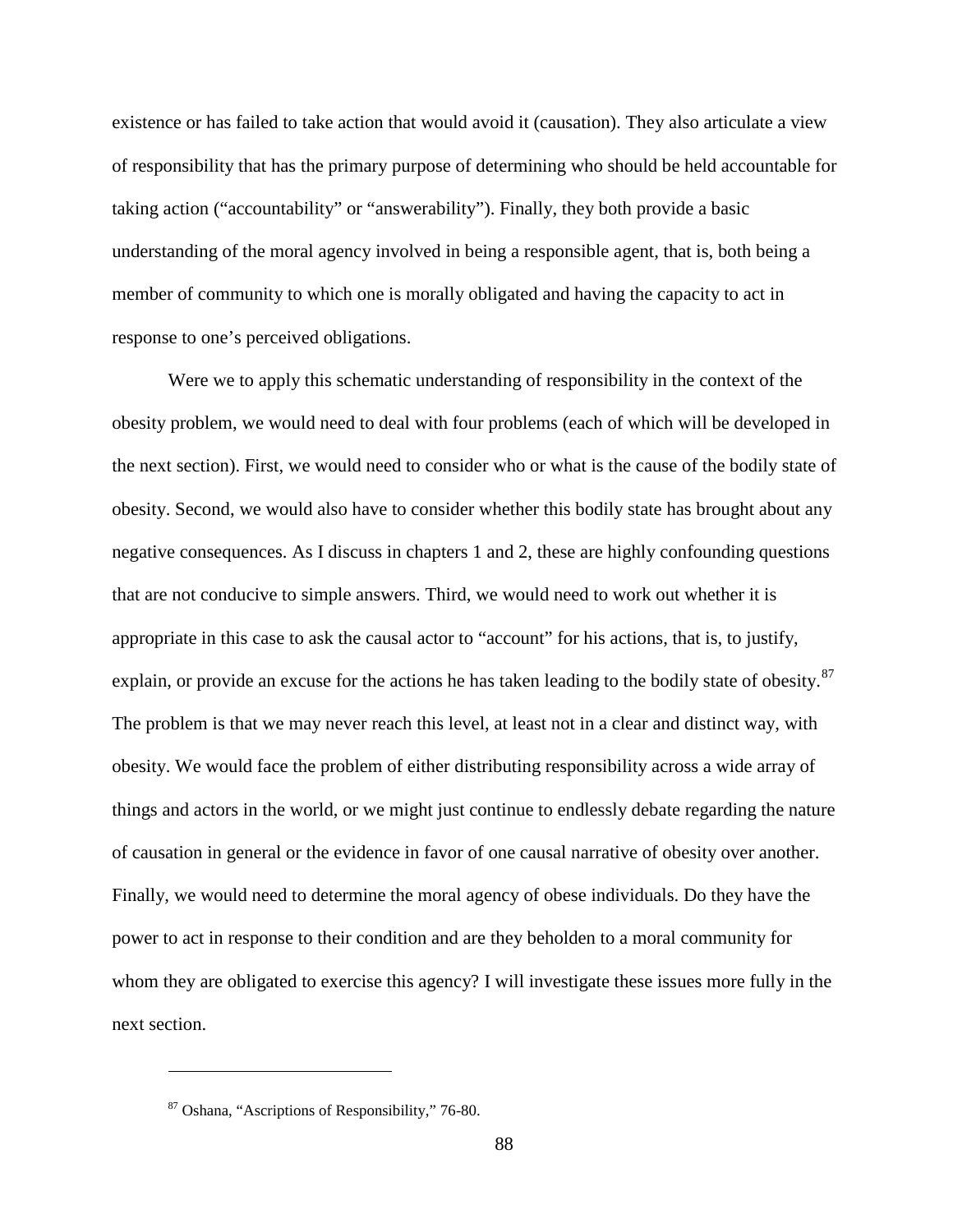#### **3.2.2 Responsibility and the Obesity Problem**

To date, the discussion about the role of responsibility in addressing the obesity problem has largely focused on public health efforts to change the actions of government, corporations, and individuals so as to achieve better health. As noted in chapter 1, there are a variety of efforts in this regard, most notably efforts to change the built environment, to challenge corporations regarding their advertising and sales activities, and to incentivize changes in the daily activities of individuals. While I cannot consider each of these (and other possibilities) fully in this section, I do engage in some analysis of the public health justification for efforts to curb rising rates of obesity and problematic health activities. This justification is grounded in the notion that individuals bear some responsibility to their larger community. It is thus largely "communitarian" in orientation and spans the gulf between more and less coercive efforts to bring about changes that might address the obesity problem.<sup>[88](#page-98-0)</sup>

Daniel Callahan has promoted what is the most coercive and "communitarian" model of responsibility in the case of the obesity epidemic.<sup>[89](#page-98-1)</sup> His recent article "Obesity: Chasing an Elusive Epidemic" argues that resolving the obesity problem will require, "social pressure combined with vigorous government action."<sup>[90](#page-98-2)</sup> He grounds this view in the idea that individuals are largely responsible to their larger community to engage in the cultivation of their own health.<sup>[91](#page-98-3)</sup> Thus, while he does not directly employ the term responsibility throughout his work (it receives only passing mention), his overall perspective relies on a combination of "backward"

<span id="page-98-3"></span><span id="page-98-2"></span><span id="page-98-1"></span><span id="page-98-0"></span><sup>&</sup>lt;sup>88</sup> On the "communitarian" perspective, see Turoldo, "Responsibility as an Ethical Framework for Public Health Interventions," 1197-1202; Callahan, "Bioethics: Private Choice and Common Good," 24, no. 3 (1994): 28- 31; Ezekiel Emmanuel, *The Ends of Human Life: Medical Ethics in a Liberal Polity* (Cambridge: Harvard University Press, 1991).

 $89$  Callahan, "Obesity," 34-40; Callahan, "Bioethics," 28-31.

<sup>90</sup> Callahan, "Obesity," 39.

 $91$  Callahan, "Bioethics," 28-31.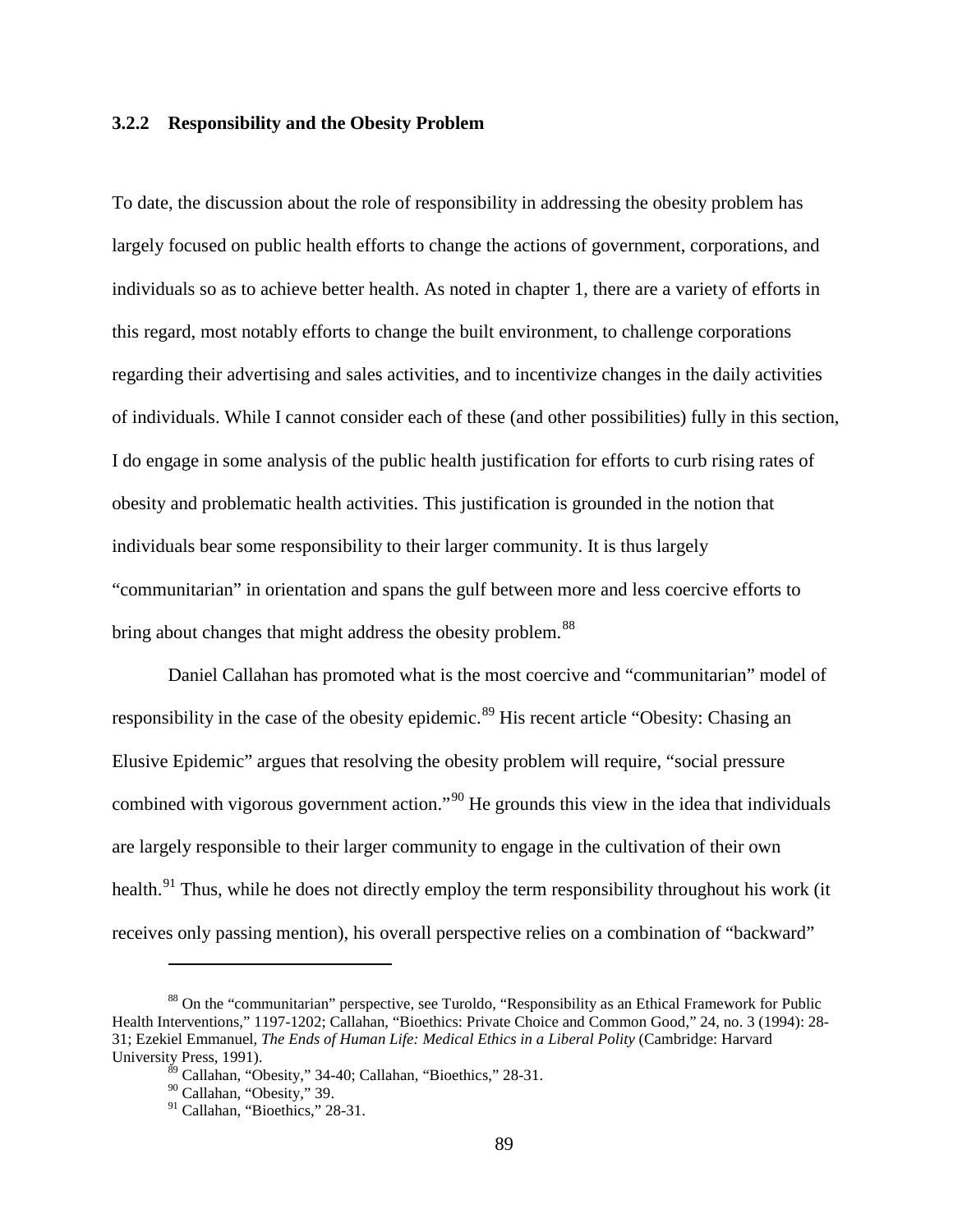and "forward-looking" accountability.<sup>[92](#page-99-0)</sup> That is, he views obese individuals as largely responsible for their health state and argues that they should take action in the future to address this state so as to avoid overusing the scarce resources available for treating their co-morbid conditions.<sup>[93](#page-99-1)</sup> His defense of "social pressure," among a variety of other possible strategies, indicates the degree to which he feels individuals are in part responsible for their health activities and are thus to an extent blameworthy.<sup>[94](#page-99-2)</sup>

While one might argue that his proposed *actions* emerge out of a concern for the health of the millions of people who might be impacted by obesity and its potentially related co-morbid conditions, the *attitude* with which his message is delivered is problematic.<sup>[95](#page-99-3)</sup> At one point, he declares,

> Whether or not they recognize their [obese individuals'] role in it, they need to understand that obesity is a national health problem, one that causes lethal diseases, shortens lives, and contributes substantially to rising health care costs. Not just their own welfare is at stake. They no less need to understand that, whatever they may think about the power and excess of government, it is inescapable in this case, as much as with national defense.<sup>[96](#page-99-4)</sup>

This rhetorical flourish is common throughout Callahan's arguments and indicates the degree to which he feels obese individuals who are not taking responsibility for their health are blameworthy. He even goes so far as to suggest that, despite the risks of stigmatization bound up in his "social pressure" argument, there is every reason to proceed because, "the fact of the matter is that they are already stigmatized, and notably among health care workers."<sup>[97](#page-99-5)</sup> Furthermore, he identifies research that suggests some stigmatization may be acceptable or even

<span id="page-99-1"></span><span id="page-99-0"></span> $92$  Baier, "Moral and Legal Responsibility," 101-130; Oshana, "Ascriptions of Responsibility," 71-83.

<sup>&</sup>lt;sup>93</sup> Callahan, "Obesity," 36.

<span id="page-99-2"></span> $94$  Callahan, "Obesity," 34-40.

<span id="page-99-4"></span><span id="page-99-3"></span><sup>&</sup>lt;sup>95</sup> Beauchamp and Childress, *Principles of Biomedical Ethics*, 103.<br><sup>96</sup> Callahan, "Obesity," 37.<br><sup>97</sup> Callahan, "Obesity," 38.

<span id="page-99-5"></span>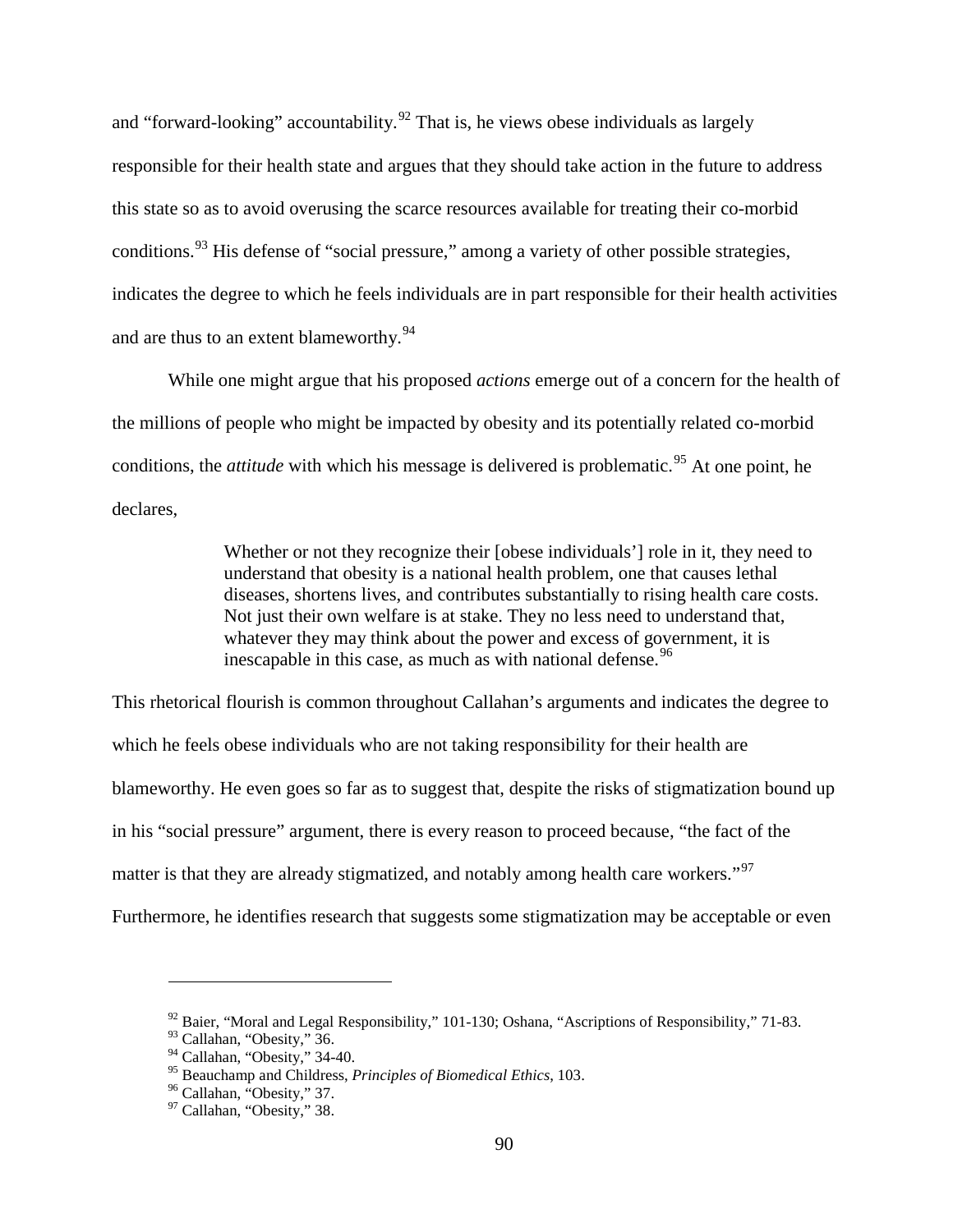useful in changing unhealthy behaviors.<sup>[98](#page-100-0)</sup> While I see in Callahan a sort of beneficence, and perhaps even an attempt to enhance the autonomy of individuals whose efforts to maintain a healthy life are overwhelmed by advertising and other elements of their environment, it should be obvious that such actions will tend increase stigmatization and undermine collaborative care.<sup>[99](#page-100-1)</sup> In addition, he glosses over the complexities of obesity in terms of its causal mechanisms and therapeutic possibilities. Thus, in responding to the four problems introduced in the last section, Callahan glosses over the evidence and largely asserts that obese individuals are, at least in part, responsible for their health and in need of prompting to change it. While I cannot forcefully disagree with all of his proposed approaches, especially "childhood [obesity] prevention programs," the idea that resolving a health problem requires undermining the voluntariness and autonomy of individuals on such a vast scale raises major red flags, especially from a bioethical perspective.<sup>[100](#page-100-2)</sup>

Of course, some level of persuasion is assumed in the provider-patient relationship, but sanctioning large-scale shaming of obese individuals modeled, as Callahan suggests, on the antismoking campaigns that emerged during the last century, would seem to work against the grain of persuasion.[101](#page-100-3) Such shaming and "stigmatization lite" also stand in direct tension with the goals of the clinical encounter.<sup>[102](#page-100-4)</sup> In addition, Callahan relies on a largely negative and coercive model of responsibility that tends in the direction of scapegoating and promulgates an *attitude*

<span id="page-100-0"></span><sup>&</sup>lt;sup>98</sup> Callahan, "Obesity," 38. He cites the following supporting article: Ronald Bayer, "Stigma and the Ethics of Public Health: Not Can We But Should We," *Social Science and Medicine* 67 (2008): 463-472.

<span id="page-100-3"></span><span id="page-100-2"></span><span id="page-100-1"></span><sup>&</sup>lt;sup>99</sup> Saguy and Riley, "Weighing Both Sides," 869-921.<br><sup>100</sup> Callahan, "Obesity," 36.<br><sup>101</sup> Callahan, "Obesity," 38. David H. Smith, "Ethics in the Doctor-Patient Relationship," Critical Care *Clinics* 12, i. 2 (January, 1996): 179-197; David H. Smith and Loyd S. Pettegrew, "Mutual Persuasion as a Mode for Doctor-Patient Communication," *Theoretical Medicine and Bioethics* 7 (1986): 127-146. Interestingly, the use of smoking as an analogy in Callahan's paper is mentioned by Saguy and Riley as a common tactic of those ideologically committed to the health risks of obesity. See Saguy and Riley, "Weighing Both Sides," 886.

<span id="page-100-4"></span> $102$  Callahan, "Obesity," 39.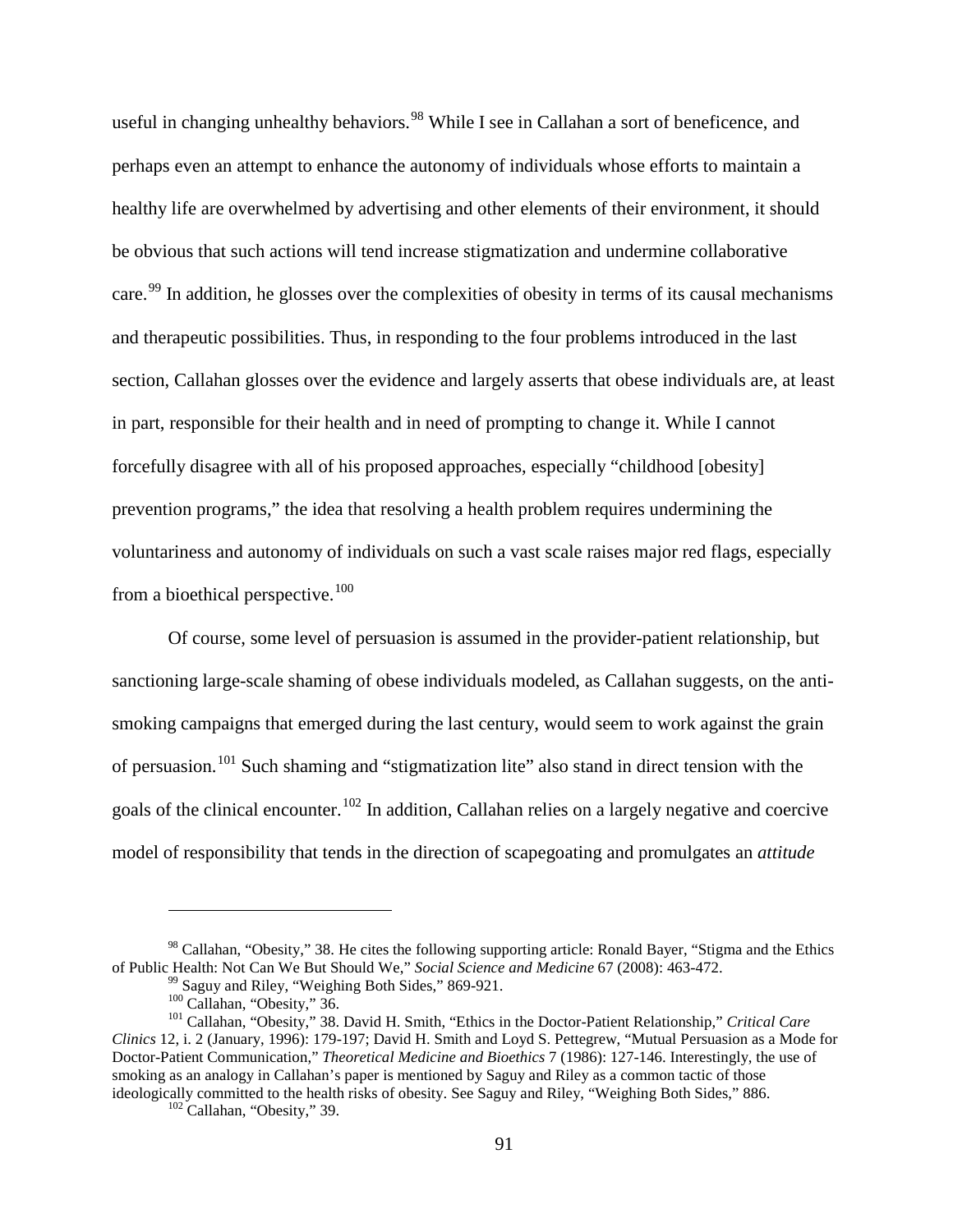that will not foster cooperation with those groups who stand opposed to addressing the obesity problem from a realist perspective.<sup>[103](#page-101-0)</sup> Most practically and importantly, it is hard to imagine a healthy and helpful provider-patient relationship emerging if shaming, stigmatization, and "social pressure" are the dominant public discourses of the day.[104](#page-101-1) Or, as Saguy and Riley point out, "the obesity case suggests that medical models blaming individuals for their ill health are likely to be rejected."<sup>[105](#page-101-2)</sup>

Callahan also relies on a view of the moral community as largely overwhelming any claims to autonomy, a view with which many would likely disagree. This view may provide a number of justifications and proposed interventions that are only acceptable to those already in agreement with Callahan that problems like obesity are in need of public management. While his argument that responsibility to the collective may require curtailing freedom and choice seems relatively straightforward, we are left to ask what impact this has on the model of human agency that is central to bioethics. This model values the protection of voluntariness, choice, and autonomy to the greatest extent possible.<sup>[106](#page-101-3)</sup> While Callahan proffers some convincing arguments in favor of limiting autonomy in certain circumstances, he does so by weighing autonomy against existential threats to the community. In so doing, he assumes that the community values particular modes of life, particular levels of health, and particular durations of existence more than those attributes of autonomous action that make us human in the first place. This is a controversial stance to take and one that Donald Cameron Ainslie has directly rebuffed in his work as untenable given the pluralism that inheres in contemporary democratic societies.<sup>[107](#page-101-4)</sup>

<span id="page-101-2"></span><span id="page-101-1"></span>

<span id="page-101-3"></span>

<span id="page-101-0"></span><sup>&</sup>lt;sup>103</sup> Beauchamp and Childress, *Principles of Biomedical Ethics*, 103.<br><sup>104</sup> Callahan, "Obesity," 36.<br><sup>105</sup> Saguy and Riley, 'Weighing Both Sides," 914.<br><sup>106</sup> Beauchamp and Childress, *Principles of Biomedical Ethics*, 10

<span id="page-101-4"></span>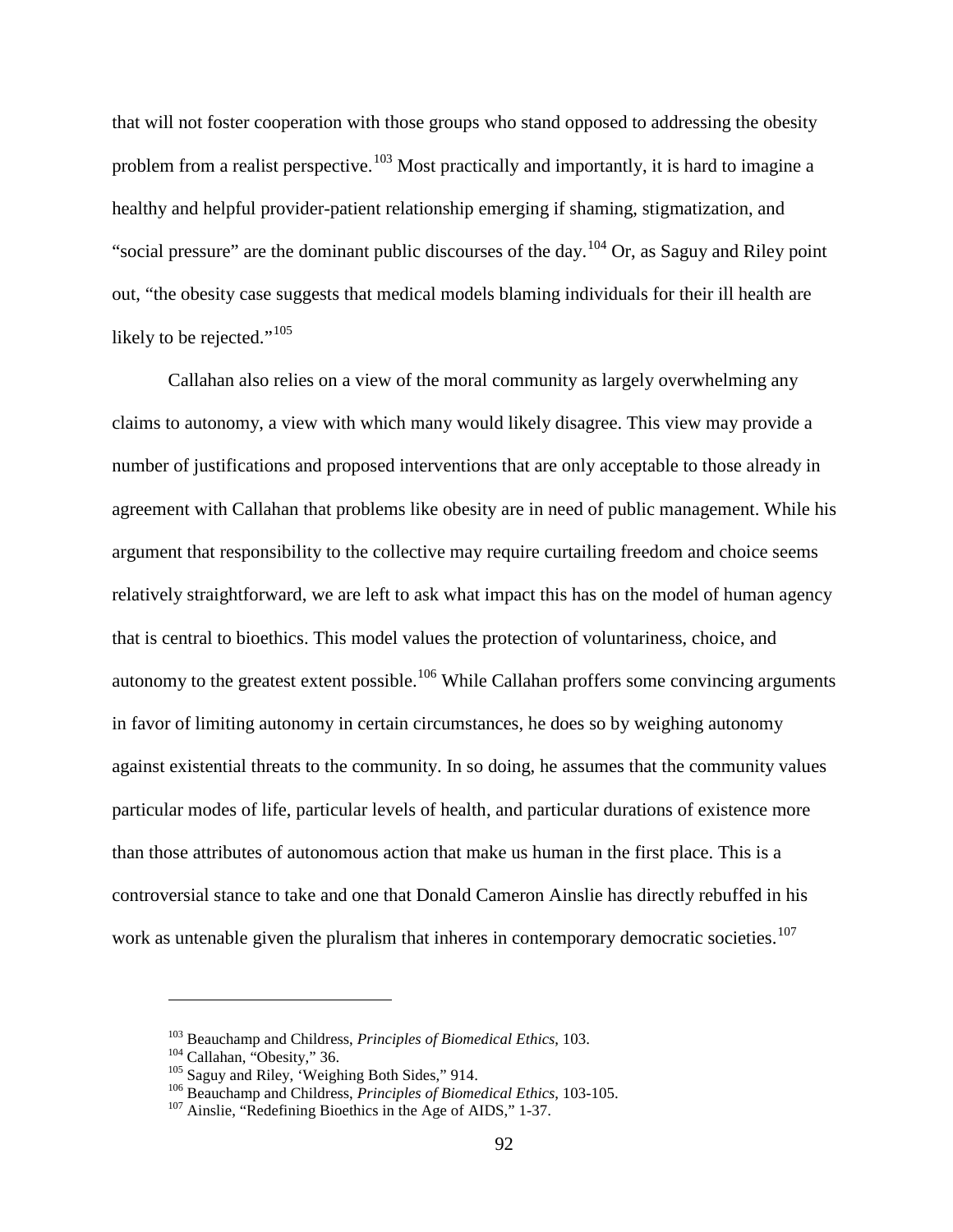Unfortunately, Callahan's answer to the question of moral agency and moral community is to make assumptions about what is best for all by glossing over or otherwise rejecting pluralism. While I am not in favor of abandoning any and all public health approaches to obesity, I remain skeptical of arguments like those made by Callahan because they mask complexity and undermine adequate deliberation about the appropriate balance to strike between individuals and their communities.<sup>[108](#page-102-0)</sup> There is no debating that we have to work together to craft environments that best promote our ability to be autonomous agents, but the *attitude* with which we approach this process and the degree to which we are willing to give up on voluntariness and selfcultivation as values in a pluralist context will determine whether we have a community we are happy to call home over the long-term.<sup>[109](#page-102-1)</sup>

In contradistinction to Callahan, Turoldo provides a nuanced analysis of the role of responsibility in the cultivation of public health that avoids the simplistic resolution Callahan offers to the problems of moral agency and moral community.<sup>[110](#page-102-2)</sup> He also avoids the rhetorical *attitude* of Callahan's piece by side-stepping many of the arguments Callahan makes regarding the false consciousness or wrong-headedness of obese individuals who fail to take action regarding their health. In so doing, he attempts to build a perspective that cultivates a "middle path between collectivism and libertarianism," thus addressing my concerns about Callahan's rejection of pluralism.<sup>[111](#page-102-3)</sup> Turoldo's starting point is to suggest that bioethics, and in particular, the principles I have detailed earlier in this chapter (i.e., autonomy and beneficence), are inadequate to the task of addressing large-scale, population-wide threats to health. He thus

<sup>&</sup>lt;sup>108</sup> Ainslie, "Redefining Bioethics in the Age of AIDS," 1-37.<br><sup>109</sup> Beauchamp and Childress, *Principles of Biomedical Ethics*, 103.

<sup>&</sup>lt;sup>110</sup> Turoldo, "Responsibility as an Ethical Framework for Public Health Interventions," 1197-1202.<br><sup>111</sup> Turoldo, "Responsibility as an Ethical Framework for Public Health Interventions," 1202; These are, as

<span id="page-102-3"></span><span id="page-102-2"></span><span id="page-102-1"></span><span id="page-102-0"></span>I suggest above, also the concerns of Ainslie in his "Redefining Bioethics in the Age of AIDS," 1-37.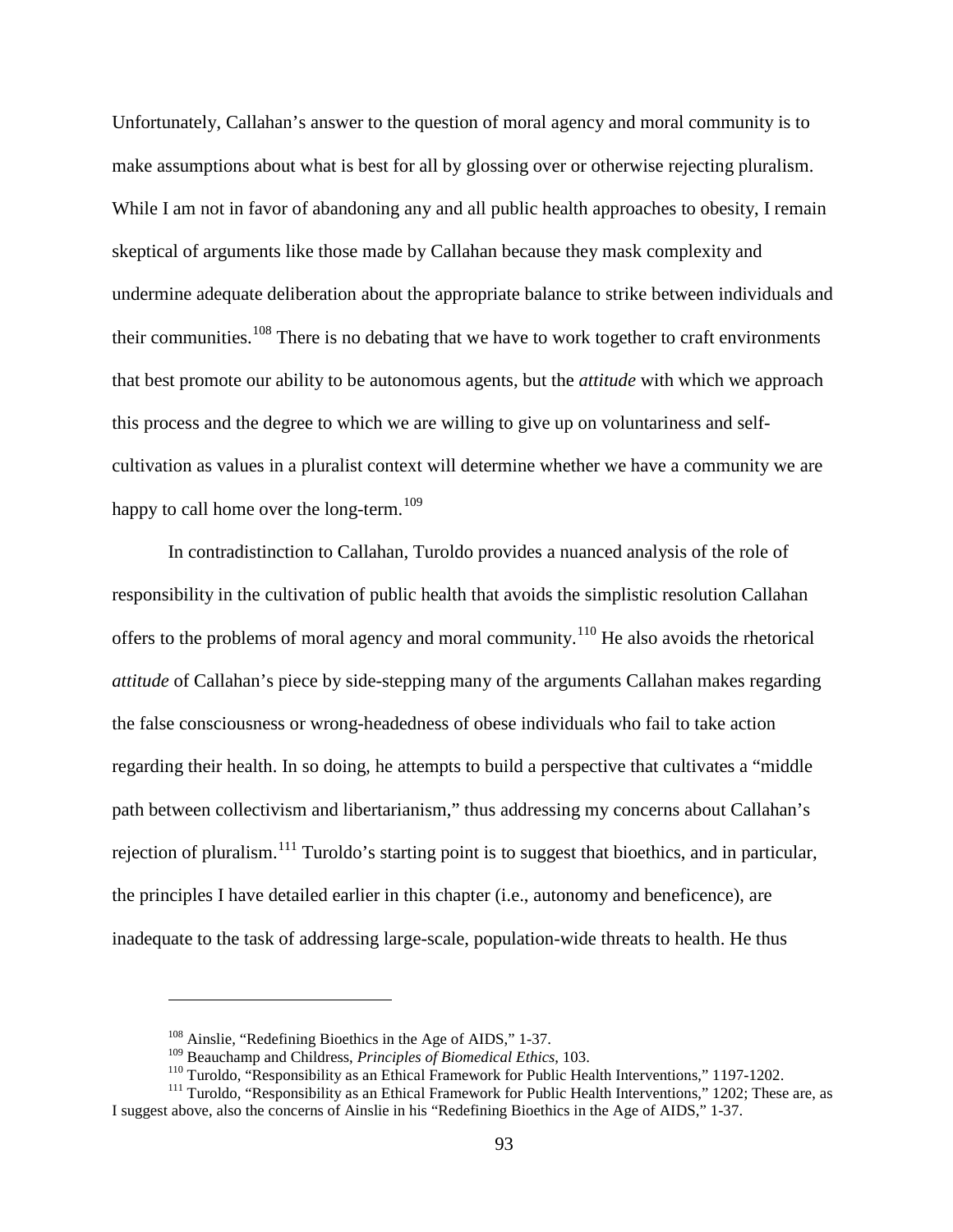articulates a shift from bioethics to a version of public health ethics that grounds its arguments in responsibility. He writes,

> Bioethics, in fact, suffers from an individual-centered approach because its attention is mainly directed toward medicine and medical research, which are concerned with the individual level. Public health, however, focuses on the population level and is concerned with the lives of the whole population or of large subgroups of the population. Here I try to show that the ethos of medicine and medical research cannot be transported as such into the realm of public health measures, because that would make public health measures very difficult to implement. Next, I establish the significance of responsibility rather than autonomy as central to public health ethics. $112$

This articulation of the problems with bioethical analysis when approaching population-based health problems is commonplace in the public health ethics literature.<sup>[113](#page-103-1)</sup> It is also not controversial to suggest that shifting one's perspective from the individual patient to the larger population will require a renegotiation of the principles one applies in the effort to promote health.<sup>[114](#page-103-2)</sup> He later suggests, "The responsibility-centered ethical framework I propose stands between the libertarian perspective, which gives priority to the individual and allows only a minimal state, and the collectivist point of view, which aims to promote the greatest aggregate benefit and considers individual rights dependent on the shared will of the community."<sup>[115](#page-103-3)</sup> Thus, placing some value on the needs of the community is inherent in any discussion of public health; however, unlike Callahan, Turoldo works assiduously to avoid an exclusionary vision of the moral community as primarily communitarian.<sup>[116](#page-103-4)</sup> In fact, many of his arguments work in the direction of balancing collective and individual beliefs and desires (see below).

<span id="page-103-4"></span><span id="page-103-3"></span><span id="page-103-2"></span><span id="page-103-1"></span><span id="page-103-0"></span><sup>&</sup>lt;sup>112</sup> Turoldo, "Responsibility as an Ethical Framework for Public Health Interventions," 1197.<br><sup>113</sup> See FN 5.<br><sup>114</sup> Even bioethicists accept this as an acceptable stance. As Beauchamp and Childress argue, when one takes the view of the larger population, there may be times when autonomy needs to be curtailed. Beauchamp and Childress, *Principles of Biomedical Ethics*, 105.<br><sup>115</sup> Turoldo, "Responsibility as an Ethical Framework for Public Health Interventions," 1201.<br><sup>116</sup> Turoldo, "Responsibility as an Ethical Framework for Public Health Int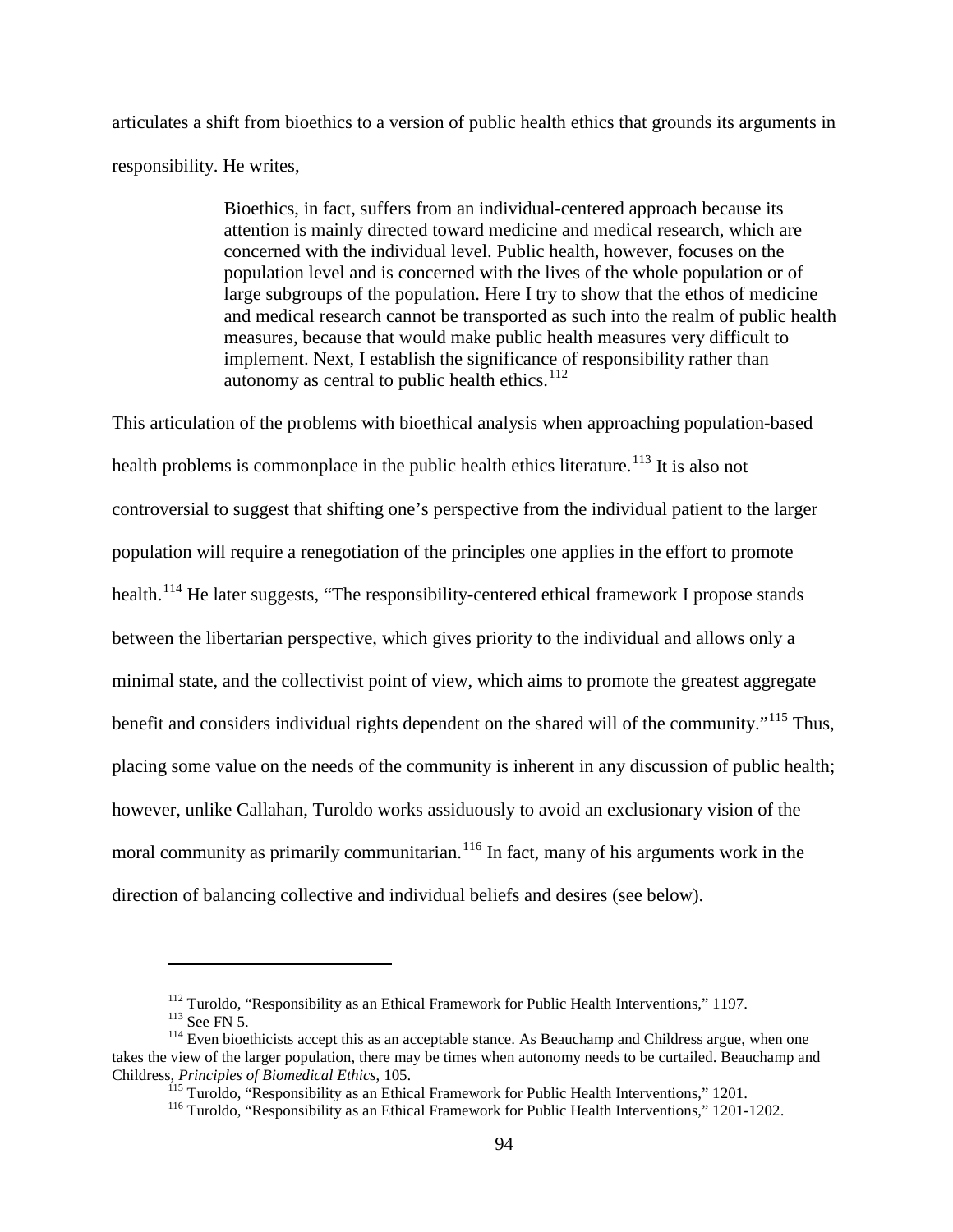In realizing his argument, Turoldo identifies two forms of responsibility that largely align with Baier's "backward" and "forward-looking" perspectives: "consequent" and "prospective" responsibility.[117](#page-104-0) He ultimately defends a "prospective" model that places most of the responsibility for action in the hands of those with the power to change the current states of affairs that lead to poor health (what he terms "noncoercive" or "soft coercive interventions").<sup>[118](#page-104-1)</sup> In this regard, he argues that those approaches which focus on the "prospective" capacity of government or other institutions to aid individuals by providing them information or transforming their environment to promote healthier activities may actual assist obese individuals (or any others suffering from lifestyle-related illnesses) in "implementing their autonomy."[119](#page-104-2) While he does at one point argue in favor of a limited role for "highly coercive interventions" the thrust of his paper is to balance the larger socio-cultural, political, and economic responsibilities of those in power with the responsibilities of individuals to care for themselves when this is the only way to promote their health and achieve their healthcare goals.[120](#page-104-3) In this view, he is not alone. As Kelly D. Brownell, Rogan Kersh, David S. Ludwig, Robert C. Post, Marlene B. Schwartz, and Walter C. Willett argue,

> Creating conditions that support personal responsibility is central to public health. Default conditions now contribute to obesity, a reality that no amount of education or imploring of individuals can reverse. Government has a wide variety of options at it command to address the obesity problem. Judicious use of this authority can increase responsibility, help individuals meet personal goals, and reduce the nation's health care costs.[121](#page-104-4)

<span id="page-104-0"></span><sup>&</sup>lt;sup>117</sup> Turoldo, "Responsibility as an Ethical Framework for Public Health Interventions," 1197 (and throughout).

 $\frac{118}{118}$  Turoldo. "Responsibility as an Ethical Framework for Public Health Interventions," 1199-1201.

<span id="page-104-2"></span><span id="page-104-1"></span><sup>&</sup>lt;sup>119</sup> Turoldo, "Responsibility as an Ethical Framework for Public Health Interventions," 1200. Puhl and Heuer make a similar argument regarding the need to improve the overall conditions for healthy living. Puhl and Heuer, "Obesity Stigma: Important Considerations for Public Health," 1024-1025.

<sup>&</sup>lt;sup>120</sup> Turoldo, "Responsibility as an Ethical Framework for Public Health Interventions," 1201.<br><sup>121</sup> Kelly D. Brownell, Rogan Kersh, David S. Ludwig, Robert C. Post, Rebecca M. Puhl, Marlene B.

<span id="page-104-4"></span><span id="page-104-3"></span>Schwartz, and Walter C. Willett, "Personal Responsibility And Obesity: A Constructive Approach," *Health Affairs* 29, no. 3 (2010): 379-387.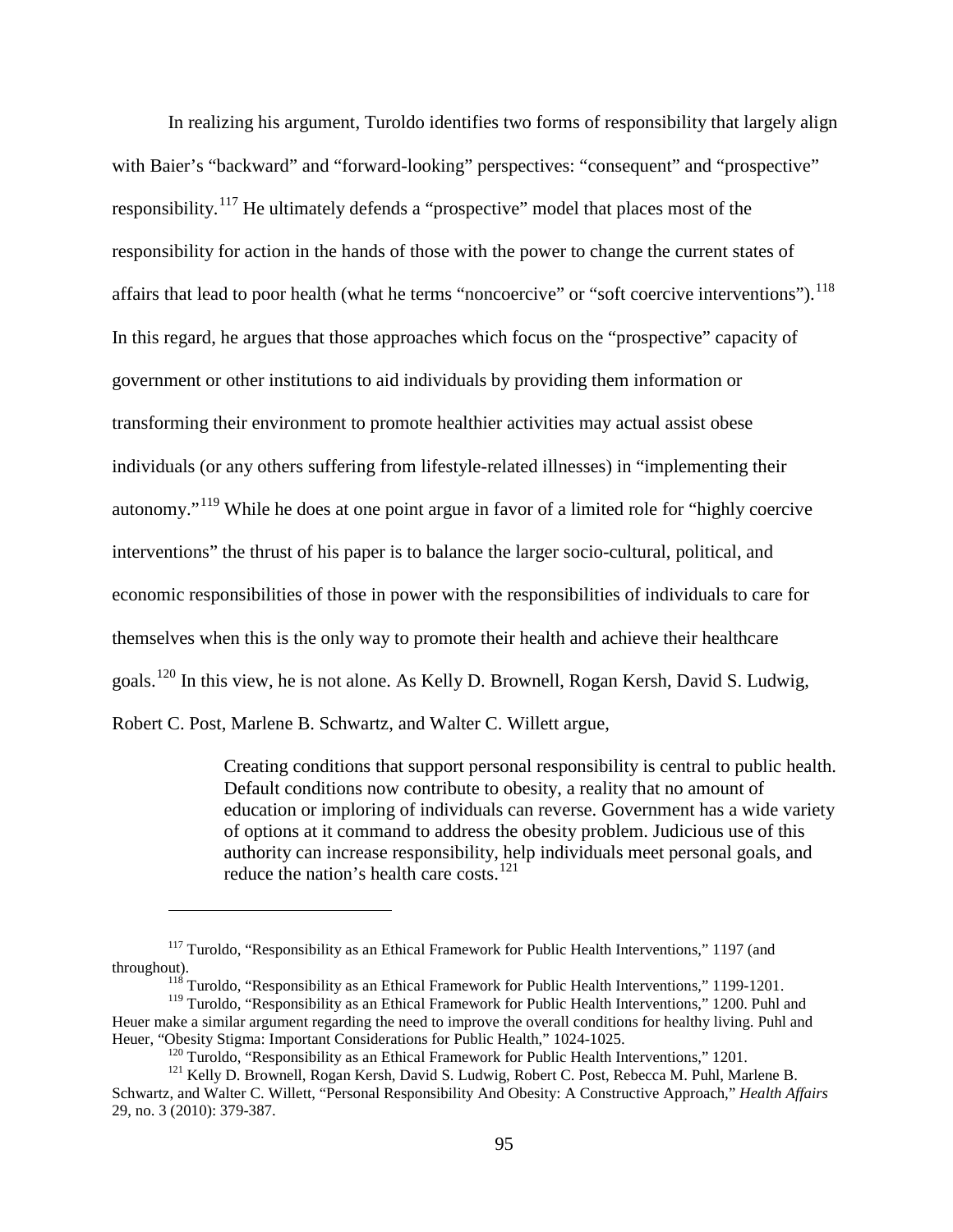In fact, this commonplace way of speaking about responsibility suffuses the literature regarding the obesity epidemic. It is, of course, in keeping with the notion that individuals are not islands. Their environments affect them in a myriad ways that may energize or enervate their capacity to exercise their autonomous choice-making capacities and act in responsible ways. It is difficult to imagine an effective strategy for addressing the obesity problem that does not somehow engage the structural problems that undermine the cultivation of healthy practices.

Turoldo's view, shared by others, that regulation of corporations (and a host of other approaches) may assist individuals in making the choices they ultimately want to make is fine from a public health perspective and likely central to addressing the obesity problem from a policy-making point of view. However, due to his focus on public health, he does not develop an approach to understanding how his model of responsibility might play out in a clinical encounter (the lacunae in the literature I have been identifying since chapter 1). It is for this reason that I turn from public health ethics to bioethics to consider a different way of putting the story of responsibility together. Crucially, the rudiments of this turn exist in Turoldo's work, especially when he articulates "noncoercive" and "prospective" approaches to changing health activities.<sup>122</sup> They also exist in Kurt Baier's articulation of "forward-looking" and "capacity"-based accounts of responsibility.[123](#page-105-1) In retaining a robust conception of autonomy and valuing the important role of beneficence in the provider-patient relationship, we do need to stretch our conception of autonomy to include the capability—and thus the enhancement of the capability—to act on one's own behalf. On this view, responsibility is figured as something that is cultivated by individuals through political organization, socio-cultural norms, and pedagogical approaches within the

<span id="page-105-1"></span><span id="page-105-0"></span><sup>&</sup>lt;sup>122</sup> Turoldo, "Responsibility as and Ethical Framework for Public Health Interventions,"1199-1200.<br><sup>123</sup> Baier, "Moral and Legal Responsibility," 104.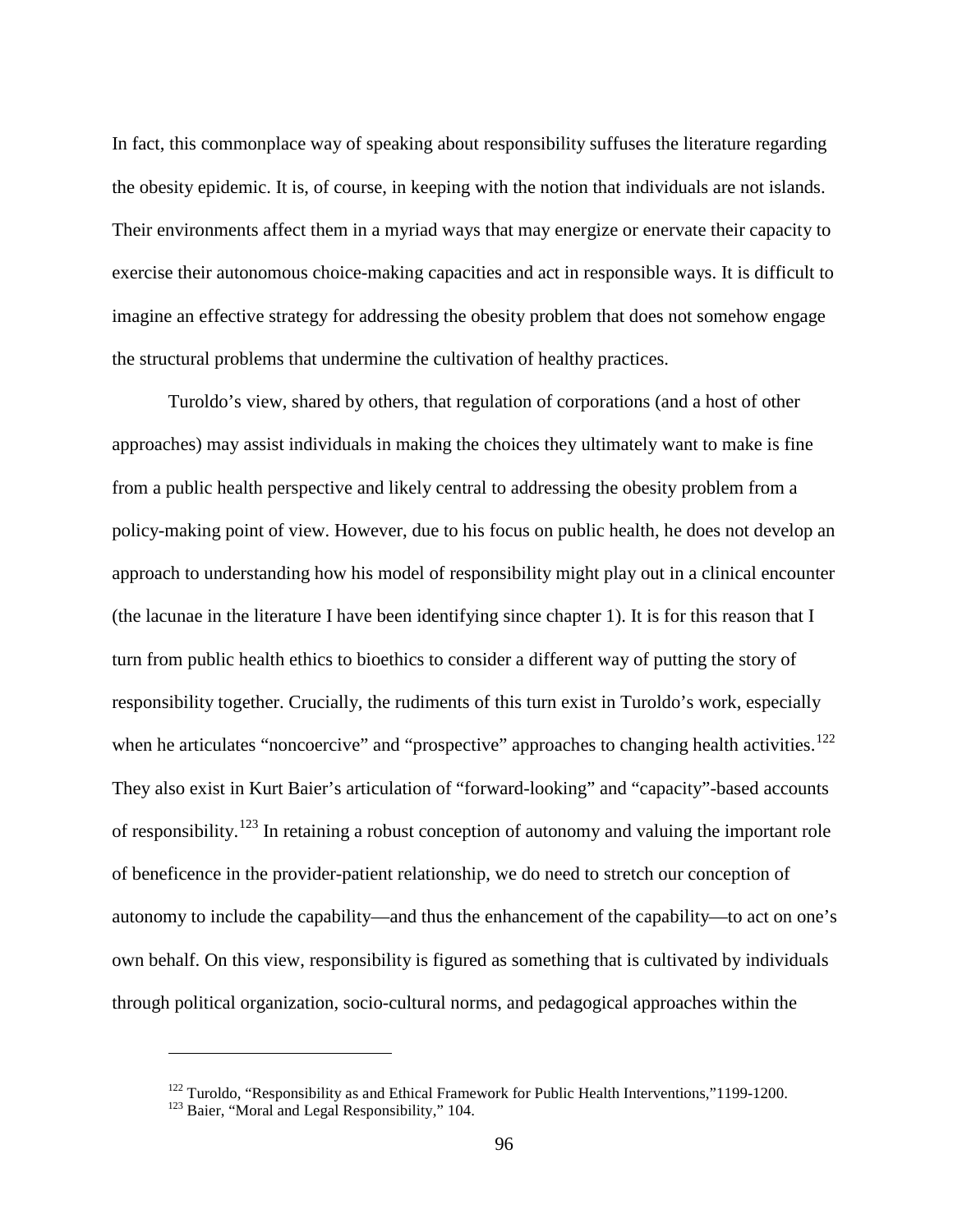clinic that enhance their capability to act in certain ways.<sup>[124](#page-106-0)</sup> Thus, the notion that responsibility is tied to capability may play out both on the larger stage of public health and in the narrower confines of the clinical relationship.

The capability to take action can be inherent, conferred, attributed, or created by the state of things—particularly in this case by the state of public health discourse or by the clinical encounter. Individuals might have the capability to act conferred upon them due to their social status, their access to power, their strength, their privilege, and the like. For example, according to some theories of social justice, individuals that have access to vast sums of money (or other forms of material wealth) have the capability and, therefore, the responsibility, to help those who are less fortunate.<sup>[125](#page-106-1)</sup> They might also be granted certain capabilities through education and cultivation of various habits and ways of thinking.<sup>[126](#page-106-2)</sup> In addition, one could imagine placing responsibility with larger institutions or governments when these have the capability to act in ways that an individual or even group of individuals could not.<sup>[127](#page-106-3)</sup> As Ignaas Devisch and Myriam Deveugele argue,

> Although we make our own choices, lifestyle is far more than the personal expression of who we are and more than what society says we should be: sometimes it is a survival strategy, a way to deal with stress and anxieties—in short, a method of living your life. It is a matter of chances and opportunities, education, and environment. This is also a question of why some people succeed in managing certain opportunities whereas others do not. Above all, lifestyle is never simply the result of a conscious and rational choice; it is also the result of personal habits and desires, a great many of which play their role at an

<span id="page-106-0"></span><sup>124</sup> On the notion of cultivation, especially in the context of education, see Martha Nussbaum, *Cultivating Humanity*.

<span id="page-106-1"></span> $125$  For a recent analysis of this version of social justice in terms of global poverty, see Thomas Pogge, "World Poverty and Human Rights," *Ethics & International Affairs* 19 (March 2005): 1-7.<br><sup>126</sup> Nussbaum, *Cultivating Humanity*.<br><sup>127</sup> This is Turoldo's argument, especially when highlighting "noncoercive" and "soft coerc

<span id="page-106-3"></span><span id="page-106-2"></span>interventions. Turoldo, "Responsibility as an Ethical Framework for Public Health Interventions," 1199-1201.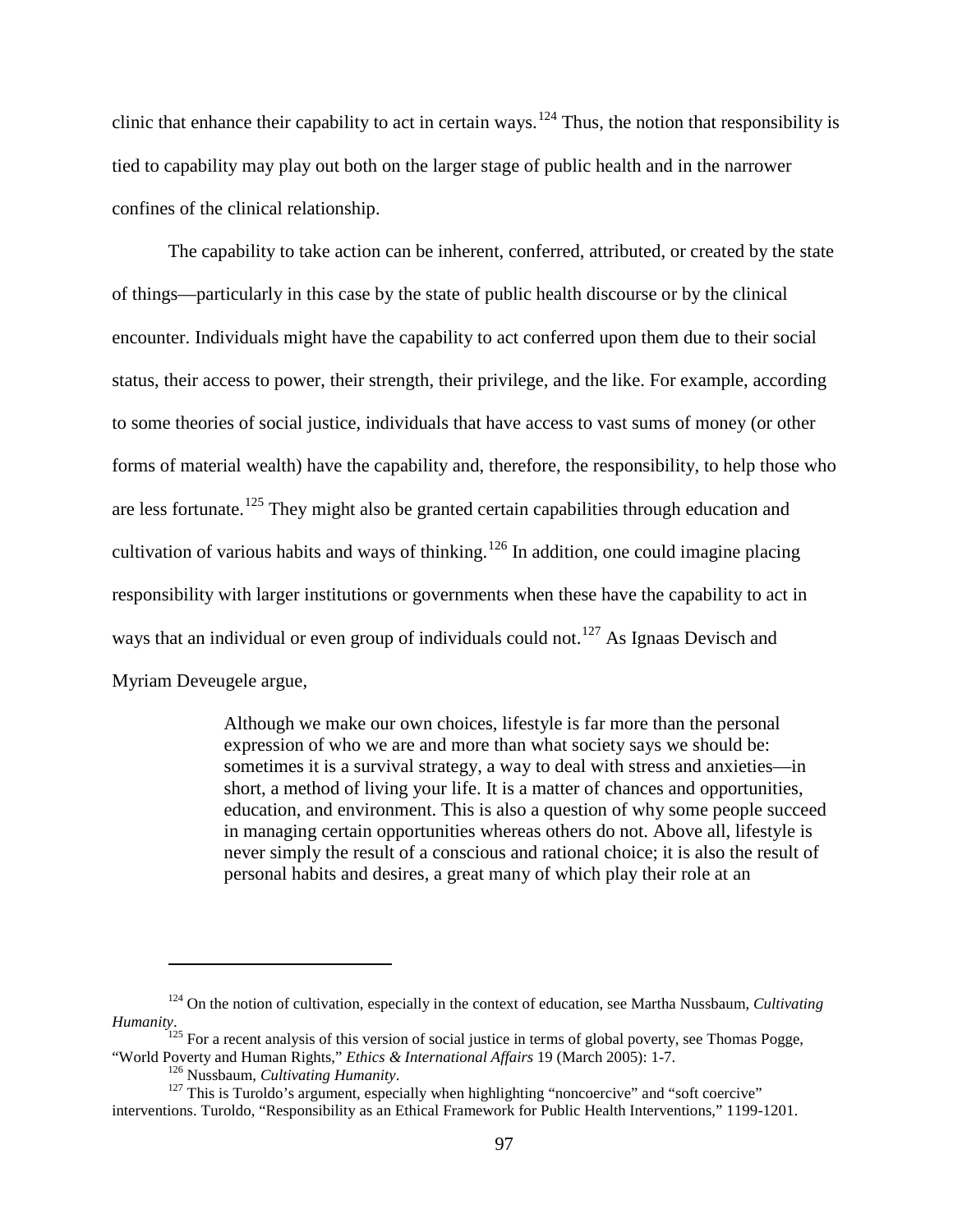unintentional level. And, finally, it is partly the result of cultural or societal habits, patterns, or evolutions far beyond our individual reach.<sup>[128](#page-107-0)</sup>

In short, the cultivation of lifestyle is achieved through the interplay of various layers of the individual's social setting and her choices. What remains is for us to determine how individuals may develop responsibility over their lifestyles (that is, develop the capability to care for themselves) given the variety of elements that may intervene or otherwise impede this process.

Taking this back to the context of the clinical setting, physicians (as opposed to their patients) have the capability to act (in some cases) given that their knowledge far exceeds that of their patients in the treatment of disease and illness (beneficence). Because they have this capability, they must act to help their patients. This is a fundamental aspect of the professional obligations of physicians. [129](#page-107-1) However, physicians are constrained when it comes to obesity and other chronic conditions. Their knowledge can be shared, and some therapeutic actions can be taken in the clinical setting; however, if they are to avoid the negative consequences of the unhealthy behaviors that are at least associated with their weight, obese patients will need to take action to care for themselves by engaging in lifestyle change therapy. In this sense, primarily because obesity requires self-care if it is to be addressed and resolved, obese patients could be said to have the responsibility to act because it is their action that is required. Patients are uniquely capable of acting in regard to their health activities, and it is this unique capability that provides grounding for a bioethical approach to the question of responsibility. In this sense, we might say that physicians and patients both must cultivate skills in care giving, although they will draw on very different sites, contexts, and modes of understanding in the attempt.<sup>[130](#page-107-2)</sup>

<span id="page-107-2"></span><span id="page-107-1"></span><span id="page-107-0"></span><sup>128</sup> Ignaas Devisch and Myriam Deveugele, "Lifestyle: Bioethics at a Critical Juncture," *Cambridge Quarterly of Healthcare Ethics* 19 (2010): 557.

<sup>&</sup>lt;sup>129</sup> Beauchamp and Childress, *Principles of Biomedical Ethics*, 197-239.<br><sup>130</sup> Tronto, "An Ethic of Care," 60-68.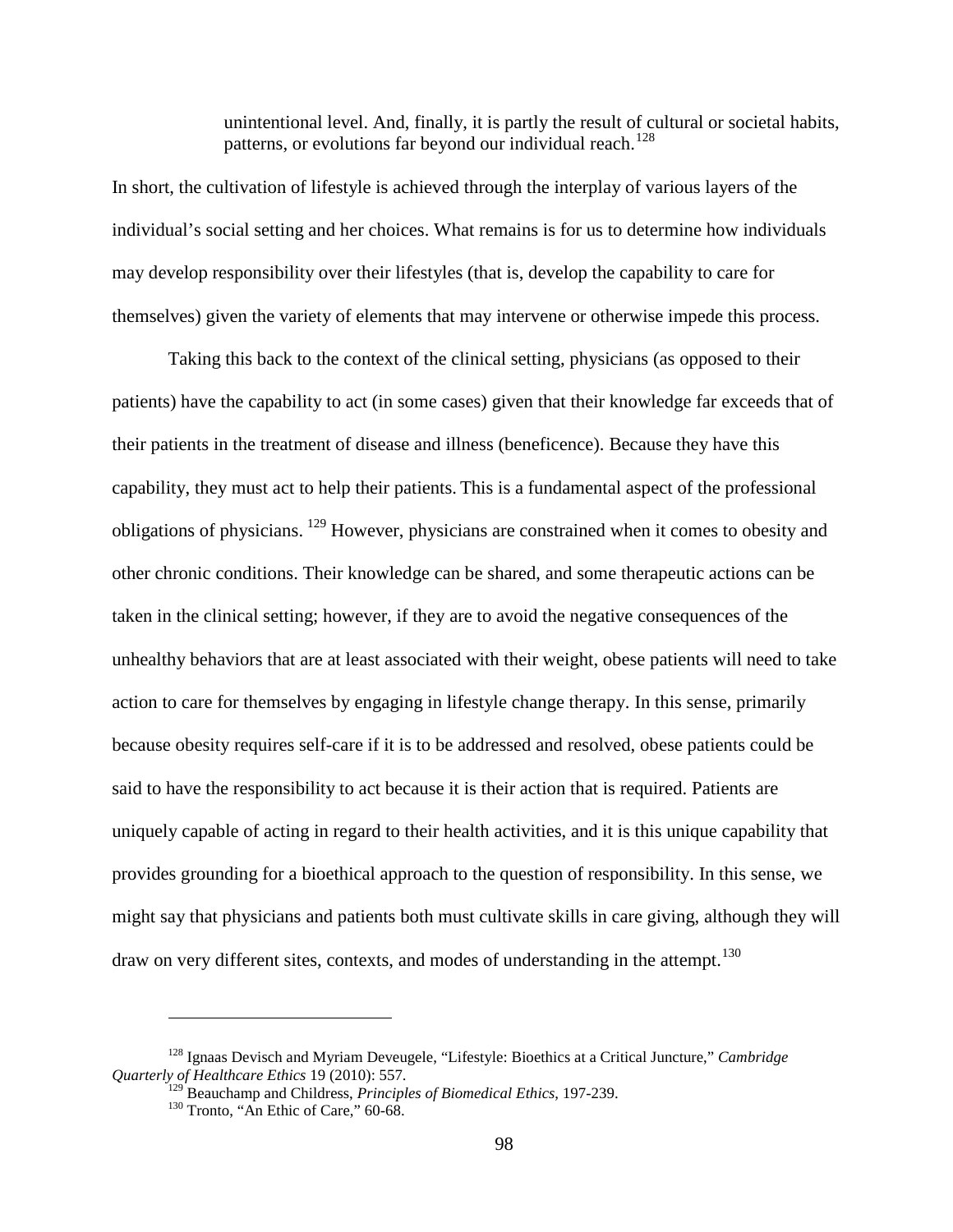However, how I have elucidated what I have been calling a "capability" may not achieve the full meaning of the term. Much as traditional accounts of responsibility rely on a base-line capacity to act in response to harm caused or potential future harm, capability includes a rudimentary conception of capacity to act.<sup>[131](#page-108-0)</sup> This highlights the ability to take action as opposed to the quality or extent of the ability. Thus, the above paragraph uses the term capability in its most minimal sense without imagining a developmental telos that is at the heart of improving and realizing capabilities that might cultivate robust forms of responsibility. Therefore, it is important to note that capabilities can be developed over time through various practices and access to certain goods. In this regard, Nussbaum argues for a "capabilities approach," using the term capabilities to foreground the notion that individuals can be granted the right circumstances through which to internalize new capabilities and transform their daily actions: "My idea is that all citizens should have a basic threshold level of each of these capabilities, the level to be set by internal political processes in each nation, often with the contribution of a process of judicial review."[132](#page-108-1) Under this view, capabilities are seen as "entitlements" and "opportunities for functioning," and include such items as "life," "bodily health," "bodily integrity," "senses, imagination, and thought," "emotions," "practical reason," "affiliation," "play," and "control over one's environment."[133](#page-108-2) Nussbaum sees these basic capabilities as "central areas of human life that are likely to prove important for whatever else the person pursues."<sup>[134](#page-108-3)</sup> Nussbaum's capabilities approach highlights the fact that individuals may find themselves in situations with the right tools or holding the right cards to act in response to a problem, or they may lack these

<span id="page-108-3"></span><span id="page-108-2"></span><span id="page-108-1"></span><span id="page-108-0"></span><sup>&</sup>lt;sup>131</sup> Baier, "Moral and Legal Responsibility," 104.<br><sup>132</sup> Nussbaum, *Upheavals of Thought*, 418. For an application of capabilities theory to professional practice in healthcare, see David B. Brushwood, "Professional Capabilities and Legal Responsibilities of Pharmacists: Should 'Can' Imply 'Ought,'" *Drake Law Review* 44 (1995/1996): 439-462.<br><sup>133</sup> Nussbaum, *Upheavals of Thought*, 416-418.<br><sup>134</sup> Nussbaum, *Upheavals of Thought*, 416.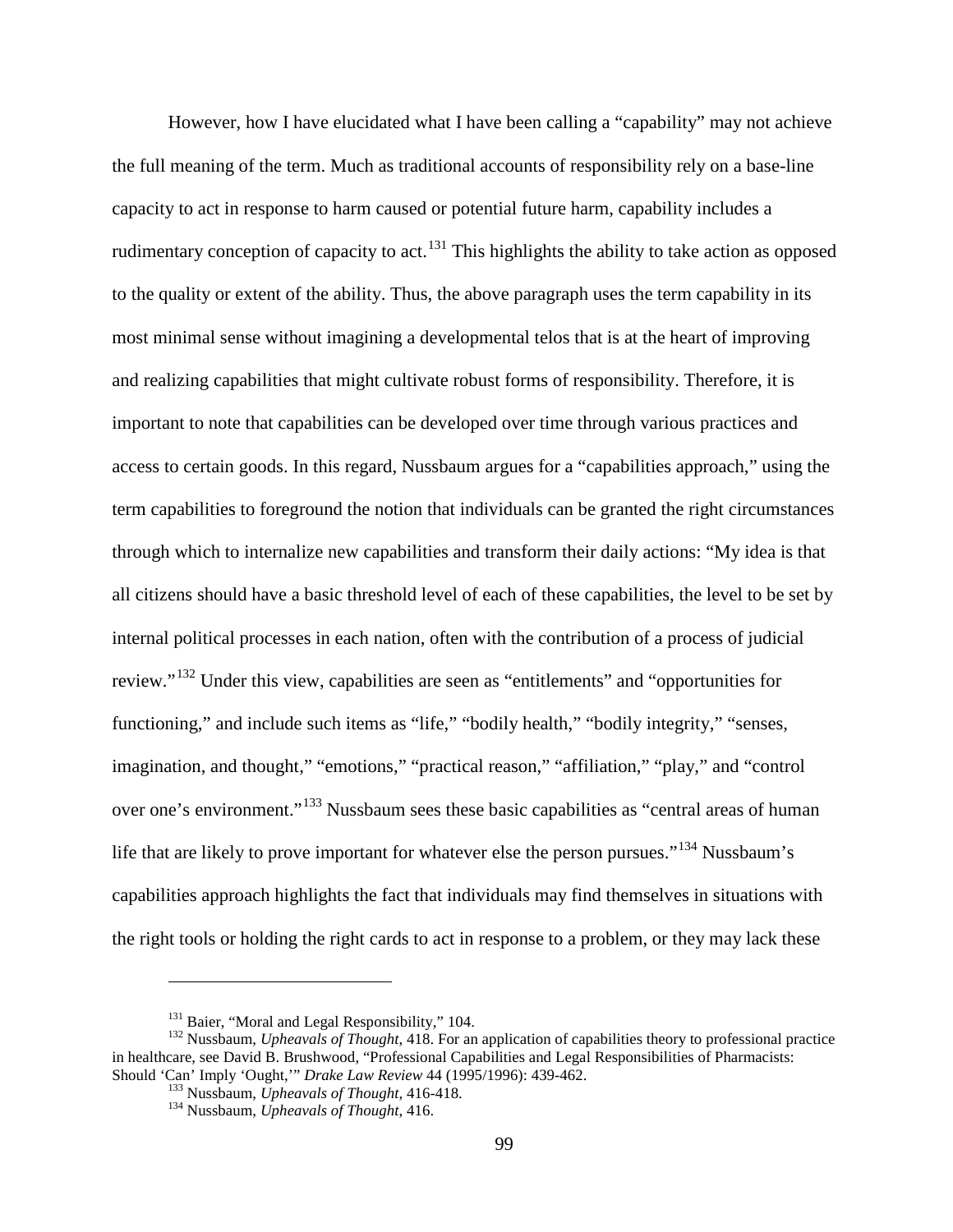resources and thus the capability. Nussbaum's view suggests that individuals may be more or less capable depending on their context, on how their social, cultural, and familial networks are organized, and the like. When institutions (among them, the profession of medicine) are powerful, they have the responsibility to provide a socio-cultural, economic, and political environment in which individuals can flourish by developing their own capabilities. Nussbaum's view comports in part with the public health focus on enhancing the ability of individuals to act autonomously by intervening to change environmental conditions that undermine choice.<sup>[135](#page-109-0)</sup> Thus, her notion of capabilities is largely rooted in the project of providing adequate starting points for development. This approach leaves space for ongoing cultivation. It is at the level of ongoing cultivation that my bioethical approach to responsibility begins to take shape.

Accordingly, when viewed in terms of self-care, the capability approach suggests that obese patients who achieve the basic bioethical condition of autonomy in virtue of wanting to lose weight or improve their health conditions have the responsibility to take on the caregiver role through participation in various therapeutic interventions (or through the development of capabilities that will enhance their efforts to achieve their health-related goals). They hold this responsibility regardless of the social conditions in which they find themselves largely because lifestyle change requires individual agents to act on their own behalf (the basic capacity view). Only the individual can choose to change her daily practices in accordance with reconfigured health-related or overall life goals (the developmental/capability view).

It is important to note here that a bioethical framing requires the autonomous non-coerced acceptance of this responsibility. This is where it stands in direct tension with the public health views described earlier. Individuals should not be blamed for refusing to engage in lifestyle

<span id="page-109-0"></span><sup>&</sup>lt;sup>135</sup> Turoldo, "Responsibility as an Ethical Framework for Public Health Interventions," 1199-1201.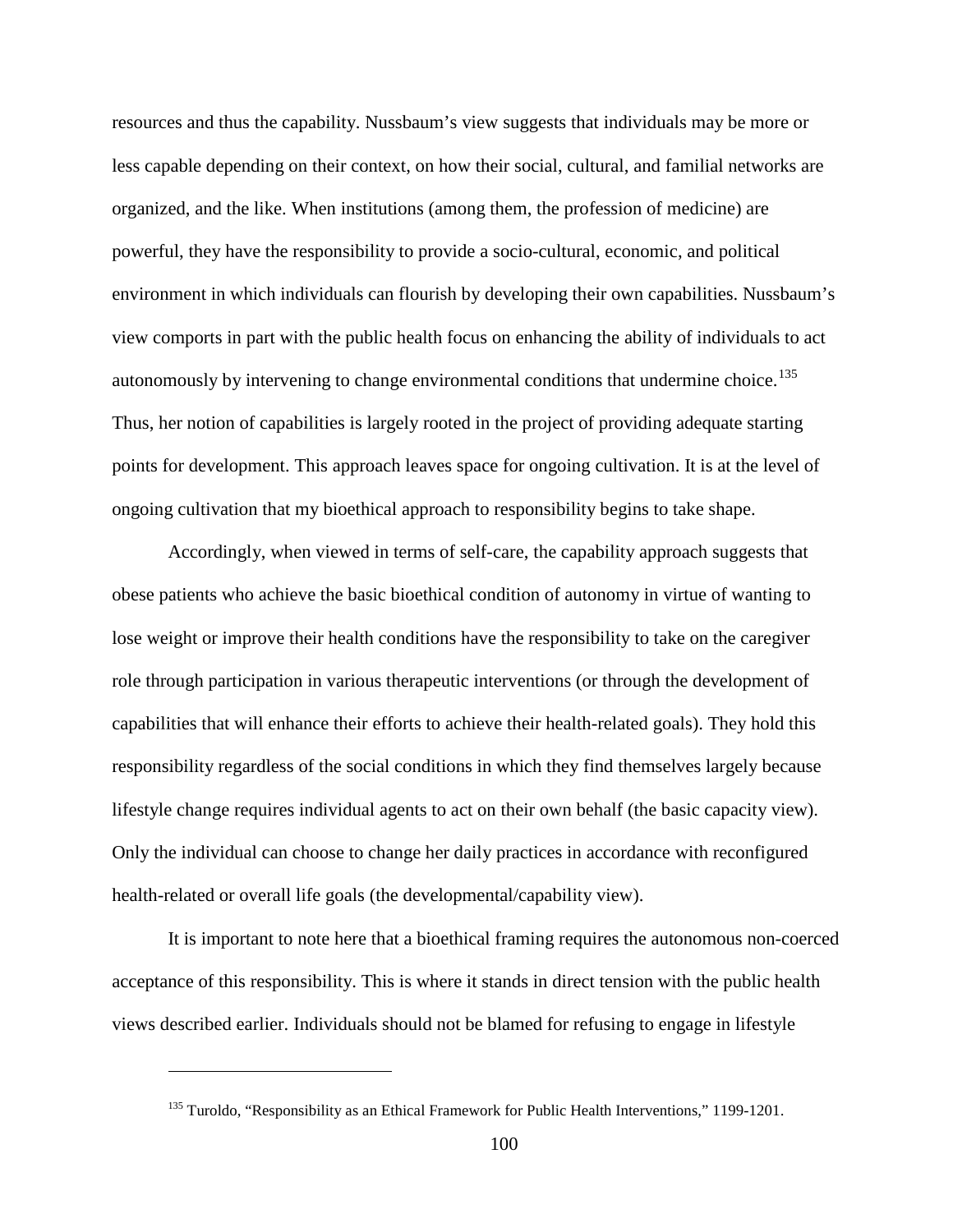change therapies, nor should they be coerced or unduly pressured. Engaging with them should be an autonomous activity on their part, one that emerges as much from their own health goals and plans as from the beneficence-based persuasion of their healthcare providers, health institutions, or governments. In this way, a capability approach affirms an appropriate *attitude* toward the specific kind of responsibility held by obese and overweight individuals.<sup>[136](#page-110-0)</sup> It is difficult to imagine the sort of shaming that Callahan endorses in terms of such beneficence-based persuasion, as it explicitly fails to evidence an appropriate attitude toward obese individuals. In contrast, appropriate, beneficent persuasion does not imagine them to be wrong-headed or incapable of voluntary choice, and it does not wrest decision making powers from them. At the same time, and despite my skepticism and that of the nominalists presented in chapter 2, other intervening factors (e.g., elements of their environment and social situatedness) may block the autonomy individuals have, thus requiring that institutions and expert individuals may need to take beneficently motivated action on their behalf. However, such paternalistic actions must be taken with all due caution. Here, Turoldo gets it right:

> Even responsibility belongs to the same family as *phronesis*, or moral judgment reached in a particular situation, of reflective judgment, and so on. Acting in a responsible way is similar to acting in a wise way and as a mature person, which resembles neither a mechanical application of abstract rules nor a trial-and-error application of rules that proceeds blindly without the guiding light of any universal principle whatsoever. Whoever acts in this way knows the rules or ethics and applies them while learning from their own experience, utilizing their own discernment, and letting themselves be guided by their habits of acting well $^{137}$  $^{137}$  $^{137}$

In this way, viewing responsibility as dually shared between obese individuals and groups allows both to take action in the most appropriate ways, with a view toward enabling individuals to craft healthy lives for themselves. The capabilities approach—whether viewed at the population level

<span id="page-110-1"></span><span id="page-110-0"></span>

<sup>&</sup>lt;sup>136</sup> Beacuhamp and Childress, *Principles of Biomedical Ethics*, 103.<br><sup>137</sup> Turoldo, "Responsibility as and Ethical Framework for Public Health Interventions," 1199.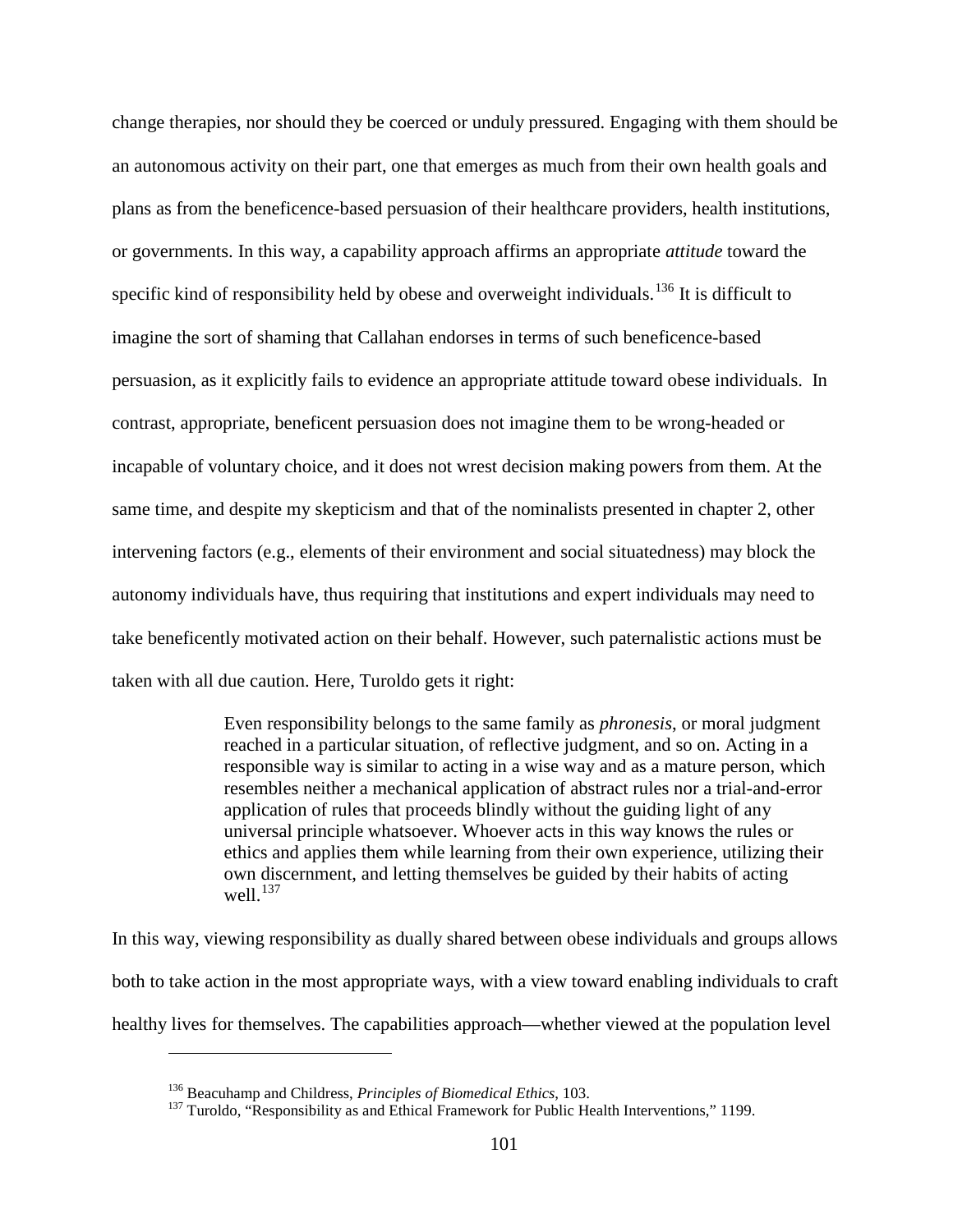as Turoldo and Nussbaum suggest, or at the clinical level as a shared responsibility to achieve the goals of the patient—draws on a "forward-looking" ethos of responsibility that is not concerned with determining cause except insofar as we are looking for those who can bring about positive change.<sup>[138](#page-111-0)</sup> It thus avoids the stigmatization inherent in more "backward-looking" approaches when applied to individual obese agents.<sup>[139](#page-111-1)</sup>

This cashing out of the capabilities approach affirms the need for ongoing deliberation about the roles that different individuals should adopt as well as the means through which they might be made capable of such action. Nussbaum's conception of judicial review provides a nice analogy here. As individual obese patients take up responsibility for their obesity, they do so in the context of ongoing deliberation about the extent to which they can take this action and the various factors that will improve their possibility for success. Instead of placing blame on obese patients, this model instead allows for their creative and inventive participation in the ongoing socio-political and cultural debates about obesity. Other models of responsibility, especially those that imply judgment and blame, curtail this possibility for such deliberation. One benefit of the capabilities approach is that it implies the need for ongoing dialogue or what Kenneth Burke calls the "unending conversation" of human life.<sup>[140](#page-111-2)</sup> Individuals choose to act in this world because they have been given the opportunity to act autonomously and to constantly revise their actions. There may never be a final answer as to who is *actually* responsible for the obesity problem or who has the most responsibility. Instead, the focus, under this version of responsibility, is to allow individuals to take on the responsibility for deliberating about how best

<span id="page-111-1"></span><span id="page-111-0"></span> $^{138}$  Baier, "Moral and Legal Responsibility," 104.<br> $^{139}$  Baier, "Moral and Legal Responsibility," 104.

<span id="page-111-2"></span> $140$  Burke, "The Philosophy of Literary Form," 110.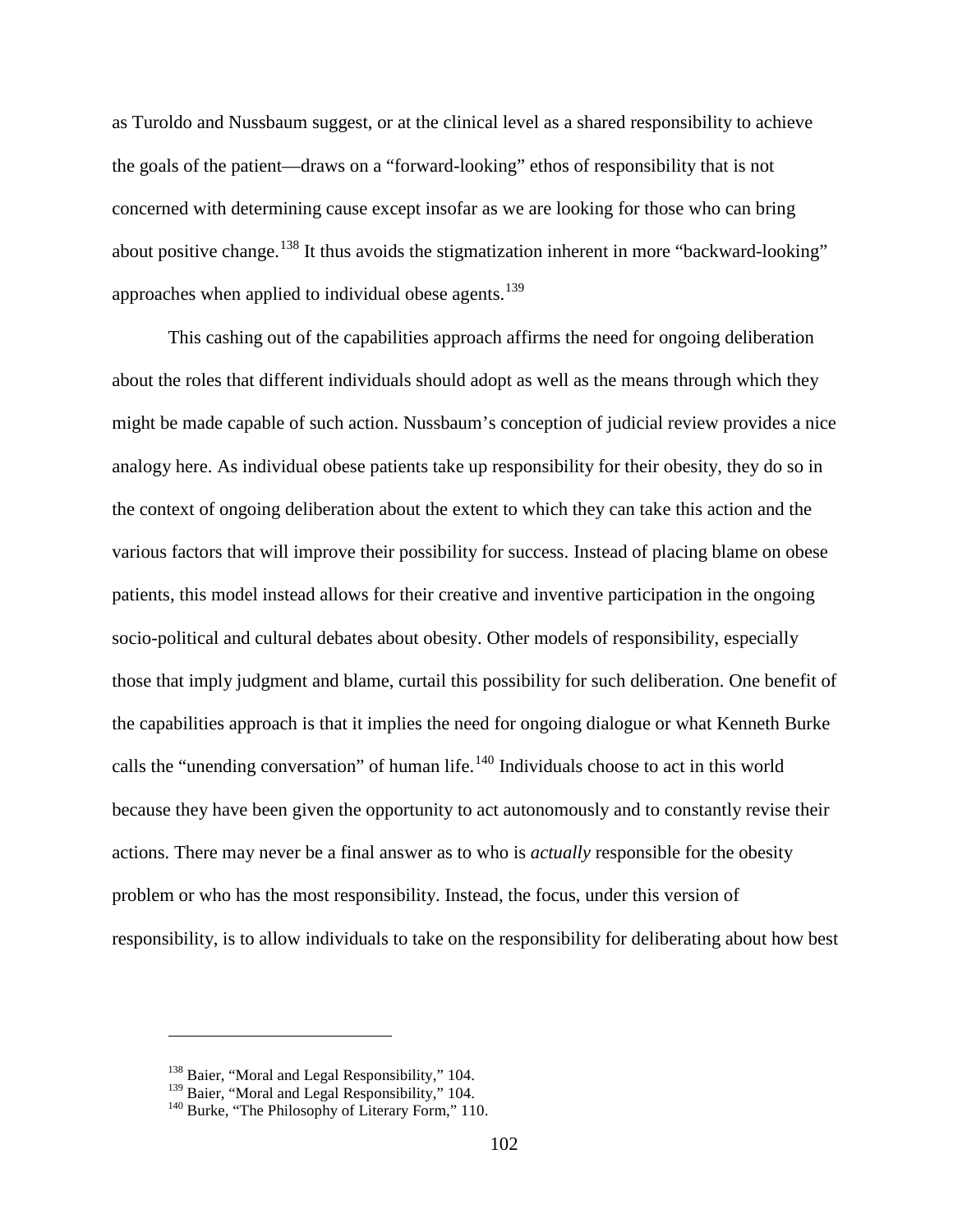to address the problem faced and how best to engage in productive action through the correct configuration of individual, social, political, cultural, and economic supports.

#### **3.4 (RE)ARTICULATING RESPONSIBILITY**

The table below summarizes the various layers of responsibility described in the previous sections. In doing so, it also indicates a linear progression (downward) toward the most apposite mode of responsibility in the context of bioethics and the clinical relationship. While I have accepted a certain amount of balancing between bioethics and public health approaches in this chapter, largely in agreement with Turoldo (e.g., the notion that the environment in which we live may need some revision in order to promote health), I retain my skepticism toward largescale public health efforts, especially those that undermine the voluntariness and choice-making capacities of individual agents. I am also invested in retaining the principle of beneficence; however, as the preceding pages have indicated, beneficence must be tempered by respect for the autonomy of patients, as evidenced by inviting and awaiting their coming to a provider and asking for help. This to some extent pushes back against Turoldo's claim, largely due to his focus on public health, that beneficence largely overwhelms autonomy when considering responsibility in the promotion of population health.<sup>[141](#page-112-0)</sup> In addition, the capability approach to responsibility affords the correct rhetorical *attitude* needed to maintain human agency while stretching autonomy to fit a more pedagogically oriented clinical encounter that is essential to the potential effectiveness of caring for obese persons. Tempering the public health approach in this

<span id="page-112-0"></span><sup>&</sup>lt;sup>141</sup> Turoldo, "Responsibility as an Ethical Framework for Public Health Interventions," 1197-1198.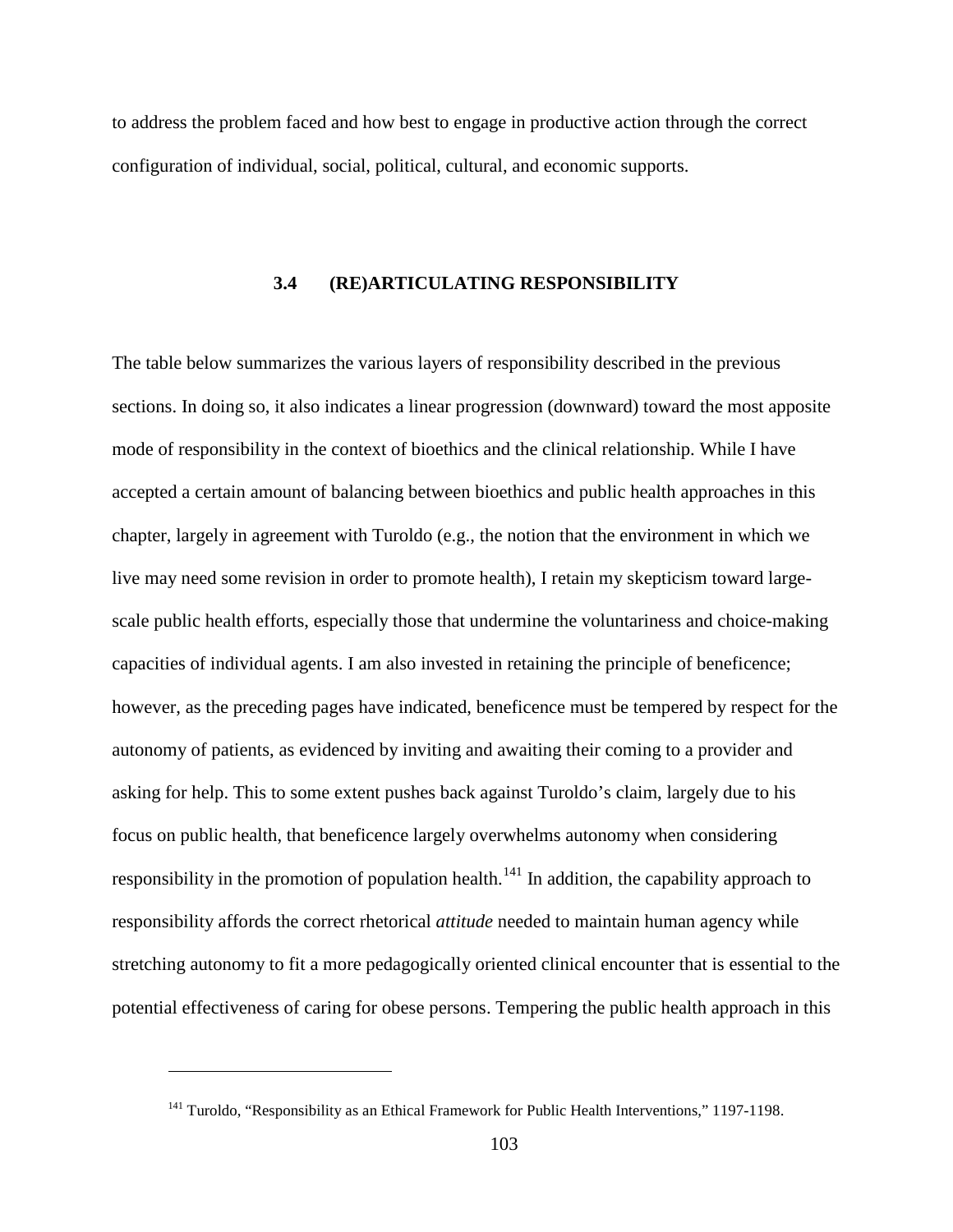way and remaining skeptical of the negative consequences of responsibility discourse marshaled at the larger socio-cultural and political layers of a community provide a safety valve that may provide needed correctives to stigmatization and oppression of those who do not fit societal norms. [142](#page-113-0)

| <b>Type of Responsibility</b>   | <b>Description</b>                                                                                                                                                                                                                                                                                                                                                                                                                                                                                                                                                                                                                                                                                                                                                                                                                             |
|---------------------------------|------------------------------------------------------------------------------------------------------------------------------------------------------------------------------------------------------------------------------------------------------------------------------------------------------------------------------------------------------------------------------------------------------------------------------------------------------------------------------------------------------------------------------------------------------------------------------------------------------------------------------------------------------------------------------------------------------------------------------------------------------------------------------------------------------------------------------------------------|
|                                 |                                                                                                                                                                                                                                                                                                                                                                                                                                                                                                                                                                                                                                                                                                                                                                                                                                                |
| 1) Past-Oriented Responsibility | An approach that seeks to define responsibility based on<br>past actions—that either cause the relevant consequence<br>or breach a social norm relevant to it. <sup>143</sup> Baier's category<br>of "backward-looking" responsibility is a direct<br>analogue to this category. <sup>144</sup> It also captures Oshana's<br>notion of responsibility as "accountability." <sup>145</sup> This form<br>of responsibility would include models that utilize<br>shame, stigma, or other symbolic and material<br>consequences to incentivize change in individuals. <sup>146</sup><br>Institutions and corporations might face similar kinds of<br>sanctions or new legal and policy frameworks to change<br>their actions based on the problematic activities they<br>have undertaken that contribute to the obesity<br>problem. <sup>147</sup> |
| 2) Future-Oriented              | An approach that seeks to reduce the possibility of future<br>harm by identifying either those that might cause such<br>harm and somehow stopping them, or those who have<br>the capability of preventing or ameliorating the harm. <sup>148</sup><br>Baier's category of "forward-looking" responsibility is a<br>direct analogue to this category. <sup>149</sup>                                                                                                                                                                                                                                                                                                                                                                                                                                                                            |

## **Table 1. Summary of Types of Responsibility**

<span id="page-113-2"></span><span id="page-113-1"></span><span id="page-113-0"></span><sup>&</sup>lt;sup>142</sup> Rich and Evans, "'Fat Ethics,'" 341-358.<br><sup>143</sup> Baier, "Moral and Legal Responsibility," 101-130; Oshana, "Ascriptions of Responsibility," 71-83.<br><sup>144</sup> Baier, "Moral and Legal Responsibility," 101-130. Turoldo's noti would fit here as well. Turoldo, "Responsibility as an Ethical Framework for Public Health Interventions," 1197 (and throughout).<br>
<sup>145</sup> Oshana, "Ascriptions of Responsibility," 71-83.<br>
<sup>146</sup> Callahan, "Obesity," 34-40.<br>
<sup>147</sup> Turoldo, "Responsibility as an Ethical Framework for Public Health Interventions," 1197-1202; Just and

<span id="page-113-5"></span><span id="page-113-4"></span><span id="page-113-3"></span>Wansink, "Do Not Support Regulation of Sugar-Sweetened Beverages," 1465-1466.<br><sup>148</sup> Baier, "Moral and Legal Responsibility," 101-130.

<span id="page-113-7"></span><span id="page-113-6"></span><sup>&</sup>lt;sup>149</sup> Baier, "Moral and Legal Responsibility," 101-130. Turoldo's notion of "prospective" responsibility would fit her as well. Turoldo, "Responsibility as an Ethical Framework for Public Health Interventions," 1197 (and throughout).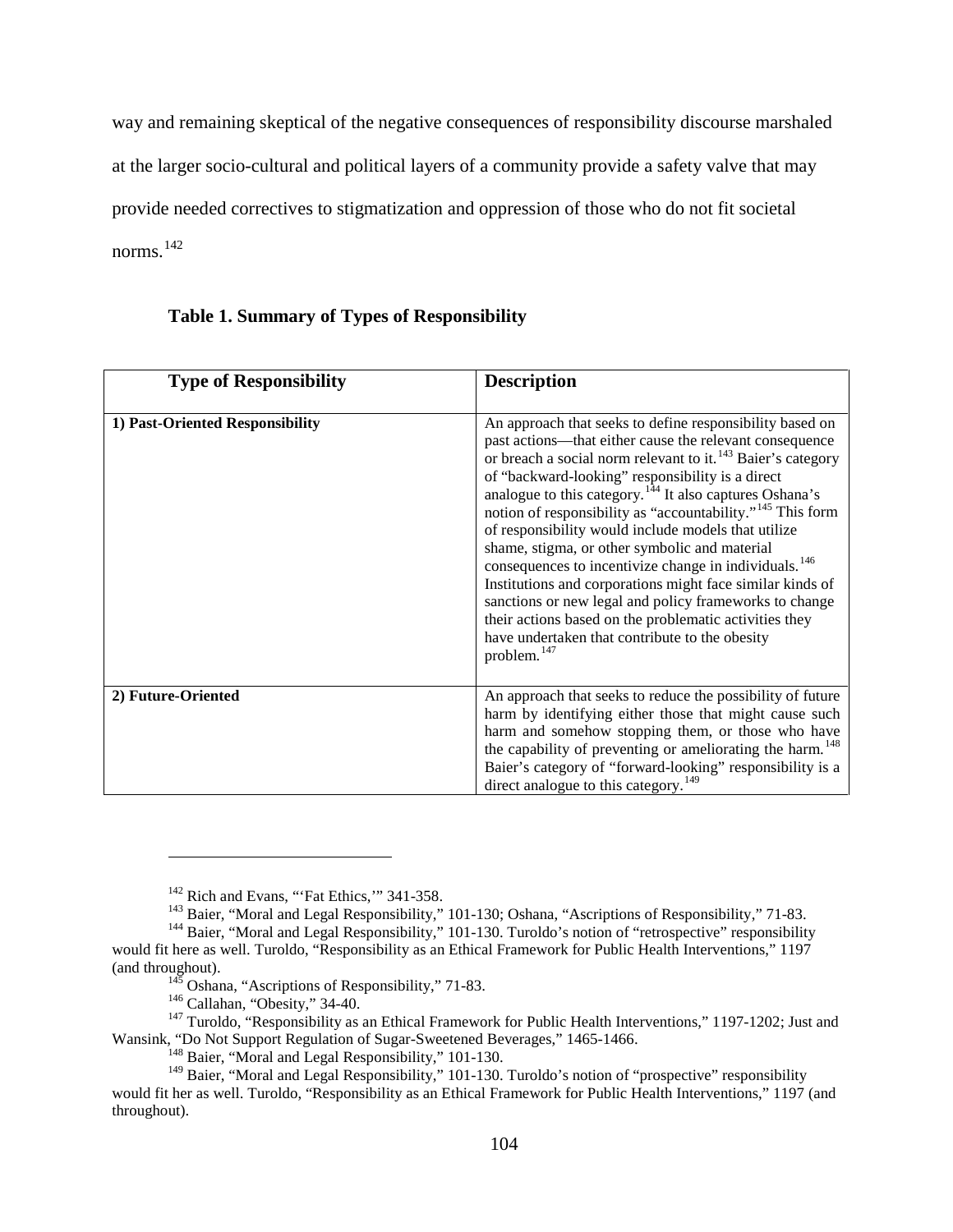#### **Table 1 (continued).**

| 3) Responsibility as "Capability" <sup>150</sup> | A nascent but not fully developed category of                        |
|--------------------------------------------------|----------------------------------------------------------------------|
|                                                  | responsibility that draws directly from the principle of             |
|                                                  | respect for autonomy. It may come in the form of                     |
|                                                  | creating opportunities for individuals to more fully                 |
|                                                  | realize their autonomy. <sup>151</sup> Alternatively, it may involve |
|                                                  | the cultivation of therapeutic pathways (such as lifestyle           |
|                                                  | change therapy) that provide opportunities for                       |
|                                                  | individuals to develop a more robust sort of                         |
|                                                  | responsibility for their own lives. $152$                            |

The first two categories in the table indicate basic elements of the definition of responsibility ("past-oriented" and "future-oriented") that largely align with the views of Oshana, Baier, and Turoldo.<sup>[153](#page-114-3)</sup> As we have seen these orientations can have positive and negative consequences. Tempering them with a "capability"-approach, rooted in the works of Baier, Turoldo, and Nussbaum, provides a way around the problem of establishing objective or clearcut understandings of causation, except when these are focused on figuring out who the best actor to achieve a goal might be. Rhetorically framing responsibility in this way sets up a turn to the pedagogical encounter between providers and patients, one that requires further consideration and development of the principles of beneficence and autonomy (see the next chapter).

These arguments bring me to the last pivot point of this thesis – a turn to the empowerment of the patient as a sort of expert in her own care, one who brings a sense of health and wellbeing to the table that must be valued by her provider. This does not mean that patients

<span id="page-114-0"></span><sup>&</sup>lt;sup>150</sup> Nussbaum, *Upheavals of Thought*; Nussbaum, *Women and Human Development*; Turoldo, "Responsibility as an Ethical Framework for Public Health Interventions," 1197-1202.

<span id="page-114-1"></span><sup>&</sup>lt;sup>151</sup> Nussbaum, *Upheavals of Thought*; Nussbaum, *Women and Human Development*; Turoldo, "Responsibility as an Ethical Framework for Public Health Interventions," 1197-1202.

<span id="page-114-3"></span><span id="page-114-2"></span> $^{152}$  Nussbaum, *Cultivating Humanity*.<br><sup>153</sup> Also, Turoldo's views largely conform with those espoused by the public health literature cited throughout this chapter.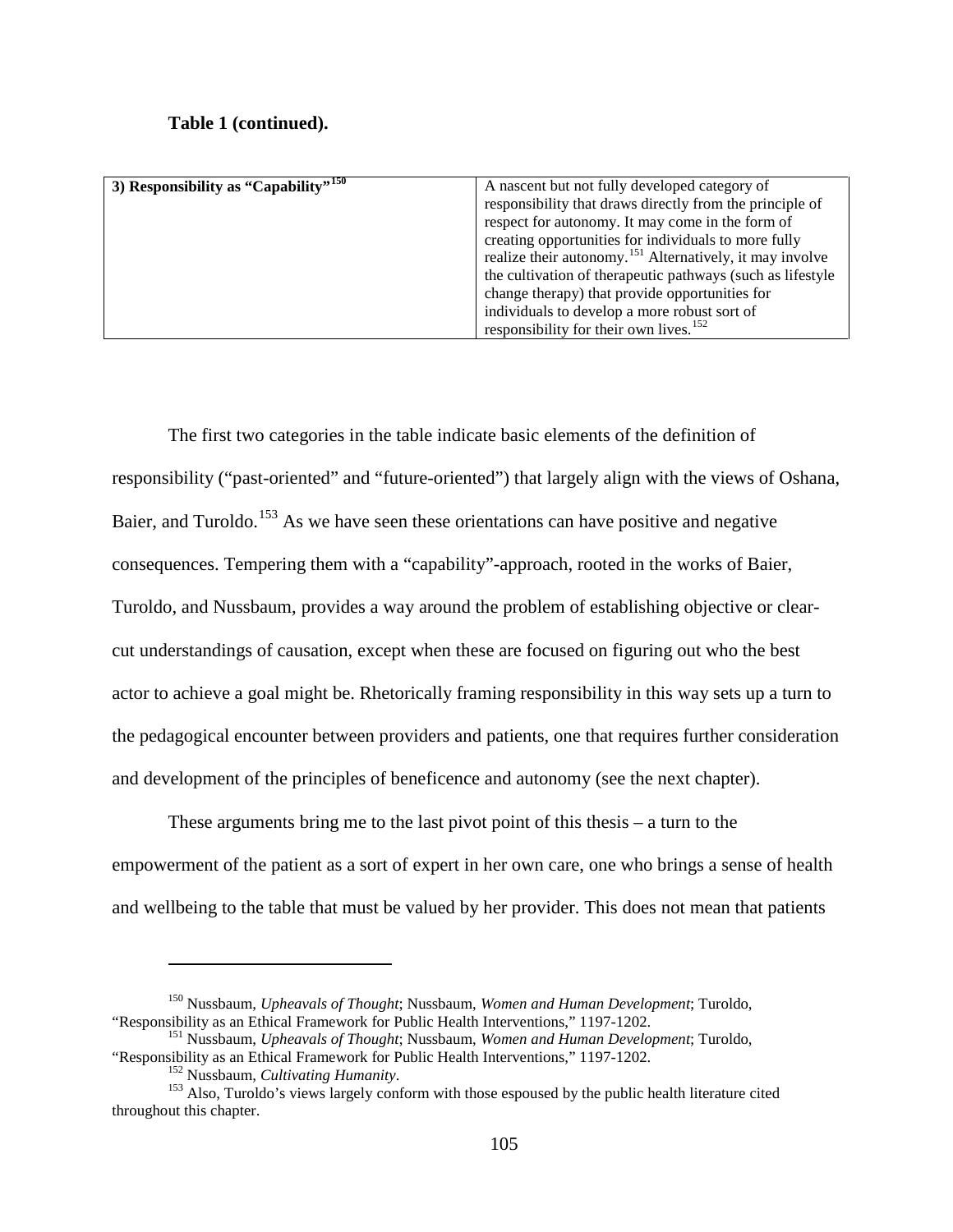should not work in relationship with expert medical professionals. Instead, what I seek is an account of the patient as capable of (and thus responsible for) achieving her own goals in terms of her lifestyle-related illnesses. Turning to the patient seems apt in this regard as it is the patient who must enact lifestyle changes, who must find a way to fit such changes into their overall framework of goals, life plans, and daily activities. I am not the first to suggest that the relationship between patients and their providers should be a mutually empowering one; however, I believe that more work needs to be done to understand this relationship and protect it from incursions of paternalism.<sup>[154](#page-115-0)</sup>

<span id="page-115-0"></span><sup>&</sup>lt;sup>154</sup> A great deal of work has been done to develop a conception of the empowered patient who works with providers in a context of shared responsibility. In this regard, see D. Badcott, "The expert patient: Valid recognition or false hope?" *Medicine, Health Care and Philosophy* 8, no. 2 (2005): 173-178; A. Edgar, "The expert patient: Illness as practice," *Medicine, Health Care and Philosophy* 8, no. 2 (2005): 165-171; P.G. Gibson, H. Powell, A. Wilson, M.J. Abramson, P. Haywood, A. Bauman, M.J. Hensley, E.H. Walters, and J.J.L. Roberts, "Selfmanagement education and regular practitioner review for adults with asthma," *Cochrane Database of Systematic Reviews* Issue 3 (CD001117), http"//thecochranelibrary.com (Accessed April 22, 2011); S.L. Norris, M.M. Engelau, and K.M. Narayan, "Effectiveness of self-management training in type 2 diabetes: A systematic review of randomized controlled trials," *Diabetes Care* 24 , no. 3, (2001): 561-587; Thomas Bodenheimer, Kate Lorig, Halsted Holman, and Kevin Grumbach, "Patient self-management of chronic disease in primary care," *Journal of the American Medical Association*, 288 no. 19 (2002): 2469-2475; Edward H. Wagner, "Chronic disease management: What will it take to improve care for chronic illness?" *Effective Clinical Practice*, 1, no. 1 (1998): 2-4; Edward H. Wagner, Brian T. Austin, Connie Davis, Mike Hindmarsh, Judith Schaefer, and Amy Bonomi, "Improving chronic illness care: Translating evidence into action," *Health Affairs (Millwood)*, 20, no. 6 (2001): 64- 78; Debra L. Roter, Ruth Stashefsky-Margalit, and Rima Rudd, "Current Perspectives on Patient Education in the U.S.," *Patient Education and Counseling* 44 (2001): 79-86.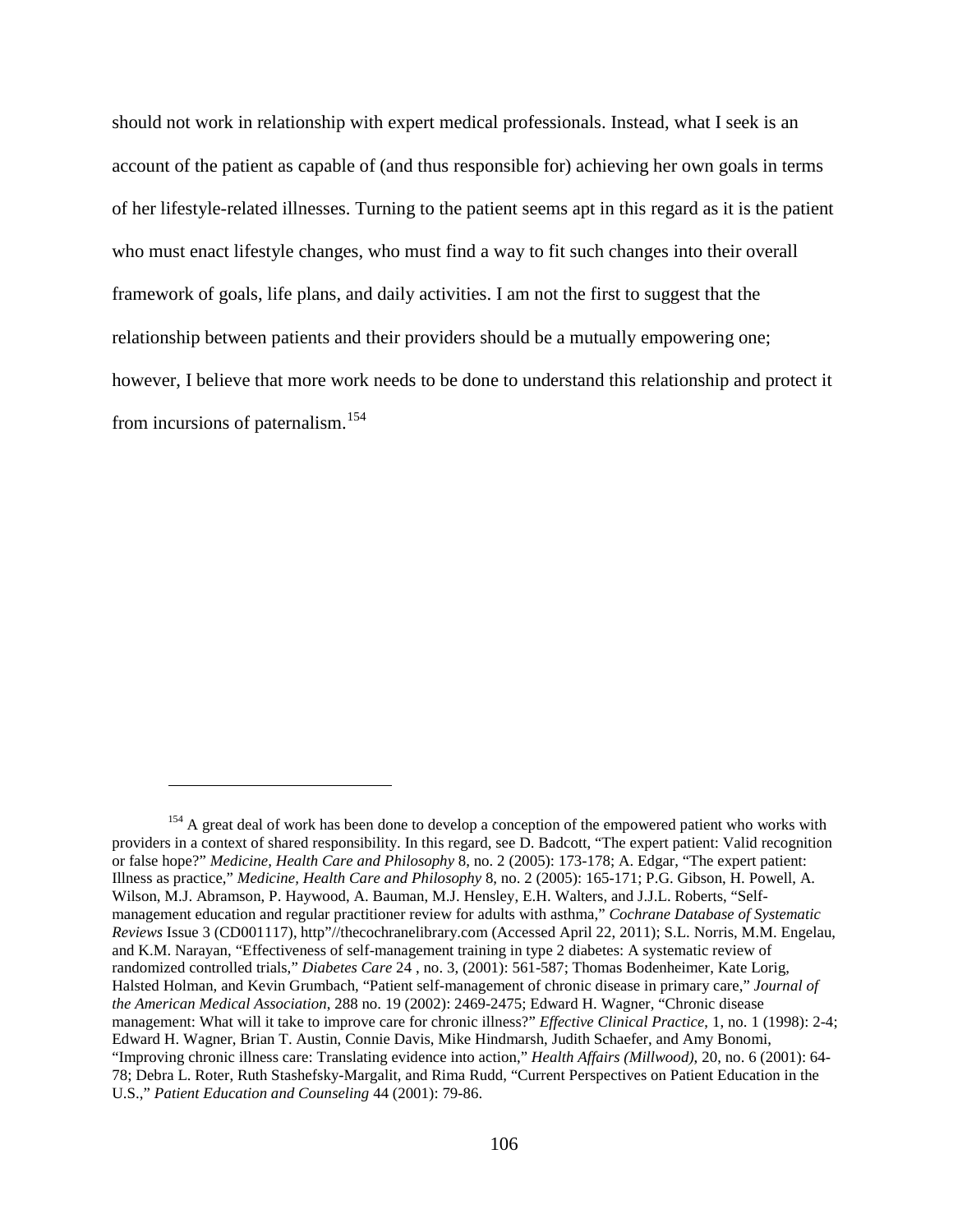## **4.0 LIFESTYLE CHANGE AS ETHICAL CLINICAL PRACTICE[1](#page-116-0)**

#### **4.1 INTRODUCTION**

As discussed in previous chapters, addressing the obesity problem requires cutting edge forms of lifestyle intervention.<sup>[2](#page-116-1)</sup> Whether surgical interventions, pharmaceutical possibilities, or other approaches to obesity and its associated co-morbid conditions take center stage in research and care, lifestyle change appears to be an essential ingredient in achieving or maintaining better health outcomes (chapter 1). Of course, obesity may require larger public health efforts to inspire such changes; however, these seem to drive controversy and contestation rather than assisting in the construction of effective and ethical clinical care for obesity (chapters 2 and 3). Thus, the approach of this thesis has been skeptical, especially when evaluating the most coercive and potentially stigmatizing approaches currently advocated in the domain of public health policy (especially chapter 3). Given that I am currently positioned as a health care researcher and bioethicist, the complete rejection of effective means to address potentially life-saving forms of care is untenable (whether in the domain of public health or clinical care) but so too is the move

<span id="page-116-0"></span> $<sup>1</sup>$  This chapter includes substantially revised portions of a paper previously presented at conference. John</sup> Rief, "Lifestyle Coaching in the Context of Obesity: A Practical Pedagogical Approach," paper presented at the *Nineteenth Annual Meeting of the Association for Practical and Professional Ethics*, Cincinnati, OH, 4-7 March, 2010.<br><sup>2</sup> On this, see especially chapter 1. For the most comprehensive account, see Kathleen M. McTigue, Russell

<span id="page-116-1"></span>Harris, Brian Hemphill, Linda Lux, Sonya Sutton, Audrina J. Bunton, and Kathleen N. Lohr, "Screening and Interventions for Obesity in Adults: Summary of the Evidence for the U.S. Preventive Services Task Force," *Annals of Internal Medicine* 139, no. 11 (2003): 933-949.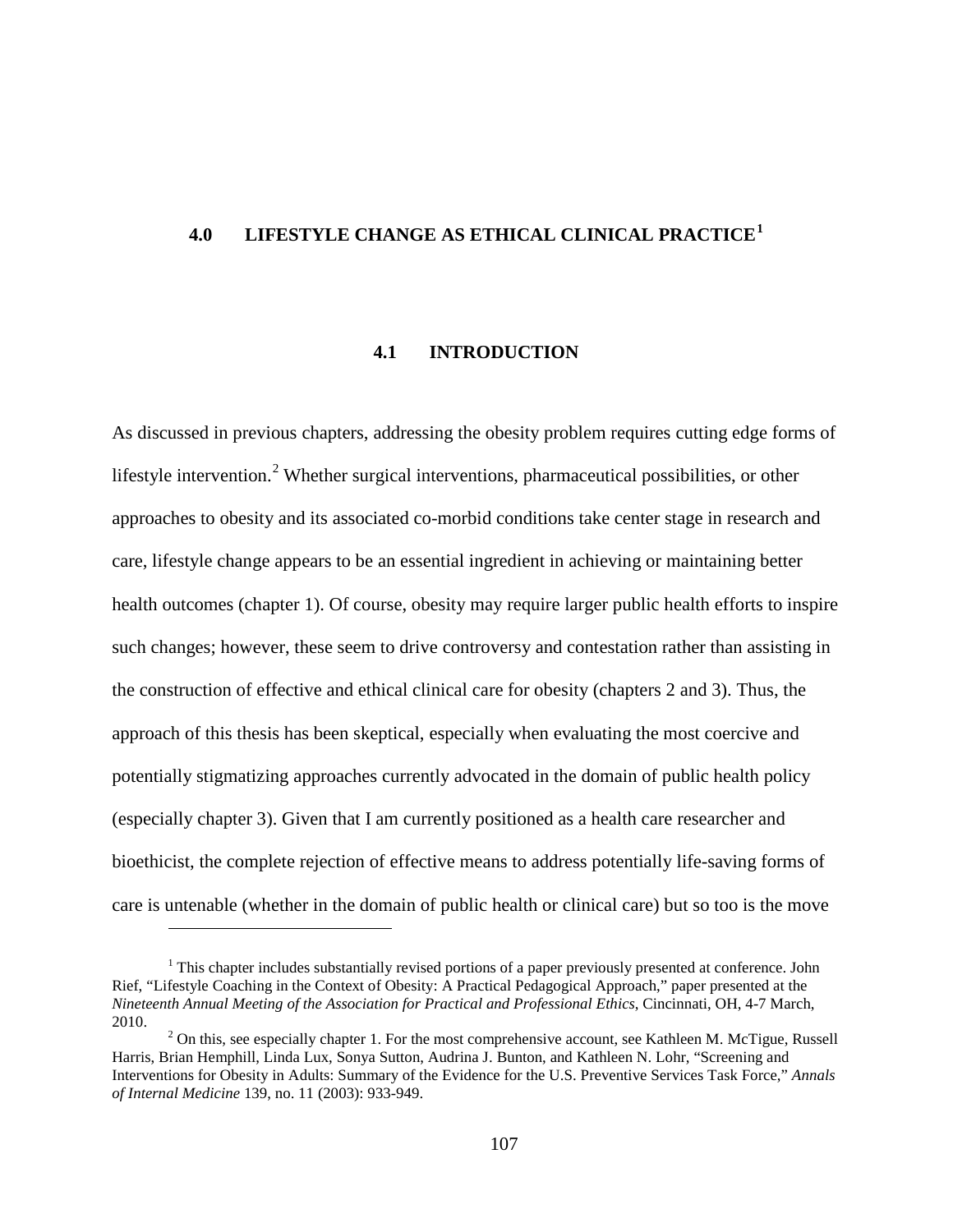to undercut the autonomy of patients and undermine the core values underlying provider beneficence, which are expressed chiefly through the provision of *ethical and effective* care to those who are in need.<sup>[3](#page-117-0)</sup> Thus, my skepticism of public health approaches to obesity is not so much driven by a lack of evidence in terms of their potential consequences for the health of larger populations but rather by the consequences they have for the morality of our community (as noted by the nominalist position detailed in chapter 2) and the extent to which we protect and maintain those things most important to our cultivation as human beings (chapter 3). $4$ 

This, of course, stands in opposition to efforts to redefine the principles of bioethics to accord with a "communitarian" perspective regarding the responsibilities of individuals.<sup>[5](#page-117-2)</sup> While I am at pains to leave some room for public health approaches, given that I agree with the realist view that obesity represents a potential threat to the health of millions of people, I am also cognizant of the need to protect the individual and thus defend a view of responsibility that highlights its role in the cultivation of the capability for self-care.<sup>[6](#page-117-3)</sup> I am also aware that my discussion in chapter 3 is highly schematic and theoretical, leaving unanswered questions regarding how this model of responsibility, with its attention to the protection of autonomy and beneficence, might function when rolled out in a clinical setting. Beginning to describe how it would function requires attention to grounded practices, particularly clinical and self-care practices, and the development of tools for the cultivation of lifestyle change, as opposed to the

<span id="page-117-0"></span><sup>&</sup>lt;sup>3</sup> Tom L. Beauchamp and James F. Childress, *Principles of Biomedical Ethics*, 6<sup>th</sup> ed. (Oxford: Oxford University Press, 2009), 99-148, 197-239.

<span id="page-117-1"></span><sup>&</sup>lt;sup>4</sup> Martha C. Nussbaum, *Cultivating Humanity: A Classical Defense of Reform in Liberal Education* (Cambridge: Harvard University Press, 1997).

<span id="page-117-2"></span><sup>&</sup>lt;sup>5</sup> Fabrizio Turoldo, "Responsibility as an Ethical Framework for Public Health Interventions," *American Journal of Public Health* 99, no. 7 (2009): 1197-1202; Daniel Callahan, "Bioethics: Private Choice and Common Good," 24, no. 3 (1994): 28-31; Ezekiel Emmanuel, *The Ends of Human Life: Medical Ethics in a Liberal Polity*

<span id="page-117-3"></span> $\epsilon$ <sup>6</sup> Martha Nussbaum, *Upheavals of Thought: The Intelligence of Emotions* (Cambridge: Cambridge University Press, 2001); Martha Nussbaum, *Women and Human Development: The Capabilities Approach* (Cambridge: Cambridge University Press, 2000).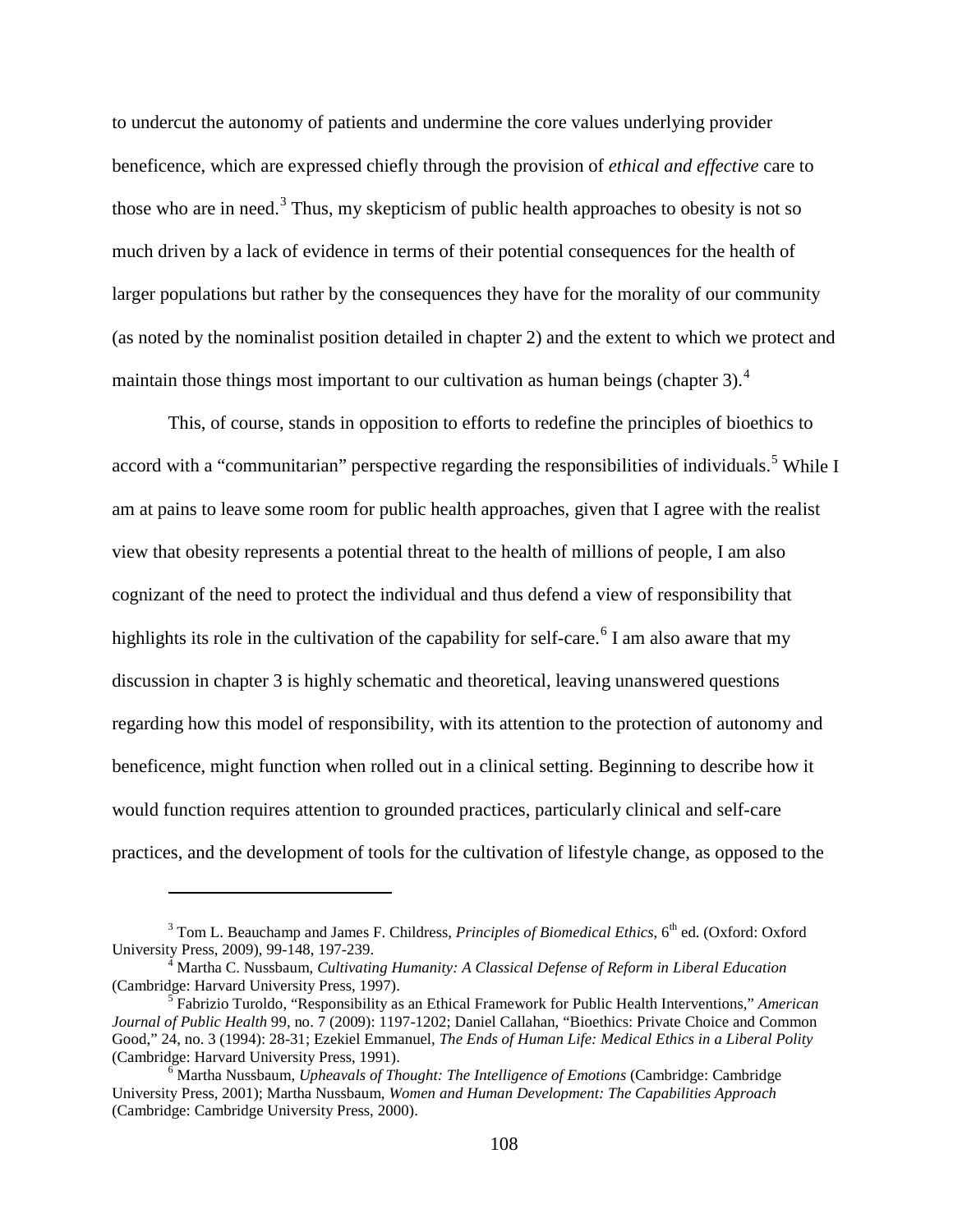public health efforts described in chapter 3 and their focus on the persuasion of populations to take particular actions regarding their health (or otherwise construct constraints to decision making that would improve such actions).<sup>[7](#page-118-0)</sup>

In order to fill this gap in my account, this concluding chapter takes on the question of responsibility as capability (with all its attendant problems) in the context of a recently completed pilot study at the University of Pittsburgh: the Online Lifestyle Support System.<sup>[8](#page-118-1)</sup> While the pilot project is completed at this point, this OLSS program is still being developed. It offers online lifestyle training and planning with lifestyle counselors for individuals meeting certain criteria including risk factors for diabetes and other obesity related conditions. The primary purpose of this study was to determine whether online coaching buttresses the efforts of primary care physicians as they work with patients who want to lose weight.<sup>[9](#page-118-2)</sup> As part of this pilot study, professional coaches interacted with patients. As the study progressed, the investigators

<span id="page-118-0"></span> $^7$  Turoldo, "Responsibility as an Ethical Framework for Public Health Interventions," 1197-1202; David Callahan and Bruce Jennings, "Ethics and Public Health: Forging a Strong Relationship," *American Journal of Public Health* 92, no. 2 (2002): 169-176; Betty Wolder Levin and Alan R. Fleischman, "Public Health and Bioethics: The Benefits of Collaboration," *American Journal of Public Health* 92, no. 2 (2002): 165-167; James F. Childress, Ruth R. Faden, Ruth D. Gaare, Lawrence O. Gostin, Jeffrey Kahn, Richard J. Bonnie, Nancy E. Kass, Anna C. Mastroianni, Jonathon D. Moreno, and Phillip Nieburg, "Public Health Ethics: Mapping the Terrain," *Journal of Law, Medicine & Ethics* 30, no. 2 (2002): 170-178; Onora O'Neill, "Public Health or Clinical Ethics: Thinking Beyond Borders," *Ethics & International Affairs* 16, no. 2 (2002): 35-45; R.E.G. Upshur, "Principles for

<span id="page-118-1"></span><sup>&</sup>lt;sup>8</sup> For a complete description of the OLSS study and initial findings indicating its effectiveness in the treatment of obesity, see Kathleen M. McTigue, Molly B. Conroy, Rachel Hess, Cindy L. Bryce, Anthony B. Fiorillo, Gary S. Fischer, N. Carole Milas, and Laurey R. Simkin-Silverman, "Using the Internet to translate an evidence-based lifestyle intervention into practice," *Telemedicine & eHealth*, 15, no. 9 (2009): 851-858; Kathleen M. McTigue, Tina Bhargava, Cindy L. Bryce, Molly Conroy, Gary S. Fischer, Rachel Hess, Laurey R. Simkin-Silverman, and Susan Zickmund, "Patient Perspectives on the Integration of an Intensive Online Behavioral Weight Loss Intervention into Primary Care," *Patient Education and Counseling* 83 (2011): 261-264. The OLSS study, along with the classical Greek concepts discussed in this chapter, are also the focus of my dissertation project and a published article. See John J. Rief, "Searching for the Good Life: Rhetoric, Medicine, and the Shaping of Lifestyle," (PhD diss, University of Pittsburgh, 2012); John J. Rief, Gordon R. Mitchell, Susan L. Zickmund, Tina D. Bhargava, Cindy L. Bryce, Gary S. Fischer, Rachel Hess, N. Randall Kolb, Laurey R. Simin-Silverman, and Kathleen M. McTigue, "Promoting Patient *Phronesis*: Communication Patterns in an Online Lifestyle Program

<span id="page-118-2"></span><sup>&</sup>lt;sup>9</sup> McTigue, Conroy, Hess, Bryce, Fiorillo, Fischer, Miloas, and Simkin-Silverman, "Using the Internet to Translate an Evidence-Based Lifestyle Intervention into Practice," 851-858; McTigue, Bhargava, Bryce, Conroy, Fischer, Hess, Simkin-Silverman, and Zickmund, "Patient Perspectives on the Integration of an Intensive Online Behavioral Weight Loss Intervention into Primary Care," 261-264.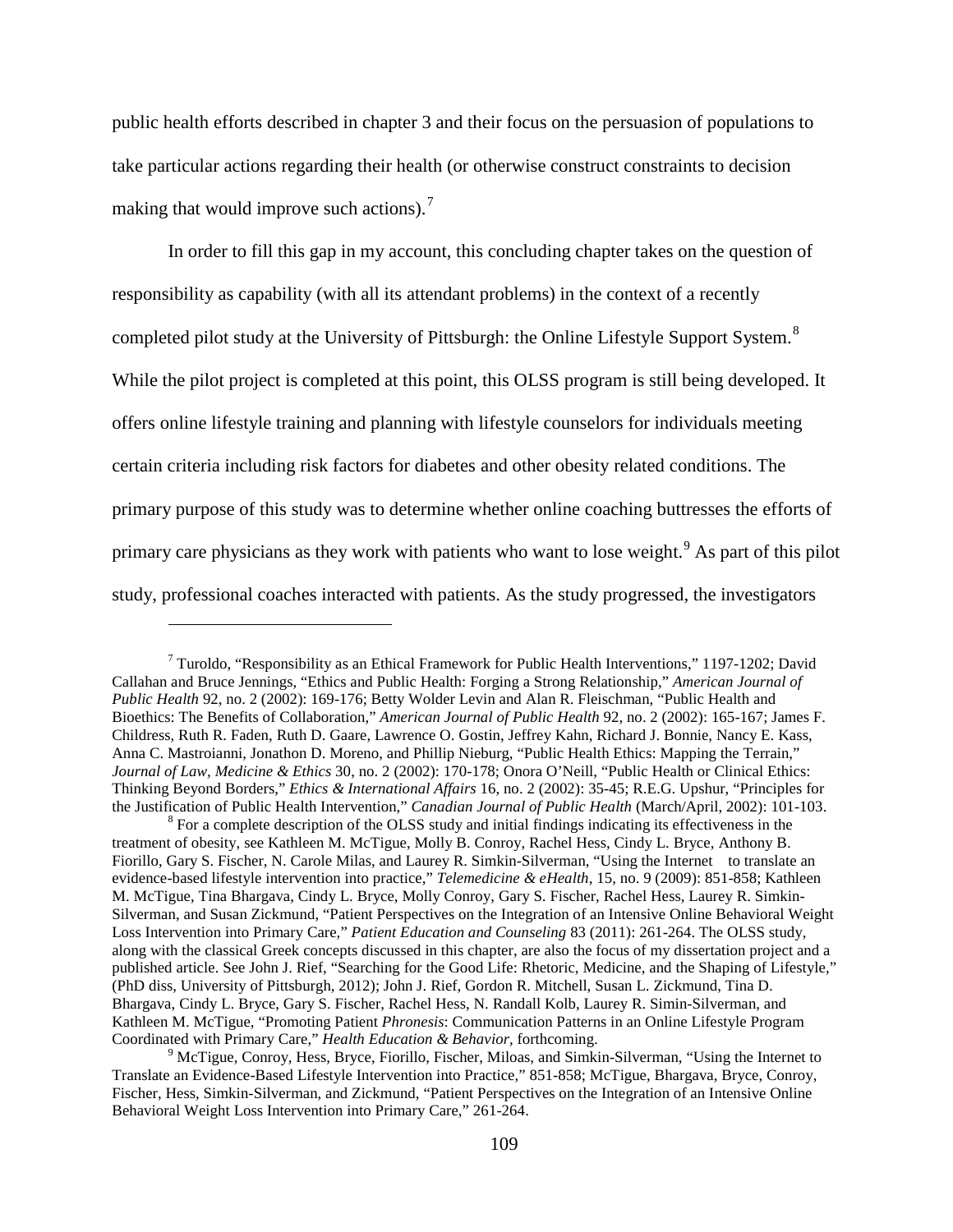and coaches learned that communicating with patients is a difficult and highly nuanced activity requiring pedagogical resources.<sup>[10](#page-119-0)</sup> For this reason, coaching materials were developed by the study organizers in order to enhance coaching effectiveness and maintain the primary goals of the program. Later in this chapter, I analyze these coaching materials, focusing primarily on the protocol developed for the Online Lifestyle Support System (OLSS) in order to develop an account of lifestyle change as an ethical clinical practice that enhances patient decision-making, involves a robust conception of autonomy, and utilizes a notion of responsibility that features the capability of patients to care for themselves (chapter3). In my analysis, I draw on pedagogical concepts elucidated in the ancient Greek tradition in order to elucidate some of the ethical and practical dimensions of communicative encounters between patients and lifestyle counselors.<sup>[11](#page-119-1)</sup>

<span id="page-119-1"></span><span id="page-119-0"></span><sup>&</sup>lt;sup>10</sup> Rief, "Searching for the Good Life."  $\frac{11}{11}$  There are many efforts that criticize or otherwise remain skeptical of the ways in which pedagogy is deployed to manage individual bodies. One example that should be familiar to a scholarly audience is the approach taken by Michel Foucault in his *History of Sexuality* in which he shows how efforts to manage lifestyle are in many instances modes of domination. See his *The Care of the Self*, vol. 3 of *The History of Sexuality*, trans. Robert Hurley (New York: Vintage Books, 1988); Michel Foucault, *The Hermeneutics of the Subject: Lectures at the Collège De France 1981-1982*, ed. Frédéric Gros, trans. Graham Burchell (New York: Picador, 2005). Valerie Harwood translates Foucault's historical concerns directly into the context of the obesity problem. She suggests that lifestyle change therapy may be viewed as a form of "biopedagogy" that enforces modes of self-discipline in the service of the larger community: "This focus on life needs to be understood not as the heralding of some new caring and kinder age; but in terms of the aims of the state to solidify itself via the control of life (and hence strength, economic viability) of its population." Valerie Harwood, "Theorizing Biopedagogies," in *Biopolitics and the 'Obesity Epidemic': Governing* Bodies, ed. Jan Wright and Valerie Harwood (New York: Routledge, 2009): 16. On this argument, also see Joanna Zylinska, *Bioethics in the Age of New Media* (Cambridge/London: The MIT Press, 2009)*.* Other theorists outside the Foucauldian frame make similar arguments. For example, Saguy and Riley are highly critical of "lifestyle theory" given the fact that it may be deployed to judge and stigmatize obese individuals. Abigail C. Saguy and Kevin W. Riley, "Weighing Both Sides: Morality, Mortality, and Framing Contests Over Obesity," *Journal of Health Politics, Policy and Law* 30, no. 5 (2005): 18-22. They cite earlier work by Tesh as a critical interlocutor in the development of their views. See Sylvia N. Tesh, *Hidden Arguments: Political Ideology and Disease Prevention Policy* (New Brunswick, NJ: Rutgers University Press, 1988). In response to these fears, and directly confronting Foucault's work in particular, Nussbaum claims that, "the pursuit of logical validity, intellectual coherence, and truth delivers freedom from the tyranny of custom and convention, creating a community of beings who can take charge of their own life story and their own thought." Nussbaum doubts "whether Foucault can even admit the possibility of such a community of freedom, given his view that knowledge and argument are themselves tools of power." It is this disconnect between postmodern/post-structural theories of discourse and power, and those of the humanistic tradition that Nussbaum defends that informs my own understanding of lifestyle management. I view the humanistic tradition as far more promising. See Martha Nussbaum, *The Therapy of Desire: Theory and Practice in Hellenistic Ethics* (Princeton: Princeton University Press, 1994), 5.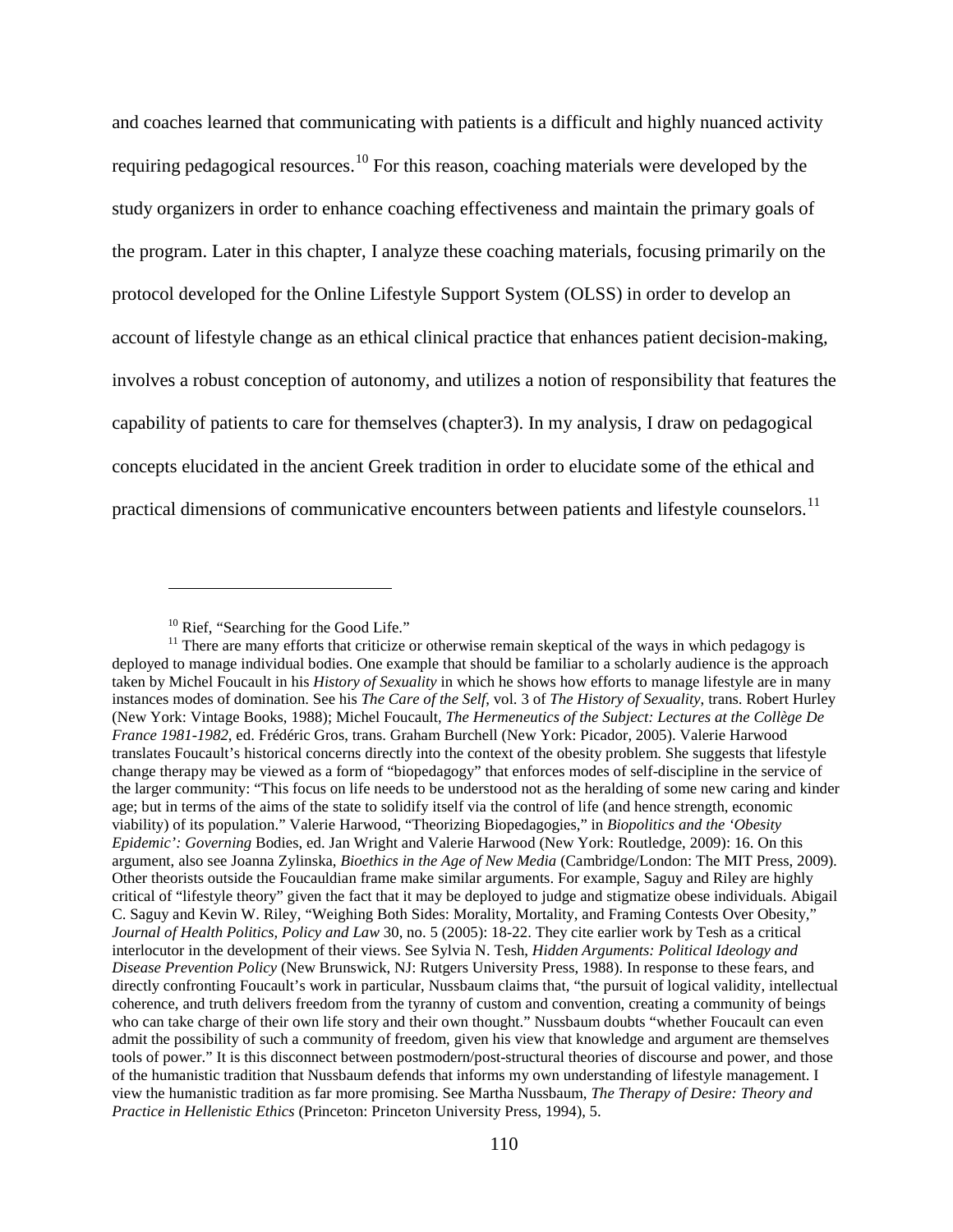# **4.2** *EUDAIMONIA***,** *PAIDEIA* **AND** *PHRONESIS***: THREE FOCAL POINTS FOR LIFESTYLE CHANGE THERAPY[12](#page-120-0)**

While developing lifestyle change as an ethical and effective therapy, it is critical to deal with the problem of maintaining the autonomy of patients (i.e., respecting their personal choices). Thus, in re-envisioning the role of bioethics in the management of obesity as primarily a problem of lifestyle, it is helpful to employ the notion of *the good life*, a concept central to the ancient Greeks in their quest to achieve happiness and virtue, which might allow us to wish for health and prosperity, even plan for them, while sustaining individual autonomy and the richness of human experience. As Joan Tronto declares, we are in need of

> . . . a more complicated account of ethics, one that tries to restore to the word *ethics* its original meaning – knowledge about how to live *a good life*. This perspective requires not only a broader interpretation of the nature of ethics, but a more complete account of the nature of care. In making daily and thoughtful judgments about caring, people every day engage in a high moral calling. Our moral sensibilities will be greatly enhanced if we learn to think more thoughtfully about the morality of everyday life embodied in an ethics of care.<sup>[13](#page-120-1)</sup>

I whole heartedly agree with Tronto's view that ethics must account for the good life. Previous chapters have engaged in criticism of those views that take the good life to be one thing or to have only one goal, for instance, health.<sup>[14](#page-120-2)</sup> What's more, Tronto's call for more attention to the good life brings us to the central problem undergirding the development of lifestyle change therapies: the maintenance of the goals and aspirations of the individual while intervening into her daily life practices and revising them. These tasks would seem to work in opposite directions, but only if we imagine that individuals are being forced to revise their behaviors (as in the public

<span id="page-120-1"></span><span id="page-120-0"></span><sup>&</sup>lt;sup>12</sup> This section draws directly from my work in "Searching for the Good Life."<br><sup>13</sup> Joan C. Tronto, "An Ethic of Care," in *Ethics in Community-Based Elder Care*, ed. Matha B. Holstein<br>and Phyllis B. Mitzen (New York: Spr

<span id="page-120-2"></span><sup>&</sup>lt;sup>14</sup> Jonathon M. Metzl and Anna Kirkland, eds., *Against Health: How Health Became the New Morality* (New York: New York University Press, 2010).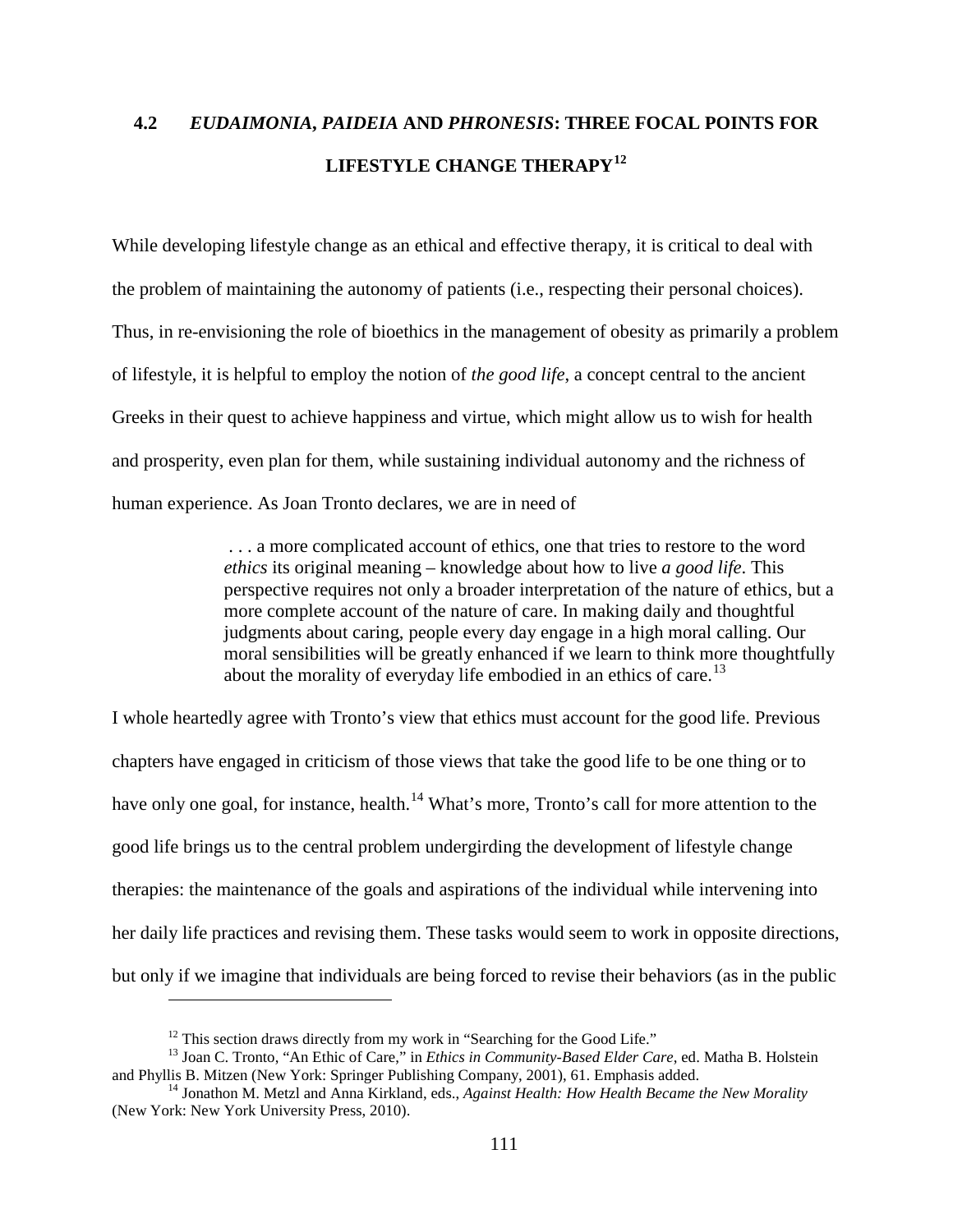health model discussed in chapter 3). If we instead adopt the view that individuals should undertake lifestyle change as a matter of exercising their own autonomy (the bioethical view I advocate), then lifestyle change is itself bound up in the process of achieving the good life that Tronto mentions here.<sup>[15](#page-121-0)</sup>

Accordingly, we must work hard to understand the nature of the good life and how it can be achieved, a topic that dominates early Greek philosophy. Martha Nussbaum refers to the goaloriented and aspirational conception of *the good life* defended by Tronto as *eudaimonia* (the Greek term) and suggests that it can be applied to contemporary life as long as we understand that goals, values, virtues, and appropriate habits for achieving these are redefined and re-conceptualized in every cultural milieu.<sup>[16](#page-121-1)</sup> She bases this view on a close reading of Aristotle's conception of the good life that leaves room for its re-articulation in the context of contemporary America:

> Aristotle saw people not as striving to maximize a state of satisfaction, and also not as striving to perform a list of duties. He saw them, instead, as striving to achieve a life that included all of the activities to which, on reflection, they decided to attach intrinsic value. He thought of the problem of life-planning as one that fundamentally involved deliberation about a rich plurality of rather general ends, in which the deliberator asked what concrete form of "moderation" or "courage" made most sense for his own life. Put in these terms, Aristotle's ethical enterprise is not unreachably "other" or impossibly foreign. Indeed, it might well be argued that it fits what real people do when they think about their lives – even in present-day America – better than do the abstractions of utilitarian moral theory.<sup>[17](#page-121-2)</sup>

<span id="page-121-0"></span><sup>&</sup>lt;sup>15</sup> It is also in keeping with Donald Cameron Ainslie's account of "the bioethics of everyday life." See Donald Cameron Ainslie, "Redefining Bioethics in the Age of AIDS," (MA thesis, Center for Bioethics and Health

<span id="page-121-1"></span><sup>&</sup>lt;sup>16</sup> Eudaimonia is a term used throughout Martha Nussbaum's work to indicate an overall perspective of human emotional, physical, and ethical wellbeing. See Martha C. Nussbaum, *The Fragility of Goodness: Luck and Ethics in Greek Tragedy and Philosophy*, up. ed. (Cambridge: Cambridge University Press, 2007); Nussbaum, *Upheavals of Thought*. <sup>17</sup> Martha C. Nussbaum, *Cultivating Humanity: A Classical Defense of Reform in Liberal Education* 

<span id="page-121-2"></span><sup>(</sup>Cambridge: Harvard University Press, 1997), 119-120. On this, see also Nussbaum, *Upheavals of* Thought, 31-33. Moving beyond Nussbaum's work, *eudaimonia* has been the subject of major debates in philosophy, particularly those centered on the unity versus plurality of goods or whether happiness and fulfillment have singular or diverse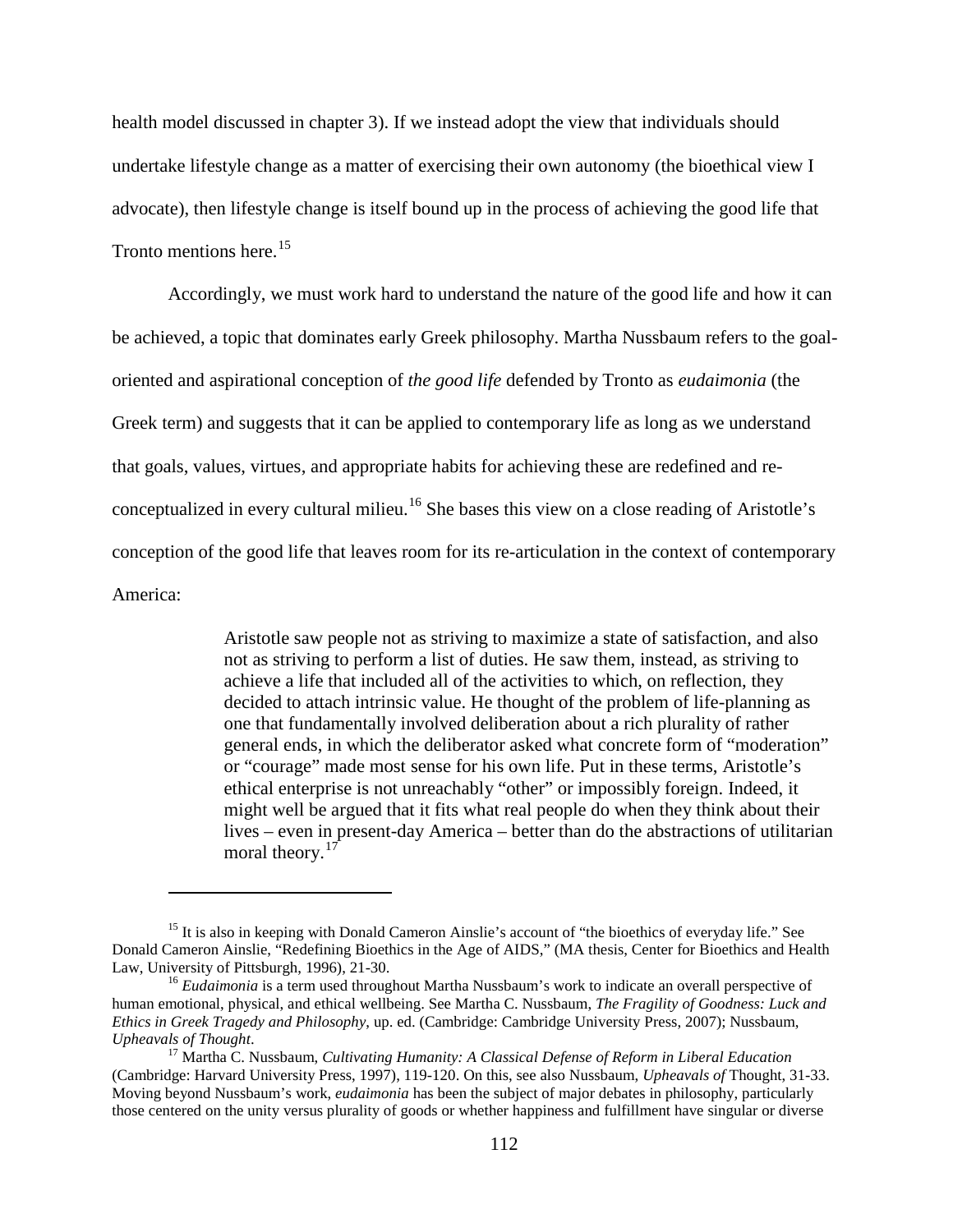That is, in coming to understand how we might achieve the good life, Nussbaum, following Aristotle's account, suggests that it allows for a plurality of approaches and values. <sup>[18](#page-122-0)</sup> Nussbaum further clarifies this view when she argues that "as Aristotle reminds us, something can be an end in itself and at the same time be a valued constituent in a larger or more inclusive end. The question whether something is or is not to count as part of *eudaimonia* is just the question, whether something is a valuable component in the best human life."<sup>[19](#page-122-1)</sup> Thus, *eudaimonia* is a term open to deliberation, reflection, revision, and critique.

Nussbaum's view of the pluralism of Aristotle's approach to ethics is in keeping with Donald Cameron Ainslie's critical take on contemporary bioethics.<sup>[20](#page-122-2)</sup> As previously described, Ainslie's approach to bioethics is rooted in the liberal tradition which presumes that "since pluralism is a fundamental feature of our contemporary societies, political arrangements must be justified without reliance on the particular features of any one group's idiosyncratic moral outlook."[21](#page-122-3) Ainslie applies this view to bioethics, suggesting that answering moral questions in the provision of healthcare requires attention to disagreement and a constant effort to avoid what he describes as a paternalistic form of "magerialism."<sup>[22](#page-122-4)</sup> As Ainslie observes, "The managerial" questions arise because the patient and the medical manager approach each other as relative

meanings. On this debate see Thomas Nagel, "Aristotle on *Eudaimonia*," in *Essays on Aristotle's Ethics* ed. Amélie O. Rorty (Berkeley: University of California Press, 1980), 7-14; J. L. Akrill, "Aristotle on *Eudaimonia*," in *Essays* 

<span id="page-122-3"></span><span id="page-122-2"></span><span id="page-122-1"></span><span id="page-122-0"></span><sup>&</sup>lt;sup>18</sup> See Nussbaum's note on the history of the term that includes various definitions such as "human" flourishing" and "activity according to excellence(s)." Nussbaum, *The Fragility of Goodness*, 6. On *eudaimonia* as "human flourishing," also see (cited by Nussbaum) John M. Cooper, *Reason and Human Good in Aristotle*  (Cambridge, MA: Harvard University Press, 1975).<br><sup>19</sup> Nussbaum, *The Fragility of Goodness*, 297.

<span id="page-122-4"></span>

<sup>&</sup>lt;sup>20</sup> Ainslie, "Redefining Bioethics in the Age of AIDS."<br><sup>21</sup> Ainslie, "Redefining Bioethics in the Age of AIDS," 13.<br><sup>22</sup> Ainslie, "Redefining Bioethics in the Age of AIDS" (throughout).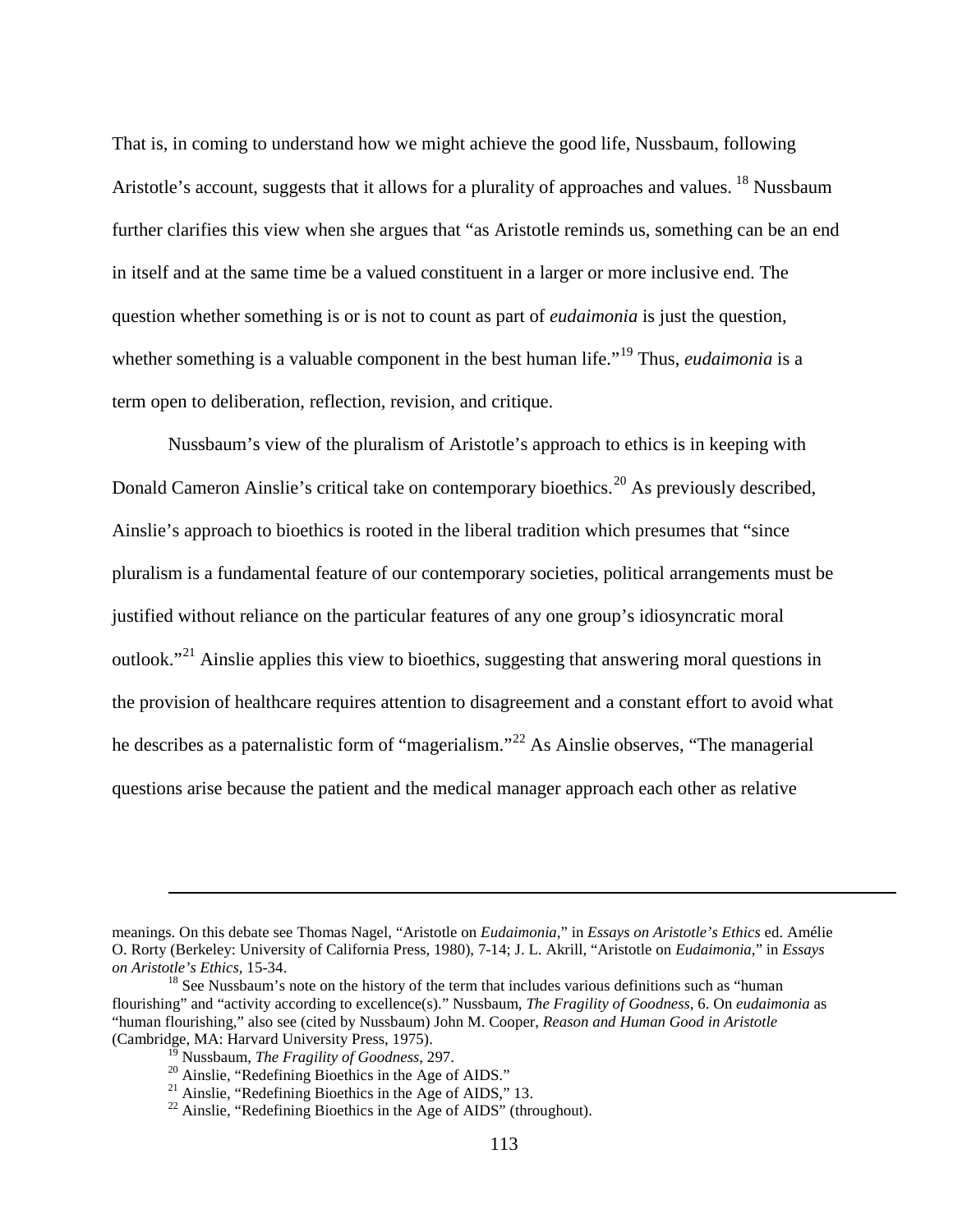strangers and make the assumption that they will not share a comprehensive moral outlook."<sup>[23](#page-123-0)</sup> Thus, working out appropriate decisions in the provider-patient relationship requires attention to such disagreements and a careful application of various moral points of view so as to avoid overwhelming the goals, beliefs, and commitments of the individual. This view of *eudaimonia* is in keeping with my efforts in chapter 2 to evaluate the various viewpoints of realists and nominalists when defining and addressing the obesity problem. Recall that my proposed resolution to the controversy is open-ended and rests on the insight provided by Saguy and Riley that an "integrative perspective" may be needed.<sup>[24](#page-123-1)</sup> Therefore, I do not declare one side the victor but instead call for reflection about how we might bring multiple viewpoints together to inform our approaches to the obesity problem. However, Saguy and Riley do not provide a roadmap for how this perspective might be achieved.

Here, with the conception of *eudaimonia* as understood by Tronto and Nussbaum, we may begin to chart a course through the thicket of problems plaguing lifestyle change. First, the view of *eudaimonia* described here provides a context for further developing my view of responsibility as capability. As I suggest in chapter 3, we are all responsible for crafting our own good lives even in the face of various environmental, socio-cultural, political, and other factors that may stand in the way. This is not a negative form of responsibility but rather an acknowledgement that we are the primary agents of change when it comes to our own lives. Thus, our lives do not emerge from the ether nor are they fully determined. Rather, we craft a way of life through, as Tronto argues, "knowledge and judgment" and "[making] such judgments as well as possible."[25](#page-123-2) Such "knowledge and judgment" is rooted in the dual action of provider

<span id="page-123-1"></span><span id="page-123-0"></span><sup>&</sup>lt;sup>23</sup> Ainslie, "Redefining Bioethics in the Age of AIDS," 15-16.<br><sup>24</sup> Saguy and Riley, "Weighing Both Sides," 874.<br><sup>25</sup> Tronto, "An Ethic of Care," 64.

<span id="page-123-2"></span>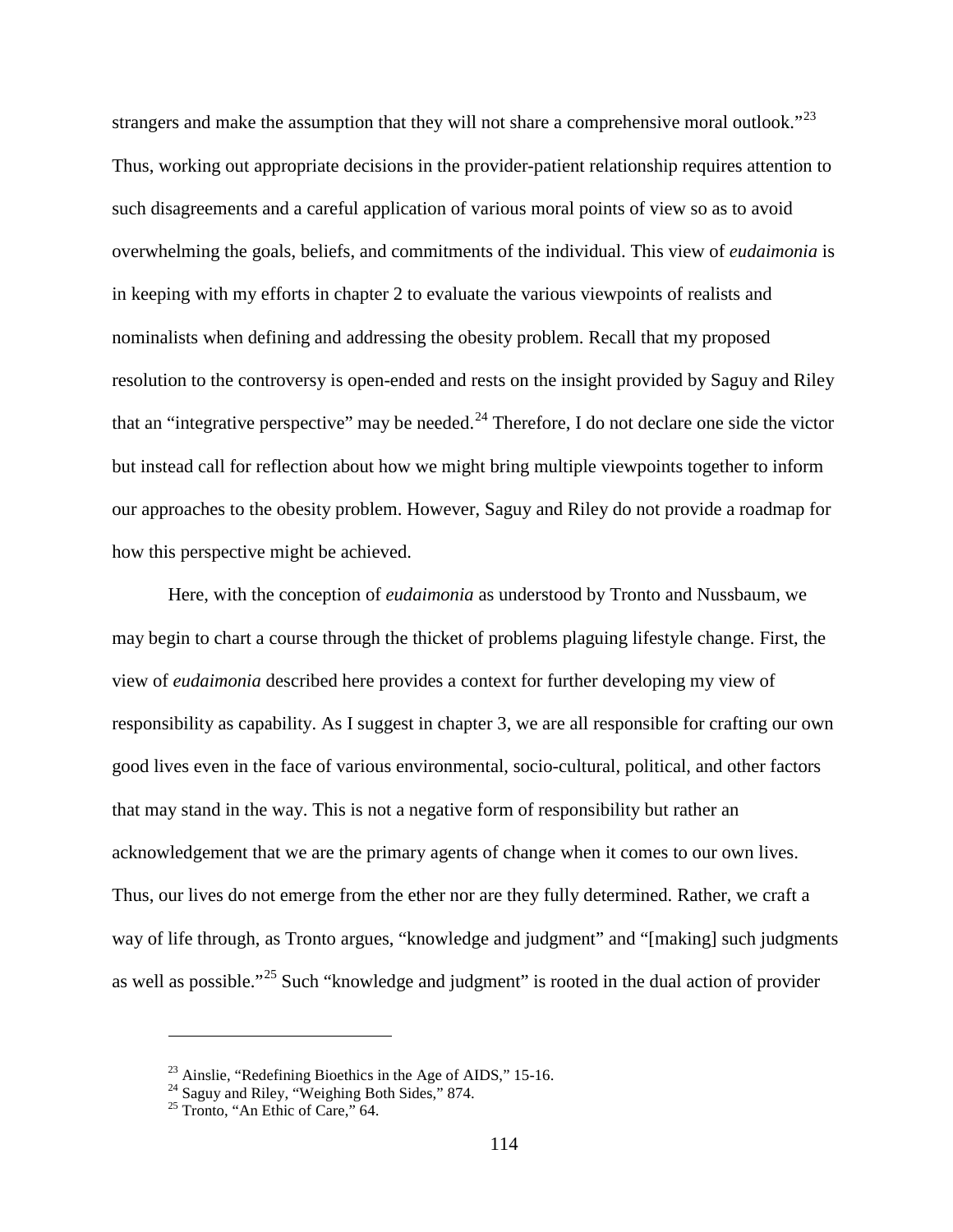and patient in coming to recognize what is needed to adequately address the goals and aspirations that the patient hopes to realize. As Tronto points out,

> Caring should take place in an environment in which all of those engaged in caring – caregivers and care receivers as well as other responsible parties – can contribute to the ongoing discussion of caring needs and how to meet them. No single actors in a care process can assert their own authoritative knowledge in the process. Within the activity of caring itself, actors must continue to be attentive, responsible, competent, and responsive to the others in the caring process.<sup>[26](#page-124-0)</sup>

Thus, the good life is achieved not by one individual but by a relational network, a group of individuals working together to achieve a desired outcome. The good life is pluralistic in orientation, if one follows Nussbaum's take, but also grounded in the effort to achieve some level of interaction and acknowledgement between various parties (including the patient) working to realize the goals of the patient.

Beyond this conception of *eudaimonia* as the good life (or perhaps, more appropriately, *a good life*), there is another sense in which this chapter both draws on the Greek tradition and attempts to articulate a new or at least wider arena for bioethical work. In order to achieve *eudaimonia*, at least according to many Greek philosophers, one needs to have a relationship with and access to *paideia* (commonly translated as "cultural education").<sup>[27](#page-124-1)</sup> According to this view, the community advances its ethos, its history, its thinking, its commonplaces, and its achievements through immersion, proper education, and practice. As Werner Jaeger points out when describing the general notion of *paideia* in the Greek tradition, "Education (*paideia*) is the process by which a community preserves and transmits its physical and intellectual character.

<span id="page-124-1"></span><span id="page-124-0"></span><sup>&</sup>lt;sup>26</sup> Tronto, "An Ethic of Care," 65.<br><sup>27</sup> The most robust contemporary discussion of Greek *paideia* can be found in the works of Werner Jaeger. See Werner Jaeger, *Paideia: The Ideals of Greek Culture, Volumes I, II, and III* (New York: Oxford University Press, 1945). See also, Martha C. Nussbaum, *The Therapy of Desire: Theory and Practice in Hellenistic Ethics* (Princeton: Princeton University Press, 1994).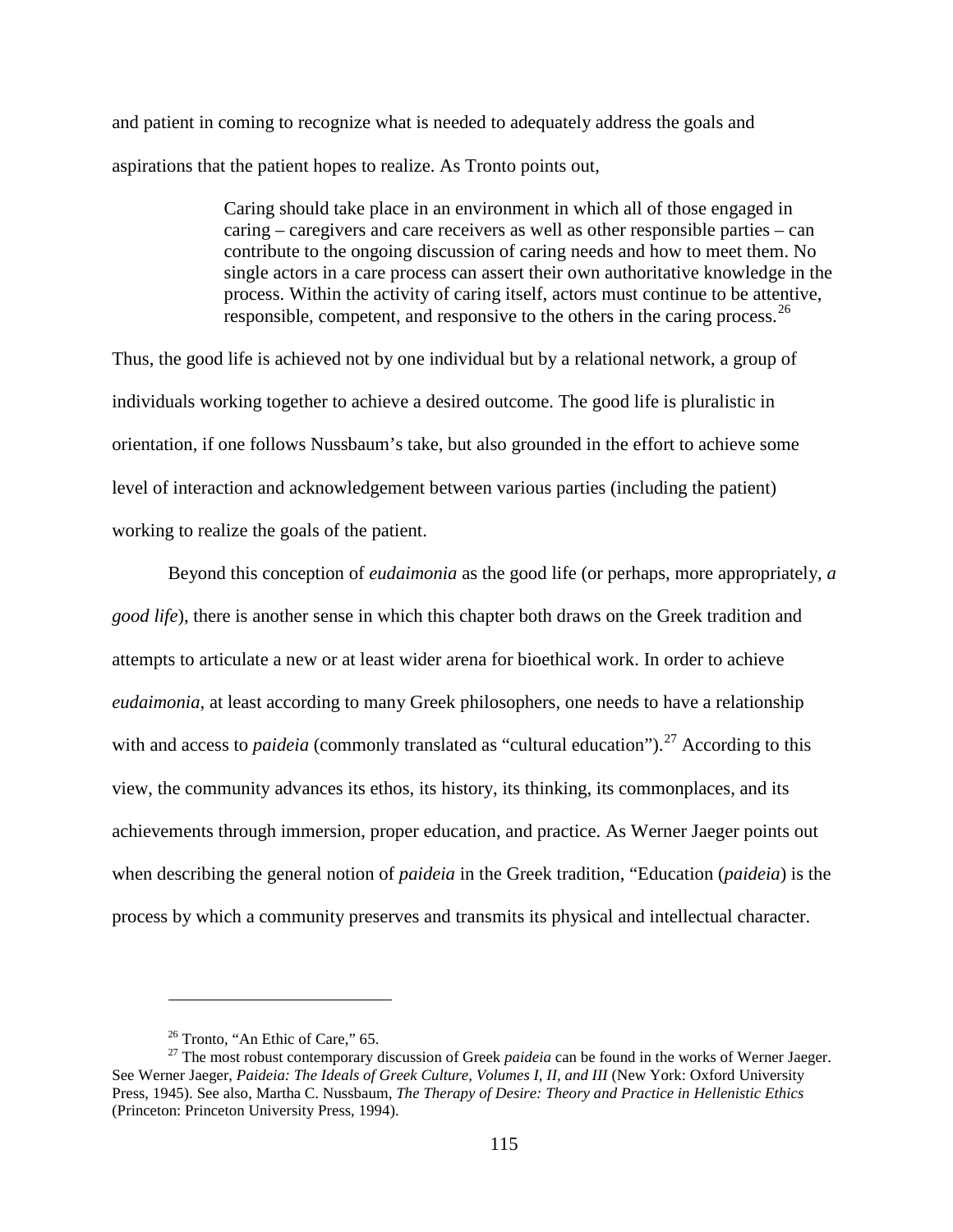For the individual passes away, but the type remains."[28](#page-125-0) One can find this view of *paideia* in the works of Plato for whom popular understanding and belief (for example, those promulgated by the nominalists about obesity detailed in chapter 2) are dangerous and must be rejected in favor of the truth as established by those who are actually *in the know* (*Protagoras*).[29](#page-125-1) Thus, according to Plato's view, the popular beliefs or individual accounts of *eudaimonia* cannot be valuable because they are not based on the proper method for finding and embodying truth.

However, one can immediately grasp the problem with this initial description of the Greek conception of *paideia*: it is rooted primarily in the cultivation of an overarching cultural viewpoint rather than the pluralism defended above in my discussion of the meaning of *eudaimonia*. Plato's views accord largely with the most coercive elements of public health ethics when responding to obesity. For example, Daniel Callahan's notion of "social pressure" is based, at least in part, on the notion that those who know better should bring the misguided flock into accord with the truth about obesity.<sup>[30](#page-125-2)</sup> Thus, Callahan, and others who advocate for coercion as a means to inspire lifestyle changes, largely adopt the Platonic conception of *paideia*.

Opposed to this view, Aristotle offers a more pluralistic analysis of *paideia* through the lens of *phronesis* or experiential learning. [31](#page-125-3) According to Martha Nussbaum's reading of

 $\overline{a}$ 

<span id="page-125-3"></span>34-40. <sup>31</sup> The notion of *phronesis as* a developmental and experiential approach to ethics and everyday life, originally developed in Aristotle's *Nicomachean Ethics,* has been the subject of substantial scholarly discussion. See e.g., Nussbaum., *The Fragility of Goodness*, Joseph Dunne, *Back to the Rough Ground: Practical Judgment and the Lure of Technique* (Notre Dame: University of Notre Dame Press, 2009); Alasdair MacIntyre, *After Virtue: A Study in Moral Theory*, 2<sup>nd</sup> ed. (Notre Dame: University of Notre Dame Press, 1984); Lois S. Self, "Rhetoric and *Phronesis*: The Aristotelian Ideal," *Philosophy and Rhetoric* 12, no. 2 (1979): 130-145; Steve Schwarze, "Performing *Phronesis*: The Case of Isocrates' *Helen*." *Philosophy and Rhetoric* 32, no. 1 (1999): 78-95; Robert Hariman, "Prudence/Performance," *Rhetoric Society Quarterly* 21, no. 2 (1991): 26-35. In addition, I have elsewhere commented on the role of *phronesis* in understanding the development of patient skills in self-care. See Rief, "Searching for the Good Life"; Rief, Mitchell, Zickmund, Bhargava, Bryce, Fischer, Hess, Kolb, Simin-

<sup>28</sup> Jaeger, *Paideia*, *Volume I*, xiii.

<span id="page-125-1"></span><span id="page-125-0"></span><sup>29</sup> Nussbaum has done substantial work to criticize Plato's stance in the *Protagoras*. See Nussbaum, *The Fragility of Goodness*, 89-121.<br><sup>30</sup> Daniel Callahan, "Obesity: Chasing an Elusive Epidemic," *The Hastings Center Report* 43, no. 1 (2013):

<span id="page-125-2"></span>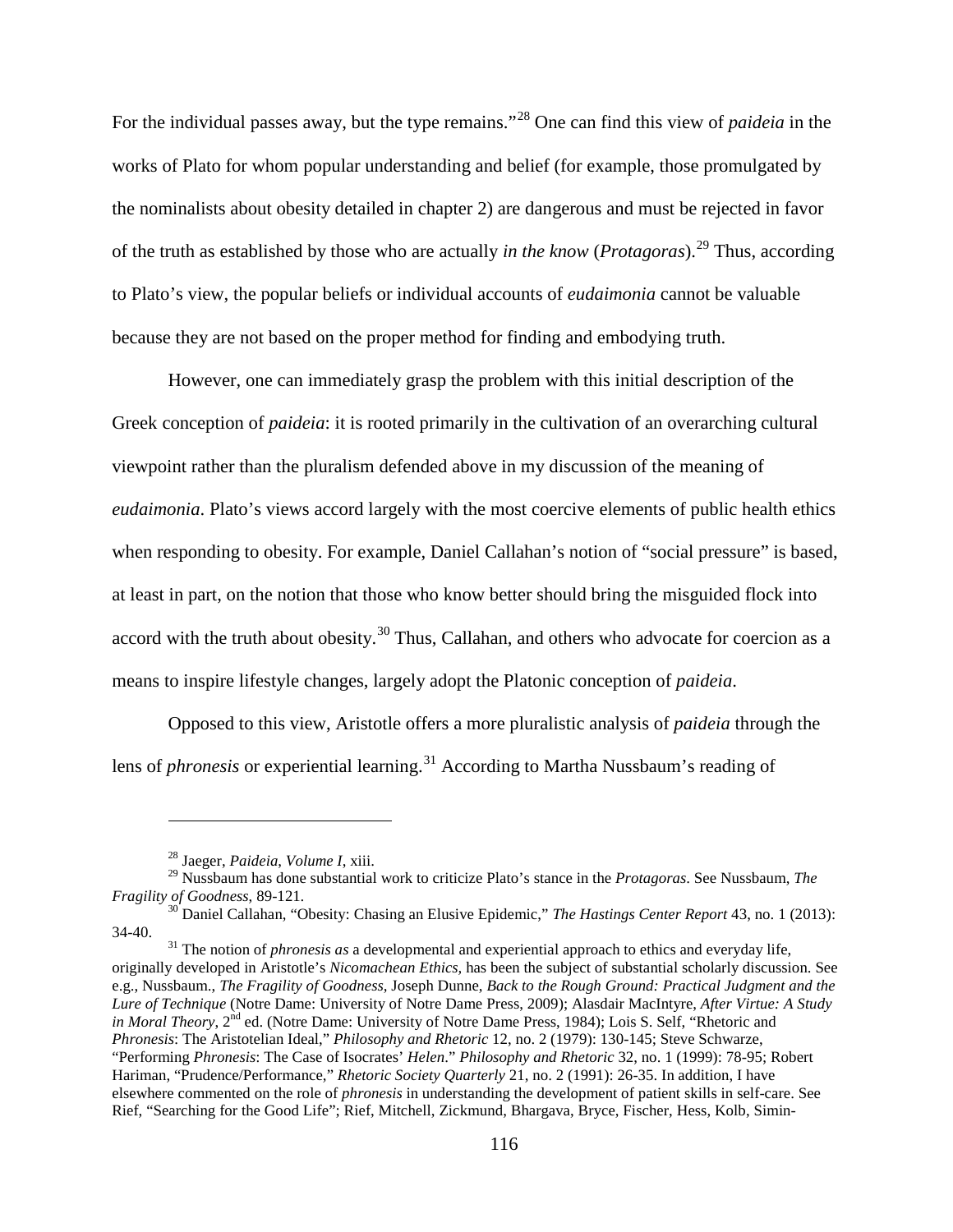Aristotle, because life is complex and never experienced in exactly the same way, the cultivation of *eudaimonia* requires an ongoing process of development and renegotiation of one's values and capabilities. [32](#page-126-0) As Nussbaum, and a variety of others have pointed out, Aristotle's *phronimos* or person of practical wisdom, detailed in his *Nicomachean Ethics*, embodies this process. She dwells in the realm of contingency, revising her practices based on her experiences, her goals, and her sense of what it means to lead a good life. [33](#page-126-1) In other words, the *phronimos* must take the general background knowledge she has and apply it to the specific circumstances in which she finds herself.<sup>[34](#page-126-2)</sup> She must see herself from the perspective of a particular situation and develop practical tools for engaging in decision-making in the realm of contingency.[35](#page-126-3)

Therefore, and following Tronto yet again, achieving *eudaimonia* "requires not an abstraction from the concrete case to a universal principle, but an explication of the 'full story.<sup>"[36](#page-126-4)</sup> This "full story" is to be found in what Ludwig Wittgenstein and Joseph Dunne call the "rough ground" which includes the complex and ever-changing understandings and experiences (*phronesis*) of all those involved in the caring process and thus provides content for deliberations

Silverman, and McTigue, "Promoting Patient *Phronesis*." In addition, I am not the first to investigate the link between *phronesis* and *eudaimonia* in the context of patient decision-making and self-care. See Sara Rubinelli, Peter J. Schulz, and Kent Nakamoto, "Health Literacy Beyond Knowledge and Behaviour: Letting the Patient Be a Patient," *International Journal of Public Health* 54 (2009): 307-311. My account overlaps significantly with theirs. For a more extended discussion of the relationship between our accounts, see chapter 3 of "Searching for the Good Life." Finally, *phronesis* is most commonly understood in bioethics through the lens of "clinical judgment" and is thus seen as part of the provider's approach to the delivery of care. On this, see F. Daniel Davis, "*Phronesis*, Clincial Reasoning, and Pellegrino's Philosophy of Medicine," *Theoretical Medicine* 18 (1997): 173-195; Edmund D. Pellegrino and David C. Thomasma, *The Virtues in Medical Practice* (New York: Oxford University Press, 1993); Kathryn Montgomery, *How Doctors Think: Clinical Judgment and the Practice of Medicine* (Oxford: Oxford University Press, 2006).

<span id="page-126-1"></span><span id="page-126-0"></span><sup>&</sup>lt;sup>32</sup> Nussbaum, *Fragility of Goodness*, 372.<br><sup>33</sup> Chapter 3 of "Searching for the Good Life"; Rubinelli, Schulz, and Nakamoto, "Health Literacy Beyond Knoweldge and Behaviour," 309.

<span id="page-126-4"></span><span id="page-126-3"></span><span id="page-126-2"></span><sup>&</sup>lt;sup>34</sup> Self, "Rhetoric and *Phronesis*," 130-145; Schwarze "Performing *Phronesis*," 78-95; Hariman, "Prudence/Performance," 26-35.

<sup>&</sup>lt;sup>35</sup> On this, see Aristotle, *Nicomachean Ethics*, Book VI.<br><sup>36</sup> Tronto, "An Ethic of Care," 64-65.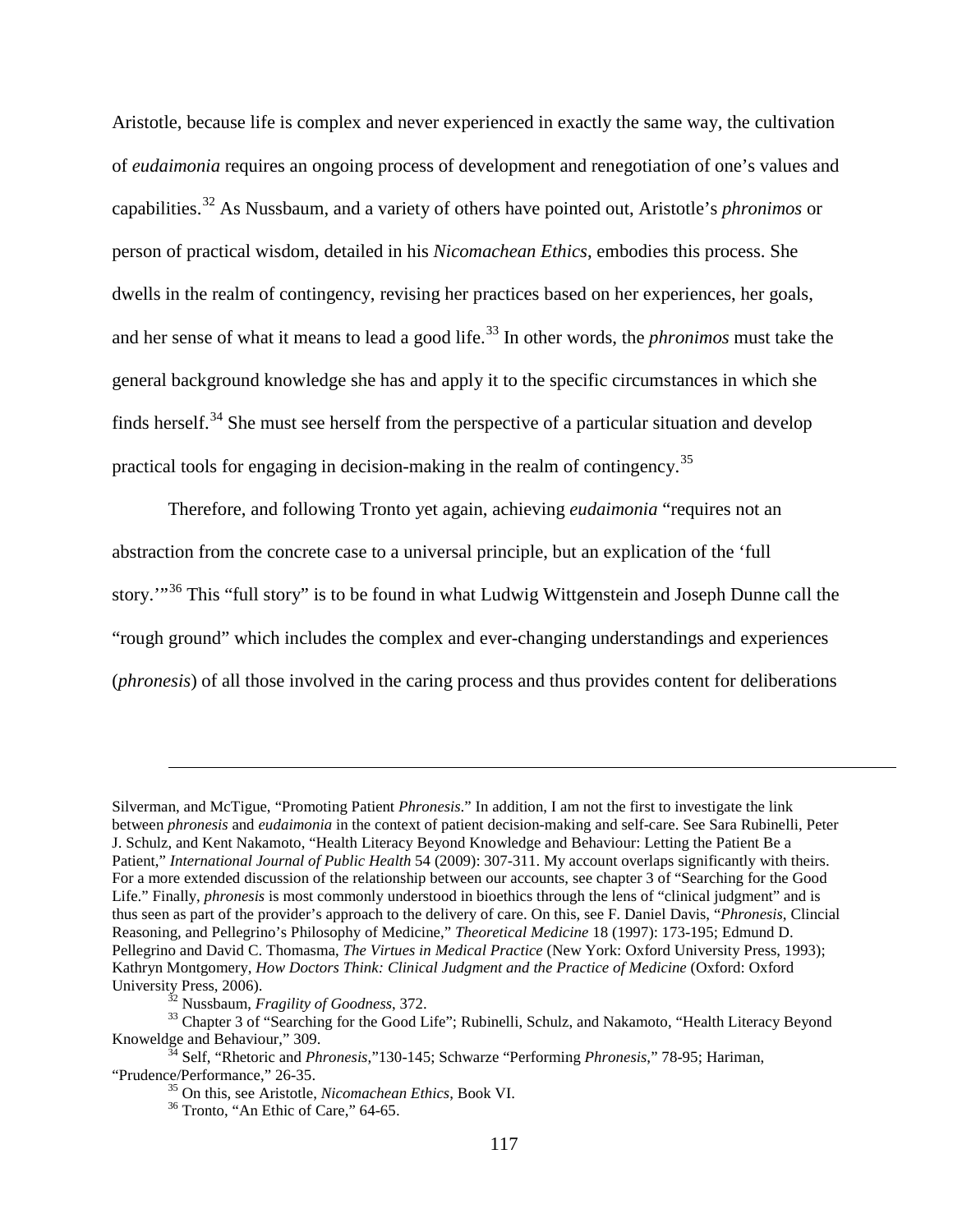about the meaning of *eudaimonia* in the first place.[37](#page-127-0) Furthermore, utilizing the term *phronesis* here brings to mind the more complicated notion of autonomy I have been attempting to develop throughout this thesis. In accordance with Tronto's locating of care in such "rough ground," the autonomy of the patient may be seen as a critical component but one that must be balanced with the insights of others involved in the caring process. This is, at its heart, what I argue lifestyle change therapy is all about: the autonomous choice to seek care for weight-related or lifestylerelated health problems and to revise one's daily life in cooperation with a trusted healthcare provider so as to achieve the goal of better health and wellbeing.

# **4.3 THE ONLINE LIFESTYLE SUPPORT SYSTEM (OLSS) [38](#page-127-1)**

In this section, I shift from theory building to analyze an example of lifestyle change therapy. As I analyze this example, I bring forward the concepts developed in the previous section (e.g., *eudaimonia*, *paideia*, and *phronesis*) and refer to arguments that have been made in previous chapters. My goal is to provide some evidence that lifestyle change therapy can be designed in such a way as to incorporate the values and principles I have defended throughout this thesis, especially responsibility as capability, autonomy, and beneficence.<sup>[39](#page-127-2)</sup> Thus, this section brings the entire work of this thesis together in a short discussion of how best to proceed with the

<span id="page-127-0"></span><sup>37</sup> On the role of deliberation in *phronesis*, see especially Self, "Rhetoric and *Phronesis*," 130-145. The "rough ground" is a metaphor used by the philosopher, Ludwig Wittgenstein, to describe the complexity and the contingency of lived experience, especially actual language use. See Ludwig Wittgenstein, *Philosophical Investigations*, rev. 4<sup>th</sup> ed., ed. P. M. S. Hacker and Joachim Schulte, trans. G. E. M. Anscombe and P. M. S. Hacker (Malden, MA, Wiley-Blackwell, 2009), S107. Dunne borrows this language to talk about *phronesis* as an orientation to pedagogy that has been lost due to an increasing commitment by some to a "technist" and bureaucratic view of<br>education. See Dunne, Back to the Rough Ground: Practical Judgment and the Lure of Technique.

<span id="page-127-2"></span><span id="page-127-1"></span><sup>&</sup>lt;sup>38</sup> This section summarizes key findings already detailed in my dissertation. Rief, "Searching for the Good Life," especially chapters 3, 4, and 5.

<sup>39</sup> Beauchamp and Childress, *Principles of Biomedical Ethics*.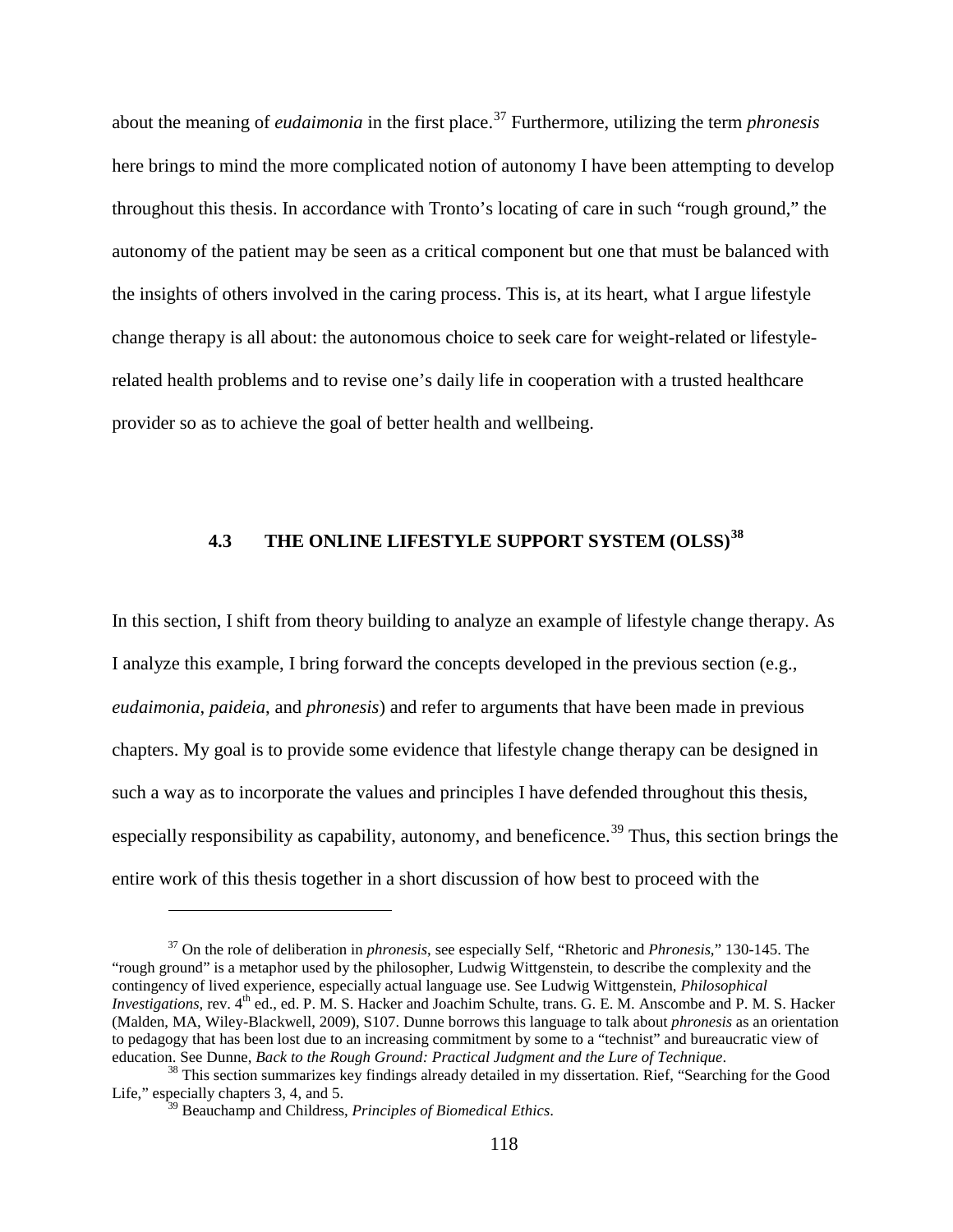cultivation of lifestyle change therapy in the years to come. It also shows how a return to a bioethics frame, rather than embracing a thoroughgoing public health frame, brings different understandings of responsibility, autonomy, and beneficence to the table in our effort to address the obesity problem (chapter 3). Thus, this section counter-balances the effort, primarily undertaken by Fabrizio Turoldo, to craft a "framework" for responsibility that focuses mostly on whole populations or larger institutions.<sup>[40](#page-128-0)</sup>

The Online Lifestyle Support System (OLSS) is a pedagogical program (*paideia*) that has been designed to enhance the capabilities of lifestyle coaches and physicians in their efforts to help patients lose weight by providing training in healthy eating and physical activity.<sup>[41](#page-128-1)</sup> Because the program involves active online interaction between lifestyle counselors (i.e., healthcare practitioners with training in, for example, physical activity and nutrition) and participants, the original researchers involved in the pilot study developed training materials for both.<sup>[42](#page-128-2)</sup> While I am invested in shifting the focus of discussion about the obesity problem into the realm of the patient as an "expert" in his or her own care, the analysis in this section focuses on the provider

<sup>&</sup>lt;sup>40</sup> Turoldo, "Responsibility as and Ethical Framework for Public Health Interventions," 1197-1202.<br><sup>41</sup> McTigue, Conroy, Hess, Bryce, Fiorillo, Fischer, Miloas, and Simkin-Silverman, "Using the Internet to

<span id="page-128-1"></span><span id="page-128-0"></span>Translate an Evidence-Based Lifestyle Intervention into Practice," 851-858; McTigue, Bhargava, Bryce, Conroy, Fischer, Hess, Simkin-Silverman, and Zickmund, "Patient Perspectives on the Integration of an Intensive Online Behavioral Weight Loss Intervention into Primary Care," 261-264.

<span id="page-128-2"></span> $42$  This protocol was made available to the author by the OLSS working group at the University of Pittsburgh. Its working title is, "Lifestyle Coach Training," Copyright University of Pittsburgh, 2008. It is a modified version of the Diabetes Prevention Program's (DPP) principles. See [http://diabetes.niddk.nih.gov/](http://diabetes.niddk.nih.gov/%20dm/pubs/preventionprogram/index.htm)  [dm/pubs/preventionprogram/index.htm.](http://diabetes.niddk.nih.gov/%20dm/pubs/preventionprogram/index.htm) It should also be noted here that the investigators involved in developing the OLSS have assigned copyright for all materials associated with the program to the University of Pittsburgh and have licensed its sale to an outside party. Thus, none of the investigators receive proceeds for the sale or distribution of any elements of the OLSS. See McTigue, Conroy, Hess, Bryce, Fiorillo, Fischer, Miloas, and Simkin-Silverman, "Using the Internet to Translate an Evidence-Based Lifestyle Intervention into Practice," 851-858; McTigue, Bhargava, Bryce, Conroy, Fischer, Hess, Simkin-Silverman, and Zickmund, "Patient Perspectives on the Integration of an Intensive Online Behavioral Weight Loss Intervention into Primary Care," 261-264.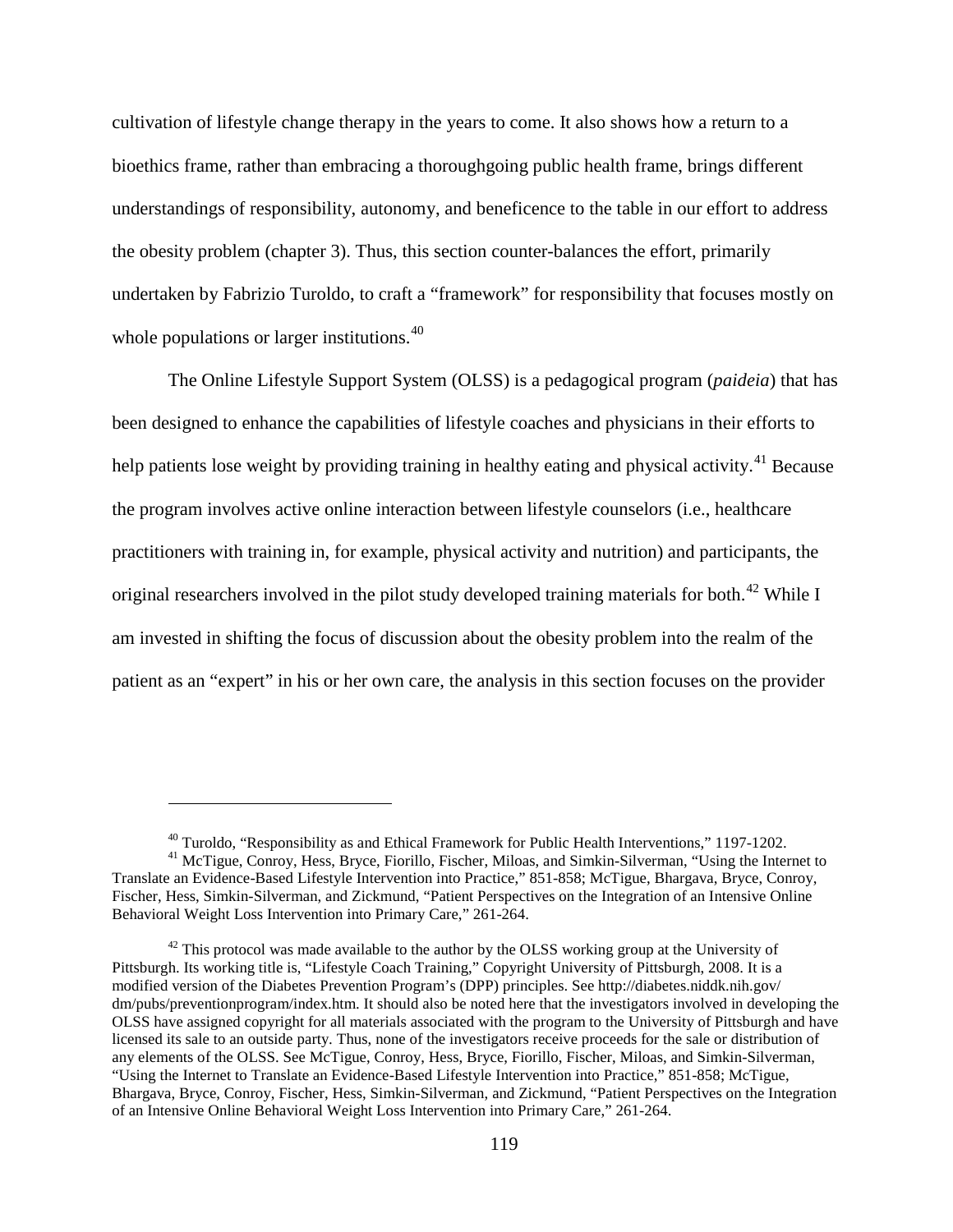training materials developed for the study.<sup>[43](#page-129-0)</sup> It does so because these materials display the extent to which, at least in this study, lifestyle coaches were trained to interact with participants in a way that enhances their cultivation of responsibility as capability (i.e., their expertise) while simultaneously valuing the role of provider beneficence in achieving quality care. Thus, my argument in this section is that the best way to determine whether lifestyle change therapy can in fact assist patients' self-cultivation of responsibility as capability is to investigate how providers are trained to make this happen in a real world setting.

Thus, the underlying practical condition for the OLSS exhibits one of its key ethical commitments: all participants in this study chose to participate. Thus, their autonomy is an element implicitly respected and promoted in all of the steps of the protocol following their initial choice. My argument specifically illuminates the points at which the protocol provides substantive content for the view of autonomy that I endorse, a view that is compatible with assuming responsibility as capability. The rest of this section discusses the content of the protocol, focusing on the "tips" section that provides a set of basic principles for action for lifestyle coaches.

<span id="page-129-0"></span><sup>43</sup> D. Badcott, "The expert patient: Valid recognition or false hope?" *Medicine, Health Care and Philosophy* 8, no. 2 (2005): 173-178; A. Edgar, "The expert patient: Illness as practice," *Medicine, Health Care and Philosophy* 8, no. 2 (2005): 165-171; P.G. Gibson, H. Powell, A. Wilson, M.J. Abramson, P. Haywood, A. Bauman, M.J. Hensley, E.H. Walters, and J.J.L. Roberts, "Self-management education and regular practitioner review for adults with asthma," *Cochrane Database of Systematic Reviews* Issue 3 (CD001117), http"//thecochranelibrary.com (Accessed April 22, 2011); S.L. Norris, M.M. Engelau, and K.M. Narayan, "Effectiveness of self-management training in type 2 diabetes: A systematic review of randomized controlled trials" *Diabetes Care* 24 , no. 3, (2001): 561-587; Thomas Bodenheimer, Kate Lorig, Halsted Holman, and Kevin Grumbach, "Patient self-management of chronic disease in primary care," *Journal of the American Medical Association*, 288 no. 19 (2002): 2469-2475; Edward H. Wagner, "Chronic disease management: What will it take to improve care for chronic illness?" *Effective Clinical Practice*, 1, no. 1 (1998): 2-4; Edward H. Wagner, Brian T. Austin, Connie Davis, Mike Hindmarsh, Judith Schaefer, and Amy Bonomi, "Improving chronic illness care: Translating evidence into action," *Health Affairs (Millwood)*, 20, no. 6 (2001): 64-78; Debra L. Roter, Ruth Stashefsky-Margalit, and Rima Rudd, "Current Perspectives on Patient Education in the U.S.," *Patient Education and Counseling* 44 (2001): 79-86.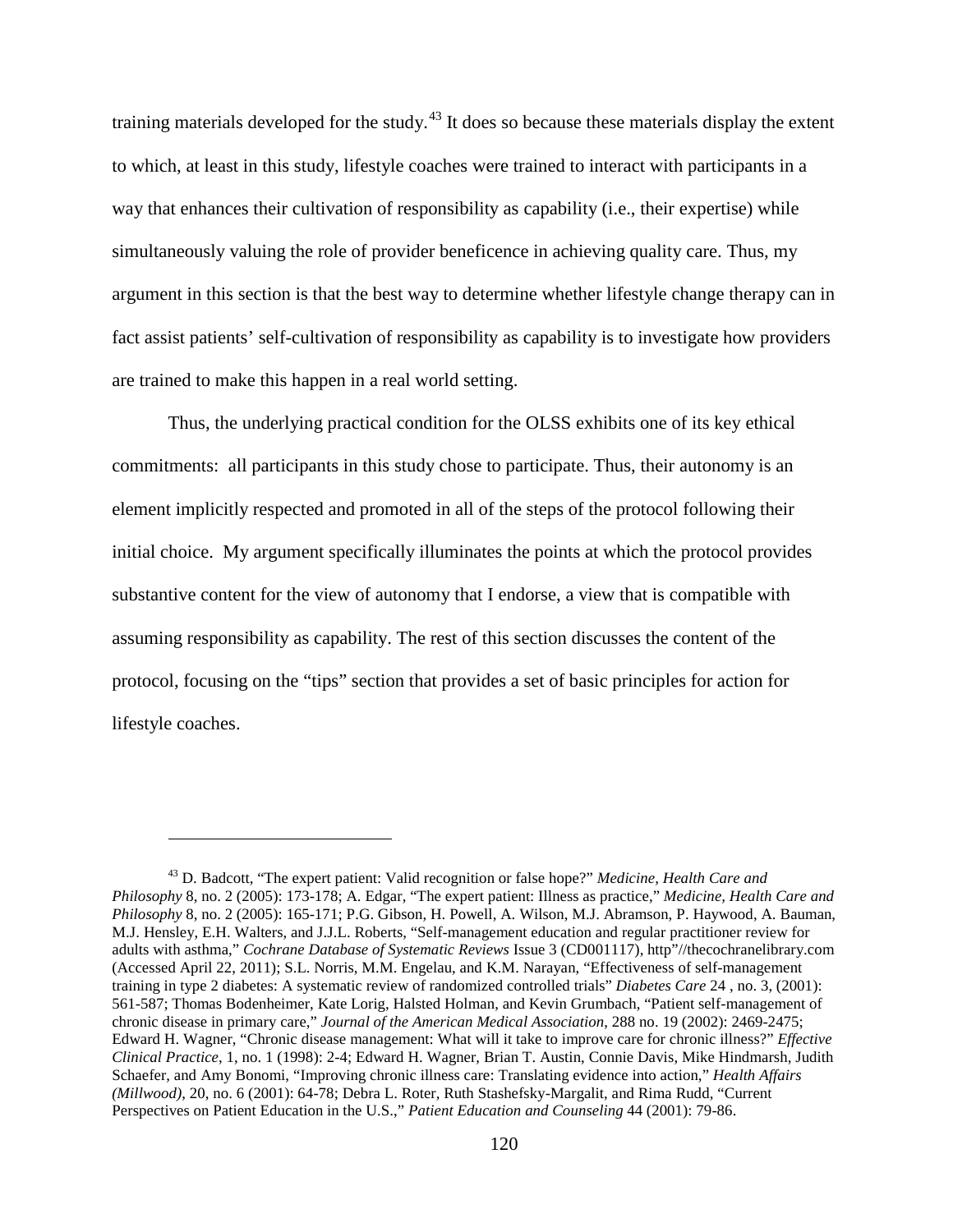The counselor training protocol for the OLSS ("Lifestyle Coach Training") emerged out of an earlier version developed for the Diabetes Prevention Program.<sup>[44](#page-130-0)</sup> OLSS is the online or virtual form of this program designed to work for a variety of different clinical domains by transitioning counseling into an online setting.<sup>[45](#page-130-1)</sup> According to the coaching protocol, OLSS "is designed for delivery in coordination with outpatient medical care, and teaches patients about healthy eating and physical activity patterns, along with tips as to how best fit them into their lives."<sup>46</sup> This part of the protocol immediately marks the overall strategy of the OLSS as a pedagogical endeavor. It is an effort to achieve some form of *paideia* that will aid in the overall efforts of participants to lose weight. What kind of *paideia* is involved becomes clear upon examination of various portions of the protocol, particularly the "tips" section which provides specific clues regarding how lifestyle coaches are meant to interact with the participants in the study while assisting them in the cultivation of new lifestyle practices.

The protocol opens by addressing a critical element of the overall OLSS: the role of persuasion in achieving lifestyle change. It discusses how the expert, technical information of health professionals is to be adequately translated to a lay public.<sup>[47](#page-130-3)</sup> For instance, the protocol discusses the two ways in which messages exchanged between lifestyle counselors and participants through an email system designed for the study ("notes") are delivered to

<span id="page-130-0"></span><sup>44</sup> William C. Knowler, Elizabeth Barrett-Connor, Sarah E. Fowler, Richard F. Hamman, John M. Lachin, Elizabeth A. Walker, and David M. Nathan, "Reduction in the Incidence of Type 2 Diabetes with Lifestyle Intervention or Metformin," New England Journal of Medicine 346, no. 6 (2002): 393-403.

<span id="page-130-1"></span><sup>&</sup>lt;sup>45</sup> See McTigue, Conroy, Hess, Bryce, Fiorillo, Fischer, Miloas, and Simkin-Silverman, "Using the Internet to Translate an Evidence-Based Lifestyle Intervention into Practice," 851-858; McTigue, Bhargava, Bryce, Conroy, Fischer, Hess, Simkin-Silverman, and Zickmund, "Patient Perspectives on the Integration of an Intensive Online

<span id="page-130-3"></span><span id="page-130-2"></span><sup>&</sup>lt;sup>46</sup> "Lifestyle Coach Training," 1.<br><sup>47</sup> This is a central insight of Ainslie's work in "Redefining Bioethics in the Age of AIDS." The notion that there are different kinds of arguments that might be utilized in personal, professional, and public environments has been the subject of substantial scholarly development in the field of argumentation studies. For an excellent exemplar that tends in the direction of my analysis here, see G. Thomas Goodnight, "The personal, technical, and public spheres of argument," *Journal of the American Forensics Association* 18 (1982): 214-227.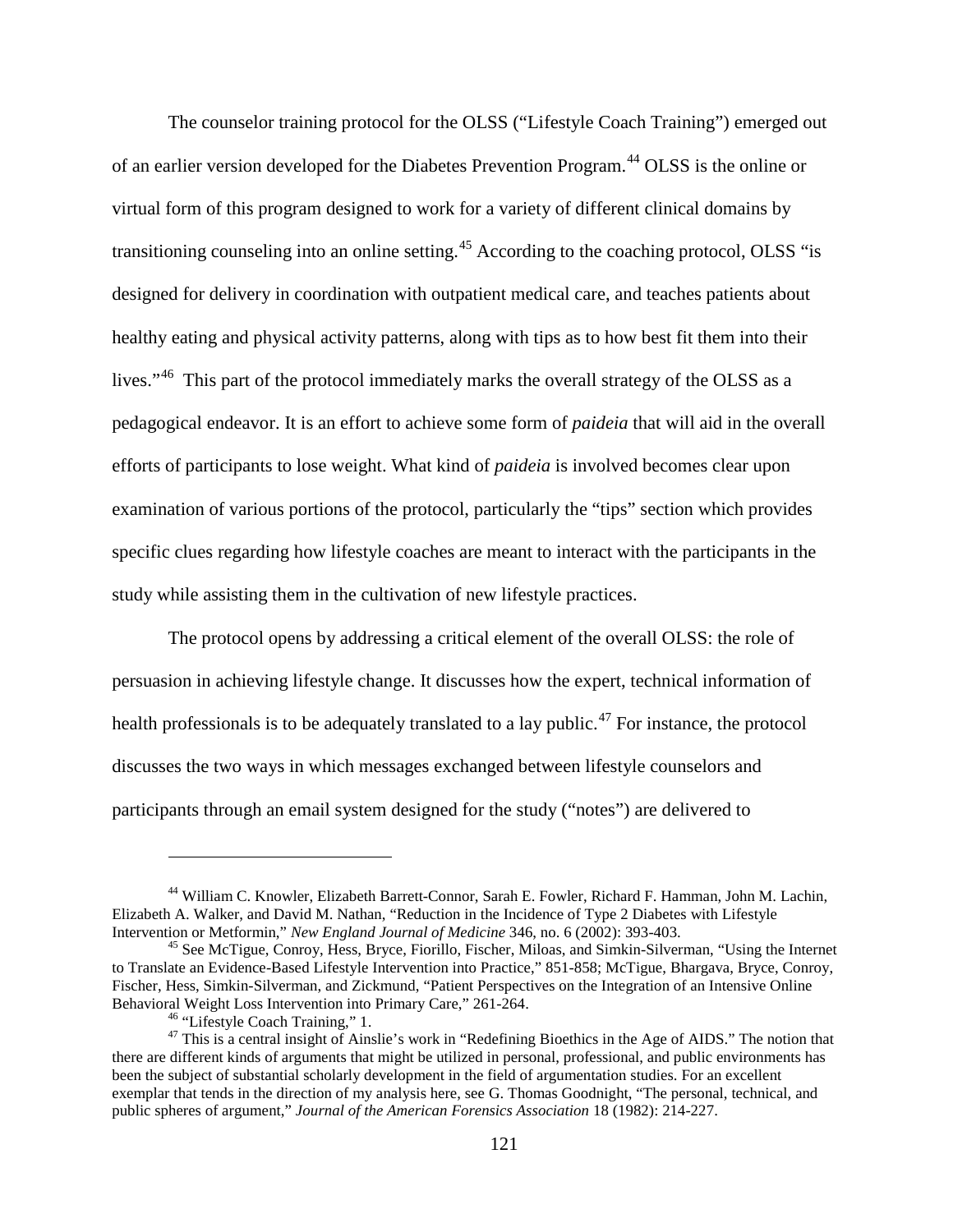participants: "scheduled" and "as needed."<sup>48</sup> In both instances, the coach is trained to "ask the participant questions if you feel you need more information on a topic. He or she can write back with the information, and you can address their response in a new message."<sup>[49](#page-131-1)</sup> Here, the communication between counselor and participant is figured as ongoing and essential to the success of the OLSS program. Information alone is not sufficient; particularizing it to the needs of the patient is crucial to the successful implementation of the OLSS.

This part of the protocol follows the basic but important ethical point that persuasion between provider and patient should happen openly and honestly and should value both sides of the dyad. For example, Ruth R. Faden and Tom L. Beauchamp note that "persuasion is always a non-clandestine form of interpersonal influence; the persuader openly puts forward reasons for accepting or adopting what is advocated. All choices made and acts performed on the basis of persuasion are non-controlled."[50](#page-131-2) In other words, persuasion is autonomy-respecting conversation in which alternatives are presented and then discussed.<sup>[51](#page-131-3)</sup> It should also involve input from both the provider, in this case the lifestyle coach, and the participant without allowing either to have superior power. As David H. Smith and Loyd S. Pettegrew (notably drawing on the ancient Greek rhetorical tradition in their account) declare,

> We cannot recommend the patient sovereignty model. It would sacrifice, in the name of avoiding manipulation, the opportunity for what could really be called a relationship between physician and patient. Reducing the physician to the role of an expert reporting data would rob that profession of part of its richest tradition and would rob the patients of reassurance and caring. Interdependence demands responsible interaction, not separation. Viewing the doctor-patient relationship as

<sup>&</sup>lt;sup>48</sup> "Lifestyle Coach Training," 2.<br><sup>49</sup> "Lifestyle Coach Training," 6.

<span id="page-131-2"></span><span id="page-131-1"></span><span id="page-131-0"></span><sup>&</sup>lt;sup>50</sup> Ruth R. Faden and Tom L. Beauchamp, *A History and Theory of Informed Consent* (Oxford: Oxford University Press, 1986), 262.

<span id="page-131-3"></span> $\frac{51}{12}$  David H. Smith and Loyd S. Pettegrew. "Mutual Persuasion as a Mode for Doctor-Patient Communication," *Theoretical Medicine and Bioethics* 7 (1986): 127-146. I discuss the relationship between their work and my own most directly in chapter 4 of "Searching for the Good Life."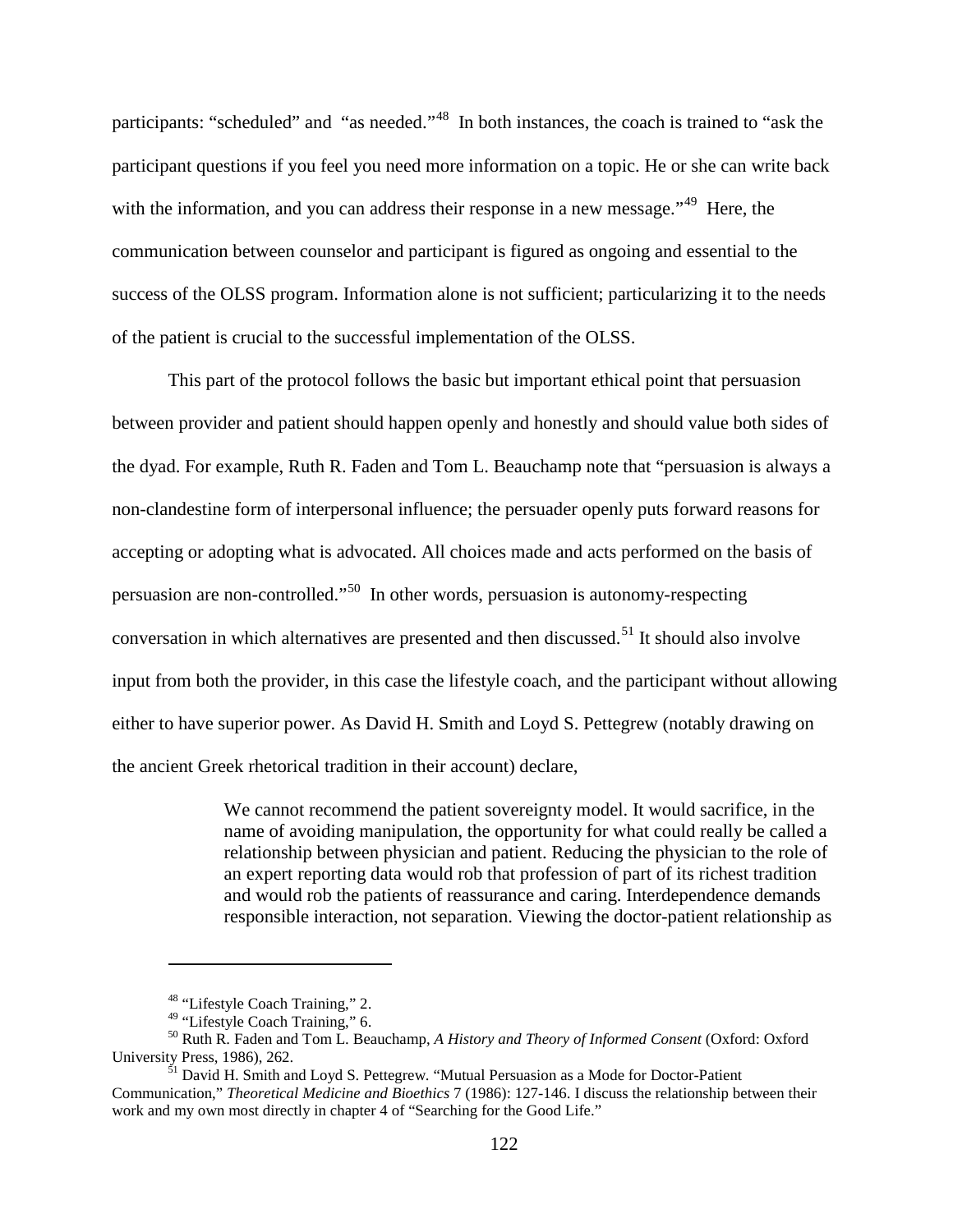mutual persuasion not as information and consent, can offer us a useful alternative to the directives and orders of paternalism.<sup>[52](#page-132-0)</sup>

In short, these passages drawn from the bioethical literature indicate the extent to which persuasion is an essential element of the provider-patient relationship. Thus, the idea that lifestyle change therapy as a sort of persuasion would not violate the autonomy of the individual or render them somehow subject to rather than participants in the caring relationship.

Accordingly, what I have in mind is a view of autonomy not merely as autonomous chooser or as self-determination, but autonomy as a capacity that increases with the increase of one's capability to assume responsibility for self-care. This stands in contrast with the public health view described in chapter 3. While public health advocates see their efforts to address the obesity problem as largely rooted in the same concern for beneficence and the same practice of persuasion described in this section, there are critical differences between the two approaches that now may be made clear.<sup>[53](#page-132-1)</sup> Public health efforts may be considered problematic insofar as they do not allow for the negotiation between provider and patient that is the hallmark of the clinical environment. One would not refer to large scale public health campaigns as examples of "mutual persuasion" as Smith and Pettegrew use the term above. It is for this reason that I remain skeptical of these strategies in response to the obesity problem. Instead, and in line with the theorists briefly mentioned here and the OLSS protocol, I believe that the *eudaimonia* of obese patients is best served when it is crafted through an ongoing and open communicative relationship. Furthermore, the most coercive undertakings of public health in the domain of the obesity problem, e.g., Callahan's "stigmatization lite," not only violate this communicative relationship but also have material consequences for the individuals marked as obese and in need

<span id="page-132-1"></span><span id="page-132-0"></span> $52$  Smith and Pettegrew, "Mutual Persuasion as a Mode for Doctor-Patient Communication," 144.<br> $53$  In fact, this is Turoldo's argument in a nutshell. Turoldo, "Responsibility as an Ethical Framework for Public Health Interventions," 1197-1202.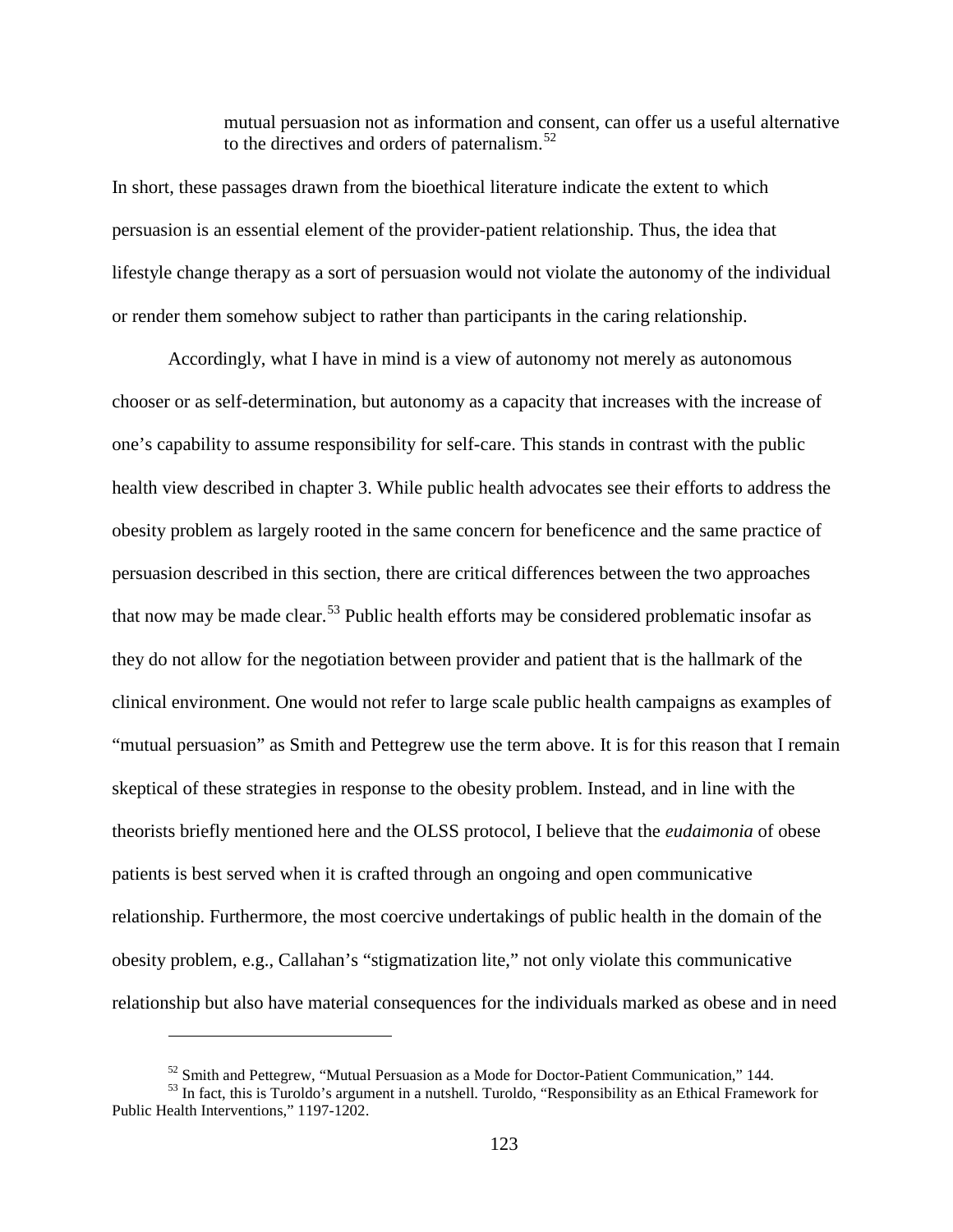correction.<sup>[54](#page-133-0)</sup> Thus, the public health frame occludes and potentially justifies the violation of the clinical frame in which the cultivation of a relationship between provider and patient is seen as paramount. This relationship includes both the notion that patients cannot simply advance their own understanding of *eudaimonia* without being engaged and potentially challenged by their provider (*paideia*).

Second, the OLSS protocol directly addresses the problem of particularizing the various elements of the program to the specific needs of individual participants (thus continuing the development of a dyadic strategy that values patient input and needs ). This insight is articulated throughout the protocol and expressed most clearly on the first page:

> Each participant makes personal choices about how to achieve the goals [of the OLSS program]. This allows for flexibility and reinforces the ability of the participants to shape and evaluate their own progress by self-monitoring, developing personal goals and action plans, and problem solving. Your role [as a lifestyle coach] is to guide and support the participants in self-management.<sup>[55](#page-133-1)</sup>

This passage shows a concern for the needs, life goals, and plans of the participants in the program (*eudaimonia*), something I have figured as crucial to contemporary conceptions of respect for patient autonomy and the development of new capabilities rooted in the experiences and needs of the individual *(phronesis)*.<sup>[56](#page-133-2)</sup> In this way, the overall protocol is designed to counteract any of the tendencies that have been criticized by those I have referred to as nominalists. The protocol explicitly rejects the idea that individuals must fully accept the goals of medicine in achieving their goals. This does not mean that the OLSS is not grounded in medical science or aimed at achieving improvements in health. Rather, it means that individual

<span id="page-133-2"></span><span id="page-133-1"></span><span id="page-133-0"></span><sup>&</sup>lt;sup>54</sup> Callahan, "Obesity," 39.<br><sup>55</sup> "Lifestyle Coach Training," 1.<br><sup>56</sup> See, e.g. Allen E. Buchanan and Dan W. Brock, *Deciding for Others: The Ethics of Surrogate Decision-Making* (Cambridge: Cambridge University Press, 1989); Beauchamp and Childress, *Principles of Biomedical Ethics.*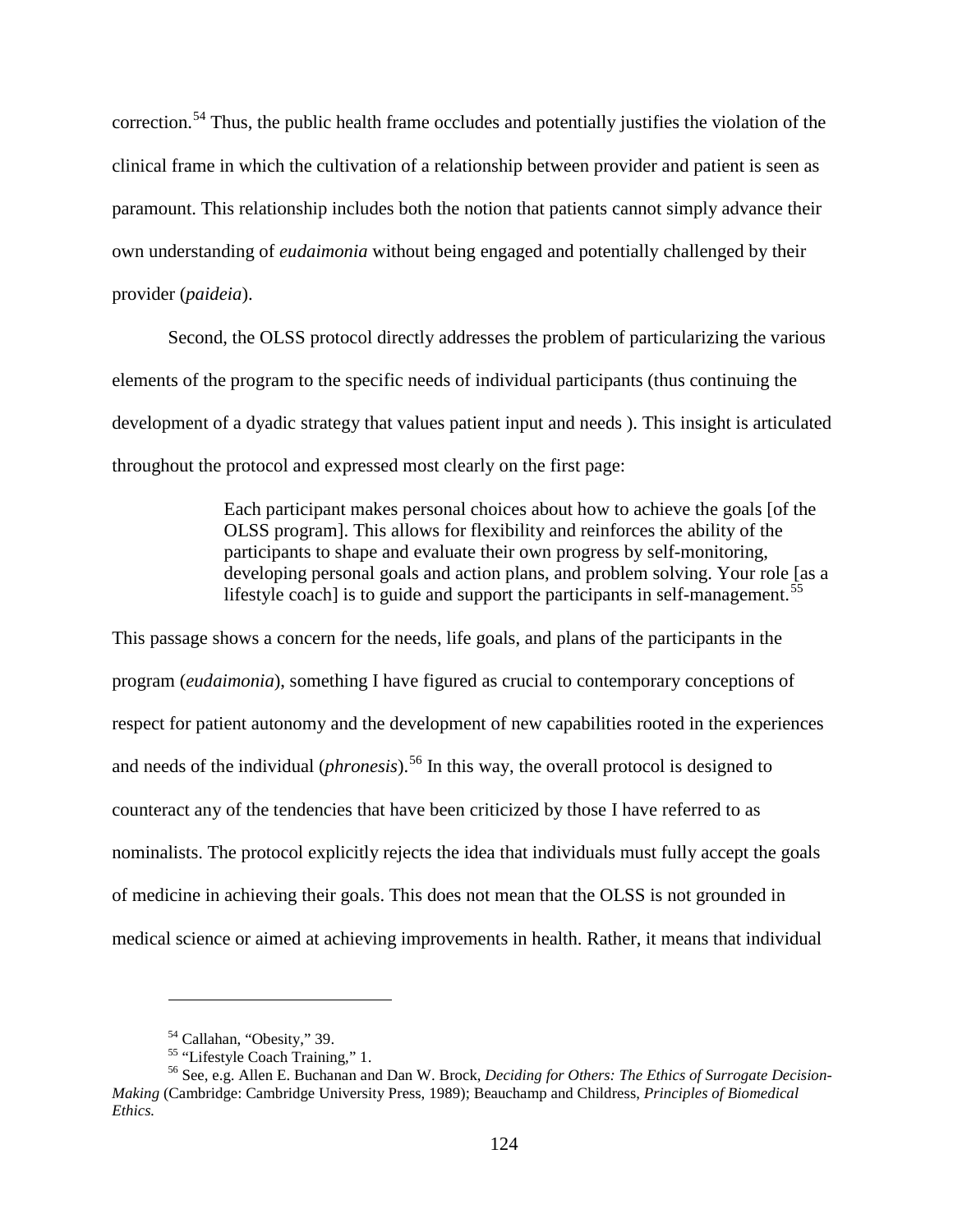autonomy and the cultivation of responsibility as capability are highlighted as primary constraints on the provision of care. This, in tandem with the protocol's concern that the best medical evidence available be provided to participants and used in designing various approaches to achieving individual goals, shows how autonomy and beneficence are both at play in the effort to achieve lifestyle change in this program.<sup>[57](#page-134-0)</sup>

With these initial insights in mind, I now move on to a discussion of the 7 "Practical Tips for Lifestyle Counseling" that give an even more detailed account of the view of rhetorical practices and pedagogy in the counseling protocol:

Tip 1 – "Express support & acceptance for the participant regardless of their progress toward their lifestyle goals."[58](#page-134-1) This tip indicates the importance of building rapport with the patient.<sup>[59](#page-134-2)</sup> By not blaming patients and by showing an awareness of their current condition without judging them, the counselor shows kindness, builds credibility, and solidifies their relationship with the patient. Thus, this tip shifts attention away from the health frames and negative provider attitudes that tend toward stigmatization detailed in previous chapters.

Tip 2 – "Look for success  $\&$  build on it, no matter how small or gradual." This tip largely reaffirms the first. It indicates that recognition of even small successes for the patient can yield positive dividends in the long run. [60](#page-134-3) Such recognition builds on the notions of support and

<span id="page-134-1"></span><span id="page-134-0"></span><sup>&</sup>lt;sup>57</sup> "Lifestyle Coach Training," 1.<br><sup>58</sup> "Lifestyle Coach Training, 4." All of the quotes in the remainder of this section are taken from page 4 of the document.

<span id="page-134-2"></span><sup>&</sup>lt;sup>59</sup> This has been a central insight of clinical care since the time of Hippocrates. See the Hippocratic writer, *Tradition in Medicine*, in *The Medical Works of Hippocrates*, trans. by John Chadwick and W.N. Mann (Oxford: Blackwell Scientific Publications), 13. I more fully develop this argument in chapter 2 of "Searching for the Good

<span id="page-134-3"></span> $60$  This is a controversial aspect of lifestyle change therapy as there is disagreement over the effectiveness of minor changes that would somehow have a cumulative effect on weight loss. See Krista Casazza, Kevin Fontaine, Arne Astrup, Leann L. Birch, Andres W. Brown, Michelle M. Bohan Borwn, Negertiti Durant, Gareth Dutton, E. Michael Foster, Steven B. Heymsfield, Kerry McIver, Tapan Mehta, Nir Menachemi, P. K. Newby, Russell Pate, Barbara J. Rolls, Bisakha Sen, Daniel L. Smith, Jr., Diana M. Thomas, and David B. Allison, "Myths, Presumptions, and Facts about Obesity," *New England Journal of Medicine* 268, no. 5 (January 31, 2013): 446-454.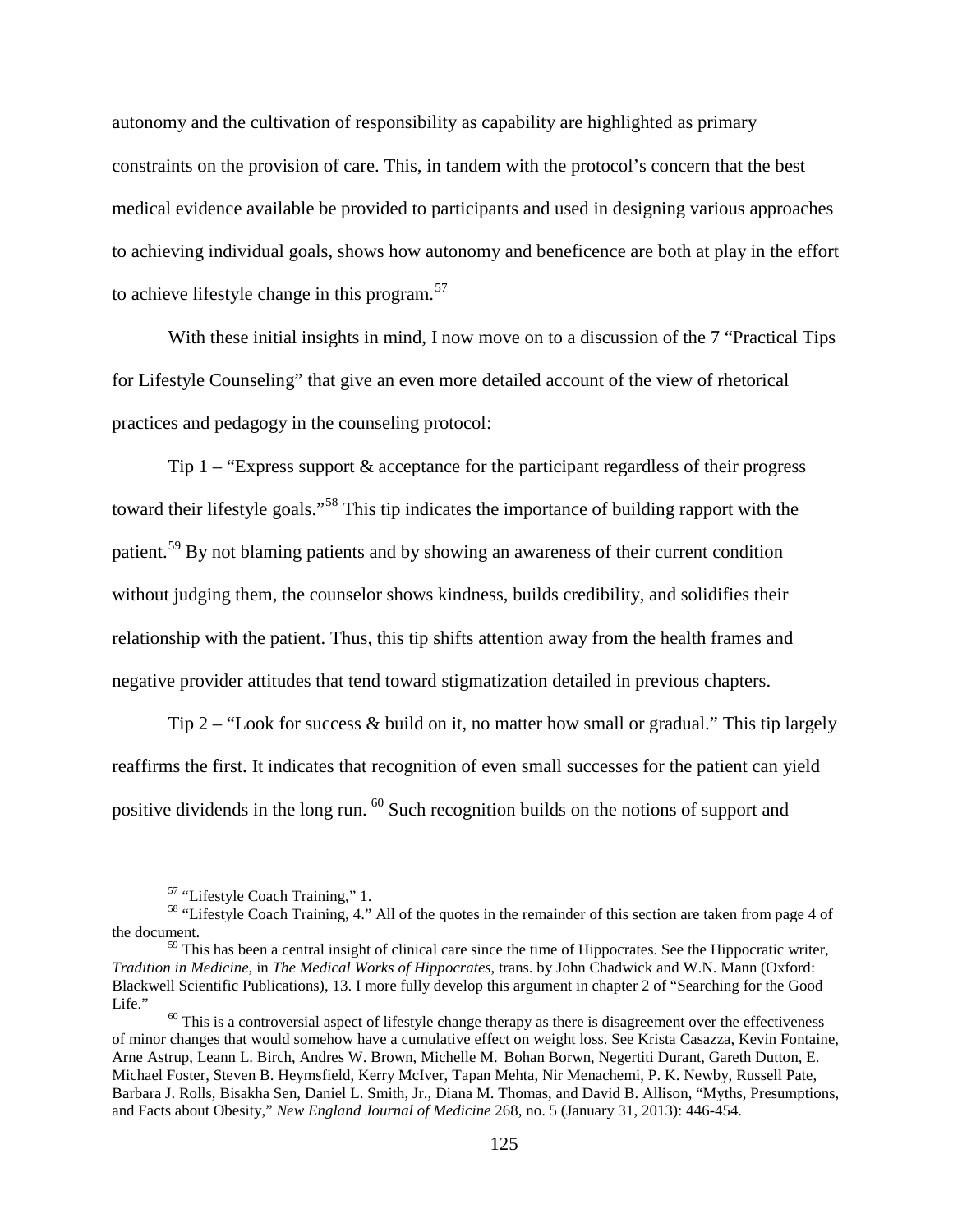autonomy developed in the first tip. It does so by indicating that lifestyle coaches should not be in the business of judging the participant or making them feel as if his or her activities are not adequate. This again challenges the most coercive elements of the public health frame by indicating an *attitude* of support and acceptance for the patient, something obviously needed given the ongoing problems of stigmatization both in and out of the clinical setting.<sup>[61](#page-135-0)</sup>

Tip 3 – "Maintain the highest standards and expectations." This is a crucial tip because it shows a concern with provider beneficence. Edmund D. Pellegrino suggests that the primary goal of modern medicine is improving the quality of life of the patient: "The medical good aims at the return of physiological function of mind and body, the relief of pain and suffering by medication, surgical interventions, psychotherapy, etc."[62](#page-135-1) On this interpretation, the goal of medicine is to provide a higher quality of life for the patient. Giving up, reducing our expectations, and remaining rooted only in the status quo of the patient's life and choices would fundamentally undermine this goal of medicine. The coaching protocol continues its discussion of this tip by suggesting that "expectations are often self-fulfilling. If expected to do poorly, participants are more likely to do poorly; if expected to do well, many will rise to the occasion." There is a powerful ethical point being made here: if medicine completely conforms with the current beliefs and expectations of the individual and pays no attention to potential transformations in medical knowledge, then patient care may be seriously degraded.<sup>[63](#page-135-2)</sup> This tip indicates the degree to which the "integrative perspective" defended by Saguy and Riley may be

<span id="page-135-2"></span><span id="page-135-1"></span><span id="page-135-0"></span><sup>&</sup>lt;sup>61</sup> Beauchamp and Childress, *Principles of Biomedical Ethics*, 103.<br><sup>62</sup> Edmund D. Pellegrino, "The Internal Morality of Clinical Medicine: A Paradigm for the Ethics of the Helping and Healing Professions," *Journal of Medicine and Philosophy* 26, no. 6 (2001): 569. Pellegrino limits his analysis to the clinical encounter rather than also including such circumstances as co-clinical or extra-clinical communication; however, for my purposes, the definition is applied to the broader context.

 $^{63}$  Smith and Pettegrew, "Mutual Persuasion as a Mode for Doctor-Patient Communication," 127-146.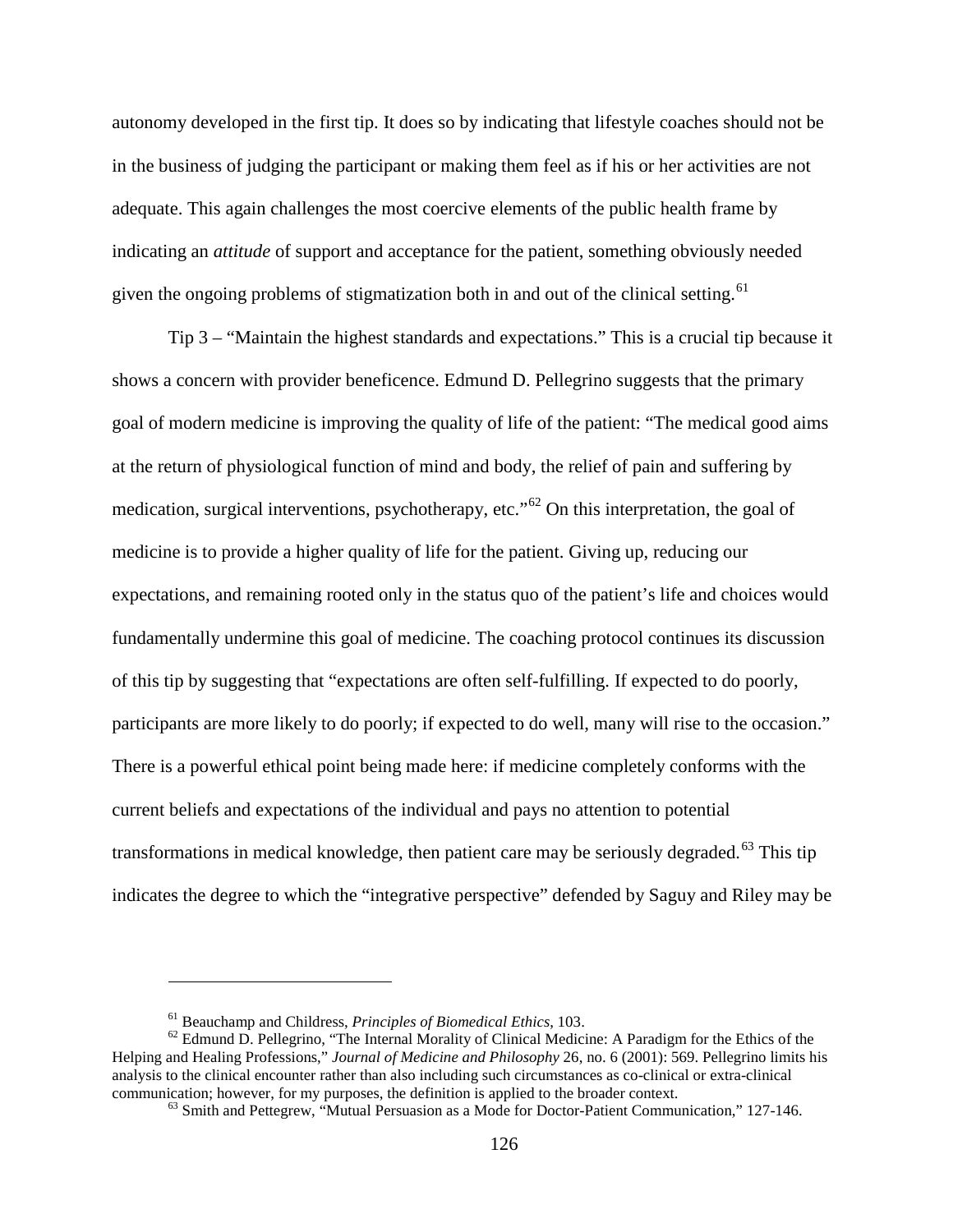needed in addressing controversies surrounding obesity research and care.<sup>[64](#page-136-0)</sup> Instead of falling into the trap of constantly questioning and rejecting new medical discoveries, we may be better served by constantly revising our understanding of medicine and its role in our lives based on the best evidence available. This does not mean blind acceptance of medical knowledge and expertise but it does mean that accepting the findings of medical research, no matter how provisional, must be part of the project of improving health and searching for the good life (*eudaimonia*) for everyone.<sup>[65](#page-136-1)</sup>

Tip 4 – "Do not assume that a barrier to the study goals exists until it is evident (for example) that a participant who has a lower level of education will be unable to calculate fat grams when self-monitoring). Such assumptions are often based on hidden biases that may prove false." This tip brings up another set of concerns. First, it indicates that when we craft messages for the individual patient, we may sometimes assume things about them that are false. Healthcare professionals should work assiduously to avoid such false assumptions, as they distract the professional from attending to what is true, and frequently express disrespectful attitudes toward the patient (either by employing disrespectful stereotypes or by failing to attend to the patient as an individual in her own right). A lifestyle counselor's remaining open to the possibility that she has incorrectly understood the capabilities of a patient shows concern for the changing dynamics of human communication. Second, it addresses the ethical problems of first impressions and of assuming too much about what the patient may actually want. Such assumptions may affect the quality of care that is delivered and undermine autonomy. Third, it promotes the pedagogical goal of training educators to believe in the power of education to transform and empower the

<span id="page-136-1"></span><span id="page-136-0"></span> $64$  Saguy and Riley, "Weighing Both Sides," 874.  $65$  Rief, "Searching for the Good Life."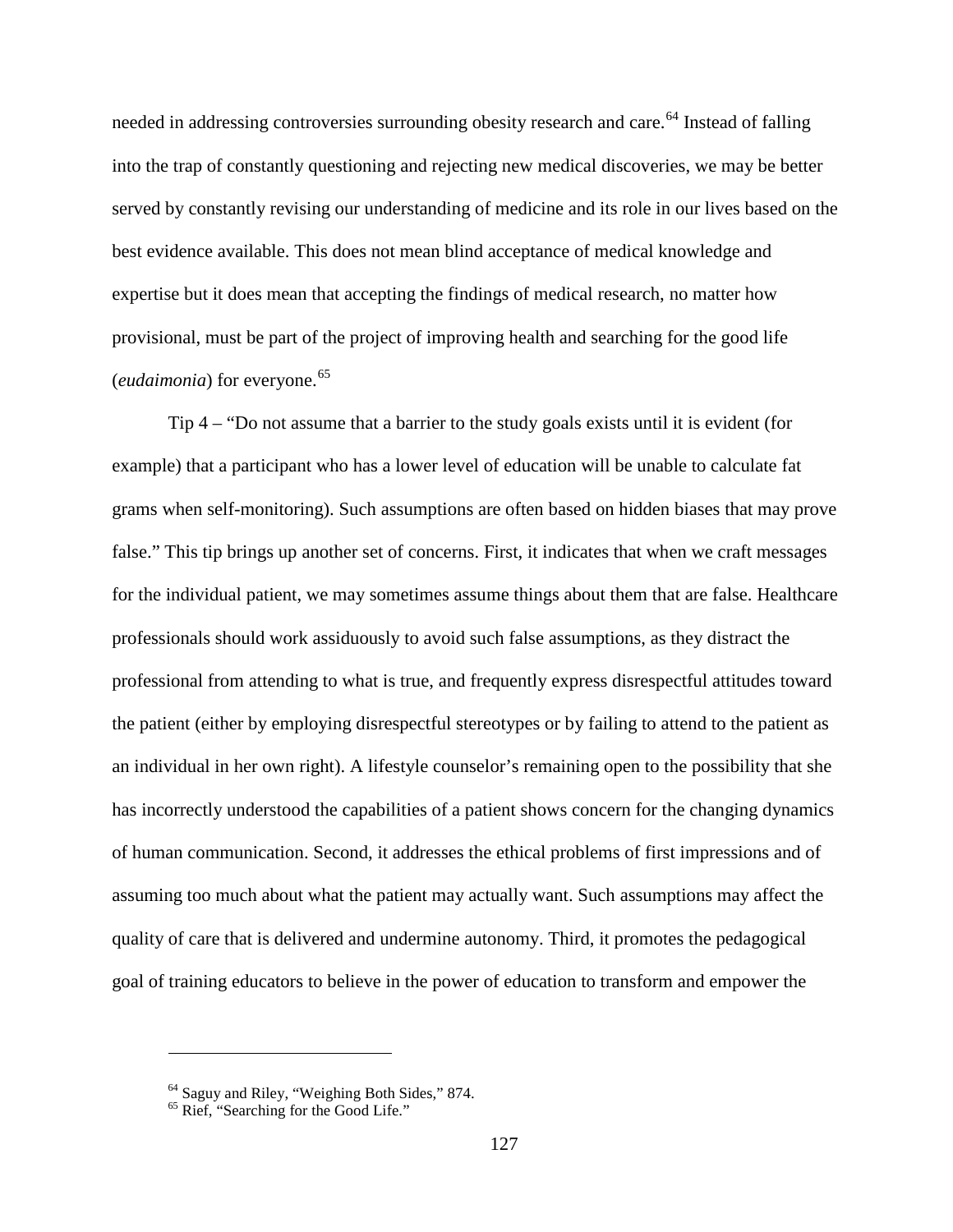student.<sup>[66](#page-137-0)</sup> The OLSS program was designed to challenge barriers to weight loss, improved physical activity, and nutrition, not reify them. This tip generates important insights for counselors in this regard as it invites them to continue the process of engaging the participant, thereby revising what is possible for her to achieve. This is precisely how autonomy is both maintained and enhanced through the provider-patient relationship.<sup>[67](#page-137-1)</sup>

Tip 5 – "Involve the participant as much as possible." This tip largely reaffirms the last and emphasizes the role of the patient in his or her own care. It also indicates that experimentation on a daily basis is a necessary component of pedagogy: "evidence of a barrier is not a sign of failure on the part of the counselor or the participant but rather is a valuable piece of information to be used to design and test a better experiment together." This advice also reaffirms the need for ongoing revision of the counselor-participant interaction and of the methods of care being applied in the participant's everyday experience of obesity and weight management.<sup>[68](#page-137-2)</sup>

Tip 6 – "Be the expert." This is an important caveat to the patient-centered approach being described. It indicates that while there needs to be give-and-take between the counselor and the patient, there is still a power imbalance in terms of different domains of knowledge. The OLSS is not designed to turn obese patients into scientific or clinical experts but rather to activate them in their own care. Health professionals still have important knowledge that must remain part of the give-and-take communication they engage in with their patients.<sup>[69](#page-137-3)</sup> As Tronto points out, "the caregiver has some kind of ability, knowledge, or resource that the care receiver

<span id="page-137-0"></span><sup>66</sup> Roter, Stashefsky-Margalit, and Rudd, "Current Perspectives on Patient Education in the U.S.," 79-86; (cited by Roter et al.) Paolo Friere, *Pedagogy of the Oppressed: 30th Anniversary Edition* (New York: Continuum,

<span id="page-137-3"></span><span id="page-137-2"></span><span id="page-137-1"></span><sup>2006).&</sup>lt;br>
<sup>67</sup> Smith and Pettegrew, "Mutual Persuasion as a Mode for Doctor-Patient Communication," 127-146.<br>
<sup>68</sup> Tronto, "An Ethic of Care," 60-68.<br>
<sup>69</sup> Smith and Pettegrew, "Mutual Persuasion as a Mode for Doctor-Patien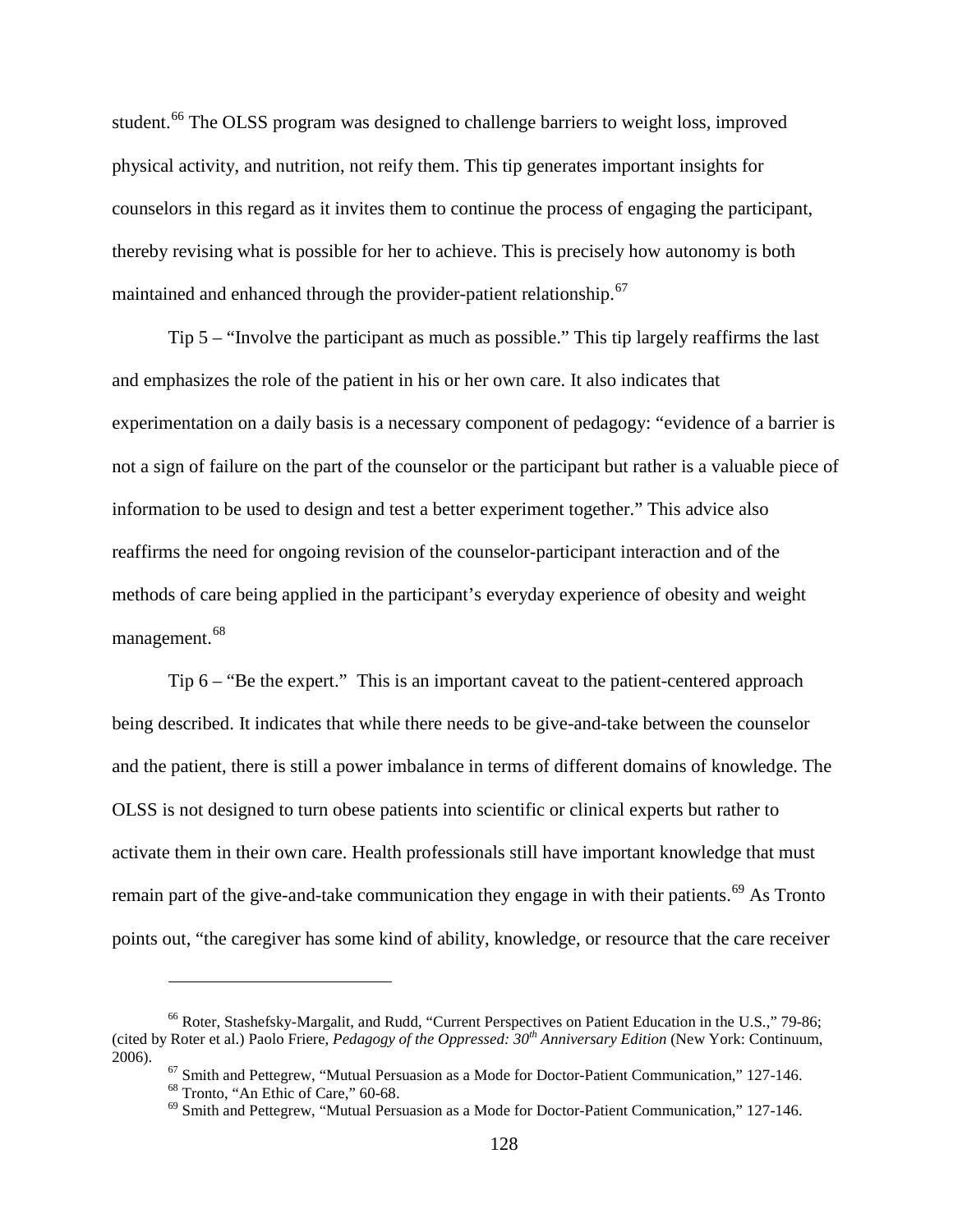does not have."[70](#page-138-0) What is most important is the recognition in "Lifestyle Coach Training" that "information and behavioral strategies are included in the intervention because of their likelihood of enhancing achievement and maintenance of the goals, not as ends in themselves." This is a crucial acknowledgement of the limits of information and of expert knowledge but a simultaneous acknowledgement of the importance of these things in the counselor-participant relationship.<sup>[71](#page-138-1)</sup> In many ways, this tip acknowledges that expertise should be valued but not as a means to override the broader concerns of the public it is meant to serve. Instead, expertise must be translated and fitted to the needs of specific audiences and patients.<sup>[72](#page-138-2)</sup> Thus, caring for others, as Tronto argues, involves responsibility: "The moral dimension of caring for is to assume, and to take seriously, responsibility."<sup>[73](#page-138-3)</sup>

Tip 7 – "Tailor the intervention to participant lifestyle, learning style, and culture." This tip largely recapitulates the point I made earlier about *phronesis* in the protocol. It indicates a concern for the specification of medical advice (to situation and patient), the need for patient autonomy, and the need to deal with different learning styles as part of any robust pedagogical encounter.[74](#page-138-4)

<span id="page-138-1"></span><span id="page-138-0"></span><sup>&</sup>lt;sup>70</sup> Tronto, "An Ethic of Care," 64.<br><sup>71</sup> On the problems associated with "information" models of communication in clinical care, see e.g., Edward H. Wagner, ["Chronic Disease Management: What Will It Take To Improve Care for Chronic Illness?"](http://www.ncbi.nlm.nih.gov/entrez/query.fcgi?orig_db=PubMed&db=PubMed&cmd=Search&defaultField=Title+Word&term=Chronic+disease+management+what+will+it+) *Effective Clinical Practice* 1 (1998): 2-4; Edward H. Wagner, Brian T. Austin, Connie Davis, Mike Hindmarsh, Judith Schaefer, and Amy Bonomi, "Improving Chronic Illness Care: Translating Evidence into Action," *Health Affairs* 20, no. 6 (2001): 64-78. Rubinelli, Schulz, and Nakamoto, "Health Literacy Beyond Knowledge and Behaviour," 307-311; Thomas Bodenheimer, Kate Lorig, Halsted Holman, and Kevin Grumbach. "Patient Selfmanagement of Chronic Disease in Primary Care." *Journal of the American Medical Association* 288 (2002): 2469-

<span id="page-138-2"></span><sup>2475.&</sup>lt;br><sup>72</sup> Goodnight, "The personal, technical, and public spheres of argument," 214-227; Smith and Pettegrew,<br>"Mutual Persuasion as a Mode for Doctor-Patient Communication," 127-146.

<span id="page-138-4"></span><span id="page-138-3"></span><sup>&</sup>lt;sup>73</sup> Tronto, "An Ethic of Care," 63.<br><sup>74</sup> Roter, Stashefsky-Margalit, and Rudd, "Current Perspectives on Patient Education in the U.S.," 79-86; Beacuhamp and Childress, *Principles of Biomedical Ethics*.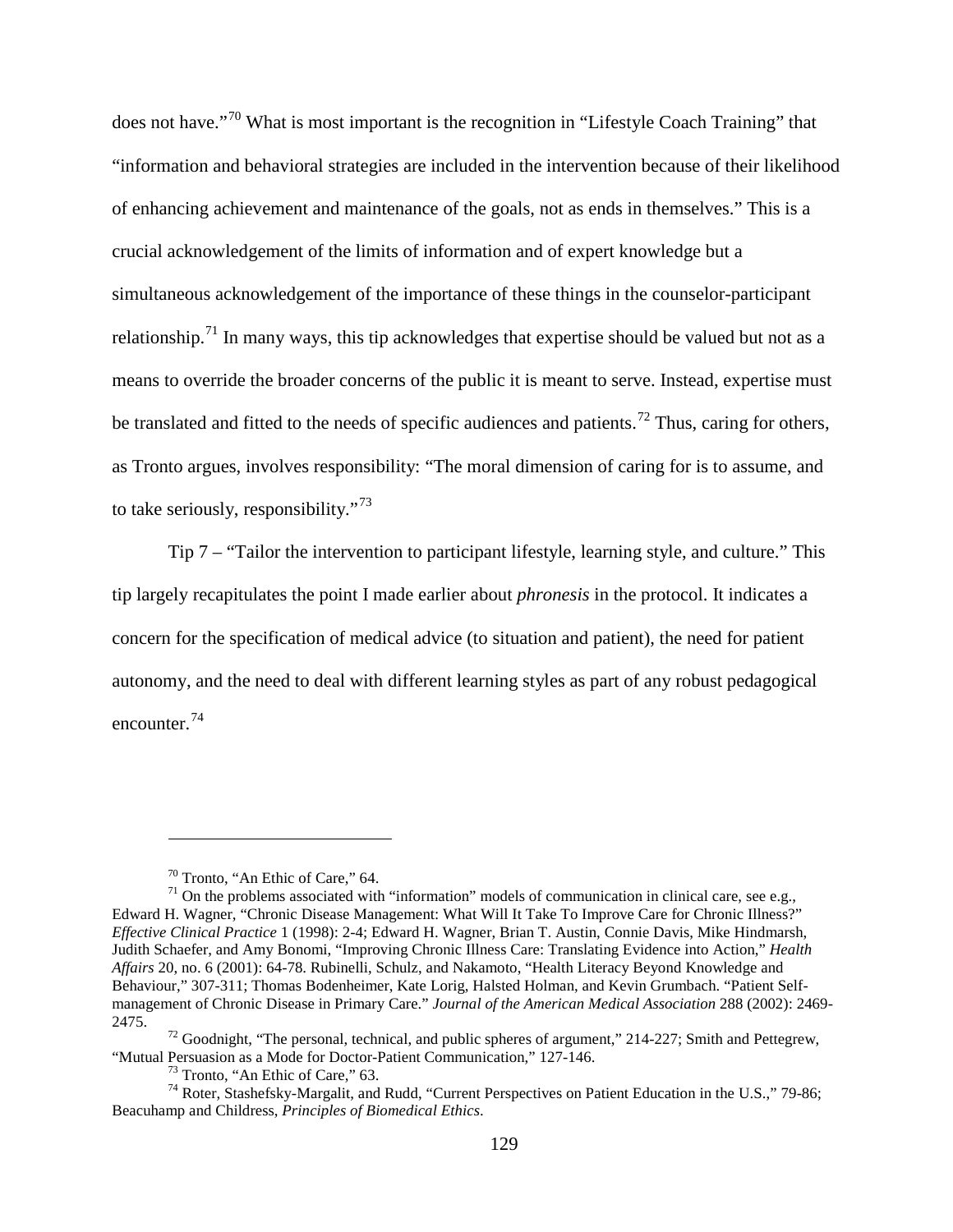#### **4.4 CONCLUSION**

By going back to the context of the ancient Greek tradition and deploying its concepts in the domain of contemporary clinical practice, I have provided a way to think about lifestyle change therapy as a process of *paideia* (education) in the pursuit of *eudaimonia* (the good life), through the appreciation of the needs, strengths, life experiences, and goals of the particular patient (*phronesis*). [75](#page-139-0) Such concerns can and should animate additional research into the pedagogical approaches of health care workers who hope to engage in lifestyle change therapy as well as ethicists hoping to influence clinical practices. As I have briefly shown in the previous section, lifestyle change therapy need not be a Platonic (and public health) effort to radically rework the individual's goals, aspirations, or beliefs through the imposition of *true* knowledge. Instead, as the OLSS coaching documents suggests, lifestyle change therapy is animated first and foremost by the needs and concerns of patients. Thus, its *paideia* is focused on the cultivation of their aspirations and is rooted in their experiences of the world (*phronesis*). For this reason, returning to the clinical domain and bringing a bioethical point of view to lifestyle change saves it from the withering critique of nominalists and tempers the most radical realist views about its necessity. In adopting this viewpoint, we have also seen how patients might be given the tools to develop their own responsibility for their care rather than having it imposed on them by larger public health efforts. The OLSS protocol, and I wager many other approaches to lifestyle change therapy, are grounded not in forcing individuals to change but in assisting them to achieve the changes they already want to make. While a bit of paternalistic persuasion may creep into provider-patient interactions, it is likely to be minor in comparison to the pressures that are

<span id="page-139-0"></span><sup>75</sup> Rubinelli, Schulz, and Nakamoto, "Health Literacy Beyond Knowledge and Behaviour," 307-311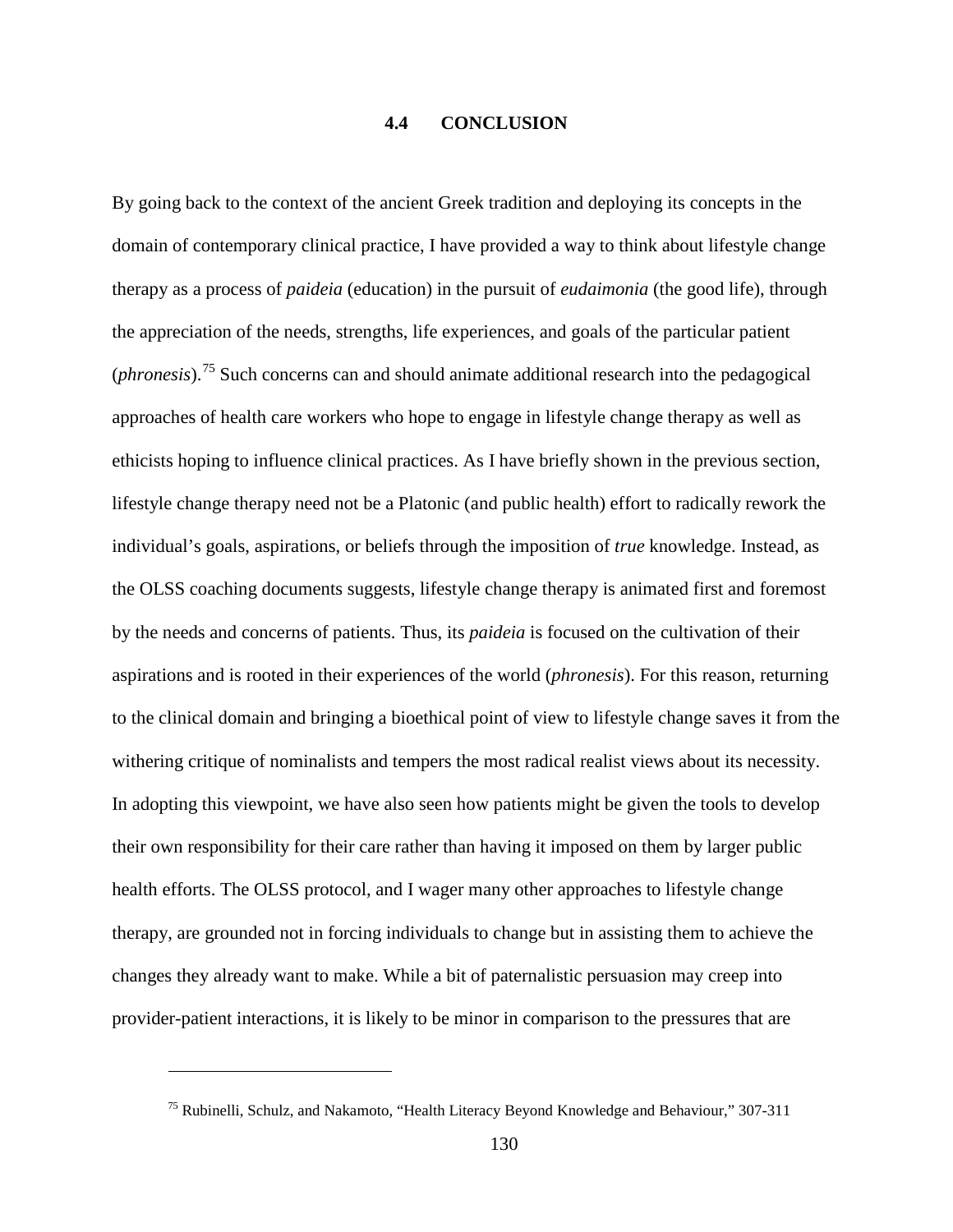marshaled in larger socio-political efforts to address the obesity problem. This matter of degree is ethically important, because lifestyle change therapy may then be found compatible with patients' autonomy as self-determining individuals, with their moral equality with those delivering the health-related messages, and with respect for them as individuals capable of assuming responsibilities of self-care.

It is now possible to see how the many pieces of this thesis work in tandem. Chapter 1 provides an initial account of the obesity problem and the frequently conflicting evidence regarding it. The chapter also establishes that, as far as the best evidence we have right now is concerned, lifestyle change therapy is a necessary and effective component of any clinical approach to the treatment of obesity and its related co-morbidities. Chapter 2 charts the contested elements of the obesity problem and suggests that there is good reason for the nominalists and realists to work together in framing the care that individuals should receive.<sup>[76](#page-140-0)</sup> Such cooperation, I have argued, may be readily found in the domain of clinical care where respect for patient autonomy is a primary value. Chapter 3 shows that responsibility, one of the most contested terms in larger terrain of the obesity problem, can be productively rearticulated if it is shifted from the public health domain and reconceptualized for productive use within the domain of bioethics and the provider-patient clinical relationship. There, the notion of responsibility as capability emerges as an alternative to public health efforts that largely seek to hold individuals or larger institutions responsible in a backward focused moral or causal sense. Of course, as I point out, there is no reason to argue against some of the approaches suggested by public health, especially those that would create better and healthier environments for our communities; however, remaining skeptical of larger public efforts—especially those that either seek or result

<span id="page-140-0"></span><sup>&</sup>lt;sup>76</sup> Saguy and Riley, "Weighing Both Sides," 869-921.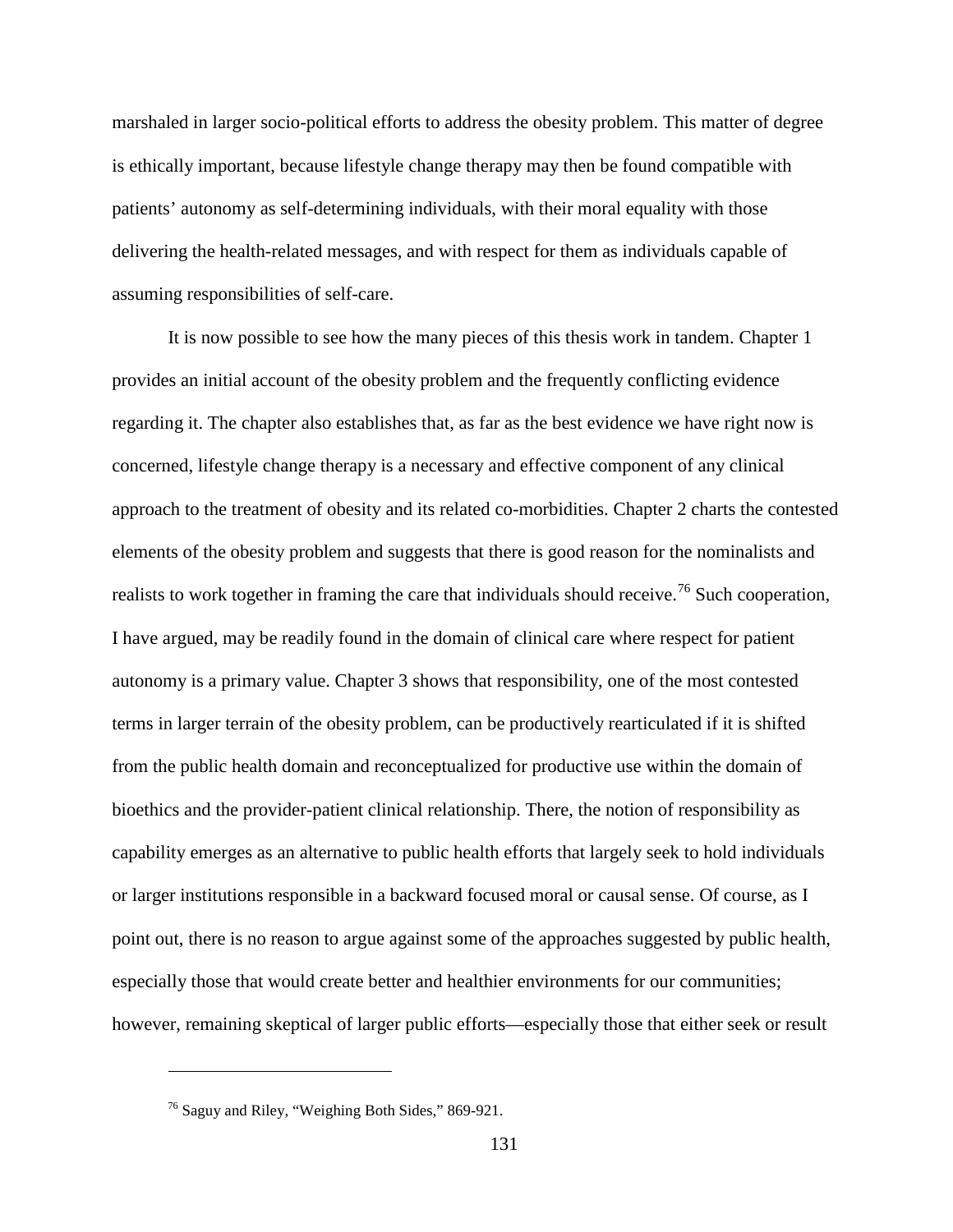in stigmatizing the obese—while remaining committed to the ethics of clinical care may be the best way to bring more individuals on board with the largely health-focused efforts to tackle obesity and lifestyle-related illness generally.

Finally, this chapter analyzes a model for thinking about this clinical relationship that shows how autonomy, beneficence, and responsibility may work in tandem to craft an ethical and acceptable approach to lifestyle change therapy. It does so by reversing the trend, notable in the work of Turoldo, to shift our attention away from the clinical domain and into the world of public health.<sup>[77](#page-141-0)</sup> While I am in agreement with many of his arguments and I draw on the same principles, I do so in the service of a return to the clinical environment. Finally, when viewing the chapters in tandem, we can now see why bioethics must move beyond the strictly clinical domain to comment on problematic aspects of the public health discourse and to seek answers to the vexing problems associated with the obesity problem. Understanding how public discourses function to shame and stigmatize, how approaches to the question of responsibility may do the same, and how various groups feel about the problem of obesity in the first place, may inform a more nuanced analysis of the traditional principles of bioethics in response to the obesity problem. By achieving and implementing this understanding, we may chart a way to a more ethical and effective approach to the care of individuals who seek weight loss, a more active lifestyle, or a better diet in the service of realizing their conception of *eudaimonia*.

<span id="page-141-0"></span> $77$  Turoldo, "Responsibility as and Ethical Framework for Public Health Interventions," 1197-1202.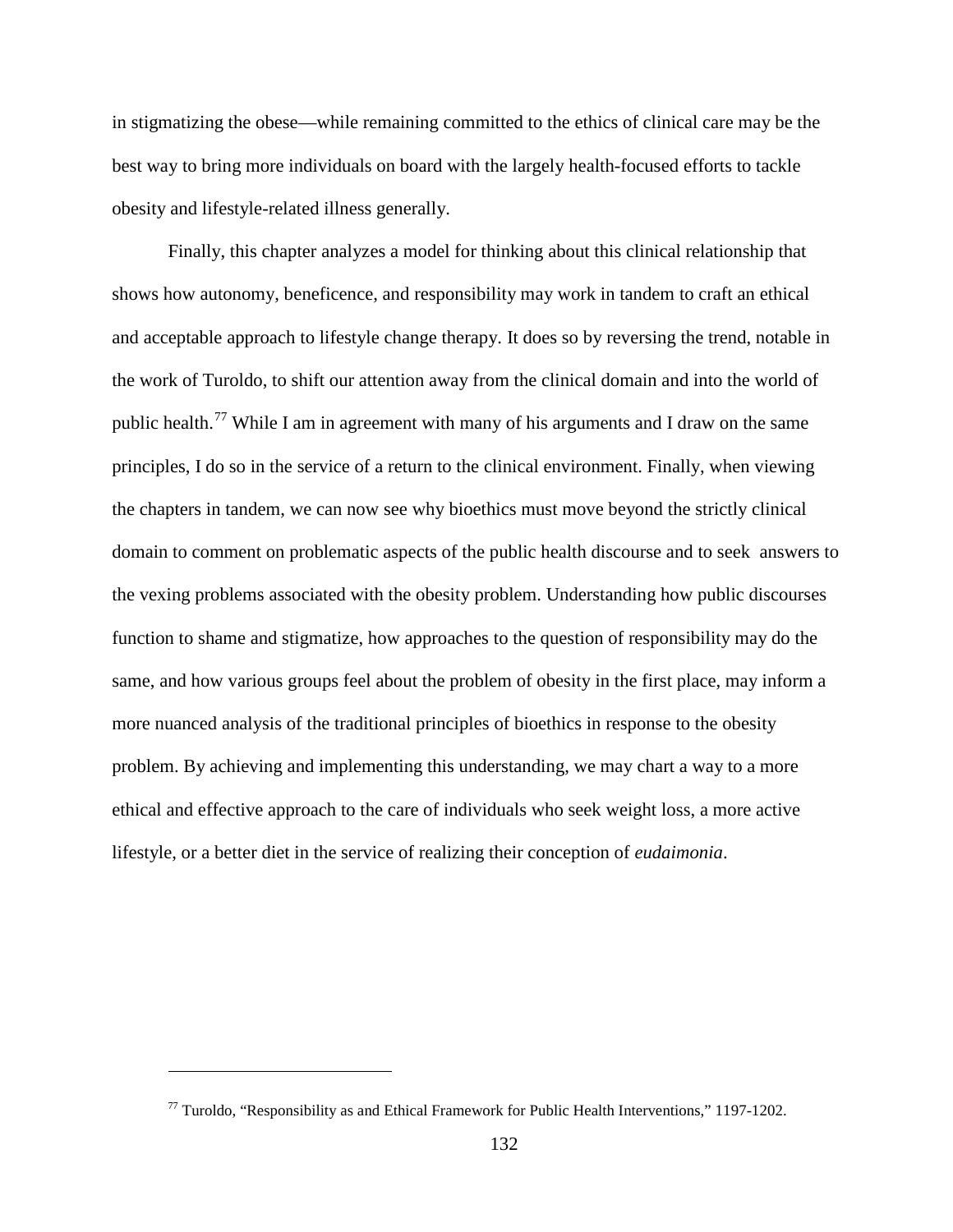## **BIBLIOGRAPHY**

- Abdel-Halim, R. E. "Obesity: 1000 Years Ago." *Lancet* 366, no. 9481 (2005): 366-204.
- Ainslie, Donald Cameron. *Redefining Bioethics in the Age of AIDS*. Masters Thesis. Center for Bioethics and Health Law, University of Pittsburgh, 1996.
- Arendt, Hannah. *The Human Condition.* Chicago: The University of Chicago Press, 1958.
- Aristotle, *Art of Rhetoric*, Loeb Classical Library 193, trans. John H. Freese (Cambridge: Harvard University Press, 1926/2000).
- ------. *The Nicomachean Ethics*. Edited by Jeffrey Henderson. Translated by H. Rackham.Loeb Classical Library 73. Cambridge, MA: Harvard University Press, 1926.
- Badcott, D. "The expert patient: Valid recognition or false hope?" *Medicine, Health Care and Philosophy* 8, no. 2 (2005): 173-178.
- Baier, Kurt. "Moral and Legal Responsibility." In *Medical Innovation and Bad Outcomes: Legal, Social and Ethical Responses*, edited by Mark Siegler, Stephen Toulmin, Frank E. Zimring, and Kenneth F. Schaffner, 101-130. Ann Arbor: Health Administration Press, 1987.
- Bayer, Ronal. "Stigma and the Ethics of Public Health: Not Can We But Should We." *Social Science and Medicine* 67 (2008): 463-472.
- Beauchamp, Tom L. and James F. Childress. *Principles of Biomedical Ethics*.  $6<sup>th</sup>$  edition. Oxford: Oxford University Press, 2009.
- Black, Leeora D. "Corporate Social Responsibility as Capability: The Case of BHP Billiton." *Journal of Corporate Citizenship* (Autumn, 2006): 25-38.
- Blass, Elliot M., editor. *Obesity: Mechanisms, Prevention, Treatment.* Sunderland, MA: Sinauer Associates, Inc., 2008.
- Bodenheimer, Thomas, Kate Lorig, Halsted Holman, and Kevin Grumbach. "Patient self management of chronic disease in primary care." *Journal of the American Medical Association*, 288 no. 19 (2002): 2469-2475.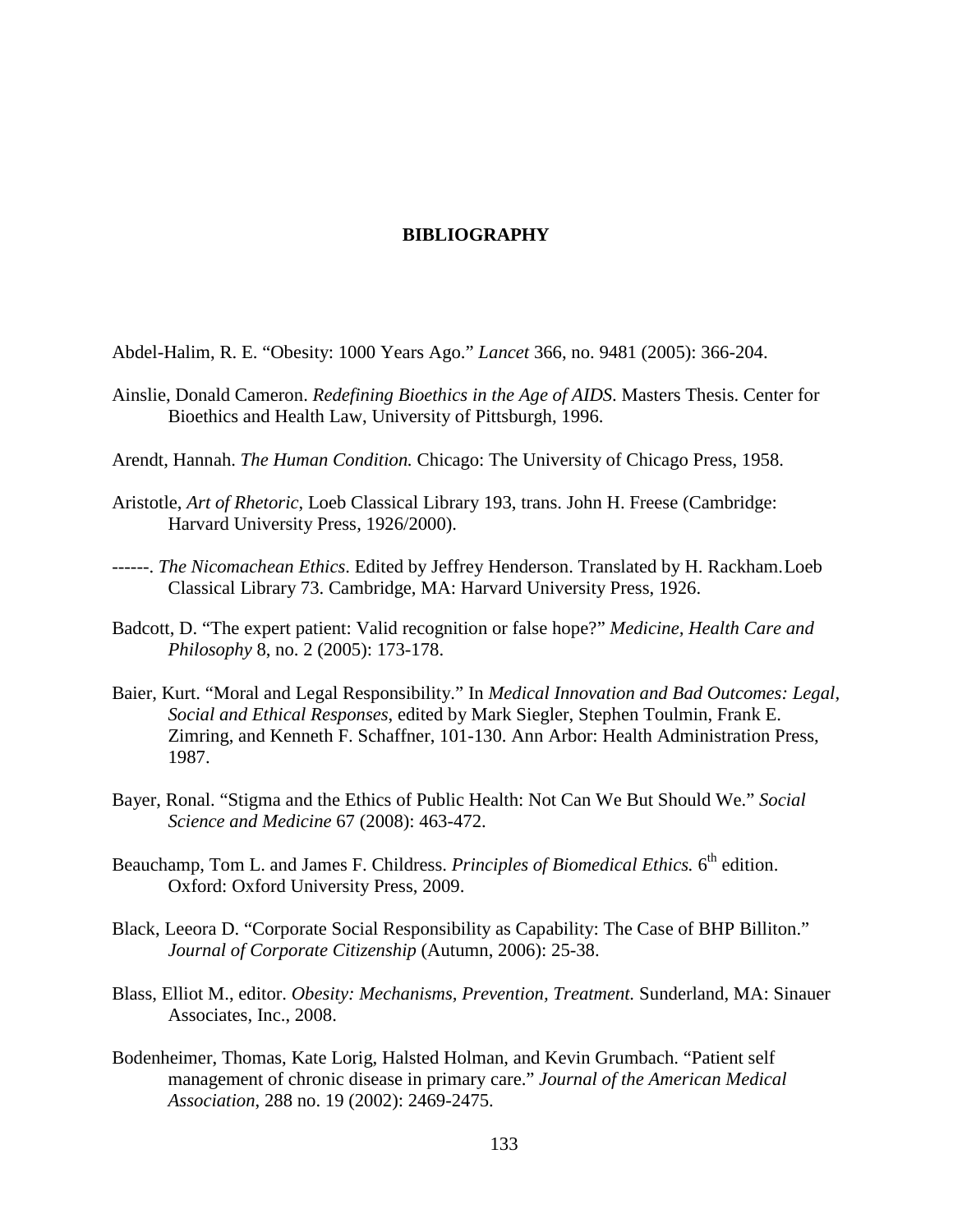- Bordo, Susan. *Unbearable Weight: Feminism, Western Culture, and the Body*. Berkeley: University of California Press, 1993.
- Boren, Jeremy. "Researchers to Study Impact of New Grocery on Pittsburgh's Hill District Residents." *TribLive:News*. November 21, 2012. [http://triblive.com/news/allegheny/](http://triblive.com/news/allegheny/%092963727-74/hill-grocery-homewood-health-residents-shop-store-district-eating-%09shopping%23axzz2D6rpEoak) [2963727-74/hill-grocery-homewood-health-residents-shop-store-district-eating](http://triblive.com/news/allegheny/%092963727-74/hill-grocery-homewood-health-residents-shop-store-district-eating-%09shopping%23axzz2D6rpEoak)[shopping#axzz2D6rpEoak.](http://triblive.com/news/allegheny/%092963727-74/hill-grocery-homewood-health-residents-shop-store-district-eating-%09shopping%23axzz2D6rpEoak) Accessed March 5, 2013.
- Brockriede, Wayne and Douglas Ehninger, "Toulmin on Argument: An Interpretation and Application," *Quarterly Journal of Speech* 48, no. 1 (1960): 44-54.
- Brownell, Kelly D. "The Chronicling of Obesity: Growing Awareness of Its Social, Economic, and Political Contexts." *Journal of Health Politics, Policy and Law* 30. No. 5 (2005): 955-964.
- Brownell, Kelly D., Rogan Kersh, David S. Ludwig, Robert C. Post, Rebecca M. Puhl, Marlene B. Schwartz, and Walter C. Willett. "Personal Responsibility And Obesity: A Constructive Approach." *Health Affairs* 29, no. 3 (2010): 379-387.
- Brushwood, David B. "Professional Capabilities and Legal Responsibilities of Pharmacists: Should 'Can' Imply 'Ought.'" *Drake Law Review* 44 (1995/1996): 439-462.
- Buchanan, Allen E., and Dan W. Brock. *Deciding for Others: The Ethics of Surrogate Decision Making.* New York: Cambridge University Press, 1990.
- Buchwald, Henry, Yoav Avidor, Eugene Braunwald, Michael D. Jensen, Walter Pories, Kyle Farhbach, and Karen Schoelles. "Bariatric Surgery: A Systematic Review and Meta analysis." *Journal of the American Medical Association* 292, no. 14 (October, 13 2004): 1724-1728.
- Burke, Kenneth. *Attitudes Toward History*. 3rd Edition. Berkeley: University of California Press, 1937/1984.
- ------. *Counter-Statement*. Berkeley/Los Angeles/London: University of CaliforniaPress, 1968.
- ------. *A Grammar of Motives* (New York: Prentice-Hall, Inc., 1952).
- ------. *Permanence and Change: An Anatomy of Purpose*, 3<sup>rd</sup> Edition. Berkeley/Los Angeles: University of California Press, 1984.
- ------. *The Philosophy of Literary Form: Studies in Symbolic Action.* 3rd Edition. Berkeley: University of California Press, 1973.
- ------. *A Rhetoric of Motives*. Berkeley: The University of California Press, 1969.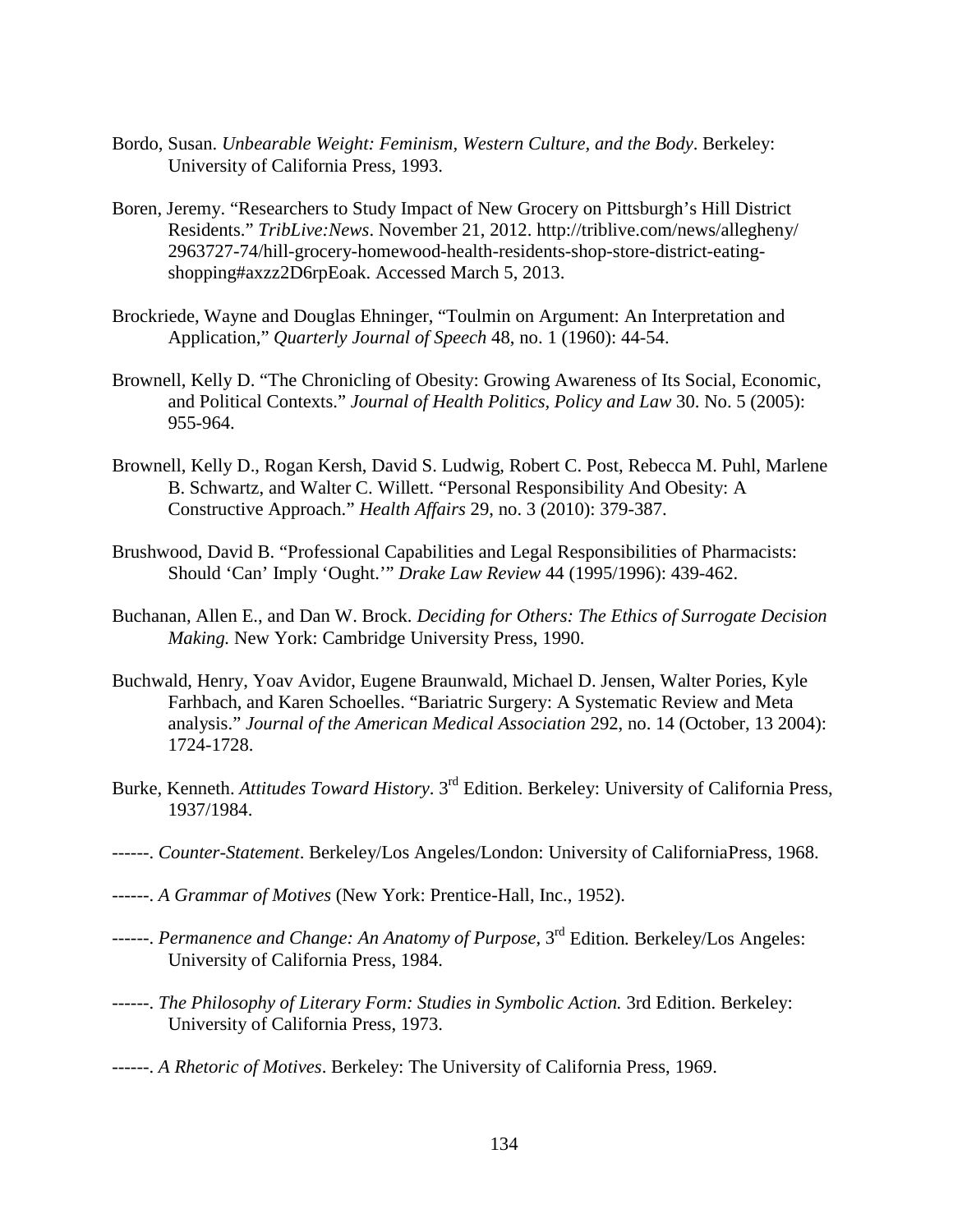- Cahnman, Werner J. "The Stigma of Obesity." *The Sociological Quarterly* 9, no. 3 (1968): 283 299.
- Callahan, Daniel. "Private Choice and Common Good." *The Hastings Center Report* 24, no. 3 (1994): 28-31.
- ------. "Obesity: Chasing an Elusive Epidemic." *The Hastings Center Report* 43, no. 1 (2013): 34-40.
- Callahan, Daniel and Bruce Jennings. "Ethics and Public Health: Forging a Strong Relationship." *American Journal of Public Health* 92, no. 2 (2002): 169-176
- Campos, Paul, Abigail Saguy, Paul Ernsberger, Eric Oliver, and Glenn Gaesser. "The Epidemiology of Overweight and Obesity: Public Health Crisis or Moral Panic." *International Journal of Epidemiology* 35 (2006): 55-60.
- Casazza, Krista, Kevin Fontaine, Arne Astrup, Leann L. Birch, Andres W. Brown, Michelle M. Bohan Borwn, Negertiti Durant, Gareth Dutton, E. Michael Foster, Steven B. Heymsfield, Kerry McIver, Tapan Mehta, Nir Menachemi, P. K. Newby, Russell Pate, Barbara J. Rolls, Bisakha Sen, Daniel L. Smith, Jr., Diana M. Thomas, and David B. Allison. "Myths, Presumptions, and Facts about Obesity." *New England Journal of Medicine* 268, no. 5 (January 31, 2013): 446-454.
- Centers for Disease Control. "BMI Definition." September 13, 2011. [http://www.cdc.gov/healthyweight/assessing/ bmi/index.html](http://www.cdc.gov/healthyweight/assessing/%20bmi/index.html) (Accessed March 8, 2013).
- Centers for Disease Control. "Defining Overweight and Obese." April 27, 2012. <http://www.cdc.gov/obesity/defining.html> (Accessed March 8, 2013).
- Charon, Rita. *Narrative Medicine: honoring the Stories of Illness*. Oxford: Oxford University Press, 2006.
- Childress, James F., Ruth R. Faden, Ruth D. Gaare, Lawrence O. Gostin, Jeffrey Kahn, Richard J. Bonnie, Nancy E. Kass, Anna C. Mastroianni, Jonathon D. Moreno, and Phillip Nieburg. "Public Health Ethics: Mapping the Terrain." *Journal of Law, Medicine & Ethics* 30, no. 2 (2002): 170-178.
- Ciao, A. C. J. D. Latner, L. E. Durso. "Treatment Seeking and Barriers to Weight Loss Treatments of Different Intensity Levels Among Obese and Overweight Individuals." *Eating and Weight Disorders* 17, no. 1 (2012): e9-16.
- Cloud, Dana L. *Control and Consolation in American Culture and Politics*: *Rhetorics of Therapy.* Thousand Oaks: Sage Publications, 1998.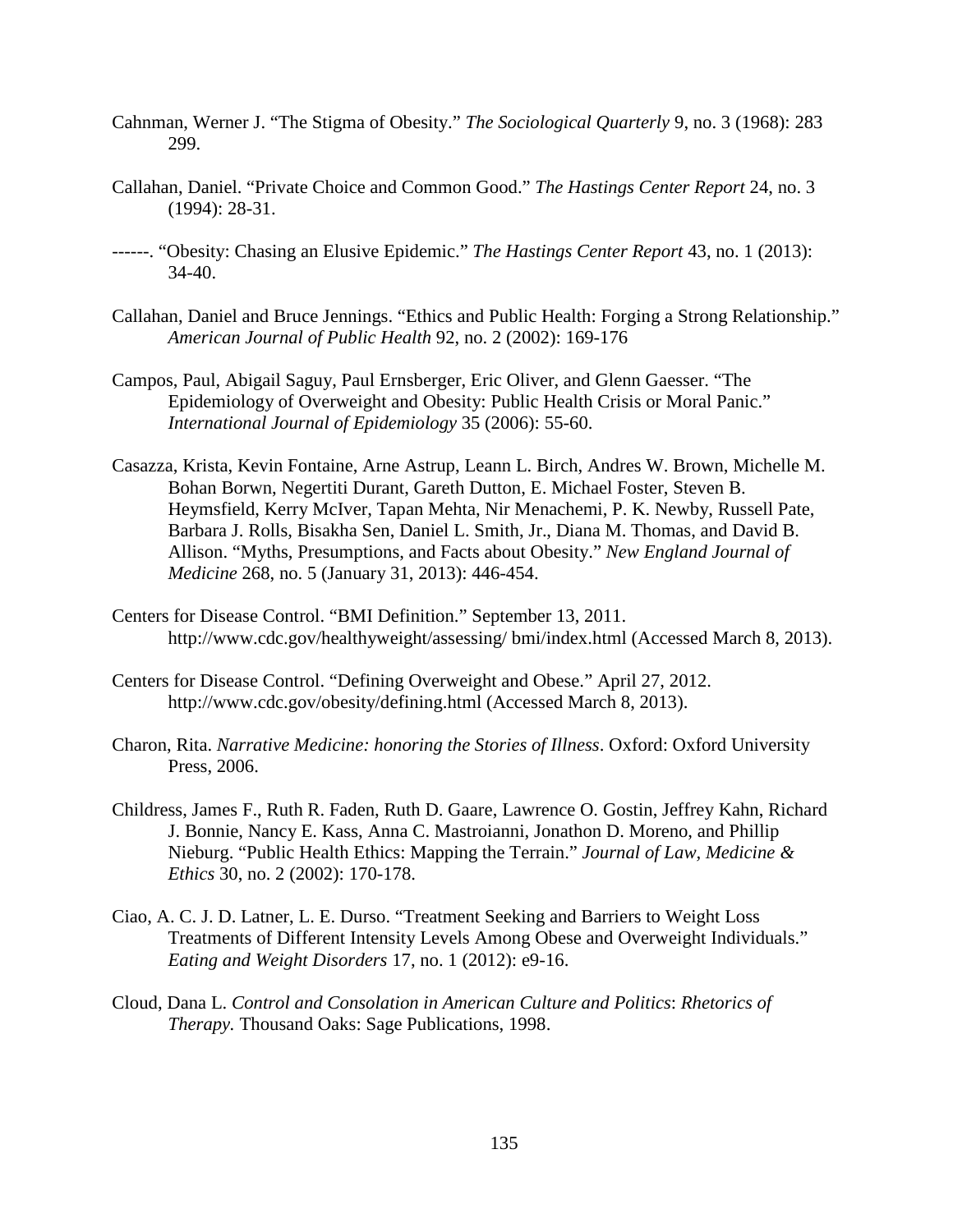- Cohen, Deborah A. "Obesity and the Built Environment: Changes in Environmental Cues Cause Energy Imbalances." *International Journal of Obesity* 32, supplement 7 (2008): S137- 142.
- Cohen, Deborah A., Roland Sturm, Molly Scott, Thomas A. Farley, and Ricky Blumenthal. "Not Enough Fruit and Vegetables or Too Many Cookies, Candies, Salty Snacks, and Soft Drinks." *Public Health Reports* 125 (January-February, 2010): 88-95.
- Cohen, Stanley. *Folk Devils and Moral Panics*. New York: Routledge, 1972.
- Cooper, John M. *Reason and Human Good in Aristotle.* Cambridge, MA: Harvard University Press, 1975.
- Daniels, Norman. "Health-Care Needs and Distributive Justice." *Philosophy & Public Affairs*, 10, no. 2 (1981): 146-179.
- Davis, F. Daniel. "*Phronesis*, Clinical Reasoning, and Pellegrino's Philosophy of Medicine." *Theoretical Medicine* 18 (1997): 173-195.
- DeJong, William. "The Stigma of Obesity: The Consequences of Naïve Assumptions Concerning the Causes of Physical Deviance." *Journal of Health and Social Behavior* 21 (1980): 75-87.
- Deurenberg, P., M. Yap, and W. A. Staveren. "Body Mass Index and Percent Body Fat: A Meta analysis Among Different Ethnic Groups." *International Journal of Obesity* 22 (1998): 1164-1171.
- Devisch, Ignaas and Myriam Deveugele. "Lifestyle: Bioethics at a Critical Juncture." *Cambridge Quarterly of Healthcare Ethics* 19 (2010): 550-558.
- Dubowitz, Tamara, Melonie Heron, Chloe E. Bird, Nicole Lurie, Brian K. Finch, Ricardo Basurto-Davila, Lauren Hale, and Jose J. Escarce. "Neighborhood Socioeconomic Status and Fruit and Vegetable Intake Among Whites, Blacks, and Mexican Americans in the United States." *American Journal of Clinical Nutrition* 87 (2008): 1883-1891.
- Dunne, Joseph. *Back to the Rough Ground: Practical Judgment and the Lure of Technique*. Notre Dame: University of Notre Dame Press, 2009.
- Edgar, A. "The expert patient: Illness as practice." *Medicine, Health Care and Philosophy* 8, no. 2 (2005): 165-171.
- Edgar, Timothy, Seth M. Noar, and Vicki S. Freimuth, editors. *Communication Perspectives on HIV/AIDS for the 21st Century*. New York: Lawrence Erlbaum Associates, 2008.
- Emmanuel, Ezekiel. *The Ends of Human Life: Medical Ethics in a Liberal Polity*. Cambridge: Harvard University Press, 1991.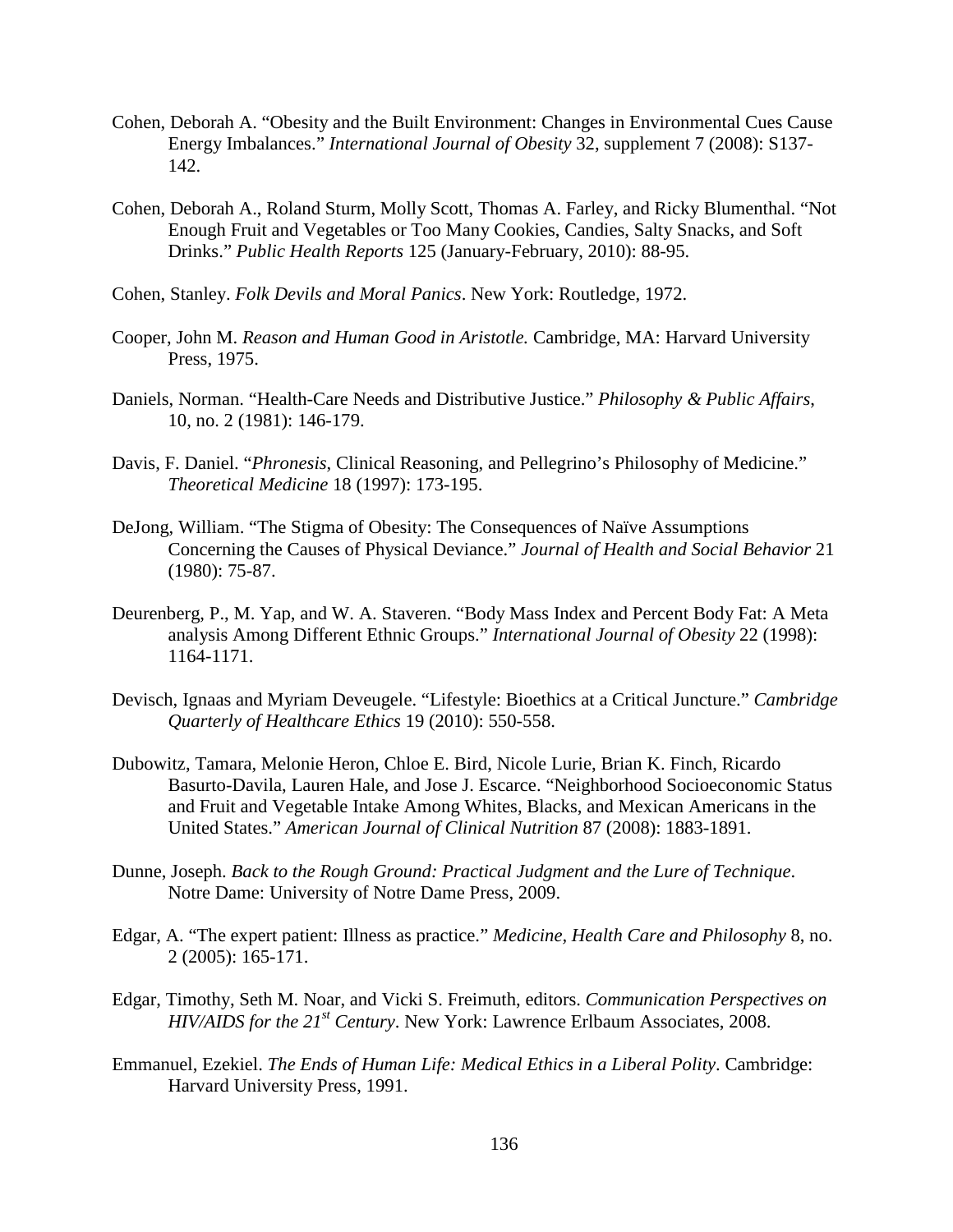- Faden, Ruth R. and Tom L. Beauchamp. *A History and Theory of Informed Consent*. Oxford: Oxford University Press, 1986.
- Farley, Thomas, David R. Just, and Brian Wansink. "Regulation of Sugar-Sweetened Beverages." *New England Journal of Medicine* 367, no. 15 (2012): 1464-1466.
- Farrell, Thomas B. *Norms of Rhetorical Culture*. New Haven: Yale University Press, 1993.
- Feudtner, Chris. *Bittersweet: Diabetes, Insulin, and the Transformation of Illness*. Chapel Hill: University of North Carolina Press, 2003.
- Finkelstein, Eric A., Chen Zhen, James Nonnemaker, and Jessica E. Todd. "Impact of Targeted Beverage Taxes on Higher- and Lower-Income Households." *Archives of Internal Medicine* 170, no. 22 (2010): 2028-2034.
- Foster, Gary D., Thomas A. Wadden, Angela P. Makris, Duncan Davidson, Rebecca Swain Sanderson, David B. Allison, and Amy Kessler. "Primary Care Physicians' Attitudes About Obesity and Its Treatment." *Obesity Research* 11 (2003): 1168-1177.
- Foucault, Michel. *The Care of the Self: Volume 3 of the History of Sexuality*. New York: Vintage Books, 1988.
- ------. *Discipline and Punish: The Birth of the Prison*, translated by Alan Sheridan. New York: Vintage Books, 1995.
- ------. *The Hermeneutics of the Subject: Lectures at the College de France 1981-1982*. Edited by Frederic Gros. Translated by Graham Burchell. New York: Picador, 2005.
- ------. "Two Lectures." In *Power/Knowledge: Selected Interviews & Other Writings 1972-1977*, edited by Colin Gordon, pp. 78-108. New York: Pantheon Books, 1980.
- Frank, Arthur W. *The Wounded Storyteller: Body, Illness, and Ethics*. Chicago: The University of Chicago Press, 1995.
- Friere, Paolo. *Pedagogy of the Oppressed: 30<sup>th</sup> Anniversary Edition*. New York: Continuum, 2006.
- Freire, Rachel Horta, Mariane Curado Borges, Jacqueline Isaura Alvarez-Leite, and Maria Isabel Toulson Davisson Correia. "Food Quality, Physical Activity, and Nutritional Follow-Up as Determinant of Weight Regain after Roux-en-Y Gastric Bypass." *Nutrition* 28 (2012): 53-58.
- Gaesser, Glen A. *Big Fat Lies: The Truth About Your Weight and Your Health*. New York: Fawcett Columbine, 2002.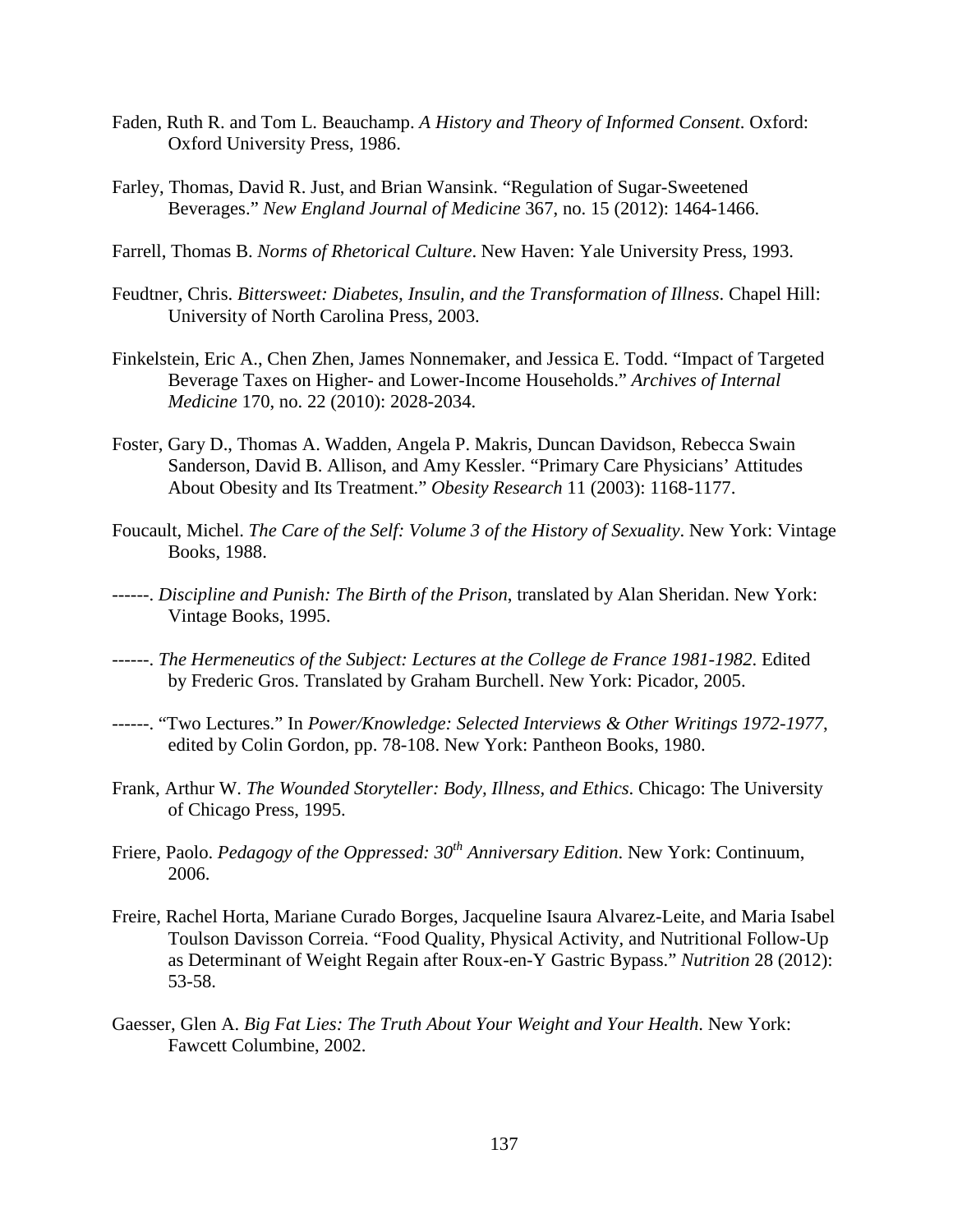- Galuska, Deborah A., Julie C. Will, Mary K. Serdula, and Earl S. Ford. "Are Healthcare Professionals Advising Obese Patients to Lose Weight." *Journal of the American Medical Association* 282, no. 16 (1999): 1576-1578.
- Gard, Michael and Jan Wright. *The Obesity Epidemic: Science Morality and Ideology*. London/New York: Routledge, 2005.
- Gibson, P. G., H. Powell, A. Wilson, M. J. Abramson, P. Haywood, A. Bauman, M. J. Hensley, E. H. Walters, and J. J. L. Roberts, "Self-management education and regular practitioner review for adults with asthma," *Cochrane Database of Systematic Reviews* Issue 3 (CD001117), http"//thecochranelibrary.com. Accessed April 22, 2011.
- Goffman, Erving. *Stigma: Notes on the Management of Spoiled Identity*. New York: Simon and Schuster, First Touchstone Edition, 1986.
- Goode, Erich and Nachman Ben-Yehuda. *Moral Panics: The Social Construction of Deviance* (Malden, MA: Blackwell Publishers, 1994).
- Goodnight, G. Thomas. "The personal, technical, and public spheres of argument." *Journal of the American Forensics Association* 18 (1982): 214-227.
- Gordon, Thomas and W. Sterling Edwards. *Making the Patient Your Partner: Communication Skills for Doctors and Other Caregivers*. Westport, CT: Auburn House, 1995.
- Gostin, Lawrence O. "Law as a Tool to Facilitate Healthier Lifestyles and Prevent Obesity." *Journal of the American Medical Association* 297, no. 1 (2007): 87-90.
- Greene, Ronald Walter and Darrin Hicks. "Lost Convictions: Debating Both Sides and the Ethical Self-Fashioning of Liberal Citizens." *Cultural Studies* 19, issue 1 (2005): 100- 126.
- Gregg, Edward W., Haiying Chen, Lynne E. Wagenknecht, Jeanne M. Clark, Linda M. Delahanty, John Bantle, Henry J. Pownall, Karen C. Johnson, Monika M. Safford, Abbas E. Kitabchi, F. Xavier Pi-Sunyer, Rena R. Wing, and Alain G. Bertouni (for the Look AHEAD Research Group). "Association of an Intensive Lifestyle Intervention with Remission of Type 2 Diabetes." *Journal of the American Medical Association* 308, no. 23 (2012): 2489-2496.
- Groopman, Jerome. *How Doctors Think.* Boston: Houghton Mifflin Company, 2007.
- Habermas, Jürgen. *The Structural Transformation of the Public Sphere: An Enquiry into a Category of Bourgeois Society*. Translated by Thomas Burger. Cambridge: MIT Press, 1991.
- Hacking, Ian. *The Social Construction of What?* Cambridge: The Harvard University Press, 2001.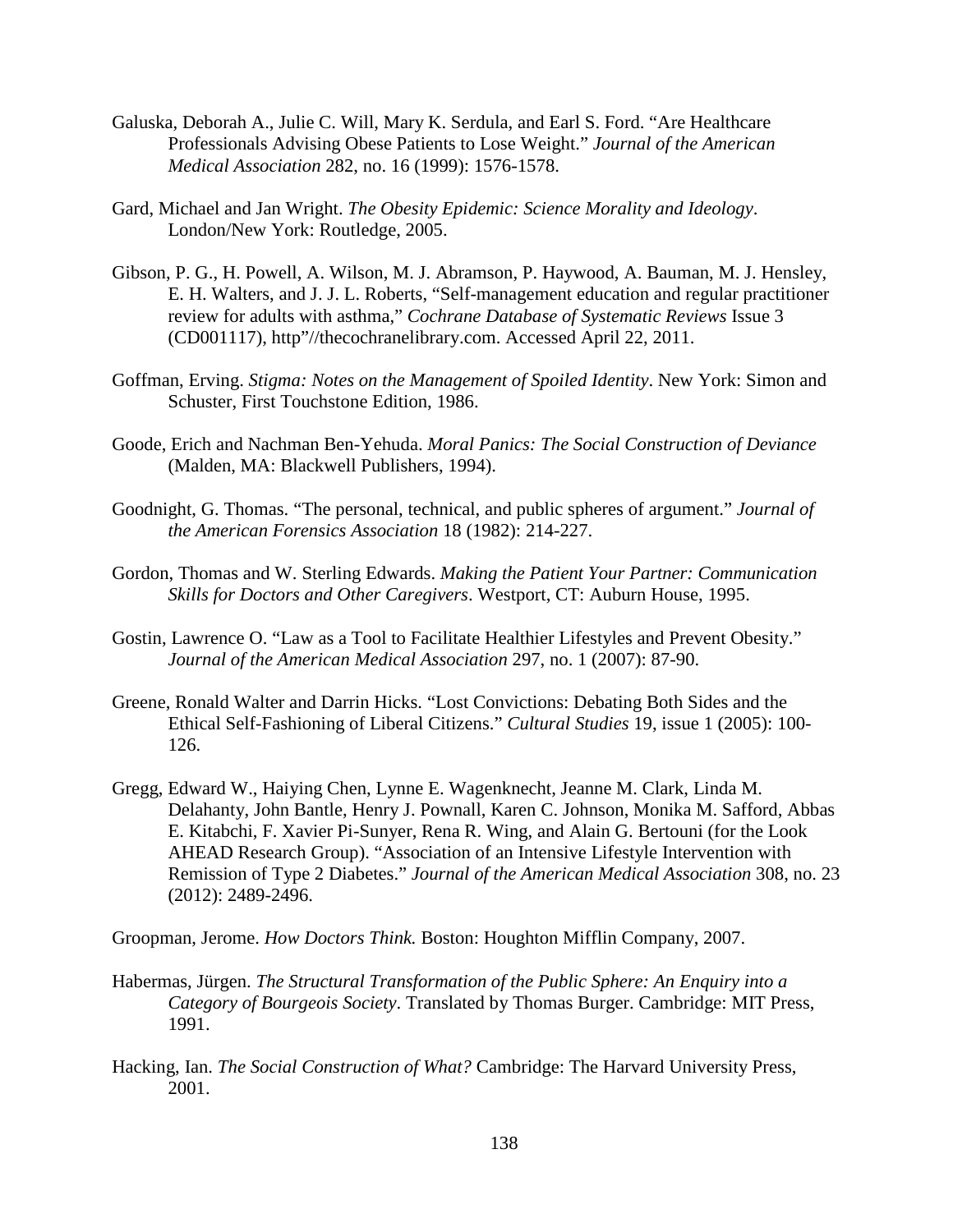Han, Joan C., Debbie A. Lawlor, and Sue Y.S. Kim. "Childhood Obesity – 2010: Progress and Challenges." *The Lancet* 375, no. 9727 (May 15, 2010): 1737-1748.

Hariman, Robert. "Prudence/Performance." *Rhetoric Society Quarterly* 21, no. 2 (1991): 26-35.

- Hart, H. L. A. *Punishment and Responsibility*. Oxford: Oxford University Press, 1968.
- Hippocratic Writer. *The Medical Works of Hippocrates*. Translated by John Chadwick and W. N. Mann. Oxford: Blackwell Scientific Publications.
- Huizinga, Mary Margaret, Lisa A. Cooper, Sara N. Bleich, Jeanne M. Clark, Mary Catherine Beach. "Physician Respect for Patients with Obesity." *Journal of General Internal Medicine* 24, no. 11 (November, 2009): 1236-1239.
- Hyde, Michael J. *The Life-Giving Gift of Acknowledgment*. West Lafayette, IN: Purdue University Press, 2006.
- Iglesias, Teresa. "Bedrock truths and the dignity of the individual." *Logos* 4, no. 1 (2001): 114 134.
- Jaeger, Werner. *Paideia: The Ideals of Greek Culture, Volumes I, II, and III*. New York: Oxford University Press, 1945.
- Jay, Melanie, Adina Kalet, Tavinder Ark, Michelle McMacken, Mary Jo Messito, Regina Richter, Sheira Schlair, Scott Sherman, Sondra Zabar, Colleen Gillespie. "Physician Attitudes About Obesity and Their Associations with Competency and Specialty: A Cross-Sectional Survey." *BMC Health Services Research* 9, no. 106 (2009): 10.1186/1472-6963-9-106.
- Jelelian, Elissa. "Survey of Physician Attitudes and Practices Related to Pediatric Obesity." *Clinical Pediatrics* 42, no. 3 (April, 2003): 235-245.
- Jenicek, Milos, and David L. Hitchcock, *Evidence-Based Practice: Logic and Critical Thinking in Medicine.* The American Medical Association Press, 2004.
- Jonsen, Albert R. "Casuistry and Clinical Ethics." *Theoretical Medicine and Bioethics* 7, no. 1 (1986): 65-74.
- Jonsen, Albert R. and Stephen Toulmin. *The Abuse of Casuistry: A History of Moral Reasoning*. Berkeley: University of California Press, 1990.
- Jung, Carl. *The Practice of Psychotherapy: Essays on the Psychology of the Transference and Other Subjects*. 2<sup>nd</sup> edition. Translated by Gerhard Adler and R. F. C. Hull. Princeton: Princeton University Press, 1985.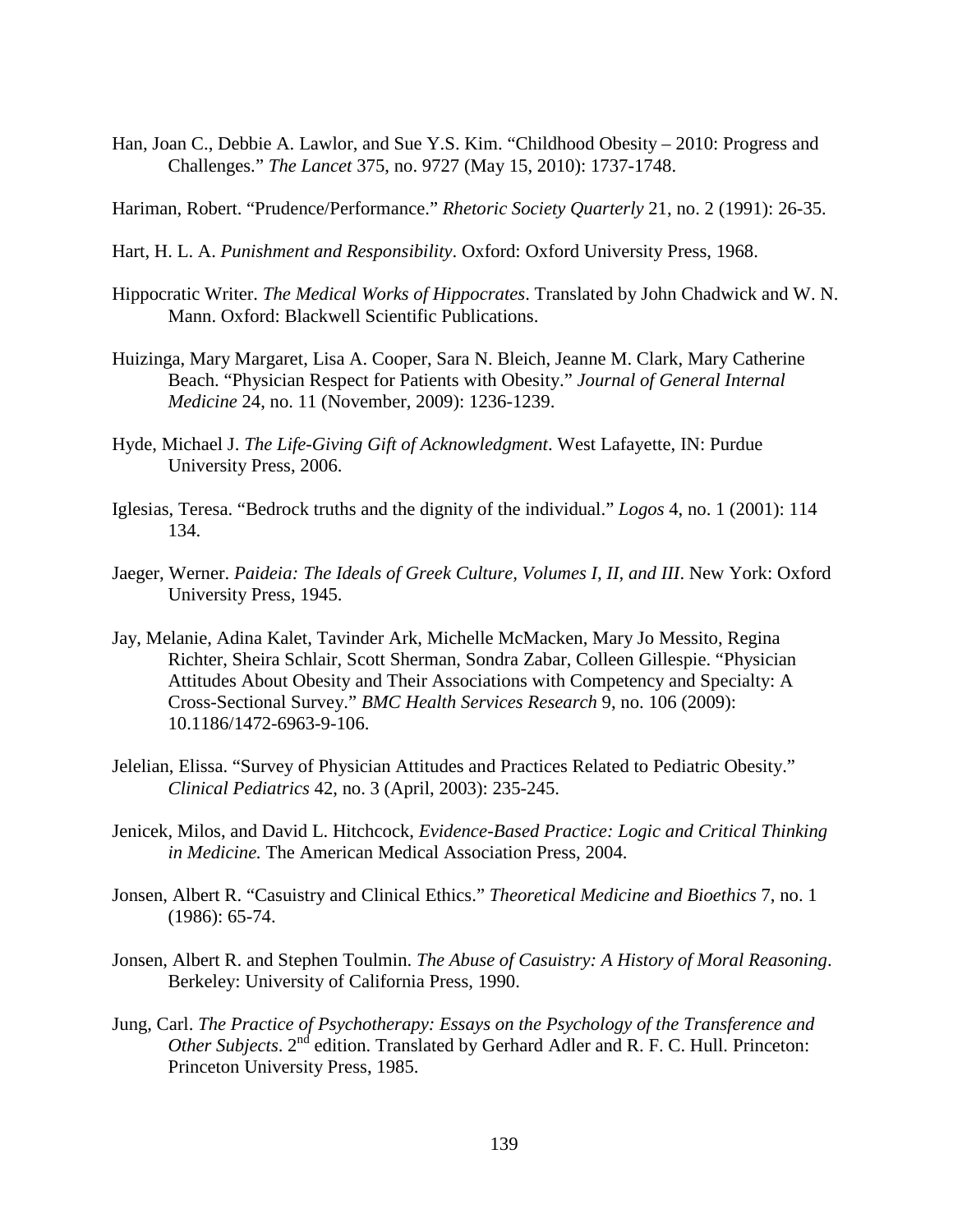- Kant, Immanuel. *Grounding for the Metaphysics of Morals*. 3<sup>rd</sup> Edition. Translated by James W. Ellington. Indianapolis/Cambridge: Hackett Publishing Company, Inc., 1993.
- Karnik, Sameera and Amar Kanekar. "Childhood Obesity: A Global Public Health Crisis." *International Journal of Preventive Medicine* 3, no. 1 (January 2012): 1-7.
- Keränen, Lisa. *Scientific Characters: Rhetoric, Politics, and Trust in Breast Cancer Research*. Tuscaloosa: The University of Alabama Press, 2010.
- Kersh, Rogan and James A. Morone. "Obesity, Courts, and the New Politics of Public Health." *Journal of Health Politics, Policy and Law* 30. No. 5 (2005): 839-868.
- Kleinman, Arthur. *The Illness Narratives: Suffering, Healing, & The Human Condition*. Basic Books, 1988.
- Klitzman, Robert. *When Doctors Become Patients*. Oxford: Oxford University Press, 2008.
- Knowler, William C., Elizabeth Barrett-Connor, Sarah E. Fowler, Richard F. Hamman, John M. Lachin, Elizabeth A. Walker, and David M. Nathan. "Reduction in the Incidence of Type 2 Diabetes with Lifestyle Intervention or Metformin." *New England Journal of Medicine* 346, no. 6 (2002): 393-403.
- Kontaogianni, Meropi D., Stavros Liatis, Sofia Grammatikou, Desponia Perrea, Nikolas Katsilambros, and Konstantinos Makrilakis. "Changes in Dieting Habits and their Association with Metabolic Markers After a Non-Intensive, Community-Based Lifestyle Intervention to Prevent Type 2 Diabetes, in Greece (the DEPLAN Study)." *Diabetes Research and Clinical Practice* 95 (2012): 207-214.
- Kristeller, J. L. and R. A. Hoerr. "Physician Attitudes Toward Managing Obesity: Differences Among Six Specialty Groups." *Preventive Medicine* 26, no. 4 (1997): 542-549.
- Krug, Etienne G., James A. Mercy, Linda L. Dahlberg, and Anthony B. Zwi. "The World Report on Violence and Health." *The Lancet* 360 (October, 2002): 1083-1088.
- Leach, Joan and Deborah Dysart-Gale, editors. *Rhetorical Questions of Health and Medicine*. Lanham: Lexington Books, 2011.
- LeBesco, Kathleen. *Revolting Bodies? The Struggle to Redefine Fat Identity*. Amherst/Boston: The University of Massachusetts Press, 2004.
- Levin, Betty Wolder and Alan R. Fleischman, "Public Health and Bioethics: The Benefits of Collaboration." *American Journal of Public Health* 92, no. 2 (2002): 165-167.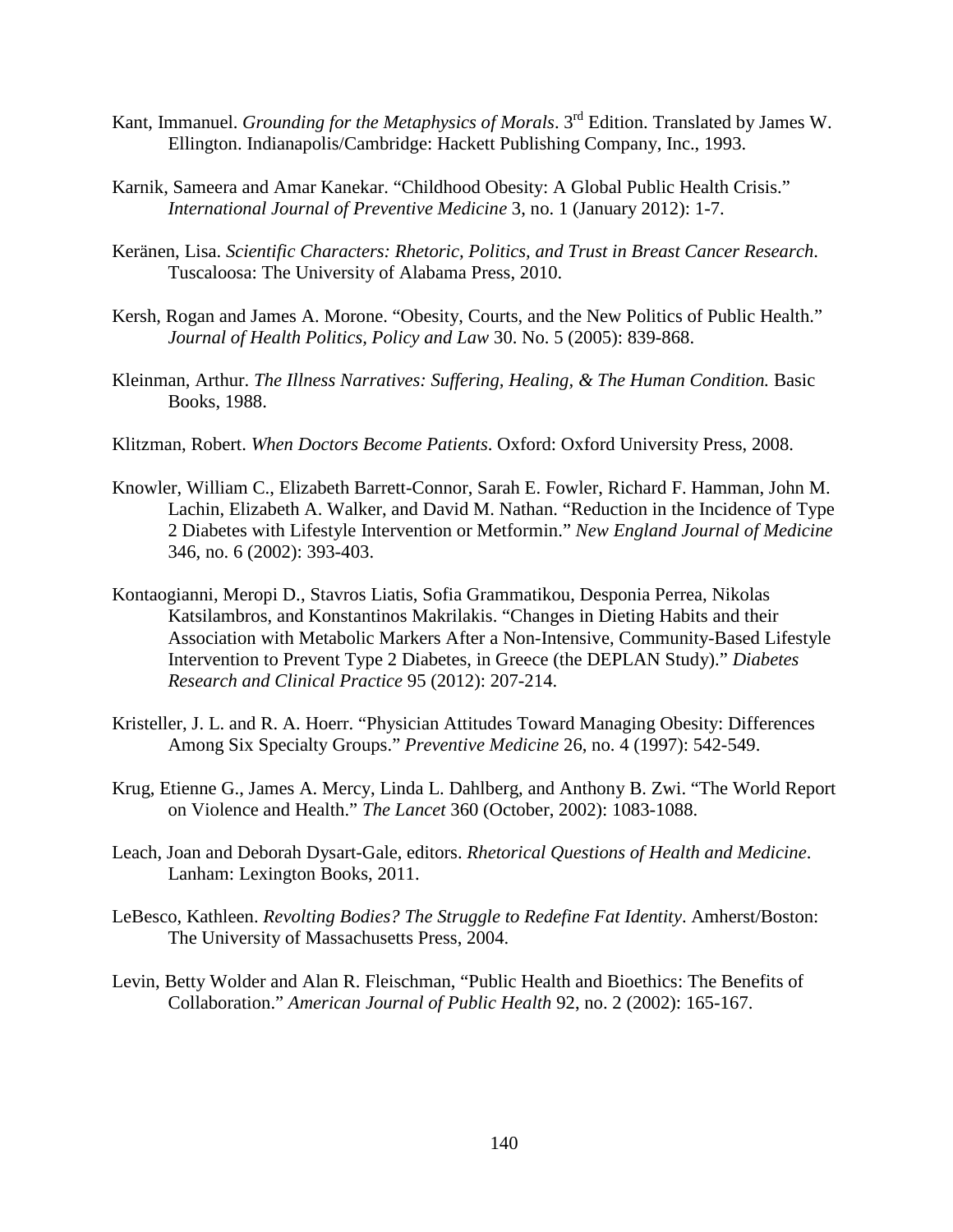- Lewis, Cora E., Kathleen M. McTigue, Lora E. Burke, Paul Poirier, Robert H. Eckel, Barbara V. Howard, David B. Allison, Shiriki Kumanyika, and F. Xavier Pi-Sunyer. "Mortality, Health Outcomes, and Body Mass Index in the Overweight Range: A Science Advisory from the American Heart Association." *Circulation* 119 (June 8, 2009): 3263-3271.
- Lynch, John. *What Are Stem Cells? Definitions at the Intersection of Science and Politics*. Tuscaloosa: The University of Alabama Press, 2011.
- Lyne, John. "Contours of Intervention: How Rhetoric Matters to Biomedicine." *Journal of Medical Humanities* 22, no. 1 (2001): 3-13.
- Lyne, John and Henry F. Howe. "'Punctuated Equilibria': Rhetorical Dynamics of a Scientific Controversy." *Quarterly Journal of Speech* 72 (1986): 132-147.
- MacIntyre, Alasdair. *After Virtue: A Study in Moral Theory*. 2<sup>nd</sup> Edition. Notre Dame: University of Notre Dame Press, 1984.
- McGuire, J.E. and Trevor Melia. "How to Tell the Dancer from the Dance." In *Science, Reason, and Rhetoric*, edited by Henry Krips, J.E. McGuire, and Trevor Melia, 73-93. Pittsburgh: The University of Pittsburgh Press, 1995.
- McKeon, Richard. "Creativity and the Commonplace." *Philosophy and Rhetoric* 6, no. 4 (1973): 199-210.
- ------. "The Uses of Rhetoric in a Technological Age: Architectonic Productive Arts." In *The Prospect of Rhetoric: Report of the National Developmental Project*, edited by Lloyd F. Bitzer and Edwin Black, 44-63. Englewood Cliffs, NJ: Prentice-Hall, Inc., 1971.
- McTigue, Kathleen M., Molly B. Conroy, Rachel Hess, Cindy L. Bryce, Anthony B. Fiorillo, Gary S. Fischer, N. Carole Milas, and Laurey R. Simkin-Silverman. "Using the Internet to translate an evidence-based lifestyle intervention into practice." *Telemedicine & eHealth*, 15, no. 9 (2009): 851-858.
- McTigue, Kathleen M., Russell Harris, Brian Hemphill, Linda Lux, Sonya Sutton, Audrina J. Bunton, and Kathleen N. Lohr. "Screening and Interventions for Obesity in Adults: Summary of the Evidence for the U.S. Preventive Services Task Force." *Annals of Internal Medicine* 139, no. 11 (2003): 933-949.
- McTigue, Kathleen M., Tina Bhargava, Cindy L. Bryce, Molly Conroy, Gary S. Fischer, Rachel Hess, Laurey R. Simkin-Silverman, and Susan Zickmund. "Patient Perspectives on the Integration of an Intensive Online Behavioral Weight Loss Intervention into Primary Care." *Patient Education and Counseling* 83 (2011): 261-264.
- Mello, Michelle M., David H. Studdert, and Troyen A. Brennan. "Obesity The New Frontier of Public Health Law." *The New England Journal of Medicine* 354, no. 24 (June 15, 2006): 2601-2609.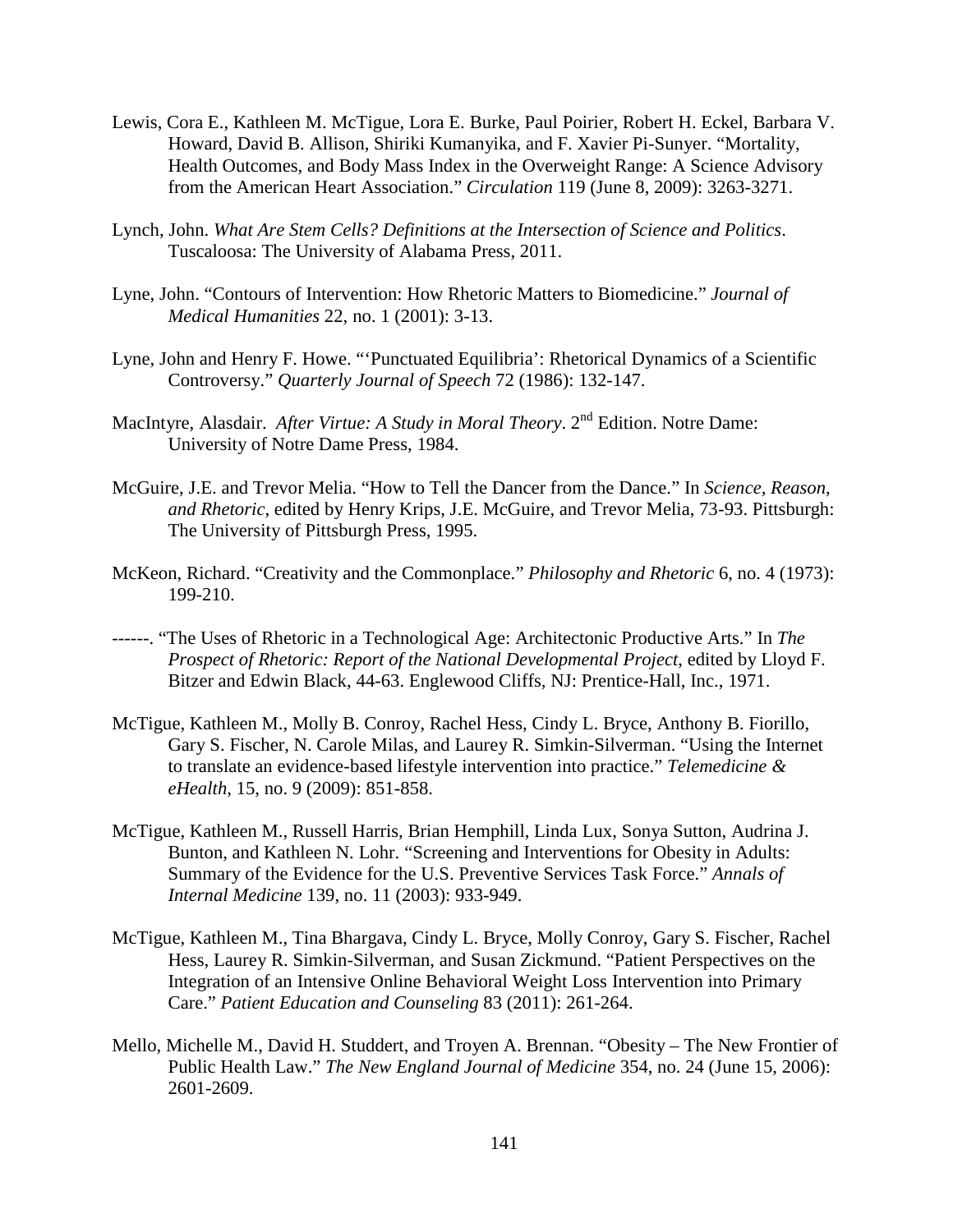- Metzl, Jonathon M., and Anna Kirkland, editors. *Against Health: How Health Became the New Morality*. New York: New York University Press, 2010.
- Midei, A. J. and K. A. Matthews. "Interpersonal Violence in Childhood As a Risk Factor for Obesity: A Systematic Review of the Literature and Proposed Pathways." *Obesity Reviews* 12 (2011): e159-e172.
- Miller, Franklin G., and Howard Brody. "The Internal Morality of Medicine: An Evolutionary Perspective." *Journal of Philosophy and Medicine* 26, no. 6 (2001): 581-599.
- Mitchell, Gordon R., and Kathleen M. McTigue. "The U.S. Obesity 'Epidemic': Metaphor, Method, or Madness." *Social Epistemology* 21, no. 4 (2007): 391-423.
- Montgomery, Kathryn. *Doctor's Stories: The Narrative Structure of Medical Knowledge*. Princeton: Princeton University Press, 1991.
- ------. *How Doctors Think: Clinical Judgment and the Practice of Medicine.* Oxford: Oxford University Press, 2006.
- ------. "Thinking about Thinking: Implications for Patient Safety." *Healthcare Quarterly* 12, special issue (2009): e191-e194.

Montgomery, Scott L. *The Scientific Voice*. New York: The Guilford Press, 1996.

- Morland, Kimberly, Steve Wing, Ana Diez Roux, Charles Poole. "Neighborhood Characteristics Associated with the Location of Food Stores and Food Services Places." In *Race, Ethnicity, and Health: A Public Health Reader*, edited by Thomas A LaVeist, pp. 448 462. San Francisco: Jossey-Bass: A Wiley Imprint, 2002.
- Morris, David B. *Illness and Culture in The Postmodern Age.* Berkeley: University of California Press, 1998.
- Morris, David B. *The Culture of Pain.* Berkeley: University of California Press, 1991.
- National Association for the Advancement of Fat Acceptance. "Health At Every Size." 2011. [http://www.naafaonline.com/dev2/education/haes.html.](http://www.naafaonline.com/dev2/education/haes.html) Accessed March 7, 2013.
- Newberry, Sydne. "Preventing Obesity and Its Consequences: Highlights of RAND Health Research." *Research Highlights*. RAND® Corporation, 2011. [http://www.rand.org/pubs/research\\_briefs/RB9508.html.](http://www.rand.org/pubs/research_briefs/RB9508.html) Accessed February 26, 2013.
- Norris, S. L., M. M. Engelau, and K. M. Narayan. "Effectiveness of self-management training in type 2 diabetes: A systematic review of randomized controlled trials." *Diabetes Care* 24 , no. 3, (2001): 561-587.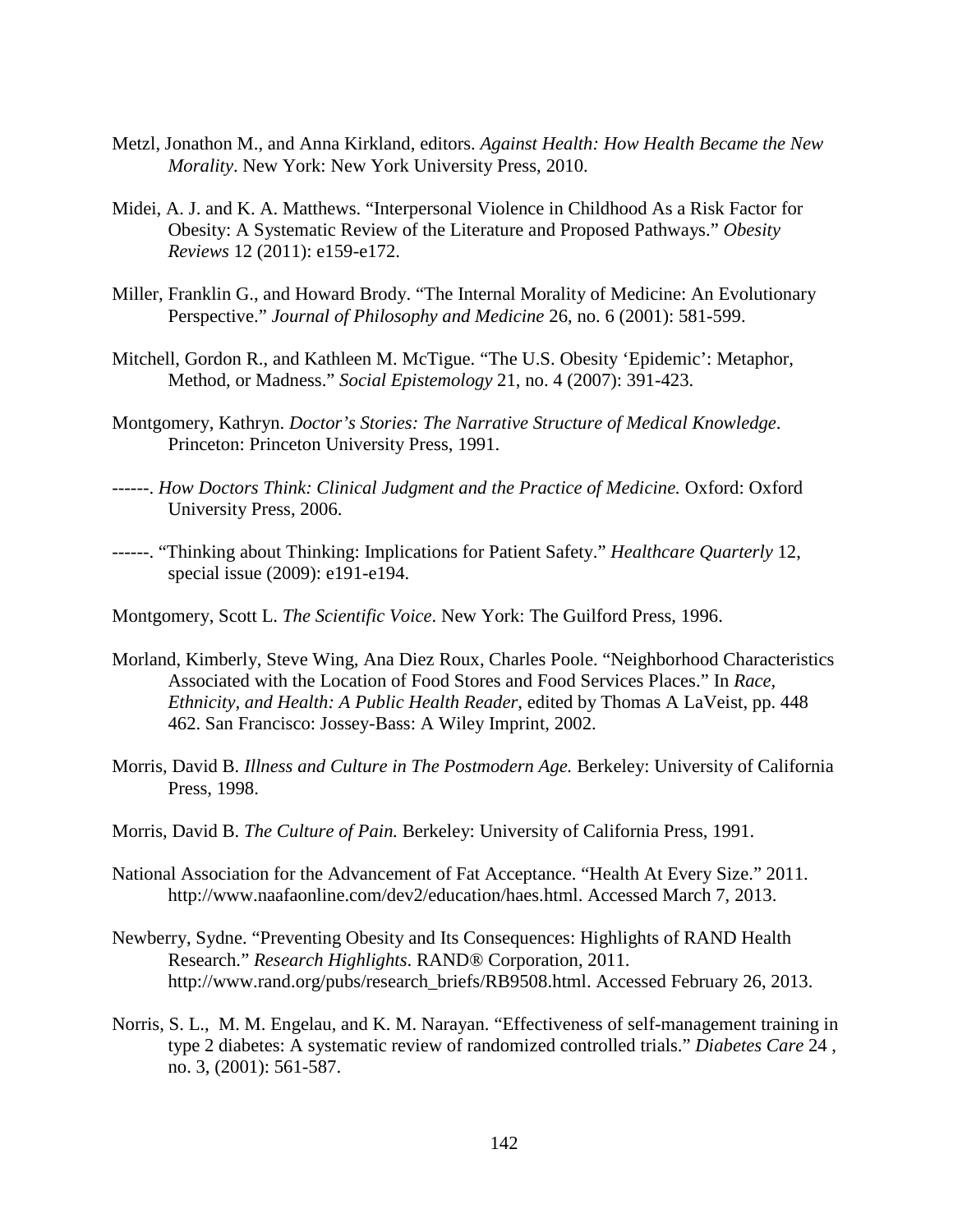- Nussbaum, Martha C. *Cultivating Humanity: A Classical Defense of Reform in Liberal Education.* Cambridge: Harvard University Press, 1997.
- ------. *The Fragility of Goodness: Luck and Ethics in Greek Tragedy and Philosophy*. Updated Edition. Cambridge: Cambridge University Press, 2007.
- ------. *The Therapy of Desire: Theory and Practice in Hellenistic Ethics.* Princeton: Princeton University Press, 1994.
- ------. *Women and Human Development: The Capabilities Approach*. Cambridge: Cambridge University Press, 2000.
- ------. *Upheavals of Thought: The Intelligence of Emotions.* Cambridge: Cambridge University Press, 2001.
- Oliver, J. Eric and Taeku Lee. "Public Opinion and the Politics of Obesity in America." *Journal of Health Politics, Policy and Law* 30. No. 5 (2005): 923-954.
- O'Neill, Onara. "Public Health or Clinical Ethics: Thinking Beyond Borders." *Ethics & International Affairs* 16, no. 2 (2002): 35-45.
- Oshana, Marina A. L. "Ascriptions of Responsibility." *American Philosophical Quarterly* 34, no. 1 (1997): 71-83.
- Pan, L., D.A. Galuska, B. Sherry, A.S. Hunter, G.E. Rutledge, W.H. Dietz, and L.S. Balluz. "Differences in Prevalence of Obesity Among Black, White, and Hispanic Adults United States, 2006 – 2008." *Centers for Disease Control Morbidity and Mortality Weekly Report* 58, no. 27 (July 17, 2009): 740-744.
- Paroske, Marcus. "Deliberating International Science Policy Controversies: Uncertainty and AIDS in South Africa." *Quarterly Journal of Speech* 95, no. 2 (May, 2009): 148-170.
- Parker, Lisa S. "Breast Cancer Genetic Screening and Critical Bioethics' Gaze." *Journal of Medicine and Philosophy* 20 (1995): 313-337.
- Perelman, Chaïm . "The Philosophy of Pluralism and the New Rhetoric." In *The New Rhetoric and the Humanities*, pp. 62-72. Dordrecht, Holland: D. Reidel Publishing Company, 1979.
- Perelman, Chaïm, and Lucie Olbrechts-Tyteca. T*he New Rhetoric: A Treatise on Argumentation.* Notre Dame: The University of Notre Dame Press, 2003.
- Pellegrino, Edmund D. "The Internal Morality of Clinical Medicine: A Paradigm for the Ethics of Helping and Healing Professions." *Journal of Medicine and Philosophy*, 26, no. 6 (2001): 559-579.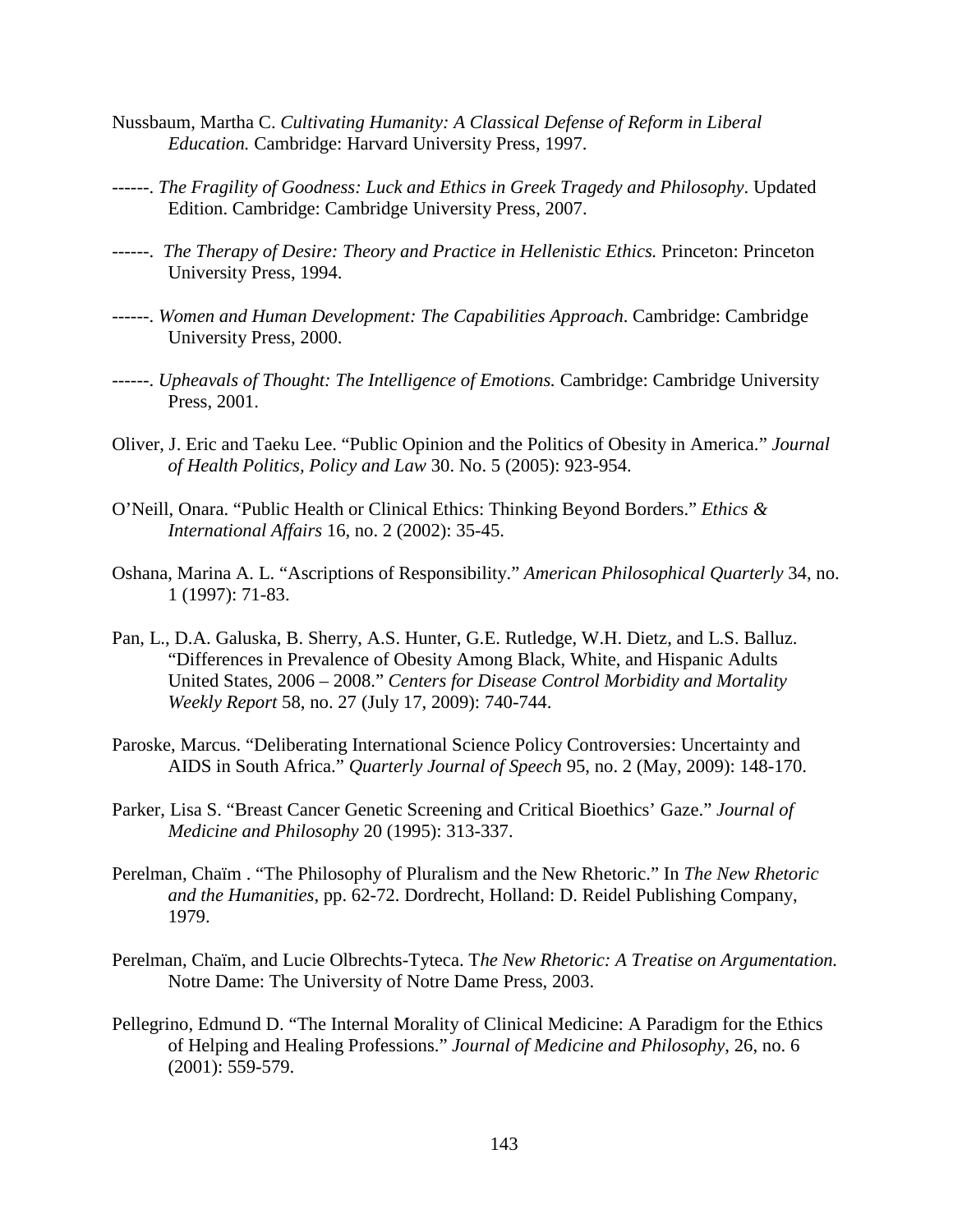- Pellegrino, Edmund D. and David C. Thomasma. *The Virtues in Medical Practice.* New York: Oxford University Press, 1993.
- Plato. *Phaedrus*. Translated by Christopher Rowe. London: Penguin Books, 2005.
- Plato. *Protagoras and Meno*. Translated by Adam Beresford. London: Penguin Books, 2005.
- Pogge, Thomas. "World Poverty and Human Rights." *Ethics & International Affairs* 19 (March 2005): 1-7.
- Puhl, Rebecca M. and Chelsea A. Heuer. "Obesity Stigma: Important Considerations for Public Health." *American Journal of Public Health* 100, no. 6 (2010): 1019-1028.

------. "The Stigma of Obesity: A Review and update." *Obesity* 17 (2009): 941-964.

- Pulgaron, Elizabeth R. "Childhood Obesity: A Review of Increased Risk for Physical and Psychological Comorbidities." *Clinical Therapeutics* 35, no. 1 (January, 2013): A18-32.
- Reiser, Stanley Joel. *Medicine and the Reign of Technology*. Cambridge: Cambridge University Press, 1978.
- Rich, Emma and John Evans. "'Fat Ethics' The Obesity Discourse and Body Politics." *Social Theory and Health* 3 (2005): 341-358.
- Rief, John J. "Lifestyle Coaching in the Context of Obesity: A Practical Pedagogical Approach." Presented at the *Nineteenth Annual Meeting of the Association for Practical and Professional Ethics*. Cincinnati, OH. 4-7 March, 2010.
- ------. "Searching for the Good Life: Rhetoric, Medicine, and the Shaping of Lifestyle." PhD Dissertation. University of Pittsburgh, 2012.
- Rief, John J., Gordon R. Mitchell, Susan L. Zickmund, Tina D. Bhargava, Cindy L. Bryce, Gary S. Fischer, Rachel Hess, N. Randall Kolb, Laurey R. Simin-Silverman, and Kathleen M. McTigue. "Promoting Patient *Phronesis*: Communication Patterns in an Online Lifestyle Program Coordinated with Primary Care." *Health Education & Behavior* (2012): epub ahead of print.
- Rollnick, Stephen, Pip Mason, and Chris Butler. *Health Behavior Change: A Guide for Practitioners*. New York: Churchill Livingstone, 1999.
- Rollnick, Stephen, William R. Miller, and Christopher C. Butler. *Motivational Interviewing in Health Care: Helping Patients Change Behavior*. New York: The Guilford Press, 2008.
- Rorty, Amélie O., editor. *Essays on Aristotle's Ethics.* Berkeley: University of California Press, 1980.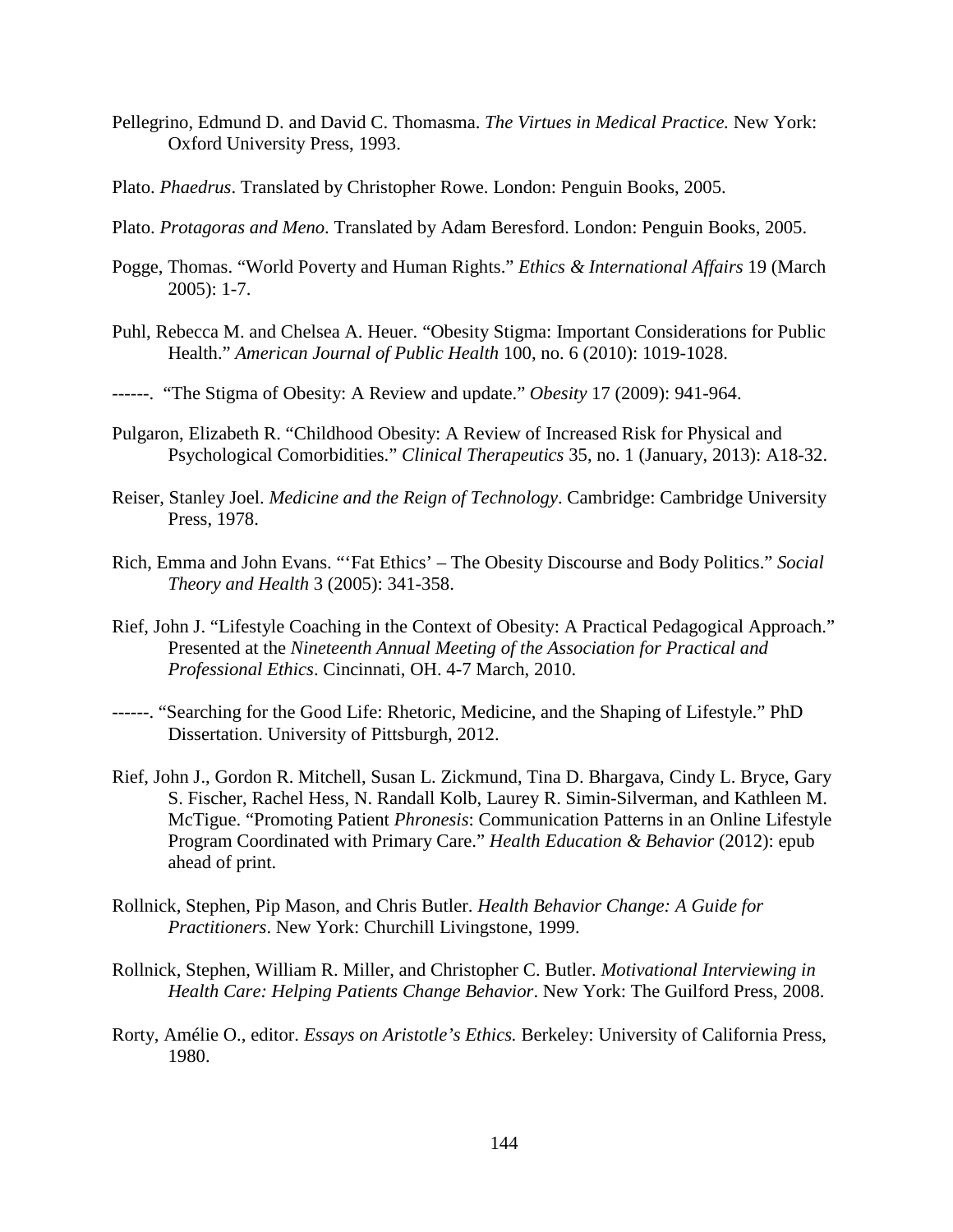- Rose, Nikolas. *Inventing Our Selves: Psychology, Power, and Personhood*. New York: Cambridge University Press, 1996.
- Roter, Debra L. and Judith A. Hall. *Doctors Talking with Patients/Patients Talking with Doctors: Improving Communication in Medical Visits.* 2<sup>nd</sup> edition. Westport, CT: Praeger, 2006.
- Roter, Debra L., Ruth Stashefsky-Margalit, and Rima Rudd. "Current Perspectives on Patient Education in the U.S." *Patient Education and Counseling* 44 (2001): 79-86.
- Rothblum, Esther, and Sondra Solovay, eds. *The Fat Studies Reader*. New York/London: New York University Press, 2009.
- Rubinelli, Sara, Peter J. Schulz, and Kent Nakamoto. "Health Literacy Beyond Knowledge and Behaviour: Letting the Patient Be a Patient." *International Journal of Public Health* 54 (2009): 307-311.
- Ruse, Micheal. "The Theory of Punctuated Equilibria: Taking Apart a Scientific Controversy." In *Scientific Controversies: Philosophical and Historical Perspectives*, edited by Peter Machamer, Marcello Pera, and Aristides Baltas, 230-240. New York: Oxford University Press, 2000.
- Sadler, John Z. and Simon Craddock Lee. "Can Medicalization be Good? Situating Medicalization within Bioethics." *Theoretical Medicine and Bioethics* 30 (2009): 411- 425.
- Saguy, Abigail C. and Kevin W. Riley. "Weighing Both Sides: Morality, Mortality, and Framing Contests Over Obesity." *Journal of Health Politics, Policy and Law* 30, no. 5 (2005): 869-921.
- Salinas, Gregory D., Terry A. Glauser, James C. Williamson, Goutham Rao, Maziar Abdolrasulnia. "Primary Care Physicians Attitudes and Practice Patterns in the Management of Obese Adults." *Postgraduate Medicine* 123, no. 5 (20011): 10.3810/pgm.2011.09.2477.
- Schön, Donald A. "Generative metaphor: A perspective on problem-setting in social policy" in *Metaphor and Thought, edited by A. Ortony, 137-163.* 2<sup>nd</sup> Edition. Cambridge, MA: Cambridge University Press, 1993.
- Schwarze, Steve. "Performing *Phronesis*: The Case of Isocrates' *Helen*." *Philosophy and Rhetoric* 32, no. 1 (1999): 78-95.
- Segal, Judy. *Health and the Rhetoric of Medicine*. Carbondale: Southern Illinois University Press, 2005.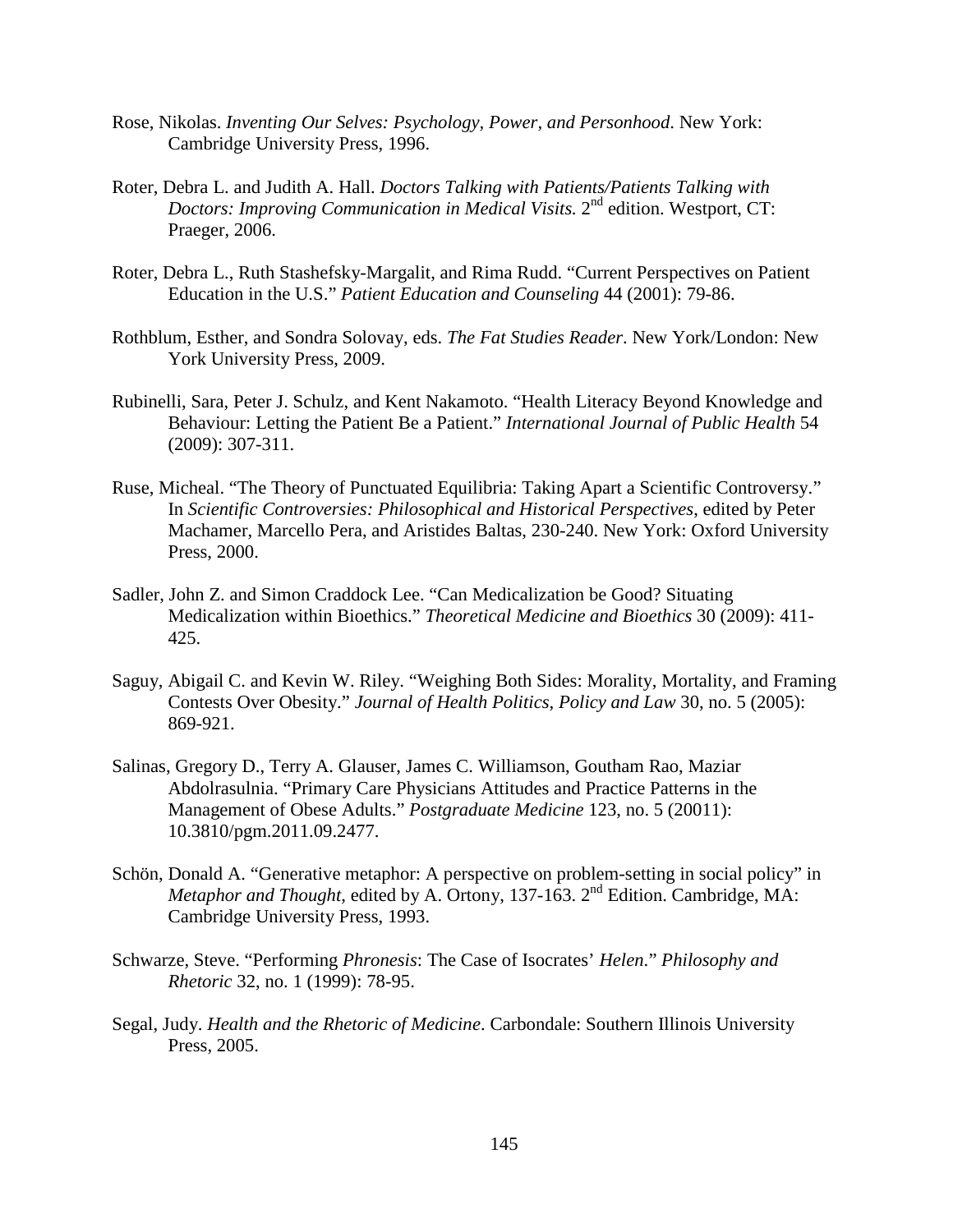- Self, Lois S. "Rhetoric and *Phronesis*: The Aristotelian Ideal." *Philosophy and Rhetoric* 12, no. 2 (1979): 130-145.
- Sher, George, "Our Preferences, Ourselves." *Philosophy and Public Affairs* 12, no. 1 (1983): 34- 50.
- Shultz, Kara. "Every Implanted Child a Star (and Some Other Failures): Guilt and Shame in the Cochlear Implant Debate." *Quarterly Journal of Speech* 86, no. 3 (2000): 251-275.
- Smith, David H. "Ethics in the Doctor-Patient Relationship." *Critical Care Clinics* 12, i. 2 (January, 1996): 179-197.
- Smith, David H. and Loyd S. Pettegrew. "Mutual Persuasion as a Mode for Doctor-Patient Communication." *Theoretical Medicine and Bioethics* 7 (1986): 127-146.
- Sobal, Jeffrey. "The Medicalization and Demedicalization of Obesity." In *Eating Agendas: Food and Nutrition as Social Problems*, edited by Donna Maurer and Jeffrey Sobal, 67-90. New York: Aldine De Gruyter, 1995.
- Sobal, Jeffrey, and Donna Maurer, eds. *Weighty Issues: Fatness and Thinness as Social Problems*. New York: Aldine De Gruyter, 1999.
- Sontag, Susan. *Illness as Metaphor and Aids and Its Metaphors*. New York: Anchor Books, 1990.
- Stearns, Peter N. *Fat History: Bodies and Beauty in the Modern West*. New York: New York University Press, 1997.
- Strong, Carson. "Specified Principlism: What it is, and Does it Really Resolve Cases Better than Casuistry." *Journal of Medicine and Philosophy* 25, no. 3 (2000): 323-341.
- ------. "Critiques of Casuistry and Why They Are Mistaken." *Theoretical Medicine and Bioethics* 20 (1999): 395-411.
- ------. "Justification in Ethics." In *Moral Theory and Moral Judgments in Medical Ethics*, edited by Baruch A. Brody, pp. 193-211. Kluwer Academic Publishers, 1988.
- Sulzberger, A. G. "Bloomberg Says a Soda Tax 'Makes Sense.'" *The New York Times*. March 8, 2010. p. A18.
- Tesh, Sylvia N. *Hidden Arguments: Political Ideology and Disease Prevention Policy*. New Brunswick, NJ: Rutgers University Press, 1988.
- Toulmin, Stephen. *The Place of Reason in Ethics*. Chicago: The University of Chicago Press, 1986.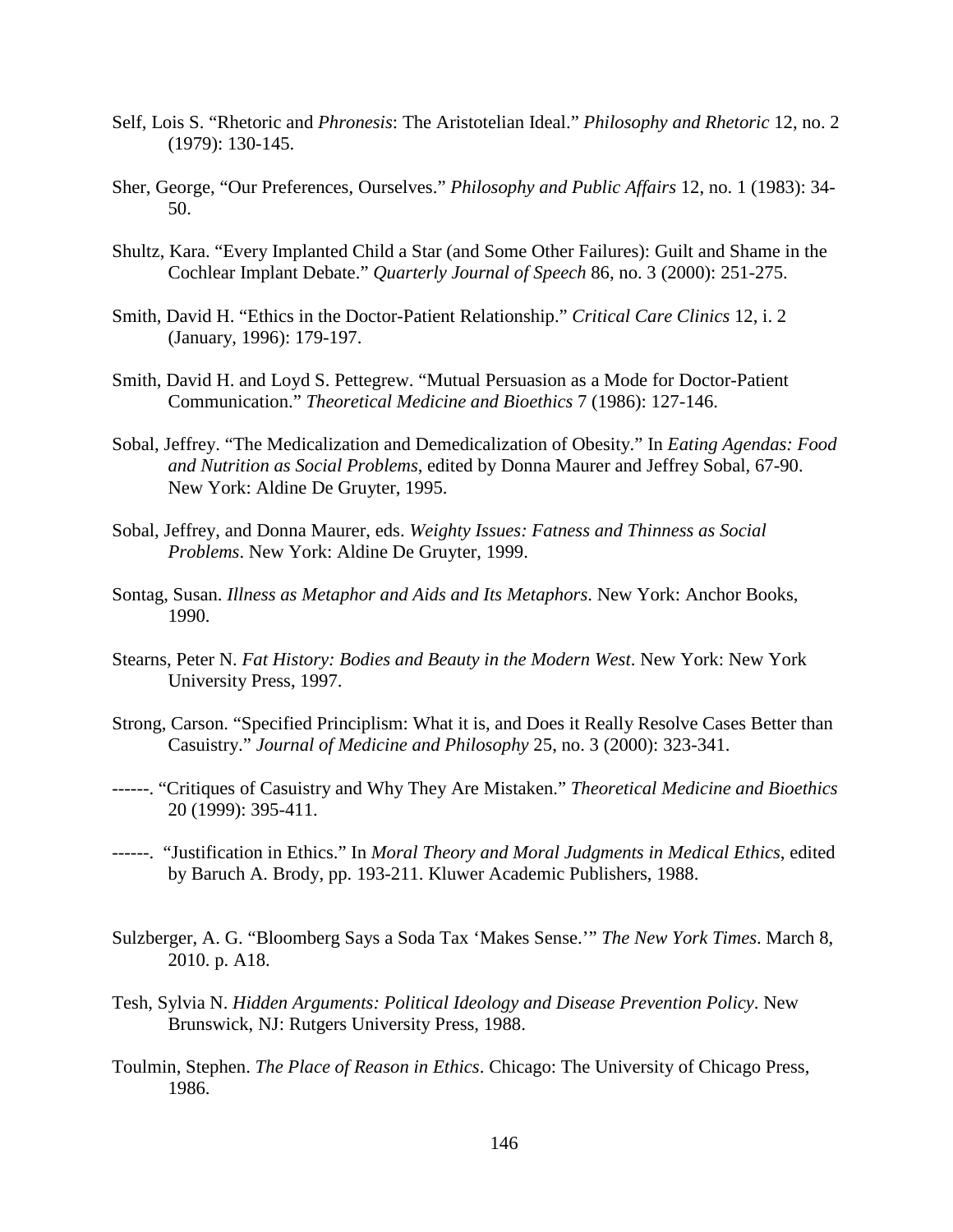------. *The Uses of Argument*. Updated Edition. Cambridge: Cambridge University Press, 2003.

- Tronto, Joan C. "An Ethic of Care." In *Ethics in Community-Based Elder Care*, edited by Martha B. Holstein and Phyllis B. Mitzen, pp. 60-68. New York: Springer Publishing, 2001.
- Turoldo, Fabrizio. "Responsibility as an Ethical Framework for Public Health Interventions." *American Journal of Public Health* 99, no. 7 (2009): 1197-1202.
- Upshur, R. E. G. "Principles for the Justification of Public Health Intervention." *Canadian Journal of Public Health* (March/April, 2002): 101-103.
- U.S. Department of Health and Human Services (Office of Disease Prevention and Health Promotion), "*Healthy People 2020* Framework: The Vision, Mission, and Goals of *Healthy People 2020*." No date. [http://www.healthypeople.gov/2020/Consortium/](http://www.healthypeople.gov/2020/Consortium/%09HP2020Framework.pdf) [HP2020Framework.pdf.](http://www.healthypeople.gov/2020/Consortium/%09HP2020Framework.pdf) Accessed March 5, 2013.
- U.S. Department of Health and Human Services. "Nutrition and Weight Status." September 6, 2012. [http://www.healthypeople.gov/2020/topicsobjectives2020/overview.](http://www.healthypeople.gov/2020/topicsobjectives2020/overview.%09aspx?topicid=29) [aspx?topicid=29.](http://www.healthypeople.gov/2020/topicsobjectives2020/overview.%09aspx?topicid=29) Accessed March 5, 2013.
- U.S. Department of Health and Human Services. "Understanding Adult Obesity" (Fact Sheet), National Institutes of Health, National Institute of Diabetes and Digestive and Kidney Diseases. November, 2008. [http://win.niddk.nih.gov/publications/PDFs/](http://win.niddk.nih.gov/publications/PDFs/%20understandingobesityrev.pdf) [understandingobesityrev.pdf.](http://win.niddk.nih.gov/publications/PDFs/%20understandingobesityrev.pdf) Accessed March 4, 2013.
- Wagner, Edward H. "Chronic disease management: What will it take to improve care for chronic illness?" *Effective Clinical Practice*, 1, no. 1 (1998): 2-4
- Wagner, Edward H., Brian T. Austin, Connie Davis, Mike Hindmarsh, Judith Schaefer, and Amy Bonomi. "Improving Chronic Illness Care: Translating Evidence into Action." *Health Affairs (Millwood)*, 20, no. 6 (2001): 64-78.
- Wailoo, Keith. *Drawing Blood: Technology and Disease Identity in Twentieth-Century America*. Baltimore: The Johns Hopkins University Press, 1997.
- Weaver, Richard M. *The Ethics of Rhetoric*. Davis, CA: Hermagoras Press, 1985.
- Weber, Samuel. *Institution and Interpretation*. Expanded Edition. Stanford: Stanford University Press, 2002.
- Wittgenstein, Ludwig. *Philosophical Investigations*. Revised 4<sup>th</sup> Edition. Edited by P. M. S. Hacker and Joachim Schulte. Translated by G. E. M. Anscombe and P. M. S. Hacker. Malden, MA, Wiley-Blackwell, 2009.
- Wolf, Susan. "The Importance of Free Will." *Mind* 90 (1981): 386-405.